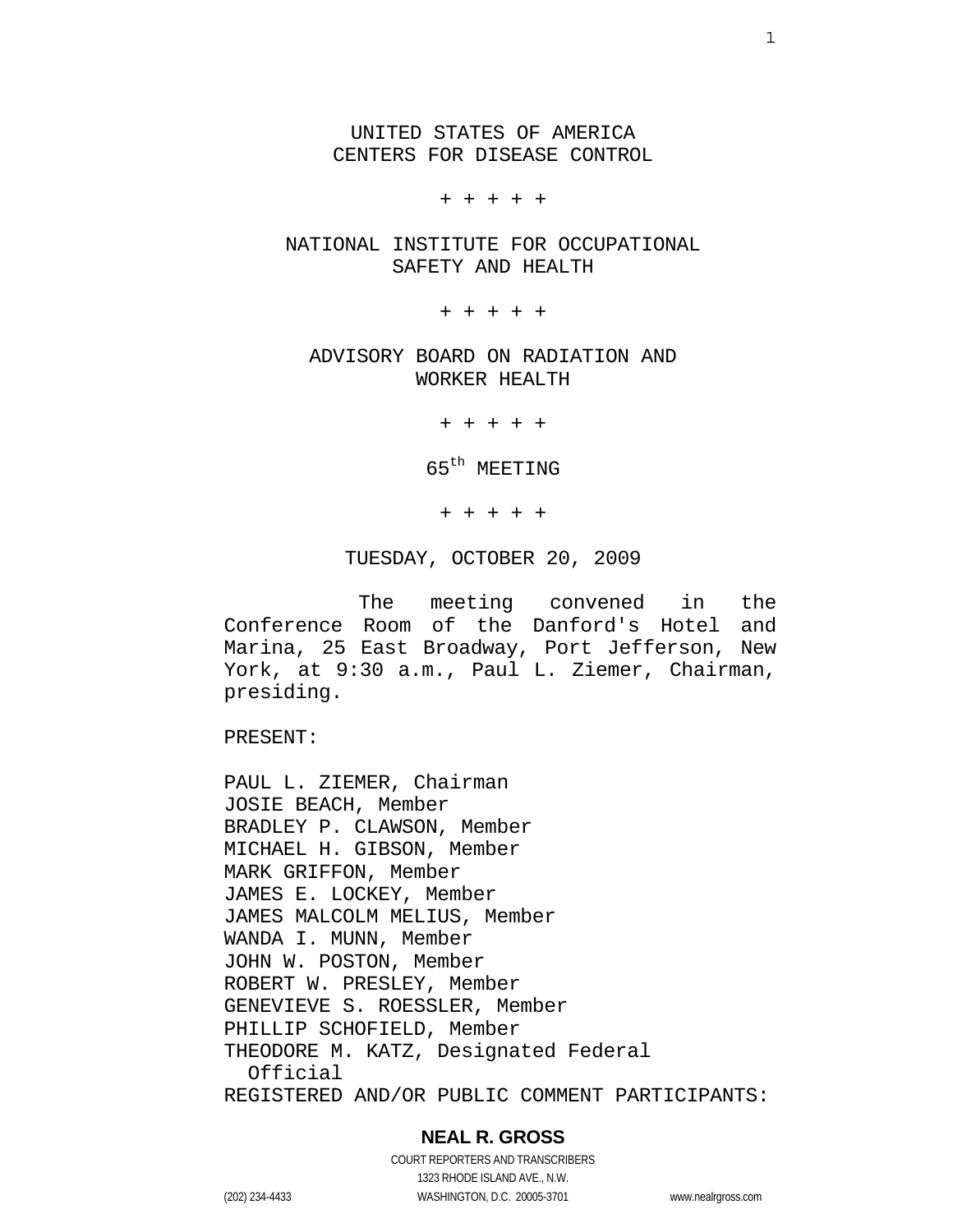ADAMS, NANCY, NIOSH Contractor AL-NABULSI, ISAF, DOE AQUINO, LITA, NIOSH BRADFORD, SHANNON, NIOSH BREYER, LAURIE, OCAS BROEHM, JASON, CDC CALHOUN, GRADY, NIOSH CANO, REGINE, DOE CARTER, JOHN, DOE BHSO DIAZ, THERESA, BNL ELLIOTT, LARRY, NIOSH ERIKSON, NANCY, Petitioner\* FALCO, JOE, BNL FITZGERALD, JOSEPH, SC&A FRAZER, CAROL, AAHS GEIGER, KATHLEEN, BNL GLOVER, SAM, NIOSH/OCAS GOULD, LIESL, BNL HINNEFELD, STUART, NIOSH HOWELL, EMILY, HHS HOYT, ROSEMARY, Petitioner\* HUGHES, LARA, NIOSH JONES, TOM, NIOSH KOTSCH, JEFFREY, DOL LEWIS, GREG, DOE MAKHIJANI, ARJUN, SC&A MAURO, JOHN, SC&A McGOLERICK, ROBERT, HHS McFEE, MATTHEW, ORAU MOTTL, ADELE NETON, JIM, NIOSH OBERDORF, MIMI, Public PASTOR, JOHN, BNL PRESLEY, LOUISE S. RUTHERFORD, LaVON, NIOSH SCHEVERER, THOMAS, BNL (Retired) SKELTON, RICHARD, BNL (Retired) SOSNOUSKI, MARTHA, Office of Senator Gillibrand VICTOR, ALEXANDRA, Office of Senator Schumer WADE, LEWIS, Contractor \*Present via telephone T-A-B-L-E O-F C-O-N-T-E-N-T-S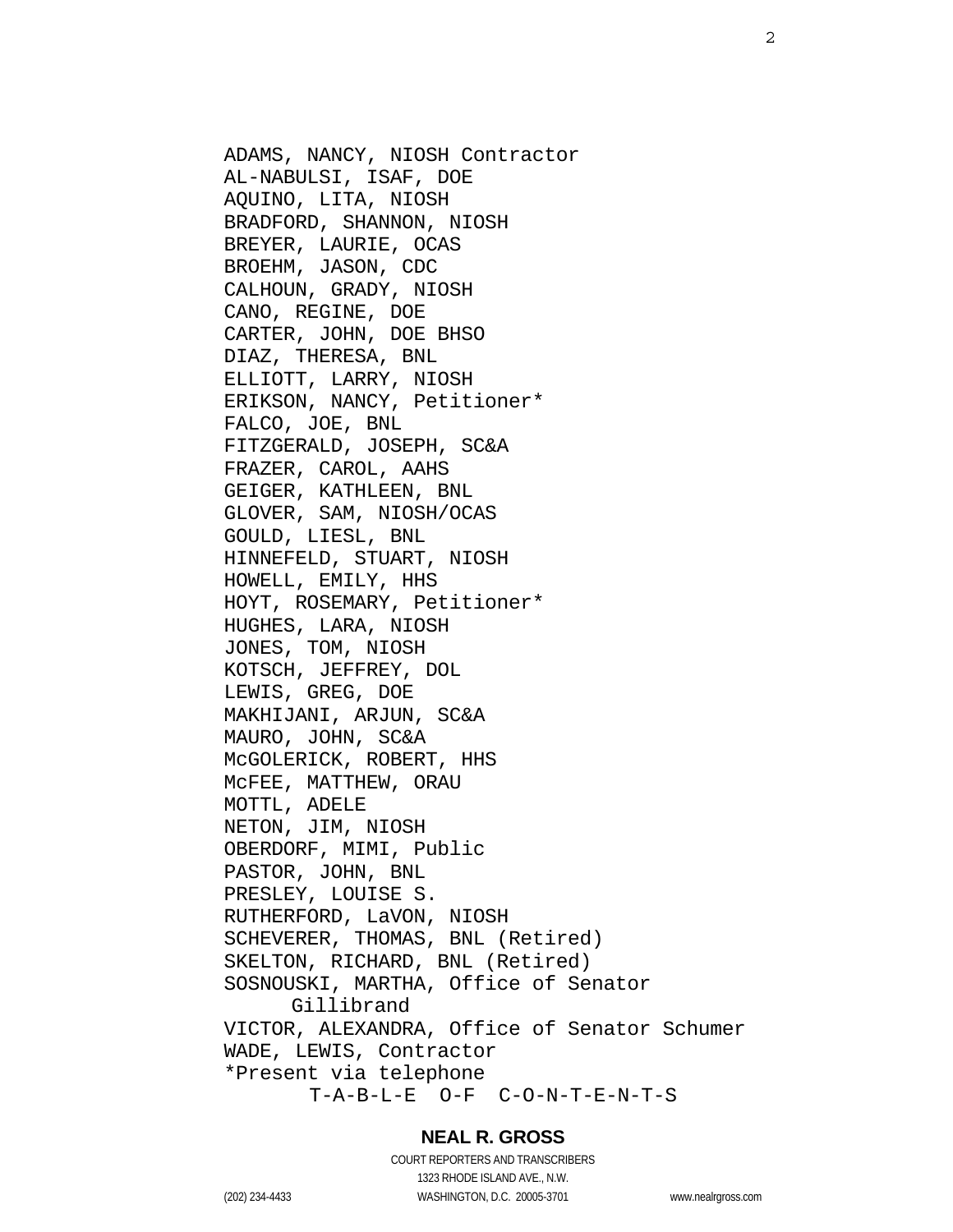| NIOSH Program Update11                            |  |  |
|---------------------------------------------------|--|--|
| DOL Program Update86                              |  |  |
| DOE Update102                                     |  |  |
| Science Update133                                 |  |  |
| Blockson Chemical SEC<br>Petition: Radon Model178 |  |  |
| Hanford SEC Petition (83.14)237                   |  |  |
| Brookhaven National Lab<br>SEC Petition278        |  |  |
| Public Comment324                                 |  |  |
| Adjourn                                           |  |  |

### **NEAL R. GROSS**

COURT REPORTERS AND TRANSCRIBERS 1323 RHODE ISLAND AVE., N.W. (202) 234-4433 WASHINGTON, D.C. 20005-3701 www.nealrgross.com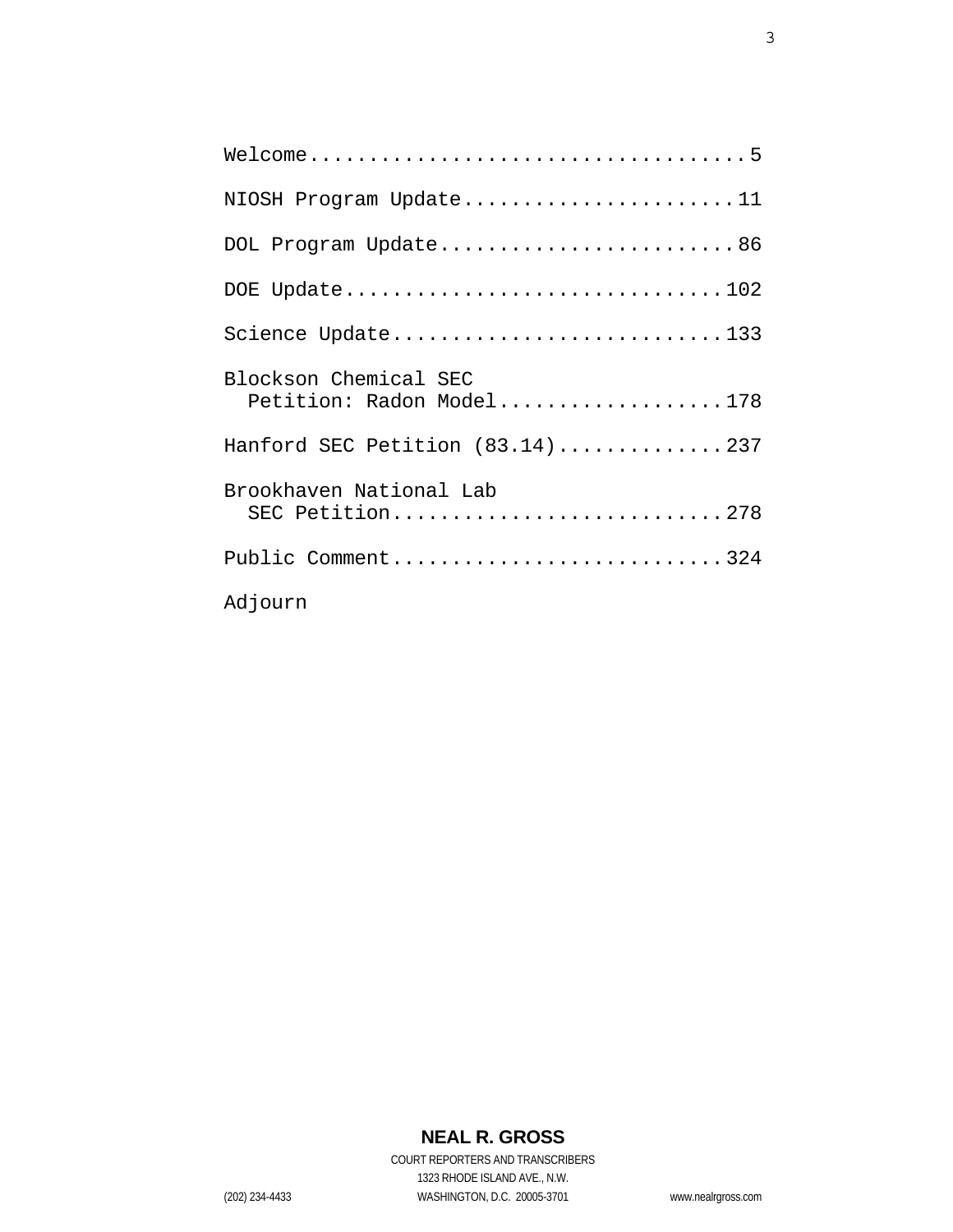1 2 3 4 5 6 7 8 9 10 11 12 13 14 15 16 17 18 19 20 21 22 P-R-O-C-E-E-D-I-N-G-S 9:13 a.m. CHAIRMAN ZIEMER: Good morning. This is the meeting Number 65 of the Advisory Board on Radiation and Worker Health, meeting on Long Island in the town -- or I believe they call it the Village of Port Jefferson, which is in the vicinity of the Brookhaven National Laboratory facilities. We welcome each one here, and we'd like to remind you that there are copies of the agenda and also related documents on the table in the rear of this room. If you've not already done so, please register your attendance with us in the registration booklet, which is out in the foyer. Also, any members of the public who wish to address the assembly later today during the public comment period, please sign the book in the foyer so that we have some idea of who and how many will be participating in the public comment session.

> **NEAL R. GROSS** COURT REPORTERS AND TRANSCRIBERS

> > 1323 RHODE ISLAND AVE., N.W.

(202) 234-4433 WASHINGTON, D.C. 20005-3701 www.nealrgross.com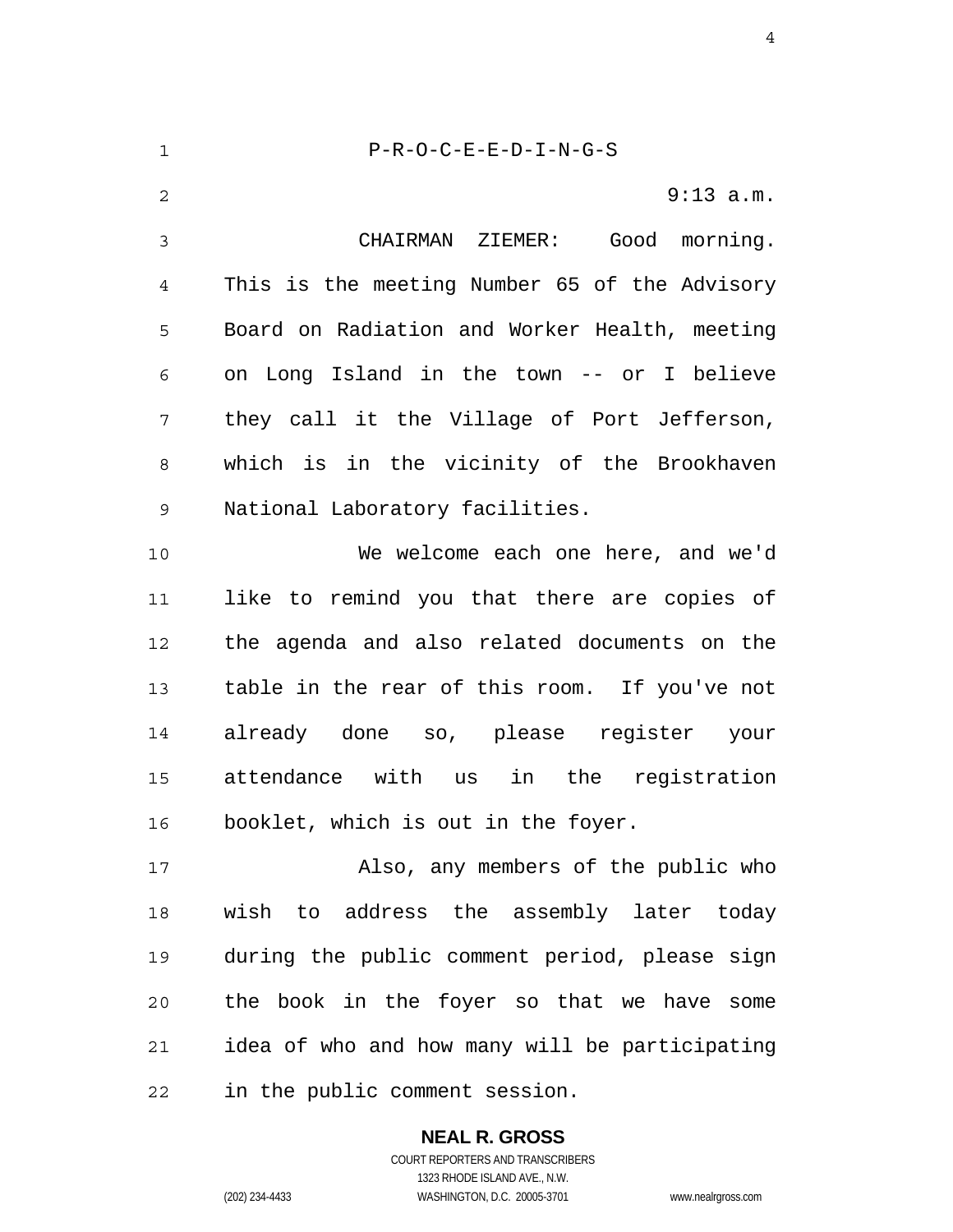1 2 3 4 5 Just for the record, all of the Board members are here assembled, with the exception of Dr. Lockey. And we hope he will be able to join us in the very near future of this day.

6 7 8 But in any event, let me call on our Designated Federal Official, Ted Katz, to also make some preliminary remarks.

9 10 11 12 13 14 15 MR. KATZ: I have a short leash here. A couple things. Just for the Board members, note that we've turned down the mic levels because of a feedback problem. So try to speak directly into the mics when you speak so that you'll be recorded well and so that the people on the phone can hear you.

16 17 18 19 20 21 22 A couple notices I'd like to give. One, first of all I'd like to welcome everybody. We don't have a lot of people from Brookhaven here in the room right now but welcome, everyone on the telephone lines, as well. I want to note for you since the last full Board meeting, face-to-face Board

> **NEAL R. GROSS** COURT REPORTERS AND TRANSCRIBERS 1323 RHODE ISLAND AVE., N.W. (202) 234-4433 WASHINGTON, D.C. 20005-3701 www.nealrgross.com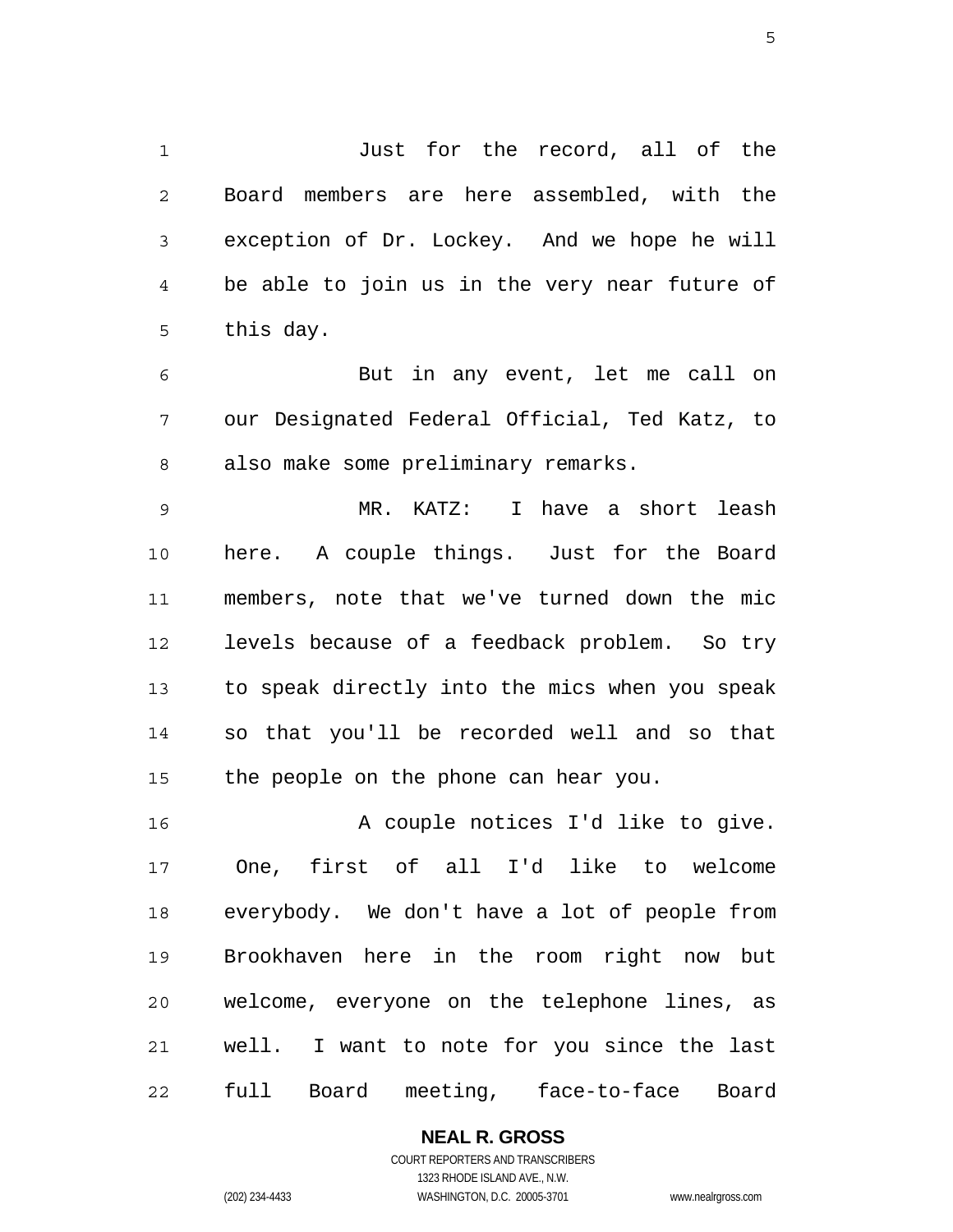1 2 3 4 meeting, we have a new Director, again, at NIOSH, a new Director that we have had before, John Howard. And we're very glad to have him back for another term.

5 6 7 8 9 I'd also like to note that in this past week, President Obama appointed four additional members to the Board. And we're very glad to have the extra help. It's a great group. It includes:

10 11 12 13 14 15 Richard Lemen, who is a highly accomplished epidemiologist in occupational safety and health. He had worked at NIOSH. He's got a lot of background in policy making as well as research. And sort of a specialty in respiratory diseases and asbestos;

16 17 18 19 20 21 22 David Richardson, who is an epidemiologist from North Carolina who has done quite a bit of work related to Energy workers at different sites at the complex; Bill Field, who wears both an epidemiologist hat and a health physics hat, a radon expert, and has, in the past when we

> **NEAL R. GROSS** COURT REPORTERS AND TRANSCRIBERS 1323 RHODE ISLAND AVE., N.W. (202) 234-4433 WASHINGTON, D.C. 20005-3701 www.nealrgross.com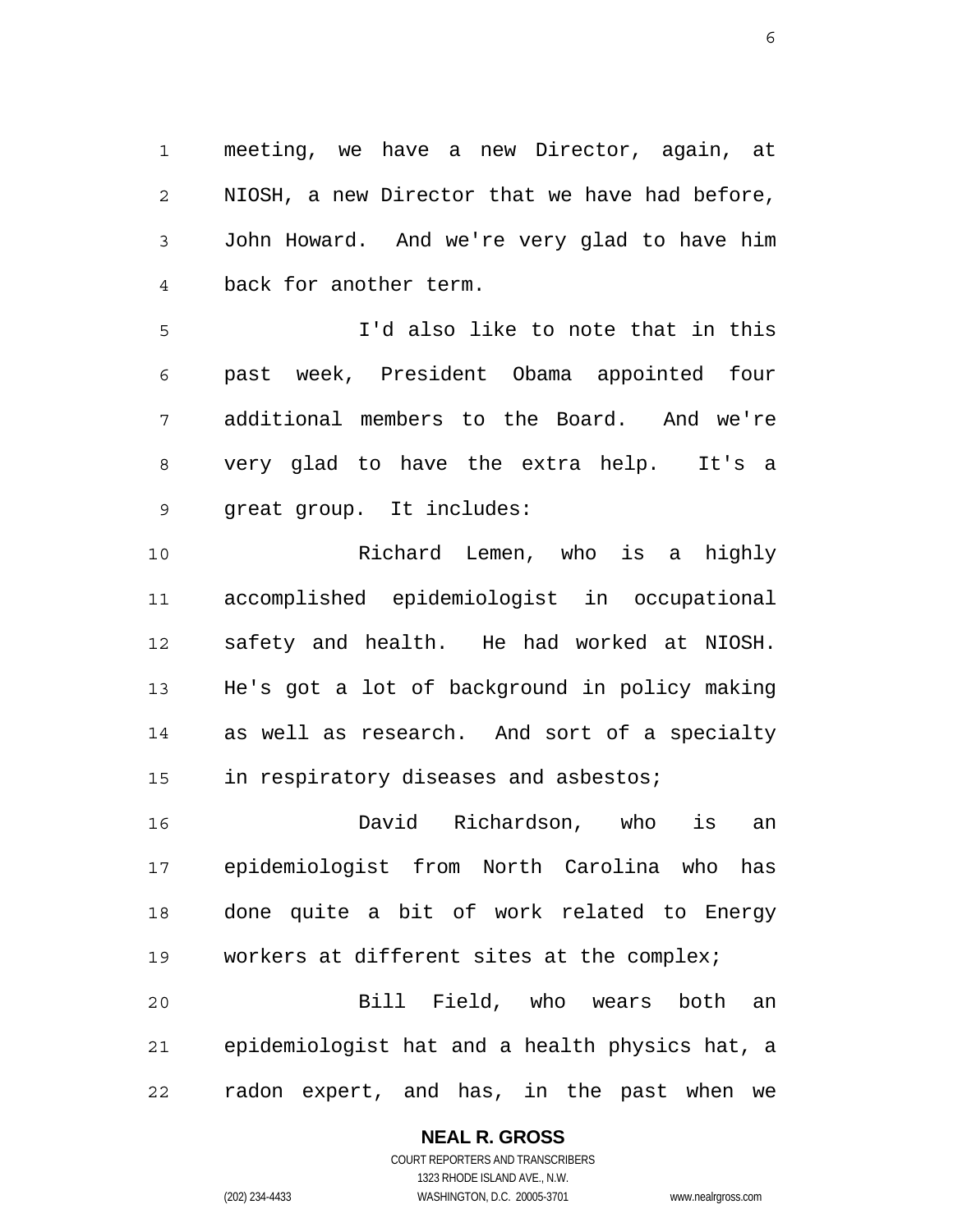1 2 3 4 5 were dealing with Iowa Ammunition Site, was also an expert -- sort of an expert - technical expert who provided sort of input to the Board when it was deliberating over the SEC petition for Iowa;

6 7 8 9 10 11 12 And finally, but not least, Henry Anderson, who some of you may recall, who have been following this Board, was with the original Board and served, I think, you know, six years on the Board previously and we're happy to have him rejoin the Board for another go.

13 14 15 16 17 18 19 20 21 22 Then just an administrative matter for the folks on the phone, please mute your phones except when you are addressing the Board, you know, in a public comment session or for an SEC petition. If you don't have a mute button, \*6 will work. And then \*6 again to unmute your phone. And if you need to leave a call at some point, please don't put it on hold. Just hang up and dial back in because a hold will disrupt the audio for

> **NEAL R. GROSS** COURT REPORTERS AND TRANSCRIBERS

> > 1323 RHODE ISLAND AVE., N.W.

(202) 234-4433 WASHINGTON, D.C. 20005-3701 www.nealrgross.com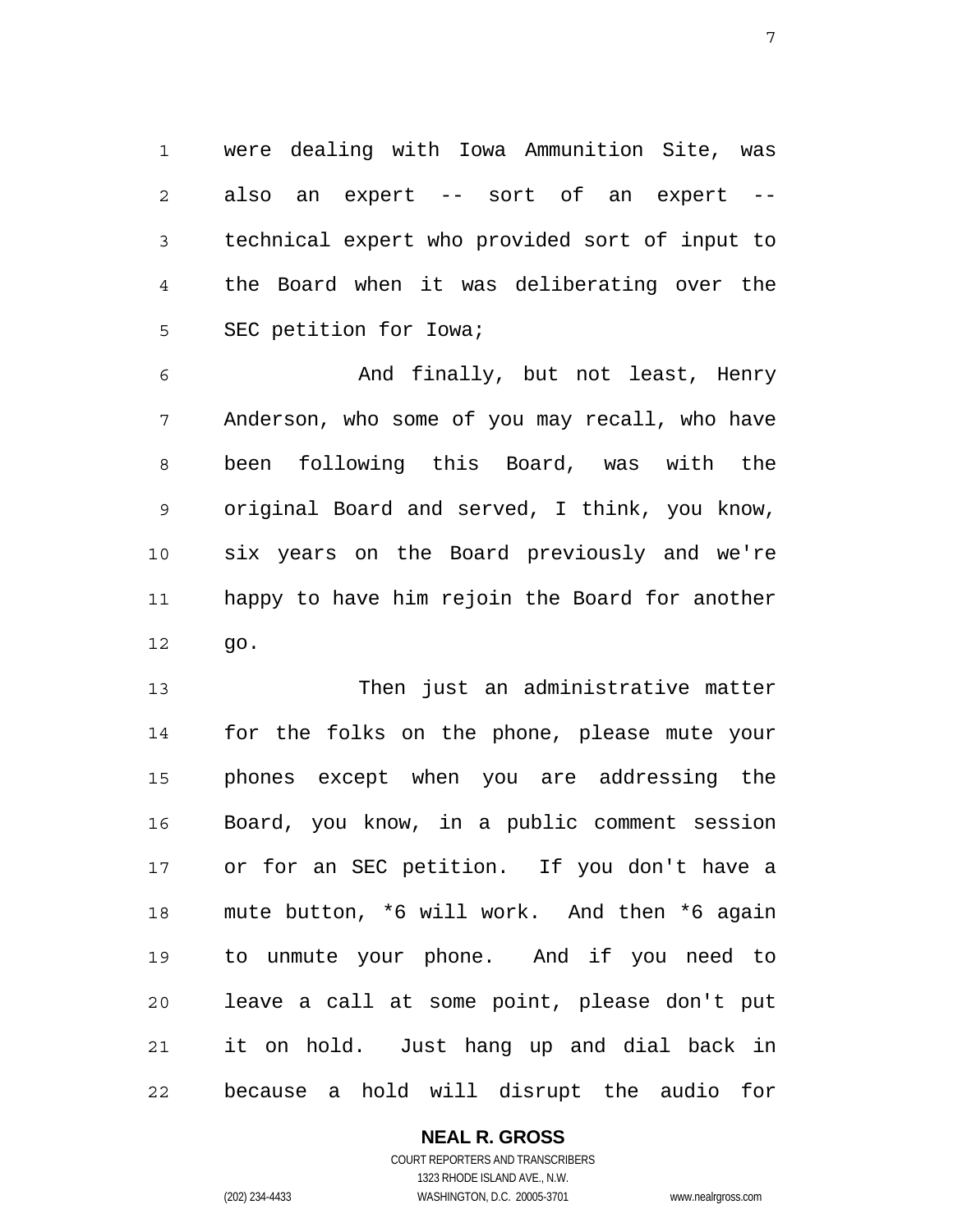1 everyone here at the Board.

2 3 4 5 6 7 8 9 10 11 12 13 14 15 16 17 18 19 20 21 22 And thank you very much for joining us. CHAIRMAN ZIEMER: Thank you, Ted. And let me add a word of welcome to the four new Board members or three new plus one returning, as it were, and indicate how pleased we are to have them join us. They will actually be seated as soon as the bureaucratic paperwork has been completed and all the associated details of that. And then we hope in the very near future to have an orientation session, which we do for new members, to familiarize them with procedures and approaches that are used by this Board and related matters so that they will be able to, so to speak, hit the ground running. And we hope to do that as quickly as we can. Some of those new individuals may, in fact, be with us today, not as official

> **NEAL R. GROSS** COURT REPORTERS AND TRANSCRIBERS 1323 RHODE ISLAND AVE., N.W. (202) 234-4433 WASHINGTON, D.C. 20005-3701 www.nealrgross.com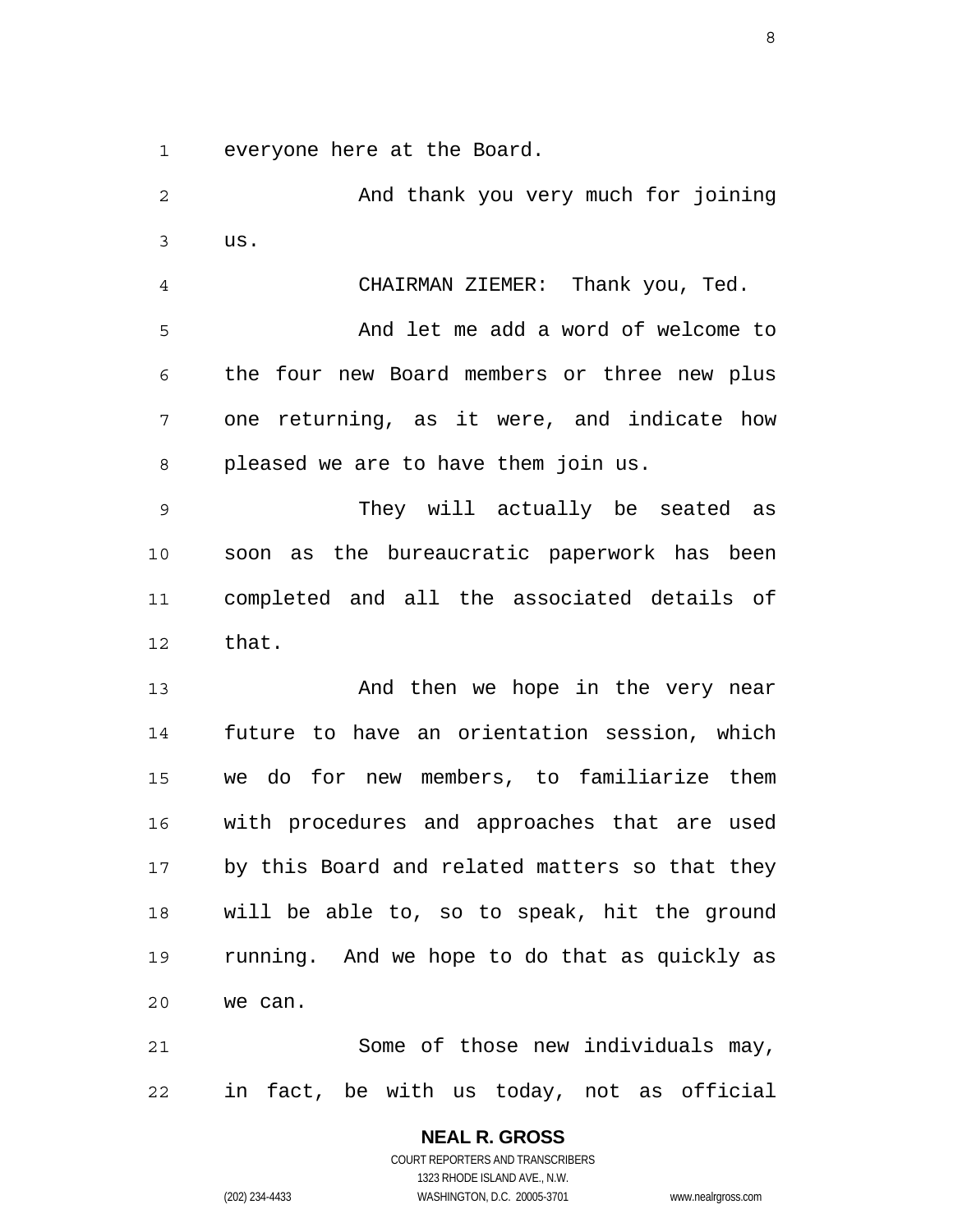1 2 3 members at this point but listening in. They're not all able to but some will and so may indeed even be on the line as we speak.

4 5 But in any event, we're pleased to have them aboard.

6 7 8 9 10 I should also mention for the record that there was a tour for the Board of the Brookhaven National Laboratory facility yesterday. A number of the Board members were able to participate in that.

11 12 13 14 And that was an excellent sort of orientation for those who had not been there and certainly a good review for those who had been there before.

15 16 17 18 19 So just for the record, we do thank the folks at the Brookhaven National Laboratory who hosted that tour and made it a very good one, as far as our Board members are concerned.

20 21 22 I should point out that we will proceed on the agenda, as much as possible, as it is given, but you must recognize that some

#### **NEAL R. GROSS** COURT REPORTERS AND TRANSCRIBERS 1323 RHODE ISLAND AVE., N.W. (202) 234-4433 WASHINGTON, D.C. 20005-3701 www.nealrgross.com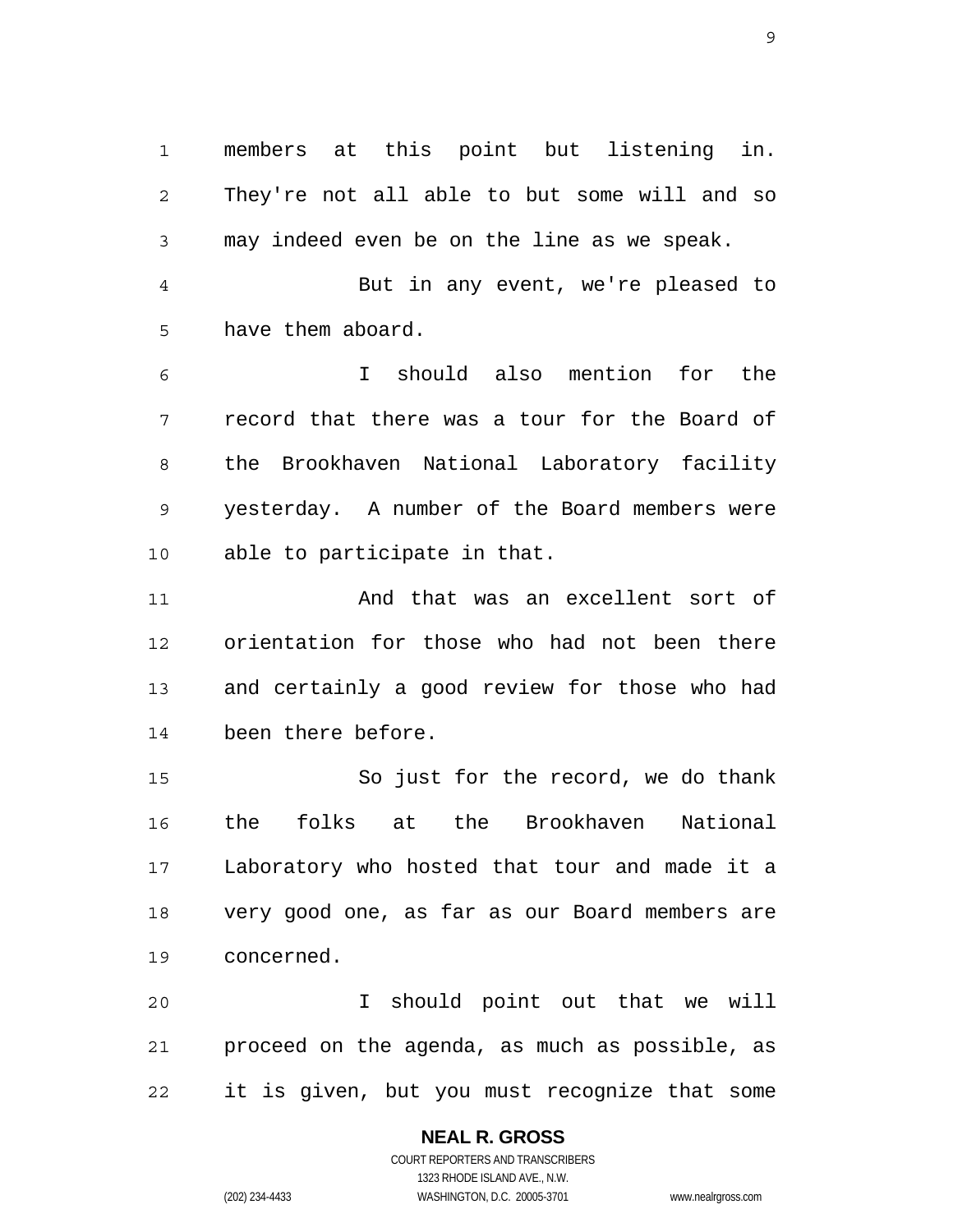1 2 3 4 5 6 7 8 of the items are what we consider timecertain, particular those that deal with SEC petitions. Those will be, as much as possible, time-certains in order to accommodate Petitioners who may be available by phone or in person, as the case may be, to address petition issues that they may wish to speak to.

9 10 11 12 So as much as possible, all of those which are identified on the agenda as dealing with SEC petitions will be considered time-certains.

13 14 15 16 17 18 The other items are somewhat more flexible and we will proceed and flex ourselves in terms of how the timing goes on those. And sometimes we get behind, sometimes we get ahead, but we will be flexible on those to the extent possible.

19 20 21 22 With those preliminary comments, we are ready to hear from Larry Elliott from NIOSH OCAS. And Larry will give us his regular NIOSH program update.

#### **NEAL R. GROSS** COURT REPORTERS AND TRANSCRIBERS 1323 RHODE ISLAND AVE., N.W. (202) 234-4433 WASHINGTON, D.C. 20005-3701 www.nealrgross.com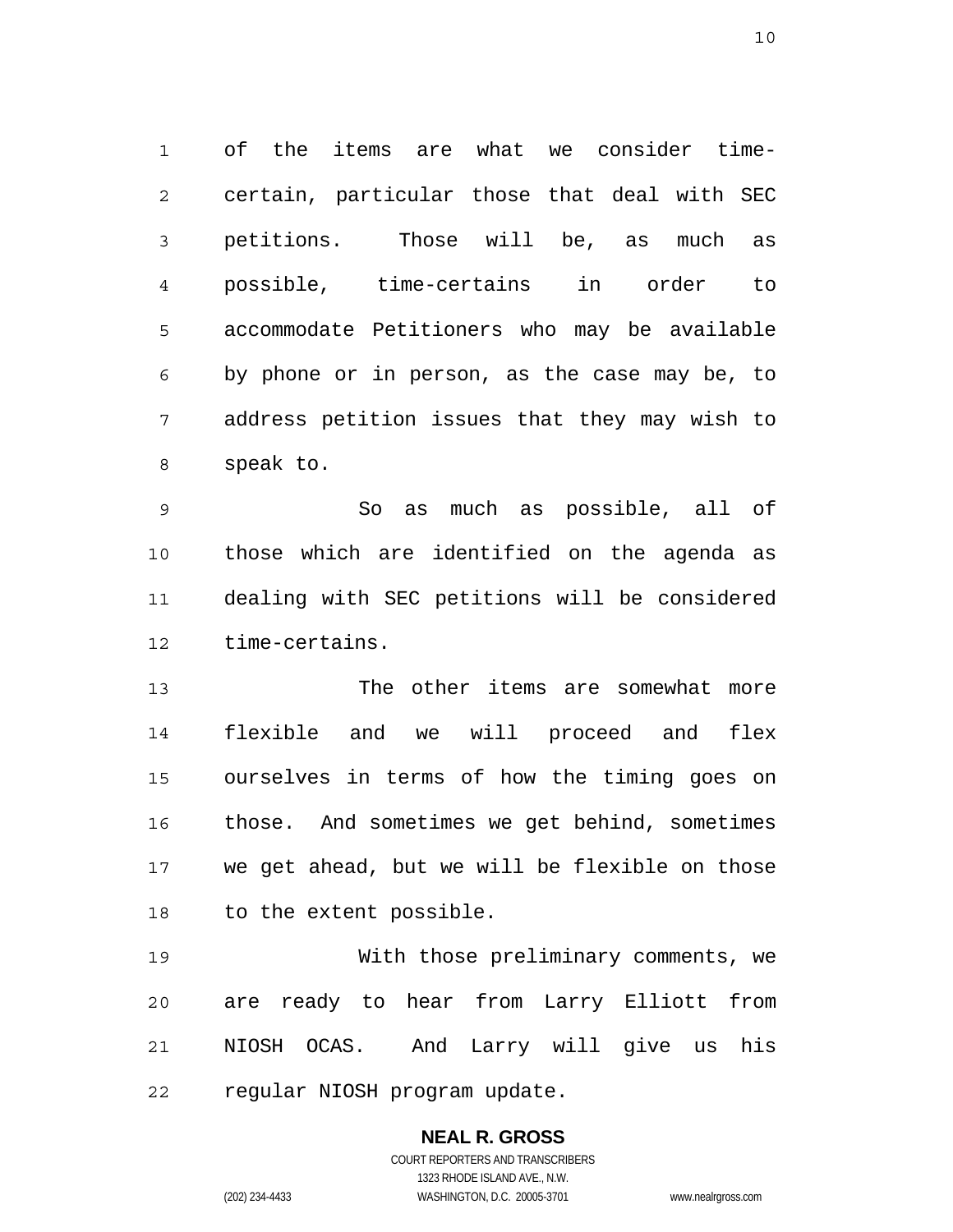| $\mathbf{1}$   | Welcome, Larry.                                |
|----------------|------------------------------------------------|
| $\overline{c}$ | MR. KATZ: While Larry is setting               |
| 3              | up, let me just check for the folks on the     |
| 4              | phone just to make certain, since we haven't,  |
| 5              | would someone from the phone lines just let us |
| 6              | know if you can hear well?                     |
| 7              | PARTICIPANT: Yes.                              |
| 8              | MR. KATZ: Okay, great. Thank you.              |
| 9              | MR. ELLIOTT: Thank you, Dr.                    |
| 10             | Ziemer.                                        |
| 11             | Good morning everyone. Can you                 |
| 12             | hear me?                                       |
| 13             | PARTICIPANT: No.                               |
| 14             | MR. ELLIOTT: No?                               |
| 15             | CHAIRMAN ZIEMER: It's on.                      |
| 16             | MR. ELLIOTT:<br>It's on. Okay.                 |
| 17             | Well, as has been customary, I'll              |
| 18             | start with some news briefs from NIOSH and     |
| 19             | OCAS, NIOSH's Office of Compensation Analysis  |
| 20             | and Support. First of all, as a news brief,    |
| 21             | Ted stole a little bit of our thunder in       |
| 22             | mentioning that Dr. John Howard has been       |

### **NEAL R. GROSS**

COURT REPORTERS AND TRANSCRIBERS 1323 RHODE ISLAND AVE., N.W. (202) 234-4433 WASHINGTON, D.C. 20005-3701 www.nealrgross.com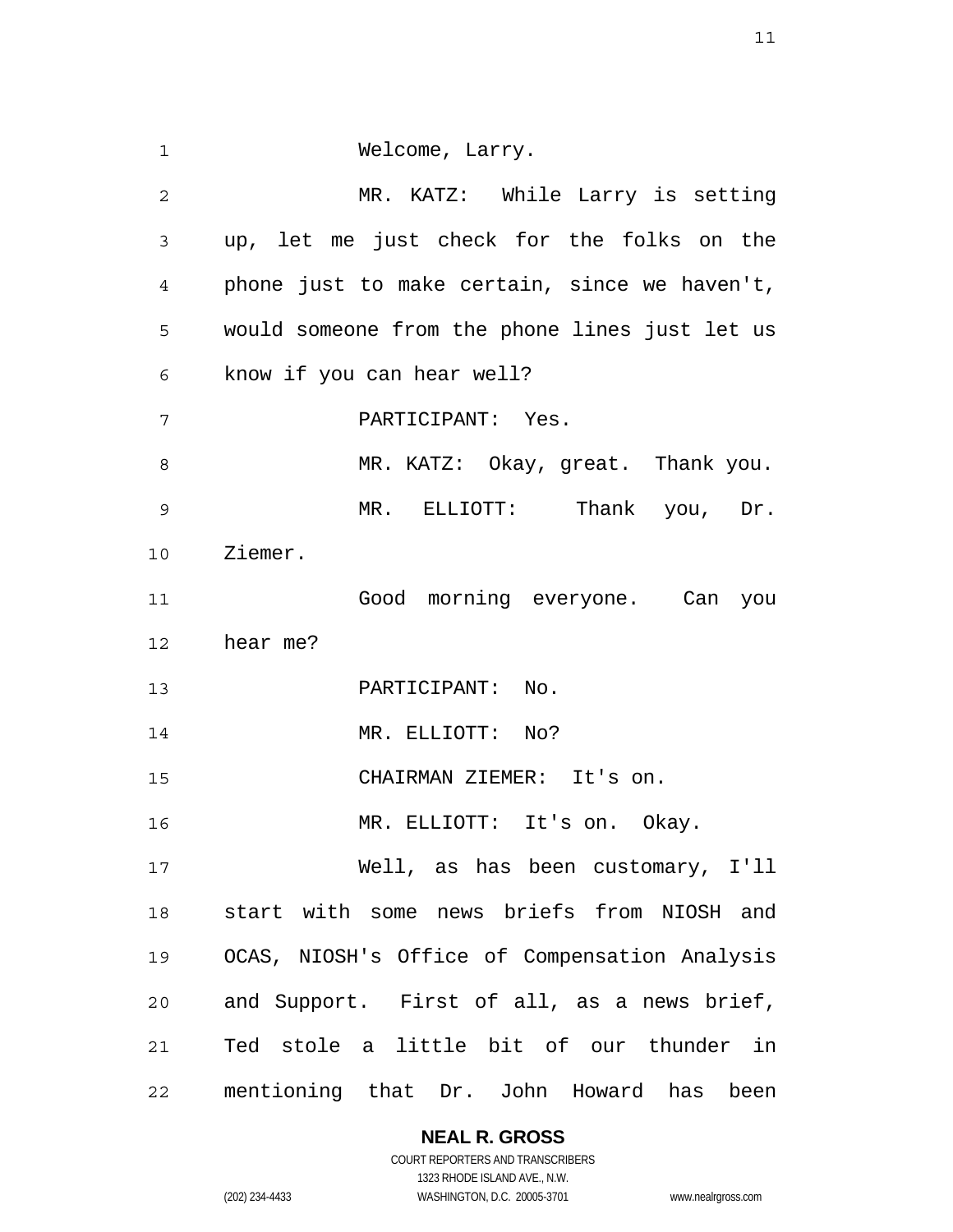1 2 3 4 5 reappointed as the Director of NIOSH. Dr. Thomas R. Frieden made that appointment happen a few weeks ago. And we're very much appreciative of Dr. Howard's return and welcome him back.

6 7 8 9 10 11 12 13 14 The second news brief goes to a procedural administrative matter. We are about to approach the Office of Management and Budget for an approval to use our special exposure cohort forms. You've heard us talk about OMB approval on our Computer-Assisted Telephone Interview form. Well, now it is time to approach OMB for approval on the use of our special exposure cohort forms.

15 16 17 18 And so if any Board member has thoughts or comments about that form, we would certainly welcome them. You can submit those to me or any of the OCAS staff members.

19 20 21 22 Thirdly, we've recently had some comprehensive ethics training for all OCAS employees. And particularly we had a special focus on conflicts of interest. This training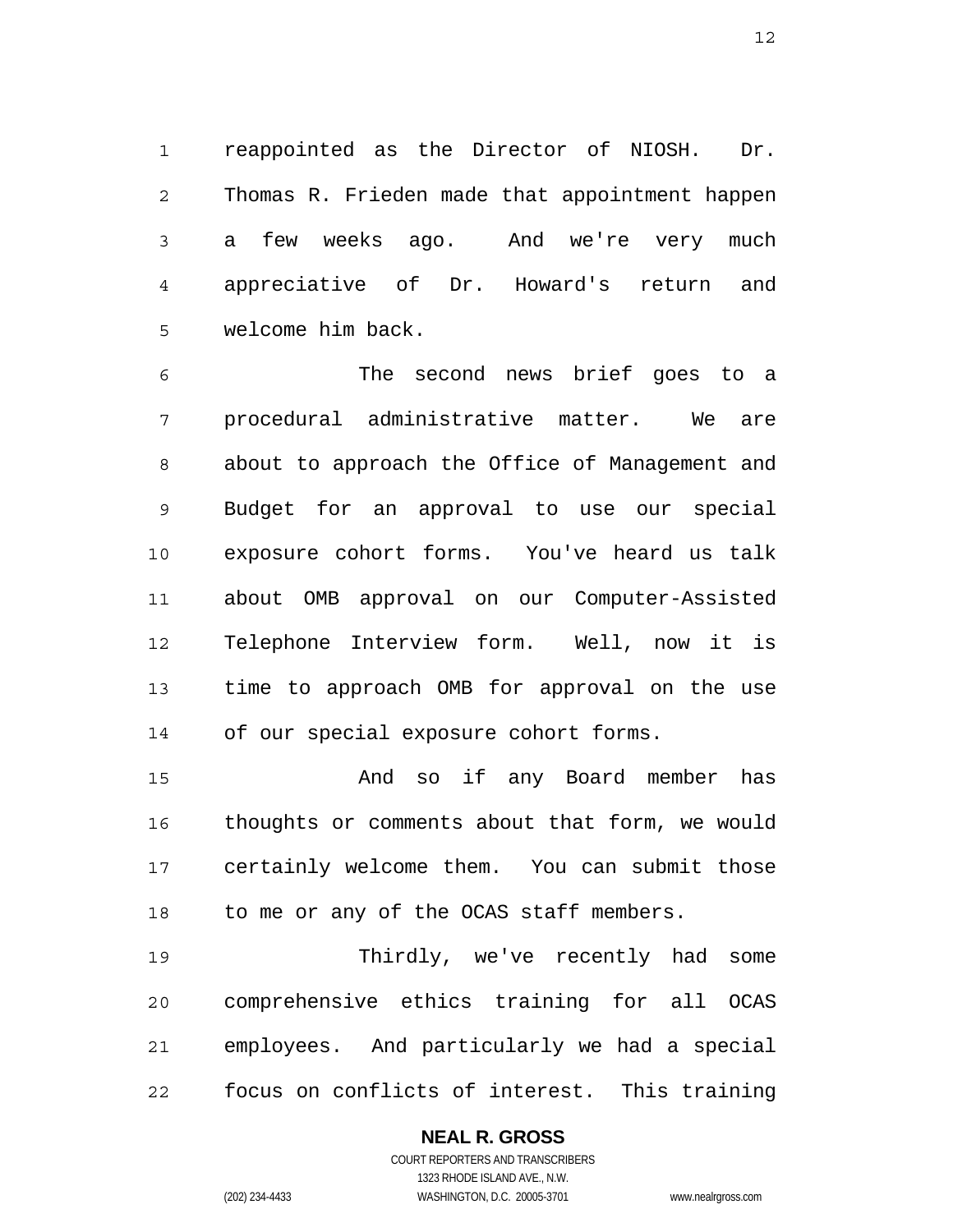1 2 3 4 5 was provided by Chris Cox. You are familiar with him as a Board member. He has given you the ethics training in the past. He serves with the Office of General Counsel Ethics Division.

6 7 8 9 10 In addition to this training, we asked the CDC Ethics Office to clarify guidelines for OCAS employees with potential financial conflicts of interest with the program.

11 12 13 14 15 16 17 18 As you know, in accordance with NIOSH's conflict or bias policy, staff members who worked at a facility -- at a covered facility cannot do or perform certain program functions relative to that facility. So in other words, they cannot serve as a document owner relative to a facility for which they had prior employment.

19 20 21 22 In addition, we are revisiting the application of 18 USC Section 208 and 5 CFR Part 2635. These are regulations, laws that require all federal employees to acknowledge

> **NEAL R. GROSS** COURT REPORTERS AND TRANSCRIBERS 1323 RHODE ISLAND AVE., N.W. (202) 234-4433 WASHINGTON, D.C. 20005-3701 www.nealrgross.com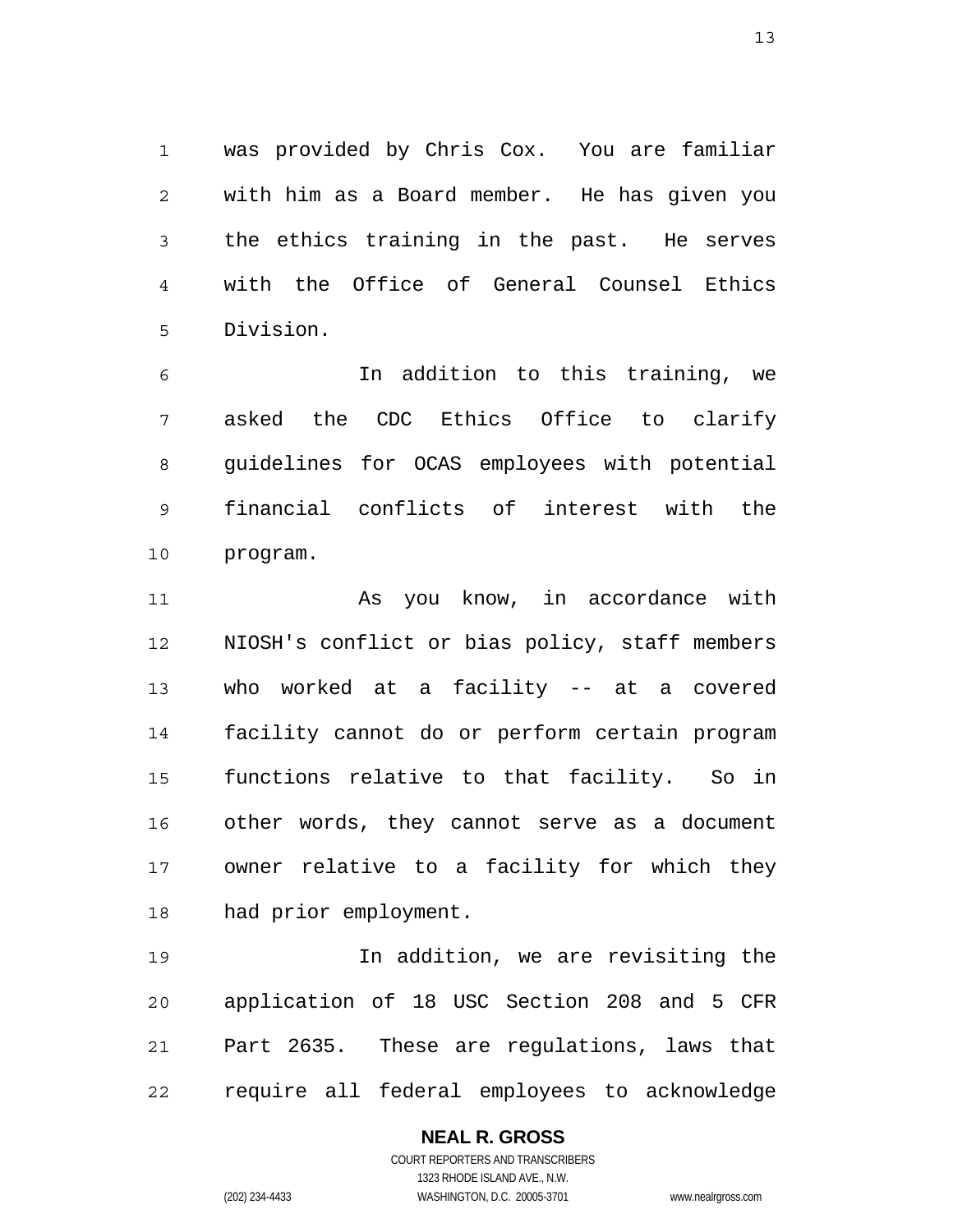1 2 3 4 any financial conflicts of interest. And we're doing this with the assistance of the CDC Ethics Office and the Office of General Counsel Ethics Division attorneys.

5 6 7 8 9 10 We've specifically requested clarification regarding the proper course of action to take when individual staff members have previous employment at one of the covered facilities and has been diagnosed with an eligible cancer.

11 12 13 14 15 16 17 18 19 20 21 22 Since an OCAS employee's work may have included work that is not specific to a single facility but could nonetheless have what is called a predictable effect, in other words an individual could be working over on a document that has overarching implications to many facilities, including the one they worked at, this can result in a -- can be perceived and can be an actual financial conflict if there is a predictable effect on the outcome of that individual's claim from the work that they performed.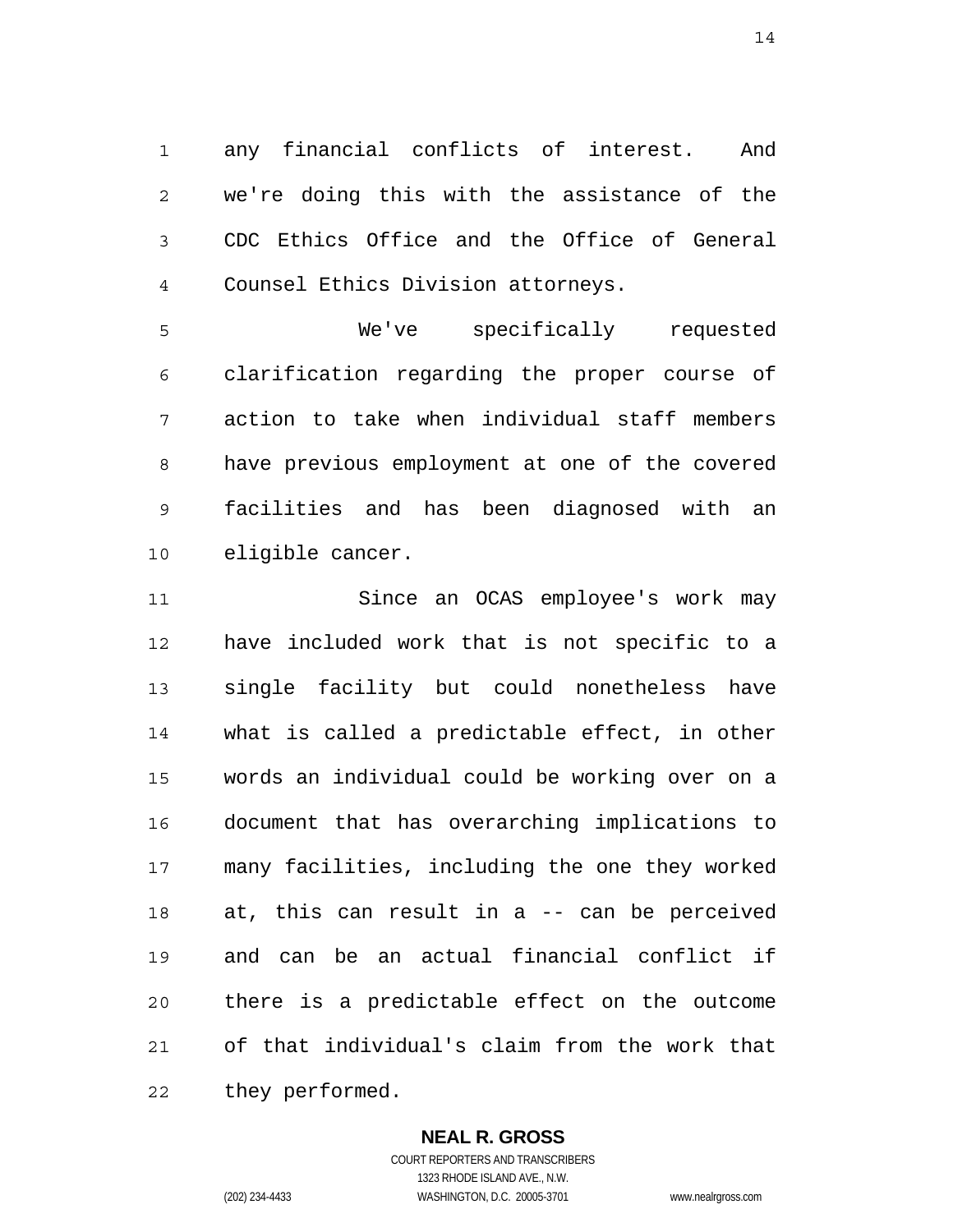1 2 3 4 5 6 7 8 Our lawyers are working with the CDC Ethics Office and the Office of General Counsel Ethics Division attorneys to determine whether these sorts of situations create financial conflicts. Each individual staff member who is so affected will be given guidance and be given specific boundaries within which to work.

9 10 11 12 13 14 15 16 17 For example, if a person is working on an implementation guide for the program that speaks to how dose is to be estimated across the weapons complex, across facilities, but was conflicted at one or two of the sites represented in the covered facilities list, that individual would not be able to speak in the discussion of a work group or in the Board deliberation process.

18 19 20 21 22 The fourth news brief that I bring to you today is a report of our worker outreach program. We had a workshop two or three weeks ago. Twenty-four members of organized labor representatives, former

> **NEAL R. GROSS** COURT REPORTERS AND TRANSCRIBERS

> > 1323 RHODE ISLAND AVE., N.W.

(202) 234-4433 WASHINGTON, D.C. 20005-3701 www.nealrgross.com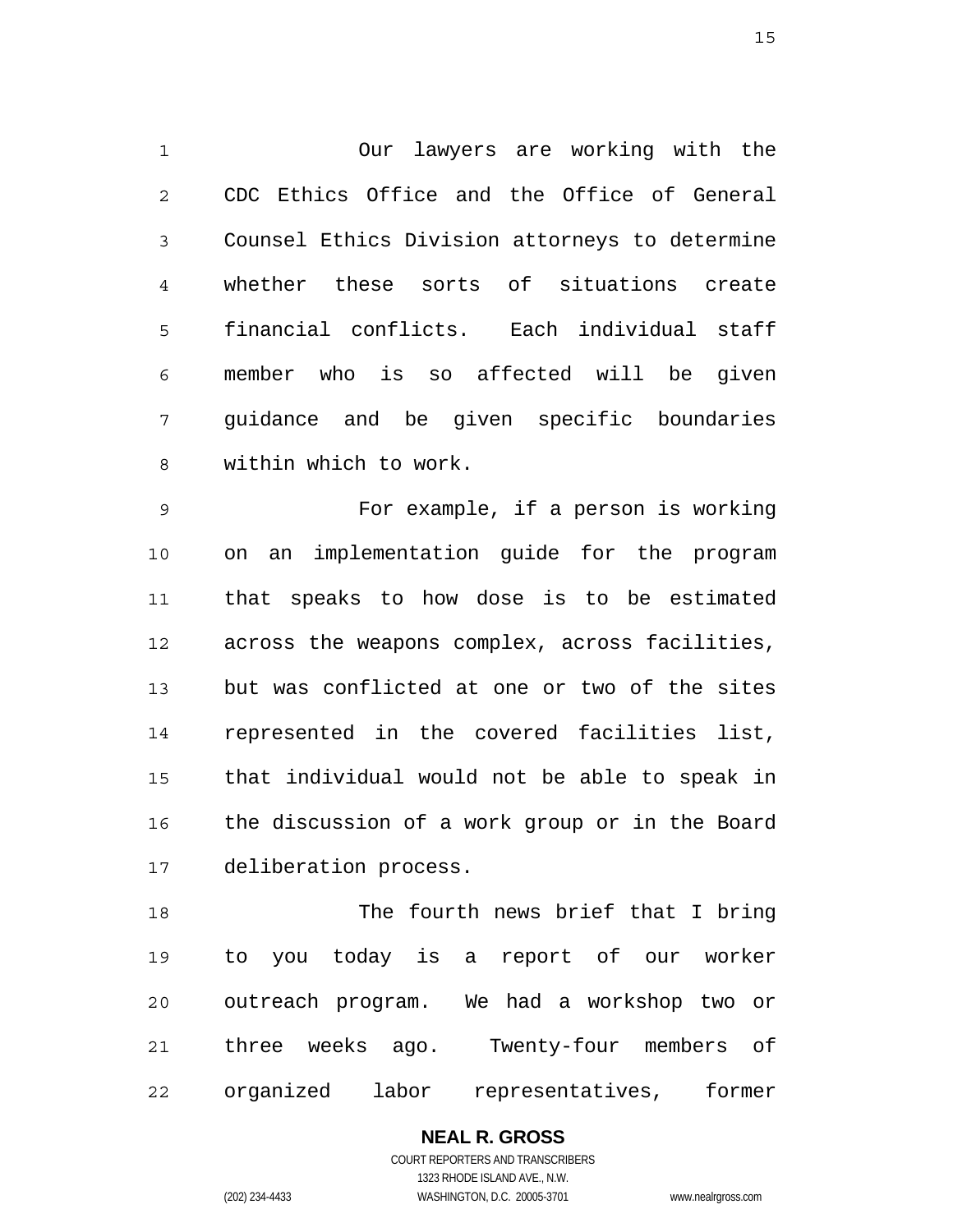1 2 3 4 5 Workers Screening Program representatives, and advocates joined us in Cincinnati for a twoday workshop to discuss the dose reconstruction approaches that we utilize and the SEC petition processes.

6 7 8 9 This Advisory Board had three members, a Board member and two members from your contracting support staff, in attendance observing that workshop.

10 11 12 13 14 We're very pleased with the outcome of these workshops. We typically are holding two a year. And they seem to be well received and the folks are very appreciative of the information that we provide them.

15 16 17 18 19 20 21 22 And the purpose of the workshop is to assist them in going back out into their communities and talking with potential claimants and/or people who may have not filed a claim but should file a claim about how the process works and how they can enable and help those folks make their way through this difficult process.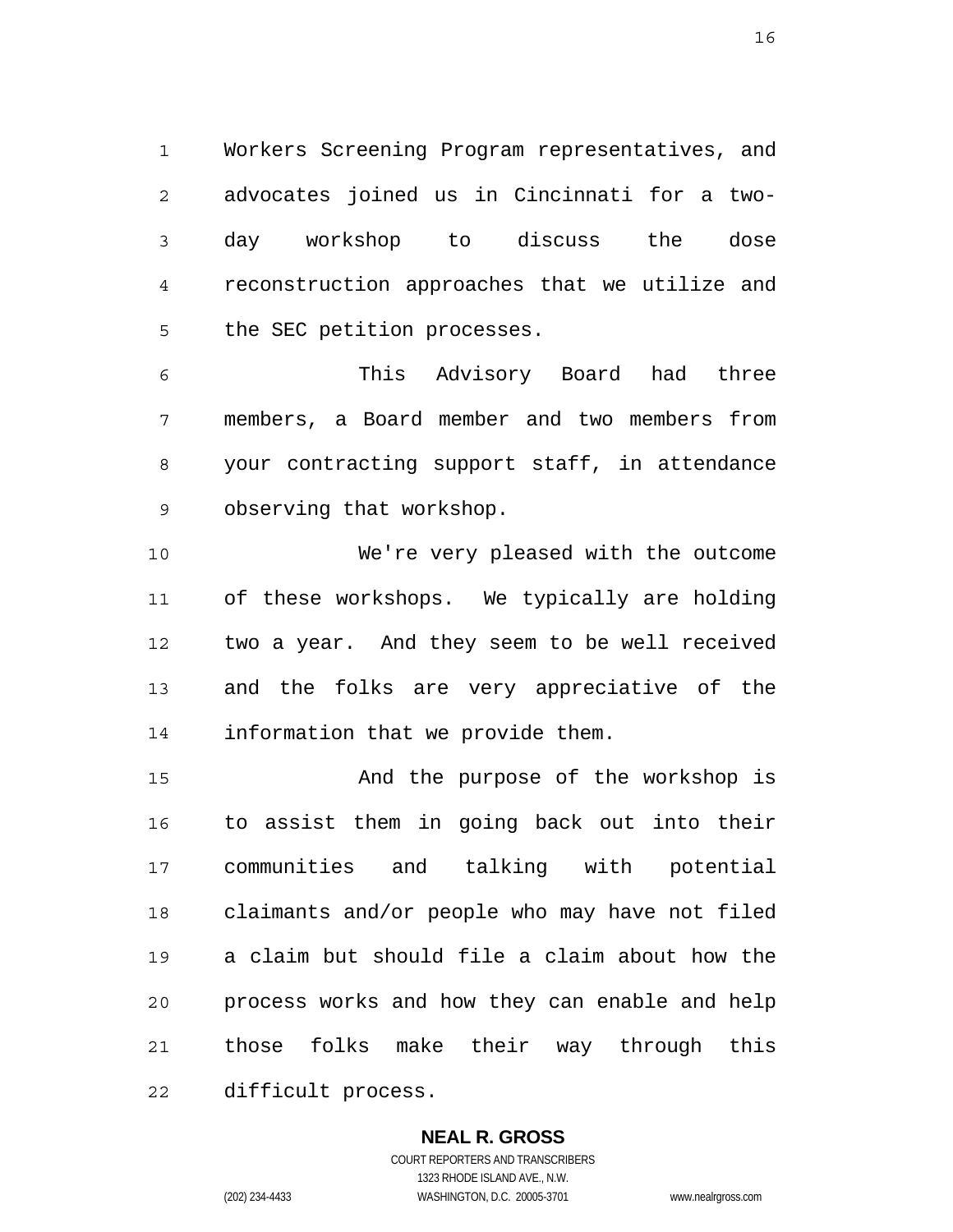1 2 3 4 5 6 7 8 9 10 As you know, this month, our country recognizes a group of workers who made personal sacrifices to protect our country and our freedom. The U.S. Senate designated October 30th, 2009 as a National Day of Remembrance for American nuclear weapons program workers and uranium miners, millers, and haulers. We invite everyone to join NIOSH in honoring these workers on the National Day of Remembrance, October 30th, 2009.

11 12 13 14 15 16 17 18 19 These American nuclear weapons program workers, some whom sacrificed their health and many who lost their lives as a result of workplace exposures are the focus of our meeting this week and the focus of the compensation program that was enacted in the year 2000. Their sacrifices must always be at the forefront as we carry out our work in this program.

20 21 22 From the beginning of our involvement in EEIOCPA, NIOSH's core values have been an integral part of our activities.

> **NEAL R. GROSS** COURT REPORTERS AND TRANSCRIBERS

> > 1323 RHODE ISLAND AVE., N.W.

(202) 234-4433 WASHINGTON, D.C. 20005-3701 www.nealrgross.com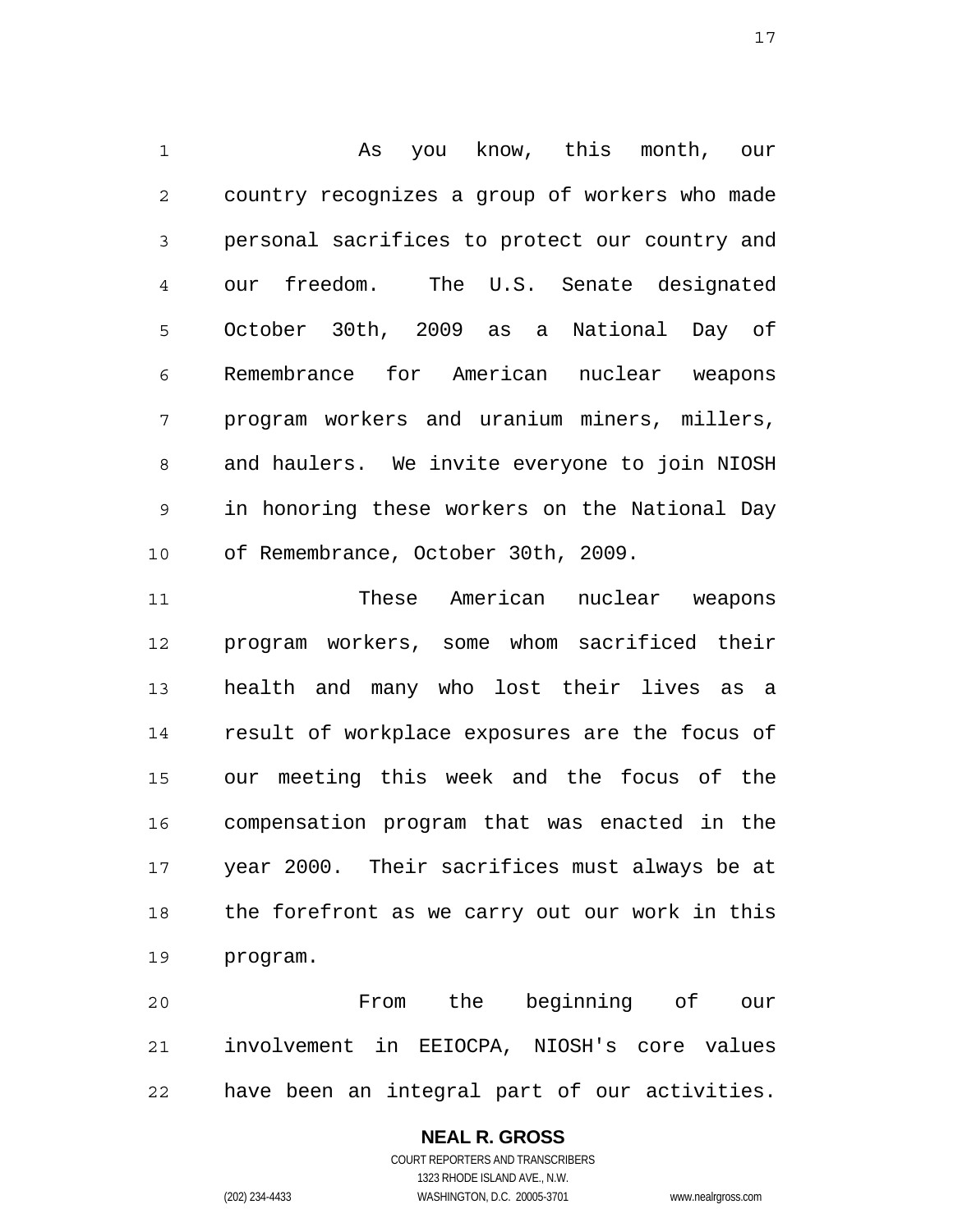1 2 3 4 5 6 7 Because of the history that led to this compensation program, NIOSH has focused in particular on the core values of quality of science, transparency, and accountability, which are at the heart of our actions, our decisions, and our communications in this program.

8 9 10 11 12 13 14 15 16 17 18 First and foremost, NIOSH strives to bring the best available science, transparency, and accountability to the reconstruction of radiation doses for cancerrelated claims. It is important to note that Congress recognized the potential for a lack of monitoring records for workers eligible in the compensation program. And the Congress, in its law, specified that methods for radiation dose reconstruction be established by regulation.

19 20 21 22 Specifically this law requires the promulgation of a rule to establish scientific methods for arriving at reasonable estimates of radiation dose for those individuals who

> COURT REPORTERS AND TRANSCRIBERS 1323 RHODE ISLAND AVE., N.W. (202) 234-4433 WASHINGTON, D.C. 20005-3701 www.nealrgross.com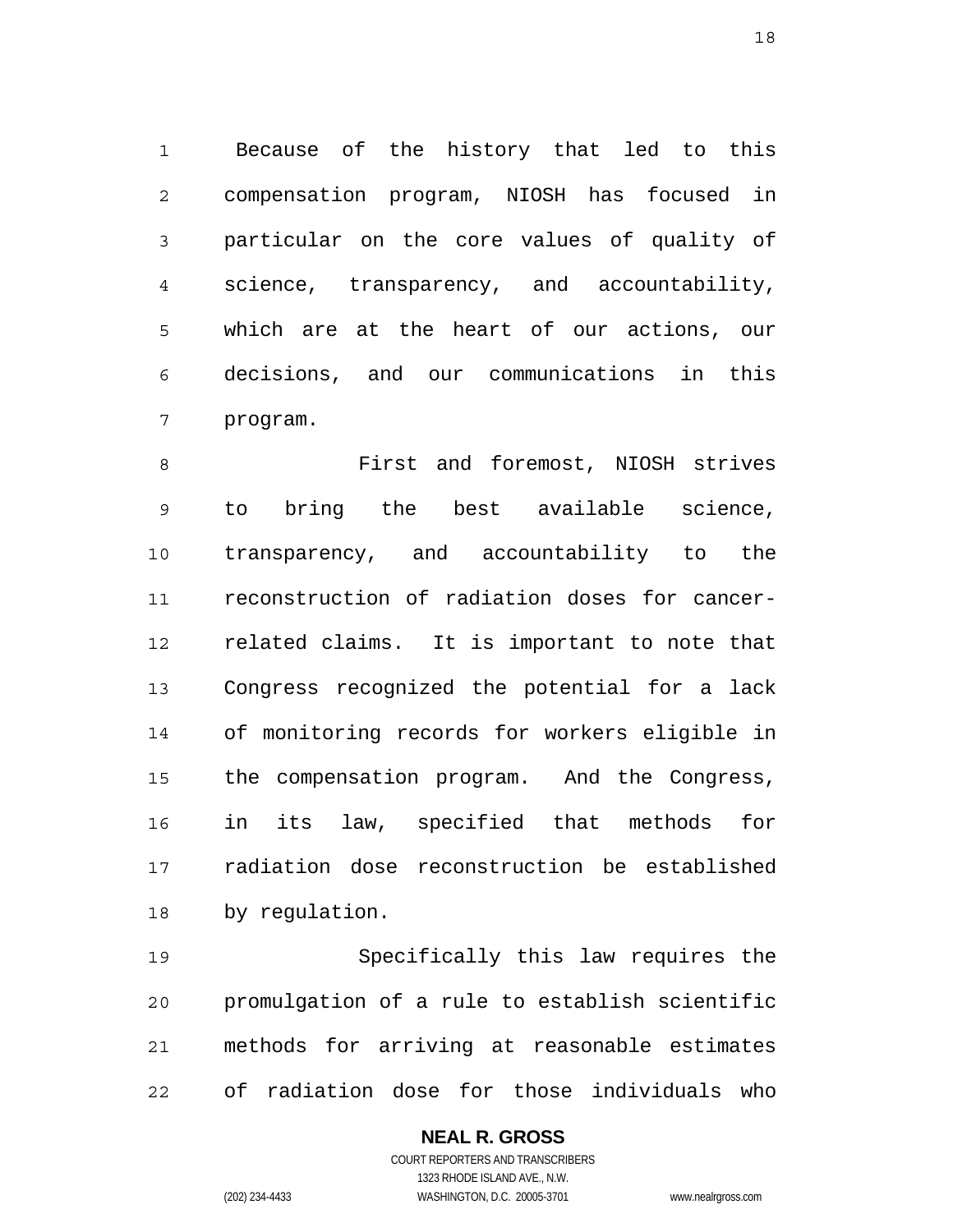1 2 3 4 were not monitored for radiation, for those individuals who were inadequately monitored, and for those individuals whose monitoring records are missing or incomplete.

5 6 7 8 9 10 In the process of establishing this rule, both the general public and more than 30 stakeholder organizations were asked for input. And NIOSH reviewed over 200 pages of their comments in the development of this regulation.

11 12 13 14 15 In addition, NIOSH was adamant that each claimant could have an opportunity to be interviewed prior to the dose reconstruction process beginning and again when the draft dose reconstruction report had been completed.

16 17 18 19 20 21 22 These interviews are an opportunity for claimants to both understand and to provide information to us to understand how this program works and how dose reconstruction works and to provide information that might enable us to complete their claim. Close to 100,000 interviews with claimants have now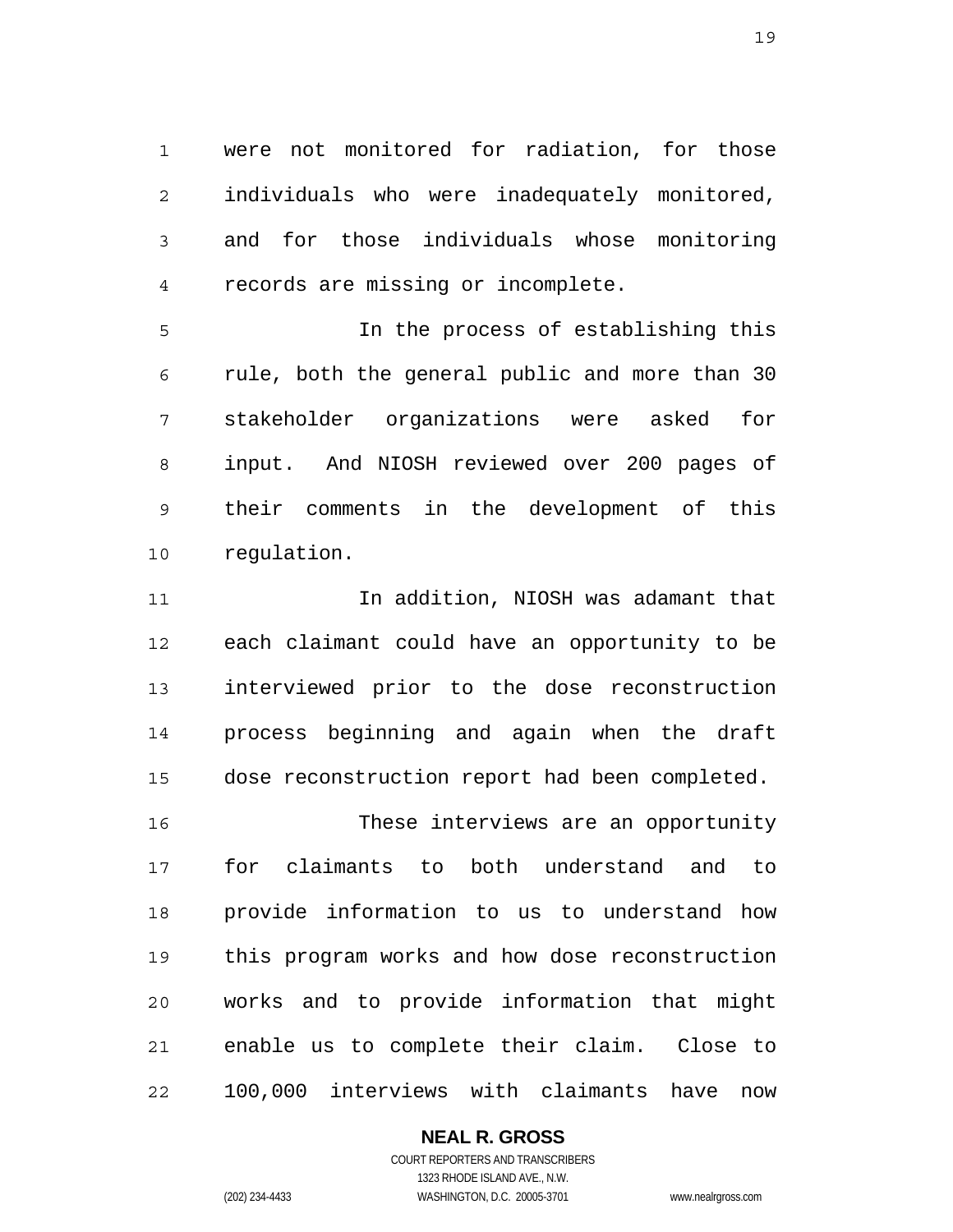1 been conducted.

| $\overline{2}$ | Although the<br>radiation<br>dose                  |
|----------------|----------------------------------------------------|
| $\mathfrak{Z}$ | reconstruction efforts have been ongoing in        |
| $\overline{4}$ | the United States for several decades, this        |
| 5              | type of radiation dose reconstruction for a        |
| 6              | compensation program was and still<br>is           |
| 7              | unfamiliar to many people.                         |
| 8              | dose reconstruction<br>is<br>Each                  |
| 9              | individual.<br>It is dependent upon the            |
| 10             | circumstances of each individual claim.<br>It      |
| 11             | its own unique characteristics and<br>has          |
| 12             | complexities.                                      |
| 13             | NIOSH has provided an answer for                   |
| 14             | the vast majority of claims that have been         |
| 15             | sent to us for dose reconstruction. And you        |
| 16             | see on this slide more than 84 percent of over     |
| 17             | $30,000$ claims<br>have been provided<br>dose<br>a |
| 18             | reconstruction report.                             |
| 19             | As of September 30th, 2009, 4,161                  |
| 20             | remained at<br>NIOSH for dose<br>cases             |
| 21             | reconstruction. That represents about 14           |
| 22             | percent of the over 30,000 population that         |

**NEAL R. GROSS** COURT REPORTERS AND TRANSCRIBERS

1323 RHODE ISLAND AVE., N.W. (202) 234-4433 WASHINGTON, D.C. 20005-3701 www.nealrgross.com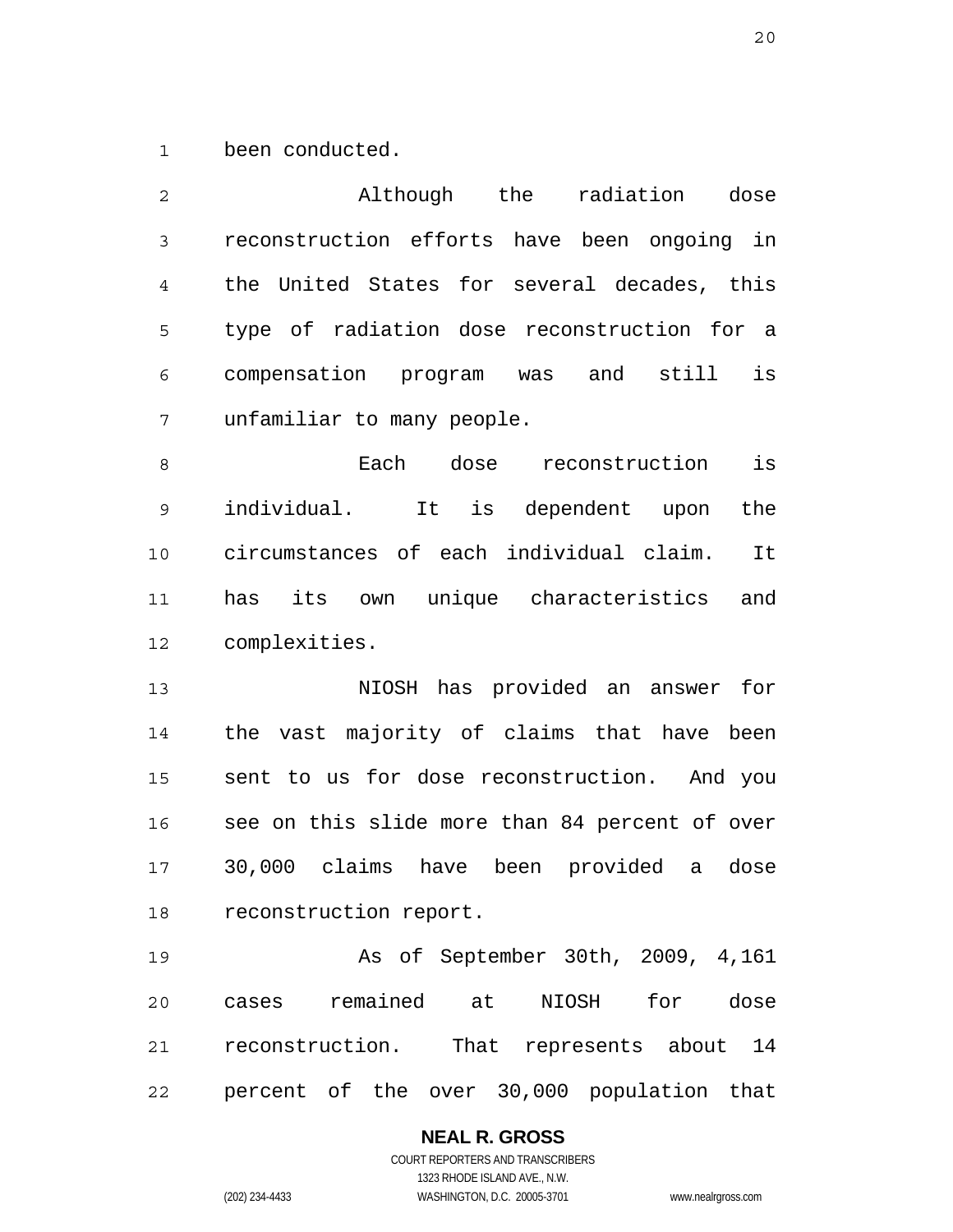1 we're still working on.

2 3 4 5 6 7 8 9 10 11 12 13 14 15 16 17 18 19 20 We have 577 cases that are currently administratively closed. And we cannot move those cases forward unless the claimant provides us with an OCAS-1 indicating that they have no further information to provide or if they provide new information that would affect the claim, we would reopen the claim for continuation of the dose reconstruction. This pie chart presents the case status again as of September 30th, 2009. And you can see here that the majority of the pie in blue is represented by the completed claims. The claims that have been pulled from our caseload population by the Department of Labor for various reasons represents three percent and is shown in the gray. The SEC claims that have been

22 about eight percent. And that's shown in

> **NEAL R. GROSS** COURT REPORTERS AND TRANSCRIBERS

pulled for eligibility for a class amount to

1323 RHODE ISLAND AVE., N.W.

21

(202) 234-4433 WASHINGTON, D.C. 20005-3701 www.nealrgross.com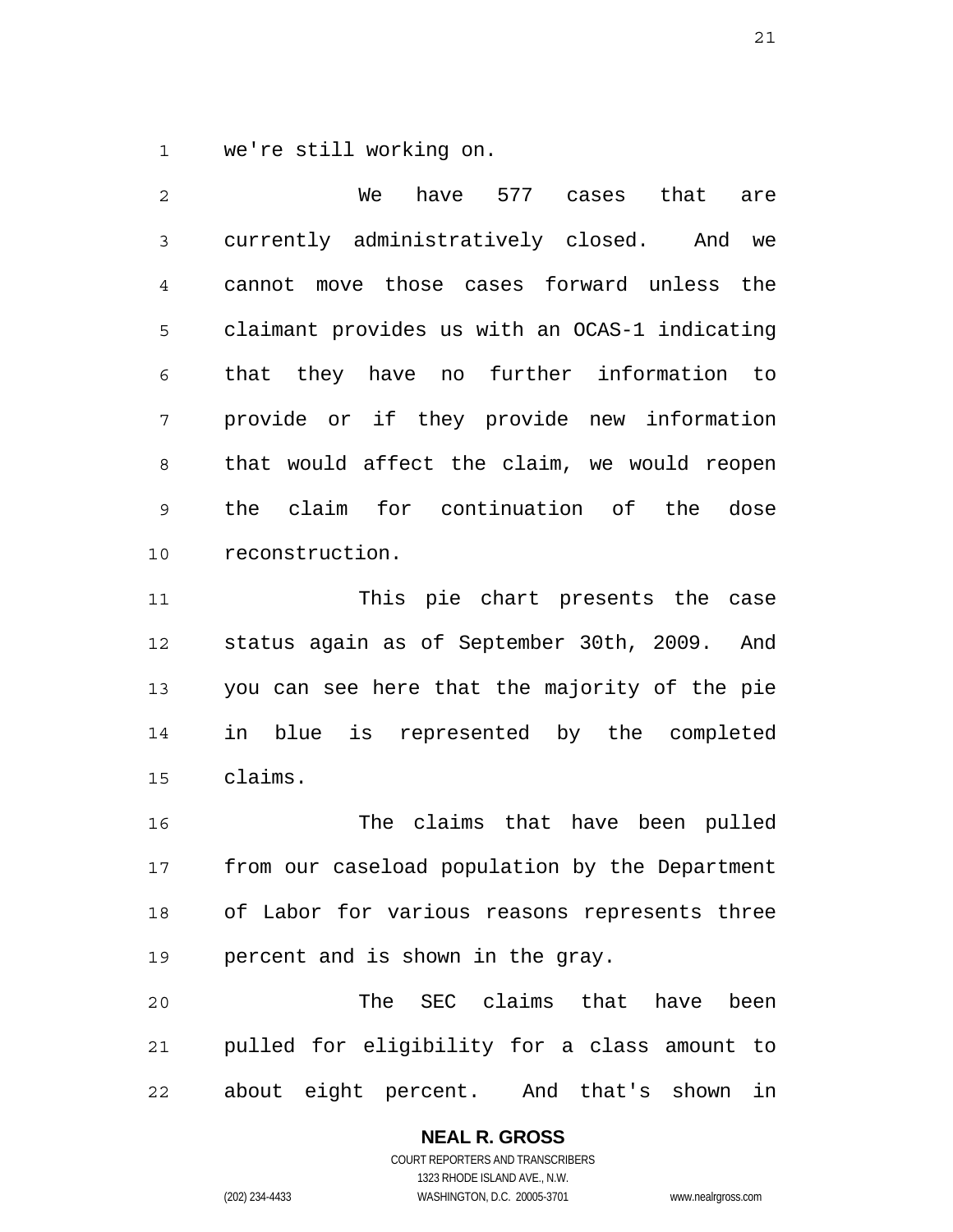1 purple.

| $\overline{2}$ | The administratively closed that I             |
|----------------|------------------------------------------------|
| $\mathfrak{Z}$ | just mentioned, those 577 or two percent, are  |
| 4              | shown in red.                                  |
| 5              | The active population are the ones             |
| 6              | in yellow and the ones in green. So if you     |
| 7              | combine those two numbers, you'll come up with |
| 8              | the 4,161 claims, three percent of which are   |
| 9              | pended.                                        |
| 10             | Of the 4,161 cases that are still              |
| 11             | at NIOSH for dose reconstruction, we show here |
| 12             | in this slide that 1,581 cases are in the dose |
| 13             | reconstruction process. There are another 385  |
| 14             | initial draft dose reconstruction reports in   |
| 15             | the hands of the claimant, again waiting for   |
| 16             | an OCAS-1 form. And that leaves 2,195 claims   |
| 17             | that are in some stage of development toward   |
| 18             | advancing into actual dose reconstruction.     |
| 19             | One thousand and twenty-nine cases             |
| 20             | are pended. And if we look at those            |
| 21             | specifically, the top four categories are      |
| 22             | presented here: 660 of those cases are pended  |

**NEAL R. GROSS**

COURT REPORTERS AND TRANSCRIBERS 1323 RHODE ISLAND AVE., N.W. (202) 234-4433 WASHINGTON, D.C. 20005-3701 www.nealrgross.com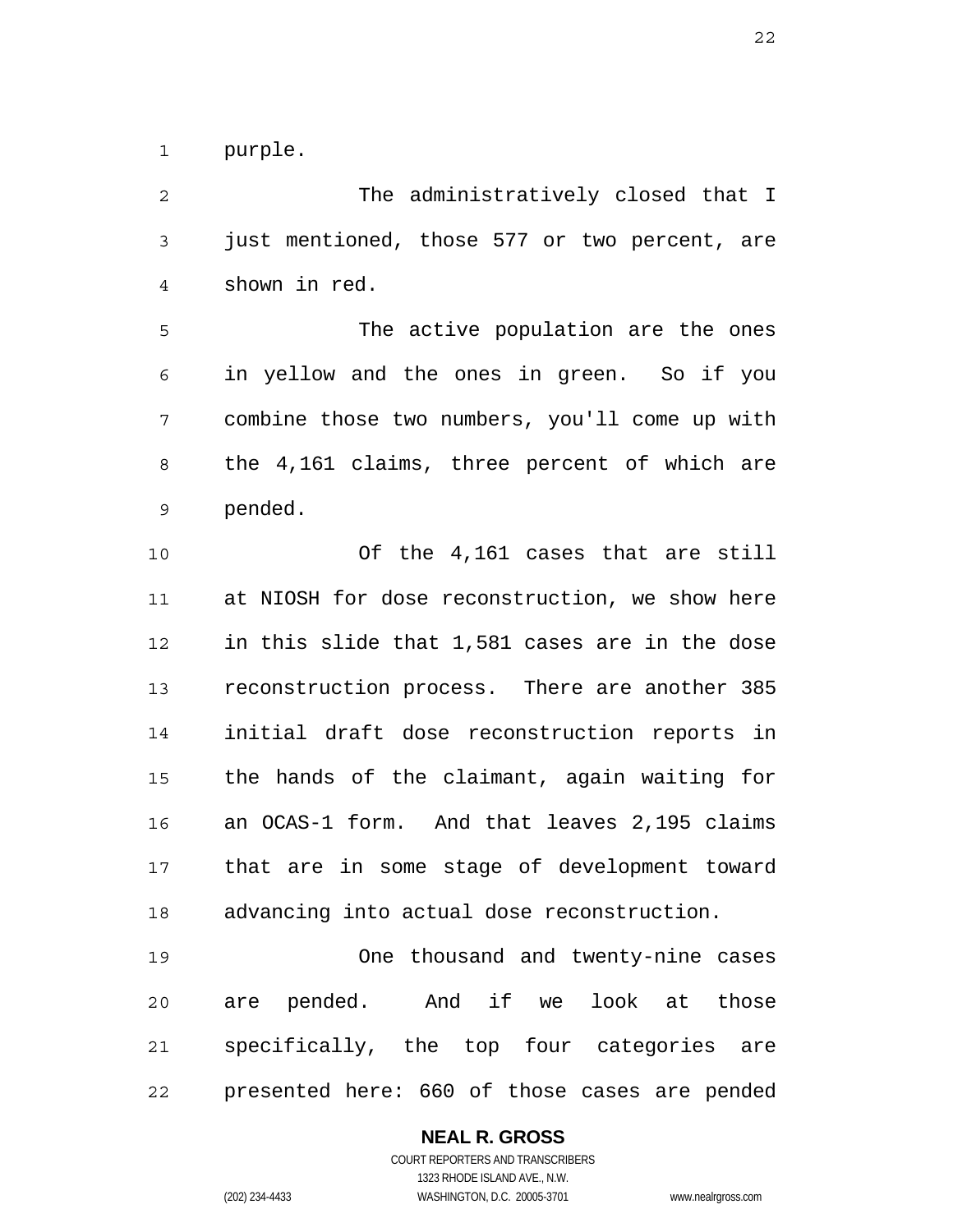1 2 3 4 because of technical basis document issues, and I would add that, of that, there is around 500 -- close to 550 in that category that are Hanford-related pends.

5 6 7 8 9 10 There are 110 SEC cases pended before final designation. So as a class proceeds toward designation, cases become pended before -- so we don't take any action on them until we hear from DOL about their eligibility for the class.

11 12 13 14 15 Ninety-six cases are pending the development of the dose reconstruction methodology since they are non-presumptive cancer that didn't find its way into class eligibility.

16 17 18 19 20 And 71 claims are awaiting specific demographic information updates regarding the claim, a new survivor, or a change in employment information, or a correction on the type of cancer.

21 22 I think also I'd like to note about 300 of those Hanford claims -- you'll hear

> **NEAL R. GROSS** COURT REPORTERS AND TRANSCRIBERS 1323 RHODE ISLAND AVE., N.W. (202) 234-4433 WASHINGTON, D.C. 20005-3701 www.nealrgross.com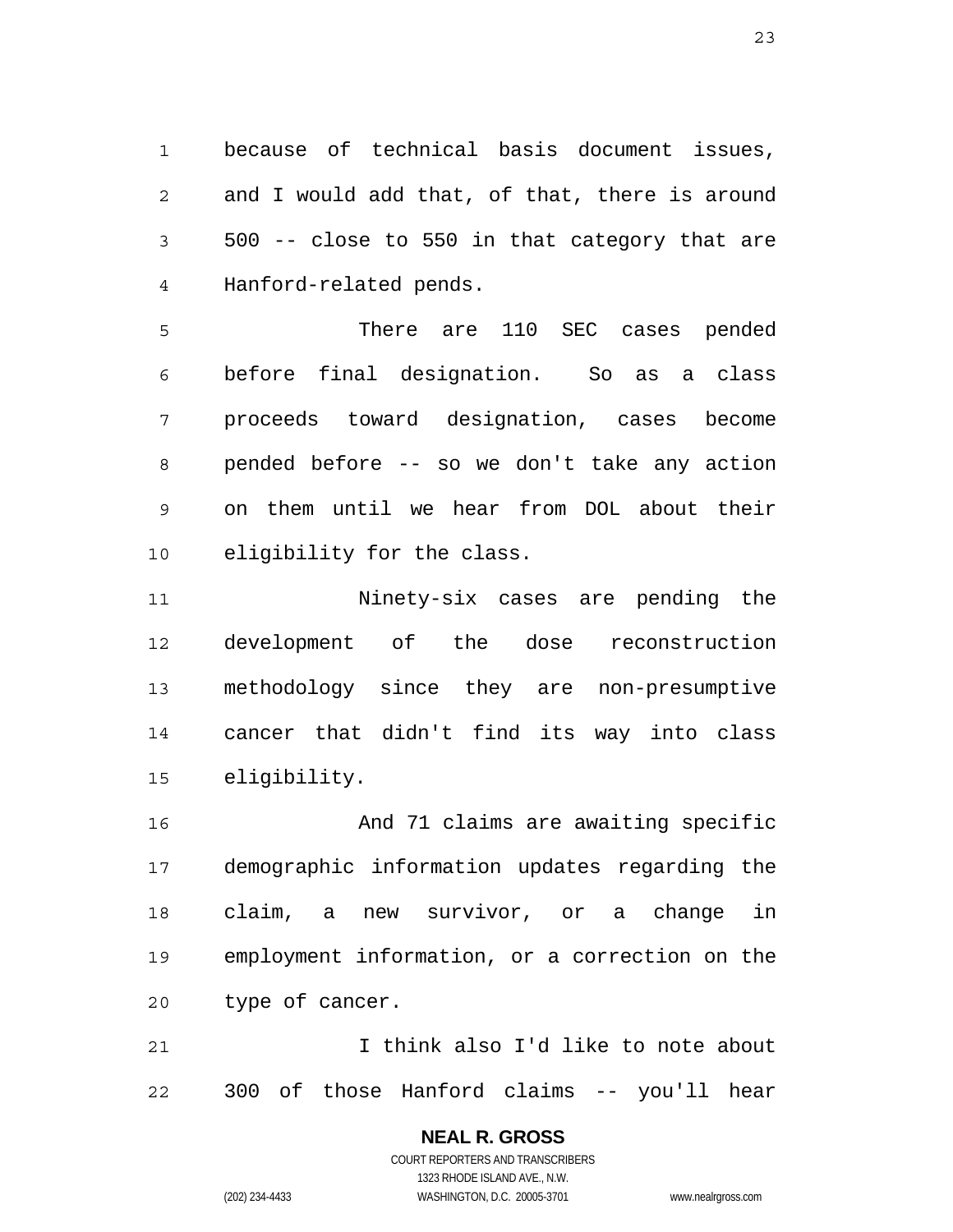1 2 3 4 more about that later this afternoon in the evaluation report -- but about 300 of those Hanford claims are going to be eligible for the class that we are proposing.

5 6 7 8 9 10 11 12 13 14 NIOSH has painstakingly pored over thousands of boxes of records and tens of thousands of individual documents to acquire the records and the data that is needed to provide claimants with answers to their claims. We've also integrated information that has been provided by the claimants, by petitioners, by site experts, and by subject matter experts as well as information that is gathered from our worker outreach meetings.

15 16 17 18 19 20 21 22 We're tracking down information from over 200 sites for which NIOSH has claims to do dose reconstructions for. It has been one of the biggest challenges in this program. The sheer volume of records and the data that's been acquired, cataloged and compiled into an electronic research database is truly remarkable, particularly when the difficulty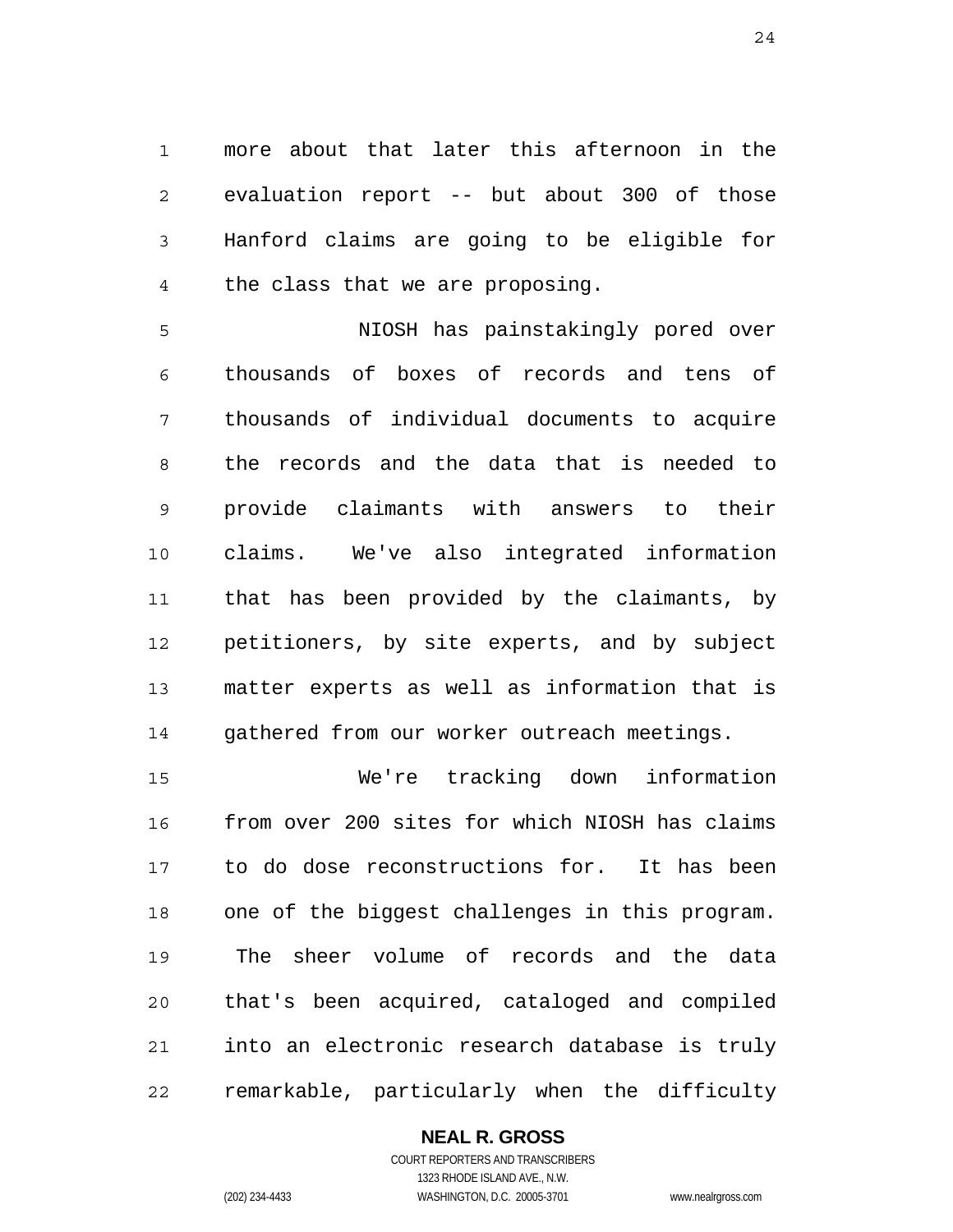1 2 in searching out the records is taken into consideration.

3 4 5 6 7 8 9 10 11 For some sites, research is timeconsuming and arduous, and NIOSH has worked with DOE as well as alongside staff at individual facilities to unearth paper records that were often buried in storage facilities among the boxes and the file drawers in that facility. And we have found data for other facilities when we have gone through these data searches.

12 13 14 15 16 17 18 NIOSH has made over 200 data search and capture missions during which the contents of almost 7,000 boxes plus various forms of data were reviewed and over 28,000 individual documents and things like binders, microfilm cartridges, photos, and compact discs were retrieved.

19 20 21 22 It's not unusual for us to go out and go through 50 or 60 boxes of data only to retrieve about 150 or so relevant documents for our use. It is also not unusual for an

# **NEAL R. GROSS**

COURT REPORTERS AND TRANSCRIBERS 1323 RHODE ISLAND AVE., N.W. (202) 234-4433 WASHINGTON, D.C. 20005-3701 www.nealrgross.com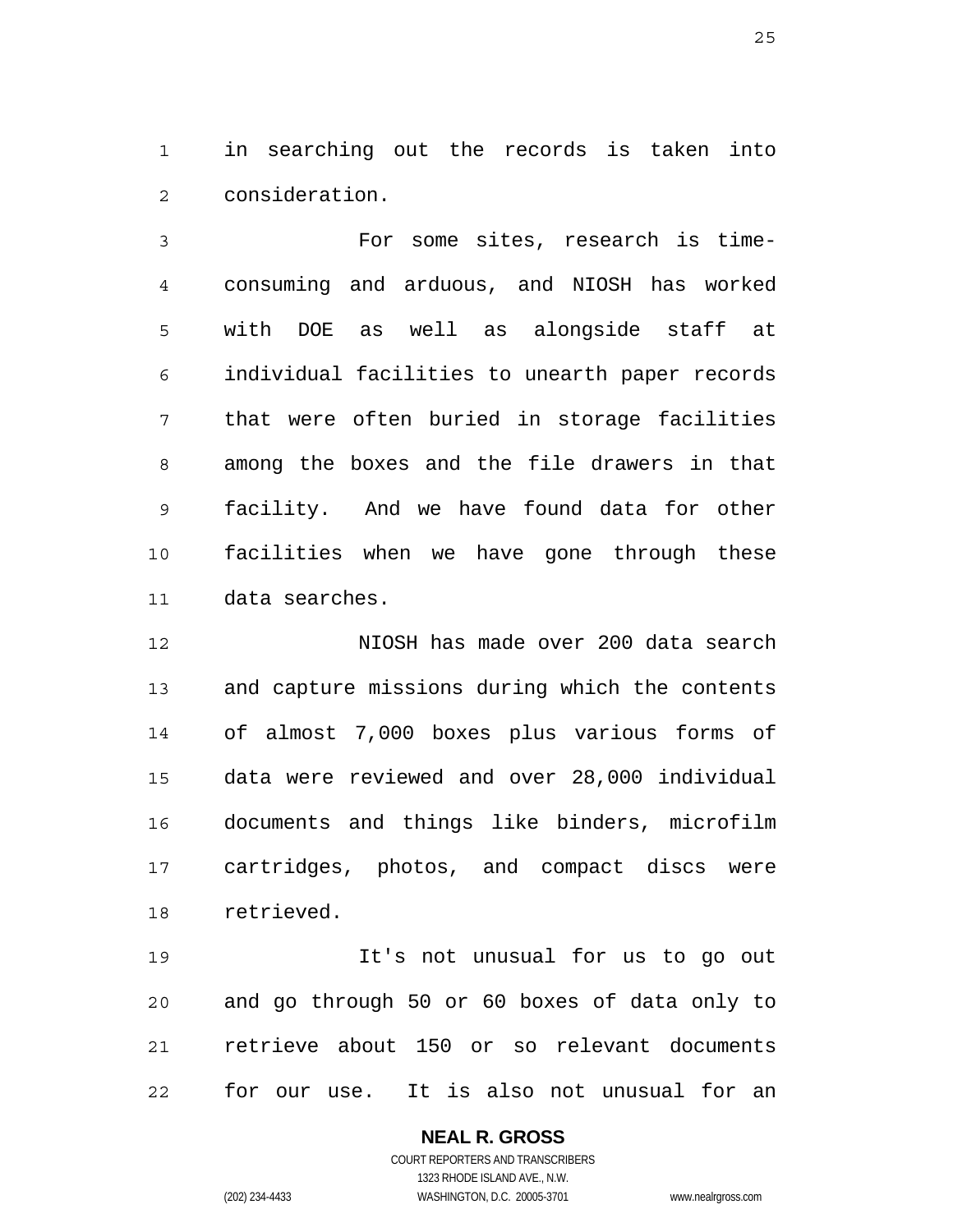1 2 3 individual site to have records stored at more than one place, and Brookhaven is a fine example of that situation.

4 5 6 7 8 Some records may be at a federal record center, some at the site, and some at another facility. Some records are filed by project. Some not by site or organization but by other indexing tools.

9 10 11 12 13 14 15 16 Because of this, NIOSH has turned up records for one facility during a search for records and found records for another facility. As an example, while researching the thorium exposure issue for the Fernald site, NIOSH ran across documents relevant to the thorium concerns at the Savannah River site.

17 18 19 20 21 In pursuing this discovery, NIOSH followed a trail of records from one box to another, from one location to another, and in the end, we were able to identify the data for thorium exposures at the Savannah River site.

This is just one example of our

## **NEAL R. GROSS**

22

COURT REPORTERS AND TRANSCRIBERS 1323 RHODE ISLAND AVE., N.W. (202) 234-4433 WASHINGTON, D.C. 20005-3701 www.nealrgross.com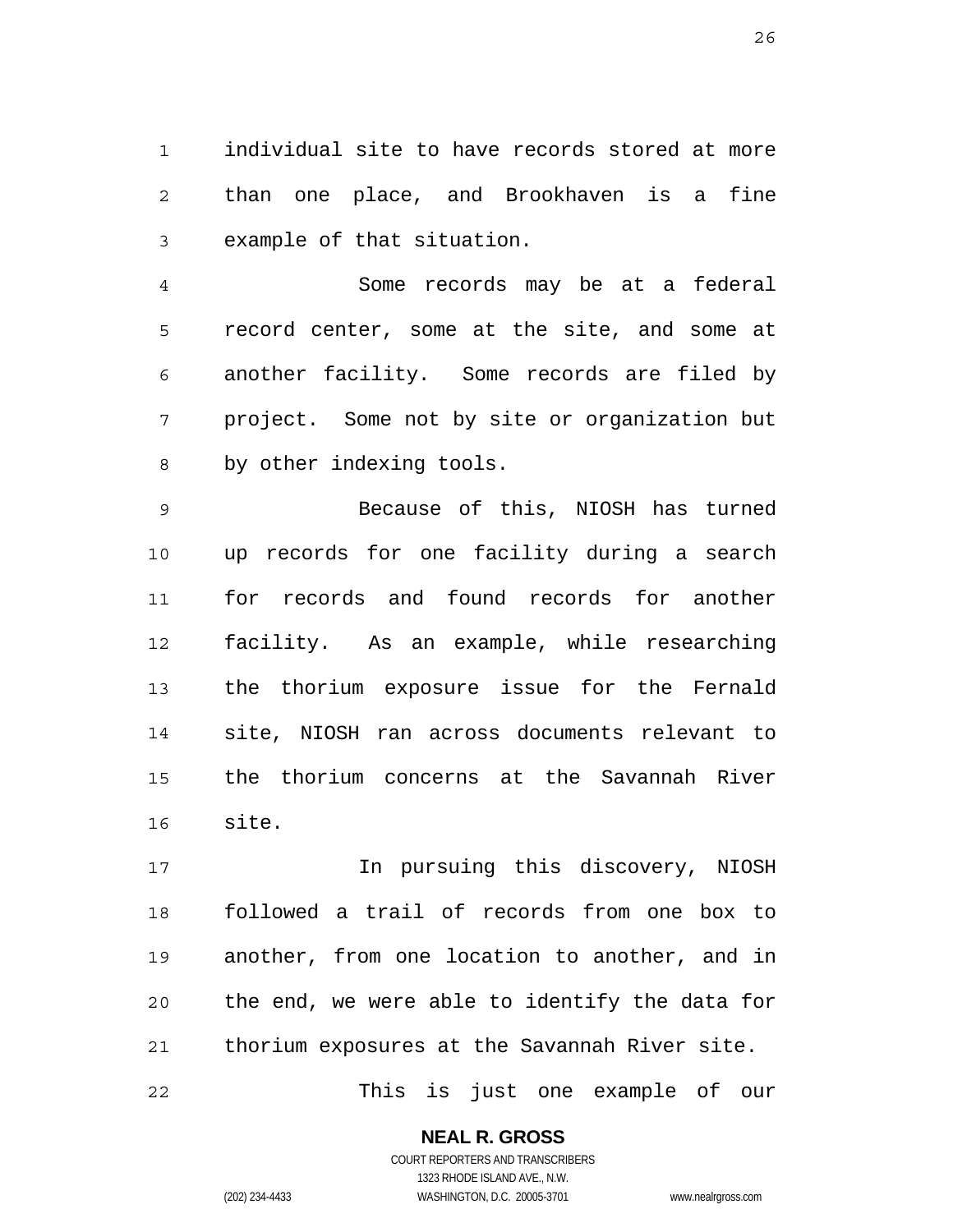1 2 3 4 detective work in locating and identifying data at more than 200 facilities for which NIOSH has claims. We can give many more examples.

5 6 7 8 9 10 In some cases, these data searches turn up exposure information that was not evident before. In examples like the Savannah River site, the data added thorium for some claimants which otherwise would not have been accounted for in their dose reconstructions.

11 12 13 14 In all, NIOSH efforts have made more information on the facilities and their operations available to the general public and the claimants than ever before.

15 16 17 18 19 20 21 22 Because the dose reconstructions in this program are individual and complex and because of the potential for a lack of monitoring records, the dose reconstruction methods used by NIOSH consistently give benefit of the doubt to the claimant whenever there is a question or uncertainty about the amount of radiation exposure the worker may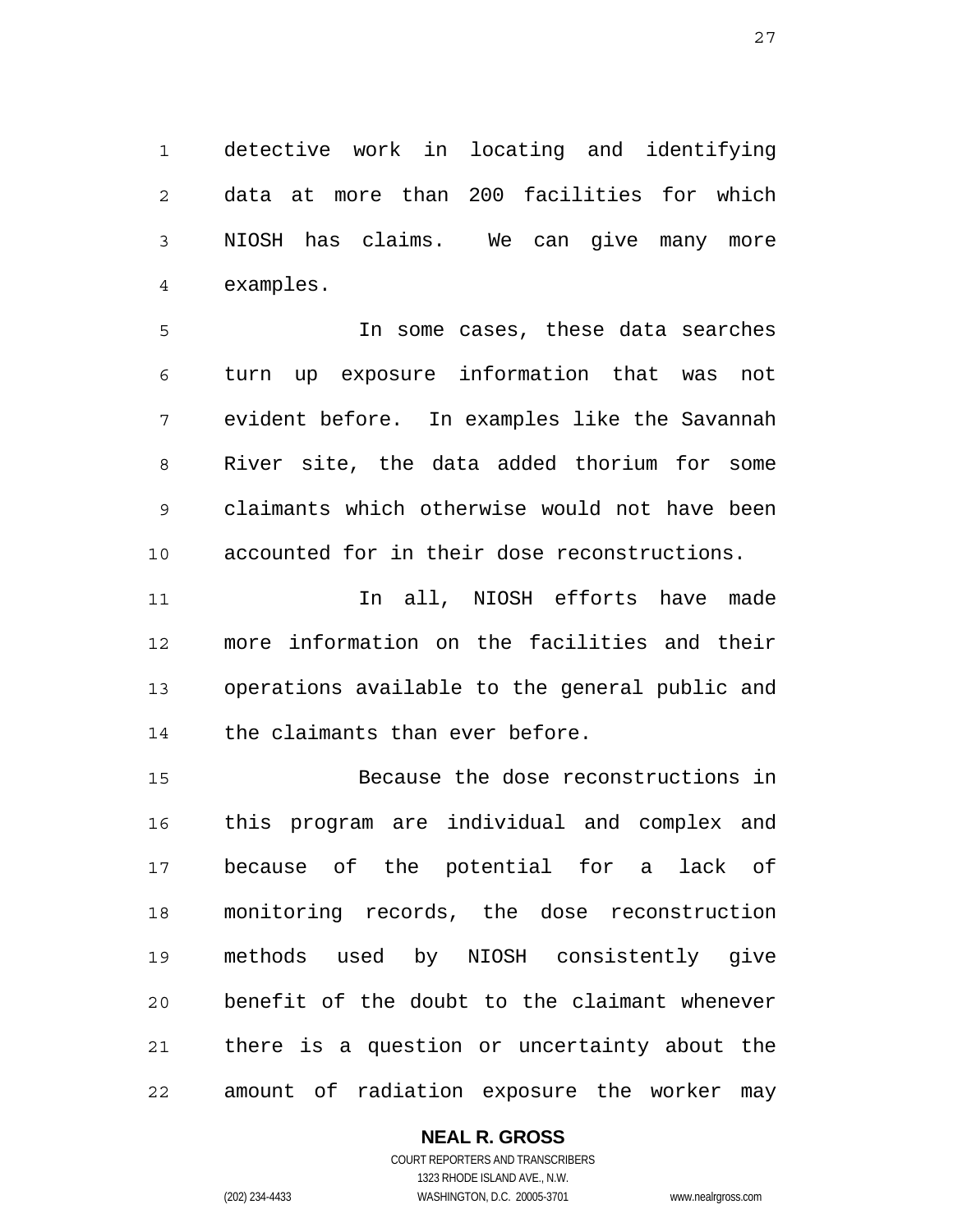1 have received.

2 3 4 5 6 7 8 9 10 That is when there are two equally plausible exposure scenarios, NIOSH selects the scenario that provides the highest dose to the organ or the tissue that developed the cancer. This benefit of the doubt is evident in the Probability of Causation percentages for the 22,312 dose reconstructions that have been sent back to the Department of Labor for final decision.

11 12 13 14 15 16 As you can see in this slide, 32 percent of the cases had a Probability of Causation of greater than 50 percent, much higher than the Department of Energy's original estimate when the program was established.

17 18 19 20 21 22 When asked by the Office of Management and Budget and the Congressional Budget Office, the Department of Energy predicted less than five percent of the nuclear weapons workers with cancer would have a Probability of Causation greater than 50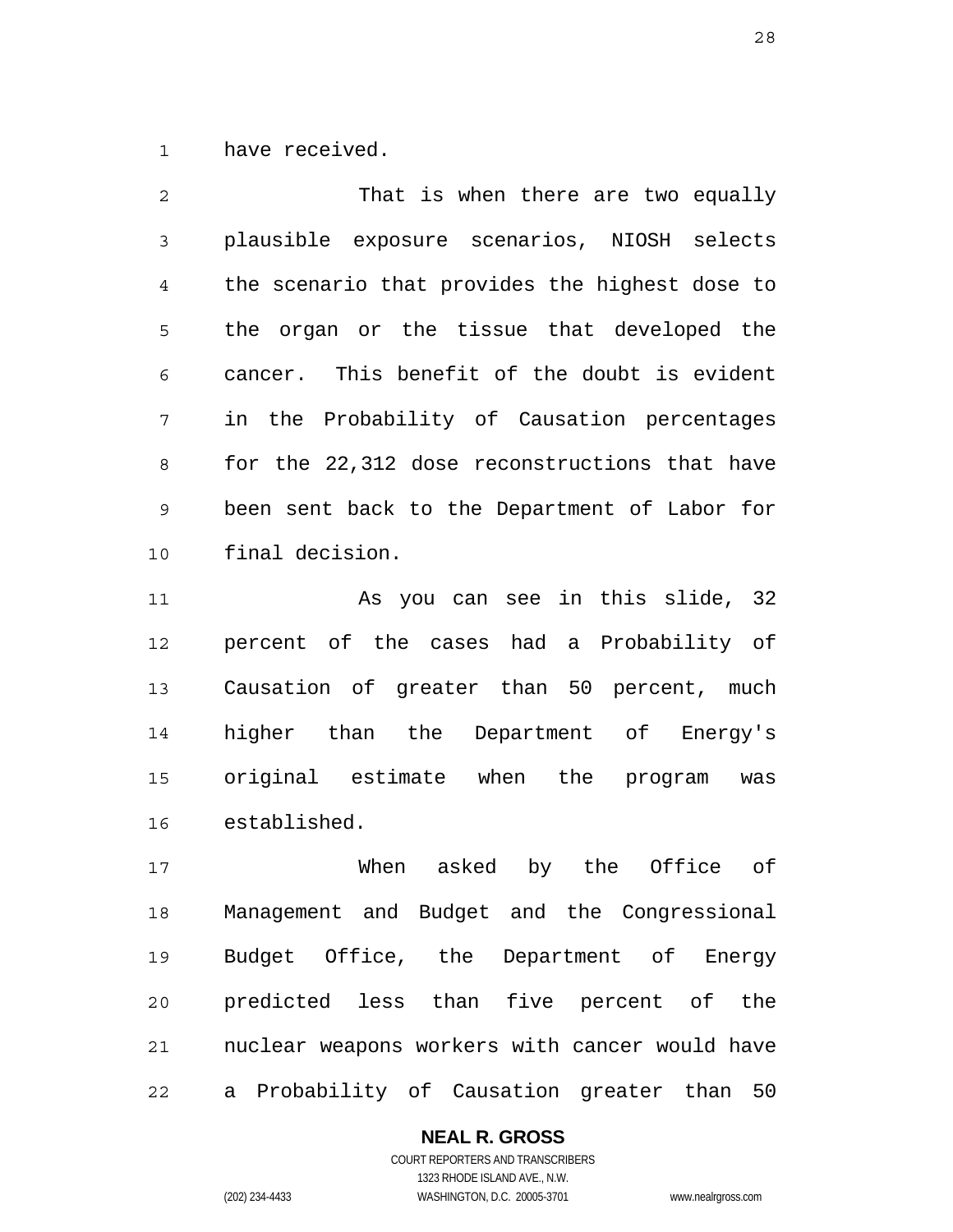1 2 3 4 percent. Keep in mind that this 32 percent does not include cases that were pulled from dose reconstruction because they were compensated under an SEC-class.

5 6 7 8 9 10 11 12 13 In this slide, you'll see the distribution of Probability of Causation broken out in ten percent increments up to the greater than 50 percent decision level. If we look at the distributions of PoC that have been returned to the Department of Labor for decision, you'll see here that there is a large number of claims that fall in the zero to ten percent PoC category.

14 15 16 17 18 19 And we work very hard when we see a claim that falls in the 45 to 49 percent category. As you know, we run those cases multiple times through our IREP scenario to make sure that they are statistically accurate.

20 21 22 The quality of science and the benefit of doubt for claimants are also the foundation for NIOSH's process for change to

> **NEAL R. GROSS** COURT REPORTERS AND TRANSCRIBERS 1323 RHODE ISLAND AVE., N.W. (202) 234-4433 WASHINGTON, D.C. 20005-3701 www.nealrgross.com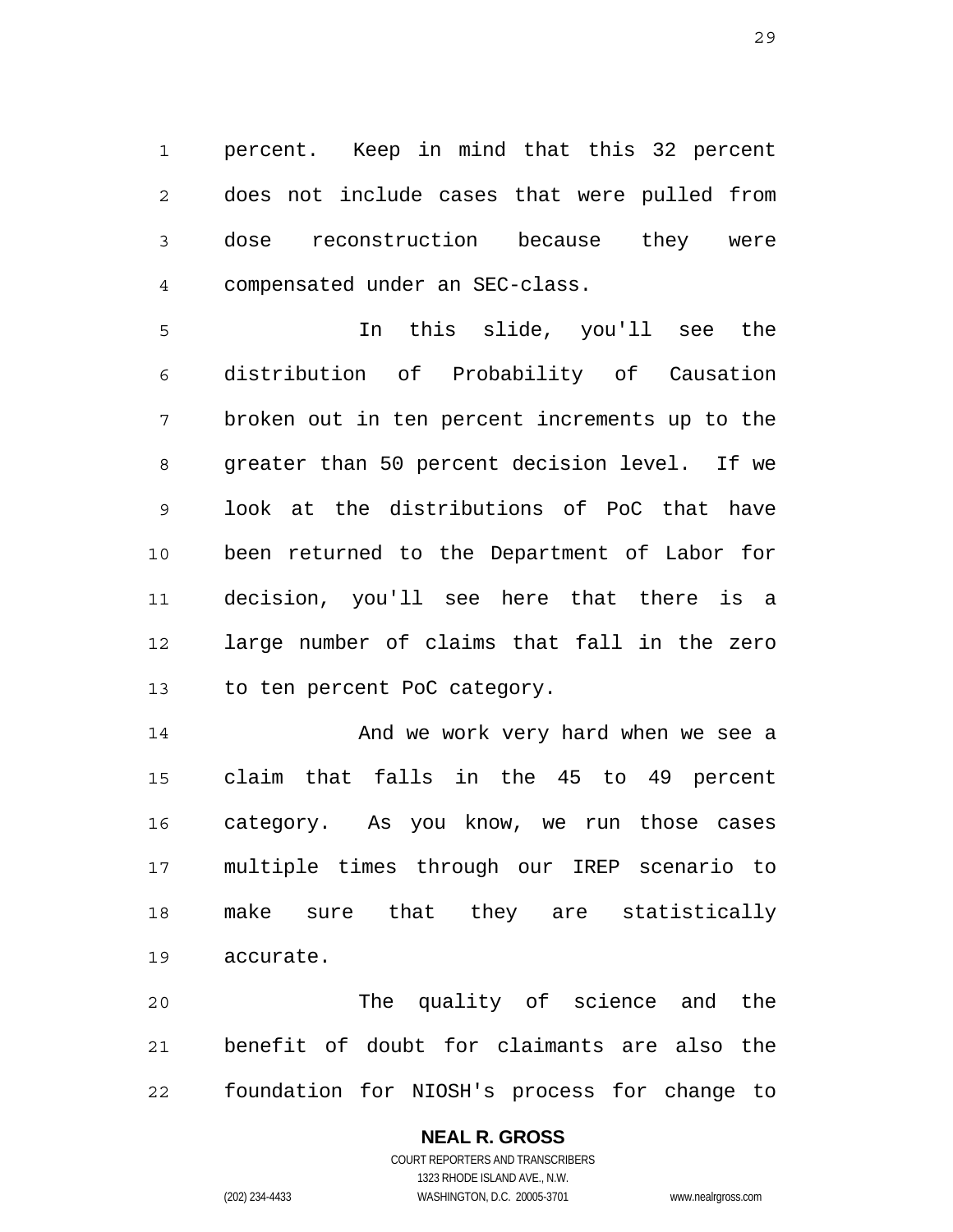1 2 3 the scientific elements underlying the dose reconstruction process. These changes are based upon scientific progress and discussion.

4 5 6 7 8 9 10 This is explicitly outlined in the dose reconstruction rule and updates to certain scientific elements of the dose reconstructions may be recommended by the public at any time. In this chart, we show the number of reworks that have been returned to us over the course of time.

11 12 13 14 15 16 17 18 We've received 9,583 cases to be reworked. Many times the rework is because of demographic information related to the claim. And the large spikes that you see here are those program evaluation reviews that were done in late 2007, primarily the Super S program evaluation review for the large number of claims as shown in that spike.

19 20 21 22 So what this program evaluation review means for claimants is that when new, relevant information becomes available, for example a scientific update, new information

**NEAL R. GROSS**

COURT REPORTERS AND TRANSCRIBERS 1323 RHODE ISLAND AVE., N.W. (202) 234-4433 WASHINGTON, D.C. 20005-3701 www.nealrgross.com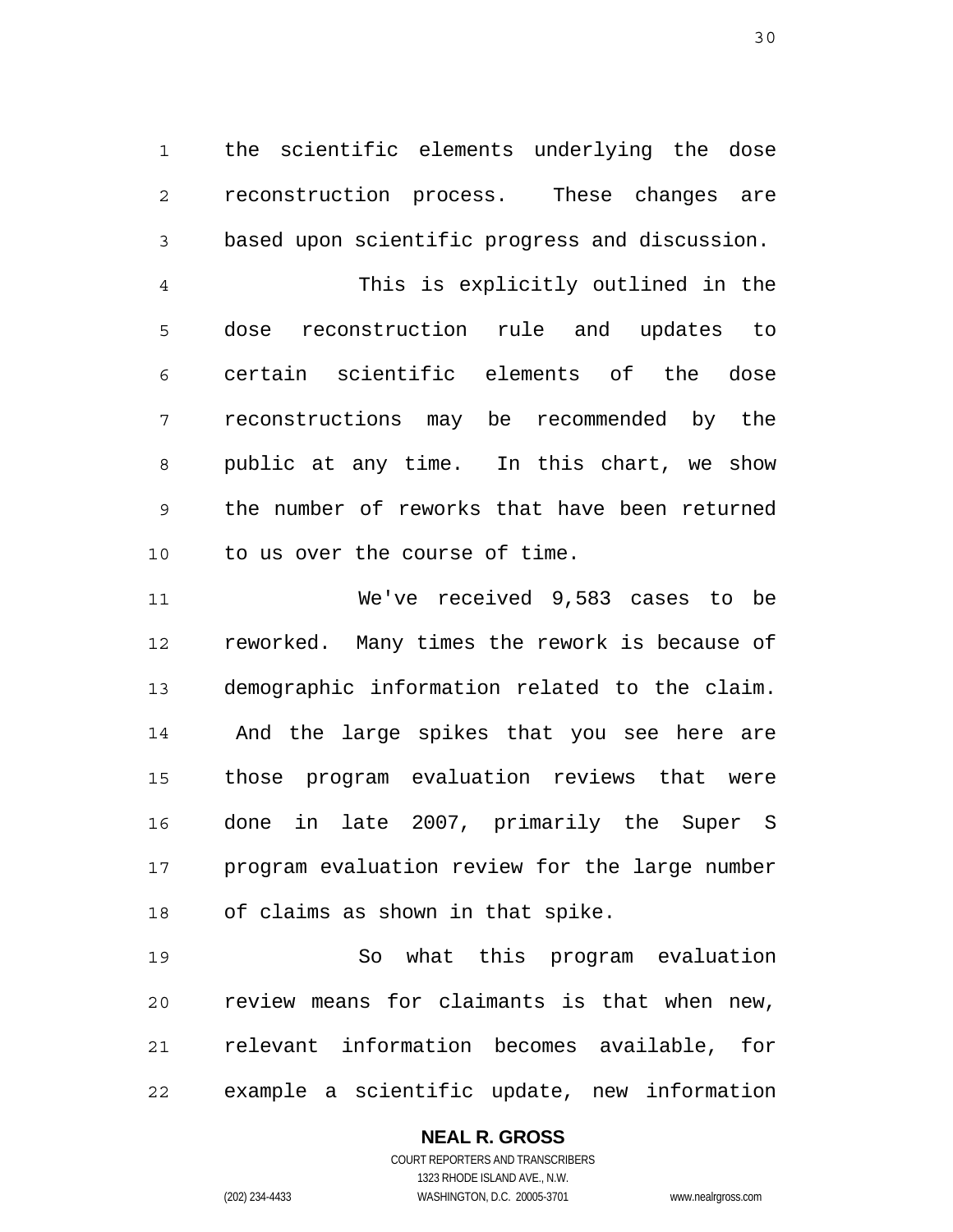1 2 3 4 5 6 7 8 9 on a site or a change in the dose reconstruction methodology for that site, and it appears that this new information may result in an increase for a completed dose reconstruction with a Probability of Causation of less than 50 percent, NIOSH is committed to working with the Department of Labor to reopen and rework the dose reconstruction as appropriate.

10 11 12 13 While this requires resources and time to investigate and change procedures as well as reevaluate cases that may be affected, we owe it to the claimants.

14 15 16 17 18 19 20 21 22 In EEOICPA, Congress stipulated that the assumptions, the methodology, and the data used in dose reconstruction be made available to researchers and the general public, with exceptions for the protection of privacy, and NIOSH emphasizes transparency and accountability in making NIOSH's process and methodology as open as possible for claimants, their families, and advocates.

> **NEAL R. GROSS** COURT REPORTERS AND TRANSCRIBERS

> > 1323 RHODE ISLAND AVE., N.W.

(202) 234-4433 WASHINGTON, D.C. 20005-3701 www.nealrgross.com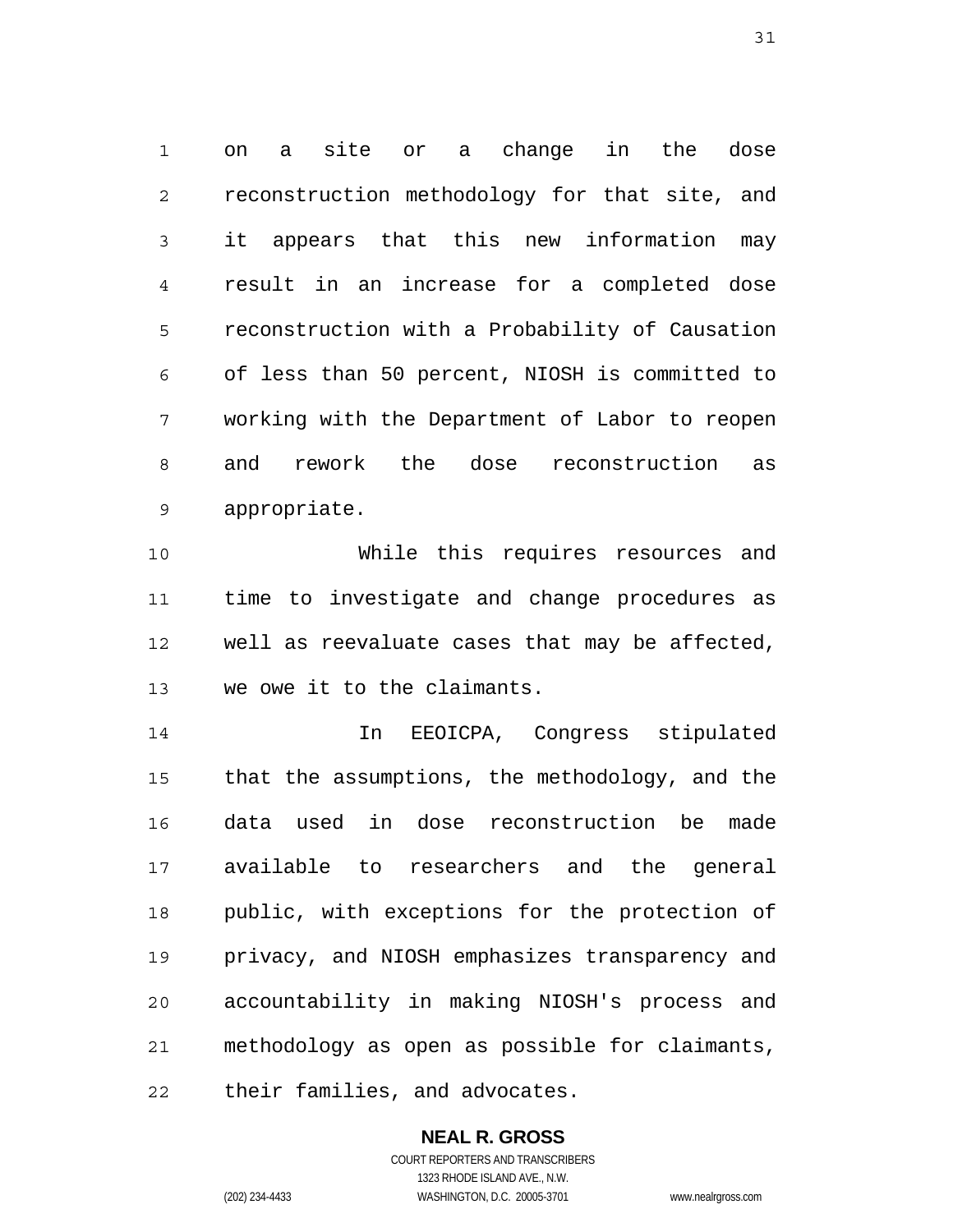1 2 3 4 5 6 7 One way that NIOSH makes information available is through our website that provides comprehensive information about NIOSH's dose reconstructions and other activities in support of this compensation program. The website includes over 100 web pages and over 2,500 PDF documents.

8 9 10 11 12 13 14 15 NIOSH has also designed the dose reconstruction and the SEC processes with an unusual amount of opportunity for public debate and public input. Although it is typical of the sciences for differences of opinion to be debated in public forums, it is not so typical to find it in this type of program.

16 17 18 19 20 21 22 This leads some people to misunderstand the nature of the debate. For example, when the Advisory Board or its contractor review NIOSH documents or methodologies, it is typical for them to raise a list of questions. These questions are then discussed and debated among NIOSH and its

**NEAL R. GROSS**

COURT REPORTERS AND TRANSCRIBERS 1323 RHODE ISLAND AVE., N.W. (202) 234-4433 WASHINGTON, D.C. 20005-3701 www.nealrgross.com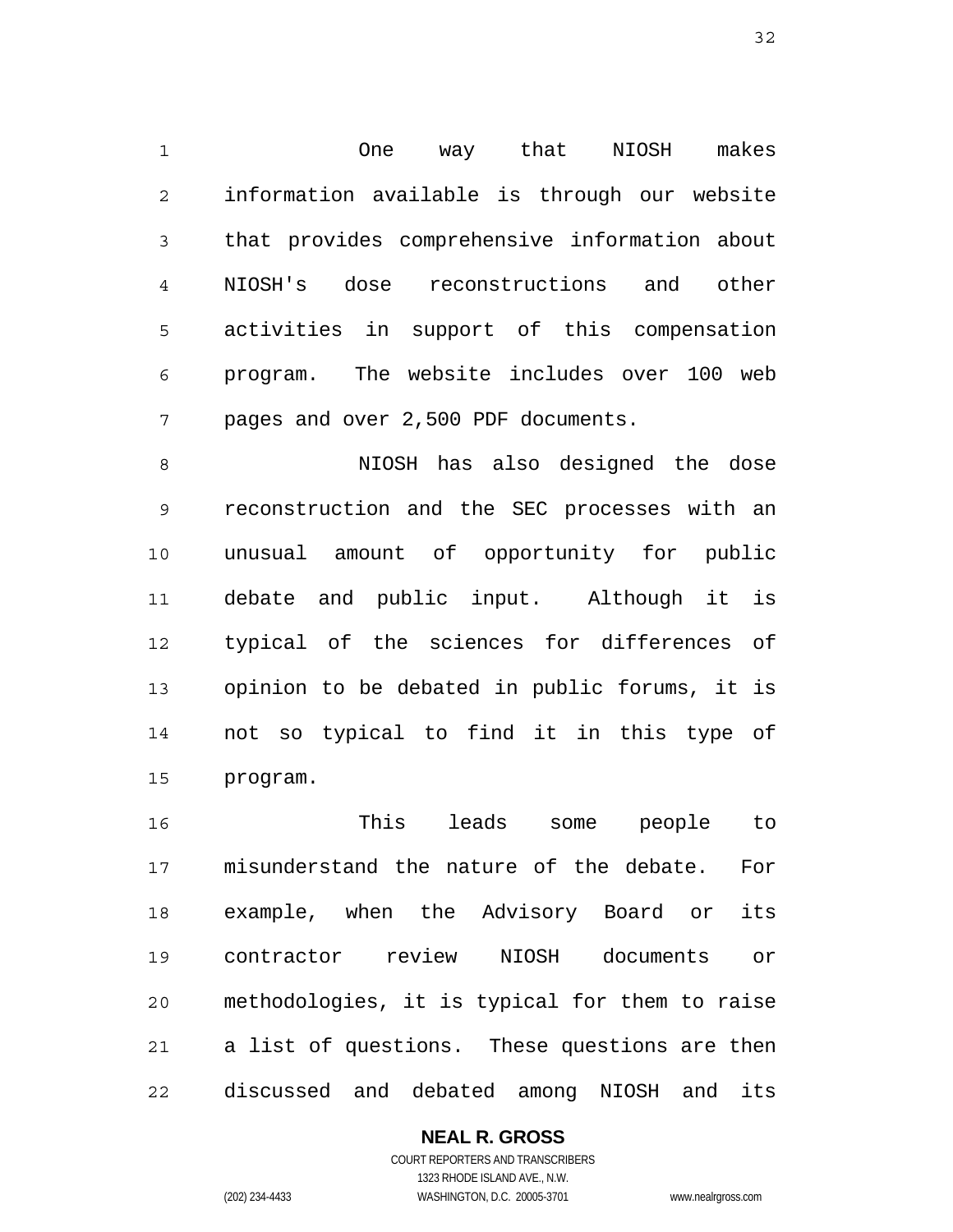1 2 contractor and also the Advisory Board and its contractor.

3 4 5 6 7 8 9 10 Generally these discussions are held in a public forum. The debates are not about who is right or wrong. They are about bringing the best available science from a variety of sources and perspectives to the process. And making sure it is as transparent as possible for claimants and their families and advocates.

11 12 13 14 15 16 17 18 19 20 21 We grant you that allowing for public debate and for the resolution of differences of opinion does take time and it adds to the process. Scrutinizing thousands of boxes and tens of thousands of individual documents to acquire records and data needed for these dose reconstructions also adds time to the process. Reworking cases when relevant new information becomes available adds time to the process, sometimes a significant amount of time.

However, we feel these claimants

**NEAL R. GROSS** COURT REPORTERS AND TRANSCRIBERS 1323 RHODE ISLAND AVE., N.W. (202) 234-4433 WASHINGTON, D.C. 20005-3701 www.nealrgross.com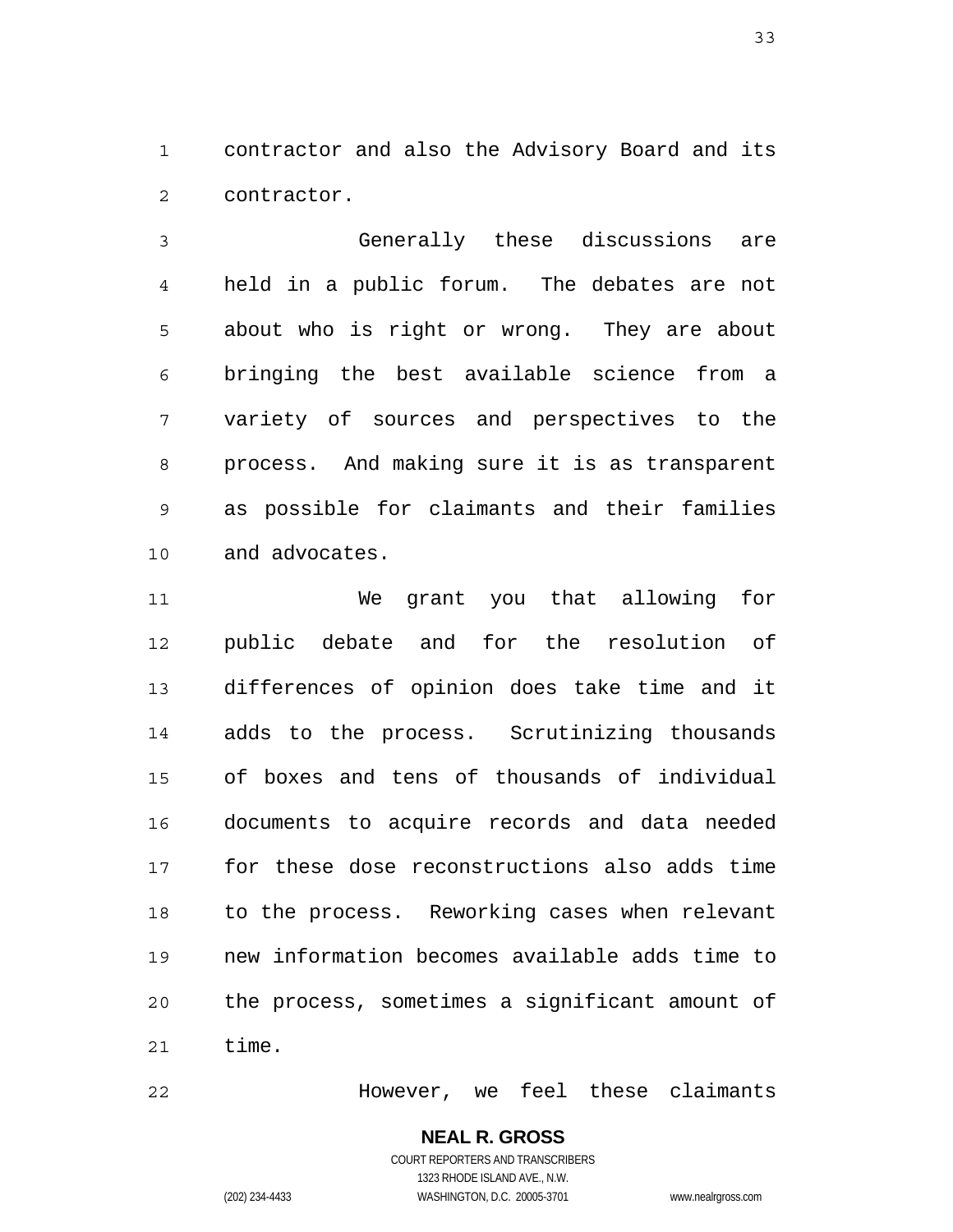1 2 3 4 5 6 7 8 9 10 are owed the best available science as well as an exceptional degree of transparency and accountability. We've worked hard to reduce the amount of time required to process a dose reconstruction including developing measures for estimating exposure where appropriate, developing the technical documents to enhance consistency and reduce the time required for individual dose reconstructions in creating a comprehensive database and tracking system.

11 12 13 14 15 16 17 18 19 20 21 As you can see in this slide, we continue to reduce the average days required to complete initial draft dose reconstruction reports. So go back to that one slide please. Is that it? Is this the slide I wanted? Yes. So if we look at the oldest cases we had, they were taking the longest time. And as we look at the relatively newest cases we're getting, we're showing a rather dramatic reduction in the time required to process those dose reconstructions.

22 Next slide. We also, if we look at

> **NEAL R. GROSS** COURT REPORTERS AND TRANSCRIBERS 1323 RHODE ISLAND AVE., N.W. (202) 234-4433 WASHINGTON, D.C. 20005-3701 www.nealrgross.com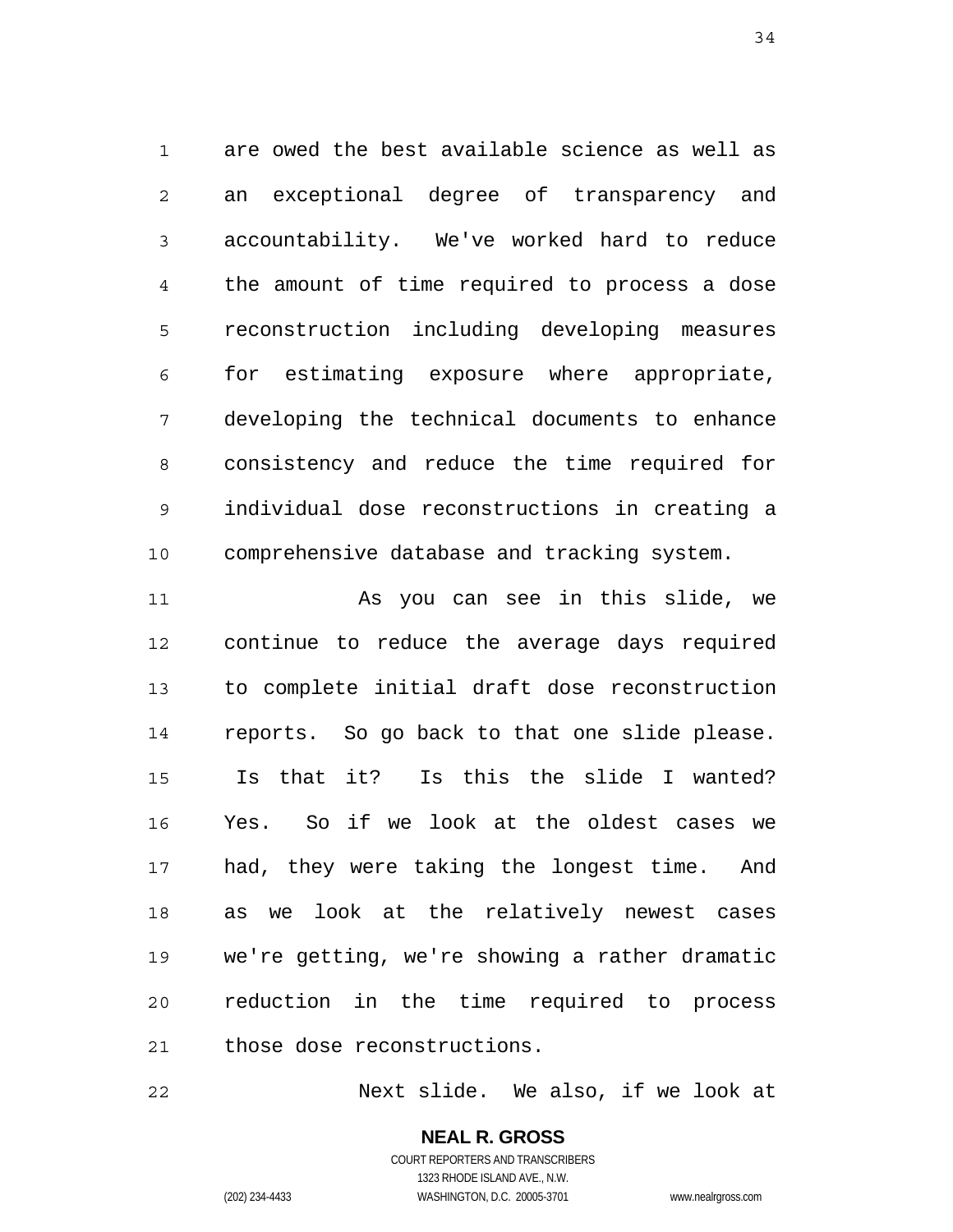1 2 3 4 5 the efforts we're making to improve our timeliness from this slide, we can see that by these dates, we're also improving the amount of time it takes to complete a dose reconstruction.

6 7 8 9 10 11 12 13 NIOSH requests exposure monitoring information from the Department of Energy for dose reconstructions. DOE provides NIOSH with a response to the request within 60 days. This response from DOE may contain the dose information that we've requested or it may simply indicate where they're at in trying to track down the information.

14 15 16 17 18 19 20 21 22 We closely monitor the progress DOE makes on these data requests for information. We have had discussions with both DOE and DOL about ways to improve the efficiency of records retrieval process by asking DOE to provide exposure records to NIOSH at the time when DOL approaches DOE for claim employment eligibility verification. This would eliminate the time during the dose

> **NEAL R. GROSS** COURT REPORTERS AND TRANSCRIBERS 1323 RHODE ISLAND AVE., N.W. (202) 234-4433 WASHINGTON, D.C. 20005-3701 www.nealrgross.com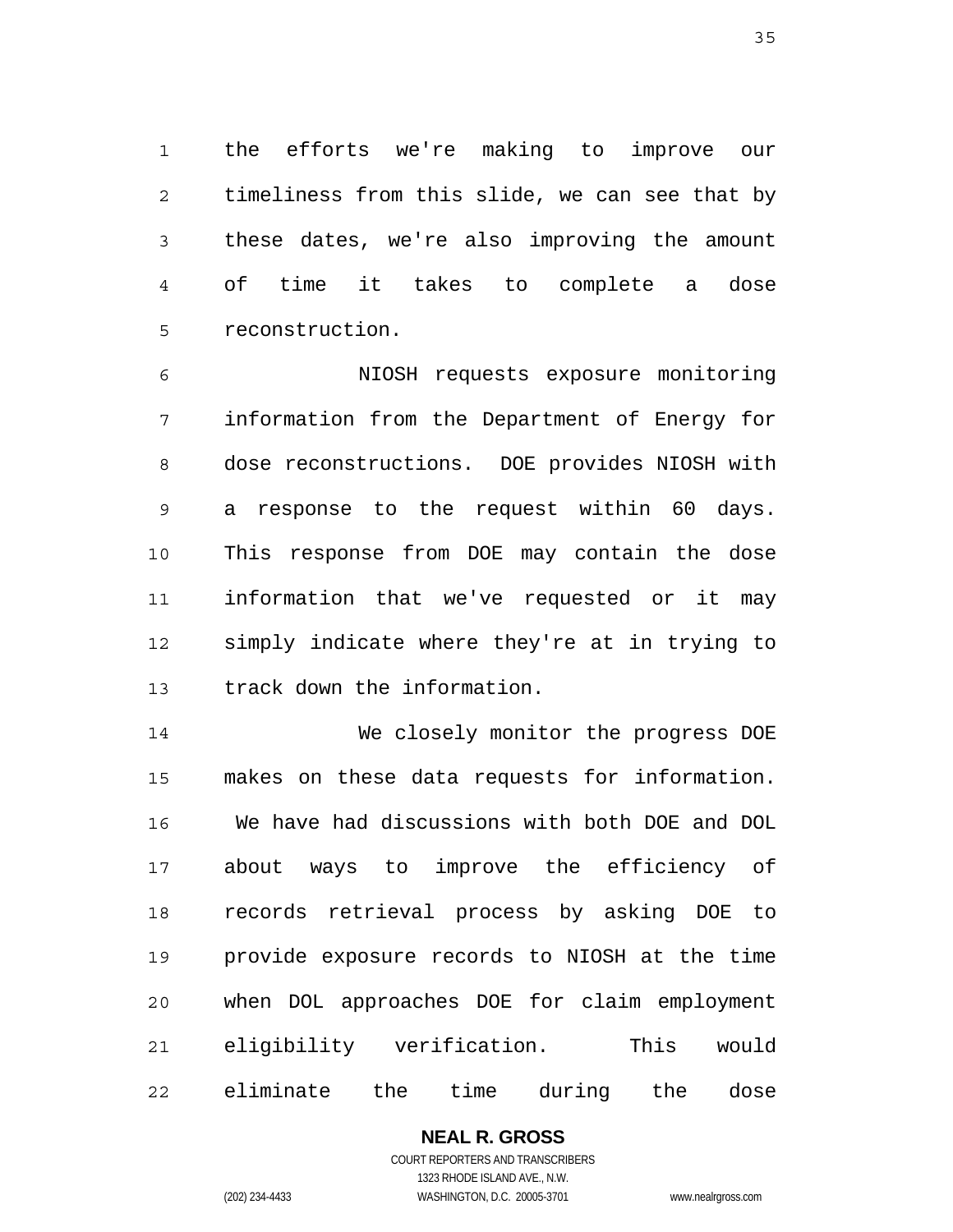1 2 reconstruction process and enable us to move claims through the system a little faster.

3 4 5 6 7 8 9 Here you see the number of outstanding requests we have before DOE at this time. It's 304 as of September 30th. Eighty of those were greater than 60 days. This has been a dramatic improvement also from your last Board meeting presentation when these numbers were almost twice as large.

10 11 12 13 14 15 16 17 18 19 20 Since it's the beginning of a new fiscal year, I wanted to give you a brief update on our program assessment rating tool or PART goals for fiscal year 2009. As you can see in the first goal objective, we were to complete 35 percent of the initial DRs within, dose reconstructions, within 180 days of receipt during the fiscal year. We surpassed that objective by coming in at 55 percent out of all DRs, dose reconstructions, completed in 180 days or less.

21 22 Our second objective was to complete 50 percent of the legacy cases. And

#### **NEAL R. GROSS** COURT REPORTERS AND TRANSCRIBERS 1323 RHODE ISLAND AVE., N.W. (202) 234-4433 WASHINGTON, D.C. 20005-3701 www.nealrgross.com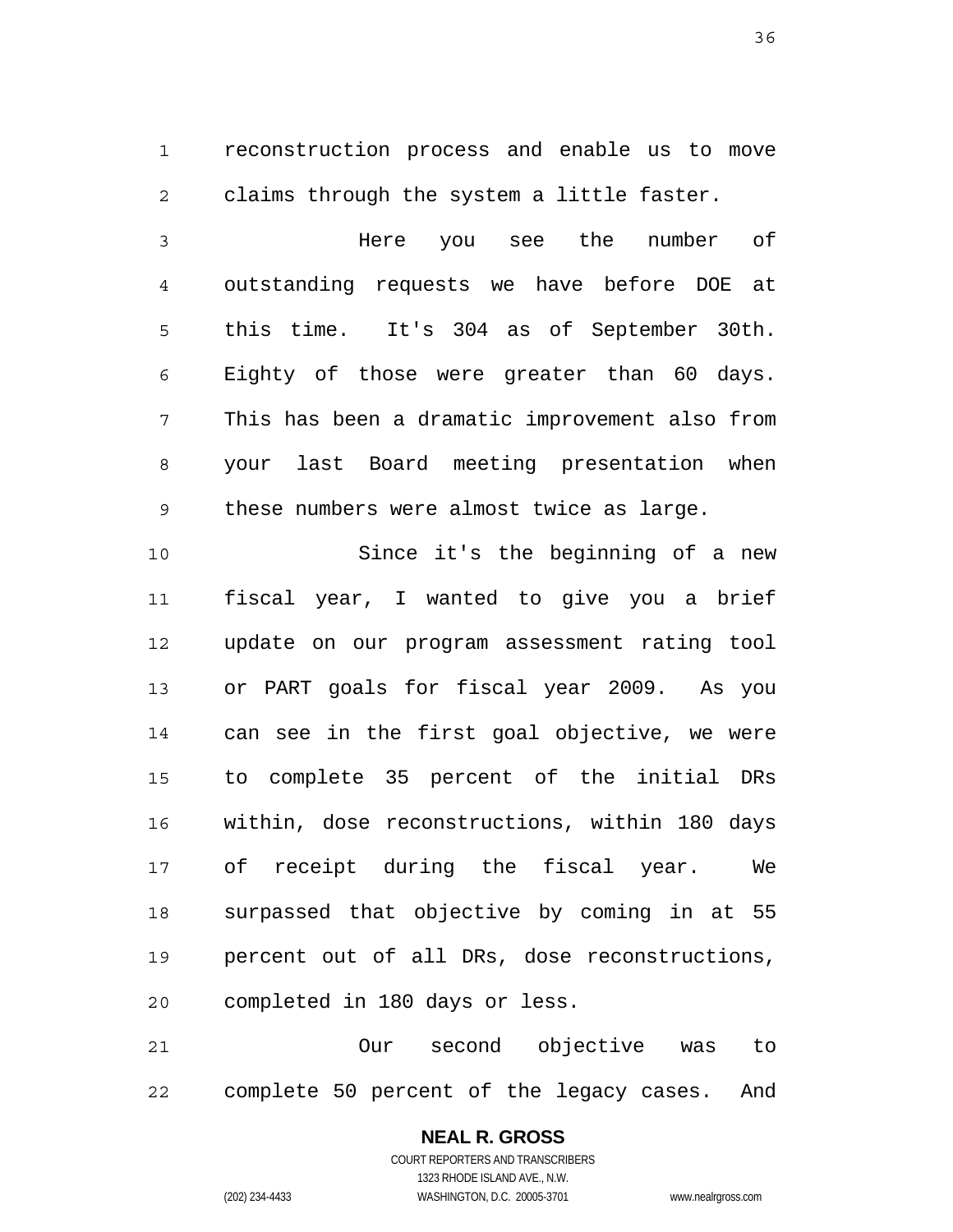1 2 3 4 5 6 7 8 9 10 11 I'll note that when this objective was set at the beginning of FY09, we were defining our legacy cases as one which had been at NIOSH for more than two years. In June of 2009, this year, you remember that we set a management objective for no claim older than a year. And so eight months into the fiscal year, we changed the definition of legacy claims to reflect that management objective to complete initial draft DRs within a one-year time frame.

12 13 14 15 16 17 18 19 20 I'll talk a little bit more about that management objective in a few minutes. And as you can see, we only completed 12 percent toward this objective. But, remind you, we changed the definition of what legacy cases means twice. Obviously it was a much more difficult hurdle than the original objective with the original definition for legacy enabled us to achieve.

21 22 The third objective was to complete 40 percent of the DOL returns within 180 days

> **NEAL R. GROSS** COURT REPORTERS AND TRANSCRIBERS

1323 RHODE ISLAND AVE., N.W. (202) 234-4433 WASHINGTON, D.C. 20005-3701 www.nealrgross.com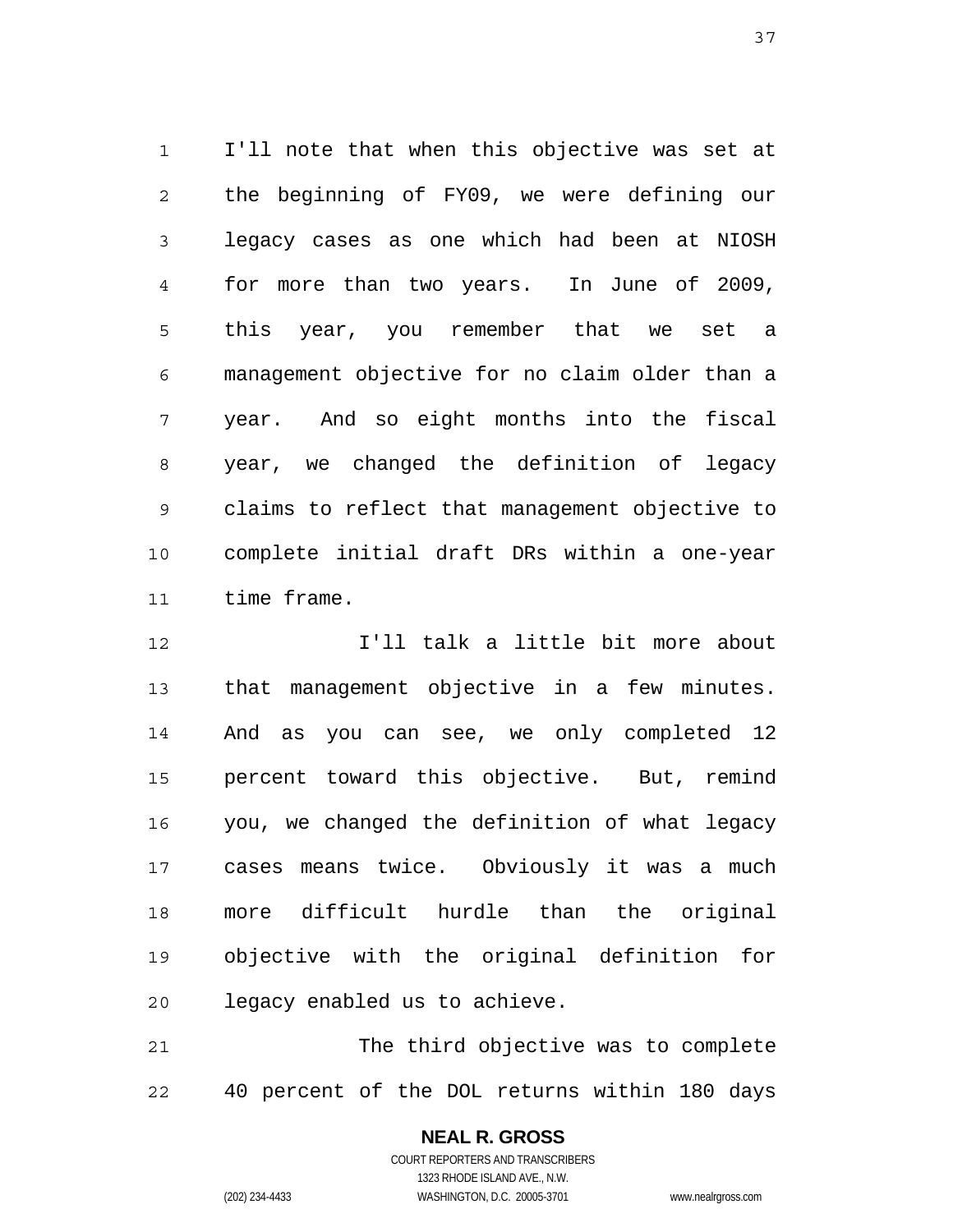1 2 of receipt. And again we surpassed that goal by coming in at 47 percent.

3 4 5 6 7 8 9 10 The fourth objective was to complete 60 percent of our 83.13 special exposure cohort evaluation reports within 180 days. And we completed 43 percent of those. In each case where we did not make 180-day time frame, we provided the Advisory Board and the Petitioners and the public with an explanation of why.

11 12 13 14 15 16 17 18 19 20 21 Our FY2010 PART goals are divided into two categories: dose reconstructions and SEC petitions. And simply our first goal is to provide a dose reconstruction to all claimants in a timely manner. And in FY2010, we propose that we will do that for all cases and have no case older than a year during this fiscal year. I can see this goal becoming 180 days or less in the future, but for FY2010, we're saying we're not going to have any claim older than a year old in our hands.

22 Goal Two is to deliver an

# **NEAL R. GROSS** COURT REPORTERS AND TRANSCRIBERS

1323 RHODE ISLAND AVE., N.W. (202) 234-4433 WASHINGTON, D.C. 20005-3701 www.nealrgross.com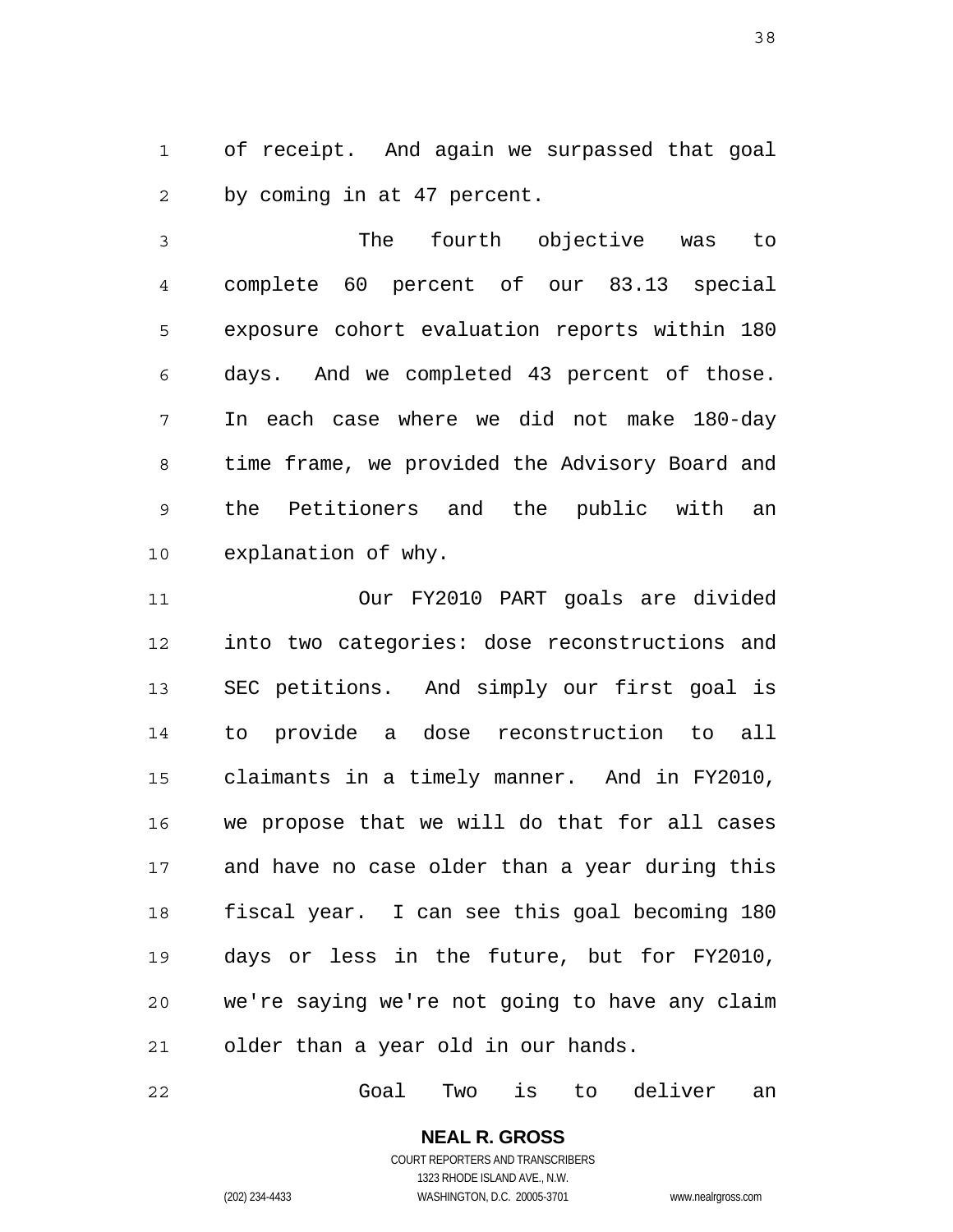1 2 3 4 5 6 7 evaluation report within 180 days for all of the 83.13 petitions that come to us so we want to complete 60 percent of those evaluation reports within 180 days. And if we are unable to do so, we'll provide a schedule and an explanation to the Advisory Board and the Petitioners.

8 9 10 11 12 13 14 15 16 As this program evolved over the past eight years, the early claimants, those who have waited the longest for answers, have always been a high priority. It weighs heavily on us that some claimants have not lived to receive an answer. Let me say I'm personally sorry that we did not fulfill our obligation to those claimants in a timely manner.

17 18 19 20 21 22 At the last meeting I introduced NIOSH's new initiative to continue our timeliness improvements. We have established a management objective which explicitly reinforces and intensifies NIOSH's commitment to the production of timely dose

> **NEAL R. GROSS** COURT REPORTERS AND TRANSCRIBERS 1323 RHODE ISLAND AVE., N.W.

(202) 234-4433 WASHINGTON, D.C. 20005-3701 www.nealrgross.com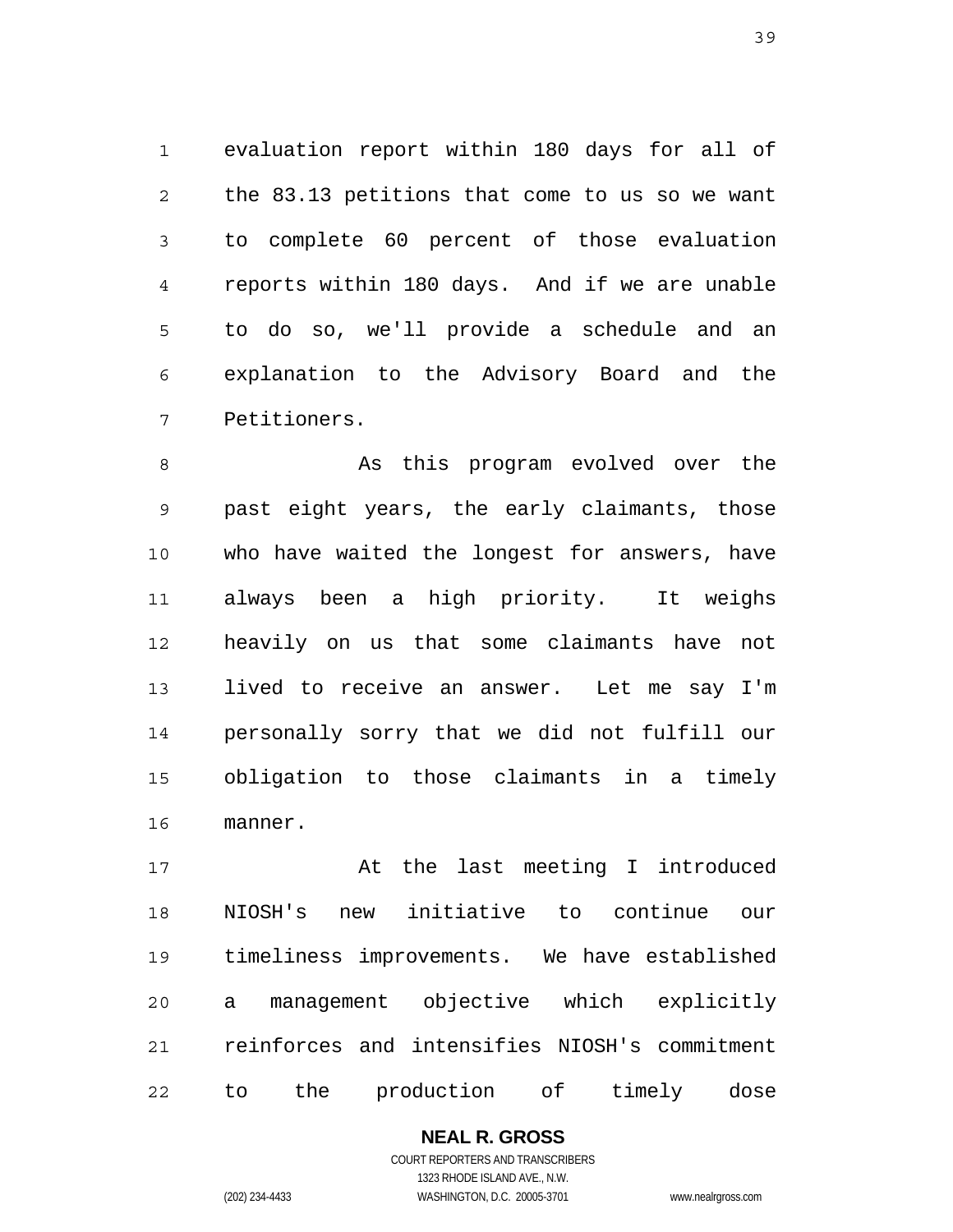1 2 3 4 reconstructions. And I hope that means that as few claimants as possible wait years without answers, at least the answer about the dose reconstruction from NIOSH.

5 6 7 8 9 The objective formalizes a policy to complete the initial draft dose reconstructions within a year. I'm going to walk you through what this initiative means to us now.

10 11 12 13 14 15 16 17 We realize it is an ambitious objective but it is one that we owe the workers who sacrificed and to the claimants who have waited for an answer. We believe we are now in a position to tackle it to achieve this goal because there are a number of program elements in place which provide the necessary foundation and continuity.

18 19 20 21 22 These elements include the development of technical basis documents, especially the completion of most of those site profiles for large sites, and the majority of technical basis documents needed

> **NEAL R. GROSS** COURT REPORTERS AND TRANSCRIBERS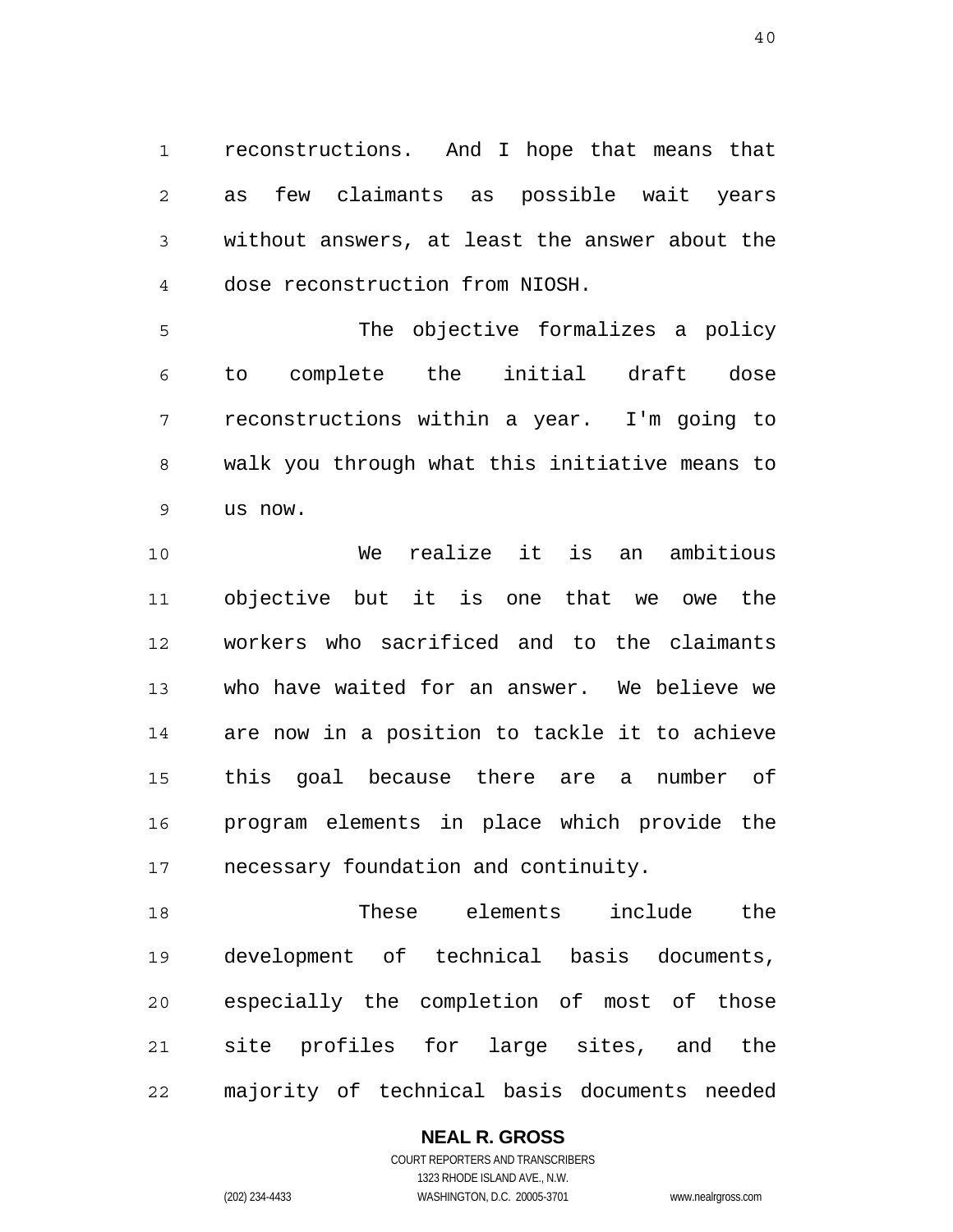1 2 3 4 for the other sites. Remember that we needed to develop information for over 200 different facilities for which NIOSH has received claims.

5 6 7 8 9 10 11 12 13 A strong infrastructure is in place including the NIOSH IREP, including the tracking database systems that we have for claims as well as the information that we receive. We have promulgated the three rules that the law called for that are necessary to process claims both through dose reconstruction and special exposure cohort petitioning.

14 15 16 17 18 19 We have developed and shown experience in performing dose reconstructions for a wide variety of sites with a wide variety of exposures under the standardization of methodologies, procedures, and through our reports.

20 21 22 We have evaluated 78 special exposure cohort petitions, completed those, and 44 classes have been added. And by the

#### **NEAL R. GROSS** COURT REPORTERS AND TRANSCRIBERS 1323 RHODE ISLAND AVE., N.W.

(202) 234-4433 WASHINGTON, D.C. 20005-3701 www.nealrgross.com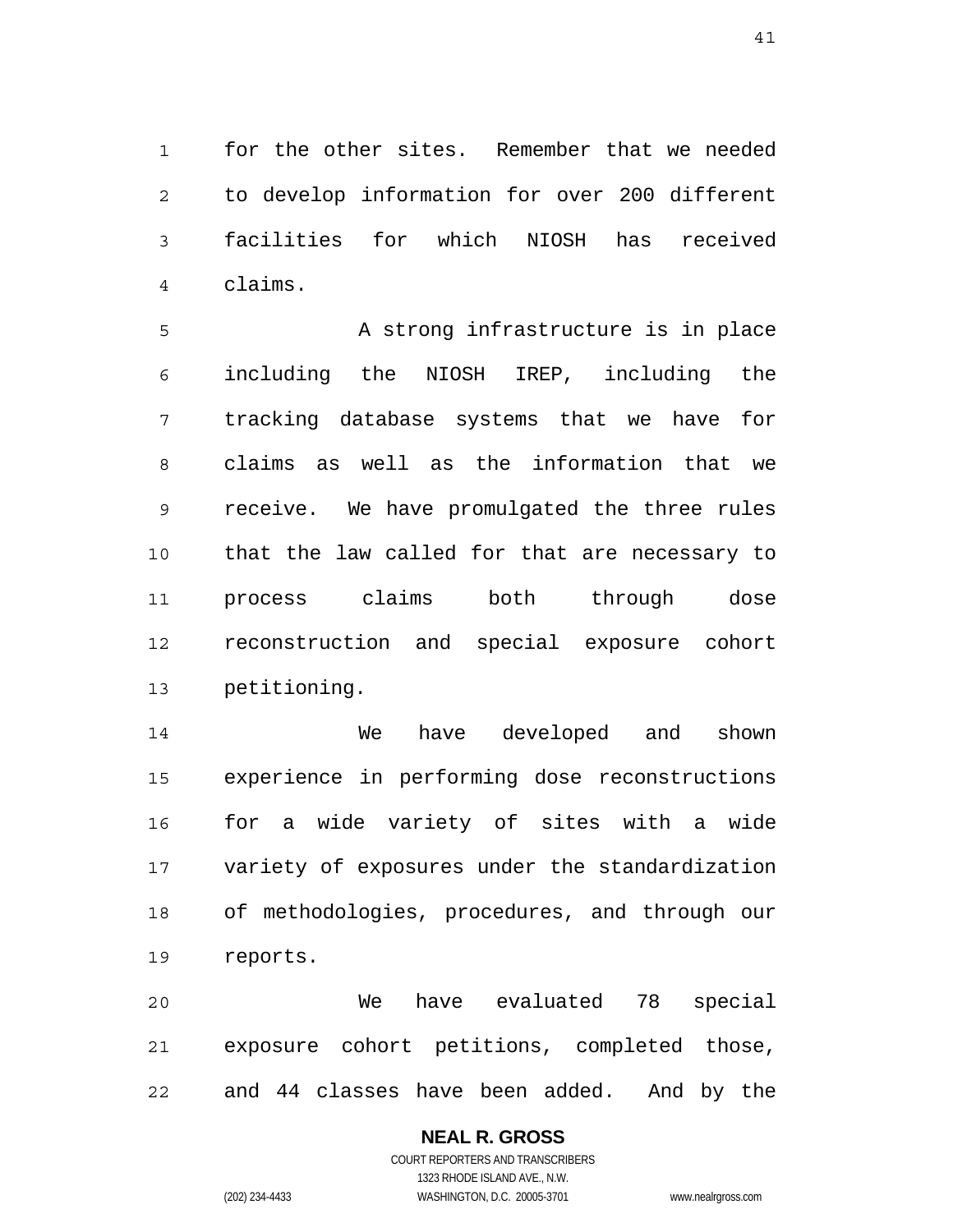1 2 3 4 5 6 7 8 9 10 11 12 13 14 15 end of tomorrow, 24 SEC petitions will be with you, the Board, awaiting your recommendation. A technical support contract is now in place with options for four one-year extensions based upon the needs of the program. Level funding is what we expect for this year -- level from what we had last year. Without these elements in place, we do not have the foundation or the continuity that is required to take on this ambitious objective. So we've been working hard to put together a well thought-out plan to get to this goal and developing projections for progress along the way to the effective date of June 2010.

16 17 18 19 20 21 22 So as of June 1st, 2009, this past summer, there were 2,709 claims at NIOSH awaiting an initial dose reconstruction. Those claims were at risk of being one year or older as of June 1st, 2010, so they form the initial legacy claim population that we were speaking of.

**NEAL R. GROSS**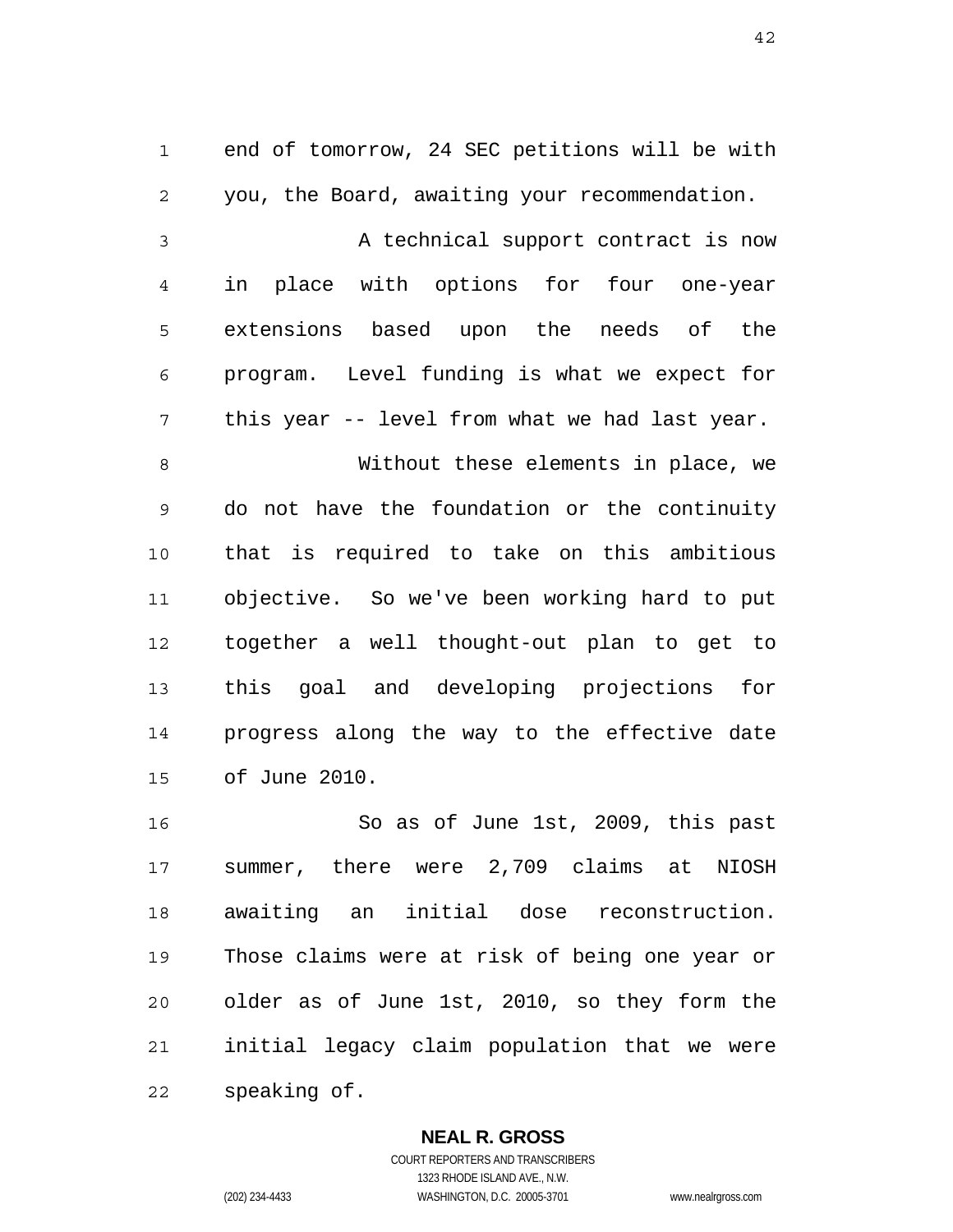1 2 3 4 5 On October 12th, 2009, last week, 931 claims have been completed and there were 1,778 claims remaining in the legacy claim population. This means that 34 percent have been completed and 66 percent remain.

6 7 8 9 10 11 By December 31st, 2009, we expect approximately 1,544 claims to be completed with 1,165 claims remaining without an initial dose reconstruction. This would represent approximately 57 percent completed and 43 percent remaining.

12 13 14 15 By March of next year, we expect approximately 2,234 claims to be completed with 475 claims remaining without an initial dose reconstruction or 82 percent complete.

16 17 18 19 And by June 1st, 2010, our objective is that no claims will remain at NIOSH that are more than one year old without an initial dose reconstruction.

20 21 22 In parallel with the management objective, we are also planning for the completion of rework claims. I showed you a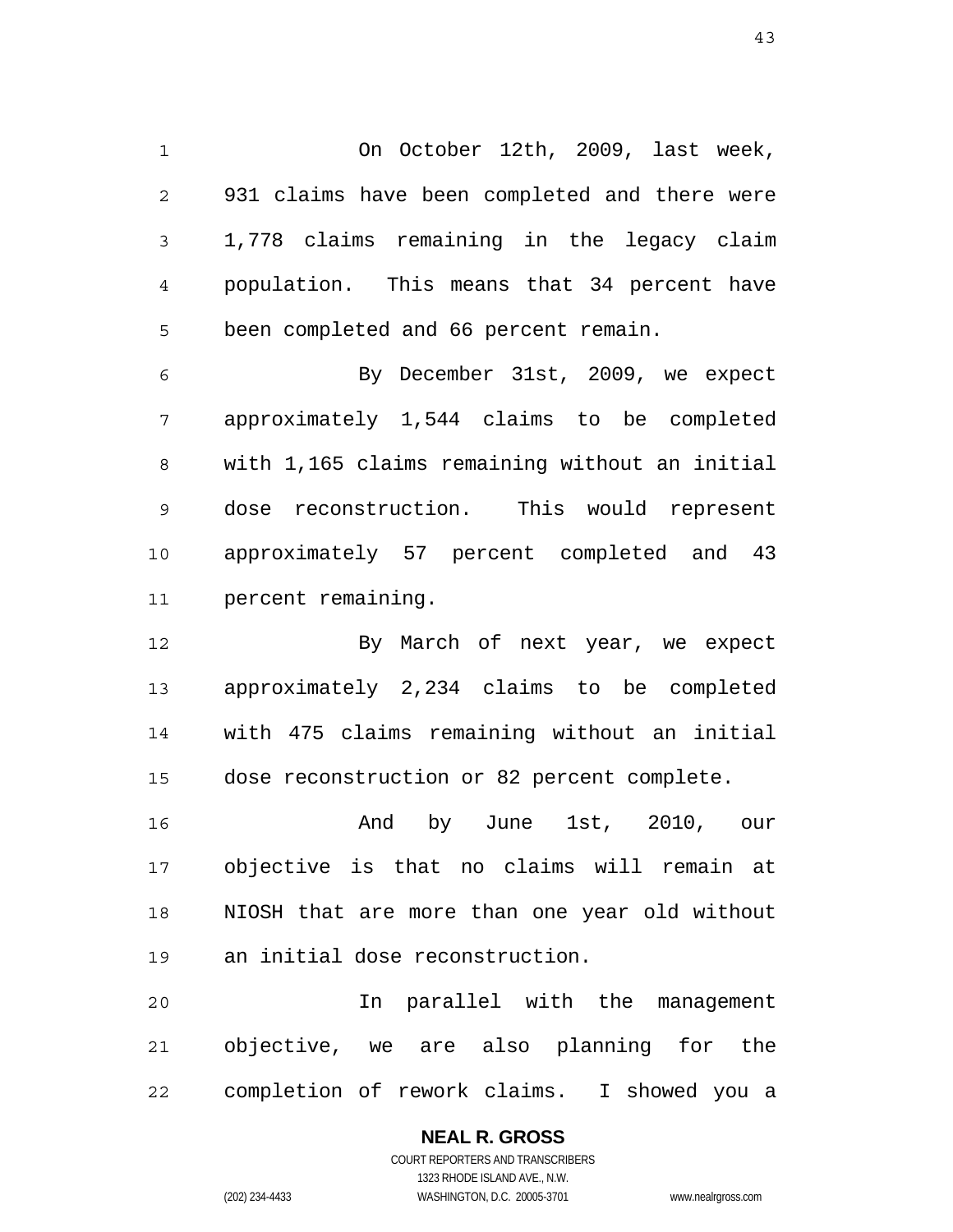1 2 3 slide with reworks. Here, we're looking at, by June 1st, 2010, NIOSH would have no rework that has been with us for longer than a year.

4 5 6 7 8 9 10 11 12 13 14 So you see that we have evolved our definition of legacy. A year ago it meant a claim that had been at NIOSH for two or more years without an initial dose reconstruction. In June of 2009, the definition of legacy claim was updated to reflect the establishment of the management objective to complete initial draft dose reconstructions within a year. Now we are defining a legacy claim as any claim, initial or rework, that has been at NIOSH for over one year.

15 16 17 18 19 So as of June 1st, 2009, there were 1,614 claims without a draft dose reconstruction in the rework population. These claims would have been at risk of being older than a year on June 1st, 2010.

20 21 22 On October 12th, again, last week, 548 claims had been completed and there were 1,066 claims without a draft dose

# **NEAL R. GROSS**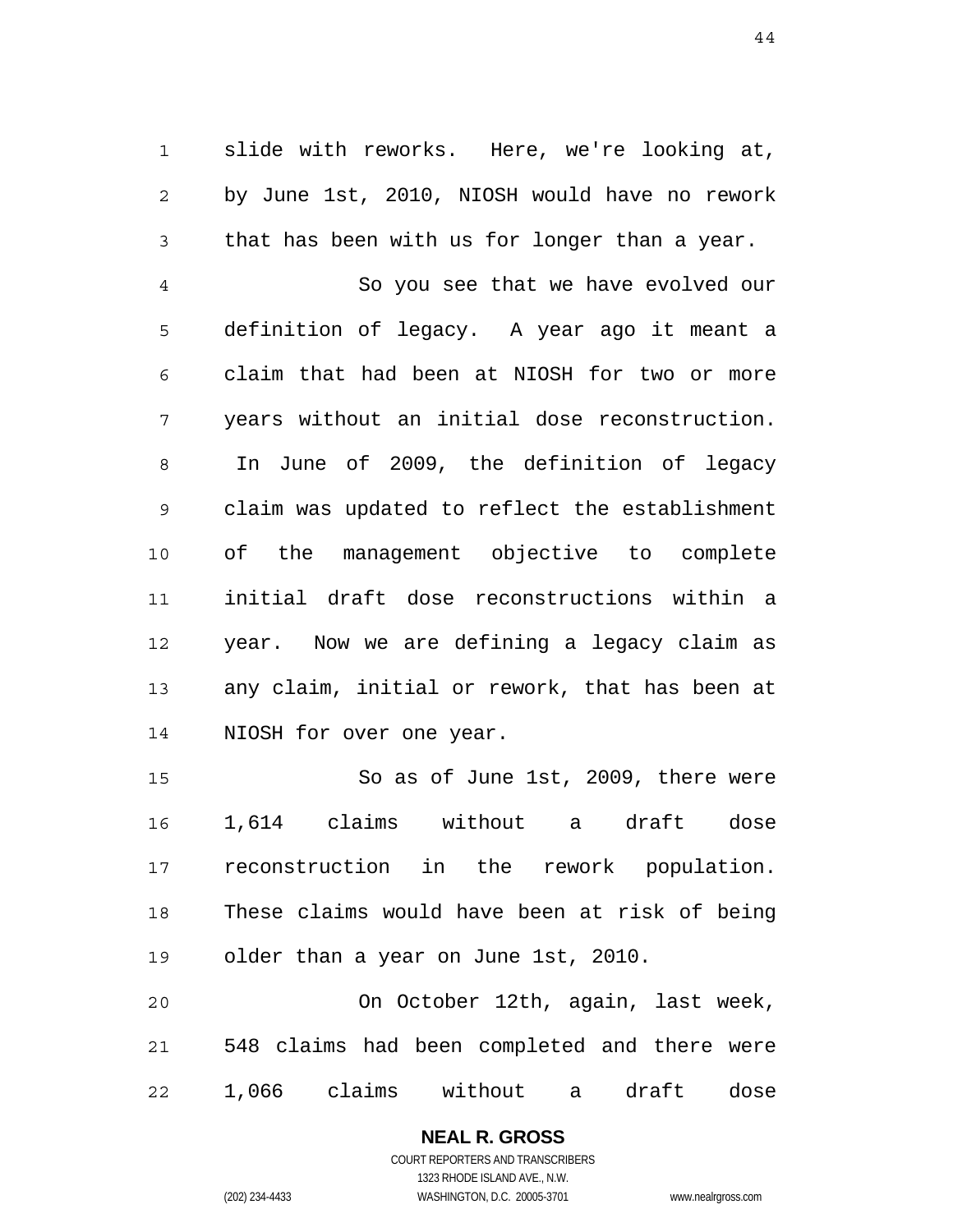1 2 3 4 reconstruction remaining in the rework population. This means 34 percent were complete and 66 percent remained to be completed by June 1st, 2010.

5 6 7 8 By December 31st, 2009, we expect approximately 916 claims to be completed with 698 claims remaining, awaiting a dose reconstruction revision.

9 10 11 12 13 By March 1st, 2010, we expect approximately 1,330 claims to be completed and about 284 rework claims remaining. That would be equal to about 82 percent completed, 18 percent remaining.

14 15 16 17 And by June 1st, our objective is that no rework claim will remain at NIOSH for more than a year without a dose reconstruction revision.

18 19 20 21 22 Now, we need to combine these two. And so this third slide does that for you. Combining the initials and the legacy, the rework legacy claims, as of June 1st, there were 4,323 combined that were at risk of being

# **NEAL R. GROSS**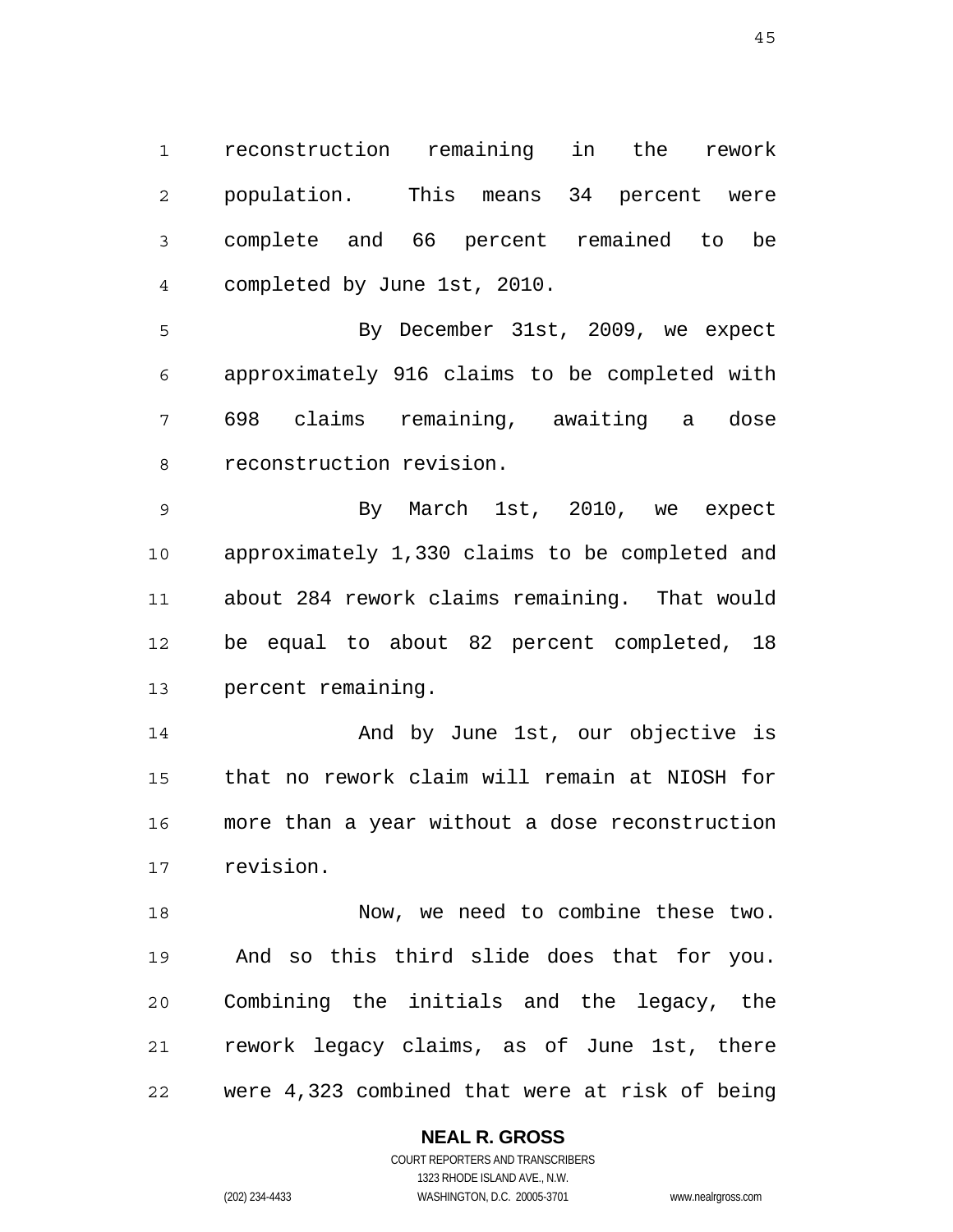1

older than a year by June 1st, 2010.

2 3 4 5 6 7 8 9 10 11 12 13 14 15 16 17 18 19 20 21 22 On October 12th, a total of 1,479 claims had been completed and there were 2,844 remaining. By December 31st, 2009, we expect around 2,460 claims to be completed, leaving 1,863 claims without a draft dose reconstruction. Fifty-seven percent at that point would be completed and 43 percent would remain to be done. By March 1st, 2010, we expect approximately 3,564 claims to be completed and 759 claims without a draft dose reconstruction remaining. By June 1st, 2010, our objective is that no legacy claim will be at NIOSH that will have been here for over a year old. There are several challenges which we have recognized that will impact our ability to achieve this goal. There are 114 sites represented by the population of combined legacy claims that remain to be

# **NEAL R. GROSS**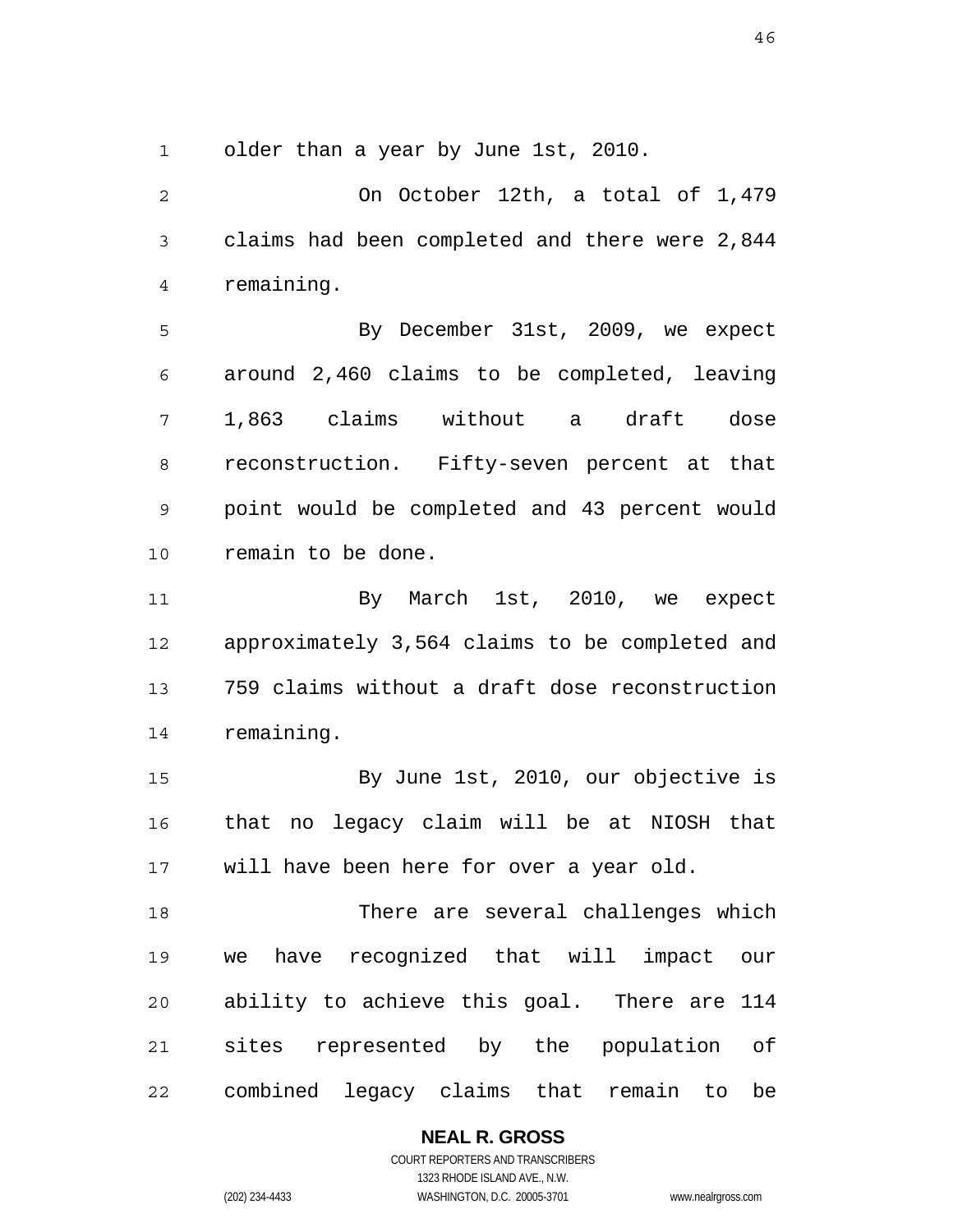1 2 3 completed by June 1, 2010. Of those 114 sites, as of June 1st, 2009, there were 33 sites that had holds associated with them.

4 5 6 7 8 9 10 A hold is an issue associated with a covered facility or site. And those are obstacles that are currently recognized that prevent dose reconstructions from being done. We are closely tracking the progress toward resolution of each of these holds. And we'll continue to do so.

11 12 13 14 15 16 As of October 12th, last week, 27 of those sites had holds associated with them. We anticipate that by December 31st, 2009, 12 site-related issues impacting claim progress will be resolved, leaving 15 of the original 33 sites with holds.

17 18 19 20 21 22 All but three of these sites have estimated resolution dates prior to June 1, 2010. I should note, however, that the dates for the resolution of these holds are dependent upon the completion of site-specific issues. This does not take into account any

# **NEAL R. GROSS**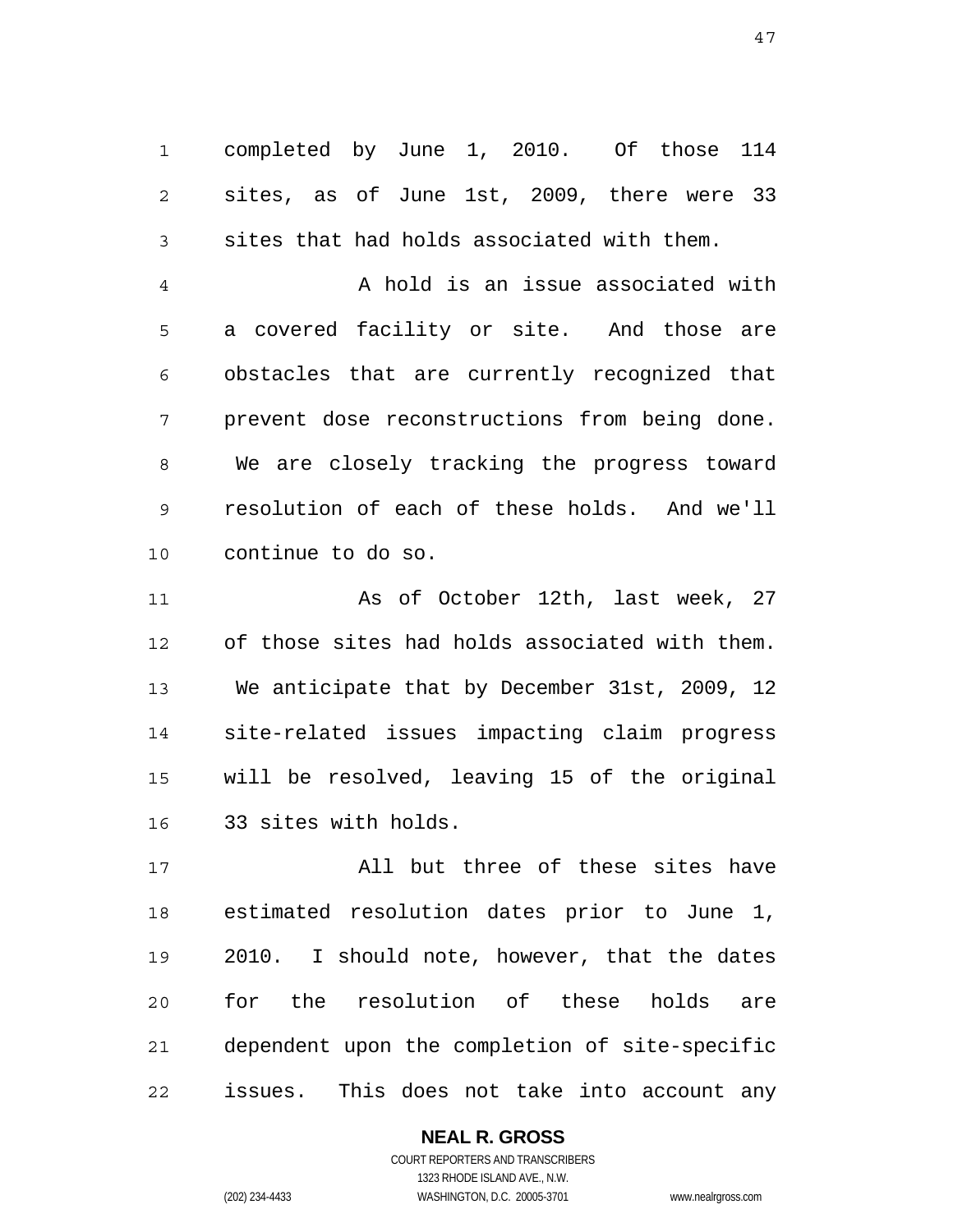1 2 new issues that may arise during the resolution of the current holds.

3 4 5 6 The dates for the resolution of holds can be dependent on action by DOL or DOE. These are actions outside of the control of NIOSH.

7 8 9 10 11 12 13 14 15 An example of this is when a particular issue arises regarding the facility designation or the dates of a covered facility designation. Or another issue outside of our direct control can be dependent upon the Advisory Board activities and deliberations such as when the hold pertains to an SEC evaluation report or technical document review.

16 17 18 19 20 21 You can question how we can be shooting for these ambitious objectives when we know there are issues that need to be resolved and they are time-dependent. We agree. We understand. This is an ambitious effort.

22 And in order to achieve it, we know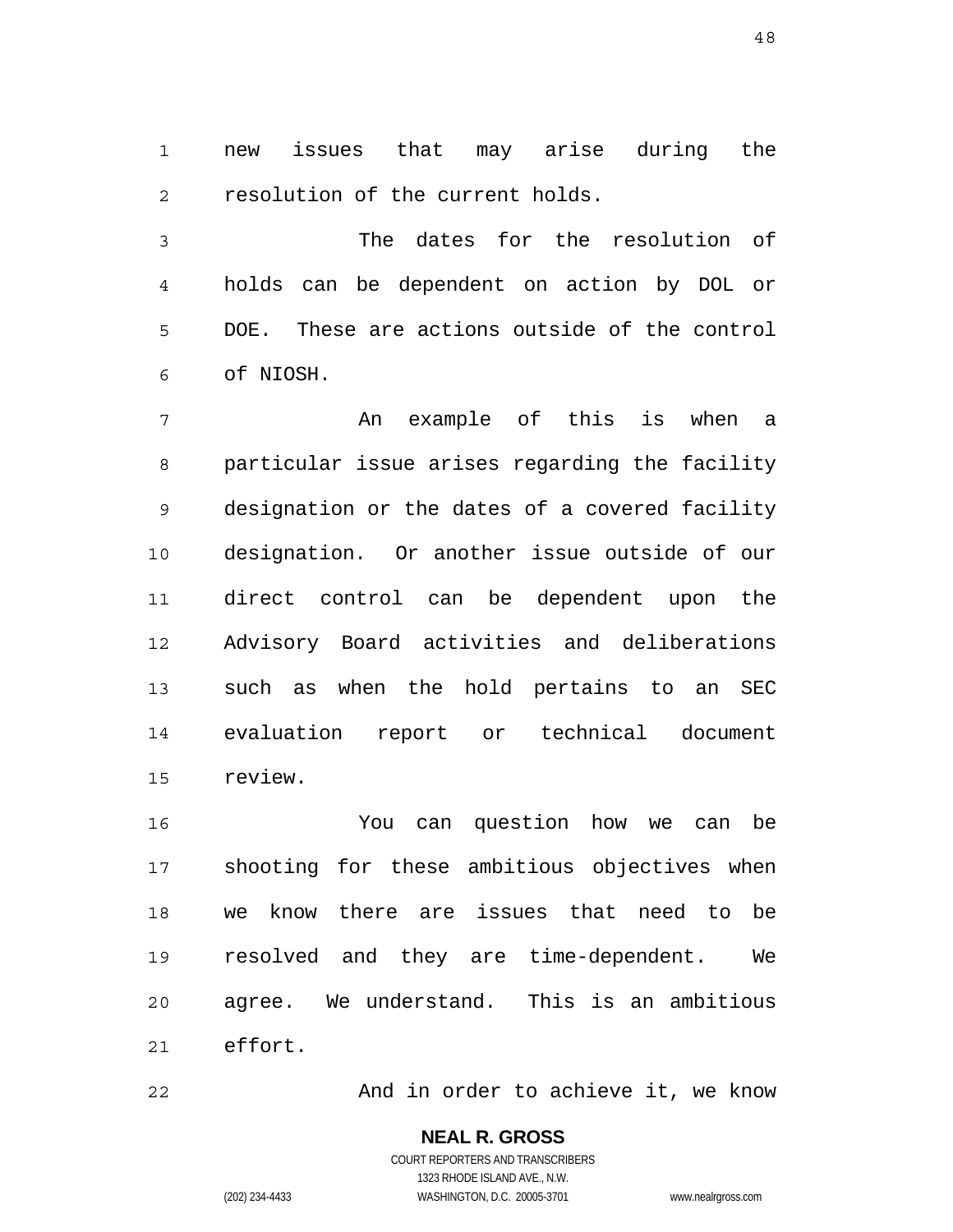1 2 3 4 5 6 we have to be on top of a number of different issues. We have to be closely tracking our progress. And we have to be pushing for resolution. Dr. Howard has made it extremely clear that we will do everything possible to achieve these objectives.

7 8 9 10 11 12 I also want to note that if there are any initial or rework claims that have been in the dose reconstruction process for more than a year after the June 2010 effective date of this policy, those claims will be critically evaluated within 15 days.

13 14 15 16 17 18 19 20 The evaluation will identify relevant issues and obstacles preventing the completion of that claim. A summary of that evaluation as a memorandum will be added to the claim file. The memorandum will also recommend how to best proceed in completing and returning the claim to the Department of Labor.

21 22 Similar evaluations will also be done for any additional claims which reach a

> **NEAL R. GROSS** COURT REPORTERS AND TRANSCRIBERS 1323 RHODE ISLAND AVE., N.W. (202) 234-4433 WASHINGTON, D.C. 20005-3701 www.nealrgross.com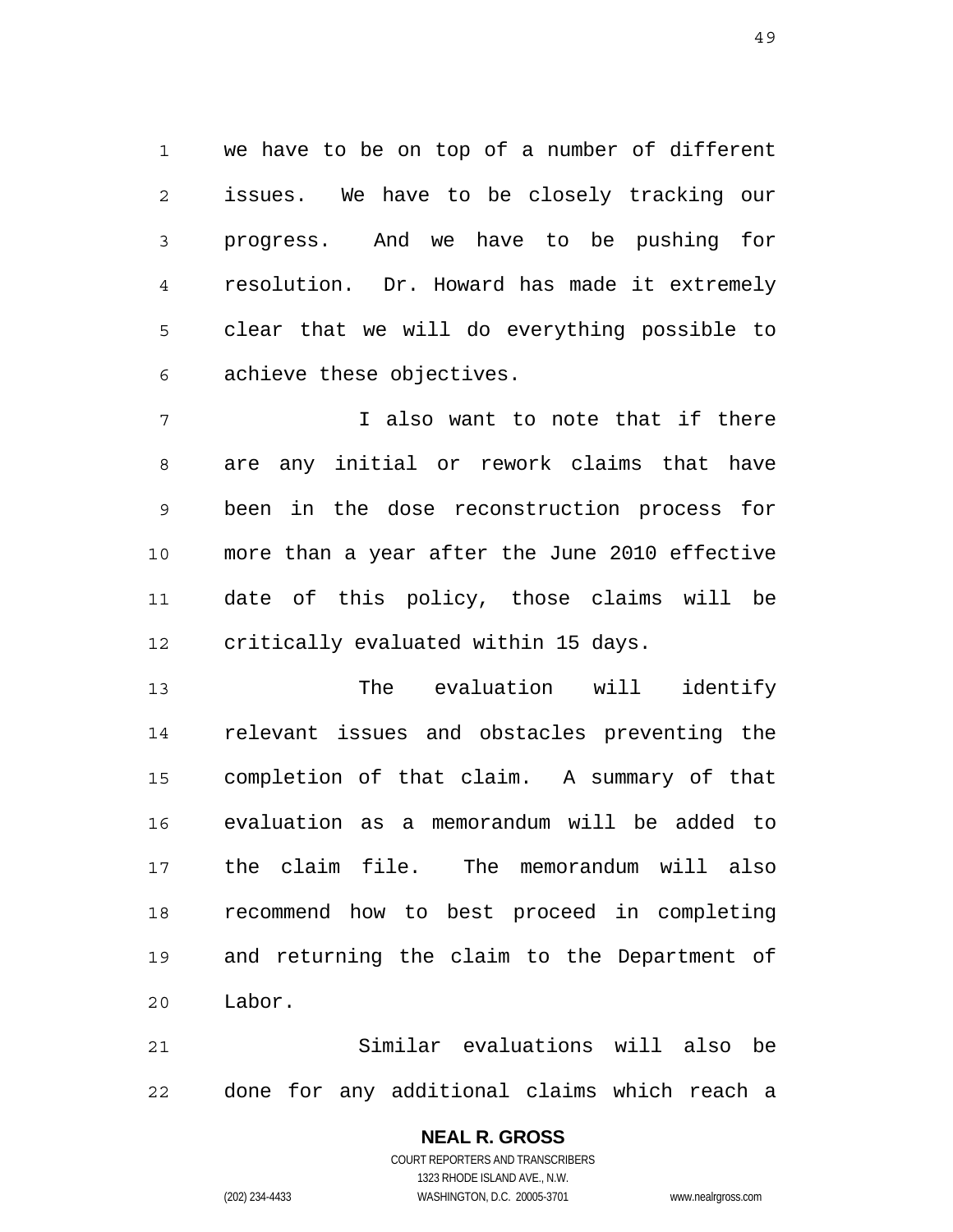1 2 3 4 5 one-year anniversary following the effective date of this policy. So going into the future, we will not tolerate a claim over a year old without having a complete evaluation of the circumstances preventing its progress.

6 7 8 We will continue to update you at these meetings on our progress toward these objectives.

9 10 11 12 13 14 You've seen this slide before many times. And it is important to note that this simply shows the trend of claims that have been submitted to NIOSH and those that have been returned to the Department of Labor as well as to the claimants.

15 16 17 18 19 We still get around 200 new claim referrals each month. And an additional like number of reworks. We also continue to receive new 83.13 SEC petition evaluations and to initiate new 83.14 petitions.

20 21 22 NIOSH strives to bring the best available science, transparency, and accountability to the SEC process as it does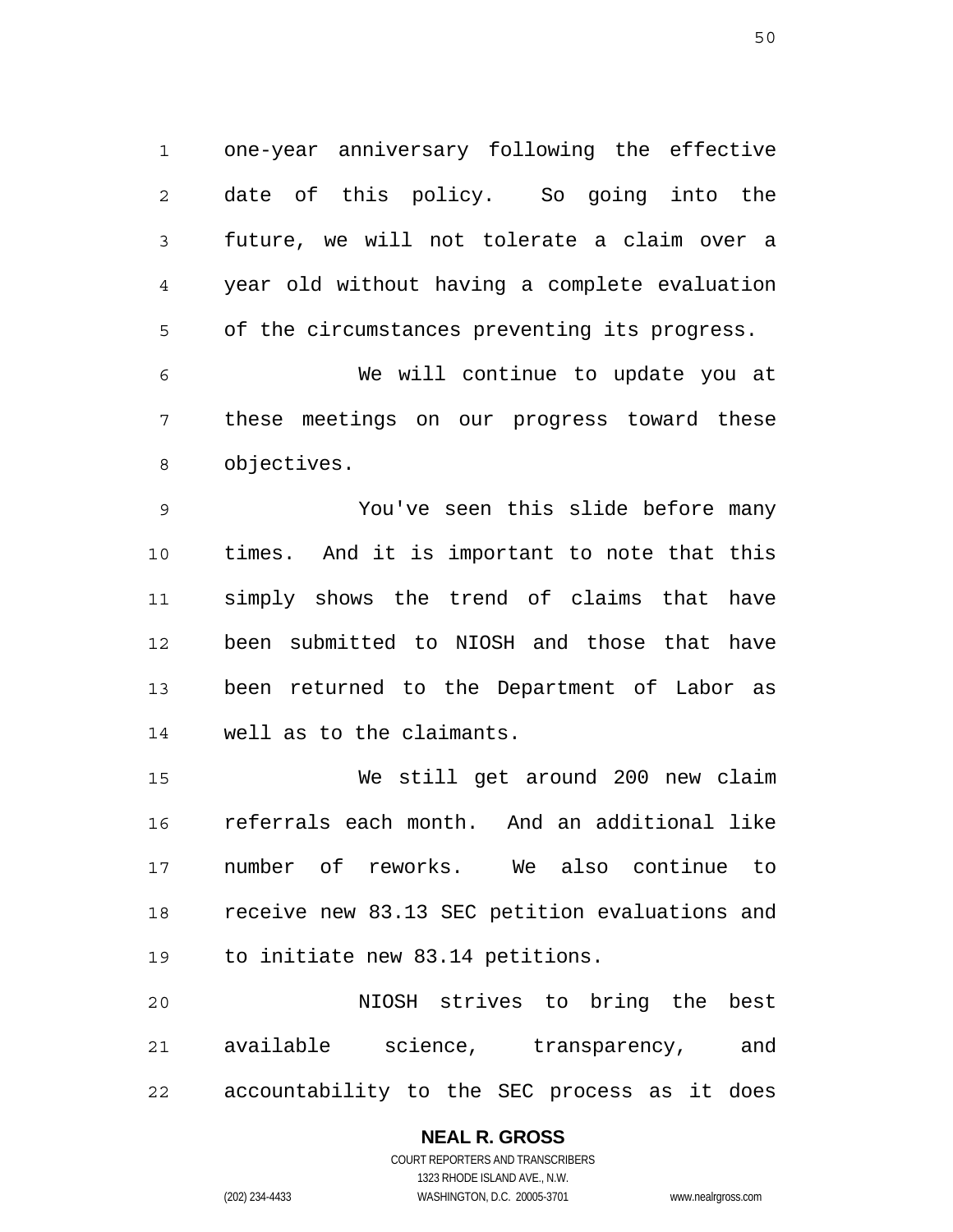1 2 3 4 to the dose reconstruction process. We engage in painstaking records research and NIOSH has also provided assistance at all points in the petitioning process.

5 6 7 8 9 10 11 12 13 Our Ombudsman's Office and the SEC Petition Counselor walk a petitioner through the forms and explain the information needed to complete the forms. They offer advice on how the petitioner must meet the evaluation criteria for a petition. And they also help the petitioner by answering any questions about the process or the status of the petition.

14 15 16 17 18 19 20 21 Like the dose reconstruction process, the SEC petition process is designed with an unusual amount of opportunity for public debate and input. Again, it's NIOSH's objective to bring the best available science from a variety of sources and processes, and making sure that it is as transparent as possible for petitioners and claimants.

22 With regard to Brookhaven, the

> **NEAL R. GROSS** COURT REPORTERS AND TRANSCRIBERS 1323 RHODE ISLAND AVE., N.W.

(202) 234-4433 WASHINGTON, D.C. 20005-3701 www.nealrgross.com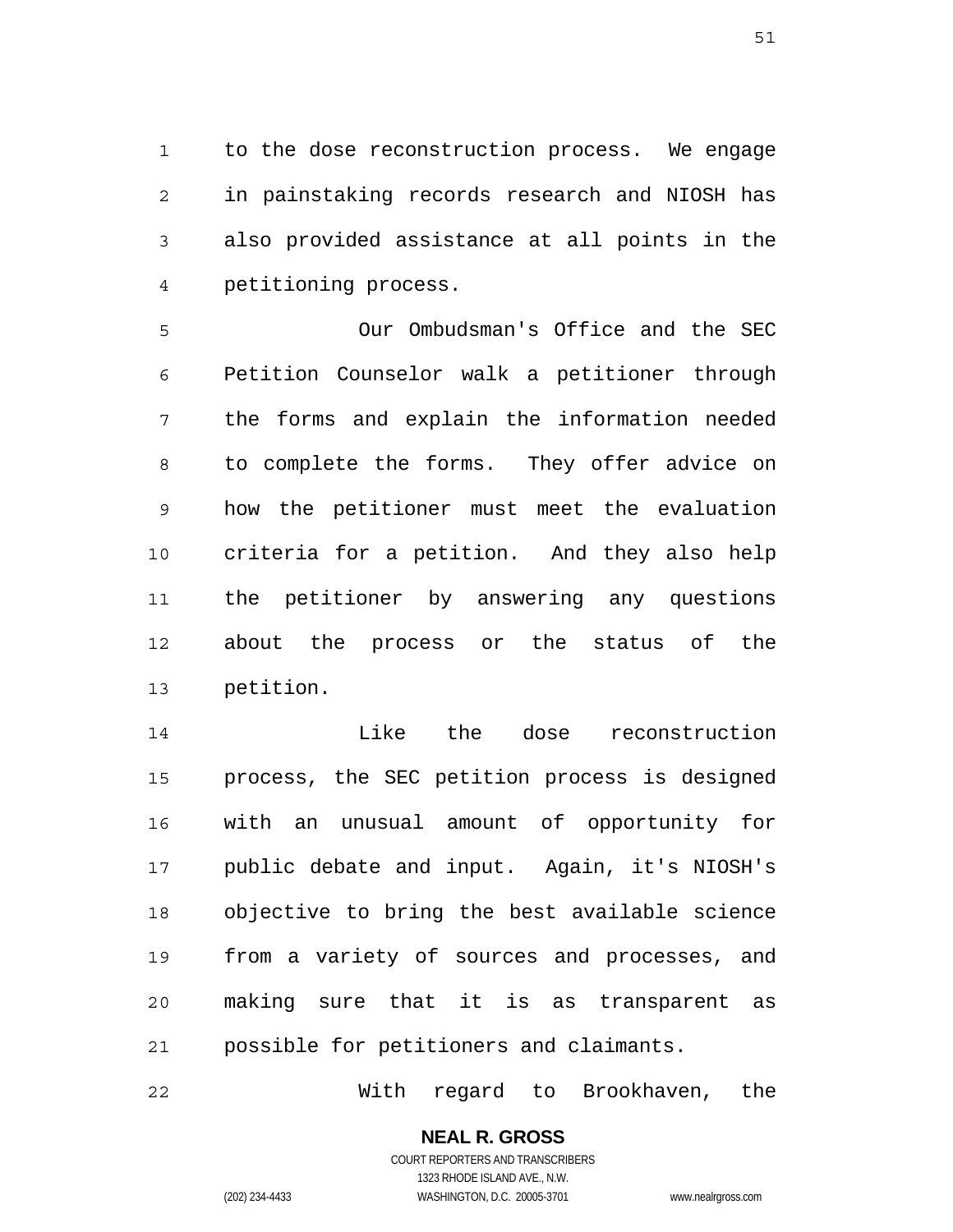1 2 3 4 5 6 7 8 9 10 11 12 13 Brookhaven National Lab, I want to just show where we're at currently with our number of claims. We have received 94 claims relative to Brookhaven, 28 or 30 percent have been completed and submitted to the Department of Labor. Seven of those were found by DOL to be compensable and 21 to be non-compensable under dose reconstruction. Four have been pulled by the Department of Labor for various reasons. And that leaves 62, or 60 percent of the cases, active at NIOSH. And we're anxious to present our evaluation report to the Board at this meeting on Brookhaven to add a class.

14 15 16 17 The Probability of Causation distribution is shown in this slide for the Brookhaven claims. And I think that's all I need to say about that.

18 19 20 21 22 I would like to close with the homepage of our website which reads, and if you'll indulge me, honoring quiet sacrifice. This month our country recognizes a group of workers who quietly made personal sacrifices

#### **NEAL R. GROSS**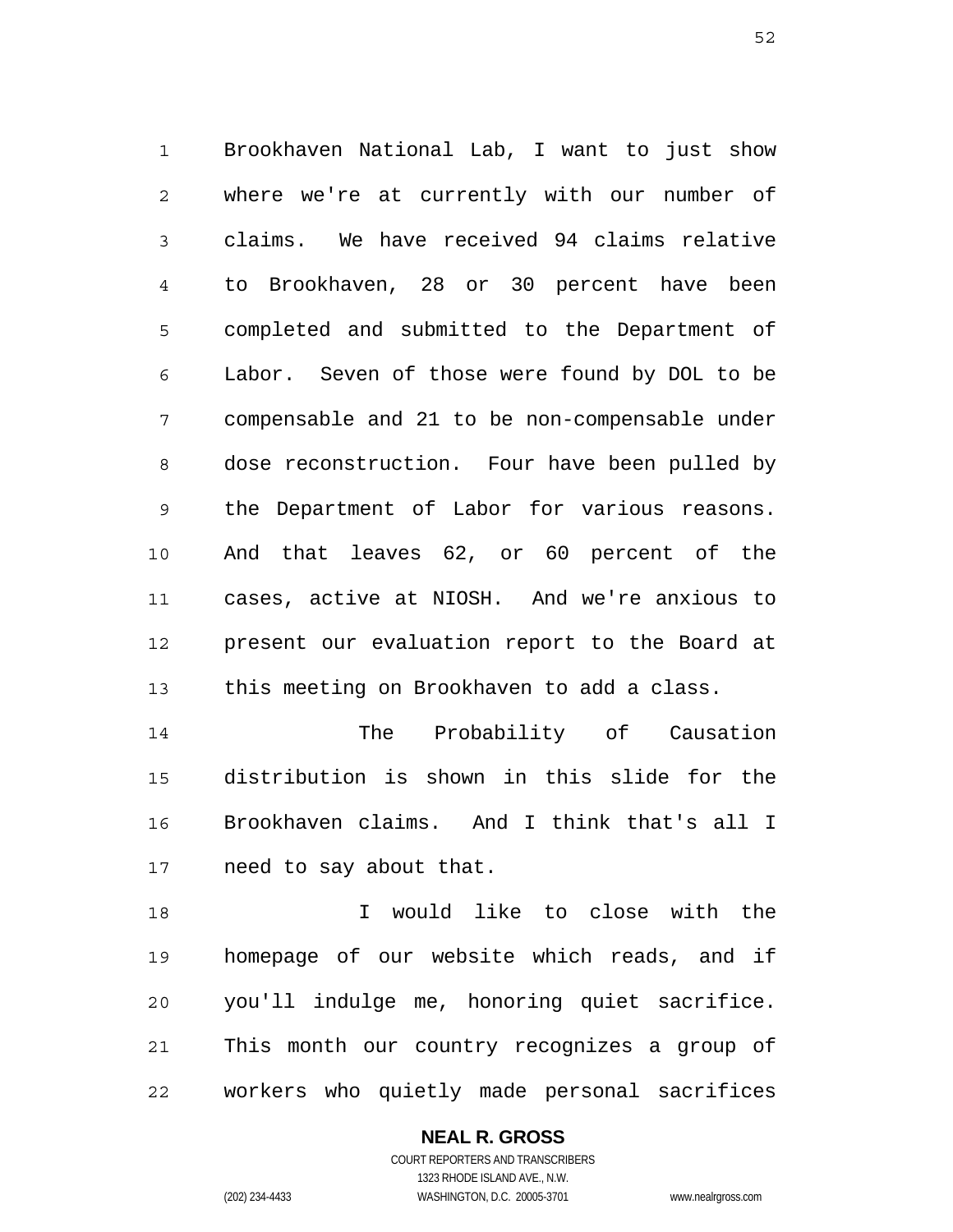1 2 3 4 5 to protect our country and our freedom. The U.S. Senate designated October 30th, 2009, as a National Day of Remembrance for American nuclear weapons program workers and uranium miners, millers, and haulers.

6 7 8 9 10 11 These workers did not just do a job. During a time when our country was at war and later during the Cold War, they discreetly built a nuclear weapons program to protect and defend their families, neighbors, and fellow citizens across the country.

12 13 14 15 16 17 18 And in doing so, some of the workers were exposed, often unknowingly, to the types of workplace risks that NIOSH now strives everyday to prevent. Some of these workers sacrificed their health. And some lost their lives as a result of these exposures.

19 20 21 22 From the beginning of our involvement in this compensation program, NIOSH's core values have been an integral part of our activities. In particular, the core

#### **NEAL R. GROSS** COURT REPORTERS AND TRANSCRIBERS

1323 RHODE ISLAND AVE., N.W. (202) 234-4433 WASHINGTON, D.C. 20005-3701 www.nealrgross.com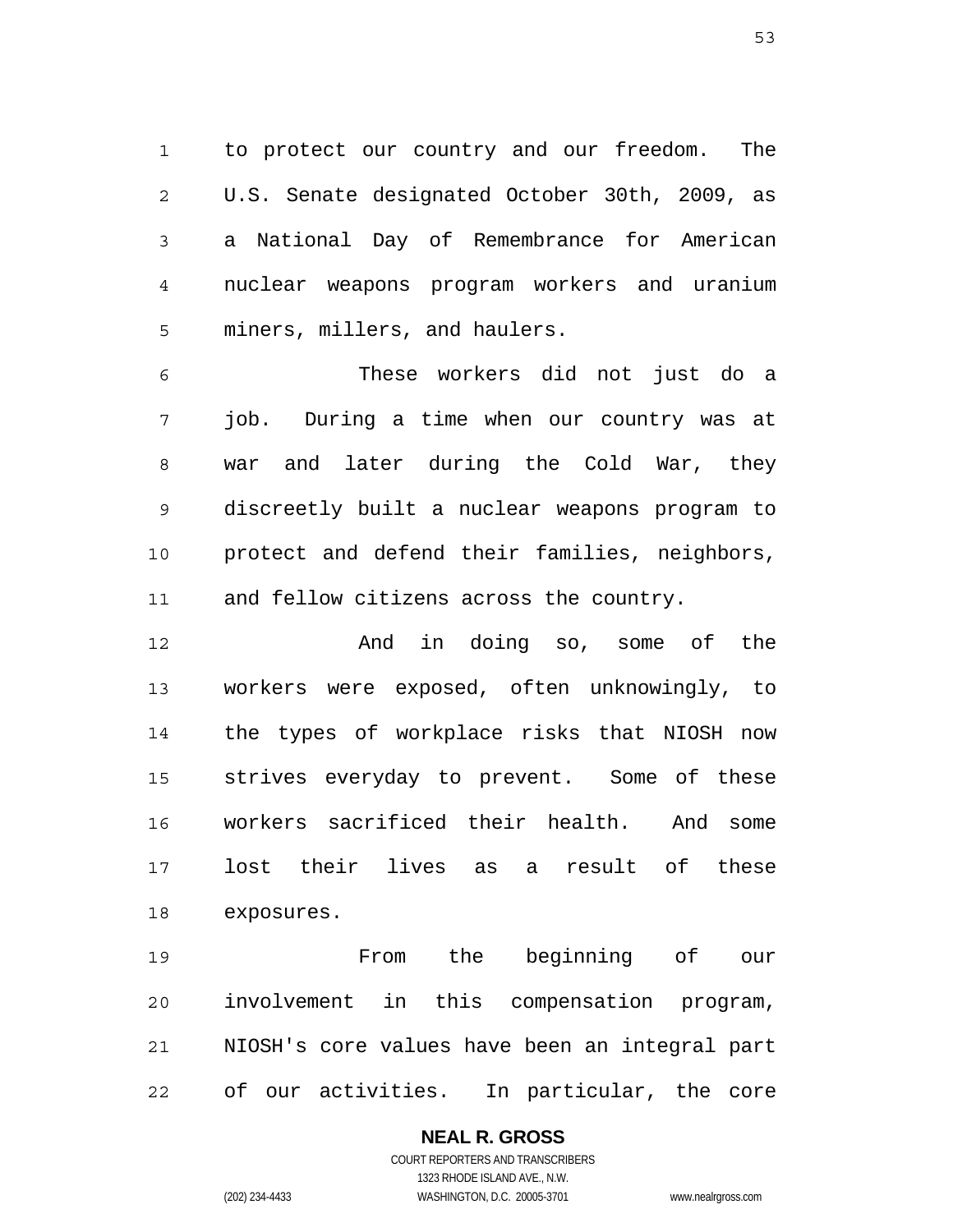1 2 3 values of quality of science, transparency, and accountability are at the heart of all of our actions, decisions, and communications.

4 5 6 7 8 9 10 As NIOSH continues to fill its role under EEOICPA, we recognize the debt of gratitude owed to the workers who quietly made sacrifices to protect our country and honor that debt with our commitment to quality of science, transparency, and accountability in our work.

11 12 13 We invite you to join NIOSH in honoring these workers on the National Day of Remembrance, October 30th, 2009.

14 15 I'll take any questions you might have.

16 17 18 19 CHAIRMAN ZIEMER: Thank you very much, Larry. And also thank you for reminding us all of the National Day of Remembrance which will be coming up very shortly.

20 21 22 I'd like to ask for a clarification on a few of your slides, specifically Slides 18, 19, and 20, which deal with the timeliness

> **NEAL R. GROSS** COURT REPORTERS AND TRANSCRIBERS

> > 1323 RHODE ISLAND AVE., N.W.

(202) 234-4433 WASHINGTON, D.C. 20005-3701 www.nealrgross.com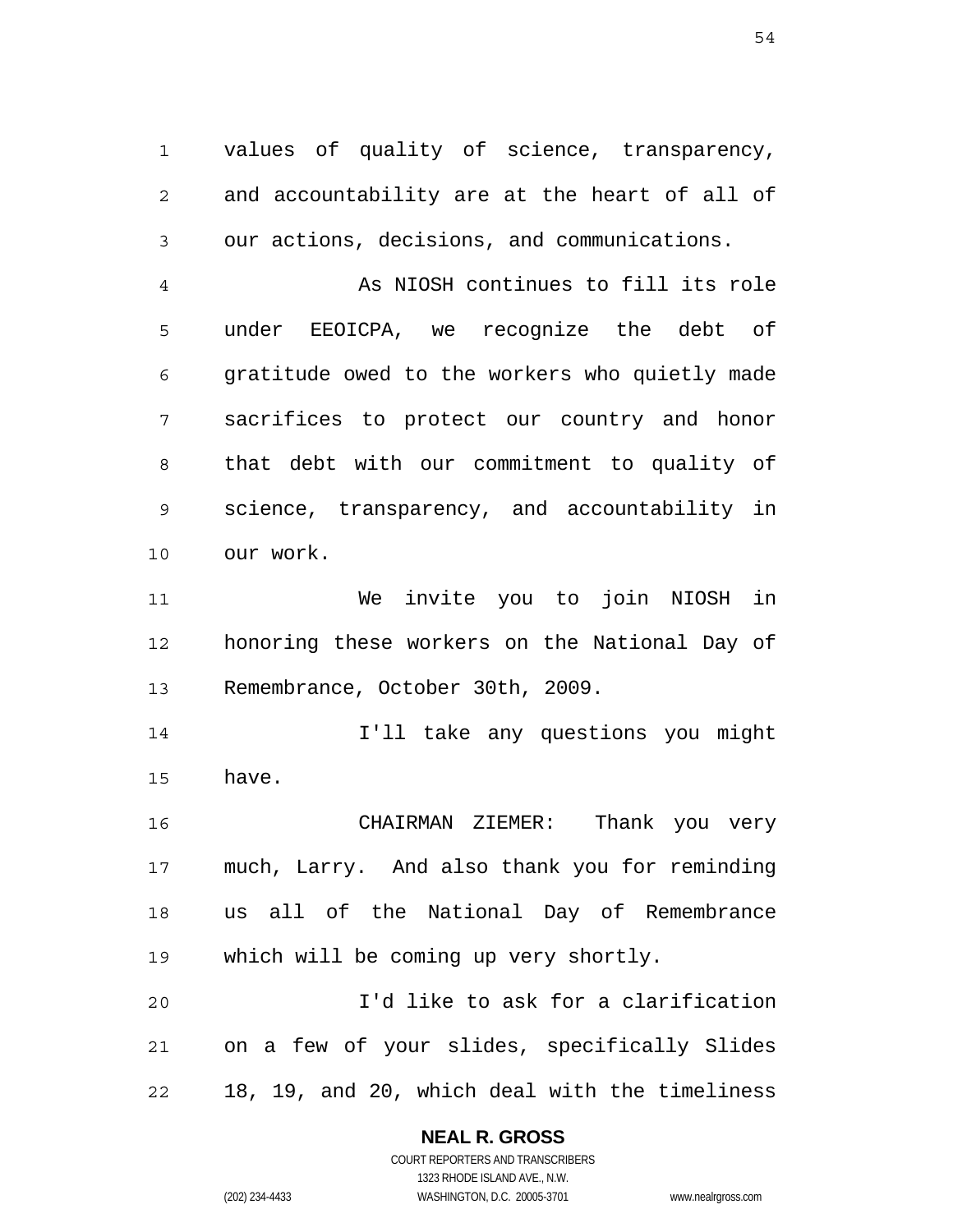1 2 3 4 5 6 7 8 9 10 11 12 13 14 15 16 17 18 19 20 21 22 issues. And first of all a minor point, I assume March 31st, 2009 on this slide should be 2010. MR. ELLIOTT: It should be 2010, yes. Sorry. CHAIRMAN ZIEMER: And it's probably true on all three slides. MR. ELLIOTT: Yes, it's wrong. CHAIRMAN ZIEMER: But I noticed in your presentation for the March 31st dates, in all cases, the numbers you gave us orally were quite different from what are on the slides. So is there a new -- is that an update? For example, on the first slide, this shows 764. The number you gave us was 435. And I noticed on the other two slides the numbers for the March dates were quite different. So have the projections changed,  $or$   $--$  MR. ELLIOTT: My apologies. We were working on this presentation -- CHAIRMAN ZIEMER: I know it's very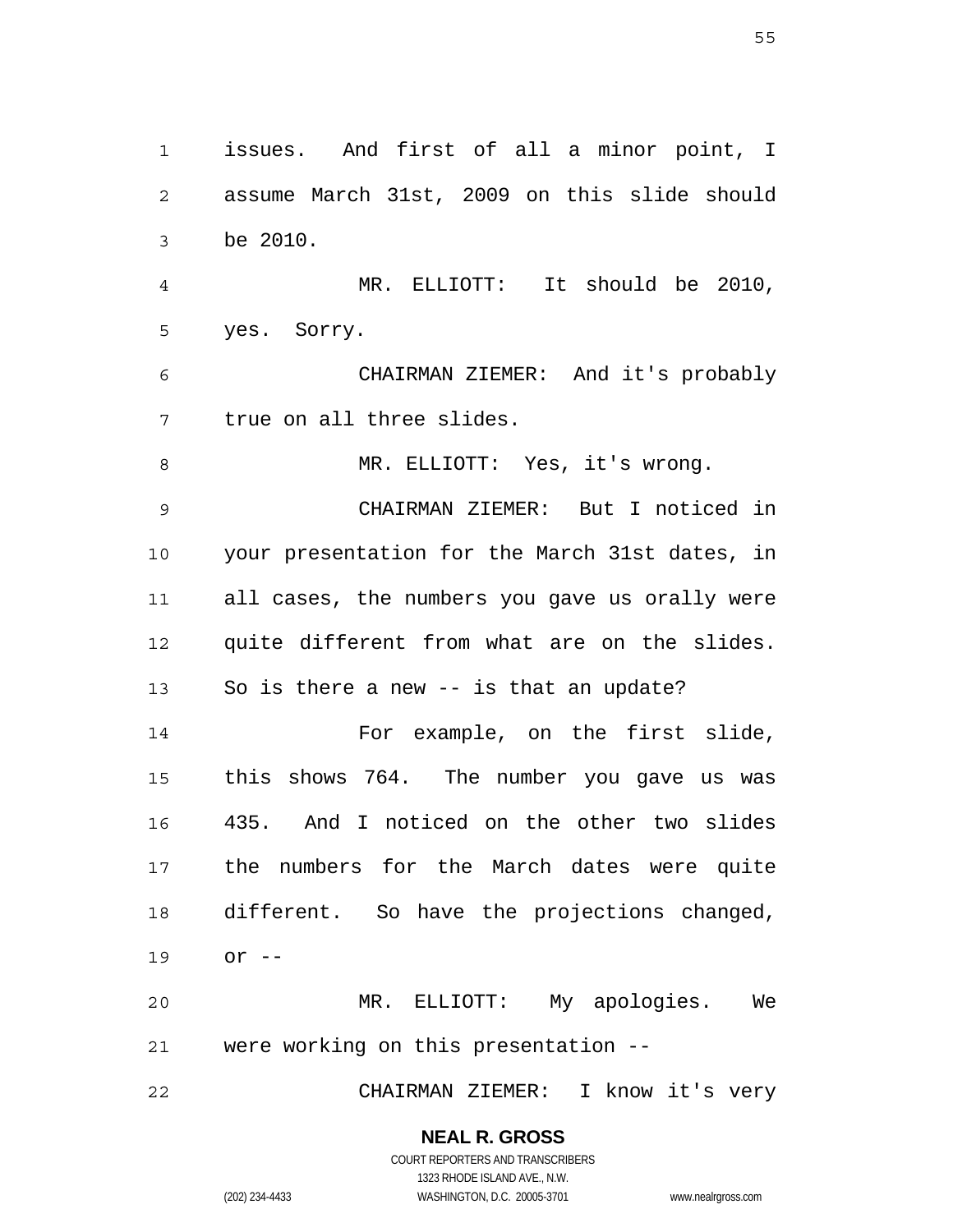1 2 3 4 5 6 7 8 9 10 11 12 13 14 15 16 17 18 19 20 21 22 current, obviously very current data. But just for the record, I wondered which of those numbers -- MR. ELLIOTT: The numbers I gave verbally are the -- CHAIRMAN ZIEMER: Are the correct numbers. MR. ELLIOTT: -- ones that should have been on the slides. CHAIRMAN ZIEMER: Okay. Thank you. MR. ELLIOTT: My apologies. CHAIRMAN ZIEMER: I think there were slight differences in December but very, very minor. But the March numbers were quite far apart in all three cases. Okay. So the verbal numbers are the correct ones. MR. ELLIOTT: Right. If I could add, the projections are developed from our management plan. CHAIRMAN ZIEMER: Yes. MR. ELLIOTT: And what activities are included in that plan that need to happen

#### **NEAL R. GROSS** COURT REPORTERS AND TRANSCRIBERS

1323 RHODE ISLAND AVE., N.W. (202) 234-4433 WASHINGTON, D.C. 20005-3701 www.nealrgross.com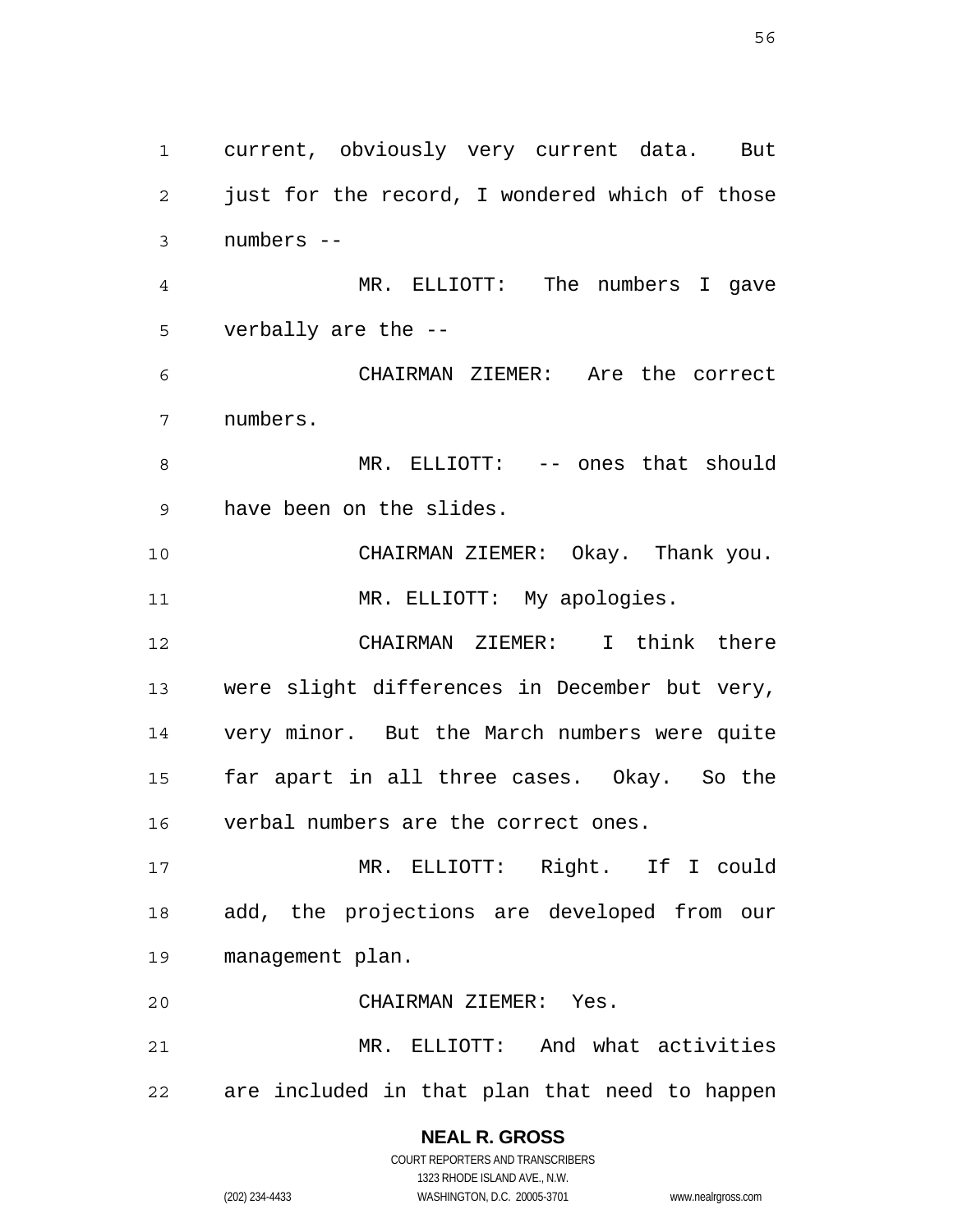1 in order to --

2 3 4 5 6 7 8 9 10 11 12 13 14 15 16 17 18 19 20 21 22 CHAIRMAN ZIEMER: Right. MR. ELLIOTT: -- advance progress on certain facility claims. CHAIRMAN ZIEMER: I wonder if it might be possible, because some of us keep these slides and use them, if we could have an updated version of those -- MR. ELLIOTT: We'll get you an updated -- CHAIRMAN ZIEMER: -- three slides -- MR. ELLIOTT: -- version and I will also -- CHAIRMAN ZIEMER: -- just for our own records. MR. ELLIOTT: -- I will also give you the -- make sure that you understand the correct numbers -- CHAIRMAN ZIEMER: Yes. MR. ELLIOTT: -- that have to be placed there.

#### **NEAL R. GROSS**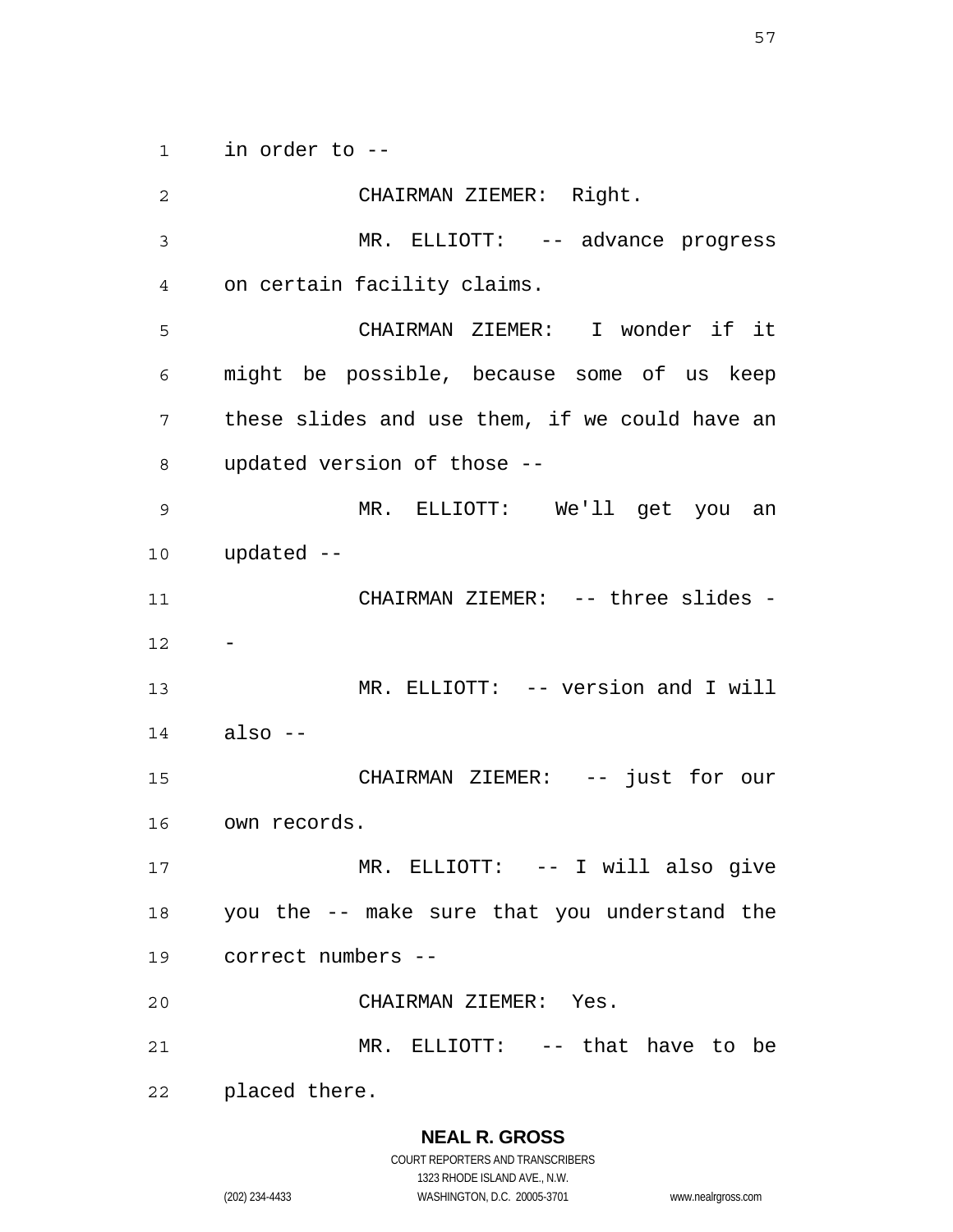1 2 CHAIRMAN ZIEMER: Thank you very much.

3 4 Dr. Melius, some comments or questions?

5 6 MEMBER MELIUS: I have a few questions for Larry.

7 8 9 10 11 12 13 14 My first question is -- I'm just trying to understand some of the resource issues and so forth and, although there's a lot of activities on the part of NIOSH staff and your contractors, there have also been significant delays at a number of sites as you or your contractor, you know, works to complete reports and so forth with that.

15 16 17 18 19 20 21 22 And I think in the Hanford case, which we'll hear later, we've been essentially on hold for a couple of years. So a lot of that was an issue of access to records as I understand it. But, on some other sites, for example NTS, Nevada Test Site, I think there's been delay at least over a year in terms of responding to some of the SC&A comments.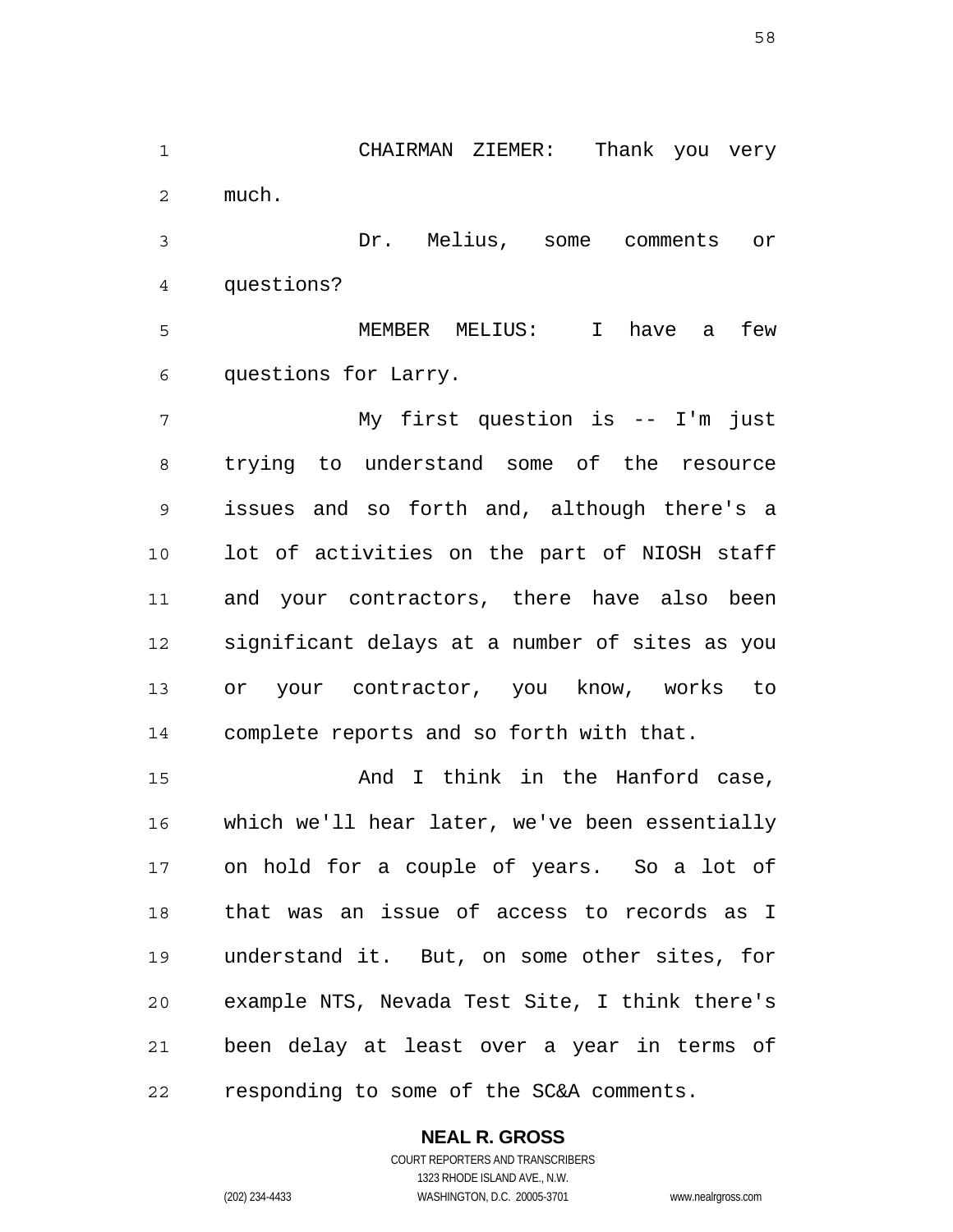1 2 3 4 5 6 7 And in the case of the Idaho site, it has now been a -- which is a site profile review, we've waited I think almost two years now waiting for a response for the site profile review by SC&A so the work group can take on, you know, the task of trying to reconcile issues with that site.

8 9 10 11 12 13 And I'm just -- I'm not as interested particularly in what's happening at the particular sites as much as, is there an overall issue with adequate support for being able to take on some of these tasks, or are there some other reasons for this?

14 15 16 17 18 19 MR. ELLIOTT: Well, there are, as I indicated in the presentation, there are over 200 covered facilities for which we've had claims and we have, of course, the resources that we have been given to accomplish the work.

20 21 22 We could certainly do more with more. Yes, the specific examples that you brought up, Dr. Melius, the Idaho Lab is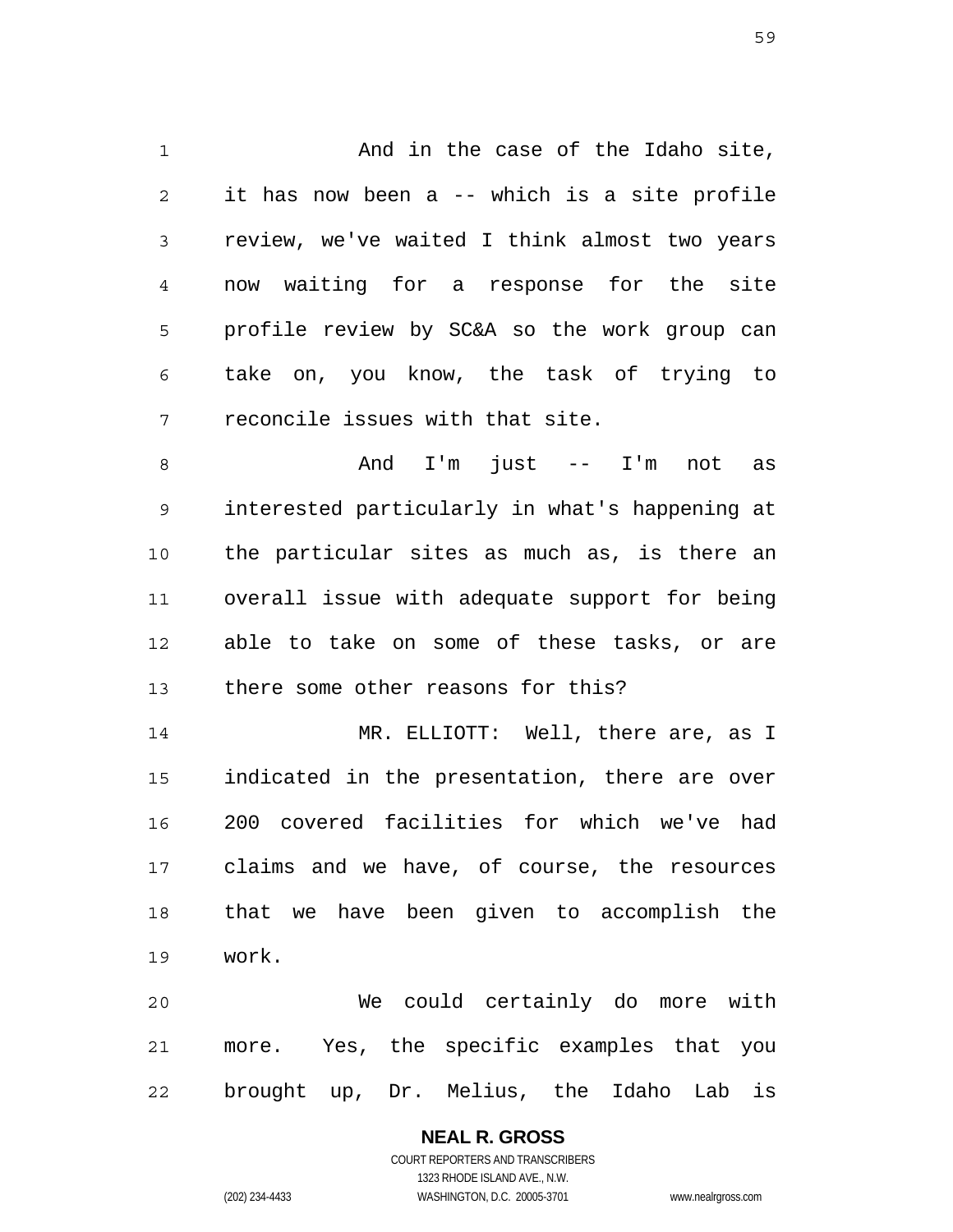1 2 probably, in my mind, the one that we could have done a better job on.

3 4 5 6 7 8 I think the Hanford experience, I believe that there is a logical, rational due process that has occurred there. We've added two classes. We broke those classes into the situations where we recognized we could not reconstruct the dose.

9 10 11 12 13 14 15 16 17 We pursued data and other information that were necessary in order to answer questions about our ability to reconstruct dose in the later periods at Hanford. And we have processed the Hanford petitions along the way as best we could with the resources that we had and accounting for our access to the Department of Energy facilities out there and record systems.

18 19 20 21 22 We're doing what we can. And certainly, I'm upset that some things seem to get placed on the back burner when we should all be aware of where they are at and moving them forward. Idaho is one of those

**NEAL R. GROSS**

COURT REPORTERS AND TRANSCRIBERS 1323 RHODE ISLAND AVE., N.W. (202) 234-4433 WASHINGTON, D.C. 20005-3701 www.nealrgross.com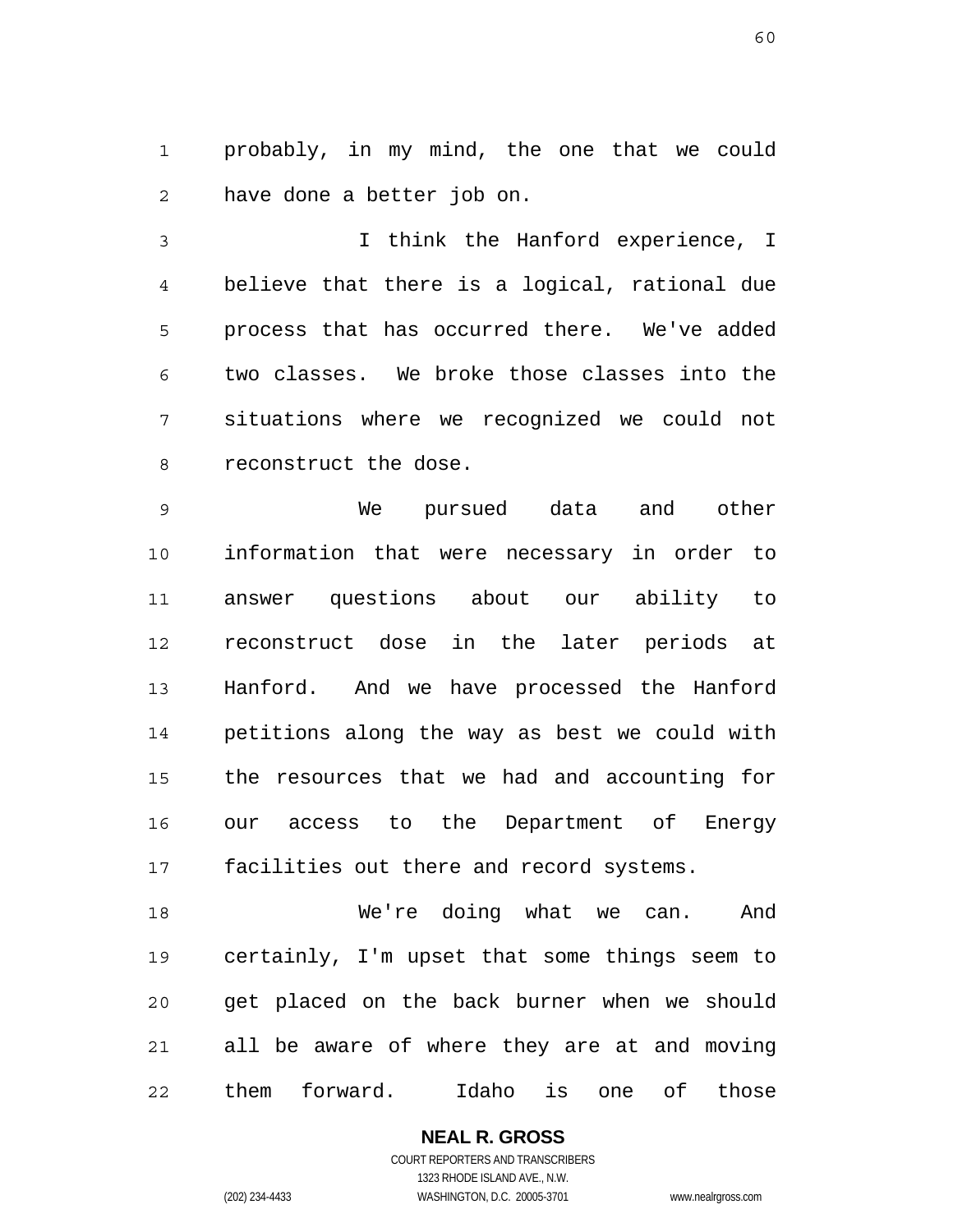1 situations.

| $\overline{2}$ | I can say that Nevada Test Site, no            |
|----------------|------------------------------------------------|
| 3              | claims have been held up there. Hanford,       |
| 4              | there were a number of claims that were in     |
| 5              | hold status until we had some resolution of    |
| 6              | the data issues and whether or not we could    |
| 7              | reconstruct dose.                              |
| 8              | Nevada Test Site is not similar to             |
| 9              | that. We have been processing claims as the    |
| 10             | Board deliberation has proceeded. Idaho, we    |
| 11             | have not had any claims put on hold because of |
| 12             | technical issues or Board deliberation efforts |
| 13             | in that regard.                                |
| 14             | MEMBER MELIUS: Well, I think there             |
| 15             | is sort of an issue of, are those -- should    |
| 16             | those SEC -- or should there be problems found |
| 17             | in the site profile reviews, whether those     |
| 18             | claims would have to be reworked. But I guess  |
| 19             | we can cross that bridge at that time.         |
| 20             | I have a second question which is              |
| 21             | related to the individual dose                 |
| 22             | reconstructions. And I believe that we made a  |

61

COURT REPORTERS AND TRANSCRIBERS 1323 RHODE ISLAND AVE., N.W. (202) 234-4433 WASHINGTON, D.C. 20005-3701 www.nealrgross.com

**NEAL R. GROSS**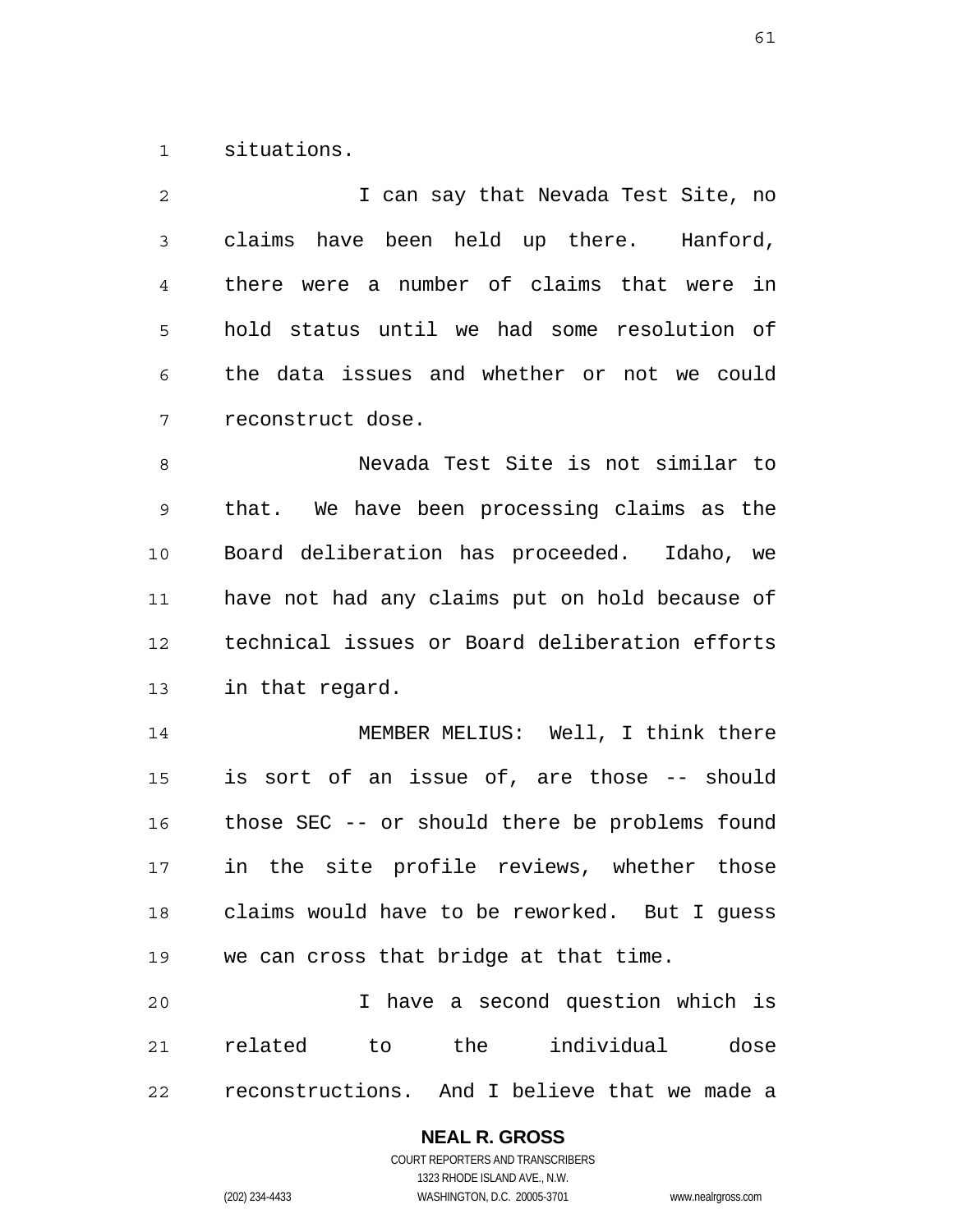1 2 3 4 5 commitment at that last meeting, if I understood it correctly, that we were going to sort of change the process in terms of how the individual dose reconstruction files were going to be kept.

6 7 8 9 10 11 Where they would now include a record of the procedure that is being used for various parts of those dose reconstructions. And I'm trying to understand if that's been implemented yet. Or am I misunderstanding the process or the commitment?

12 13 14 15 16 17 18 MR. ELLIOTT: No, the commitment was, when we have such worksheets or other information that is provided as guidance to the dose reconstructor that was influential in the development of the dose reconstruction, that will be recorded as a reference and included in the dose reconstruction file.

19 20 So some of these cases would not have that.

21 22 MEMBER MELIUS: Right. No, I know. MR. ELLIOTT: Those that do have

> **NEAL R. GROSS** COURT REPORTERS AND TRANSCRIBERS

> > 1323 RHODE ISLAND AVE., N.W.

(202) 234-4433 WASHINGTON, D.C. 20005-3701 www.nealrgross.com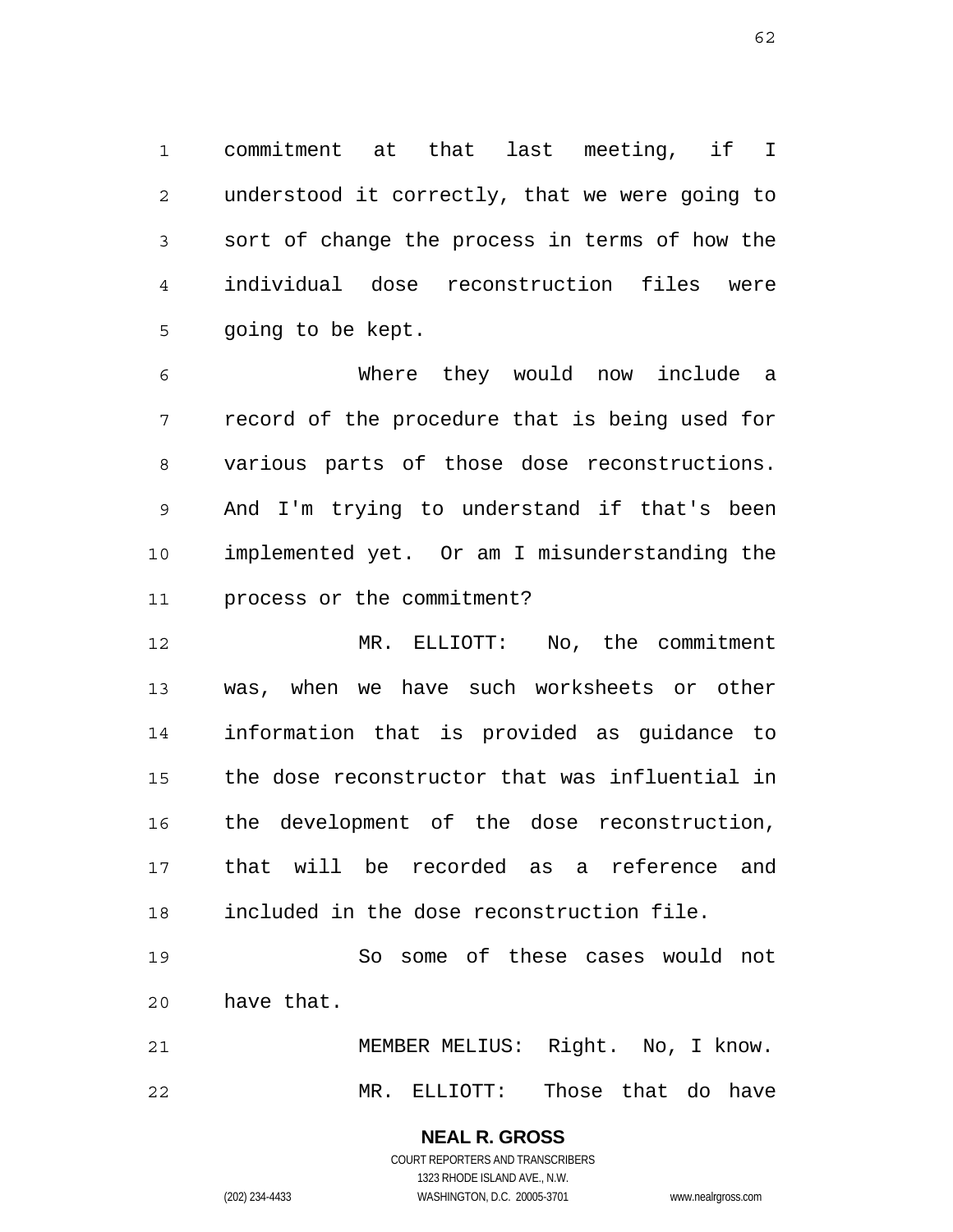1 2 that or have benefit of that will have that documented.

3 4 5 MEMBER MELIUS: So that part of it has been implemented? MR. ELLIOTT: That part has. Stu?

6 7 I'm -- yes, I'm correct in that. Stu is shaking his head in the affirmative.

8 MEMBER MELIUS: Okay. Good.

9 10 11 12 13 14 15 16 17 18 19 20 21 22 The third question is related to an issue that came up at the Amarillo, Texas meeting, which has to do with the security - data security issue -- DOE security issue and how that should be handled in terms of how this program is run. And I think at that meeting I had asked a question about a policy we heard about, verbally, oh six, seven years ago from -- relayed to us, I believe, from somebody in the Department of Justice or something, that sort of secrecy of records and so forth was not the grounds for us to allow an SEC petition in terms of -- actually if those records couldn't be made public, that

# **NEAL R. GROSS**

COURT REPORTERS AND TRANSCRIBERS 1323 RHODE ISLAND AVE., N.W. (202) 234-4433 WASHINGTON, D.C. 20005-3701 www.nealrgross.com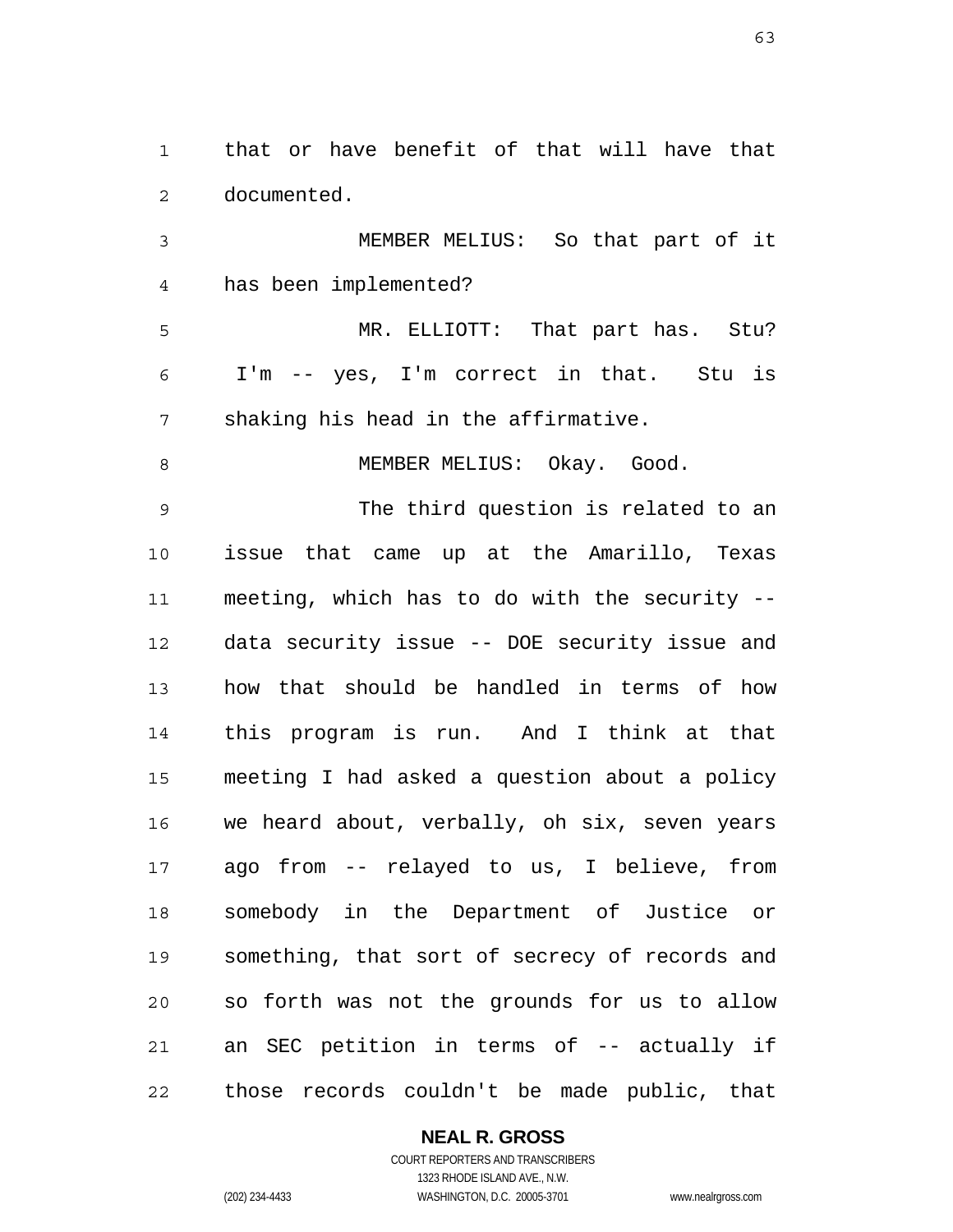1 2 3 4 were the basis for the decision there, so be it. There would not be any sort of public access or public debate about that. It would not be grounds for allowing an SEC petition.

5 6 7 8 9 10 11 And we discussed that again in the Amarillo meeting. And I'm just still trying to get an update to understand, since it is a policy we've never seen in writing or really had a good explanation for. And I'm trying to understand if that policy is still in effect and still applies to the program.

12 13 14 15 16 MR. ELLIOTT: Well, I would have to turn to the General Counsel folks in the audience. I believe it does. This is a Department of Justice determination that was made early in the program.

17 18 19 20 21 22 CHAIRMAN ZIEMER: Larry, I think in the discussion, as I recall it at the Amarillo discussion, I think there was -- I don't know if I would call it a commitment but I think NIOSH felt that we would always come forward - - we, being the program -- would always come

**NEAL R. GROSS**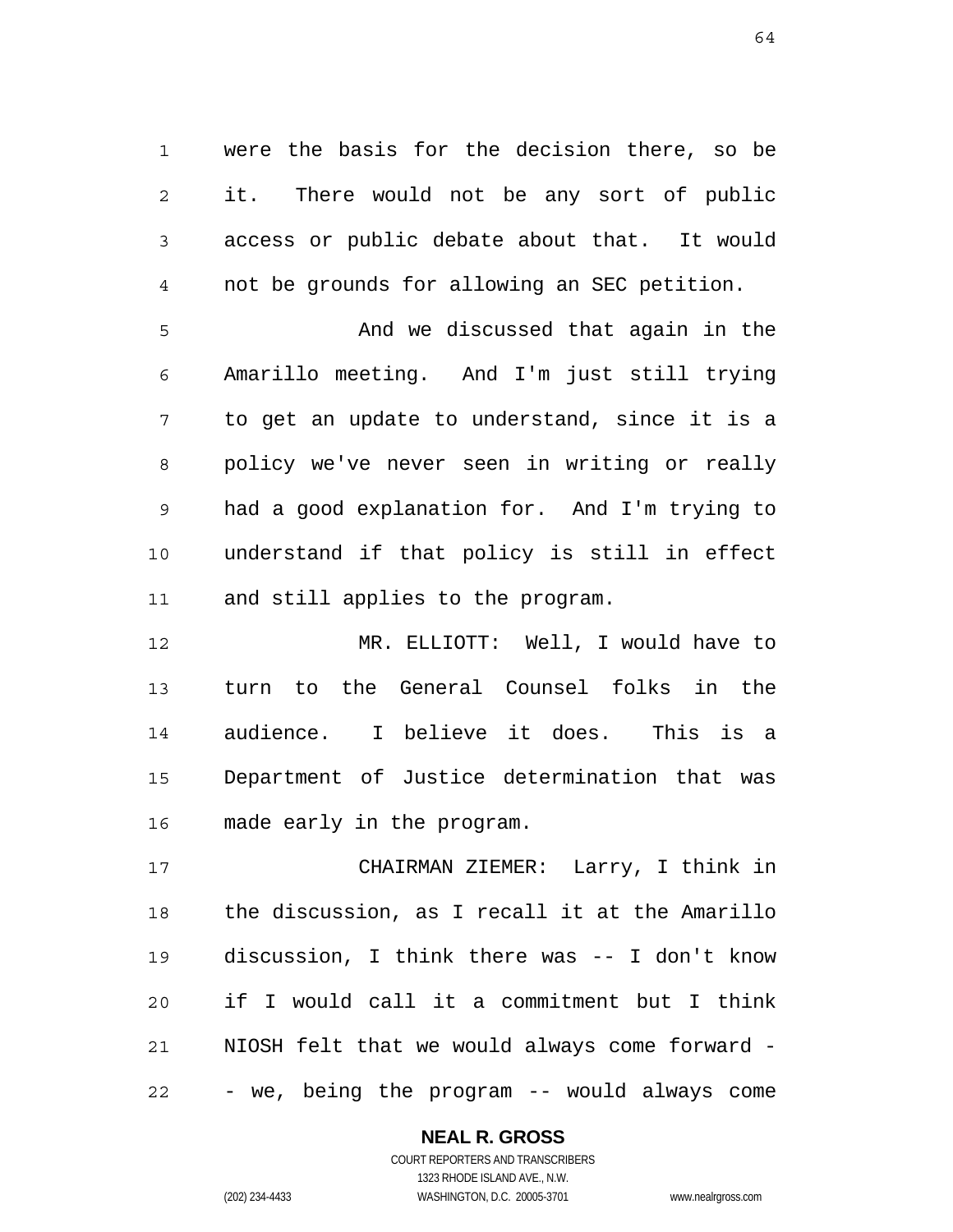1 2 3 4 forward with information that was publicly available as the basis for either denying or approving an SEC class, if I understood that correctly --

5 MR. ELLIOTT: Yes.

6 7 8 9 CHAIRMAN ZIEMER: -- that you would not revert to classified information that was not otherwise available as a basis for a decision. Did I understand --

10 MEMBER MELIUS: Yes.

11 12 13 14 MR. ELLIOTT: That was my understanding of it though whether that's doable I think is problematic, I suppose. And it may be the basis.

15 16 17 18 19 20 21 22 Dr. Melius, your question was if, in fact, the basis for the information is classified, what do we do? And I think that's the issue that we continue to struggle with. But, I certainly understood NIOSH's intent was not to base a recommendation on classified information, if at all possible. So that, I guess, still leaves somewhat in limbo the

> **NEAL R. GROSS** COURT REPORTERS AND TRANSCRIBERS

1323 RHODE ISLAND AVE., N.W. (202) 234-4433 WASHINGTON, D.C. 20005-3701 www.nealrgross.com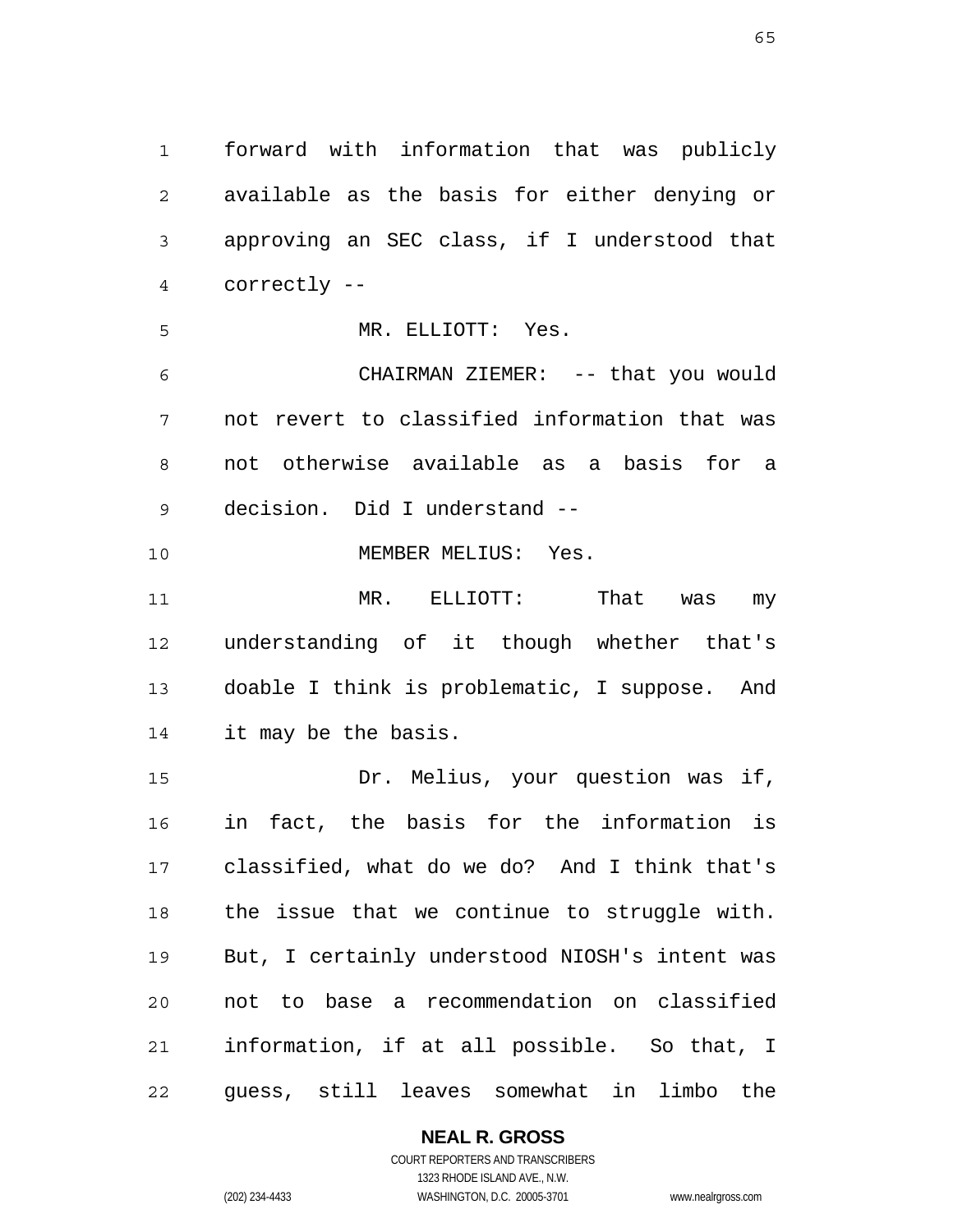1 2 3 issue of -- which is the basis of the question -- what do we do if, in fact, that's the information.

4 5 6 And I suspect we don't know the answer to that yet. But perhaps you are seeking -- is it written somewhere?

7 8 9 10 11 12 13 14 15 16 MEMBER MELIUS: Well, I'm trying to -- if anybody recalls, we actually had asked for some information in writing or some better understanding of that policy. It was never provided to us. And it's now six or seven years later. And I'm just asking -- I'm trying to understand. We're certainly confronted with the potential for this again with Pantex and probably some other sites. And I don't understand what the basis is.

17 18 19 20 21 22 If you recall right, we were actually, I think, in the Iowa site. We had actually made a determination on that basis and were told that we couldn't do it. And then had to, you know, I won't say start over again but that added several months or a year

**NEAL R. GROSS**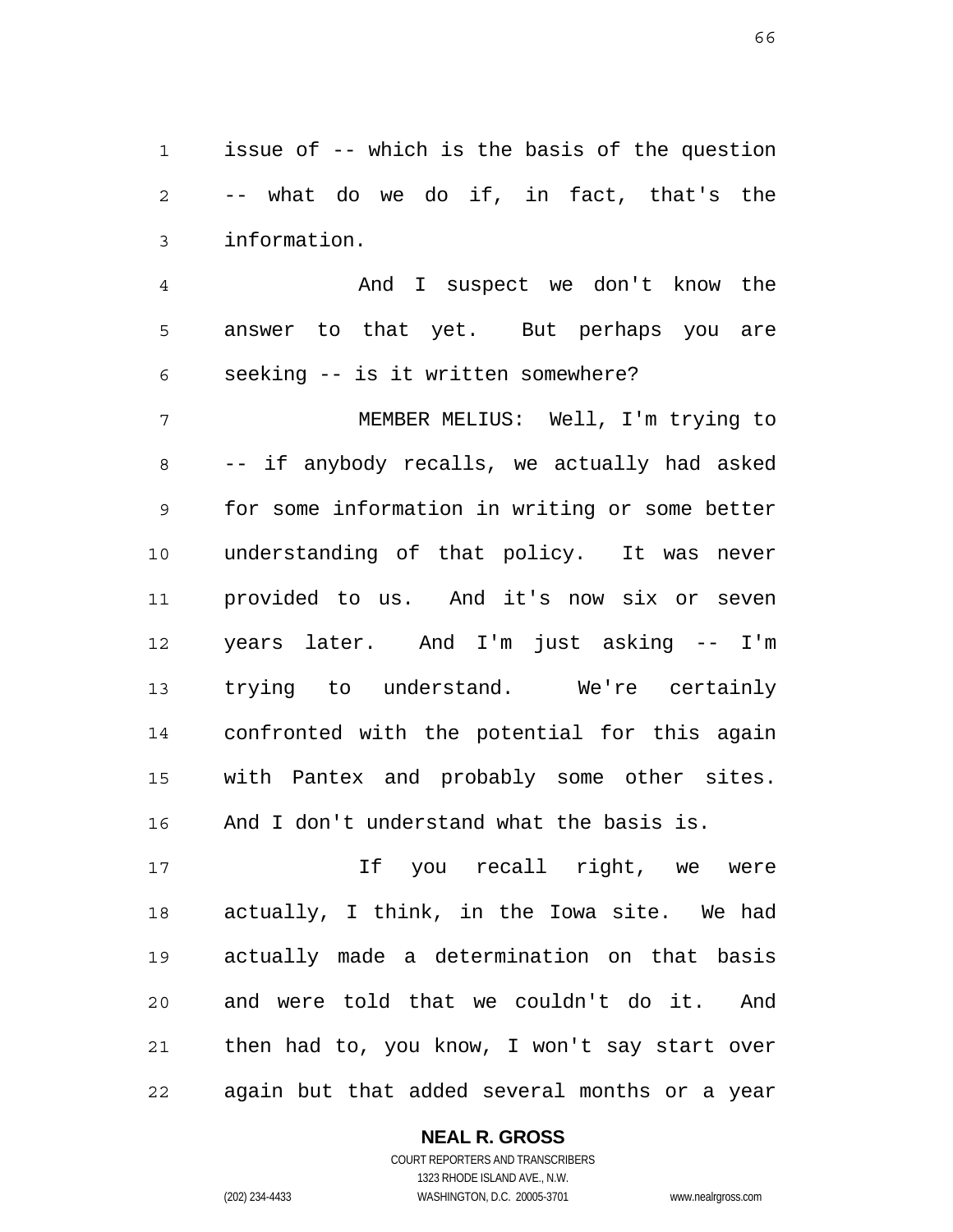1 2 to the process while we had to then sort of figure out another way.

3 4 5 And it turns out the petition was granted. But I would like to avoid that delay and understand how to proceed.

6 7 MR. ELLIOTT: Well, I would like to avoid any such delays, as well.

8 MEMBER MELIUS: Yes.

9 10 11 12 13 14 15 16 MR. ELLIOTT: And my commitment -thank you for reminding me, Dr. Ziemer, the commitment I made in Amarillo was that I don't have any intention or desire to bring forward a technical basis for recommendation on a class, either add or deny, that has behind it some sensitive information that can't be shared publicly.

17 18 19 20 Our intent in that is that we will work with the Department of Energy to find ways to express what we need to express in these technical basis recommendations.

21 22 And yes, is it possible that for Pantex or Mound or some other site, there may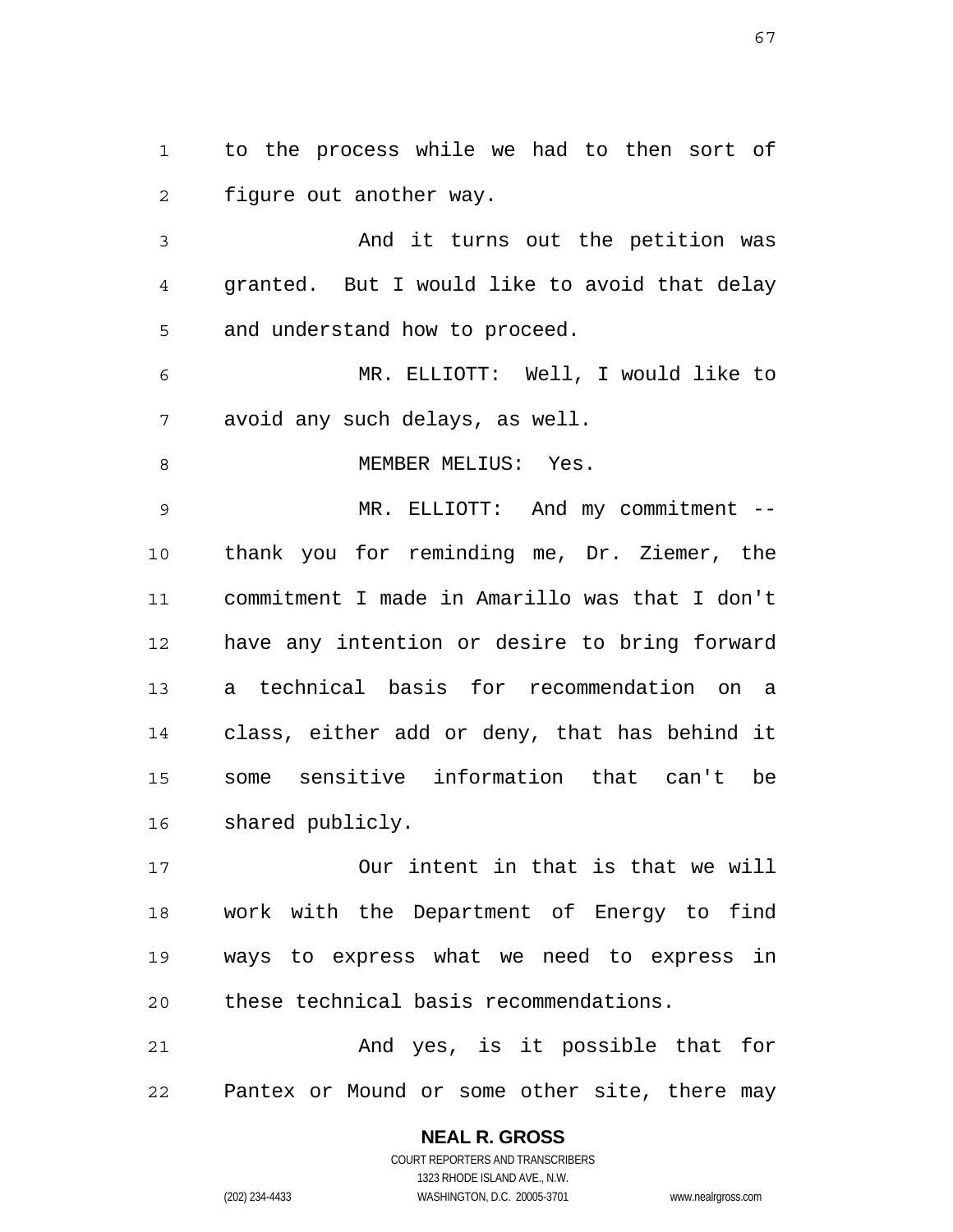1 2 3 4 5 6 be something that can't be spoken of publicly. That is a possibility. But we have ways of working with DOE to find words and language and phrases that enable us to communicate about these issues without divulging national security interests.

7 8 9 Will that be satisfying to the Board and to the public? I can't say. I can't predict.

10 11 12 13 14 15 16 17 But there have been many instances where, through our work with our contractor and our staff, we have found ways to describe events, circumstances, and exposure scenarios without divulging the fact that there's sensitive information behind that. And you have taken action on those things without question.

18 19 20 21 22 I can't answer for the Department of Justice. I can't answer for the General Counsel's Office, HHS, as to what will happen if there is such a scenario that plays out in the future where something has to be dealt

> **NEAL R. GROSS** COURT REPORTERS AND TRANSCRIBERS 1323 RHODE ISLAND AVE., N.W.

(202) 234-4433 WASHINGTON, D.C. 20005-3701 www.nealrgross.com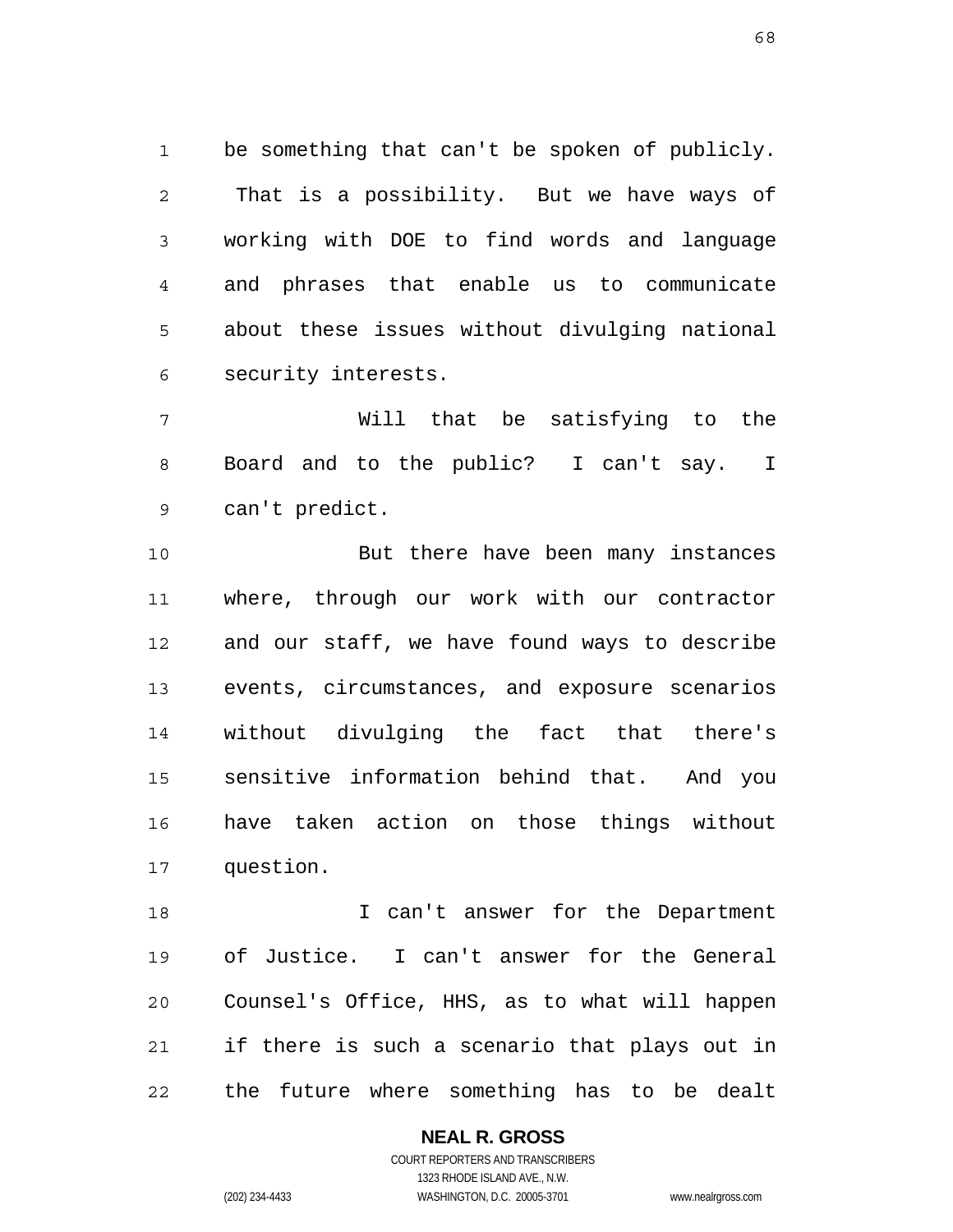1 with behind closed doors.

| 2              | MEMBER MELIUS: And I guess what                |
|----------------|------------------------------------------------|
| $\mathfrak{Z}$ | I'm asking for is for some clarification on    |
| 4              | that from the attorneys. If you don't want to  |
| 5              | answer now, you don't have to. I mean you can  |
| 6              | brief us later. But I just -- it's a --        |
| 7              | MR. ELLIOTT: Maybe Ms. Howell has              |
| 8              | a comment now. And it's not clear to me        |
| $\mathsf 9$    | whether it is strictly a NIOSH legal issue or  |
| 10             | whether it goes beyond to Department of        |
| 11             | Justice. But --                                |
| 12             | MEMBER MELIUS: I'm trying to                   |
| 13             | understand.                                    |
| 14             | MR. ELLIOTT: -- some preliminary               |
| 15             | comments, Ms. Howell?                          |
| 16             | MS. HOWELL: Since the information              |
| 17             | that you received several years ago was based  |
| 18             | on information from the Department of Justice, |
| 19             | we would have to revisit the issue with them   |
| 20             | because we can't release further information   |
| 21             | without speaking with them.                    |
| 22             | MEMBER MELIUS: I would think --                |

MEMBER MELIUS: I would think --

**NEAL R. GROSS** COURT REPORTERS AND TRANSCRIBERS

1323 RHODE ISLAND AVE., N.W. (202) 234-4433 WASHINGTON, D.C. 20005-3701 www.nealrgross.com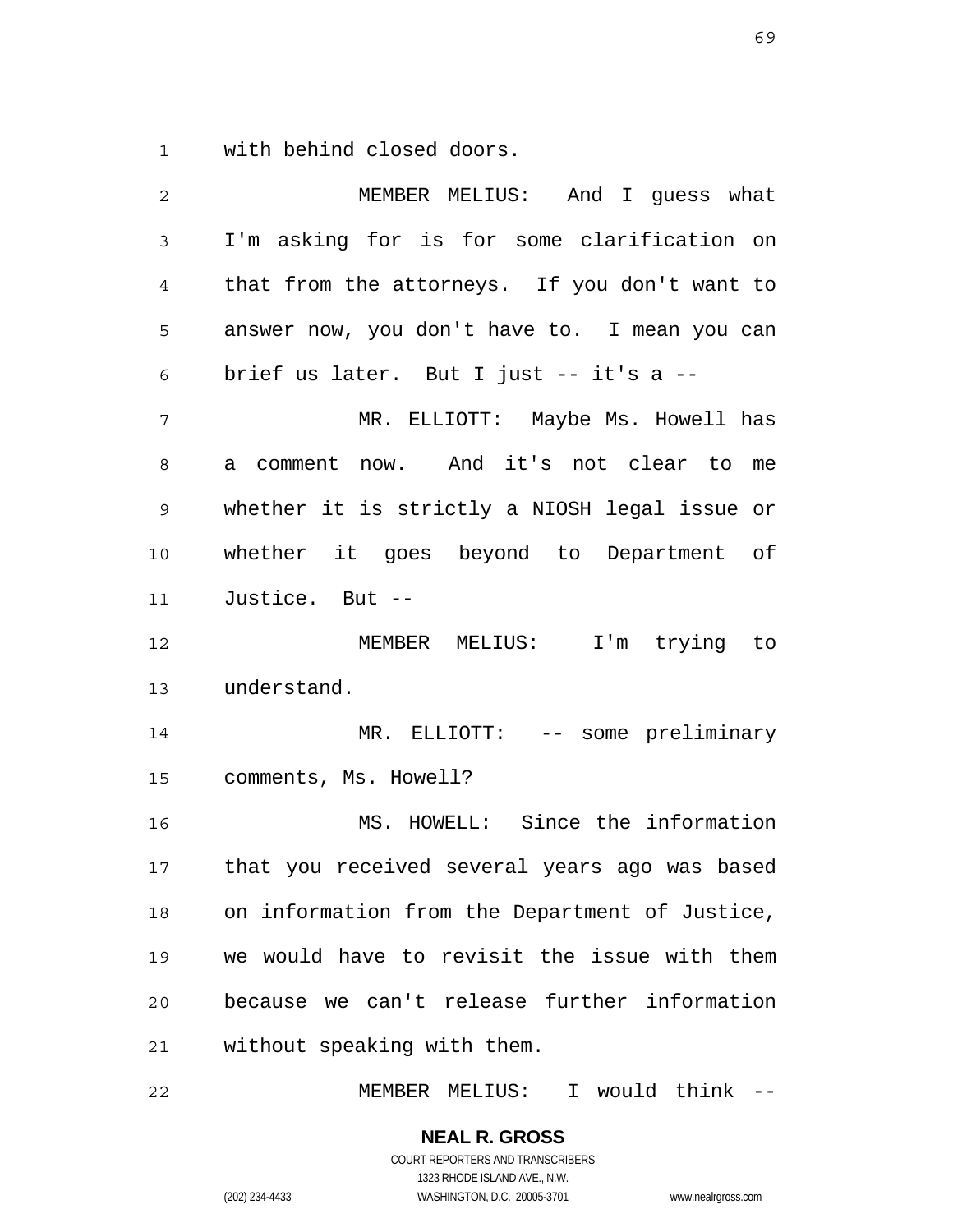1 2 3 4 could you do that? I think that's actually what we asked for seven years ago and never received. I believe, as a Board, we asked for clarification on this.

5 6 7 8 9 10 11 12 13 MS. HOWELL: I believe several years ago you were told that we received the information that we could not release it. Like I said, we can revisit that now, if you would like or if NIOSH would like. But I believe that when this initially came up we requested to be able to present you with more and we were only given the ability to kind of make an oral presentation at that time.

14 15 16 17 18 19 20 21 22 CHAIRMAN ZIEMER: Well, let me suggest, since we don't task NIOSH or CDC, but perhaps Mr. Elliott and Ms. Howell can discuss this and determine if there is a way to get something in writing that would address this that would at least give some level of understanding to the Board as to how we would proceed in the future if, in fact, such a situation arose.

# **NEAL R. GROSS**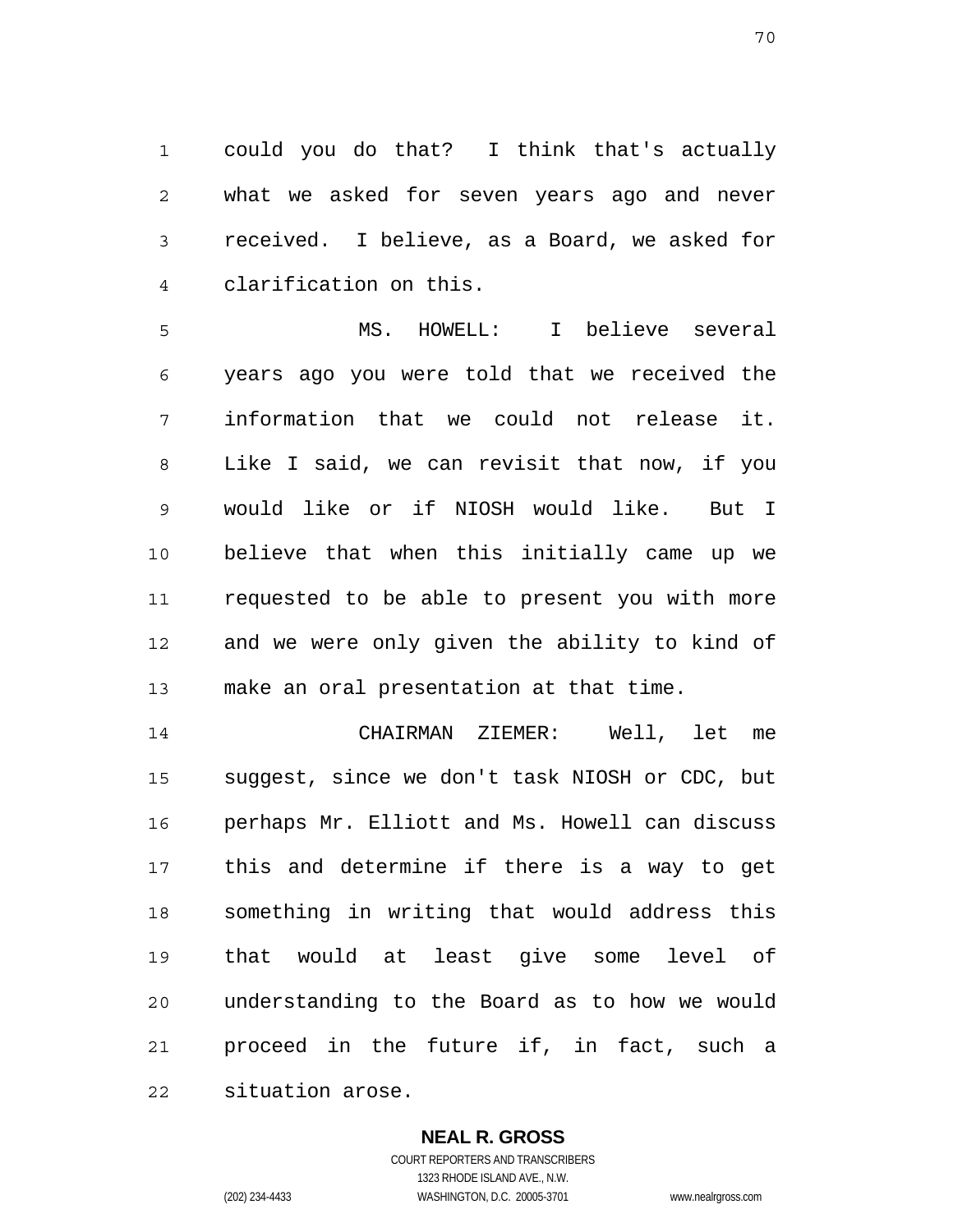1 2 3 4 5 6 7 I think we understand the intent is not to have to base any decisions on specific classified information. But if, in fact, a situation arose where it becomes very clear that the sensitive information is part and parcel to the decision, in those kinds of cases, how do we proceed?

8 9 10 11 12 13 14 Now it may very well be that we can't anticipate all of the possibilities. So if we only have the kind of scenarios that Larry described where we can describe with proper words without revealing classified information, then maybe it is not an issue. But we don't sort of know that in advance.

15 16 17 18 19 20 21 22 So I would suggest if OCAS and HHS are willing to at least pursue whether or not there might be a more formalized legal recommendation or discussion or decision, that we could at least have a reference point-to. And if they tell us that we'll face the issue when it comes, then that's what they tell us. But I think -- I assume Dr. Melius and maybe

**NEAL R. GROSS**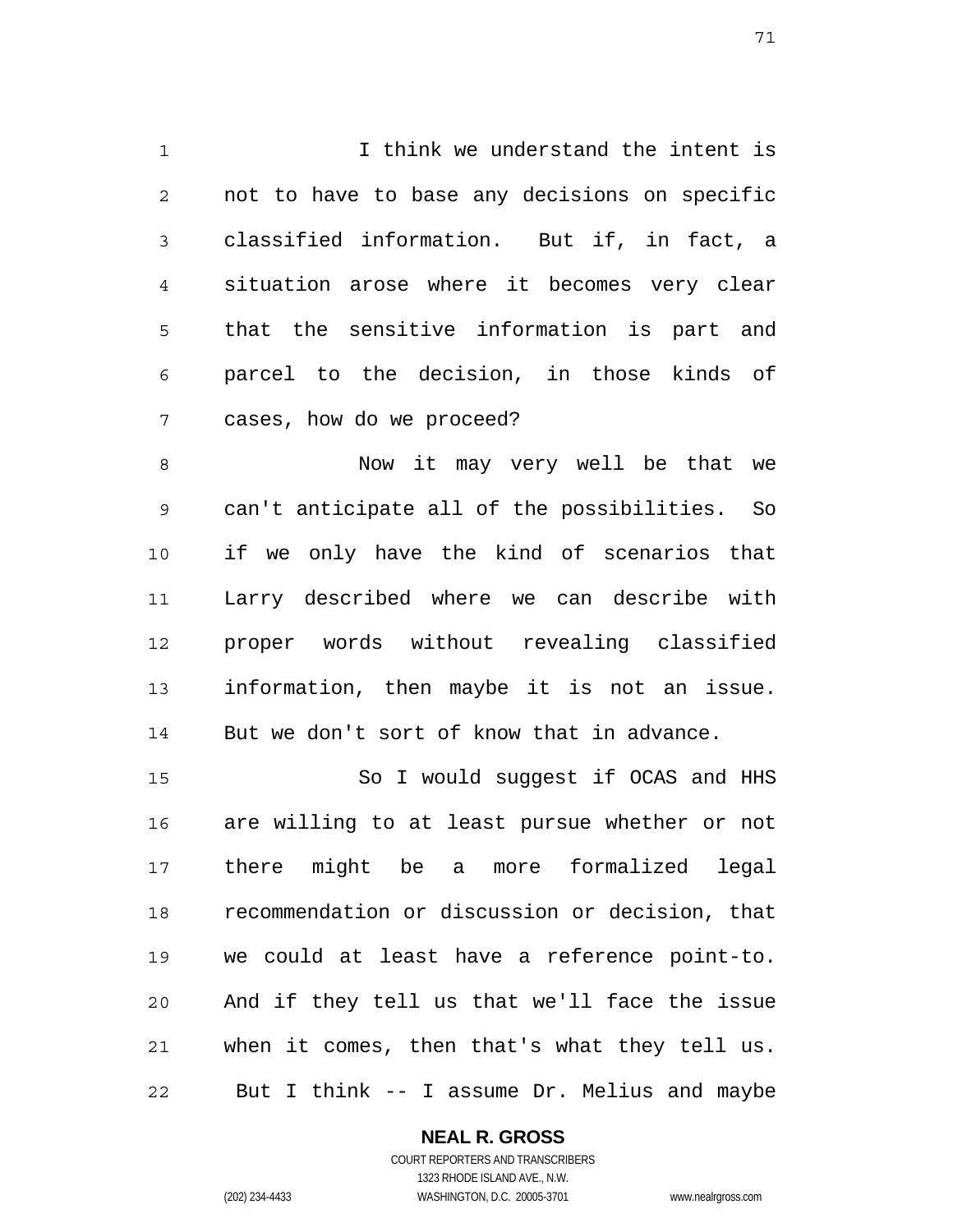1 2 3 4 5 6 7 8 9 10 11 12 others on the Board would feel this way, that you would at least like some level of understanding of what will happen in these kinds of cases or what might happen. MR. ELLIOTT: Correct. If we can avoid an unnecessary delay or, you know, mistake, then we think we should. CHAIRMAN ZIEMER: Thank you. Let me see if there are other - did you have additional questions, Dr. Melius? MEMBER MELIUS: I had one other. CHAIRMAN ZIEMER: Okay. Proceed.

13 14 15 16 17 18 19 20 21 22 MEMBER MELIUS: Yes. That's a question -- I'm just trying to get clarification on what the practice is and so forth. My understanding is that at one point in time -- I may have asked this before, but I don't remember if I did it in the public session -- was that NIOSH had tasked ORAU with doing a follow-up on sort of public comments that were received at these meetings, during the public comment session to try to sort of

# **NEAL R. GROSS**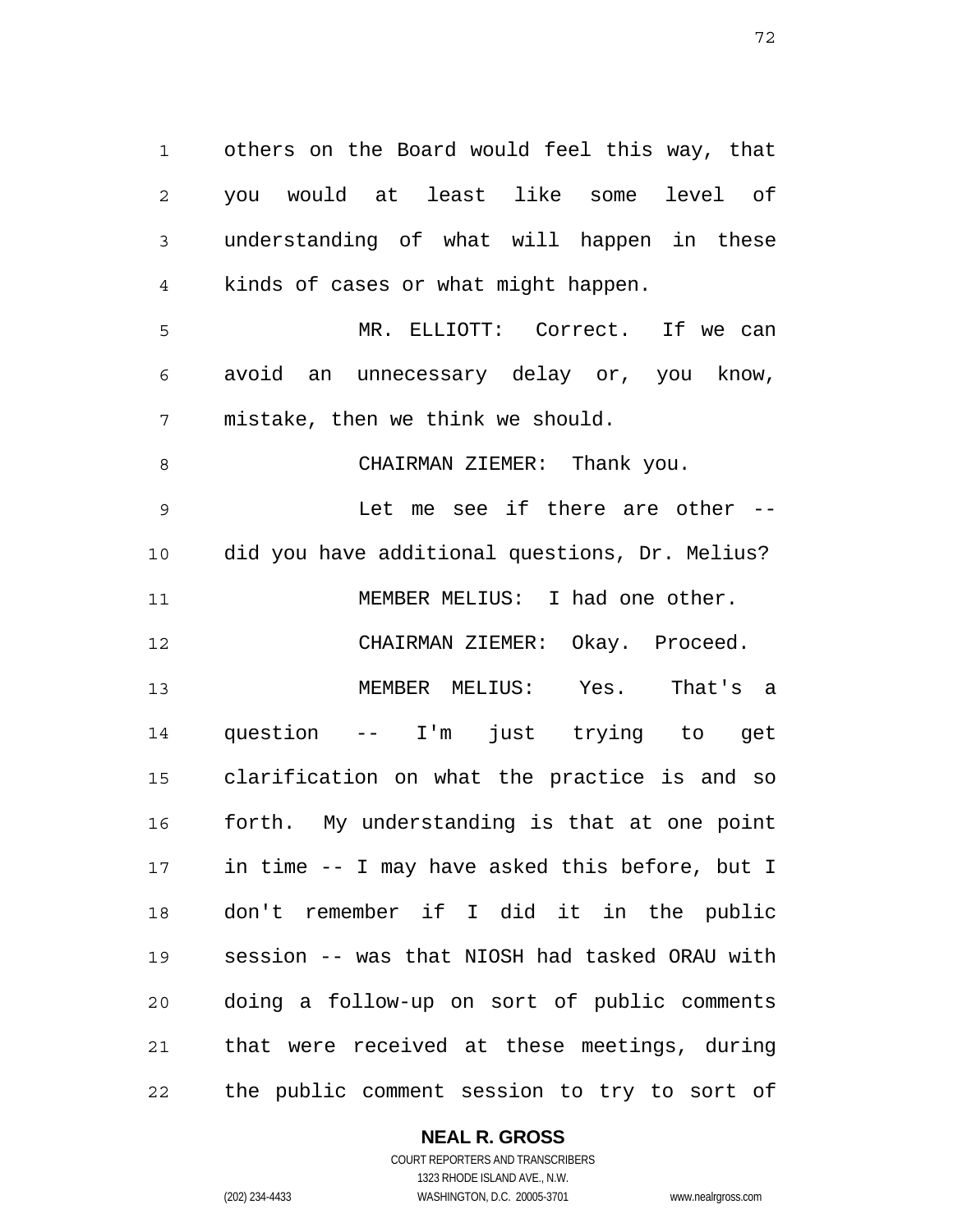1 2 categorize and ensure some level of follow-up of the information presented here.

3 4 5 6 7 8 And then more recently, I was under the impression that that had either never started or had stopped. And so I'm just trying to understand the practice of what is the follow up now for people that make presentations during the public session.

9 10 MR. ELLIOTT: So during the public comment period?

11 MEMBER MELIUS: Correct.

12 13 14 15 16 17 18 19 20 21 22 MR. ELLIOTT: When people offer up comments or input, the practice has been and remains that I or somebody from staff will pull those individuals aside and speak to them about whatever comment they offered. In many instances, if the comment is related to communications between us and the claimant, we try to decipher whether or not it is our communications that is confusing the claimant or is it another piece of correspondence from one of the other agencies that's confusing the

#### **NEAL R. GROSS**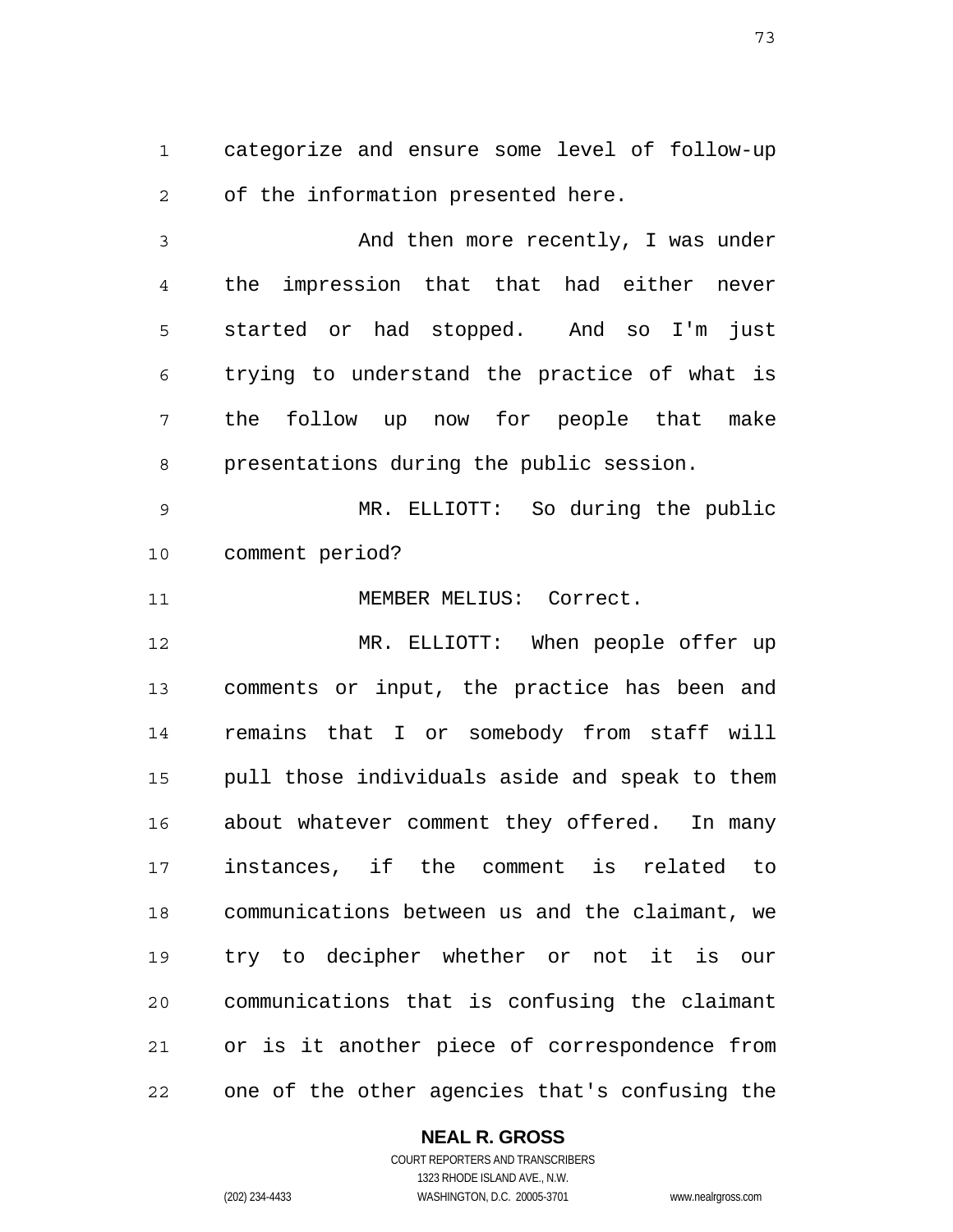1 2 claimant. So there is follow-up with that individual.

3 4 5 6 7 8 9 10 If it is input that we hear regarding a specific technical basis document or site profile, one of us will get with that individual and, again, follow up and try to elucidate more information about what is being provided and how we might factor that into our considerations and revisions of the documents that are being spoken about.

11 MEMBER MELIUS: Okay.

12 13 14 15 16 17 18 MR. ELLIOTT: No, I have not asked ORAU to go back and evaluate public comment periods. We have a worker outreach effort that does look at those kinds of things, reads the transcripts. The work group on outreach is examining our practices in this regard. So it is under review from that perspective.

19 20 21 22 MEMBER MELIUS: So your outreach contractor or whatever you call them does review the transcripts and follow up? Or what? I don't quite understand that.

### **NEAL R. GROSS**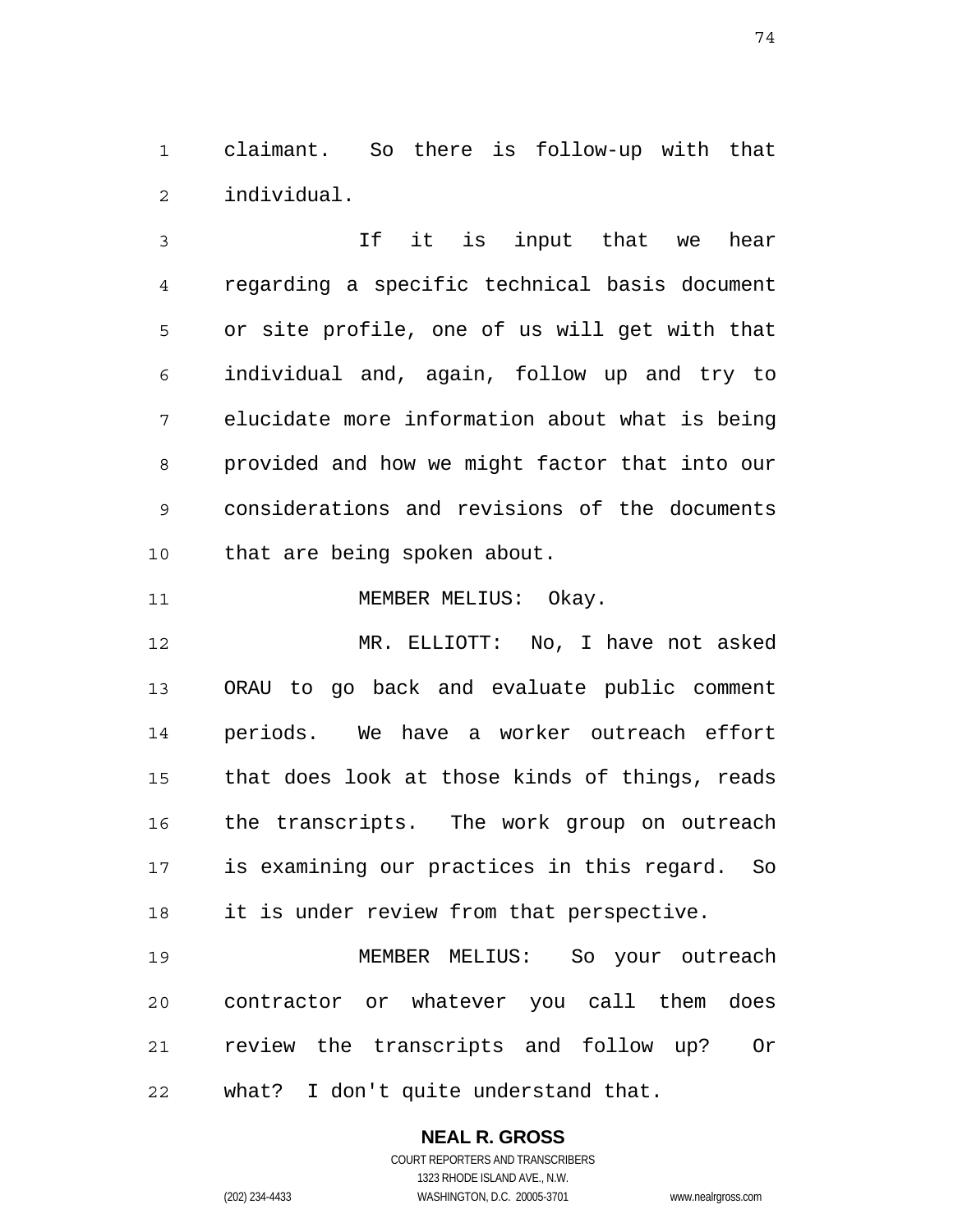1 2 3 4 5 6 7 8 9 10 11 12 13 14 15 16 17 18 MR. ELLIOTT: Well, both contractors I feel review the transcripts. Both contractors are attuned to what happens in public comment period that is relevant to our work that can be built upon, that can be used to address concerns, that can serve to show improvement in our efforts. MEMBER MELIUS: Okay. MR. ELLIOTT: And so yes, they both have that responsibility. They both have the responsibility of picking up on these things. Staff also pick up on these things and turn their -- focus technical leads on certain sites that would be most interested in information about -- that's given about that site and would follow up on that information. CHAIRMAN ZIEMER: Let me insert something here, if I might, because this is an

19 20 issue I've been giving some thought to recently.

21 22 I think, Ted, I may have discussed it with you as well in recent months but the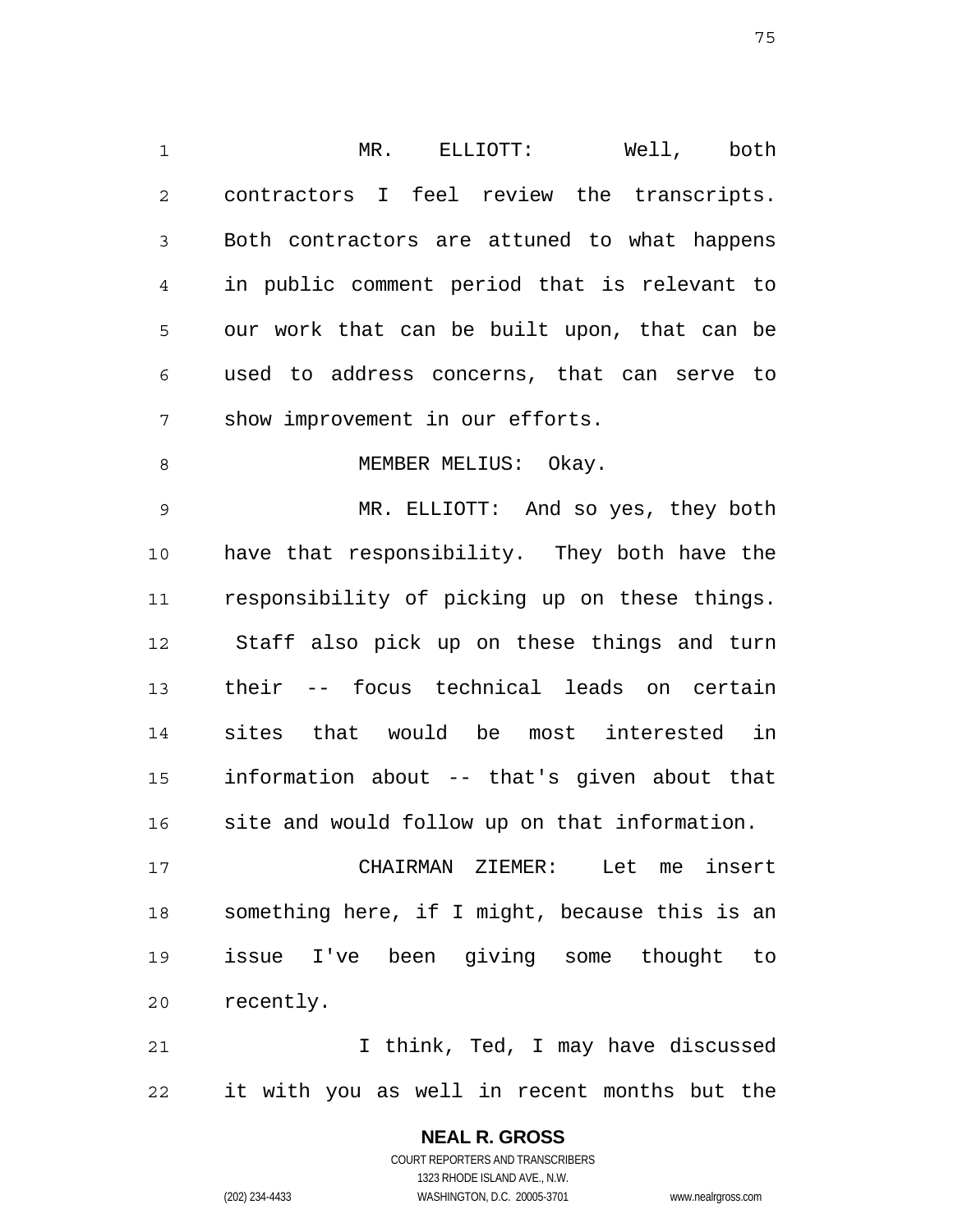1 2 3 4 5 6 7 more underlying issue is a formalization of the follow-up and maybe even a tracking of what is done. Now we get different kinds of comments in the public comment session. We get some that deal directly with personal cases. And the Board can't specifically deal with those.

8 9 10 11 12 13 14 15 16 Others are more related to policies, approaches, procedures, and those kinds of things. And there are some reoccurring themes. For example, we often heard the reoccurring themes relating to the CATI interviews and the Procedures Work Group -- no, Subcommittee it is now -- has dealt with that recommendation on revising that and so on.

17 18 19 20 21 22 But one of the, I think, underlying concerns is, are there issues that are raised in those public comment periods that kind of fall through the cracks. Yes, we hear them but do they really get dealt with? And it's not always clear who has the responsibility

**NEAL R. GROSS**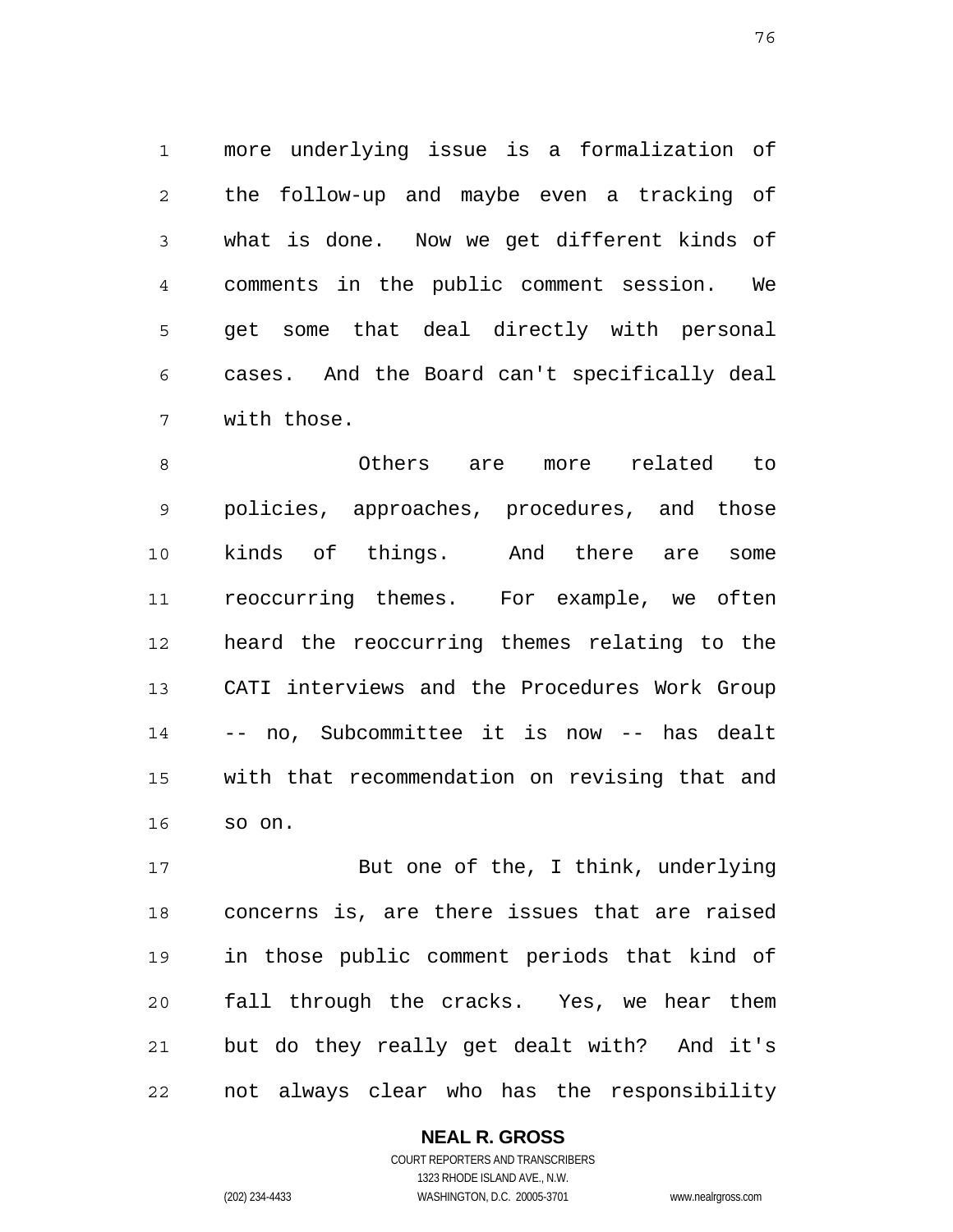1 for following up.

2

3 4 5 6 7 8 9 10 11 12 13 14 15 16 17 18 19 20 21 obligations, since these occur in the public comment period of our meetings, to at least make sure that we're aware of what happens with these comments. And I don't have a particular solution to that. I have some ideas on what one could do. But we don't want the Board duplicating something that NIOSH might be doing. And I think, in part, the question could relate to that, Dr. Melius. But it seems to me that perhaps this would be a task, Mr. Gibson, that your work group could look at. And ask the question what should the Board be doing with respect to public comments. Do we need to be categorizing them at the end of each meeting? And, for example, if they are individual comments on cases, we'd just say well, we've got this many. And we

The Board may feel that it has some

22 can't do anything with that. We just want to

> **NEAL R. GROSS** COURT REPORTERS AND TRANSCRIBERS

> > 1323 RHODE ISLAND AVE., N.W.

(202) 234-4433 WASHINGTON, D.C. 20005-3701 www.nealrgross.com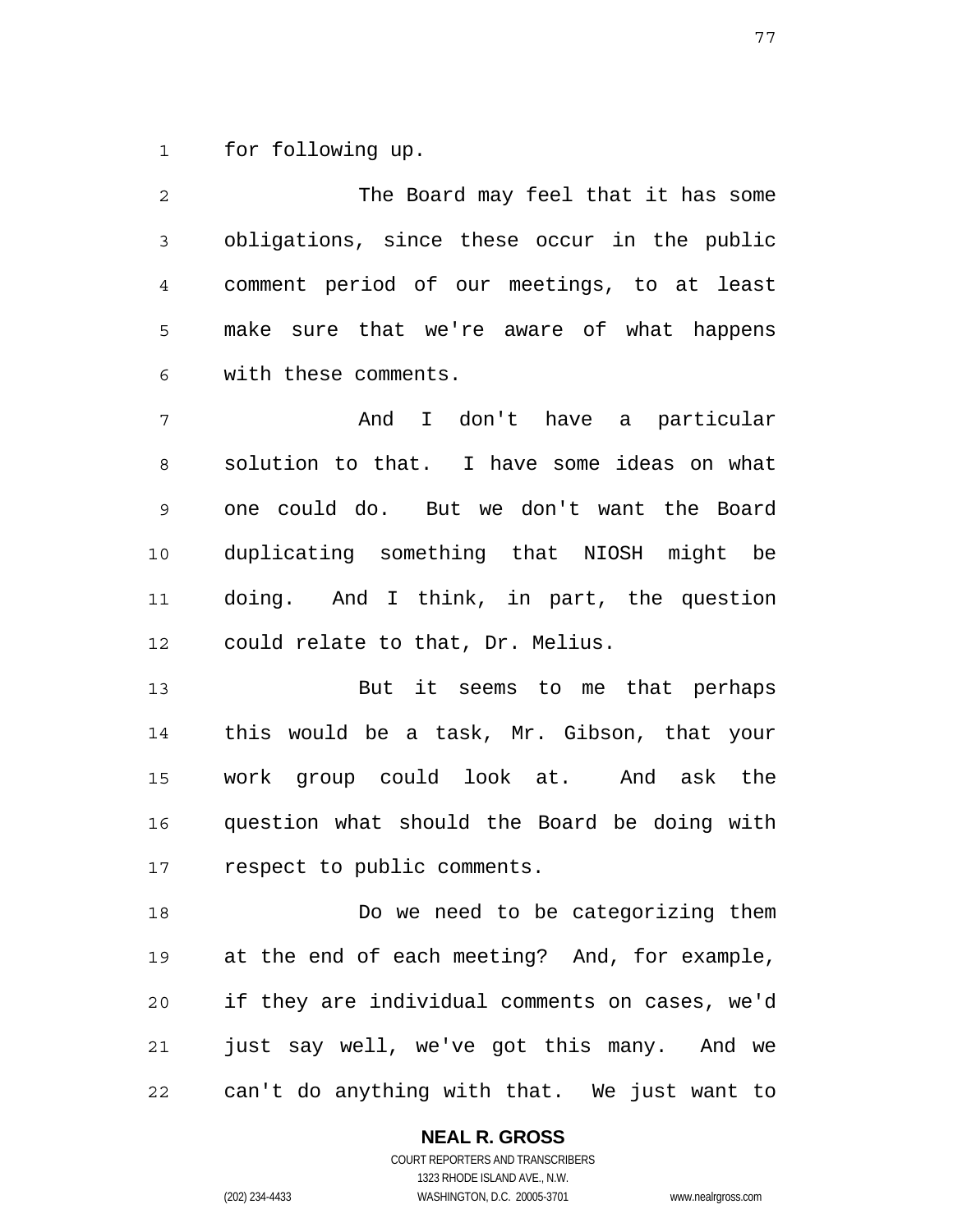1 2 make sure that they are, indeed, dealt with by the agencies.

3 4 5 6 7 8 9 And sometimes they are labor issues. Sometimes they are Part E issues. Sometimes they are OCAS issues. But the other kinds of issues that we hear about, and many of those have to do with what people think the Board should be doing. And are we following up on that?

10 11 12 13 14 You might talk in your Subcommittee about whether or not we should be tracking that. And if so, make sure that it wouldn't be something that we would duplicate, perhaps, what Larry's group is doing.

15 16 17 18 19 20 21 22 I don't think we want to try to solve that issue here. But I have had this ongoing concern that we hear these comments and we sort of intuitively feel like we know what they are. But it is very easy to say, well, didn't somebody mention that before? Or, you know, have we really tracked it and followed up on it?

> **NEAL R. GROSS** COURT REPORTERS AND TRANSCRIBERS

1323 RHODE ISLAND AVE., N.W. (202) 234-4433 WASHINGTON, D.C. 20005-3701 www.nealrgross.com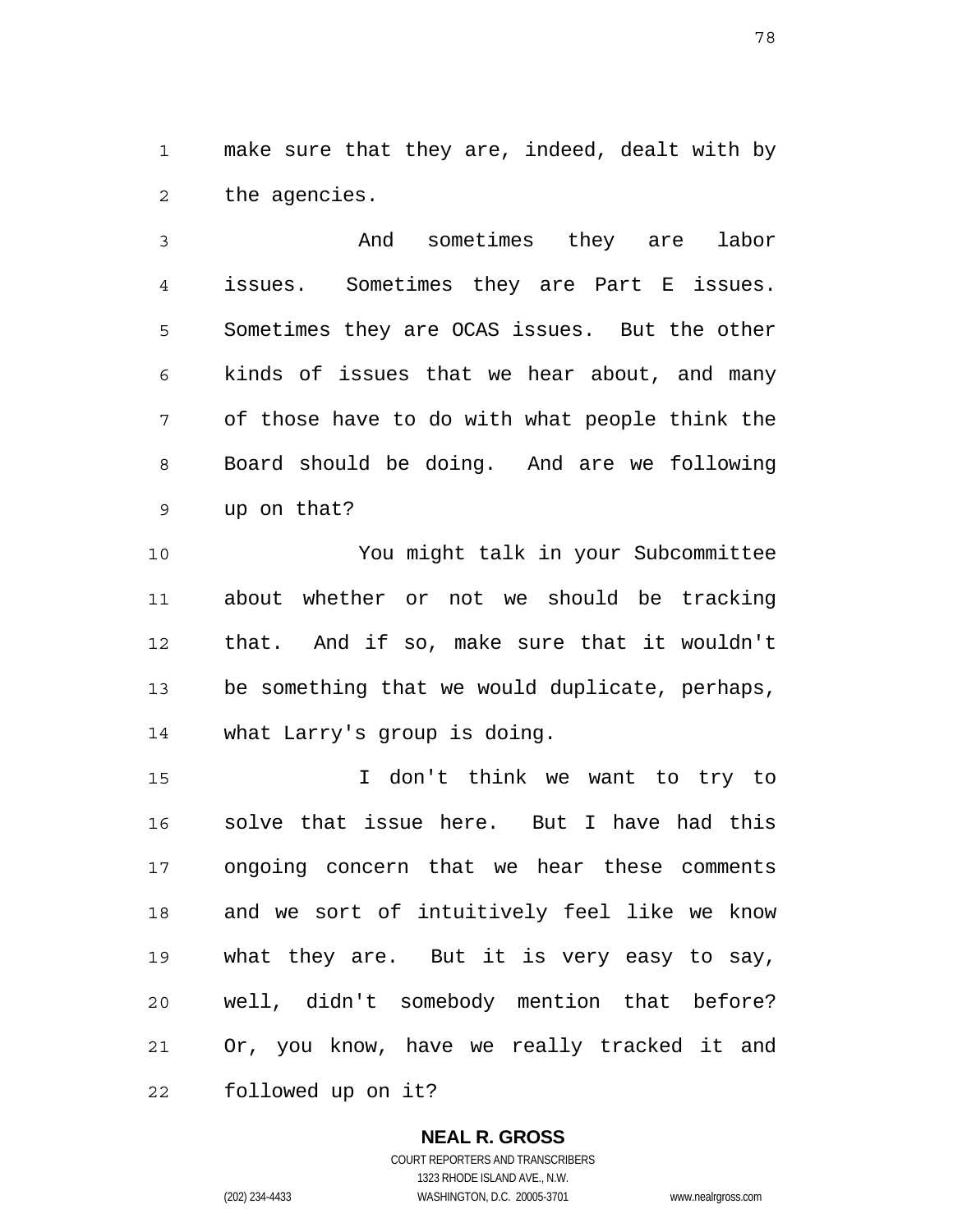1 2 3 4 5 6 7 8 9 10 11 12 13 14 15 So that's one suggestion. We start to at least be more deliberate and take a look maybe. Maybe your work group would say no, we think this is something that we must leave with NIOSH OCAS. Or maybe this is something we should do. And other members of the Board may wish to weigh in on this. But I think it's certainly a valid question. And one we need to address. MEMBER MELIUS: Yes, I mean, frankly Larry, I mean I often see you try to, you know, chase down, talk to the people making public comments. I often don't see anybody else very often at these public comment periods.

16 17 18 CHAIRMAN ZIEMER: Well, I think maybe the Board members do interact with the people.

19 20 MEMBER MELIUS: No, the Board, I'm talking about from the NIOSH staff --

21 CHAIRMAN ZIEMER: Right.

22 MEMBER MELIUS: -- point of view.

**NEAL R. GROSS**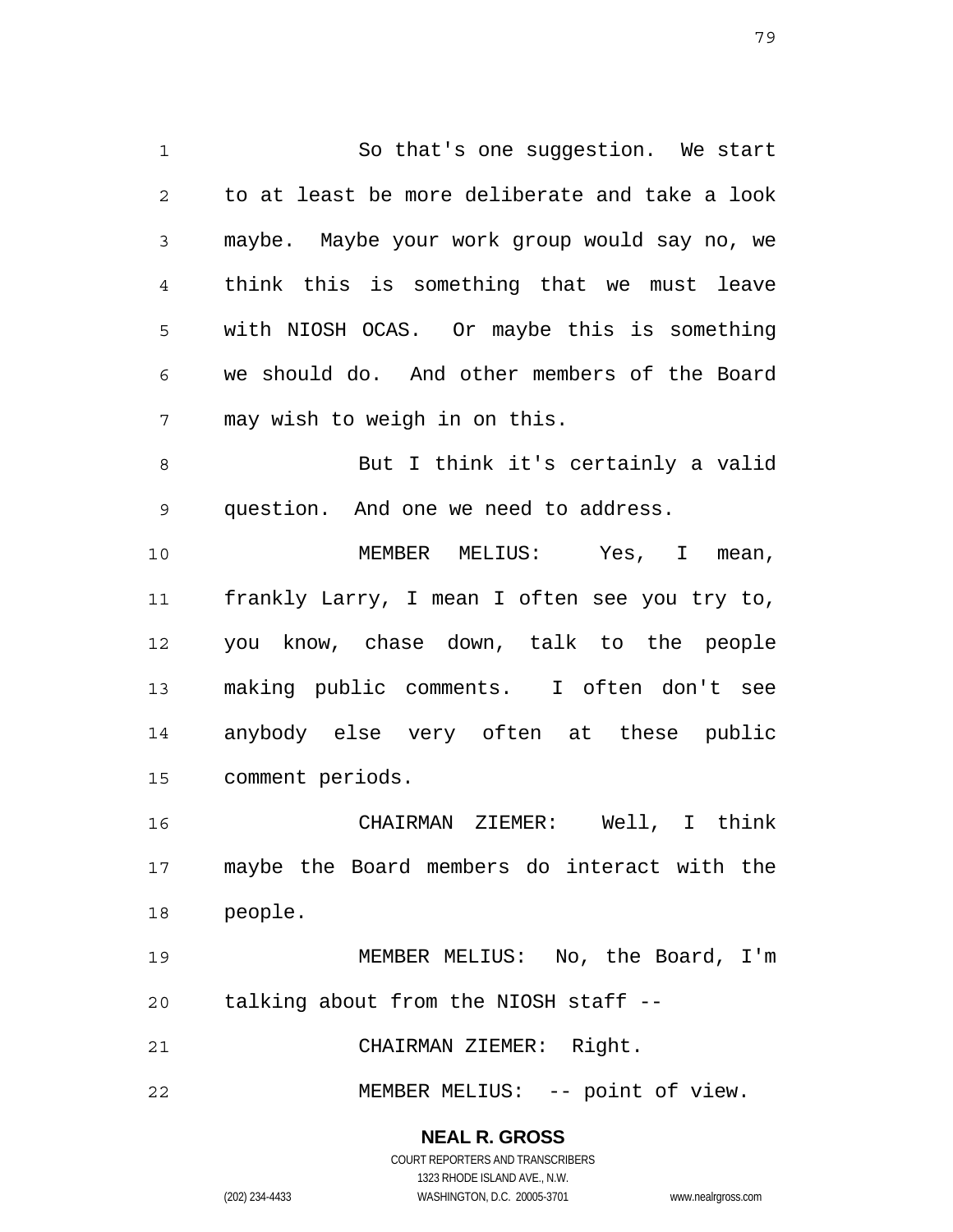1 2 3 CHAIRMAN ZIEMER: Well, and sometimes we've sent them over to Jeff and the Labor people as well.

4 5 MEMBER MELIUS: Yes. CHAIRMAN ZIEMER: But nonetheless,

6 7 there can be items that fall through the cracks. And we want to be aware of that.

8 9 10 11 12 MEMBER MELIUS: I have one related question. These worker outreach meetings that are done, are there records kept of those? Are there tapes or transcripts? Or how is that handled?

13 14 15 16 17 18 19 20 MR. ELLIOTT: There are records. We have a database tracking system that you all can access through the staff tools. For example, the workshop that we held a few weeks ago, the presentations are there, the invitees, the review of the workshop filled out by the participants is included in that. If you are asking me, do we -- how

21 22 do we capture the discussion in worker outreach meetings, that's done by minutes that

#### **NEAL R. GROSS**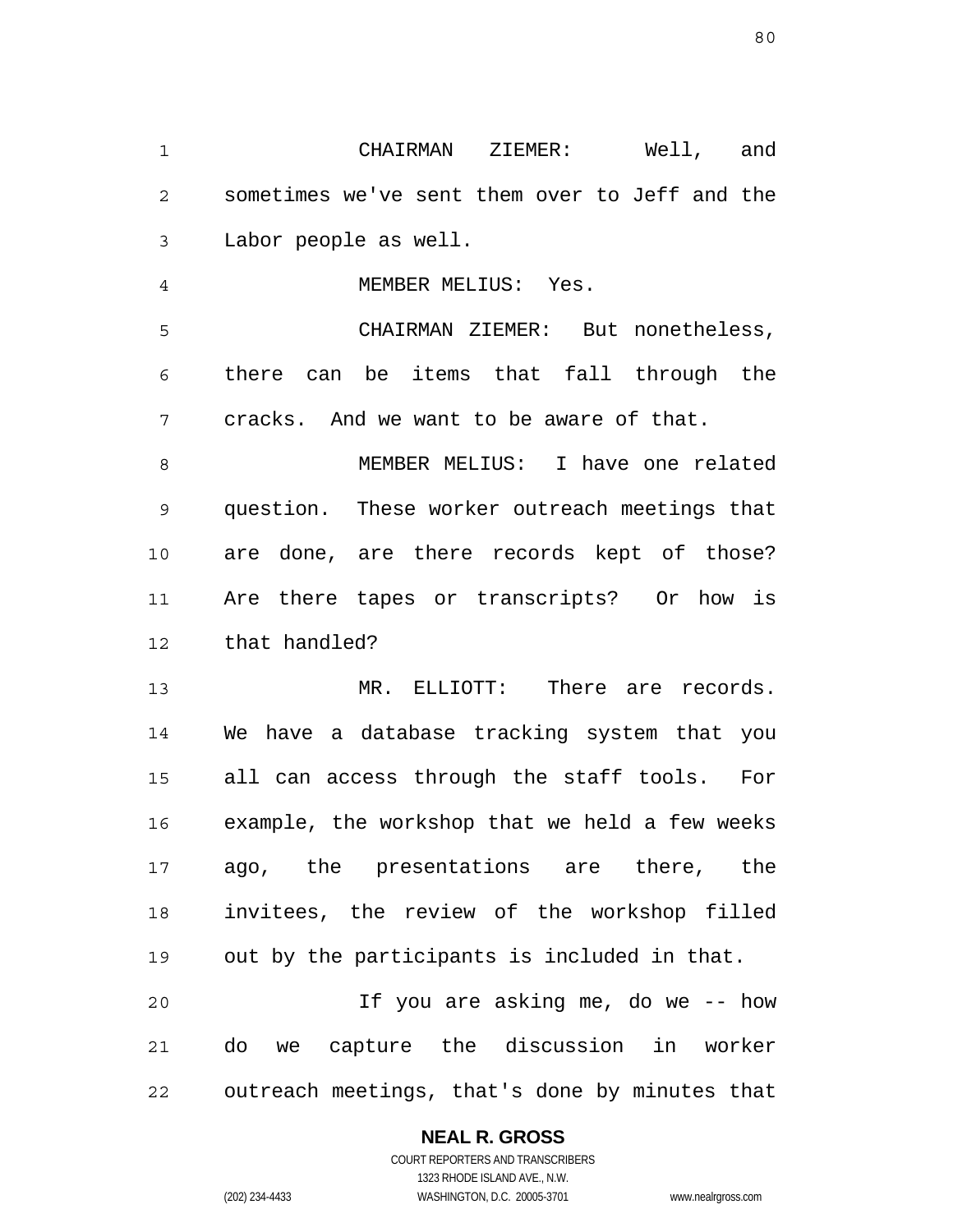1 2 3 are assembled and shared with the participants for their review and editing for accuracy and clarification.

4 5 6 7 No, we do not record or transcribe these meetings. We use a set of summary minutes to capture what was said at the meeting.

8 MEMBER MELIUS: Okay.

9 CHAIRMAN ZIEMER: Thank you.

10 MEMBER MELIUS: Thanks.

11 CHAIRMAN ZIEMER: Yes, Mr. Clawson,

12 comment?

13 14 15 16 17 18 19 20 21 MEMBER CLAWSON: I just wanted follow up on what you had been saying earlier, Paul, because like any of the sites that I'm involved with or that I chair, when public comments come up, I want to make sure that they are addressed because many times as the Work Group Chair or whatever, the people follow up back to me and how come haven't you addressed this issue.

22 We've got to figure out a way to be

> **NEAL R. GROSS** COURT REPORTERS AND TRANSCRIBERS 1323 RHODE ISLAND AVE., N.W. (202) 234-4433 WASHINGTON, D.C. 20005-3701 www.nealrgross.com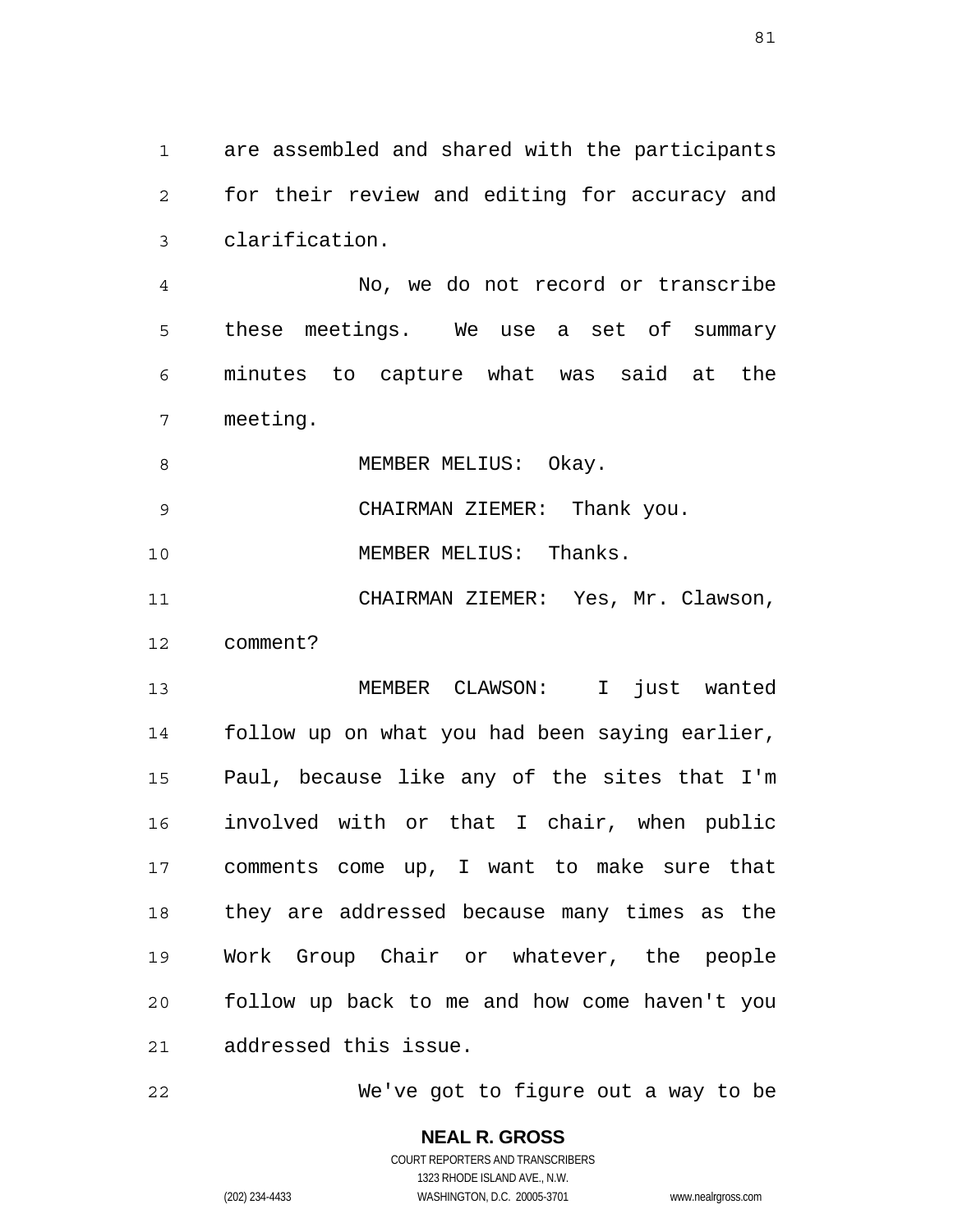1 2 3 4 5 6 able to do this because many of them when we got into -- I try to keep track of them and when we get into the work group, I try to bring up that these need to be addressed. This was brought up in public comment. And to make sure that we do.

7 8 9 10 But, sometimes I miss them and I'm called to task by some of the people of, why aren't you addressing this. So this is an issue that many of us have.

11 CHAIRMAN ZIEMER: Thank you.

12 13 And I think Mark Griffon has a comment.

14 15 16 17 18 MEMBER GRIFFON: Yes. This is to follow up on the same issue. Larry, I thought at one point I know there was an early version of this. And I don't know if you got away from this or not.

19 20 21 22 But there was a tracking database developed to track the comments from the work groups or from the worker outreach sessions. And I don't know if that -- the last I heard,

**NEAL R. GROSS**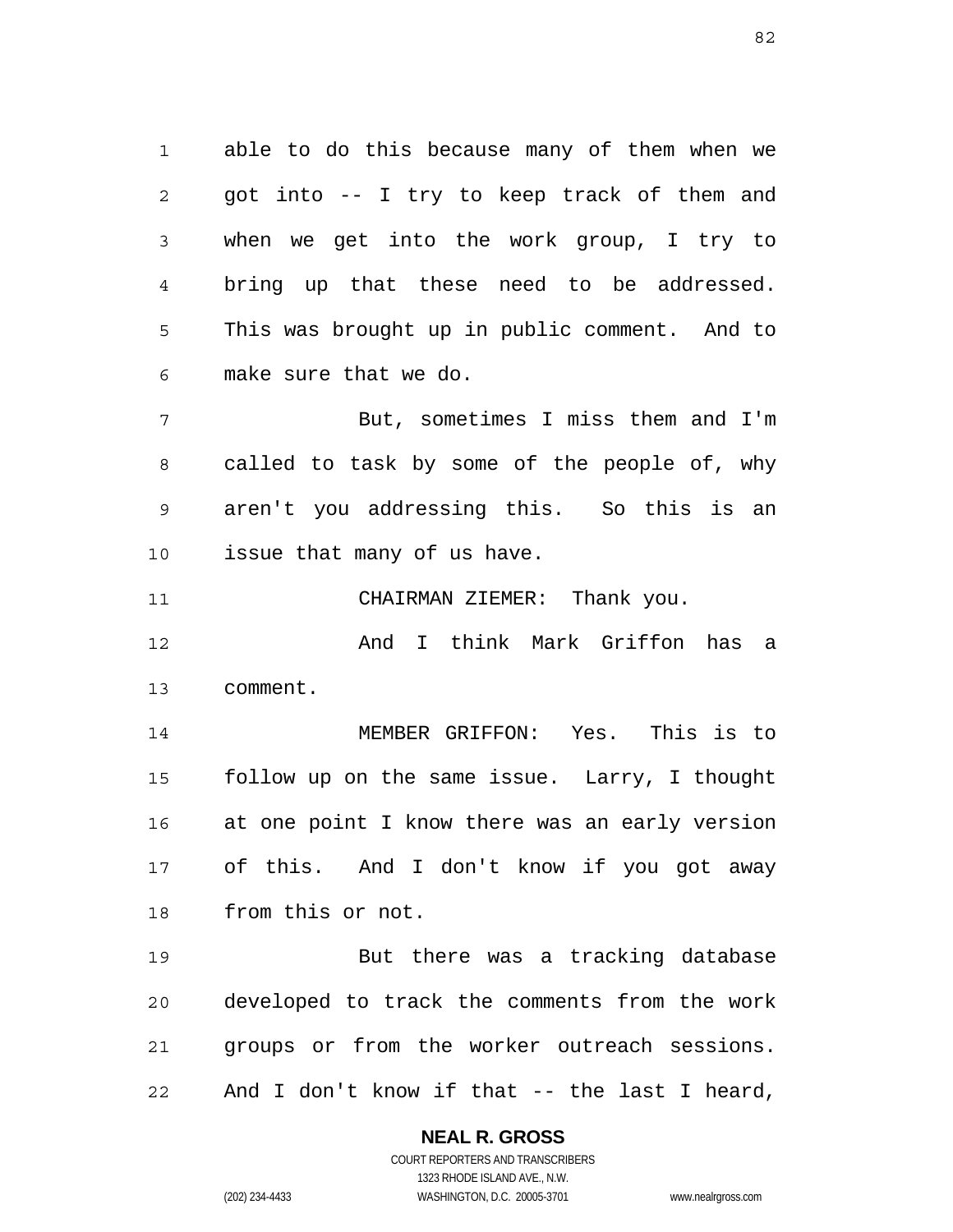1 2 3 4 that the initial database was being modified and they were coming up with a new -- and I'm just curious what the status of that is. And it's on the O: drive.

5 6 7 8 9 10 MR. ELLIOTT: Yes. ORAU had started, in the early days of the program, a platform called -- I believe it was WISPR - yes, I think. But it wasn't adaptable. We couldn't migrate it to other -- to a more relational, searchable platform.

11 12 13 14 And so there is a new database tracking system that we have developed. It is capturing all of this information from our worker outreach efforts.

15 16 17 18 19 20 21 22 It incorporates, as I said, the purpose of the meeting, the materials used at a meeting to communicate with the participants, whatever that may be. If it is an SEC ombudsman petition discussion, those materials would be there. If it's a site profile discussion with a focus group, then what are the questions that are being asked of

### **NEAL R. GROSS**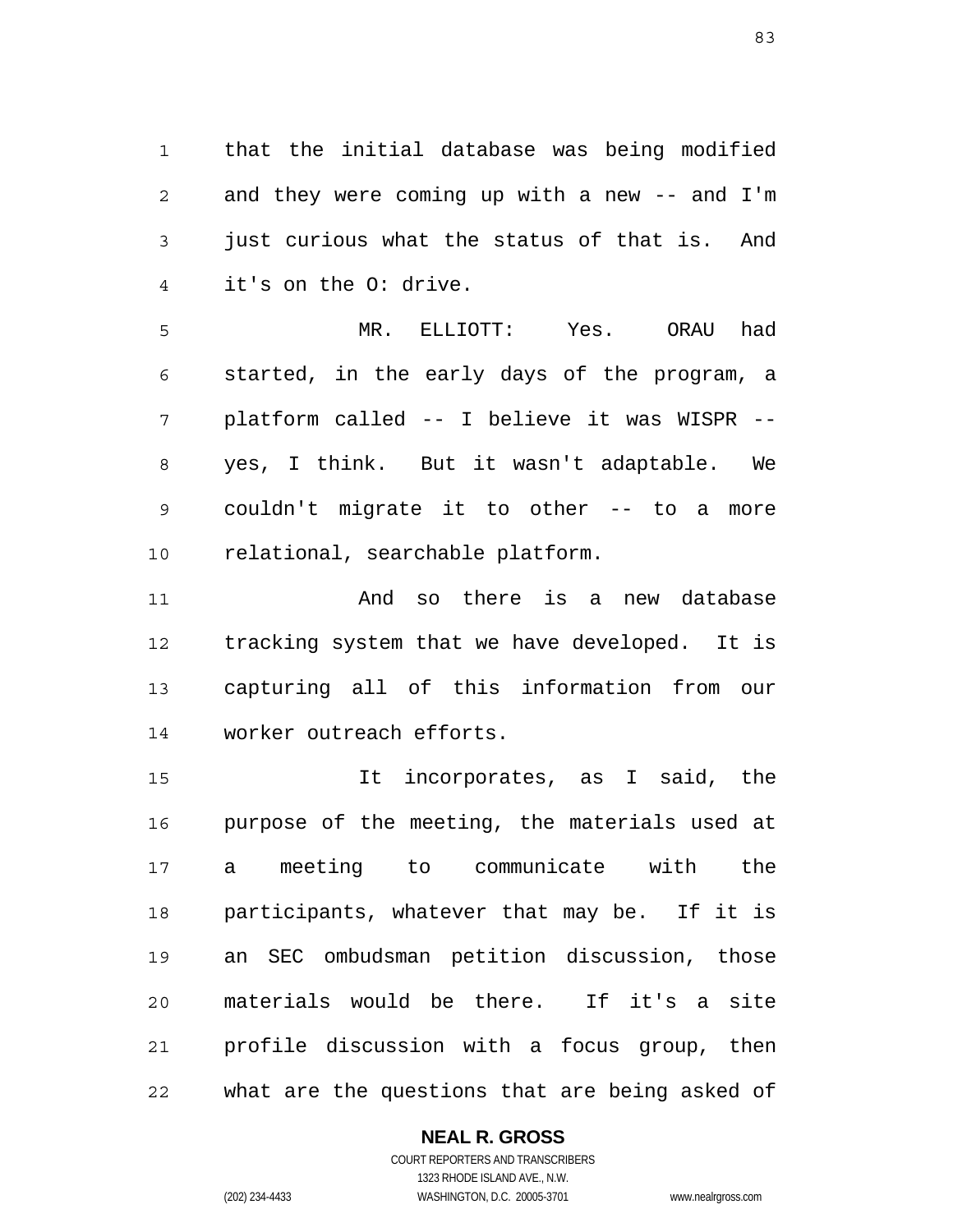1 2 the focus group, what is the information being gained. That's there.

3 4 5 6 Right now, I don't believe we track in that system public comments from the Board meeting. That could be something that we look at.

7 8 9 10 11 12 13 14 15 But I would like to speak quickly about Dr. Melius' assertion that he doesn't see staff go out and do this. We try to do our business unobtrusively and without calling attention to the fact that we're pulling somebody out of the room. My staff may meet with somebody out in the hallway. I may ask that person to come back the next day and talk to certain members of the staff.

16 17 18 19 20 21 22 So we do follow up on these things personally and individually with each commenter as we see appropriate. And it's done -- I can show you claim files where I have added commentary to the file notes about our interactions with people from these situations.

> **NEAL R. GROSS** COURT REPORTERS AND TRANSCRIBERS

> > 1323 RHODE ISLAND AVE., N.W.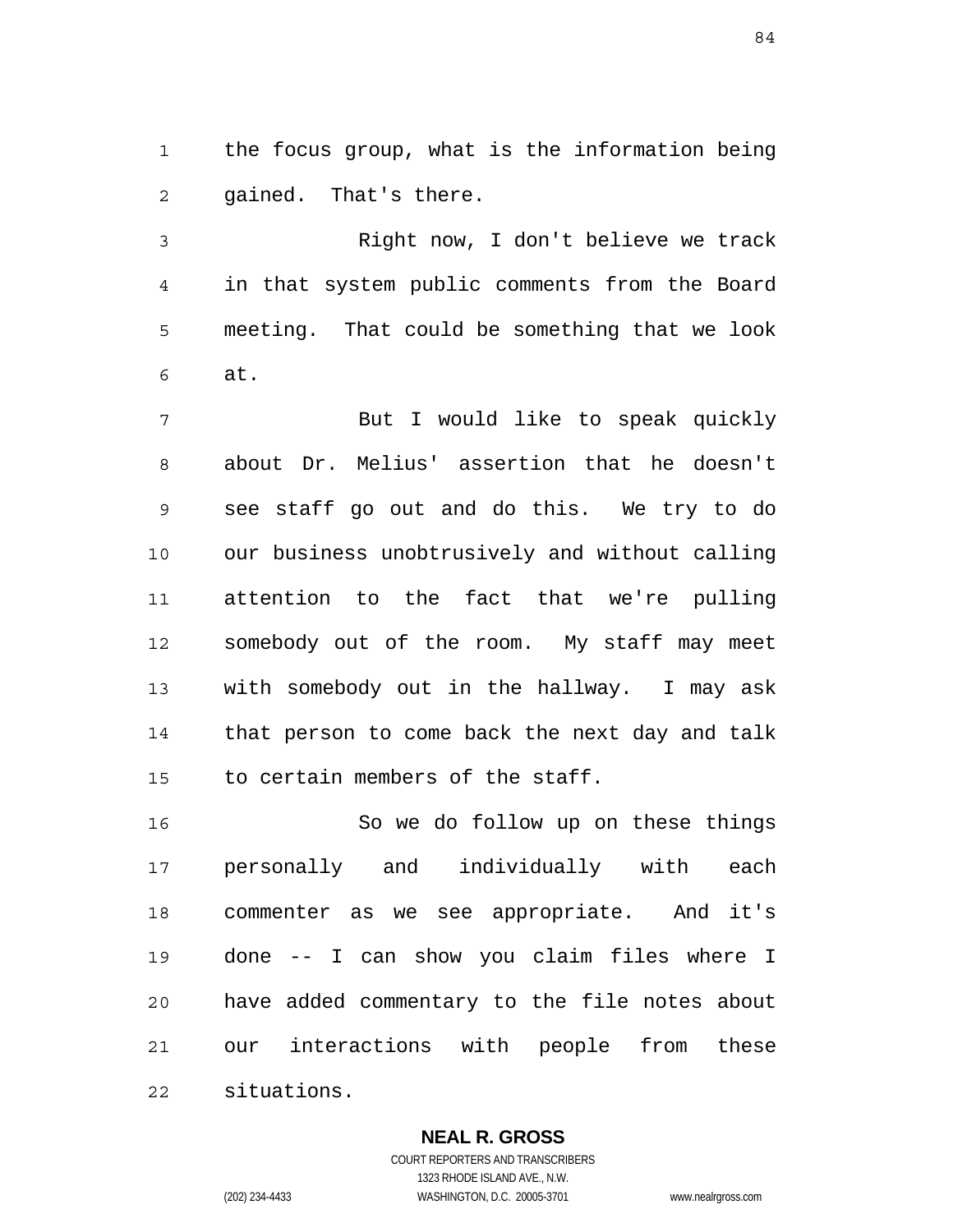1 2 3 4 5 6 7 8 9 10 11 12 13 14 15 16 17 18 19 20 21 22 MEMBER GRIFFON: Just to get back to the database question though, Larry, where can we find that? Is that on the OCAS website? Or is that on our O: drive? Or do Board members have access to that database? MR. ELLIOTT: You're supposed to have access to the database. MEMBER GRIFFON: Maybe someone during the break can help me find it. MR. ELLIOTT: Yes, we can. Maybe Tom James can help you locate that. CHAIRMAN ZIEMER: Okay. MR. ELLIOTT: I don't know if it's on the shared drive or if it's -- for me it is in staff tools. CHAIRMAN ZIEMER: We need to move along. Any follow-up questions, Board members, for Larry? (No response.) CHAIRMAN ZIEMER: Again, thank you, Larry, for your presentation. We do want to hear now from the

> **NEAL R. GROSS** COURT REPORTERS AND TRANSCRIBERS 1323 RHODE ISLAND AVE., N.W. (202) 234-4433 WASHINGTON, D.C. 20005-3701 www.nealrgross.com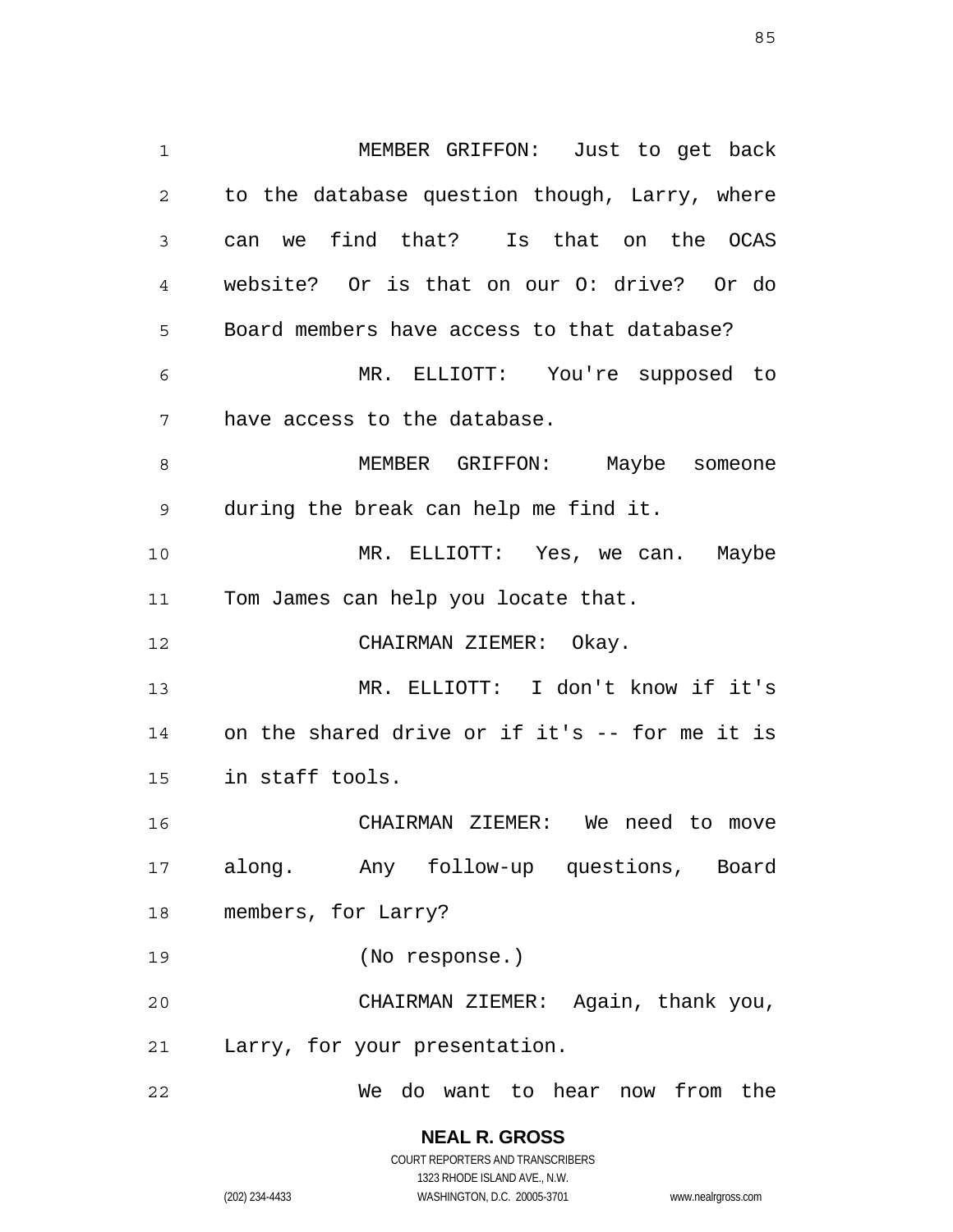1 2 3 4 Department of Labor. And Jeff Kotsch is here this morning. Again, Jeff, welcome. And we'll have the Department of Labor program update.

5 6 7 8 MR. KOTSCH: Good morning. This will be an update of the DOL's activities related to the Energy Employees Occupational Illness Compensation Program Act.

9 10 11 12 Just a little background. Most of us have heard this numerous times but I know there are a few people in the audience that may not have gone through the ordeal yet.

13 14 15 16 17 18 19 20 The Part B portion of the program became effective on July 31st, 2001. And since that time -- or as of, actually, October 8th of this year, 67,696 cases or 100,676 claims have been filed. As I always note, there are always more claims than cases because, for survivor claims, there may be more than one survivor.

21 22 Thirty thousand five hundred and eight cases have been referred to NIOSH for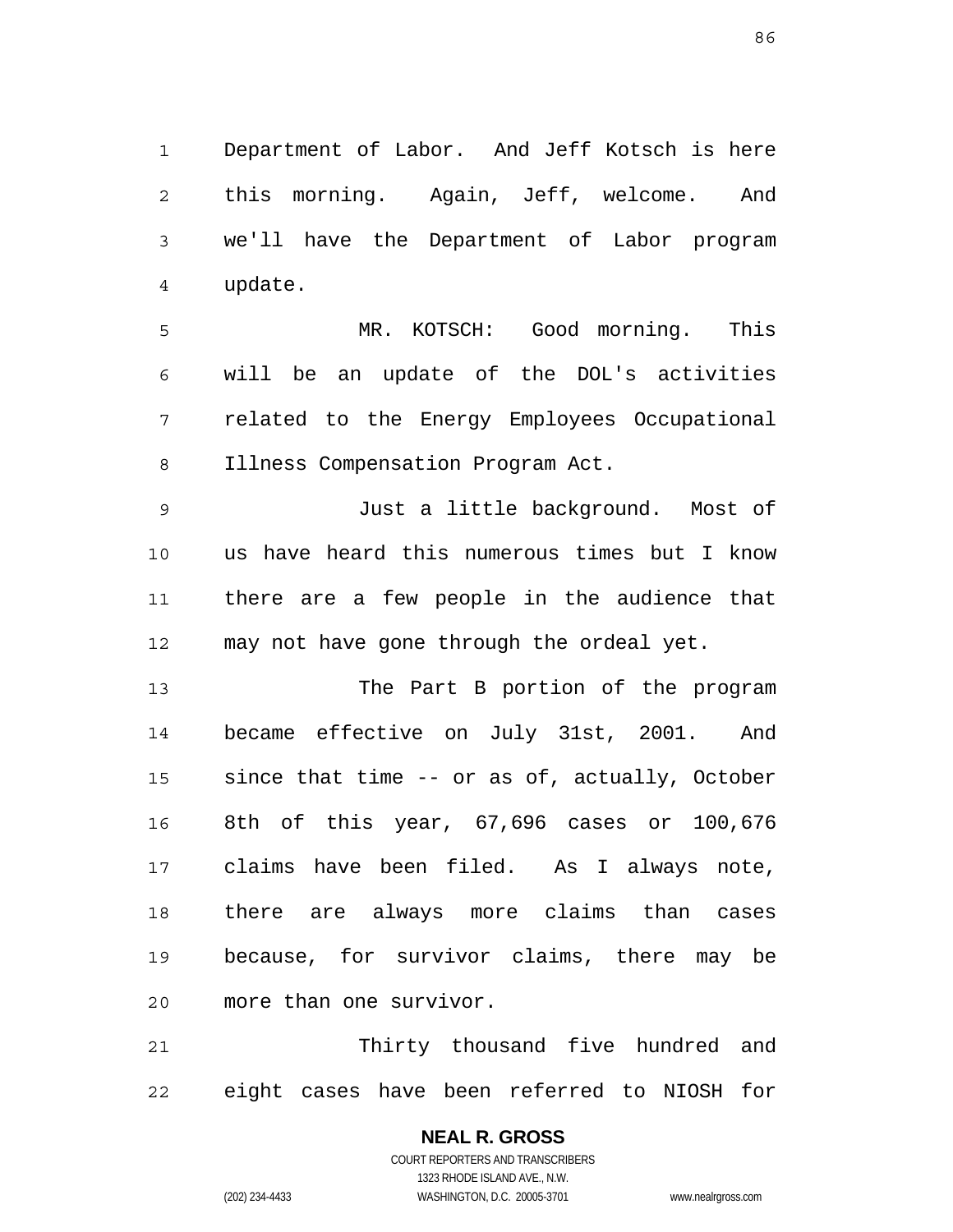1 2 3 4 5 dose reconstruction. On the Part E side of the program, which we'll talk about a little later, that became effective on October 28th, 2004. That was formerly the Part D program administered by the Department of Energy.

6 7 8 9 10 Again, as of October 8th, 58,916 cases or 83,154 claims have been filed. And over 25,000 cases were transferred from DOE when Part E came over to the Department of Labor.

11 12 13 14 15 16 As far as compensation for the program, again as of October 8th, 5.2 billion dollars have been paid out in total compensation, 3.09 billion of that for Part B. Part E was 1.74 billion. And there was 379 million in medical benefits.

17 18 19 20 21 22 As far as paid cases under the program, 54,645 payees in 40,591 Part B and E cases, basically, as of October 8th. A little over 38,100 Part B payees in almost 25,000 cases and about 16,500 Part E payees in 15,646 cases. So Part B is about -- what is it -- 61

#### **NEAL R. GROSS**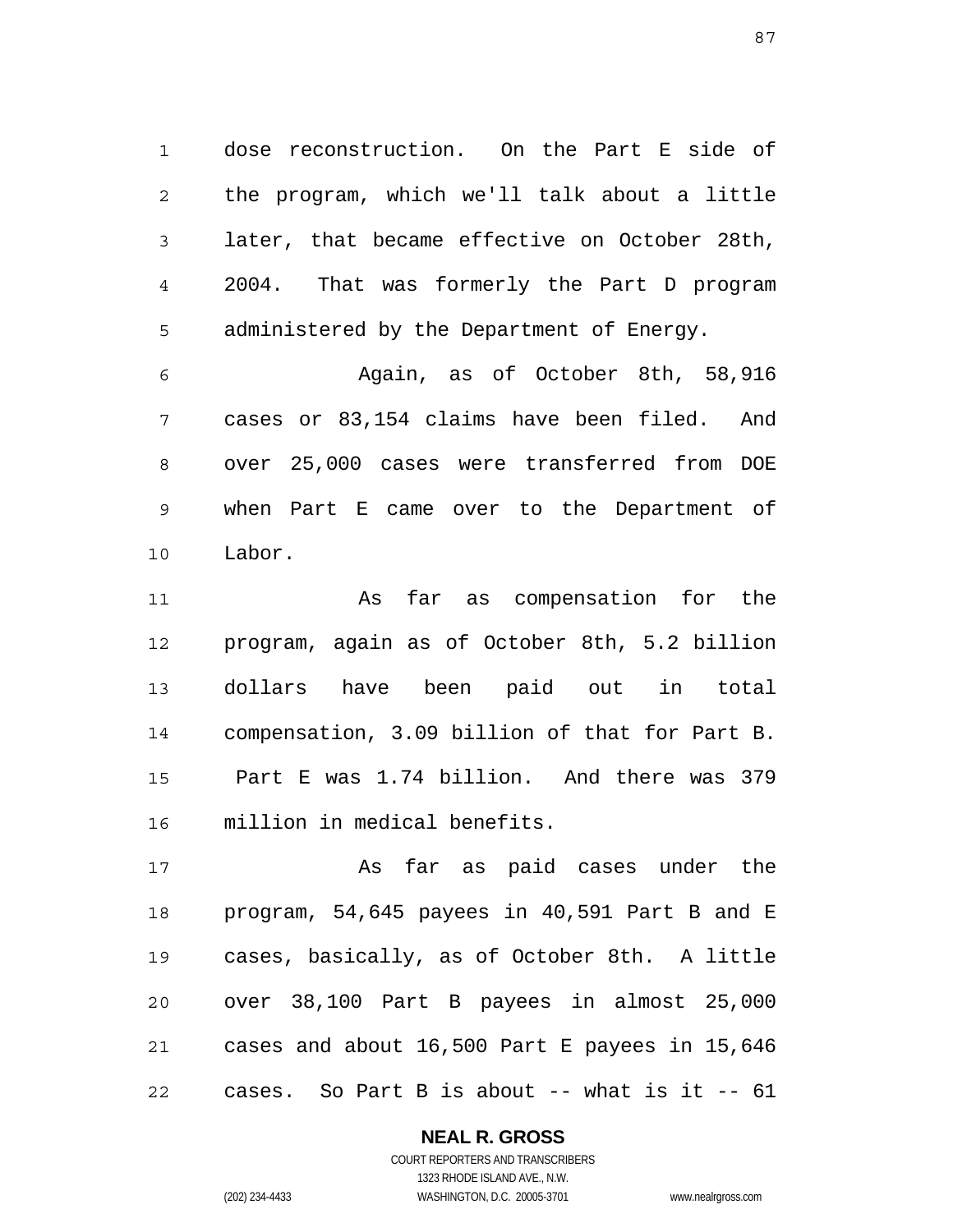1 percent of the payments.

2 3 4 5 6 7 8 9 10 11 12 A quick look at Part B. Part B covers radiation-induced cancers, including the special exposure cohort. It includes chronic beryllium disease and beryllium sensitivity, silicosis for the miners at the Nevada Test Site and the Amchitka Island Test Site up in Alaska, and provides a supplement per the statute for the RECA Section 5 uranium workers. That's the Radiation Exposure Compensation Act, which is basically done by the Department of Justice.

13 14 15 16 17 18 Who is eligible? DOE employees, DOE contractors and subcontractors, the atomic weapons employers, beryllium vendors, certain survivors of deceased workers that are listed there, and, again, the RECA Section 5 uranium workers.

19 20 21 22 Presumptive coverage. There is presumptive coverage for workers with the 22 specified cancers at the special exposure cohort or the SEC sites. There are the four

### **NEAL R. GROSS**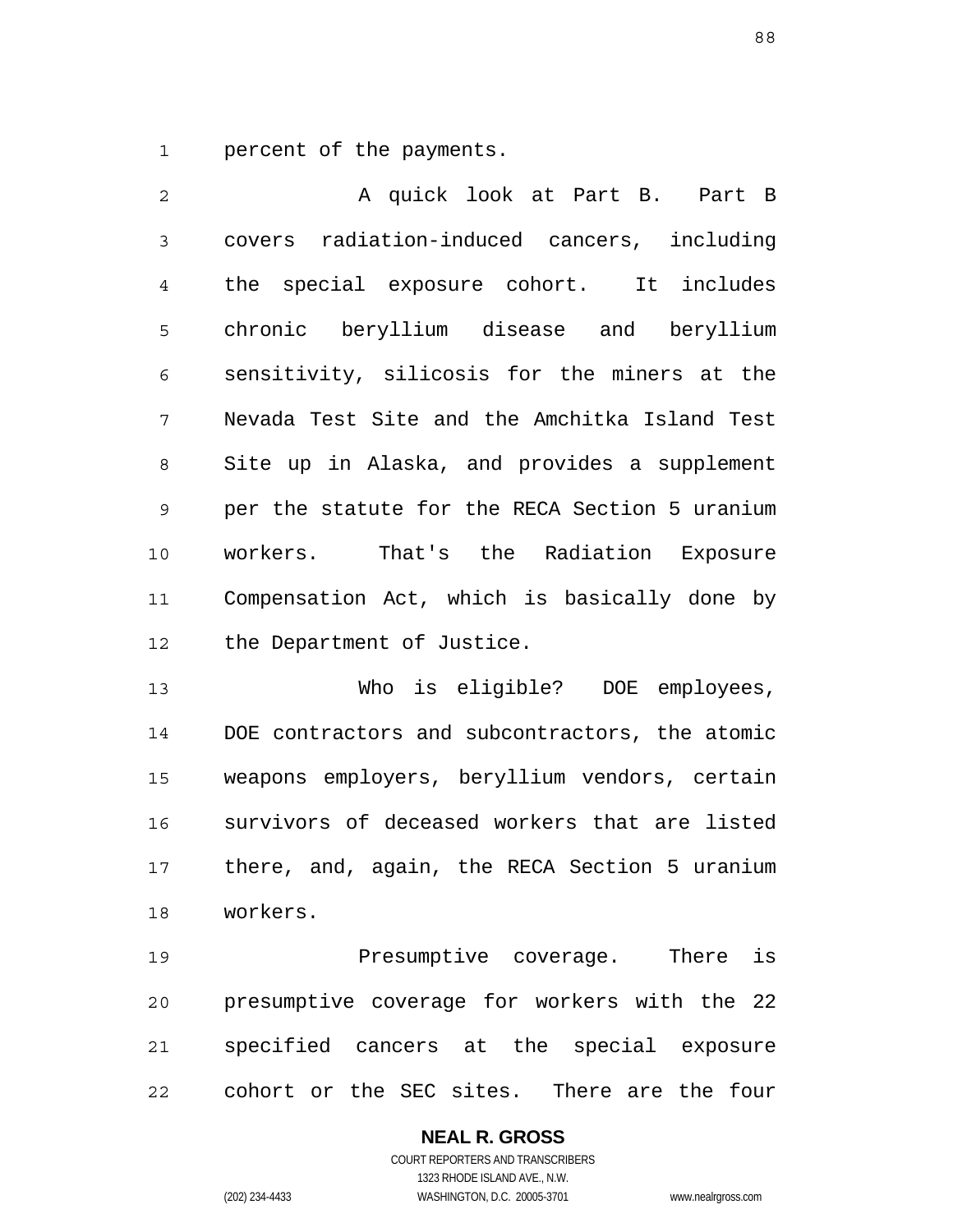1 2 3 4 5 statutory sites, the three gaseous fusion plants at Portsmouth, Paducah, and K-25 plus, again, the Amchitka Test Site. And as of October 8th, 2009, there were 44 SEC classes that have been added by HHS.

6 7 8 9 10 11 Quickly, the Part B benefits include a 150,000 lump sum payment, medical benefits for the covered conditions that are addressed in the decision, and medical treatment and monitoring only for beryllium sensitivity.

12 13 14 15 16 17 18 19 20 21 22 This is just a breakdown of the final decisions. There have been 26,661 final decisions approved as of October 8th and 20,129 final decisions denied. And the reasons are broken out a little further on the right-hand side. A little under 600 for survivors not eligible, a little over 14,100 for Probability of Causations less than 50 percent, and a little over 5,400 for medical information insufficient to support the claim. A quick look at Part E. Again,

> **NEAL R. GROSS** COURT REPORTERS AND TRANSCRIBERS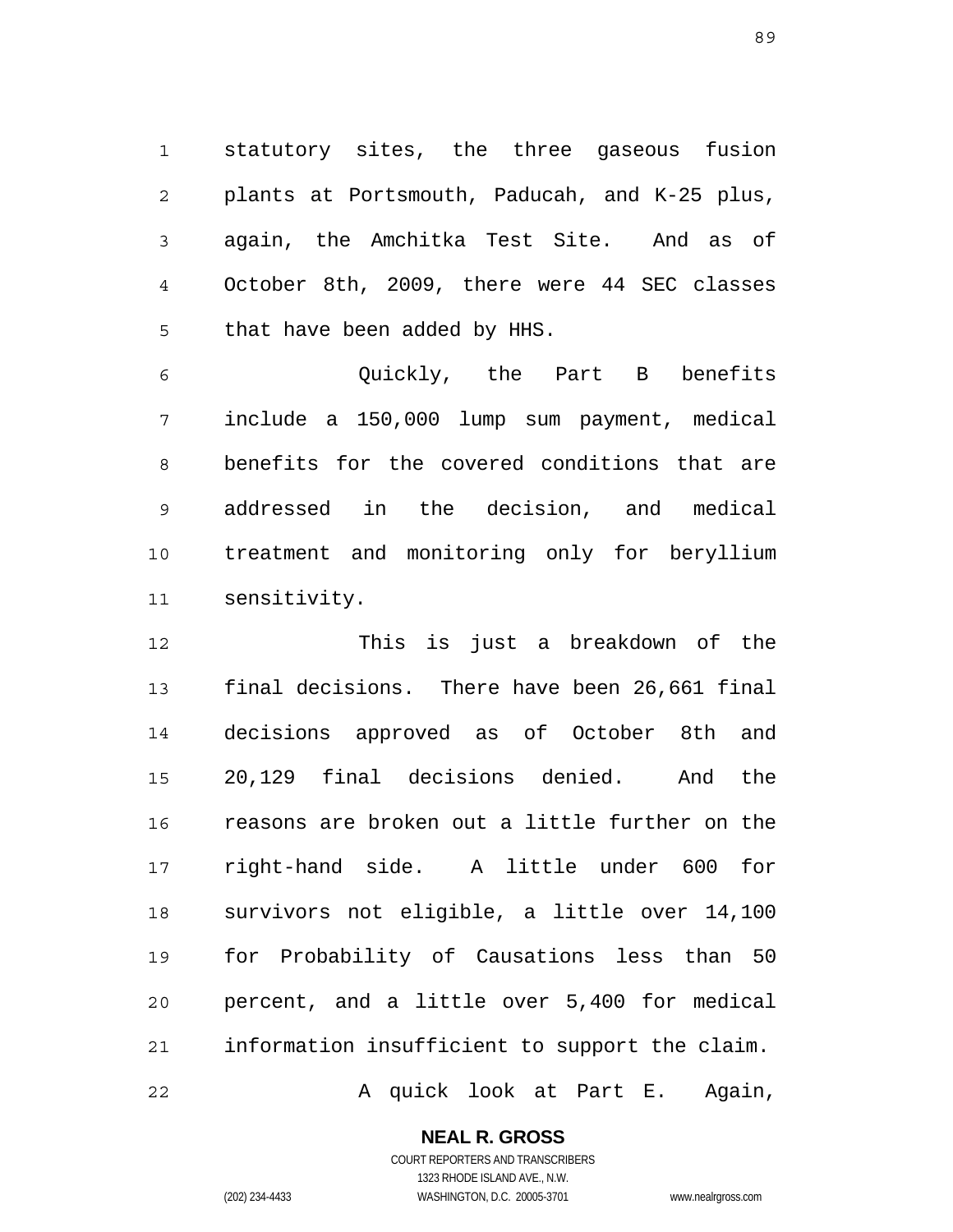1 2 3 4 5 6 created in 2004 to replace the old Part D. It is, again, a federal entitlement like Part B. It provides lump sum payments up to 250,000 dollars, usually on top of the Part B payment, plus medical benefits for the accepted conditions.

7 8 9 10 Eligibility includes DOE contractors and subcontractors. Unlike Part B it does not include the atomic weapons employers or beryllium vendor workers.

11 12 13 14 15 16 17 18 19 There is a little bit of a difference in the survivors of the deceased workers, too. It's -- Part E, by statute, is a little more restrictive as indicated up there on the slide. And it covers -- Part E covers any occupational disease, any toxic exposure, including Part B disease. So there is, in essence, dual eligibility under the two parts.

20 21 22 Part E also includes impairment. It's a determination of the percent of permanent whole body impairment due to the

### **NEAL R. GROSS**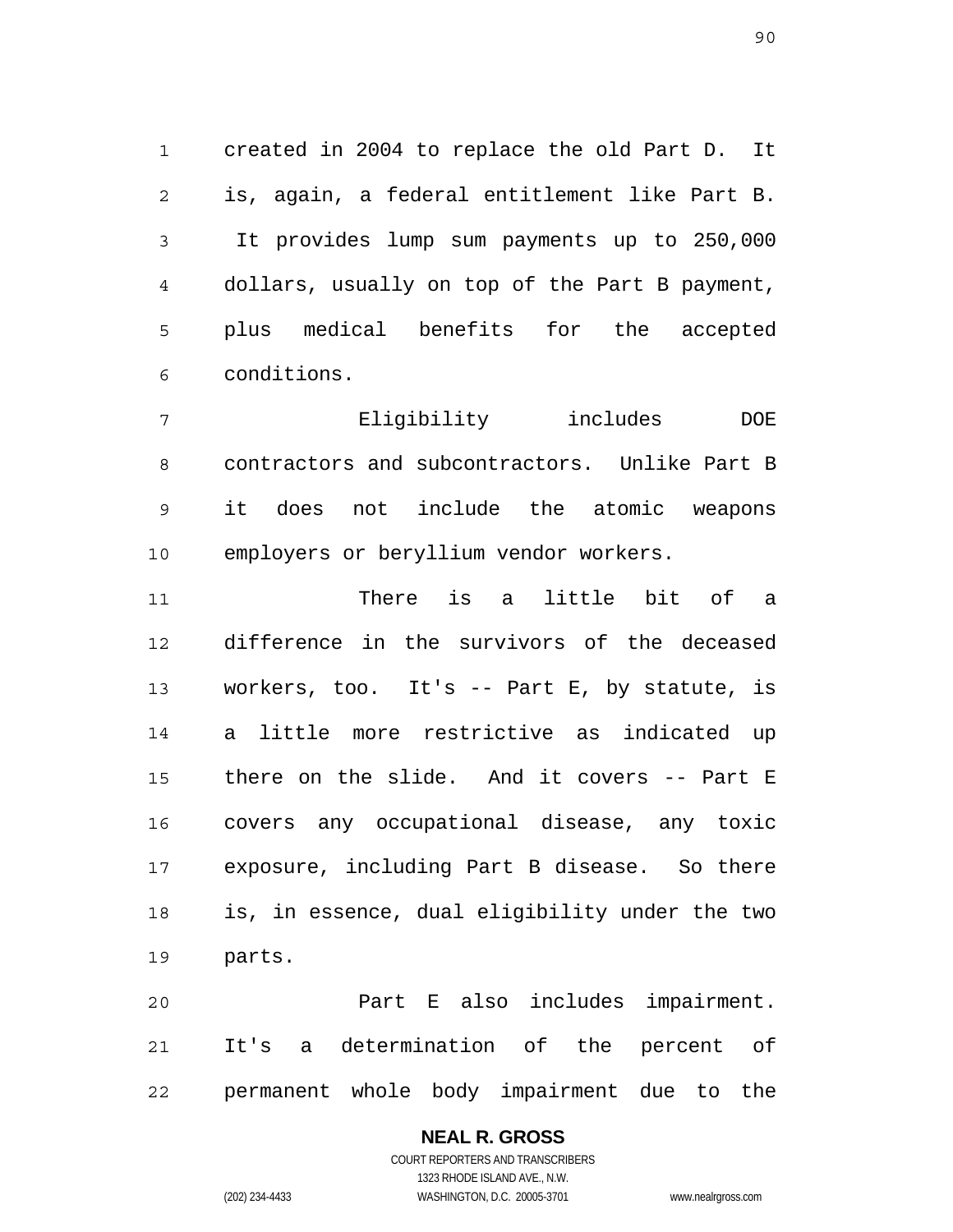1 2 3 4 5 covered illness. The program uses the AMA Guides to the Evaluation of Permanent Impairment, the fifth edition of that, and awards 2,500 dollars per each percentage point of impairment.

6 7 8 9 10 11 12 13 14 There is another portion of Part E which covers wage loss. If medical evidence shows -- or medical evidence must show the decreased capacity to work and the compensation schemes, by statute, are there. Basically, if you have 50 percent or less - or less than 50 percent of the pre-disability annual wage, you get 15,000 in compensation. Between 50 and 75, it's 10,000.

15 16 17 18 19 20 21 22 And here is just the graphic of the Part E final decisions: 21,811 approved as of October 8th, 18,355 final decisions denied. Again, a little further breakdown on the right side. A little under 5,500 for cancers not - with Probability of Causations less than 50 percent and a little under 13,000 when there is insufficient medical information.

### **NEAL R. GROSS**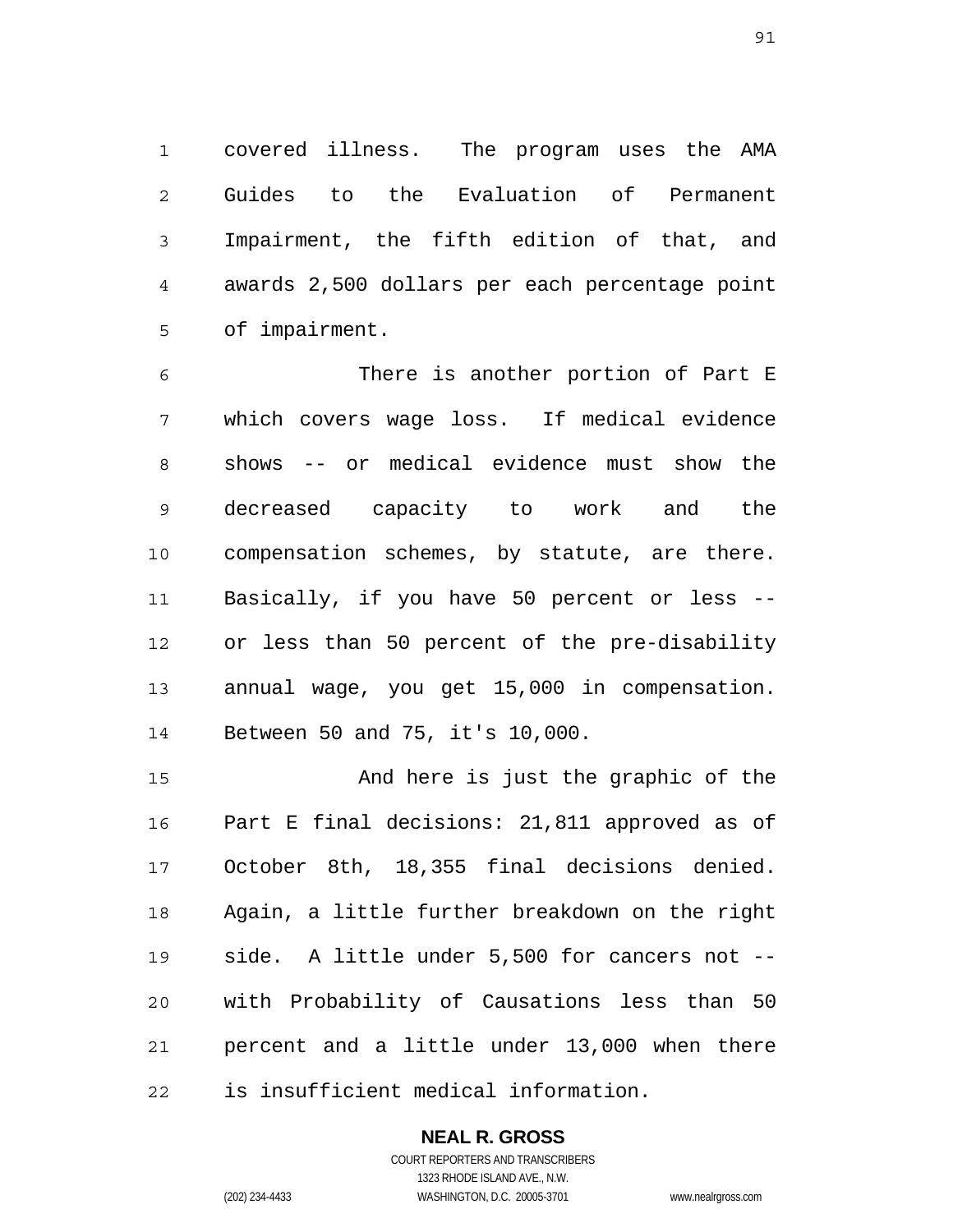1 2 3 4 5 6 7 8 9 10 11 12 As far as the referrals to NIOSH, we are indicating as of October 8th, 30,508 cases referred to NIOSH for dose reconstruction, 25,396 have been returned by NIOSH and are currently at the Department of Labor, 22,159 had dose reconstructions, 3,237 were without dose reconstructions. They may have been pulled back for SEC considerations or there may have been changes to the case information that would not allow us to go further with the dose reconstruction. Fifty-one hundred and twelve cases

13 14 15 we're indicating are currently at NIOSH, 3,017 are initial referrals, 2,095 reworks on returns.

16 17 18 19 20 21 22 As far as new SEC-related cases, the Department has withdrawn 2,955 cases from NIOSH for review. We've issued 2,621 final decisions, of which 2,539 had final approvals. There are 28 recommended but no final decisions. That means it is between the - they are currently with the final adjudication

#### **NEAL R. GROSS**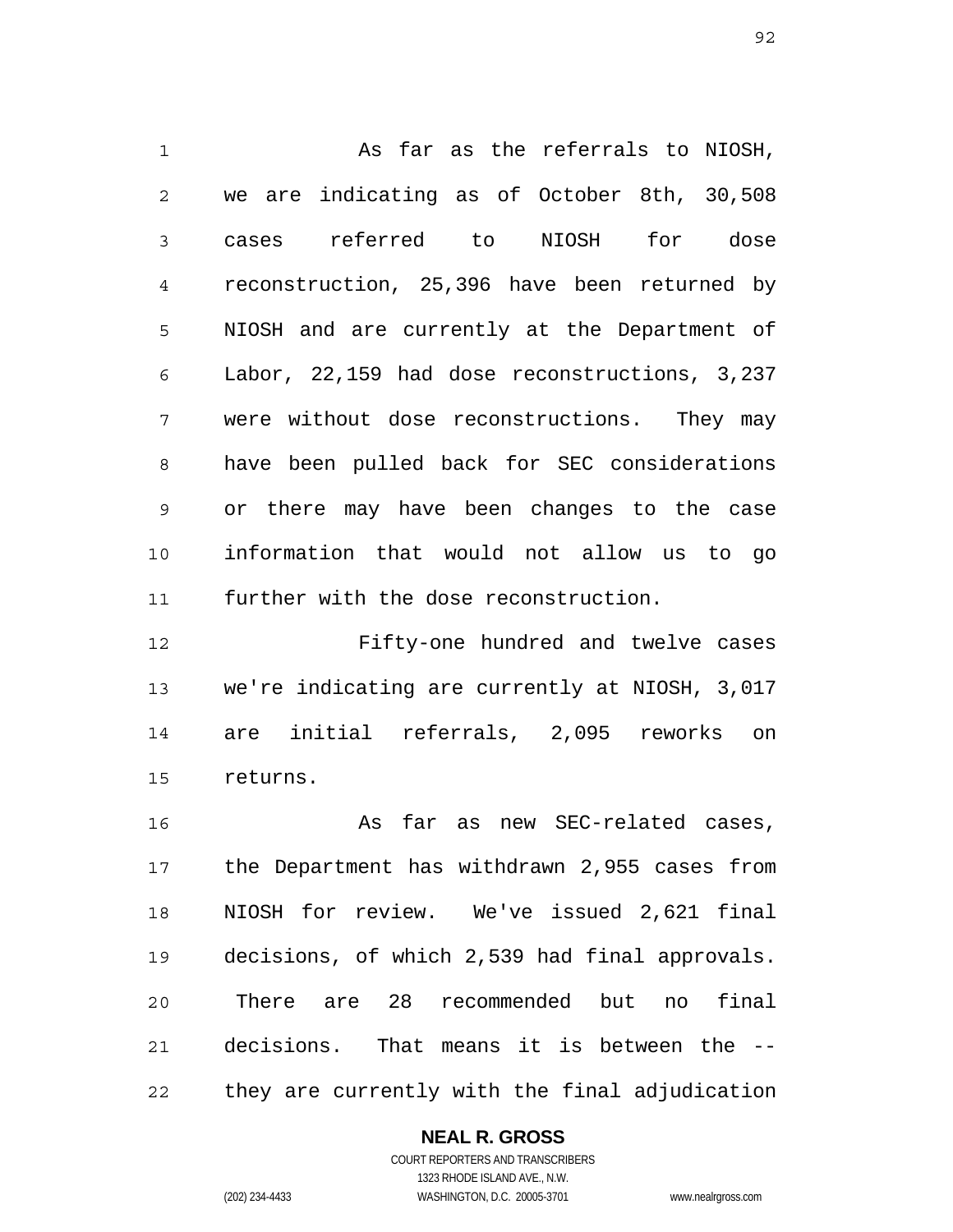1 2 3 branch, 59 cases are pending, and 247 cases were closed. These numbers are as of September 30th.

4 5 6 7 8 9 10 11 12 Dose reconstruction case status, 22,159 cases were returned by NIOSH with a dose reconstruction -- that would be to the Department of Labor -- 20,356 with dose reconstruction in final decisions. So we've got about 66 percent with final decisions, 6,850 with final approvals of PoC greater than 50 percent, 13,506 final denials with PoC less than 50 percent.

13 14 15 16 17 18 19 20 21 22 These are Part B cancer cases with final decisions to accept. There have been 6,546 accepted dose reconstruction cases with 971.3 million in compensation. Accepted SEC cases, there were 9,864 for 1.4 billion in compensation. Where we had both SEC status and PoC greater than 50, there were 304 for 45.4 million in compensation. Those would be cases that also had dose reconstructions for medical benefits. And so the total of all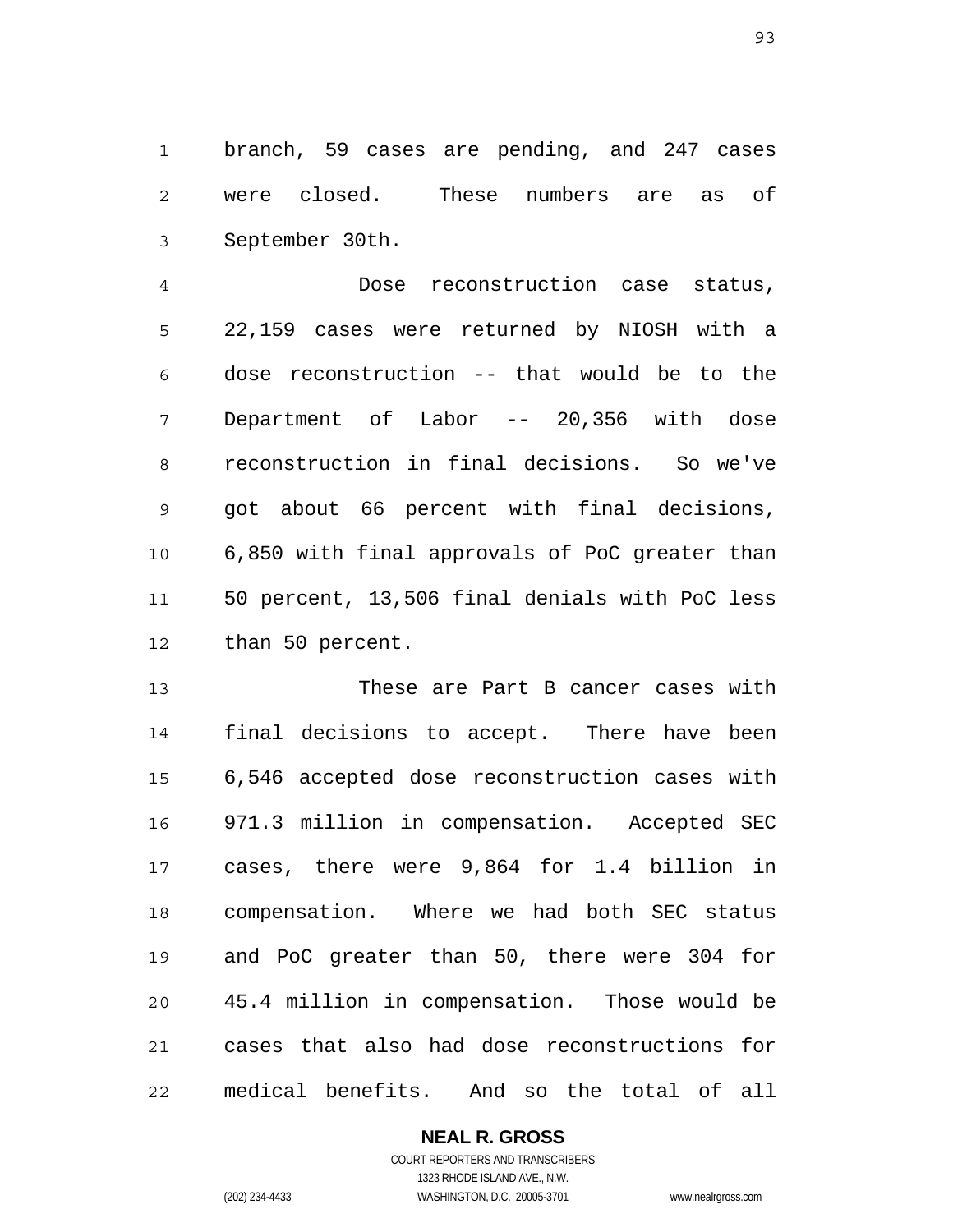1 2 accepted SEC and dose reconstructed cases, 16,714 for 2.4 billion in compensation.

3 4 5 6 7 8 9 Just a graphic. For the last year for Part B cases received by the Department of Labor, fairly steady -- I mean moves up and down but fairly steady over the last few months anyway, running in the low 300s. We're showing 321 for September, that data as of September 30th.

10 11 12 13 14 15 16 17 18 And these are Part B cases sent to NIOSH on a monthly basis, again for the last year, it has been dropping over the last few months, this is both initial referrals and the reworks or returns to NIOSH. And I guess the numbers are -- we're running in the 300s and dropping somewhat for -- I'm not sure why but, you know, now into the low 200s, 219 for September.

19 20 21 22 Just a listing we've been providing more recently. The top four work sites of incoming Part B cases: Hanford, Y-12 Plant, Savannah River Site, K-25 Diffusion Plant.

## **NEAL R. GROSS**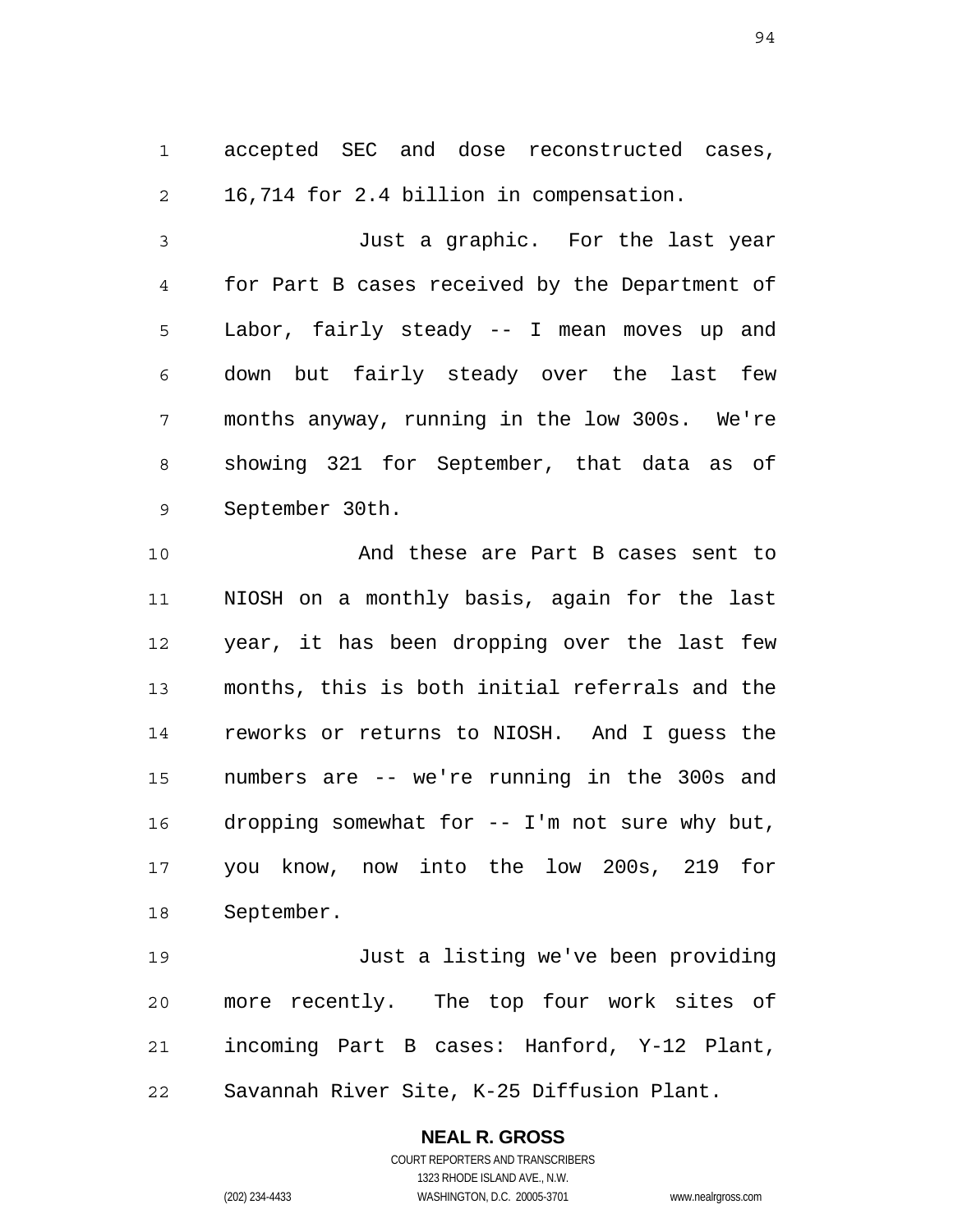1 2 3 4 5 6 7 8 9 10 11 12 13 14 15 16 17 18 19 20 21 22 For Hanford, last year's data shown there, again, dropping a little bit. It probably will -- hopefully, it'll go up again as we -- depending on the new SEC, if there is an SEC expansion. But it was in the 40s, down -- 30 for September. Again, as of September 30th. Y-12, been running in the low, I guess, low 40s. Now we're about 39 for September. Savannah River, moving up and down. But so 34 in August, 18 in September. And K-25, running, at least over the last three or four months, fairly steadily at the low 30s. Percentage of new Part B cases received monthly by Department of Labor, roughly running -- for the Department of Energy facilities in the 93, 94 percent. And then the next slide is the atomic weapons employers' percentages, which are obviously the remainder of that, running in the five to

**NEAL R. GROSS**

COURT REPORTERS AND TRANSCRIBERS 1323 RHODE ISLAND AVE., N.W. (202) 234-4433 WASHINGTON, D.C. 20005-3701 www.nealrgross.com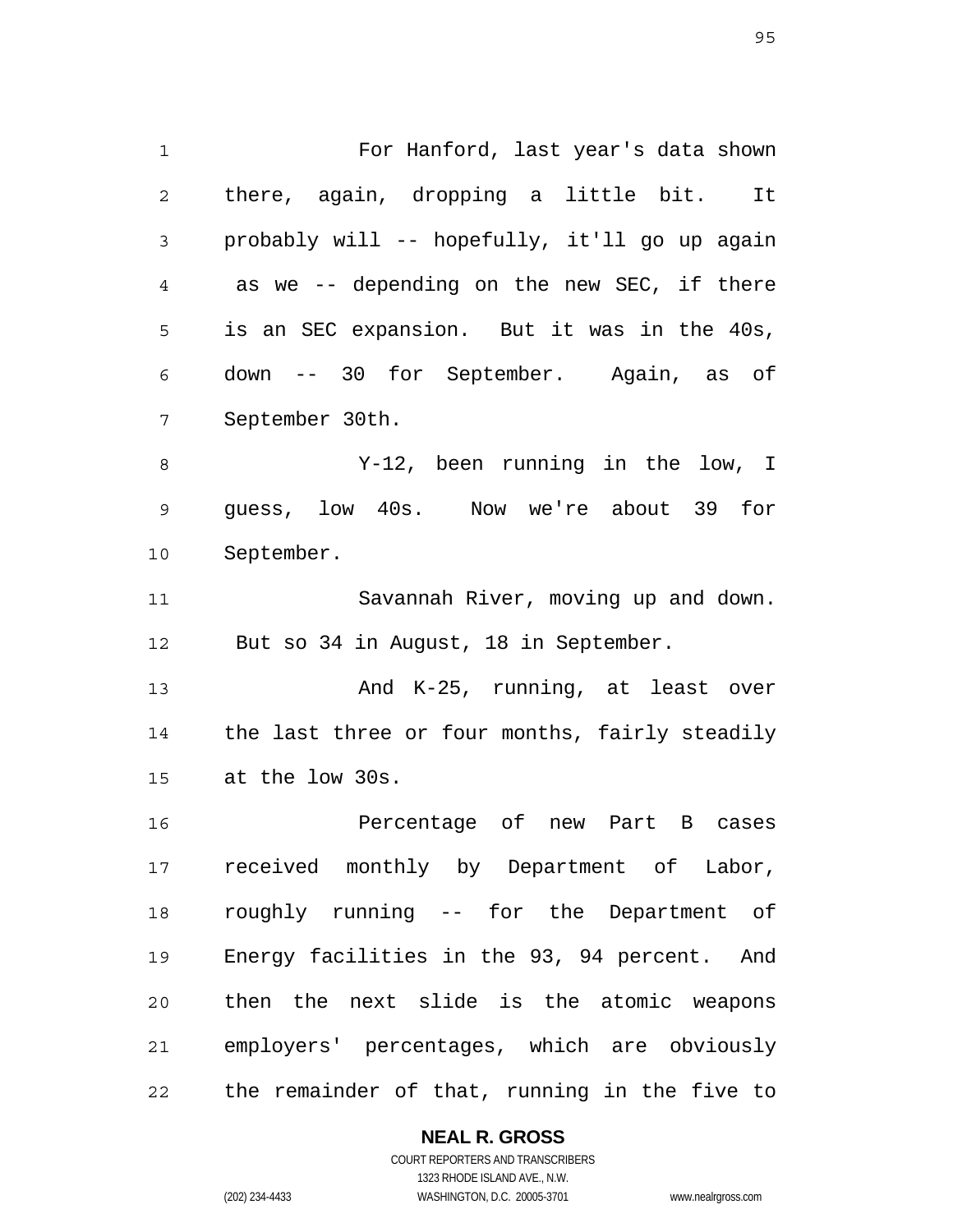1 six percent range.

| 2           | And then as we like to do at each              |
|-------------|------------------------------------------------|
| 3           | meeting, just presenting the numbers for the   |
| 4           | facilities that are on the agenda for this     |
| 5           | week's meeting. Blockson Chemical Company,     |
| 6           | 214 cases, just Part B only. So it's an        |
| 7           | atomic weapons employer. Cases returned by     |
| 8           | NIOSH with the dose reconstruction, 124, final |
| $\mathsf 9$ | Part B decisions, 137, Part B approvals, 54,   |
| 10          | for a total compensation and medical bills     |
| 11          | paid of 8.2 million.                           |
| 12          | Hanford, 10,032 cases, both Part B             |
| 13          | and E, 1,925 cases returned with dose          |
| 14          | reconstruction, 3,639 Part B decisions, 1,943  |
| 15          | B approvals, 1,850 E approvals, total          |
| 16          | compensation of 416.3 million.                 |
| 17          | Brookhaven National Lab, 325 cases             |
| 18          | on 404 claims, again, both Part B and E, 33    |
| 19          | cases returned with the dose reconstruction,   |
| 20          | 69 with Part B decisions, 26 with E approvals, |
| 21          | 40 with B approvals for 4.3 million.           |
|             |                                                |

Oak Ridge Hospital, 77 cases, both

# **NEAL R. GROSS**

22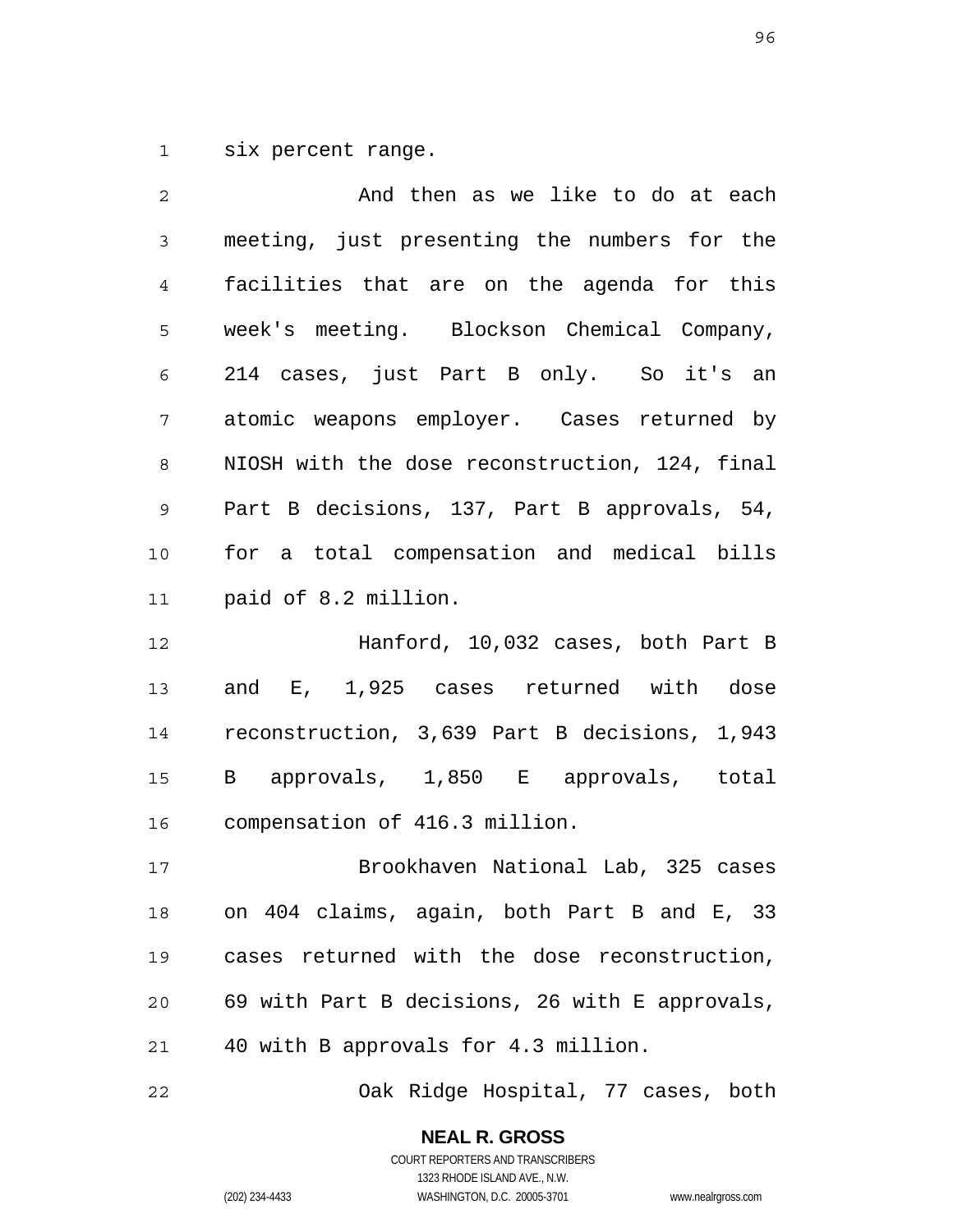1 2 3 4 5 6 Part B and E, 14 returned with the dose reconstruction. Labor issued 24 Part B decisions, final B decisions for 11 B approvals, 14 Part E approvals for a total compensation and medical bills paid of 2.9 million.

7 8 9 10 11 12 Bliss & Laughlin Steel, 57 cases, both Part B and E, 26 returned with dose reconstructions. The Department of Labor issued 33 Part B decisions, ten of which were approvals. There was one Part E approval for 1.6 million in compensation.

13 14 15 16 17 18 19 20 21 22 The Piqua Organic Moderated Reactor, 22 cases, six dose reconstruction from NIOSH, Labor issued eight Part B decisions. There were four approvals in Part B, three Part E approvals for 872,158 dollars. Metals & Control Corporation, 21 cases, Part B only, 13 dose reconstruction from NIOSH, 14 final decisions in Part B for, nine Part B approvals, and total compensation of 1.3 million.

**NEAL R. GROSS**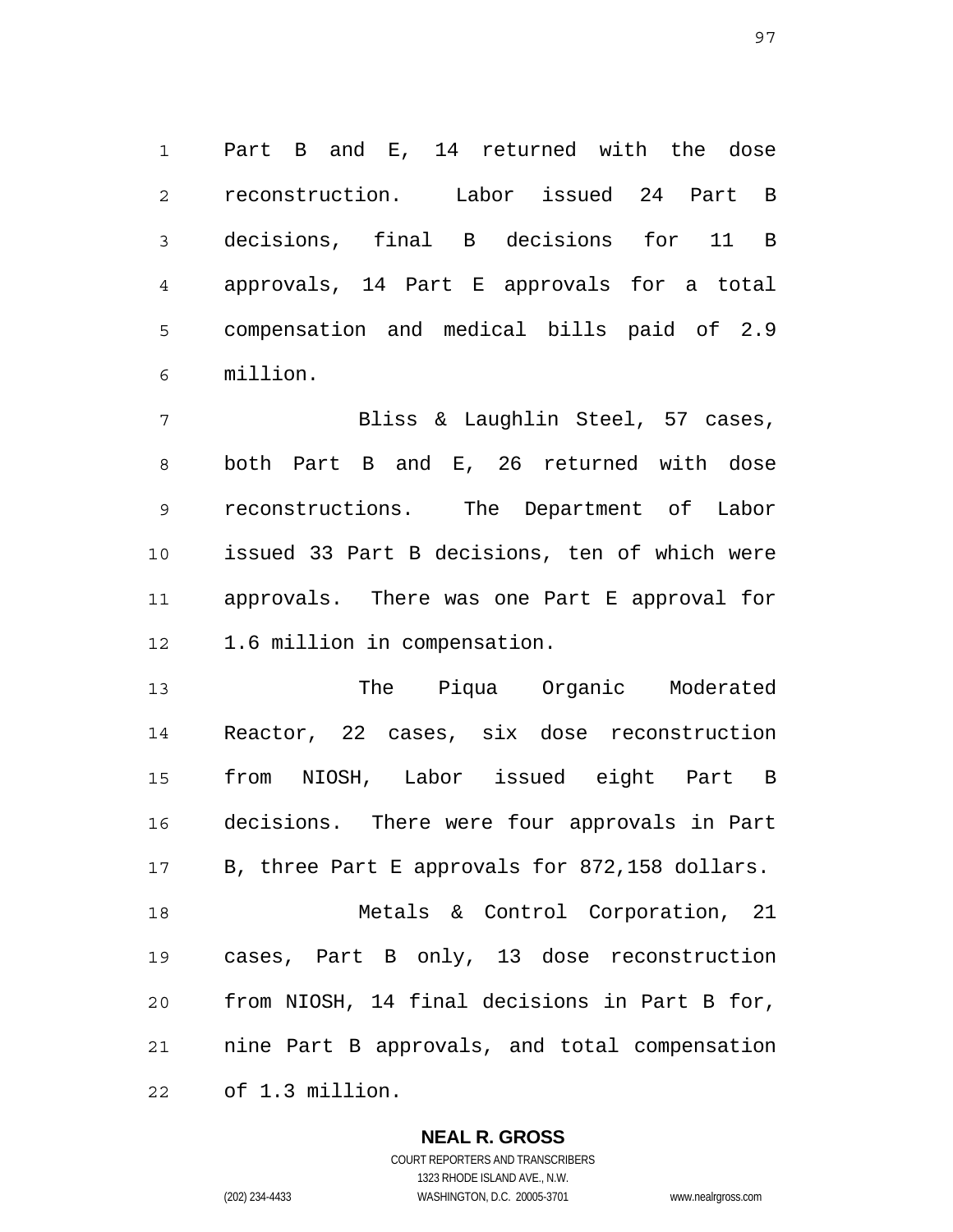1 2 3 4 5 Electro Metallurgical, 174 Part B only cases, 93 dose reconstructions received from NIOSH, Labor issued 121 Part B final decisions, 44 Part B approvals from that group for compensation of 6.4 million.

6 7 8 9 10 And the University of Rochester, six cases, Part B only, one dose reconstruction, three final Part B decisions, two approvals in Part B, and 300,000 dollars in total compensation and medical bills paid.

11 12 13 14 15 16 17 18 19 And that's just the pie chart of the Part B cases filed. And what does it say -- 35 were sent for NIOSH. The others, the chronic beryllium silicosis claims, things like that, 11 RECA -- 11 percent in the RECA and then the remainder SEC cases referred to NIOSH, two percent, SEC cases never sent to NIOSH because they were basically resolved at Department of Labor, nine percent.

20 Questions?

21 (No response.)

22 CHAIRMAN ZIEMER: Thank you, Jeff.

> **NEAL R. GROSS** COURT REPORTERS AND TRANSCRIBERS 1323 RHODE ISLAND AVE., N.W. (202) 234-4433 WASHINGTON, D.C. 20005-3701 www.nealrgross.com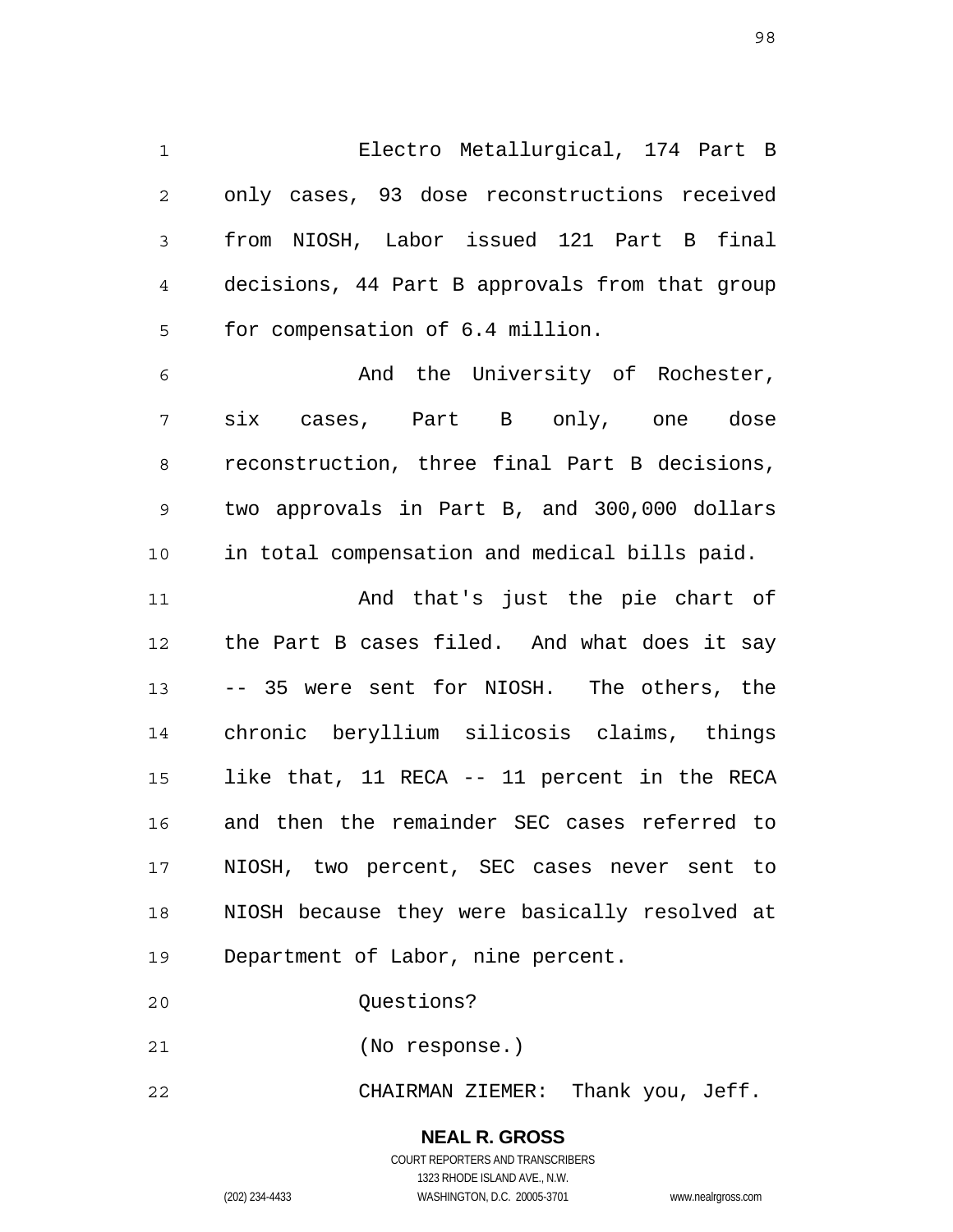1 2 3 4 5 6 7 8 9 10 11 12 13 14 15 16 17 18 19 It appears that the claims submitted have dropped now monthly for what, the last seven months or so. It looked like a definite downward trend. Do we make anything of that? Or is that -- do you think that's just part of this cyclical thing? Or are there definitely less -- well, clearly there's less claims being filed. But are we -- MR. KOTSCH: Yes, well, I mean we're not sure. We are -- CHAIRMAN ZIEMER: Are you okay with that, I guess is what I'm asking. MR. KOTSCH: We are continuing outreach. Obviously there are new SEC classes generated, you know, usually what -- two or three each time. There may be more this time. But I guess more recently they have been smaller sized but the impact would probably be less. But I don't know that we've got --

20 21 22 and I don't know whether Larry has any idea. I mean it's just -- I don't know if it's

> **NEAL R. GROSS** COURT REPORTERS AND TRANSCRIBERS 1323 RHODE ISLAND AVE., N.W. (202) 234-4433 WASHINGTON, D.C. 20005-3701 www.nealrgross.com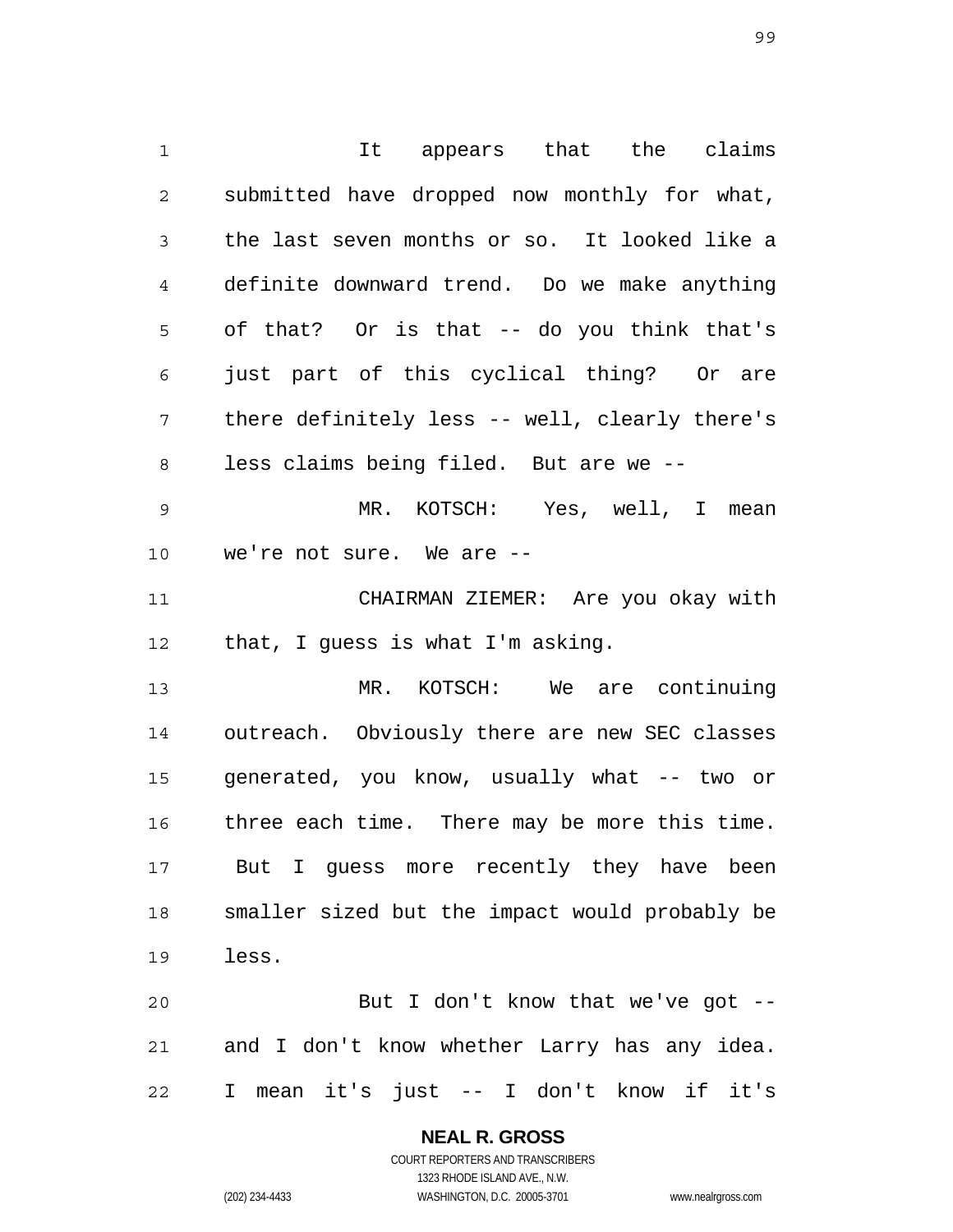1 2 cyclical or what it is. But we haven't ascribed it to anything.

3 4 5 6 7 8 9 10 11 12 13 14 15 16 17 18 19 20 21 22 CHAIRMAN ZIEMER: Thank you. Mark Griffon? MEMBER GRIFFON: Yes, Jeff, I don't know if this is the appropriate time but you had mentioned -- I can't -- I don't know if it was on our phone call meeting or wherever, that DOL was reviewing the Rocky Flats Ruttenber database question. And that you would be prepared to offer your opinion during this meeting. And I don't know if you're -- if we were planning on doing that later during the work group updates or if you're, you know -- MR. KOTSCH: Whatever your preference is. MEMBER GRIFFON: I don't -- I'll ask the Chair. CHAIRMAN ZIEMER: Well, let's do it during the work group update. I think it would be appropriate when were talking about -

#### **NEAL R. GROSS**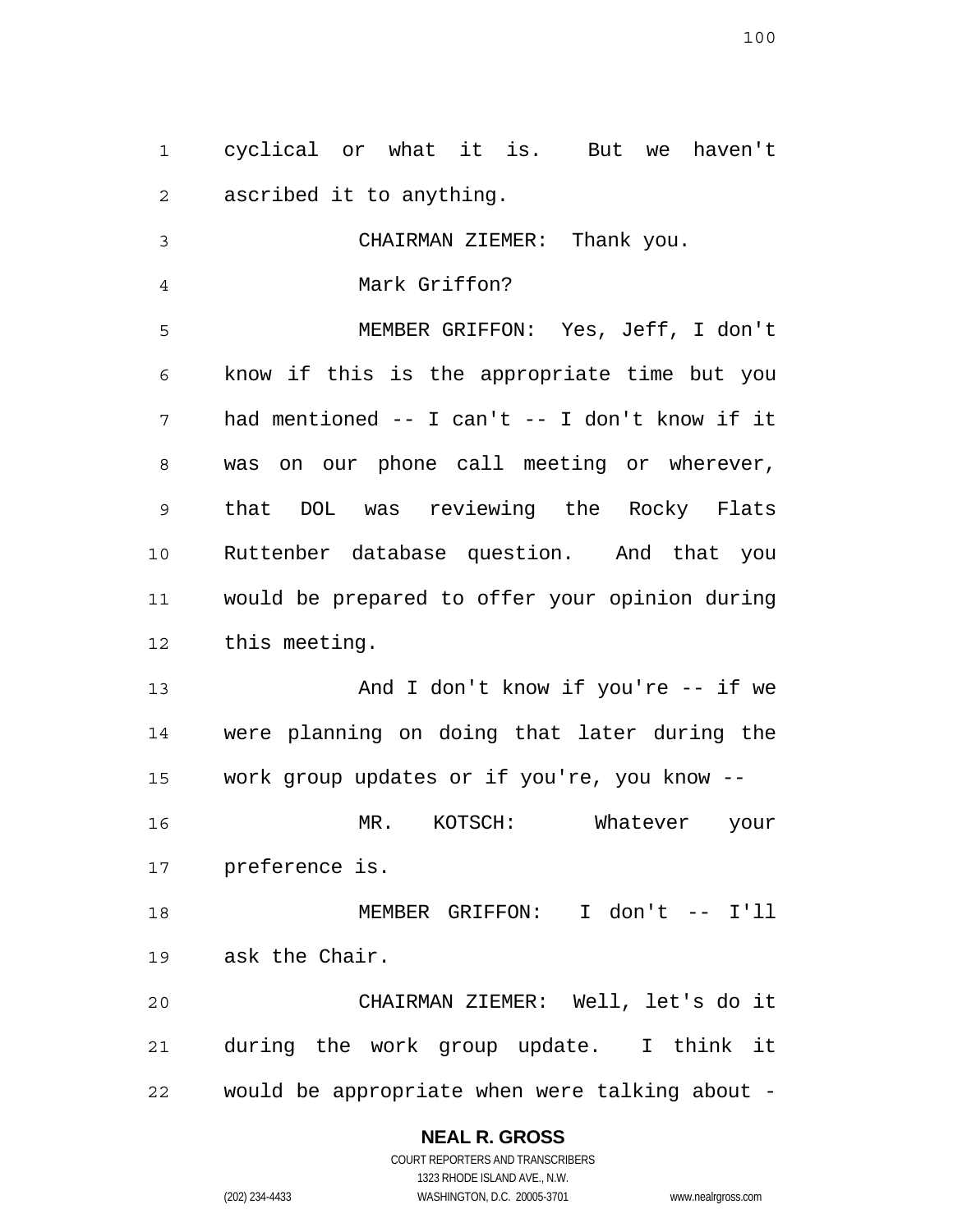1 2 3 4 5 6 7 8 9 10 11 12 13 14 15 16 17 18 19 20 21 22 - MR. KOTSCH: Added suspense, so -- MEMBER GRIFFON: Well, also my concern was I didn't know if you were staying for all three days. MR. KOTSCH: I'm here, I'm here. CHAIRMAN ZIEMER: Thank you. Other questions or comments? (No response.) CHAIRMAN ZIEMER: Apparently not. Thank you very much, Jeff. We appreciate, as usual, the comprehensive coverage of the Labor statistics, as it were. We're going to take our break at this time. We have a 15-minute break. And then we will resume. (Whereupon, the above-entitled matter went off the record at 11:01 a.m. and resumed at 11:20 a.m.) CHAIRMAN ZIEMER: We are ready to resume our meeting. Our next presentation will be an update from the Department of

> **NEAL R. GROSS** COURT REPORTERS AND TRANSCRIBERS

1323 RHODE ISLAND AVE., N.W. (202) 234-4433 WASHINGTON, D.C. 20005-3701 www.nealrgross.com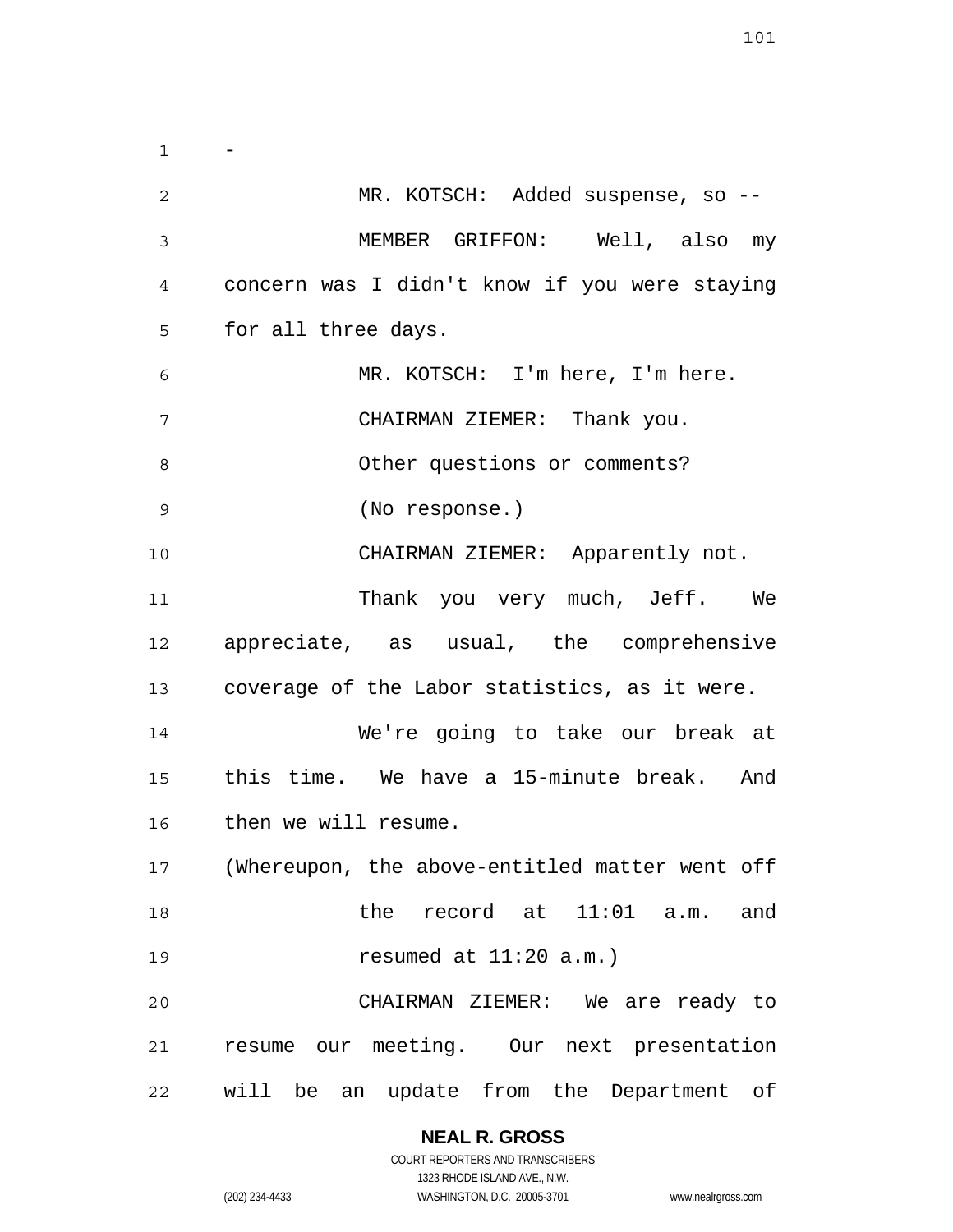1 2 3 4 Energy. Your agenda indicates the Dr. Worthington would be giving the update, but she's not able to be with us today, but we do have Greg Lewis here.

5 6 And, Greg, we're pleased to have you present the Department of Energy update.

7 8 9 10 11 12 MR. LEWIS: Great. Thank you, Dr. Ziemer. And Dr. Worthington just wanted to apologize. She wanted to make it here but due to events back at the office, she just wasn't able to. But she does expect to be here for the next meeting.

13 14 15 16 17 So, again, I'm Greg Lewis. I'm the Program Manager for the EEOICPA Program at DOE. And I'm going to talk to you about some of the things that we've been doing since the last meeting.

18 19 20 21 22 Our core mandate at DOE for the EEOICPA Program is to work on behalf of the program claimants to ensure that all available worker and facility records and data are provided to DOL, NIOSH, and the Advisory

> **NEAL R. GROSS** COURT REPORTERS AND TRANSCRIBERS

> > 1323 RHODE ISLAND AVE., N.W.

(202) 234-4433 WASHINGTON, D.C. 20005-3701 www.nealrgross.com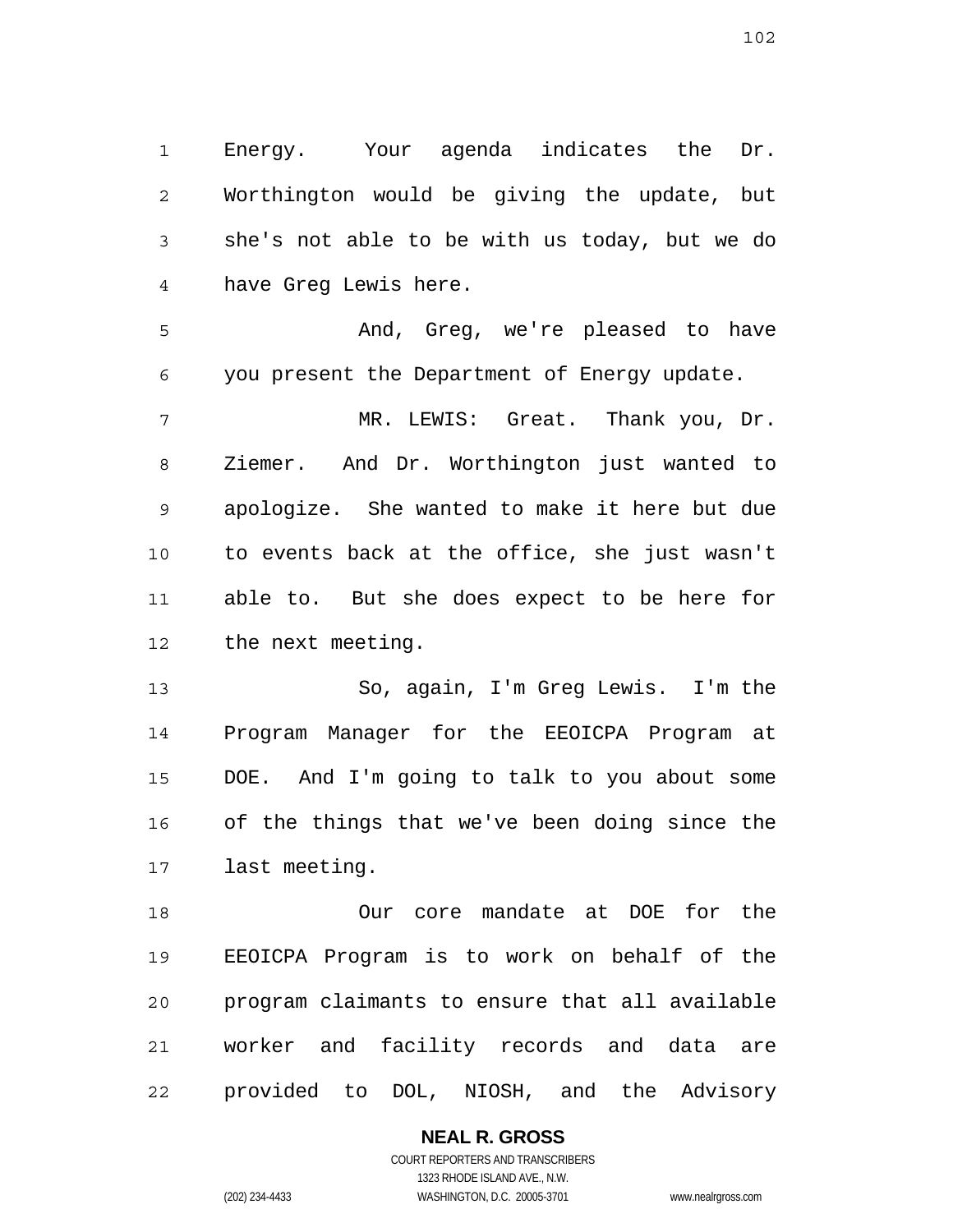1 Board.

| $\overline{c}$ | We<br>have<br>number<br>оf<br>a                       |
|----------------|-------------------------------------------------------|
| $\mathfrak{Z}$ | responsibilities as far as that goes in terms         |
| 4              | of supporting both DOL and NIOSH in their             |
| 5              | requests for individual information<br>to             |
| 6              | reconstruct dose and to adjudicate claims.            |
| 7              | also provide support and<br>We                        |
| 8              | assistance to the Department of Labor, NIOSH,         |
| 9              | and the Advisory Board on large-scale records         |
| 10             | research, facilities research such as<br><b>SEC</b>   |
| 11             | petition evaluations and things like that.            |
| 12             | And then we also conduct research                     |
| 13             | and coordination with DOL and NIOSH on issues         |
| 14             | related to facility designations that may be          |
| 15             | changing years or adding facilities and things        |
| 16             | of that nature.                                       |
| 17             | We did have a recent initiative to                    |
| 18             | try to communicate with -- both internally to         |
| 19             | DOE and to outside stakeholders some of our           |
| 20             | responsibilities.                                     |
| 21             | launched<br>So<br>we<br>an<br>awareness               |
| 22             | campaign<br>focused<br>and<br>former<br>on<br>current |

(202) 234-4433 WASHINGTON, D.C. 20005-3701 www.nealrgross.com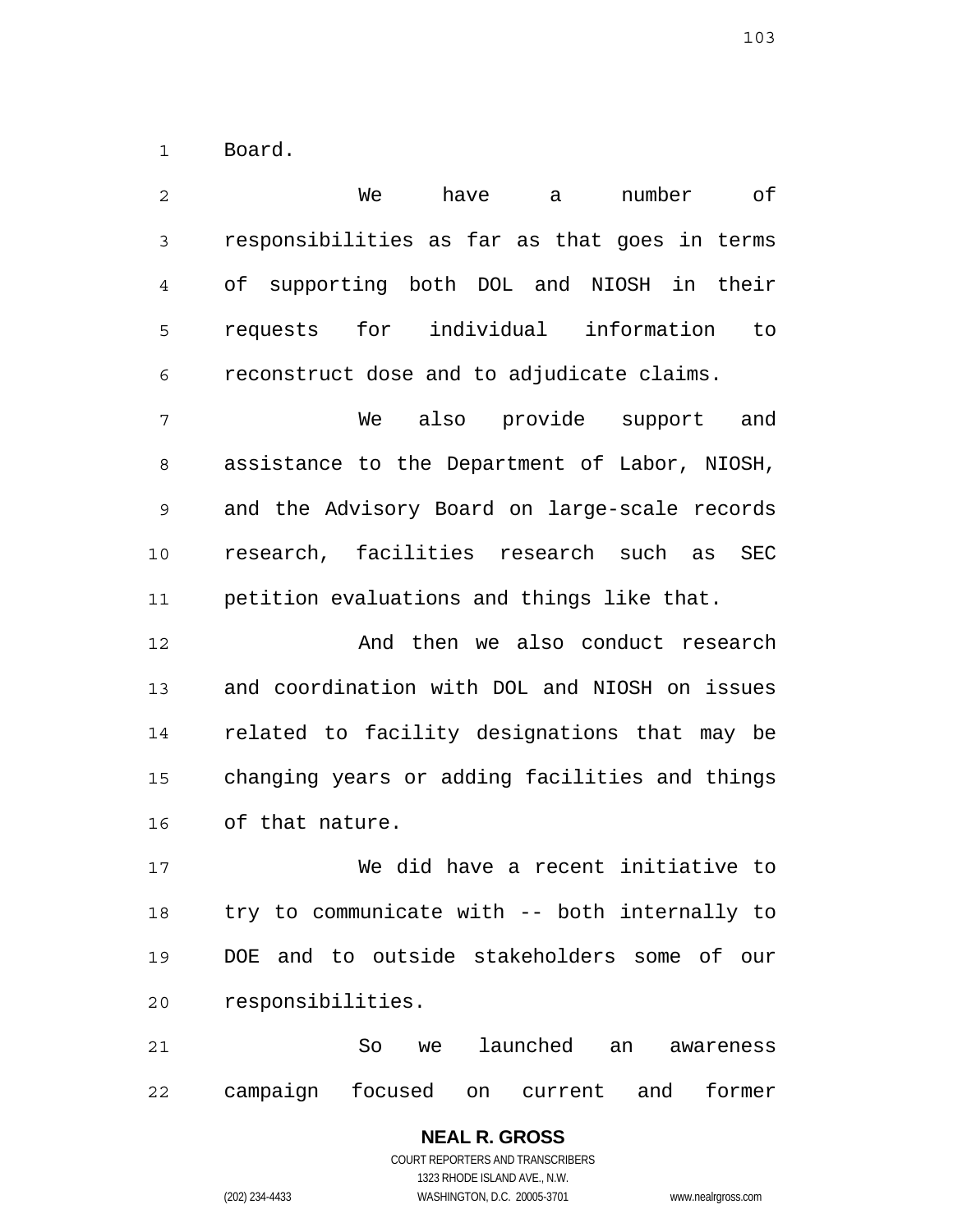1 2 3 4 5 workers. We wanted to lay out the roles and responsibilities at DOE that we do on behalf of the workers. And that's both for the Former Worker Program, EEOICPA, and some of our current safety initiatives.

6 7 8 9 10 11 12 13 And, again, that's the Worker Safety and Health Program, 10 CFR 851. It may be unfamiliar to some of you but that's - it's a rule that we put out within the last year focused on current and the next generation of DOE workers. And it's, you know, with the aim of preventing work-related illness and injuries.

14 15 16 17 18 This is the EEOICPA brochure, Former Worker, and 10 CFR 851. They are brochures with information. We have them on our DOE website for HHS. So anyone that needs a link, I can provide that.

19 20 21 22 And then our main activity, the one that takes up the most of our resources is supporting individual records requests from DOL and NIOSH. We do approximately 6,500

**NEAL R. GROSS**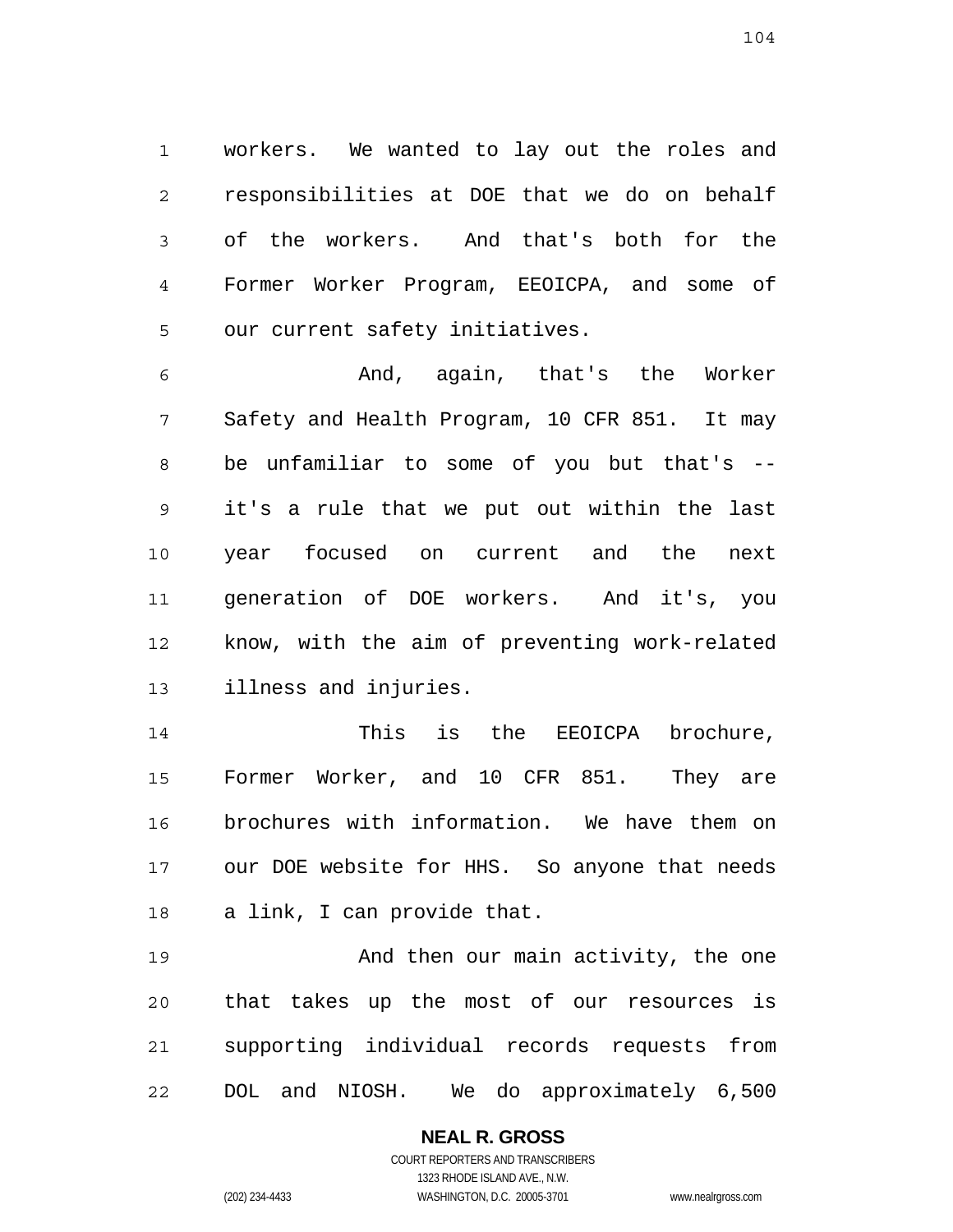1 2 3 4 5 6 7 employment verifications for the Department of Labor, about 3,000 dose reconstruction records requests from NIOSH, and about 6,500 document acquisition requests from the Department of Labor and those are for additional exposure information, industrial hygiene records, medical records, et cetera.

8 9 10 11 12 The total number of records requests that we completed have gone down slightly in 2009 from about 16,800 to about 16,000. We don't have our final September numbers in, but that's what we expect.

13 14 15 16 17 18 19 And I guess that goes back to Dr. Ziemer's point earlier. It looks like claims have gone down slightly this year. You know, as Jeff Kotsch said, we haven't really ascribed that to anything in particular. But we have noticed, you know, the requests have declined in the last year.

20 21 22 And then we do a number of things to support SEC research activities. Currently there are eight sites active. And I say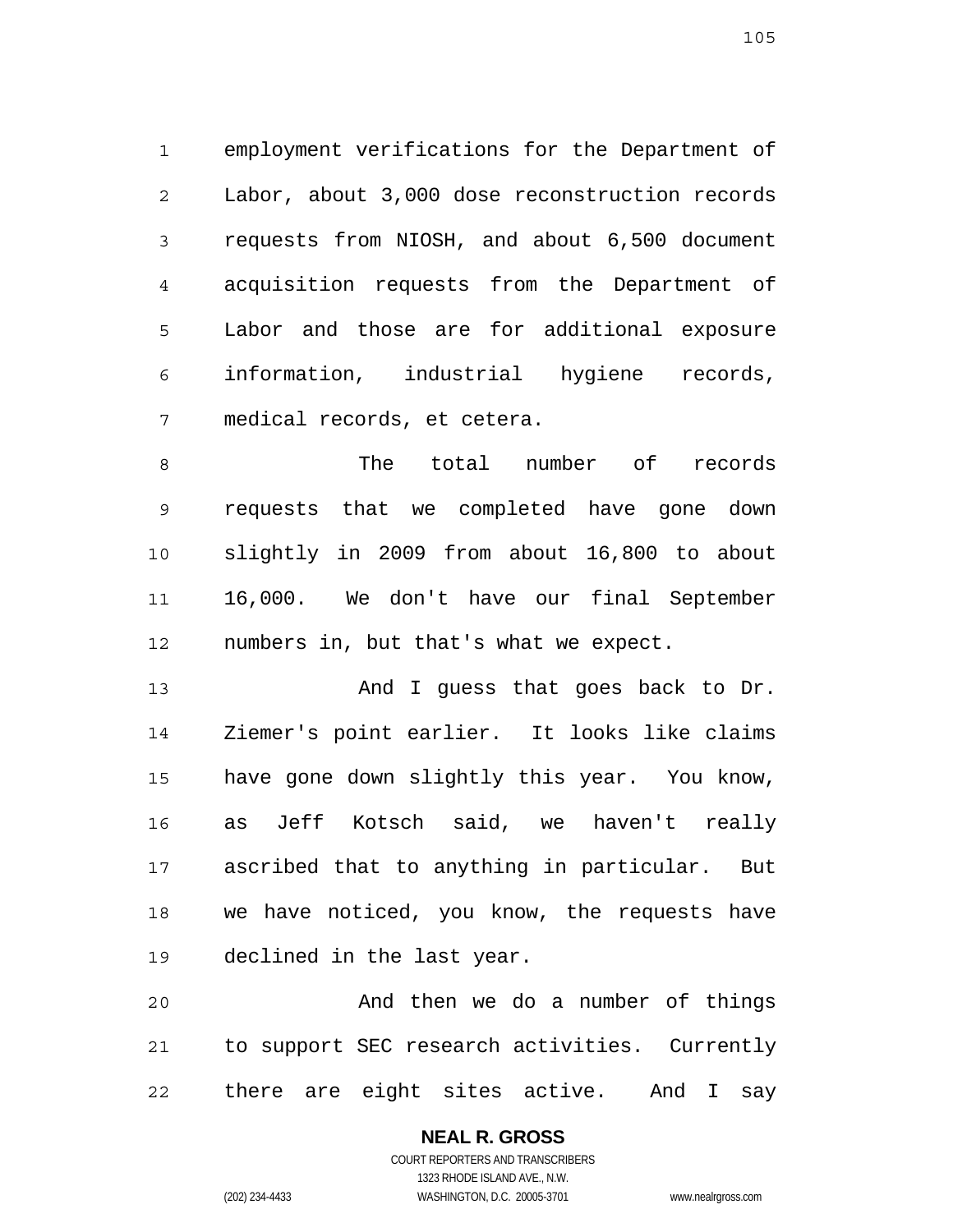1 2 active although some of these, you know, we're doing more research than others.

3 4 5 6 7 Some of them are in the final stages but currently we are working on Hanford, Mound, Savannah River, Pantex, Los Alamos, Brookhaven, of course, the Nevada Test Site, and the Santa Susanna Field Lab.

8 9 10 11 12 Here are some statistics about some of the stuff we're doing at these various sites. At Hanford, we've produced over a million pages for review. That's both boxes of records and documents.

13 14 15 16 17 18 19 20 And then we've reviewed close to 8,000 documents for classification. That's page by page by our classification reviewers. So that's quite time-consuming. And that's probably -- the bulk of our resources at Hanford went toward classification review. But at this point, we've completed almost everything.

21 22 And I'm not going to hit all of these points for these sites. You know you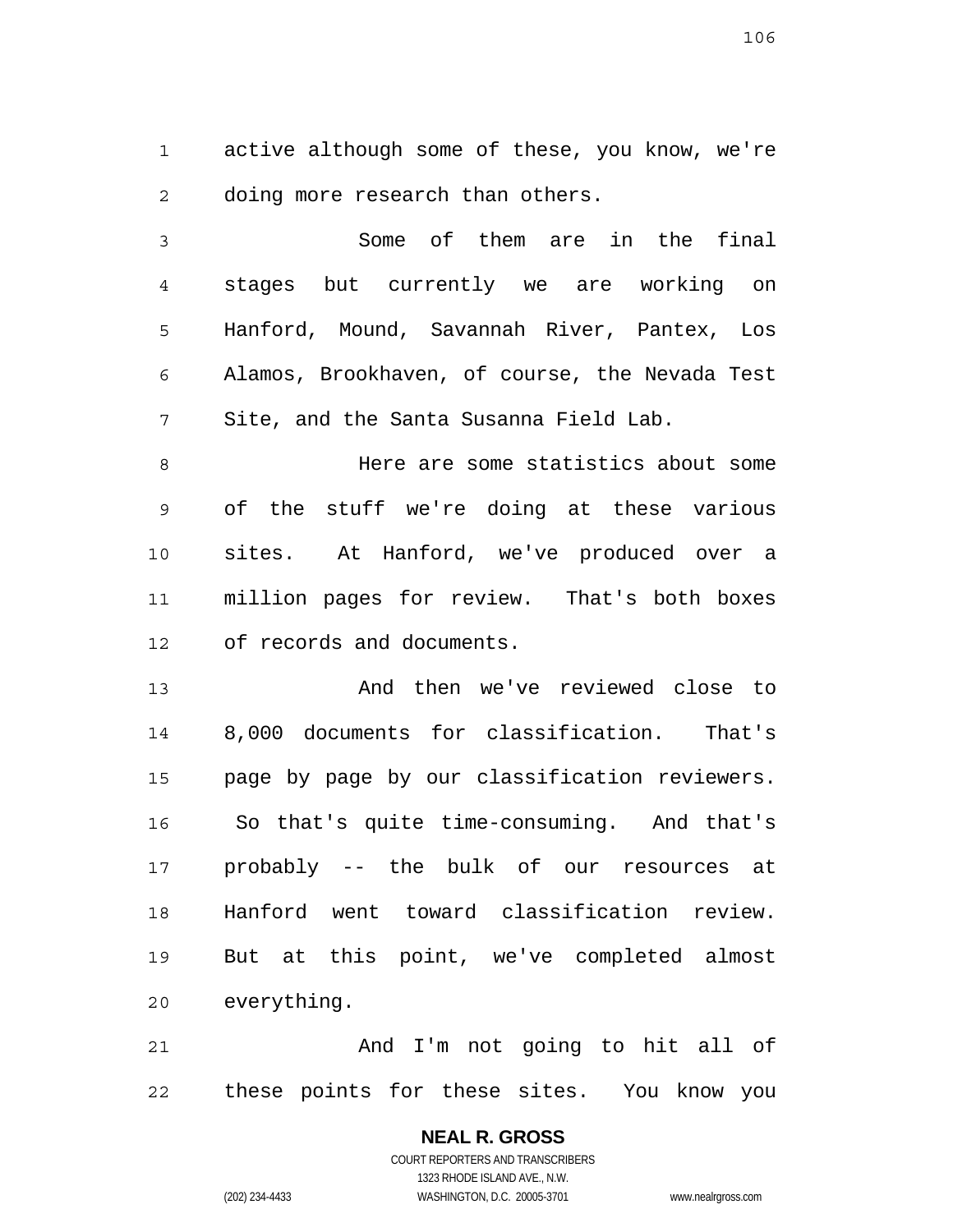1 2 3 4 can get those handouts on the back table. And if anyone has questions, they can feel free to ask. But let's just go through some of the highlights.

5 6 7 8 9 10 We've supported a site visit at Hanford about once a month for the past year. I think they've slowed down in the last couple of months as NIOSH has approached their evaluation, you know, recommendation. But they've been about once a month or so.

11 12 13 14 15 We've provided tours of multiple facilities. And you can see some of them up there, B Reactor, the Plutonium Finishing Plant, T Plant, the 100N area, et cetera. You know these were pretty detailed tours.

16 17 18 19 I know that we provided some training and outfitted various members of the tour group to go into certain, you know, radiation-protected areas.

20 21 22 We arranged for subject matter experts, current workers that have extensive facility or site history, as well as some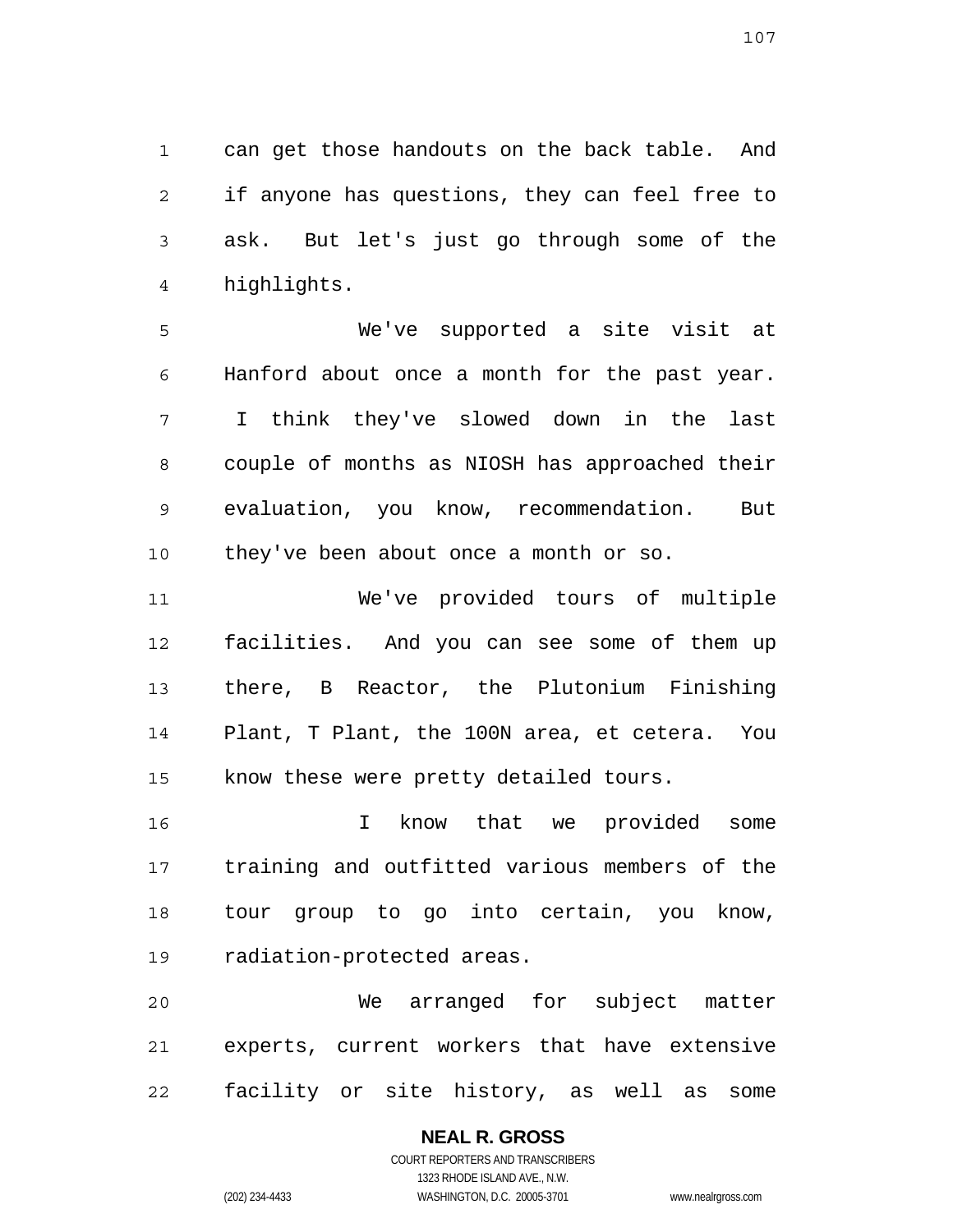1 2 former workers that had knowledge of some of the early days.

3 4 5 6 At Savannah River, we hosted 12 NIOSH site visits and have conducted document reviews for about 3,500 documents or over 260,000 pages of information.

7 8 9 10 11 12 13 14 15 16 At Mound, we facilitated a number of meetings. We've provided classification experts to give, you know, both the Advisory Board members and NIOSH, NIOSH and SC&A staff information on, you know, what they can or can't say in certain areas. We're making sure that, you know, their documents have been reviewed appropriately. And the information that they would like to present to the public, you know, they are able to do that.

17 18 19 20 21 And then, again, we completed most of the document requests or records requests at Mound although we continue to support individual efforts or specific follow-up questions from NIOSH and SC&A.

22 Here at Brookhaven, we've hosted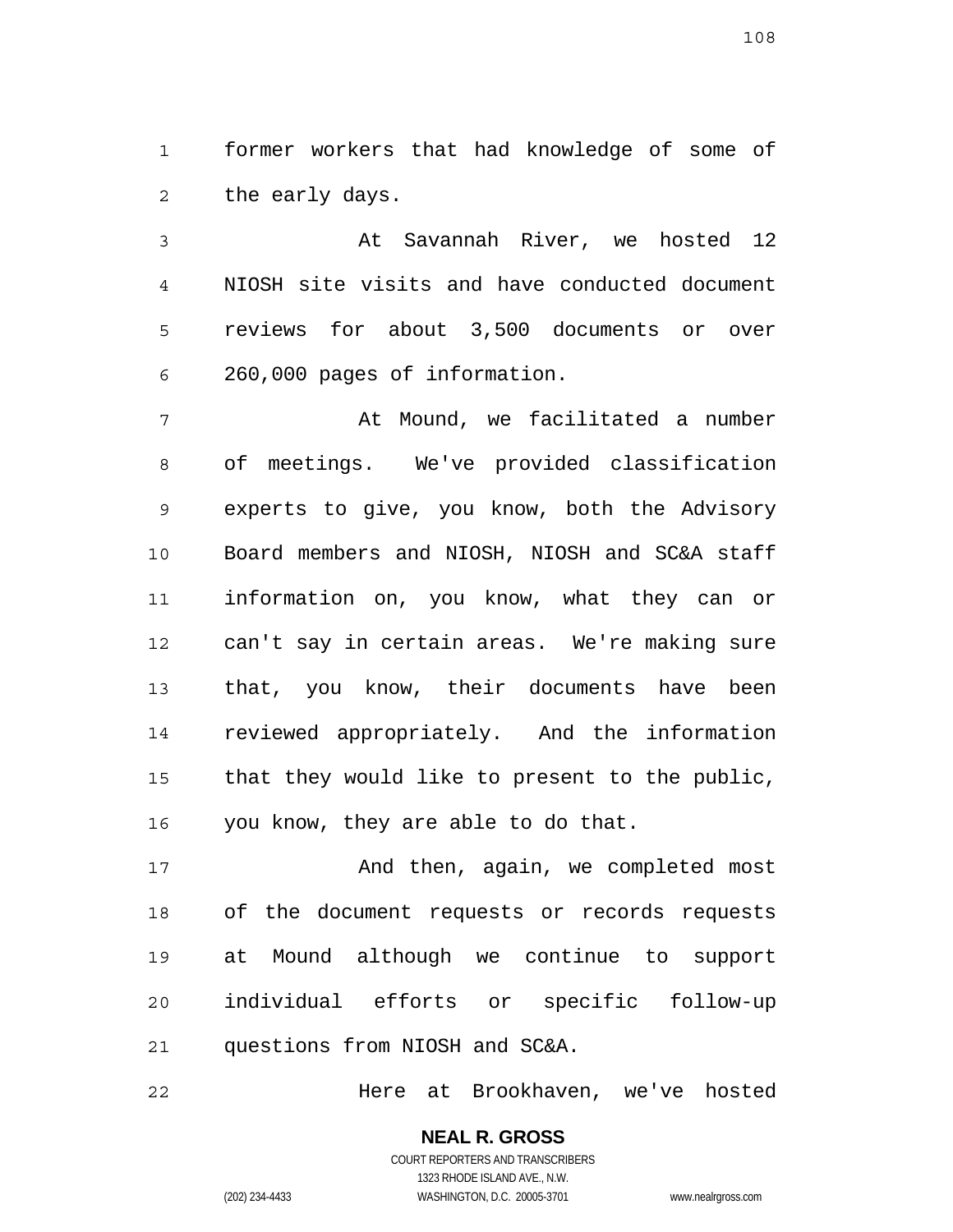1 2 3 4 5 6 over six records review and data capture visits from NIOSH staff. We've identified hundreds of boxes of records and made them available to NIOSH. We've pulled boxes back from off-site storage locations, federal records centers, things like that.

7 8 9 10 11 12 13 14 15 16 We've arranged for subject matter experts, again both current and former employees, which is important, you know, I think Brookhaven, the site goes back to, I believe, before 1950. So, again, the current workers have knowledge that goes back only so far. So we've made sure to arrange for former workers with knowledge about site activities and historical exposures to be available to talk to NIOSH and staff.

17 18 19 20 21 22 And then yesterday, we facilitated a site tour for NIOSH, the Advisory Board, and, you know, their contractors. Subject matter experts were available. The lab director actually addressed the tour, both at the beginning and the end, and was able to

> **NEAL R. GROSS** COURT REPORTERS AND TRANSCRIBERS 1323 RHODE ISLAND AVE., N.W.

(202) 234-4433 WASHINGTON, D.C. 20005-3701 www.nealrgross.com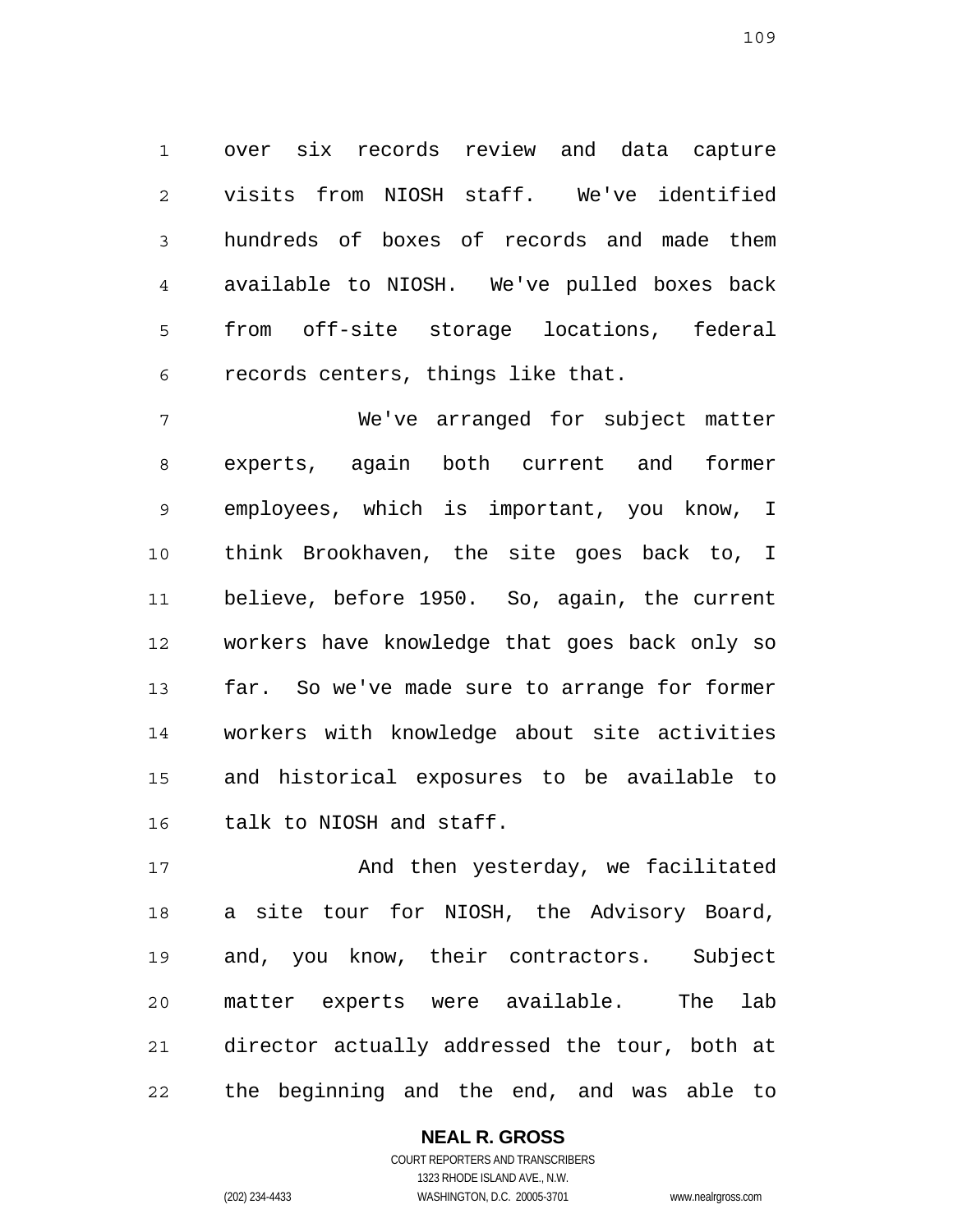1 2 3 4 answer some questions. And so, you know, we hope that was informative and helped give you some perspective on the facility and its activities.

5 6 7 8 9 10 11 Okay, I'm going to talk about document reviews and I know at previous Board meetings, there was some, you know, concerns over the security plan that we put together last February and the requirement for document reviews at various sites and facilities that have classification concerns.

12 13 14 15 16 17 Since February of 2009 when we initiated the security plan, 179 documents have been submitted to DOE for classification review. The average turnaround time for those documents was less than ten calendar days, so approximately seven work days, I guess.

18 19 20 21 22 You know in certain cases where an expedited review is necessary when NIOSH or the Board needed the document for, you know, immediate action, we've returned documents in one to two days as needed if possible.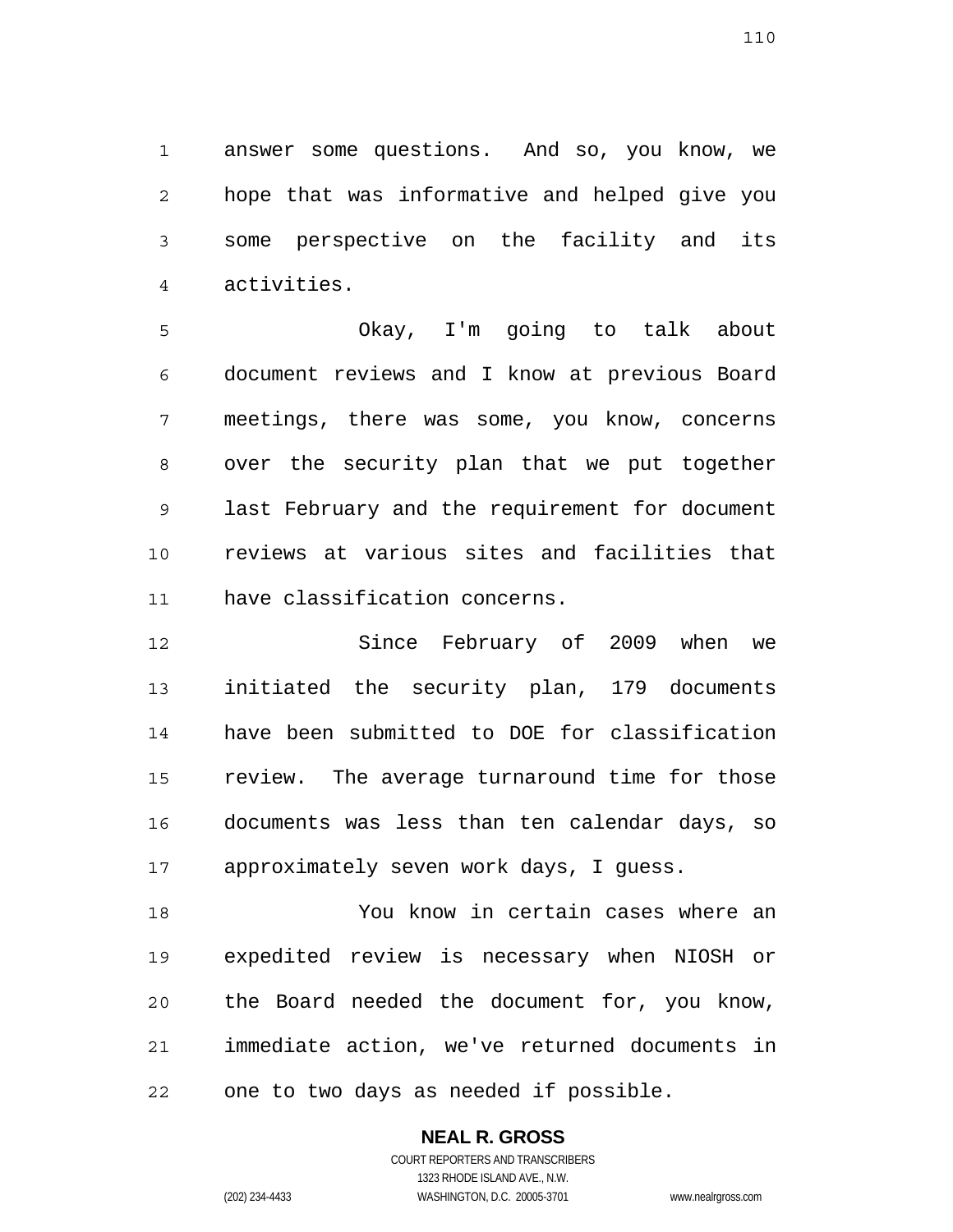1 2 3 4 5 6 And then facility research is also an important part of what we do. We have - there is a database with over 300 facilities covered under EEOICPA. This includes Department of Energy facilities, atomic weapons employers, and beryllium vendors.

7 8 9 10 11 12 13 14 15 We have the Office of Legacy Management. We have a separate contract with them. My office at DOE has contracted with Legacy Management for records research activities. They -- Legacy Management is unique in that they handle and manage most of the legacy records for the Department of Energy and are responsible for the sites that have closed or no longer exist.

16 17 18 19 20 21 22 So they have -- their staff have a unique knowledge of how to handle DOE records. And they also have an extensive historical knowledge of DOE operations and activities. So, you know, they are very well positioned to be able to work within DOE with our various sites and outside of DOE at research sources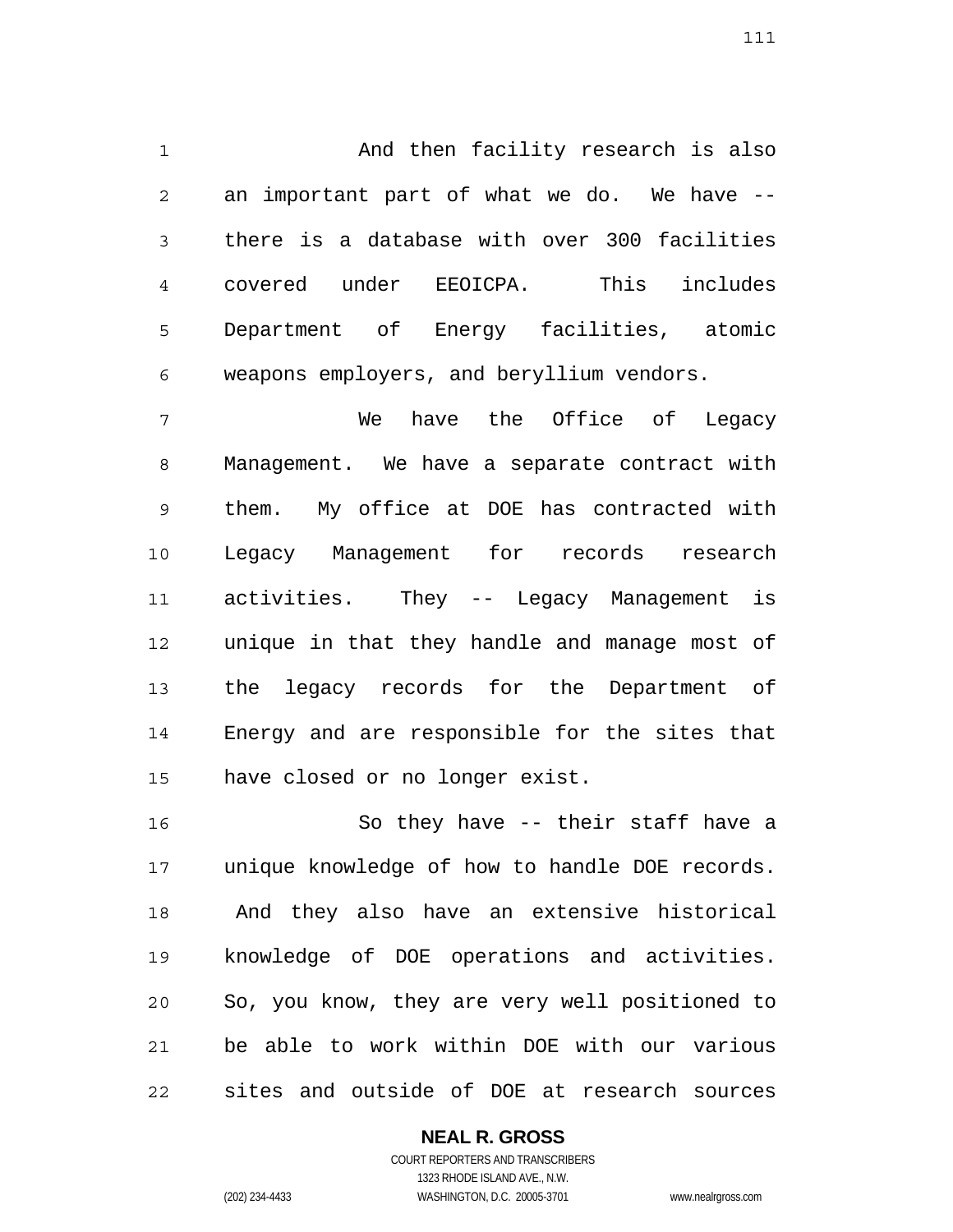1 2 3 4 5 6 to locate relevant records that can determine what was done on DOE sites and atomic weapons employers, and what material was supplied where so we really utilize them to locate information and provide it back to the Department of Labor and NIOSH.

7 8 9 10 11 12 13 14 15 16 17 18 19 20 21 22 And then the current facilities that we're researching are Baycock [sic] & Wilcox Technologies in Lynchburg, Virginia and the Wah Chang facility in Albany, Oregon. And just to speak to, you know, the point that Larry and Dr. Ziemer were discussing earlier, you know, with Larry's commitment to -- NIOSH's commitment to, you know, return all cases by June of this year and they did mention that certain cases are pending based on facility research. If there is a question about the facility designation or the years of coverage, you know, they can't proceed until that's resolved. And we realize that. And, you know, at DOE, we do not want to stand in the way of that. We are doing our best to,

> **NEAL R. GROSS** COURT REPORTERS AND TRANSCRIBERS

1323 RHODE ISLAND AVE., N.W. (202) 234-4433 WASHINGTON, D.C. 20005-3701 www.nealrgross.com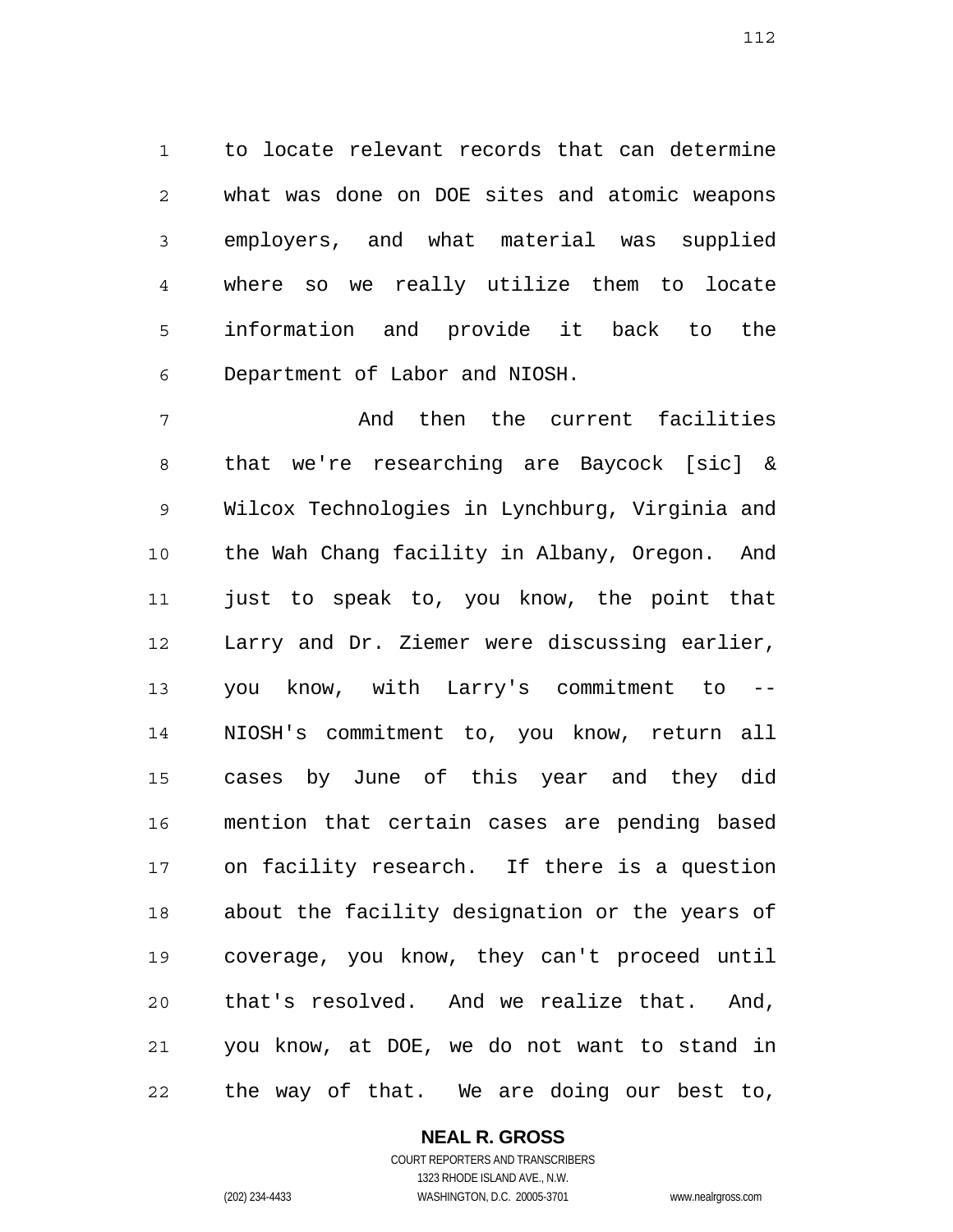1 2 3 you know, return these research issues and get them the answers they need in the time they need them.

4 5 6 7 8 However, you know, we do want to say that with research, you know, the more you look sometimes, the more you find. And it's very difficult to just stop it, you know, when you continue to find information.

9 10 11 12 13 14 15 16 So, you know, we may be going to, you know, ten or more different DOE sites to find information. And then we also rely on these, you know, AWEs, we contact them directly to find information. And in certain cases, we may go to a town or a reading room, a local library who may have information about the very early days of the site.

17 18 19 20 21 22 So it's not always in our control when we get answers, which one example is the B&W facility in Lynchburg. We were waiting for information from them. And there were a number of issues that they experienced. So there was somewhat of a delay in the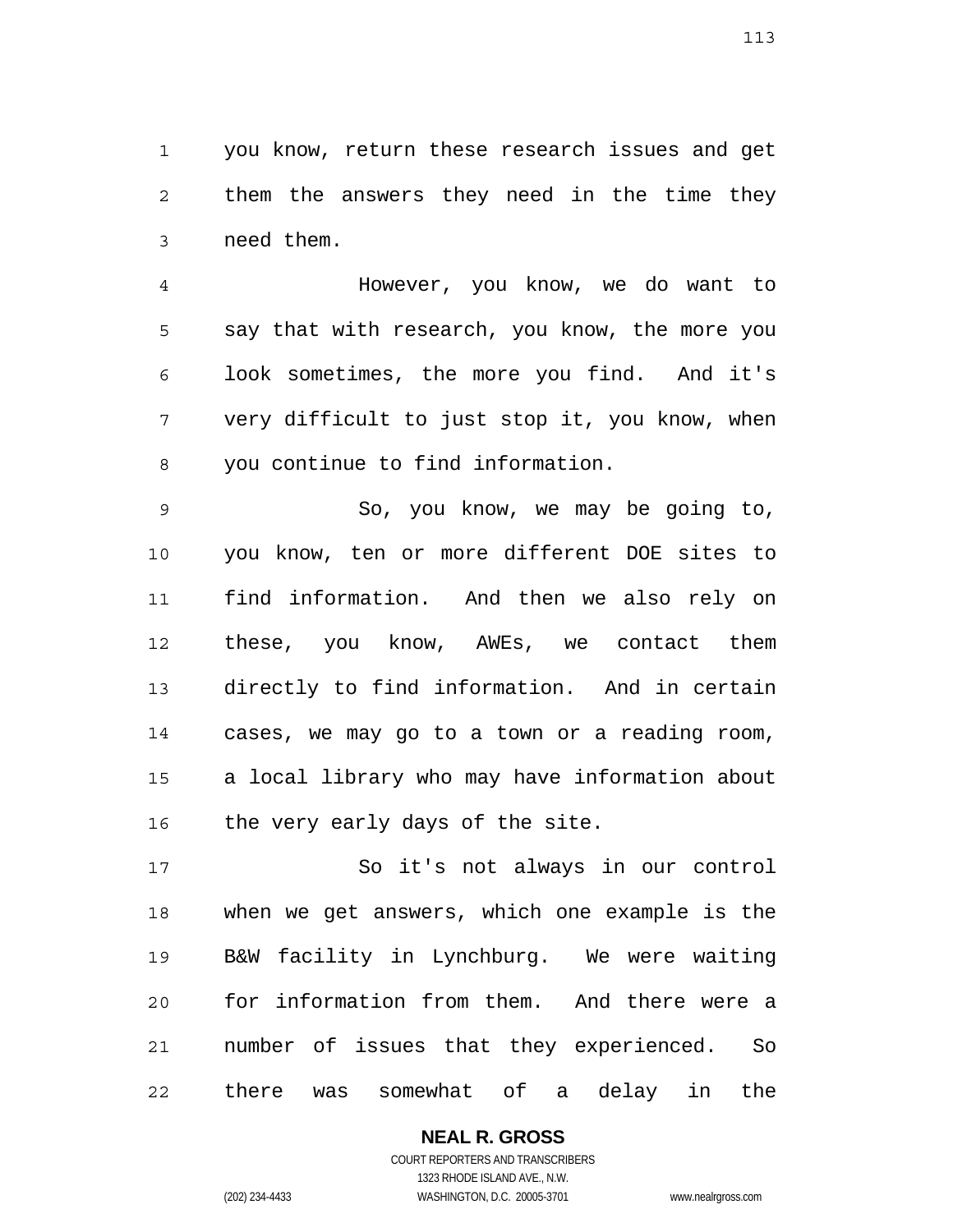1 2 3 4 5 6 information. But we do have that now and are about to close our research. But that's kind of an example of it's not always in our hands but we are striving to, you know, get the information back in a timely manner and not hold up NIOSH in their efforts.

7 8 9 10 11 12 13 14 15 16 We have a number of initiatives that we have undertaken in the last couple of months, you know, to try to improve our service to the Department of Labor and NIOSH and the Board. We hold weekly conference calls with members of NIOSH and the contractors to make sure that we're getting them what they need and, you know, kind of review any outstanding issues, talk about our path forward, and expectations on both sides.

17 18 19 20 21 22 We provide subject matter experts to Advisory Board Working Group in conference calls as well as, you know, NIOSH and SC&A if they need consultation on certain issues. We facilitated secure meetings and video conference calls for NIOSH and Advisory Board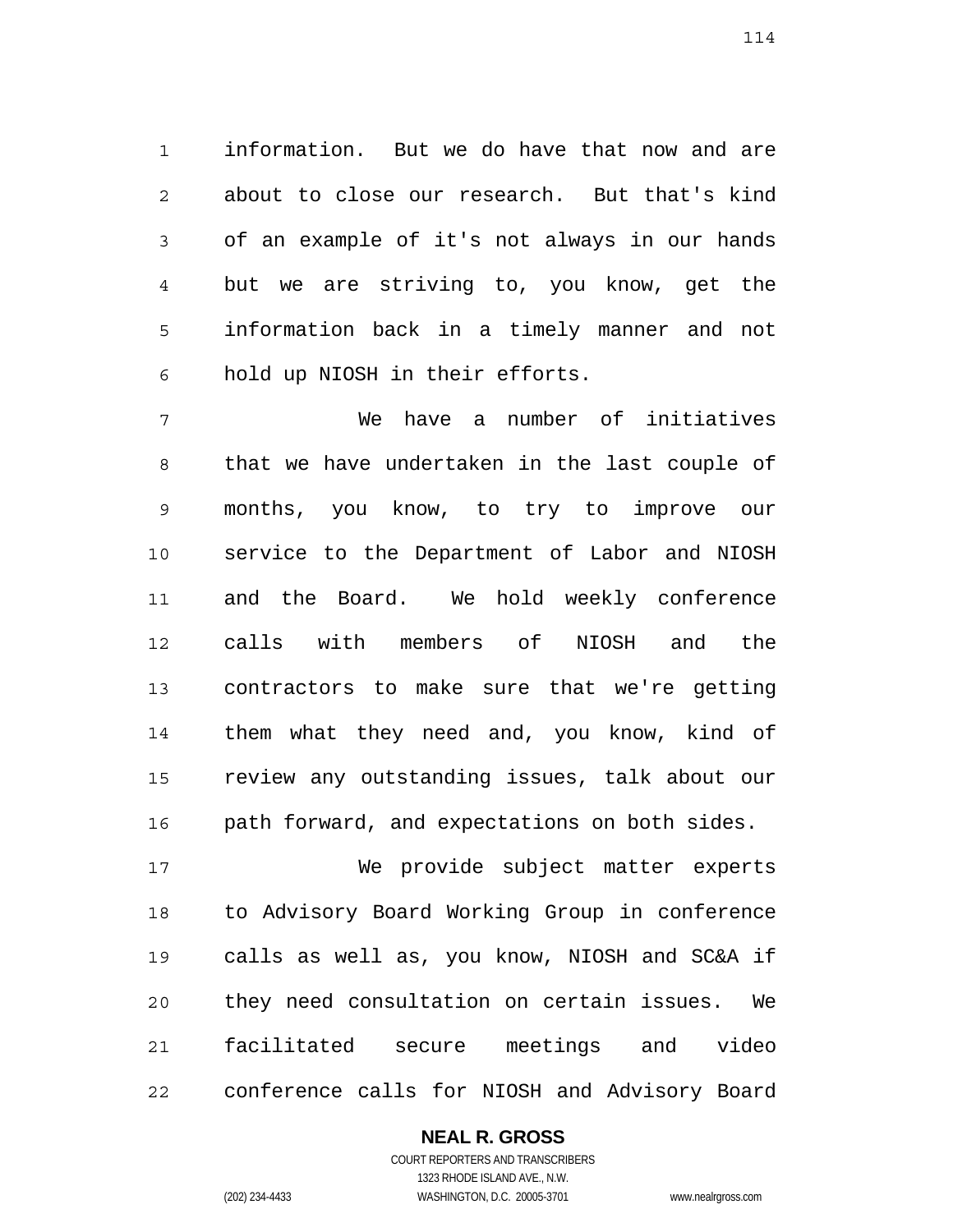1 2 3 4 5 6 7 8 staff so they can discuss classified information in a secure setting. We're currently working with our CIO's office to revise our contracting provisions and acquisitions guide to ensure DOE sites retain the right to access and, you know, use records once contractors have left or have fulfilled their obligations under a certain contract.

9 10 11 12 13 14 15 16 17 18 This is particularly important because we realize that there are problems obtaining subcontractor records from the early days and the not-so-early days because, you know, subcontractors, when they were finished with their project, a lot of them took their own records and left. And if that contractor is no longer in business or has been sold a number of times, it is difficult to access those records.

19 20 21 22 So in a continuing effort to improve that and make sure that, you know, from now on and in the future we're able to access those records, we're changing our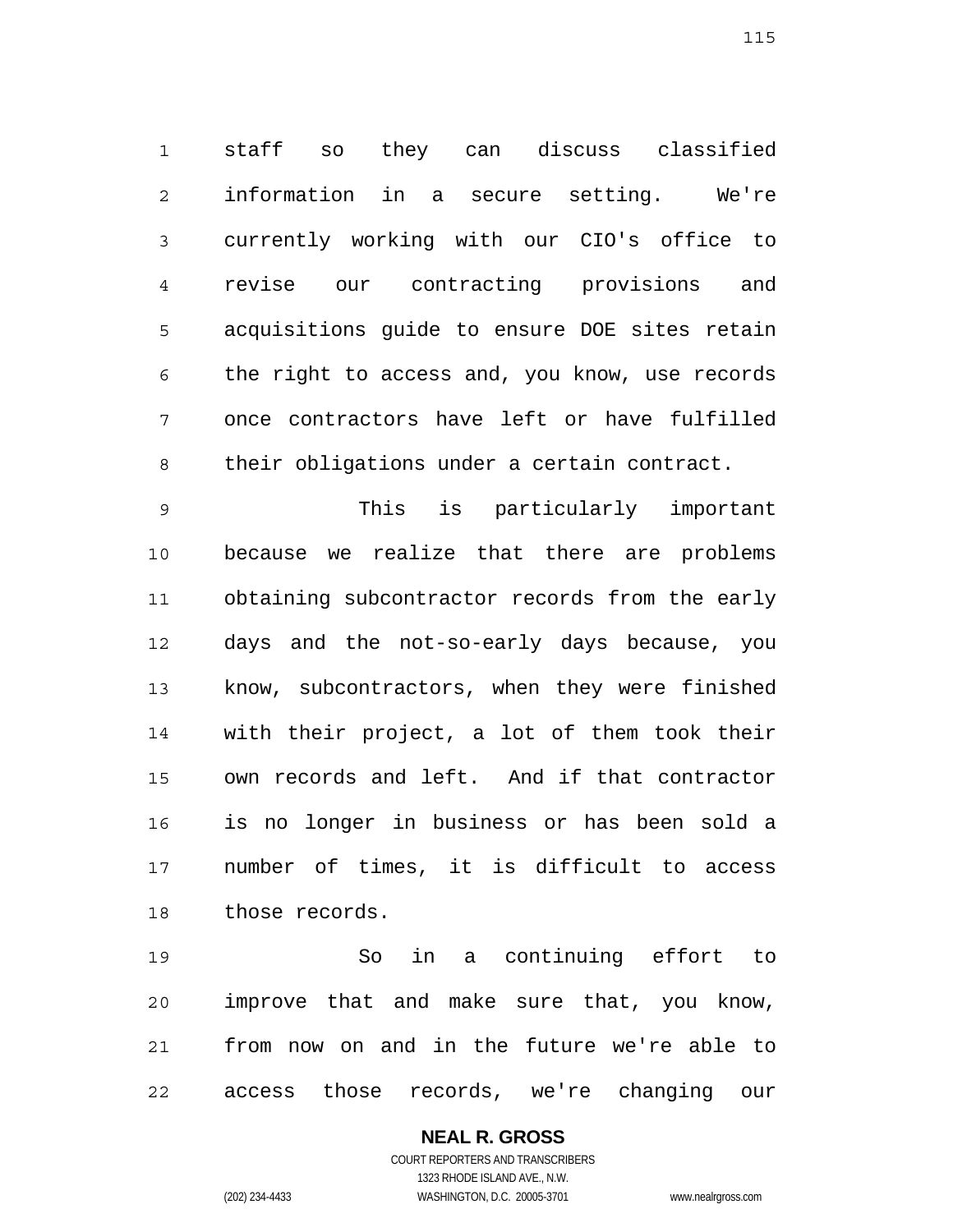1 2 3 4 5 6 7 contracting guide so future contracts should make sure that we're able to access those records. And then the Los Alamos Medical Center Project, which I think we've been talking to you all or giving you updates on for some time now, we're actually -- the project is basically complete.

8 9 10 11 12 13 14 15 We're just working with the hospital legal staff to, you know, transition ownership of the records to the Department of Energy. So as soon as that's complete, we will have the pre-1964 records. And once we have those records, you know, of course they will be integrated into our records system for future EEOICPA claims.

16 17 18 19 20 21 22 And then we're also working with the Department of Labor to reconcile all past Los Alamos claims to make sure if there are valuable records in this collection, they are provided to the DOL and, you know, if cases need to be reopened or whatnot, they will be if needed. That's, of course, Department of

> COURT REPORTERS AND TRANSCRIBERS 1323 RHODE ISLAND AVE., N.W. (202) 234-4433 WASHINGTON, D.C. 20005-3701 www.nealrgross.com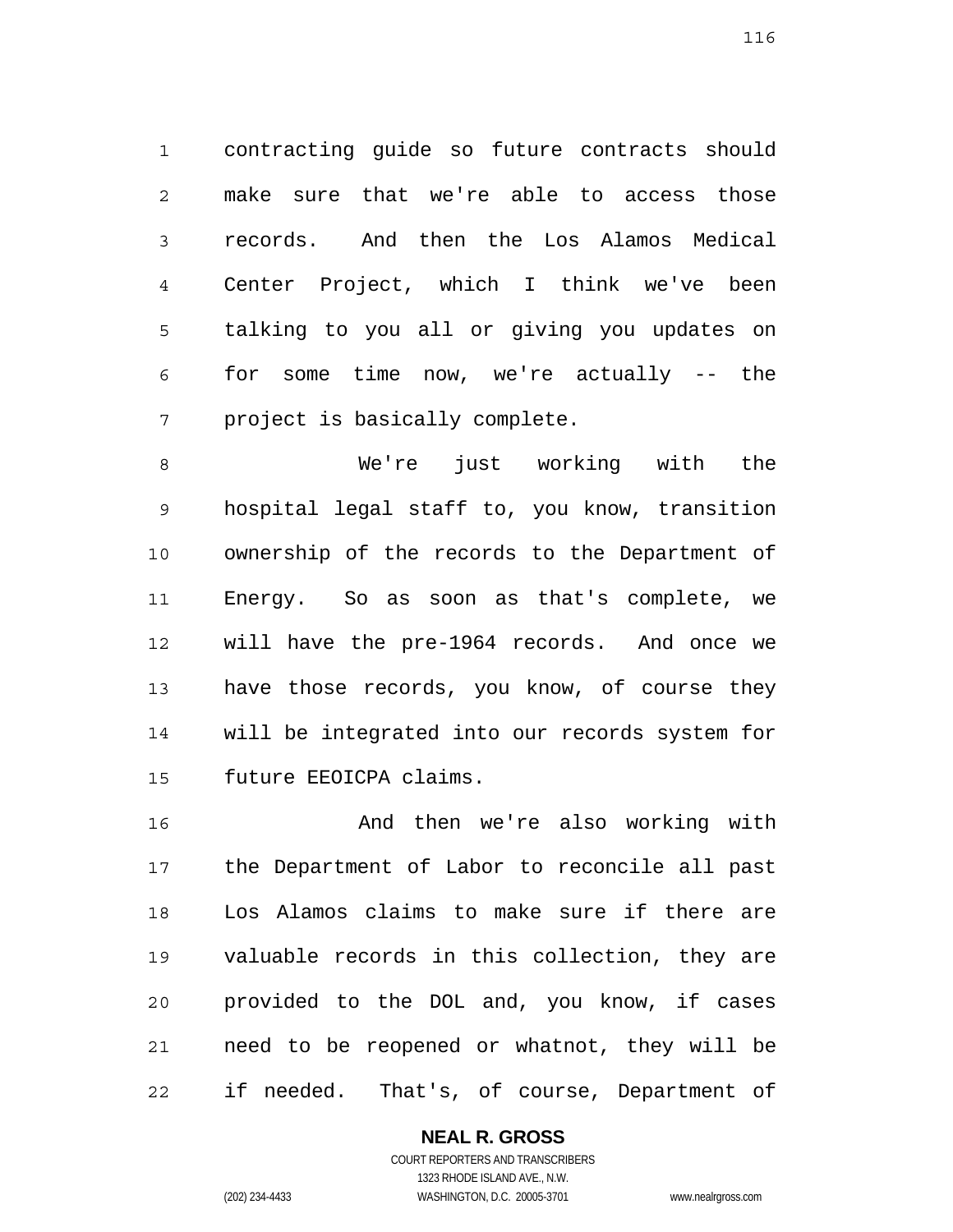1 Labor's decision.

2 3 4 5 6 7 8 9 10 11 And I just want to, you know, commit that we do everything we can to provide documents to NIOSH, DOL, and the Advisory Board. But, you know, we must do so in a responsible manner. So as I said before, you know, we've reviewed and responded to classification reviews for NIOSH and, you know, the Board, SC&A documents. And our average response time is two to nine business days, you know, depending on the need.

12 13 14 15 16 17 18 19 20 21 And then as far as outreach, you know, our DOE EEOICPA point of contacts out at all of the field sites are really the backbone of the DOE program. They are the ones who -- Gina and I, our office works with to gather records. They work with NIOSH and the Board on research projects. They manage all of the different site groups that may be responding to requests, the medical department, industrial hygiene, RADCON, human resources,

22 et cetera.

# **NEAL R. GROSS**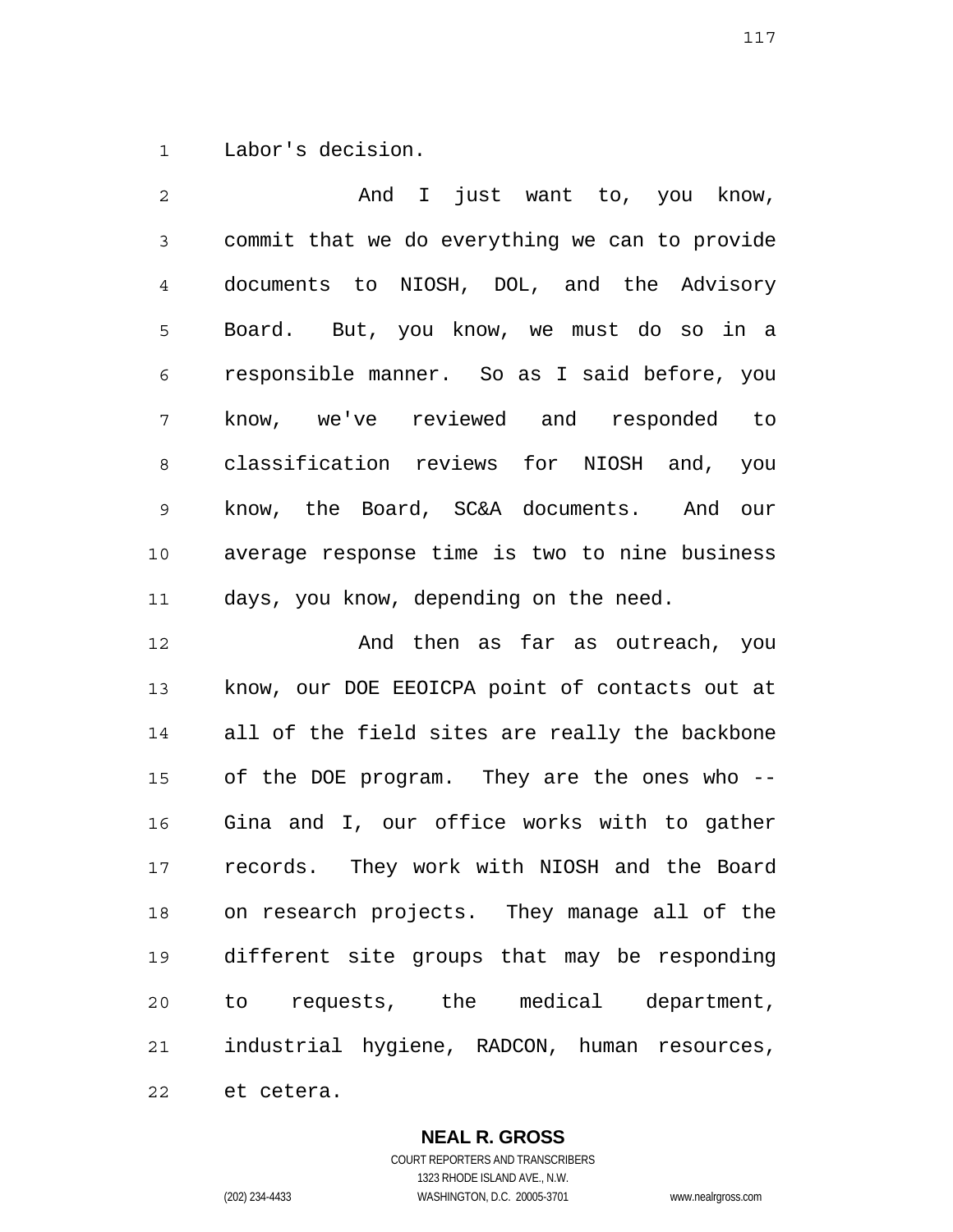1 2 3 4 5 6 7 8 9 10 11 12 13 14 15 16 17 18 19 So these POCs are -- who really drives this process, makes sure the responses are returned to you in a timely manner, makes sure that the quality is maintained, and, you know, answers -- arranges for subject matter experts, all of the things I've talked about. And today we have -- Dr. Joe Falco is from the Brookhaven National Lab. He is their Occupational Medical Director. And he also wears the second hat as the EEOICPA Program Coordinator. So, you know, as part of his busy day he also has time for us, which, you know, involves quite a bit of working with the different groups at the lab and NIOSH, DOL, the Advisory Board, contractors, my office. So, you know, he really does a great job pulling together records and making sure that you all get the answers and information you need.

20 21 22 And then we've initiated a recent effort to coordinate outreach efforts with the Department of Labor, the DOL Ombudsman's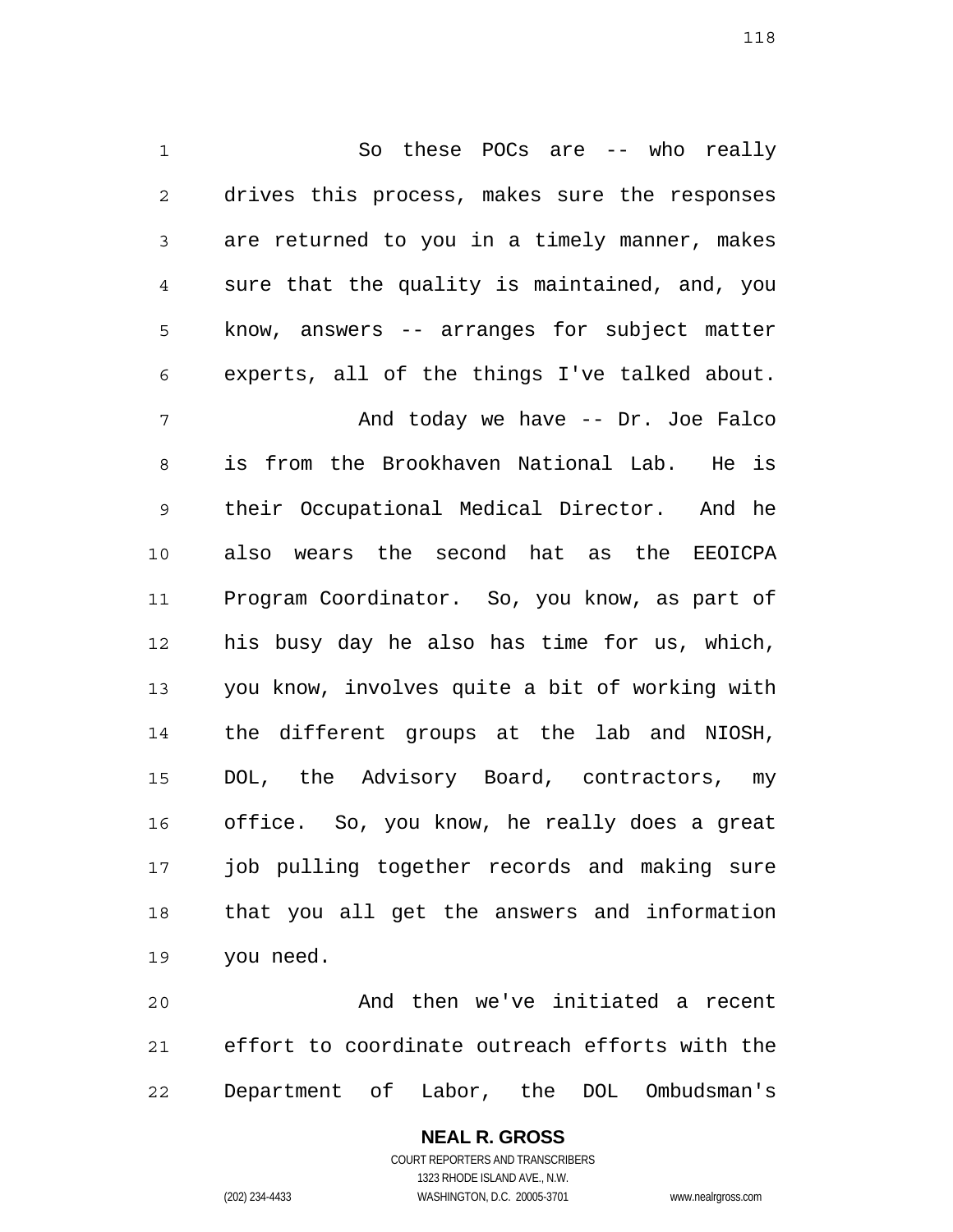1 2 3 4 5 6 Office, the Former Worker Medical Screening Programs, and NIOSH. All of these groups in some form or another are trying to reach roughly the same population of DOE former workers. It's for different reasons but they are trying to talk to all the same groups.

7 8 9 10 11 12 13 14 15 16 17 18 19 20 And many times they are having separate events and we're trying to make sure that at these events, you know, the other groups are represented or at least there is information there, you know, trying to find some efficiencies, you know, so more people can be reached in a more effective manner. And then, you know, a little bit about the Former Worker Medical Screening Program, which ties in somewhat with EEOICPA in that it is a, you know, free screening program that identifies and notifies former workers at risk for various occupational diseases and offers them medical screening.

21 22 You know depending on the results of their screening, they are often referred to

# **NEAL R. GROSS**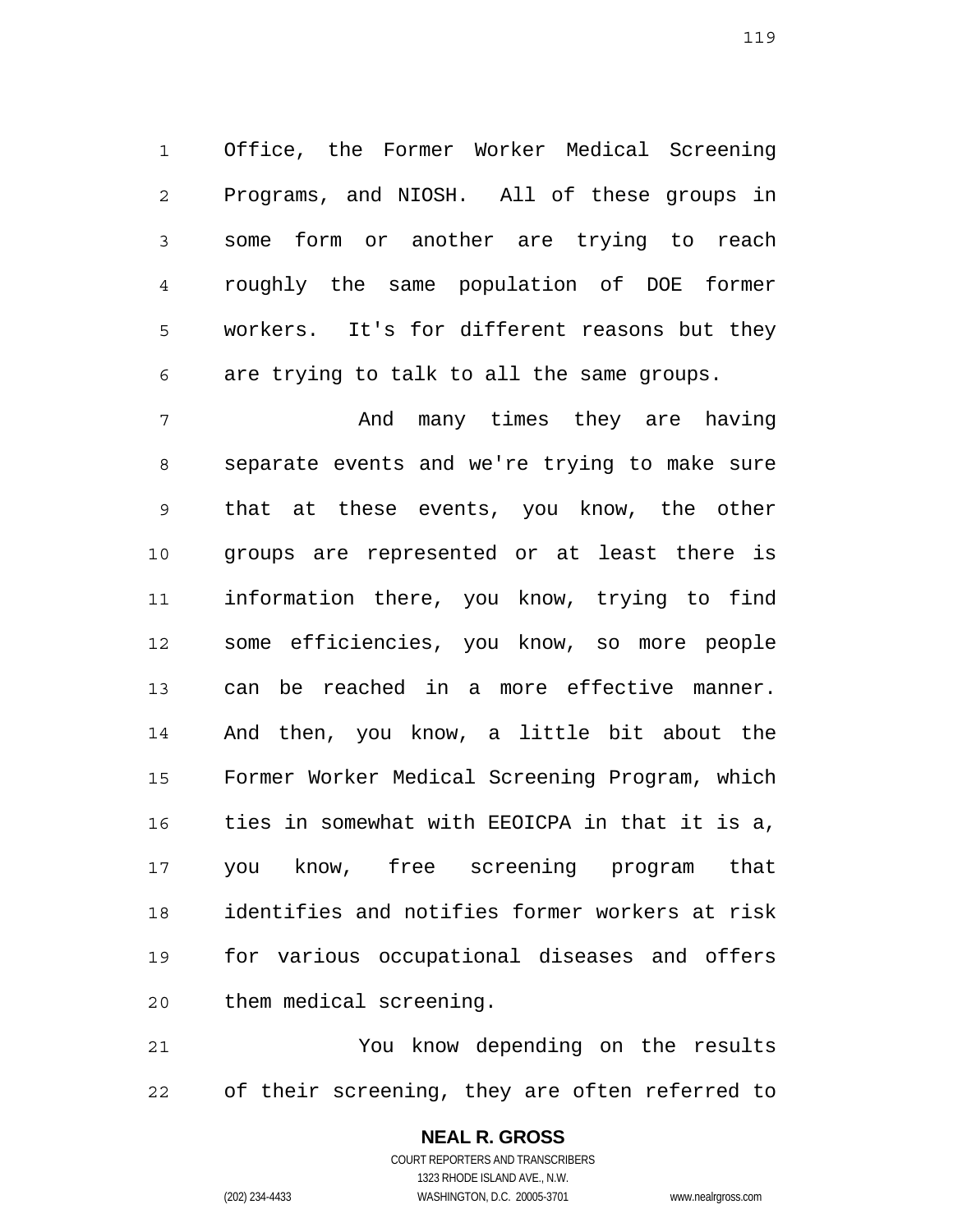1 2 3 4 5 6 7 8 9 10 11 12 13 the EEOICPA Program. They send them over to the Department of Labor program. Or, you know, it's useful, they can bring the information to their doctor to influence care. So further information on the Former Worker Program can be found at that link. And, again, that link is on the handouts in the back of the room. And just some information about the local Brookhaven Former Worker Program, for production workers, the principle investigator is Dr. Markowitz with Queens College. And the contact information is there.

14 15 16 17 18 19 20 And for the construction workers, the principle investigator is Knut Ringen, and his contact information is there as well. And I believe someone from the construction workers will be here today or may be here now, but certainly for the public comment session and tomorrow as well.

21 22 And then I wanted to close, as Larry, you know, you've heard, but Larry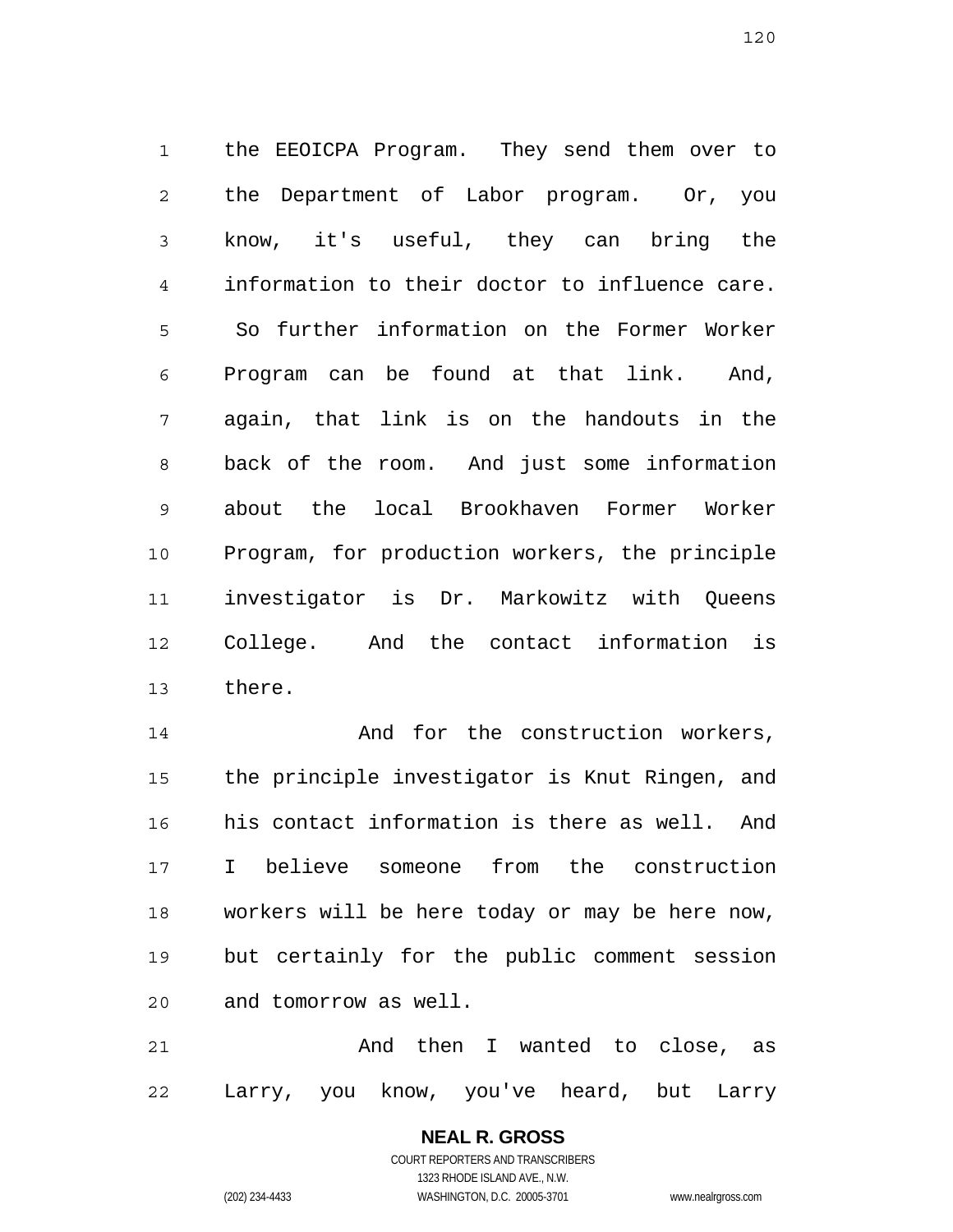1 2 3 4 5 6 7 8 9 10 11 12 13 14 15 16 17 18 19 20 21 mentioned as well, with the National Day of Remembrance. On May 22nd, the U.S. Senate designated October 30th as the National Day of Remembrance for the nuclear weapons program workers and uranium miners, millers, and haulers. Hundreds of thousands of men and women have served this nation in building the nuclear defense since World War II. These dedicated workers paid a high price for their service to develop the program, and it benefited everyone here, you know. These patriotic men and women deserve to be recognized for their contribution, service, and sacrifice towards the defense of our great nation. Congress has encouraged the people of the United States to support and participate in appropriate ceremonies, programs, and other activities to commemorate October 30th as a National Day of Remembrance for past and present workers in America's nuclear weapons programs.

So, you know, the Secretary of

**NEAL R. GROSS** COURT REPORTERS AND TRANSCRIBERS 1323 RHODE ISLAND AVE., N.W. (202) 234-4433 WASHINGTON, D.C. 20005-3701 www.nealrgross.com

22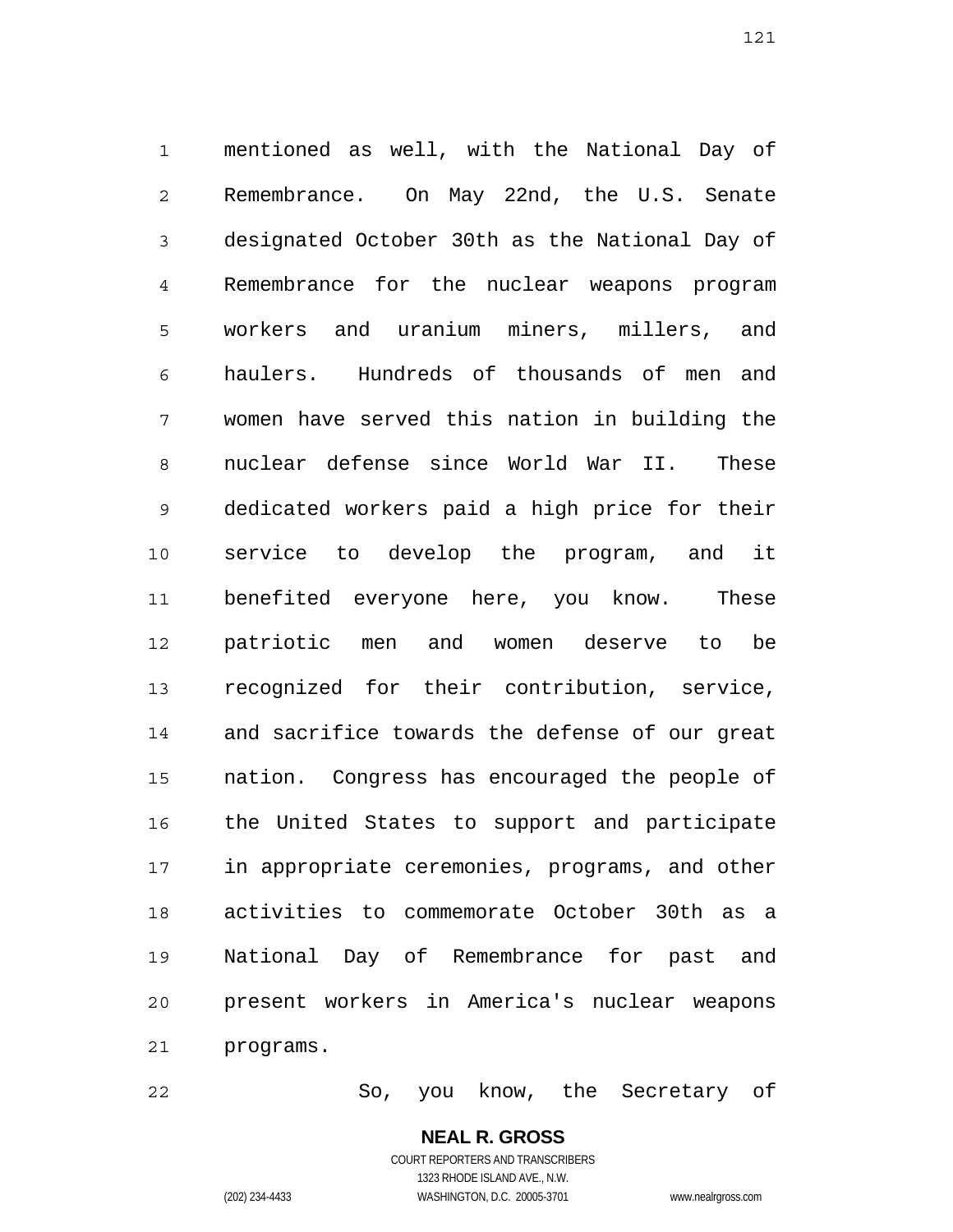1 2 3 4 5 6 7 8 Energy has encouraged the DOE sites and laboratories to, you know, mark this day with some special events. So we do have various events going on around the country, you know, with former worker involvement and, you know, to honor those people that have given so much. So I think that's it unless there are questions.

9 10 11 12 13 CHAIRMAN ZIEMER: Greg, thank you very much for that update. Since I was picky with NIOSH on some slides, I thought it would be appropriate for me to be equally picky with Department of Energy.

14 15 16 17 18 19 20 21 But you had a slide talking about a facility in Lynchburg, Virginia, which was identified as Baycock & Wilcox. And I believe it's probably Babcock & Wilcox. And I'm looking to see if Dr. Poston is nodding because -- not that he's sleeping but he agrees that -- I think he may have even worked there. But I believe it is Babcock & Wilcox.

**NEAL R. GROSS**

22

COURT REPORTERS AND TRANSCRIBERS 1323 RHODE ISLAND AVE., N.W. (202) 234-4433 WASHINGTON, D.C. 20005-3701 www.nealrgross.com

MR. LEWIS: That does sound right.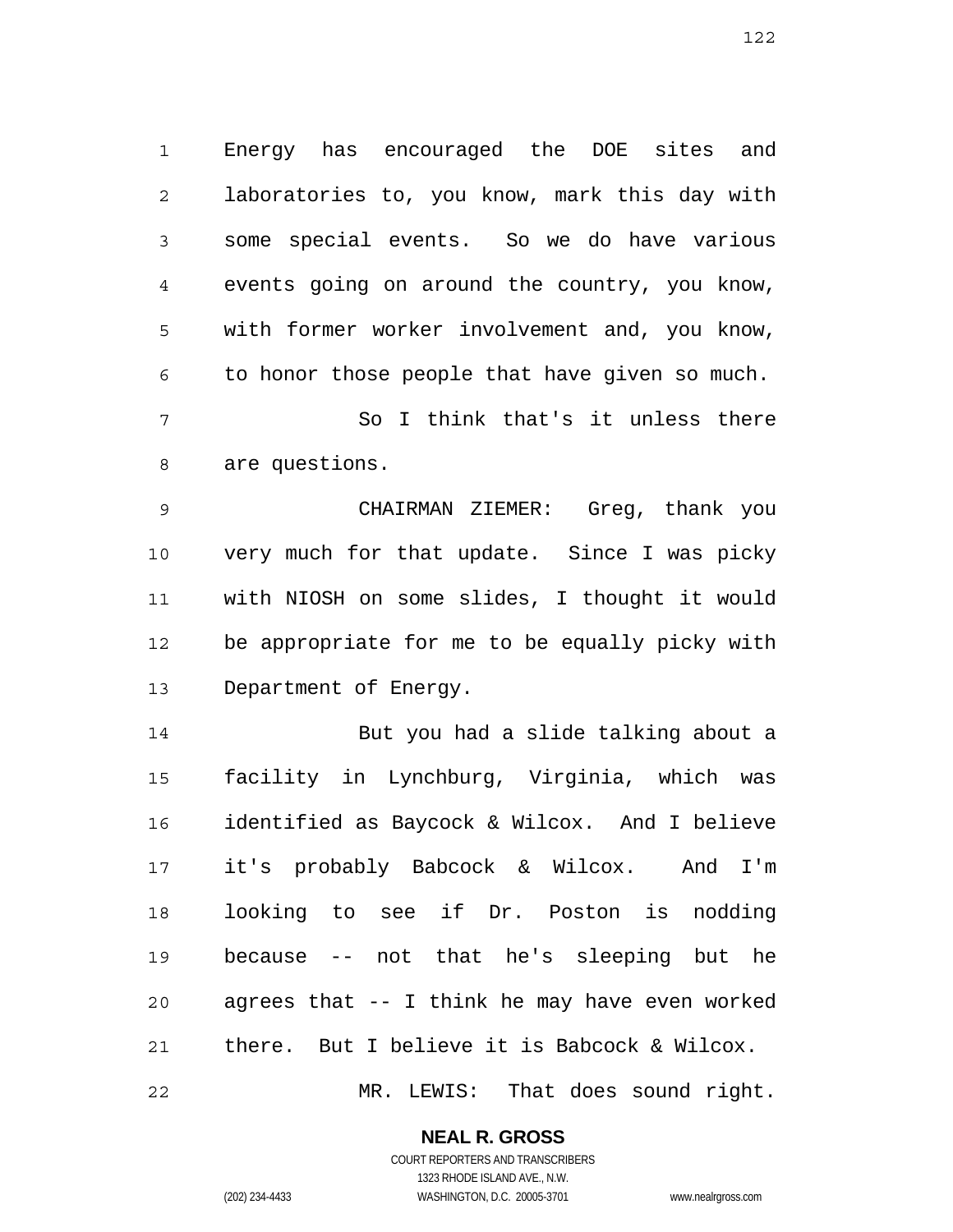1 I'll get that changed.

| CHAIRMAN ZIEMER: Yes. Just for                |
|-----------------------------------------------|
| purposes of accuracy, both in our transcript  |
| and in our written material. I believe it's   |
| slide 21.                                     |
| MEMBER MELIUS: Ted and I have also            |
| done some research and Wah Chang is not a     |
| Chinese restaurant in Albany, Oregon. It is a |
| specialty metals. I think it's either an only |
| Teledyne or Allegheny Technology site.        |
| Teledyne? Yes, okay.                          |
| CHAIRMAN ZIEMER: The reason you               |
| know that is because you went there once to   |
| eat and couldn't get --                       |
| MEMBER MELIUS: Well, we<br>were               |
| concerned --                                  |
| (Laughter.)                                   |
| MEMBER MELIUS: -- about the egg               |
| rolls.                                        |
| CHAIRMAN ZIEMER: Well, kidding                |
| aside, Dr. Melius, I do believe you do have a |
|                                               |
|                                               |

# **NEAL R. GROSS**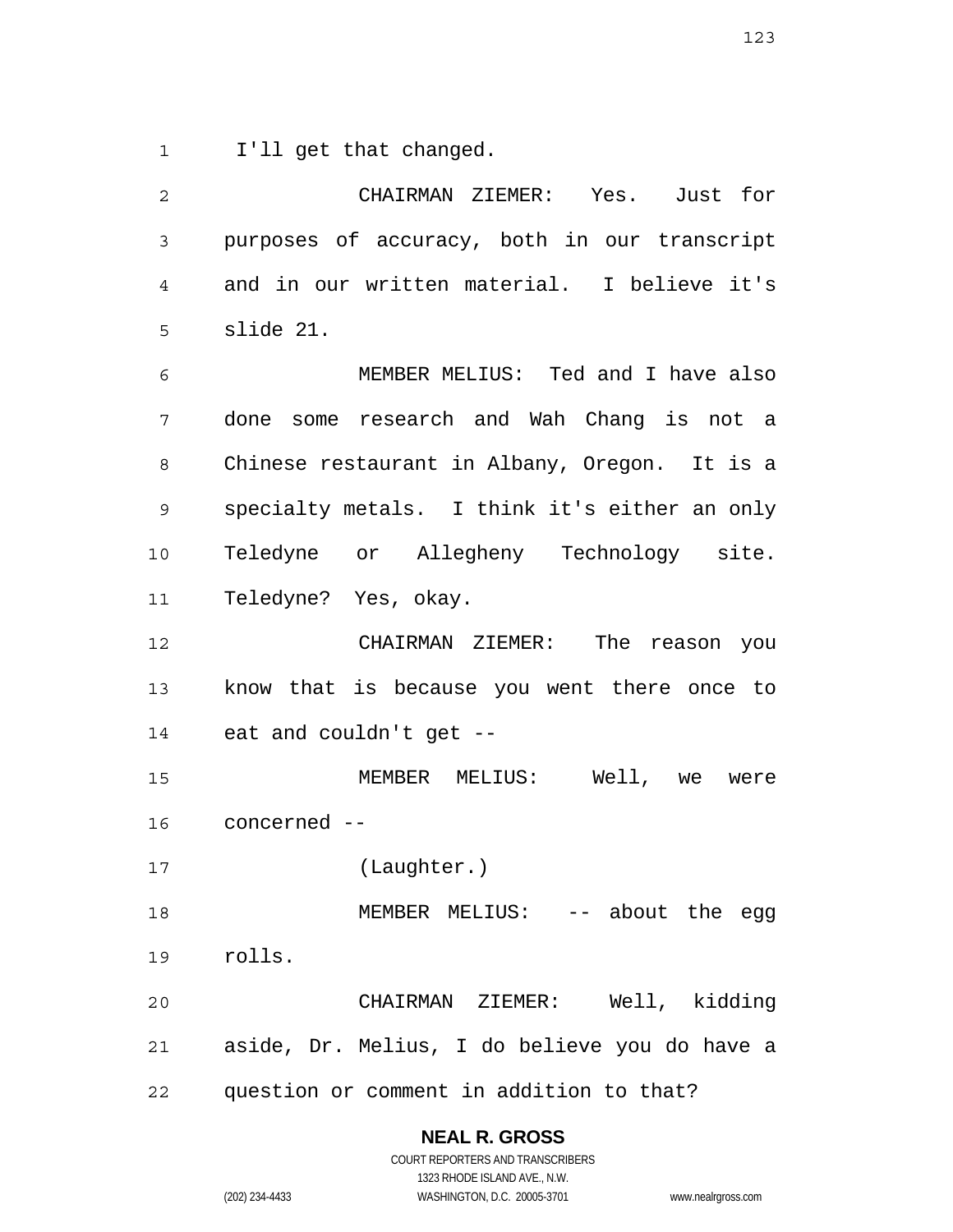1 2 3 4 5 6 7 8 9 10 MEMBER MELIUS: Yes, I do. In terms of your -- I have two questions -- first of all, in terms of your turnaround time, I'm glad that on average it is low. But can you sort of give me the range on the turnaround? Because I think what we're concerned about is that you can have a low average and have, you know, some turnaround in terms of document reviews that can go on for months. And I'm just trying to understand.

11 12 13 14 15 16 17 18 19 20 MR. LEWIS: Well, I don't have an exact range on me now in terms of specific numbers. I do know there are some outliers, you know, depending on the length of the document and the complexity. Most of what we review are actual reports compiled by NIOSH, their contractors, the Advisory Board, SC&A, typically those reports are not too long. And those fall well within the two to nine day range.

21 22 The ones that fall outside that are for whatever reason, if there is a longer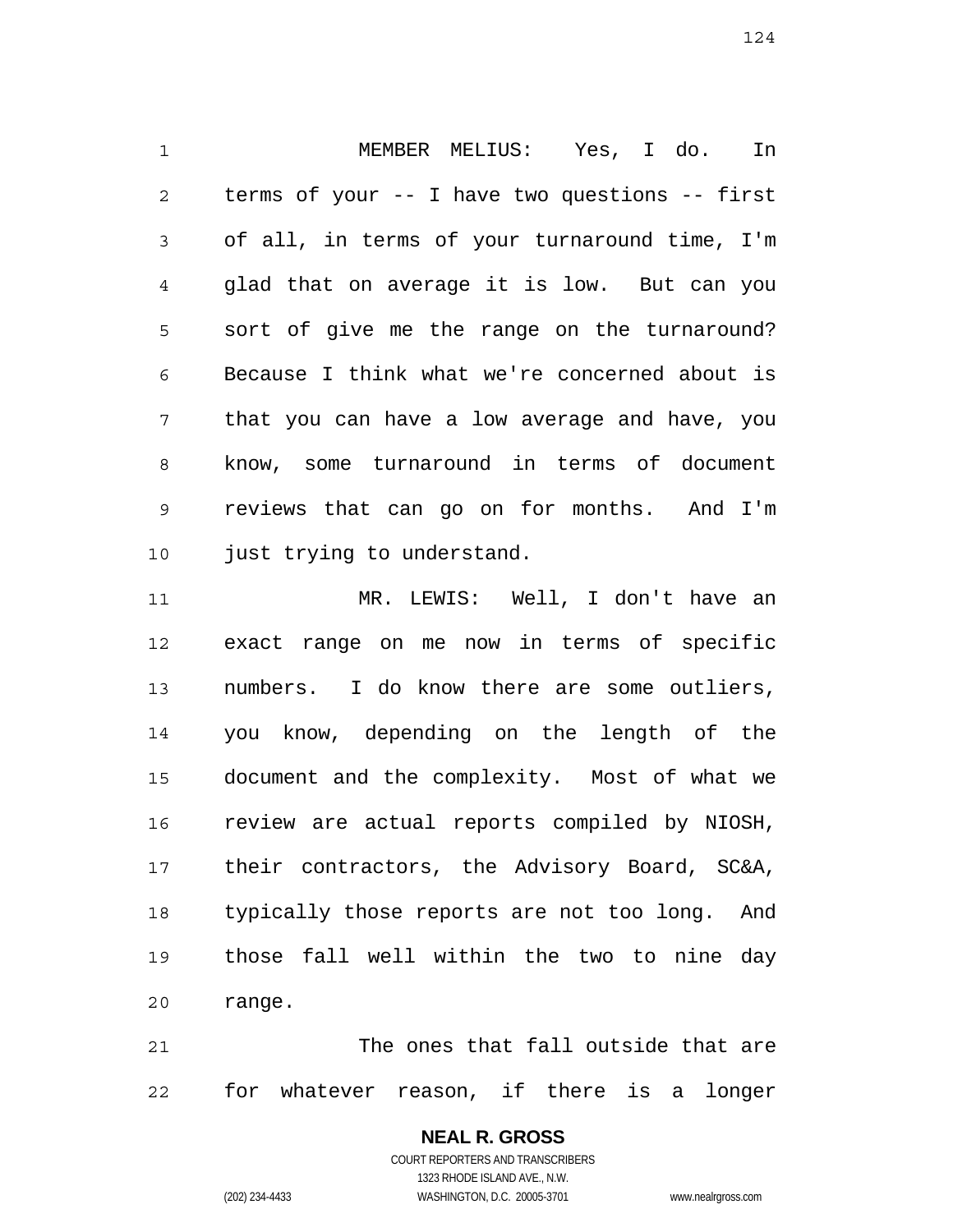1 2 3 4 5 6 7 8 9 10 source document that the site reviewed and needs it re-reviewed or there may be various reasons. And these can be hundreds of pages, six, 700 pages. And those, of course, are very difficult to complete in the two to nine days. So sometimes it does take longer. I don't, again, have a specific range. And we do try to work with the requestor to figure out what the time frame is. You know, we know that some need to be expedited.

11 12 13 14 15 16 17 18 And we get some, you know, especially the four, five, 600-page documents. And we'll work with, you know, whoever submitted it to come up with a, you know, appropriate time frame. Something that works, something that is reasonable for us to achieve, but that isn't going to delay the requestor, you know, too much if possible.

19 20 21 22 MEMBER MELIUS: Okay. Well, I think it might be helpful just for us to understand what's going on if you could report, you know, things over 30 days or 60

**NEAL R. GROSS**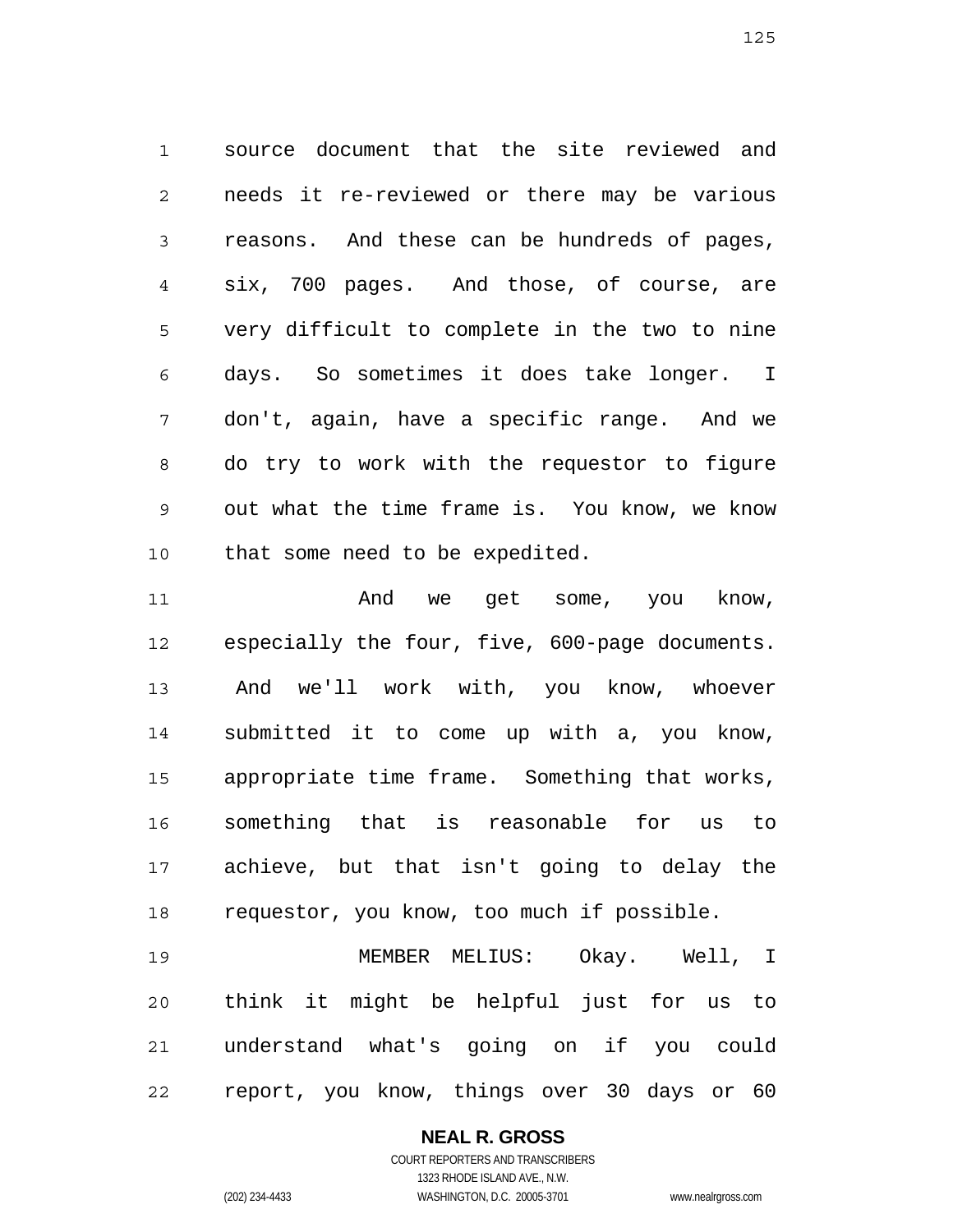1 2 3 4 5 6 7 days. Some sort of parameter that would help us to understand those circumstances. A second question I have is a question I asked Mr. Podonsky at the last meeting. And I believe he said he would get back to us on this issue. And it's a request that actually goes back to prior meetings also.

8 9 10 11 12 13 14 15 16 17 18 19 20 21 22 And that was a request that, given the ongoing concerns of many workers at these facilities, that they could be reprimanded for providing information to either the, you know, Medical Screening Program, or to this program, to NIOSH, to contractors or the Board's contractors involved in doing these evaluations and follow-up. They asked if it was possible to get some sort of directive from DOE out to the sites indicating that they're -- you know something in writing indicating that there would be no reprimand for people providing information to this program, you know, providing they followed the appropriate security procedures. And I'm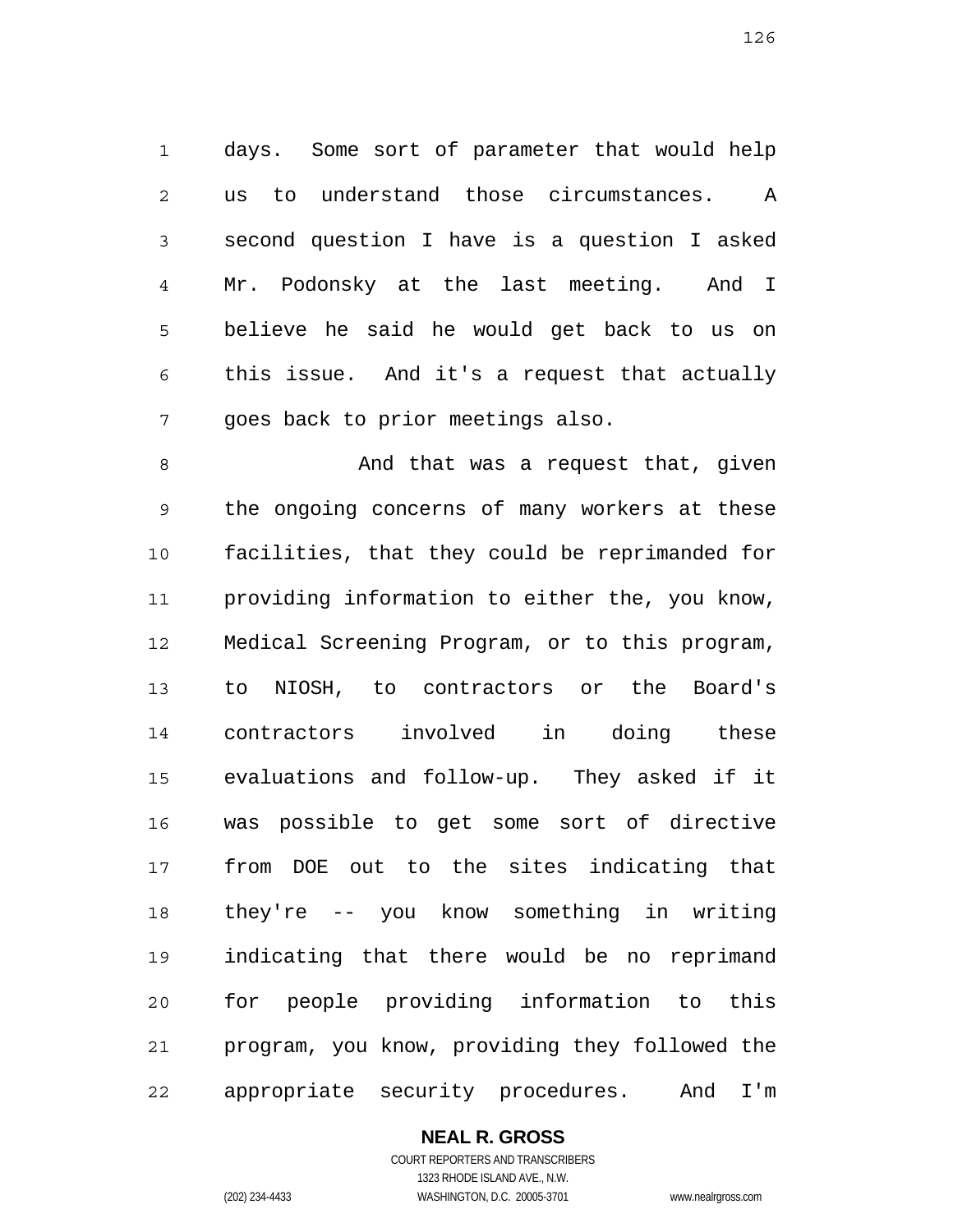1 2 trying to understand if that's going to happen, not happen; where does that stand?

3 4 5 6 7 8 9 10 11 12 13 14 15 16 17 18 19 MR. LEWIS: Yes, I don't have a direct answer from Mr. Podonsky, and the issue hasn't been resolved. However, you know, we continue to work on, I guess, a solution. One of the problems that we've run into is a directive like this would need to come from each of the DOE program offices. So he's coordinating with, you know, the Office of Science, EN, Nuclear Energy, the various offices within DOE would all have to come out with a coordinated letter, which has made it a little bit difficult. But, again, he continues to work on it. And, you know, as soon as he is able to come, sort of, to determination as to whether, you know, or when this letter can go out, he will get back to you.

20 21 22 And then I do want to say in the interim, you know, we have taken some steps to work with groups that are concerned with, I

# **NEAL R. GROSS**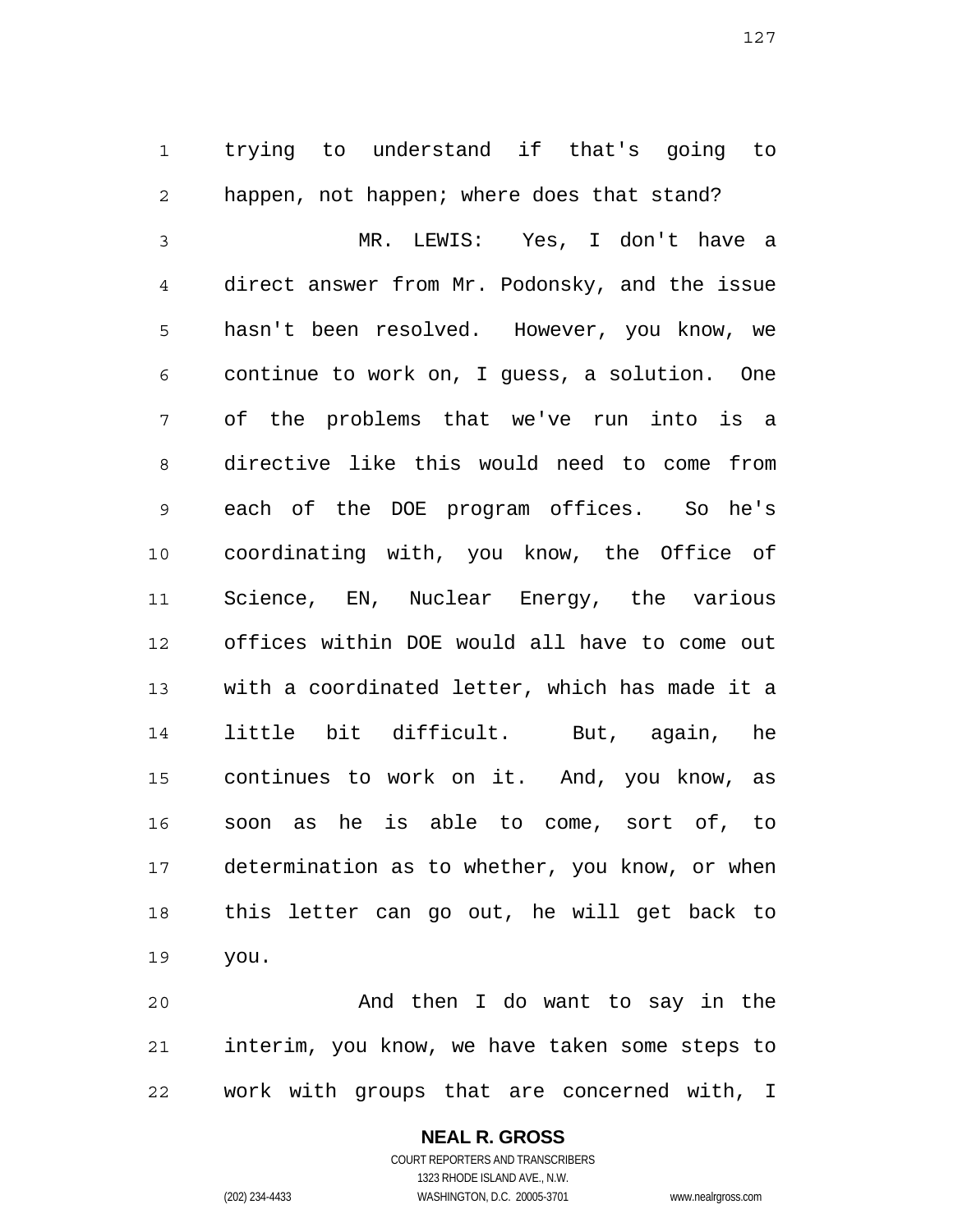1 2 3 4 5 guess, potential retaliation. You know we've arranged for some offsite interviews or we've attempted to arrange for some offsite locations where people can interview in a secure setting.

6 7 8 9 10 And, you know, documents can be reviewed at headquarters instead of a certain site, you know, if individuals are worried about contractor retribution. So we have made, you know, some strides there.

11 12 13 14 15 16 17 18 19 20 MEMBER MELIUS: I think we appreciate the efforts. I think having some sort of directive from headquarters would be most helpful. It continues to be a concern and I think on the part of, you know, worker representatives and so forth, I think we're going to continue to have problems with people being willing to cooperate with these programs unless they feel that they are being protected.

21 22 CHAIRMAN ZIEMER: I believe that Mr. Podonsky also indicated that -- and, in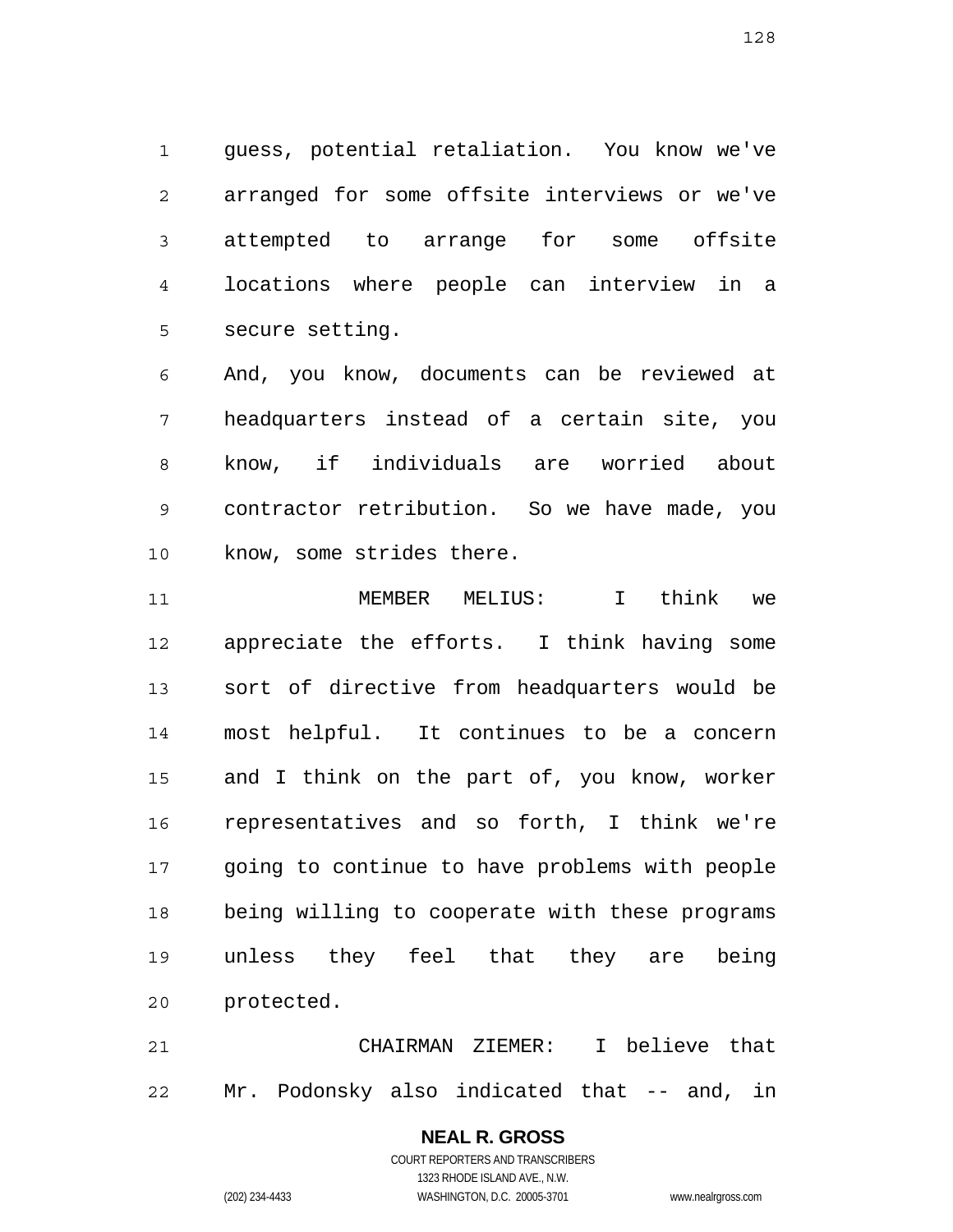1 2 3 4 5 6 7 8 9 10 11 12 fact, I'm not sure he made that commitment actually -- but he indicated a skepticism about the effect of such headquarters' pronouncements. Because the history has indicated that down at the working level, there is an ability to ignore such pronouncements so that the real effort may take the form of what Greg has described and actually providing a climate or an environment where the information can be gathered in a way that is clear to the worker that the threat has somehow been removed.

13 14 15 16 17 18 19 20 21 22 I guess we would have to check the transcripts. I believe he did perhaps indicate that they would be willing to develop a statement such as you described. But it seemed to me he also committed to the idea that beyond the statement, it was very important to develop the actual working practices that made it possible and not just have it be a statement that could be somehow ignored. At least that's my recollection of

**NEAL R. GROSS**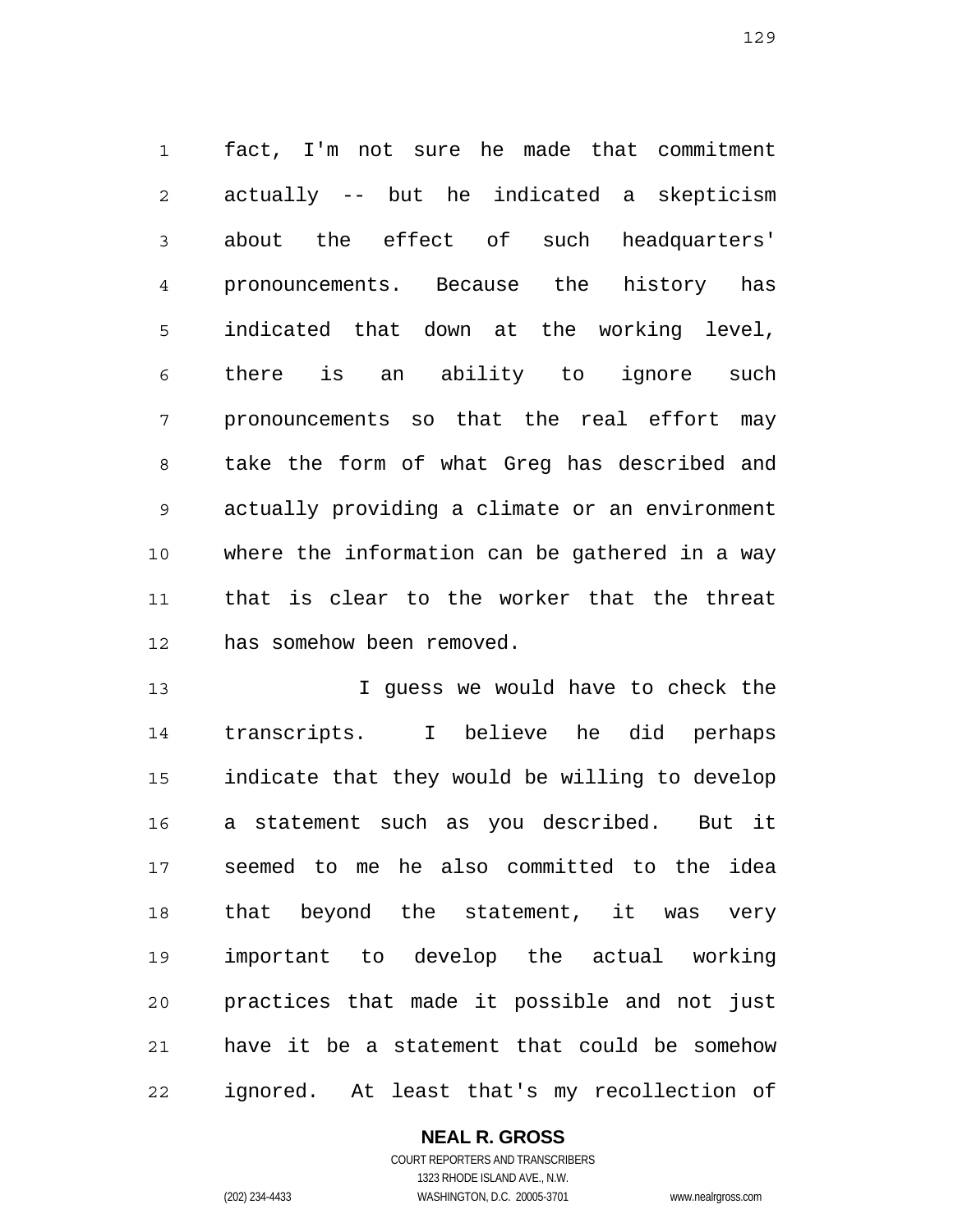1 it.

2 3 4 5 6 7 8 9 10 11 12 13 14 15 16 17 18 19 20 MEMBER MELIUS: Yes, I don't have the transcript in front of me, but I think, again, if he's not going to do it -- if DOE is not going to do it, then they should say so. Secondly, I think it is important that there be something in writing specific to this program. I agree that changing the climate -- I think the climate probably has changed over the years and even over the recent years, but I think having something specific to this program would be helpful. And I'm at least under the impression that DOE is still working on that. CHAIRMAN ZIEMER: And that certainly makes sense. And at least from my perspective, both are needed. MEMBER MELIUS: Yes. CHAIRMAN ZIEMER: Both a statement that it is the policy and then actually

21 22 evidence that it is put into practice at the working level.

**NEAL R. GROSS**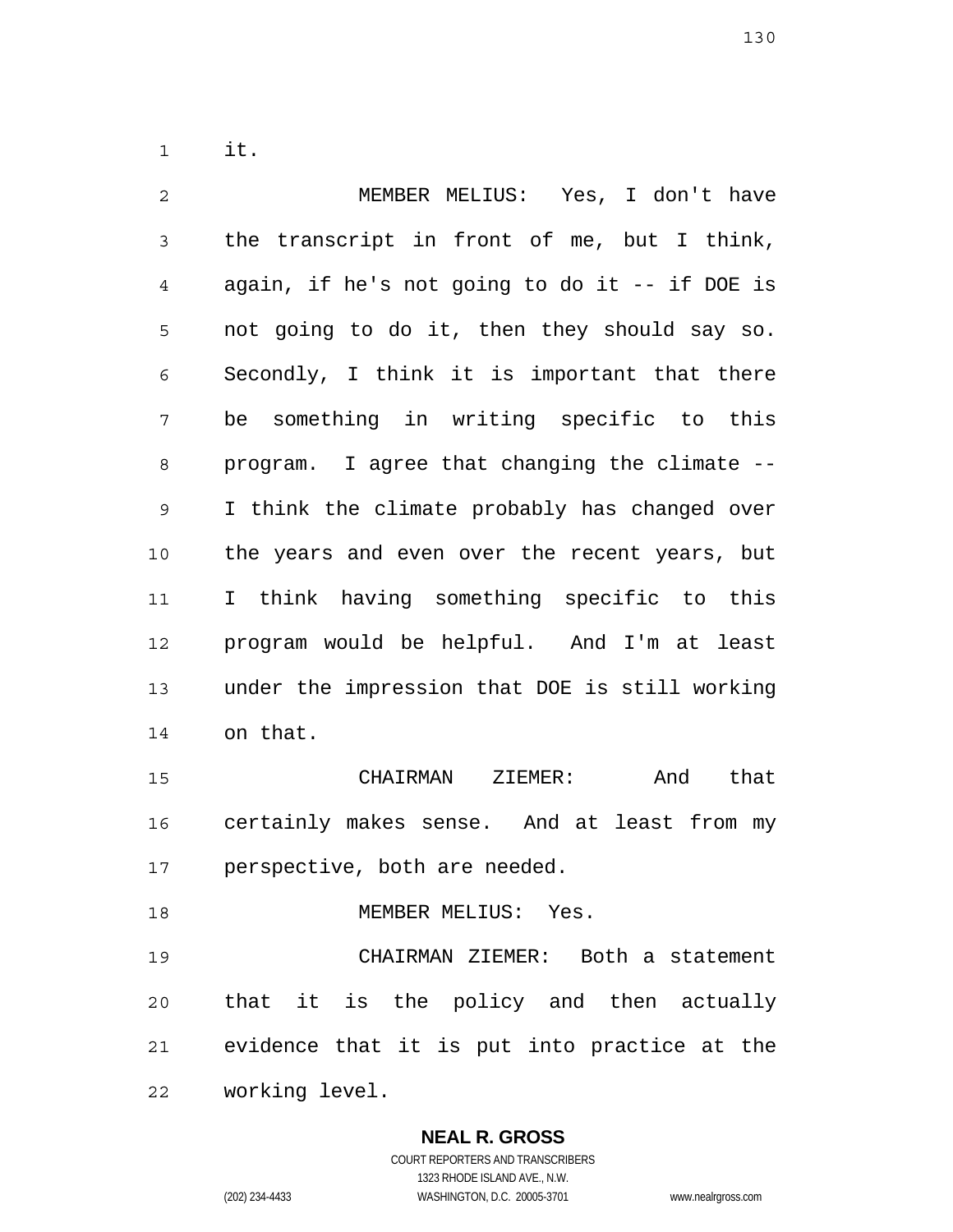1 2 Other comments or questions? Oh, Gina, please.

3 4 5 6 7 8 9 10 11 12 13 MS. CANO: I just want to make a comment. As Greg mentioned on his presentation, DOE has been very committed on outreach and communication. And it is pretty much a two-phased approach. One of it being going out to the field and really educating the management about EEOICPA and Former Worker Program and part of this is having this discussion with management that these are some of the concerns because it is at the site level.

14 15 16 17 18 19 20 21 22 Again, it has to be supported at the site level. Management has to encourage the workforce to come forward and have to support the program. So that's one of the key messages we are delivering to management as we go out within this next year. We met with Oak Ridge, had a meeting with Hanford, and Livermore. I think, we had a short meeting with Livermore. But, again, that is, again,

**NEAL R. GROSS**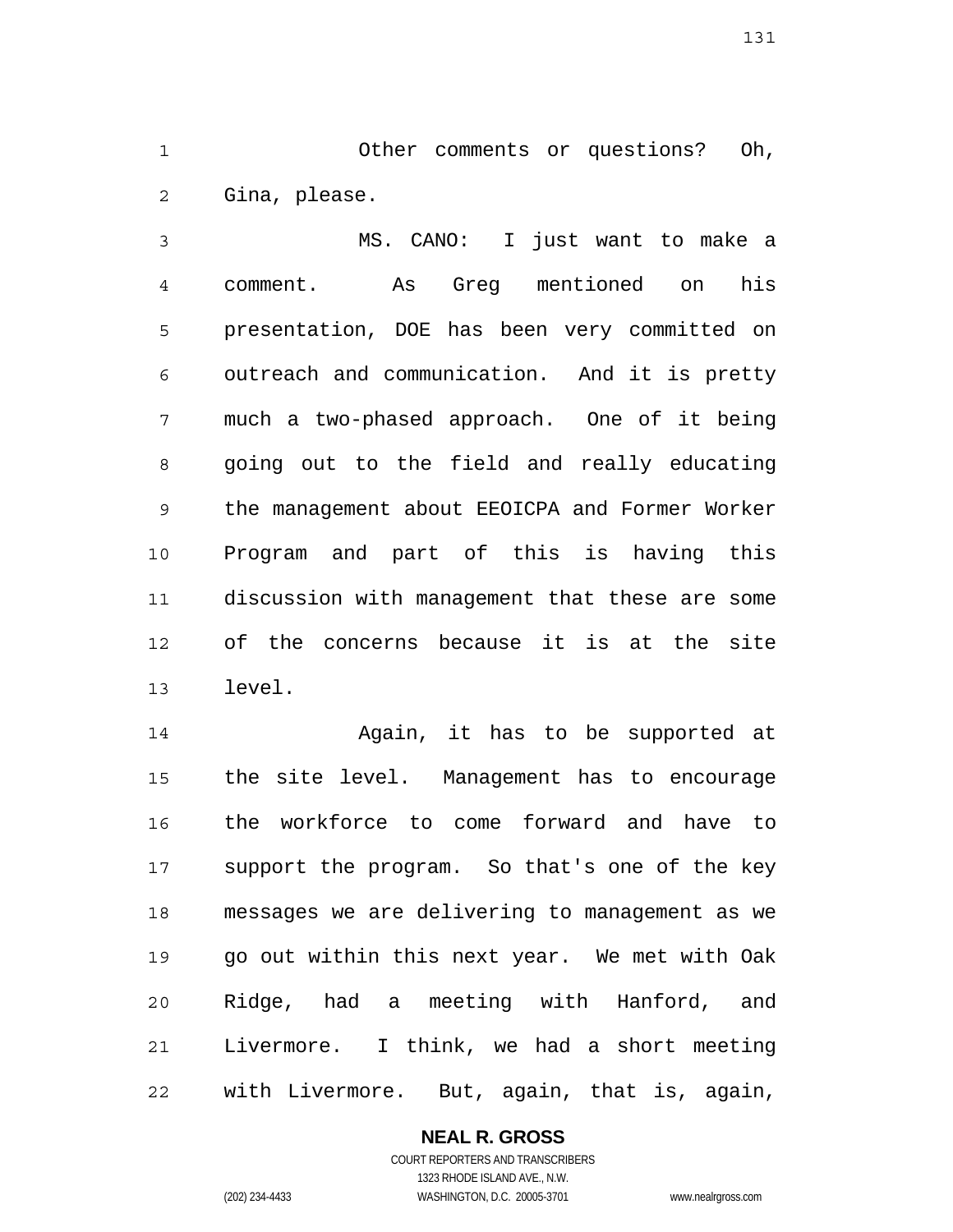132

1 part of our objective.

2 3 4 5 6 7 8 9 10 11 12 13 14 15 16 17 18 19 20 21 22 CHAIRMAN ZIEMER: Thank you. Other comments or questions for Greg? (No response.) CHAIRMAN ZIEMER: Apparently not. So we will proceed. Thank you, again, Greg for your participation. MR. LEWIS: Thank you. CHAIRMAN ZIEMER: And we look forward to working again closely with your group and Dr. Worthington and Mr. Podonsky. Next we are going to have our science update. Dr. Neton from NIOSH-OCAS will present the science update. Jim, welcome. DR. NETON: Good morning. I'm going to -- what's become a semi-regular aspect of the Board meeting is to present an update on where we are with science issues within OCAS.

**NEAL R. GROSS**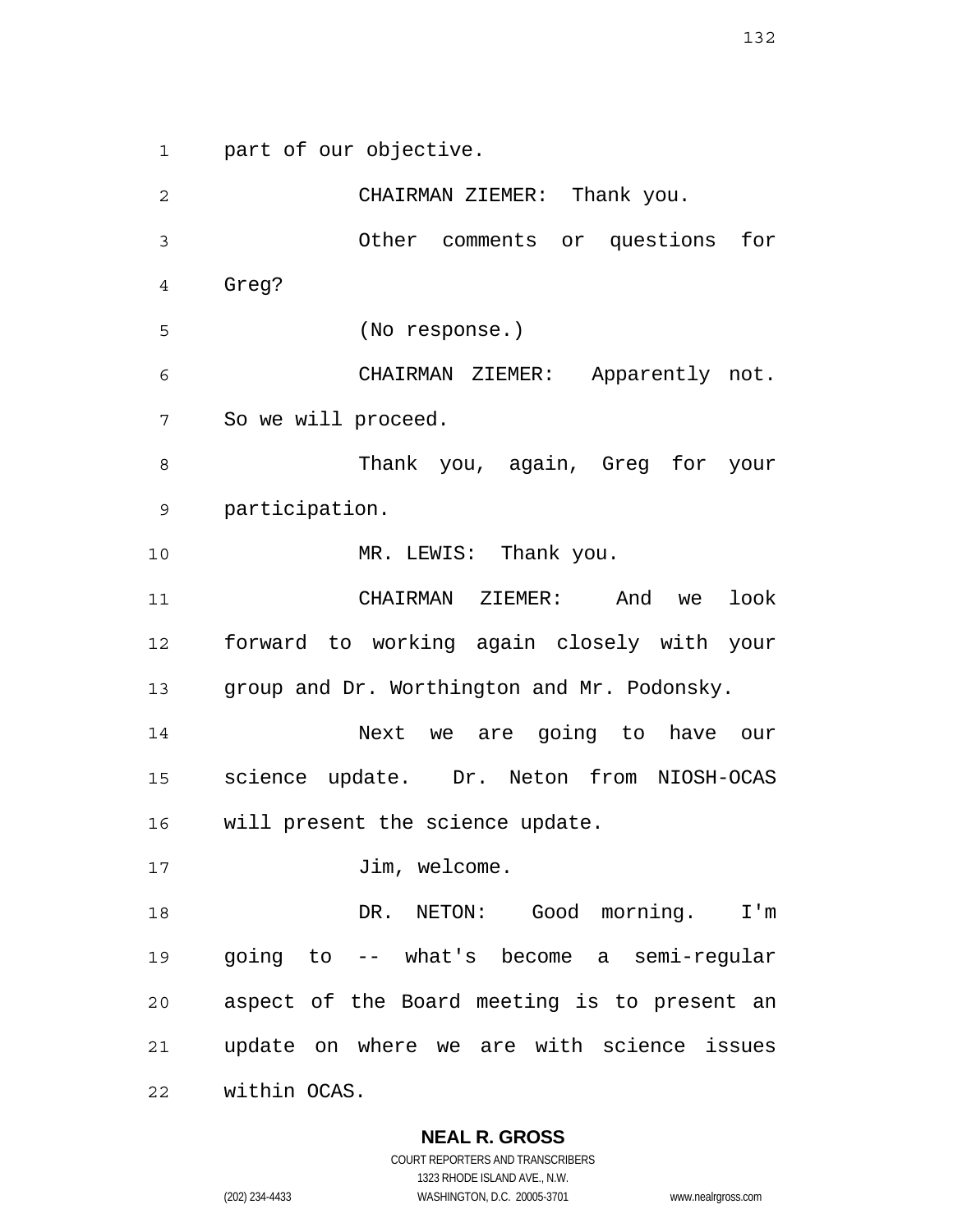1 2 3 4 But I thought -- in the past few meetings, I've given sort of a discussion of what were emerging issues that we had to deal with. And, you know, how we resolve those issues.

5 6 7 8 9 10 11 12 And I sensed, especially from certain members of the Board, that we might want to go back and look at the original list that we developed several years ago, mostly to assure people we haven't forgotten about it and we continue to look at it, discuss any progress we've made on that original list or lack thereof.

13 14 15 16 17 18 19 20 21 22 Just to refresh your memories, there were two, sort of two flavors or two types of issues that we deal with broadly in what are considered the overarching science issues. And the first category I presented here are what I've titled -- you can't see the title very well -- I don't know, could we move that down a little bit -- okay -- so trust me, it says Original Risk Model Issues at the top. And I've listed what I believe to be the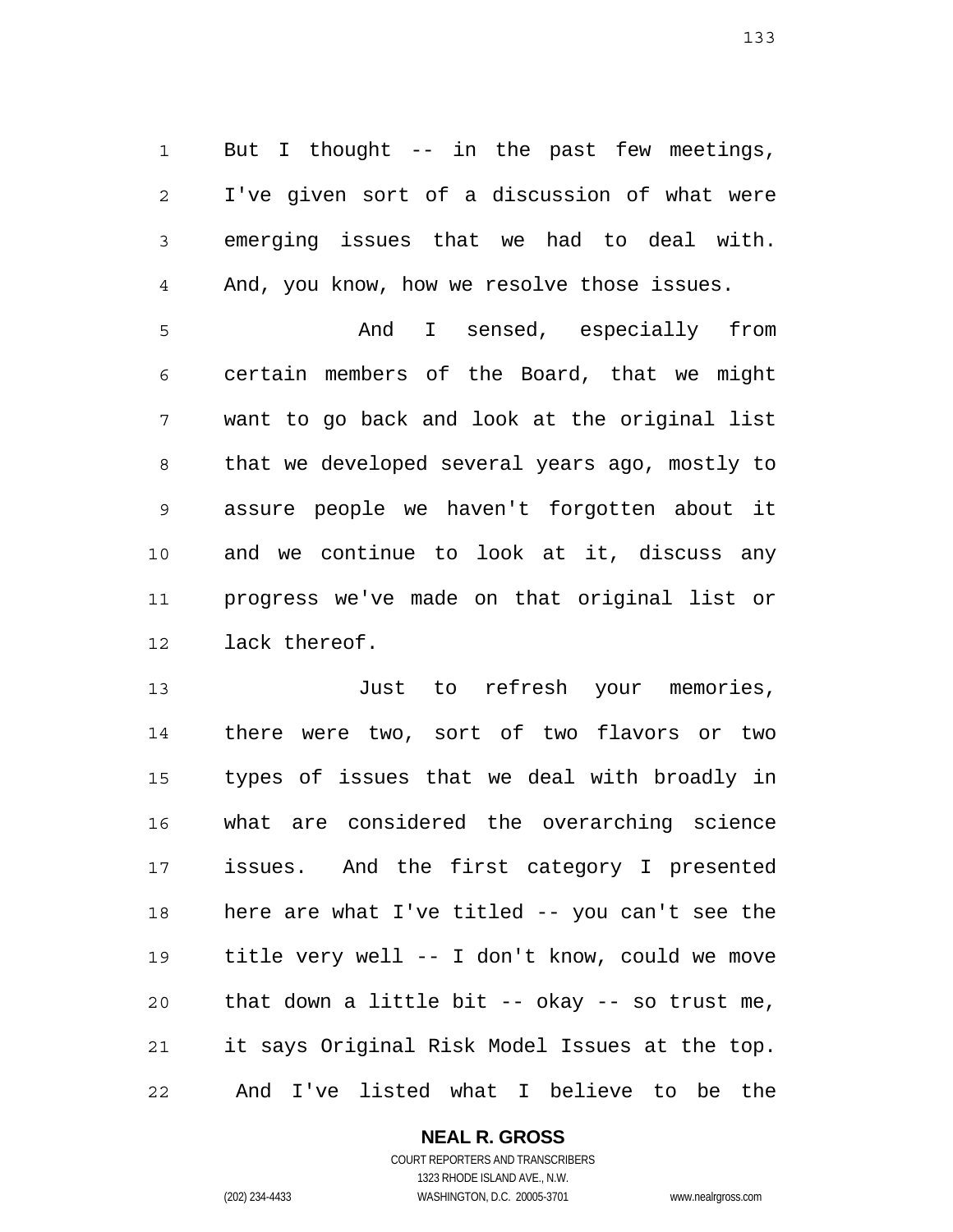1 2 3 seven issues that were identified fairly early at the inception of the program by the Advisory Board.

4 5 6 7 8 9 10 11 And so I've just listed them here. The first one -- and the ones that are highlighted in, I guess, that's a greenish color, are ones that we've actually either completed or have made significant progress on or about to complete. So three out of the seven have either been completed or we made significant progress.

12 13 14 15 16 17 18 19 20 21 22 The first one, the incorporation of nuclear studies -- nuclear worker epidemiologic studies in the IREP risk models has had some work done on it. We are collaborating with our sister organization over at the Department or Division of Surveillance Hazard Evaluation and Field Studies. There is still an organization over there known as the Occupational Energy Research Program that does risk evaluation of certain cohorts.

## **NEAL R. GROSS**

134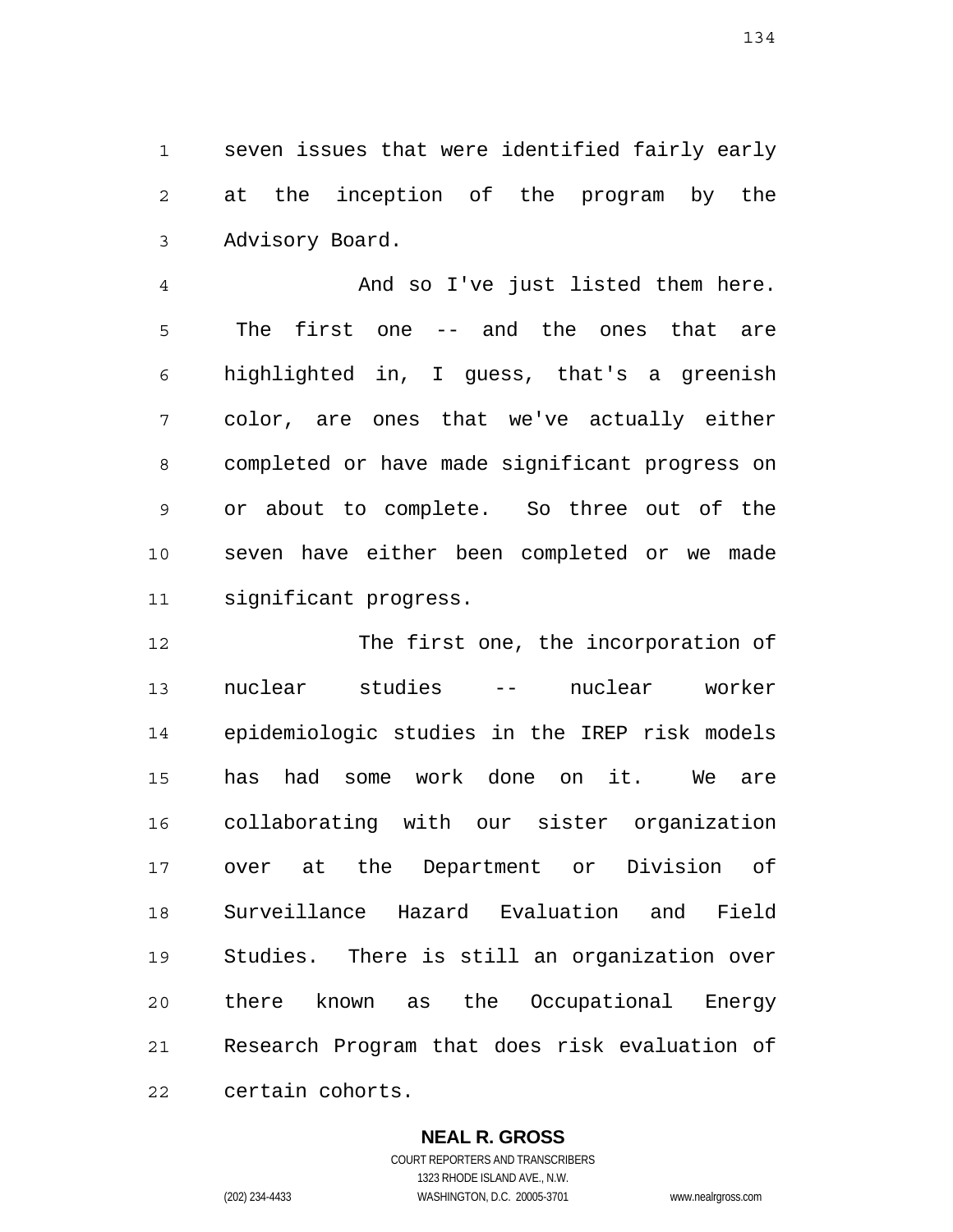1 2 3 4 5 6 7 8 9 10 11 12 13 14 15 16 17 And we, OCAS, as a collaborating entity within that organization to look at an extended evaluation of leukemia in the worker chronic case control study, a multi-site case control study for leukemia incidence at many different DOE sites as well as Portsmouth Naval Shipyard and possibly some reactor facilities if we can get access to records. So that study is ongoing. And secondly in that area, there is a draft paper circulated for publication that did an analysis and review -- a meta-analysis of about 22 epidemiologic studies for leukemia that particularly involved protracted exposures to low levels of ionizing radiation. So that issue has not been ignored but there is some ongoing work there.

18 19 20 21 22 Smoking adjustment for lung cancer, I think we all remember in 2006 we actually added the dual model for smoking adjustment based on the Radiation Effects Research Foundation update to the smoking adjustment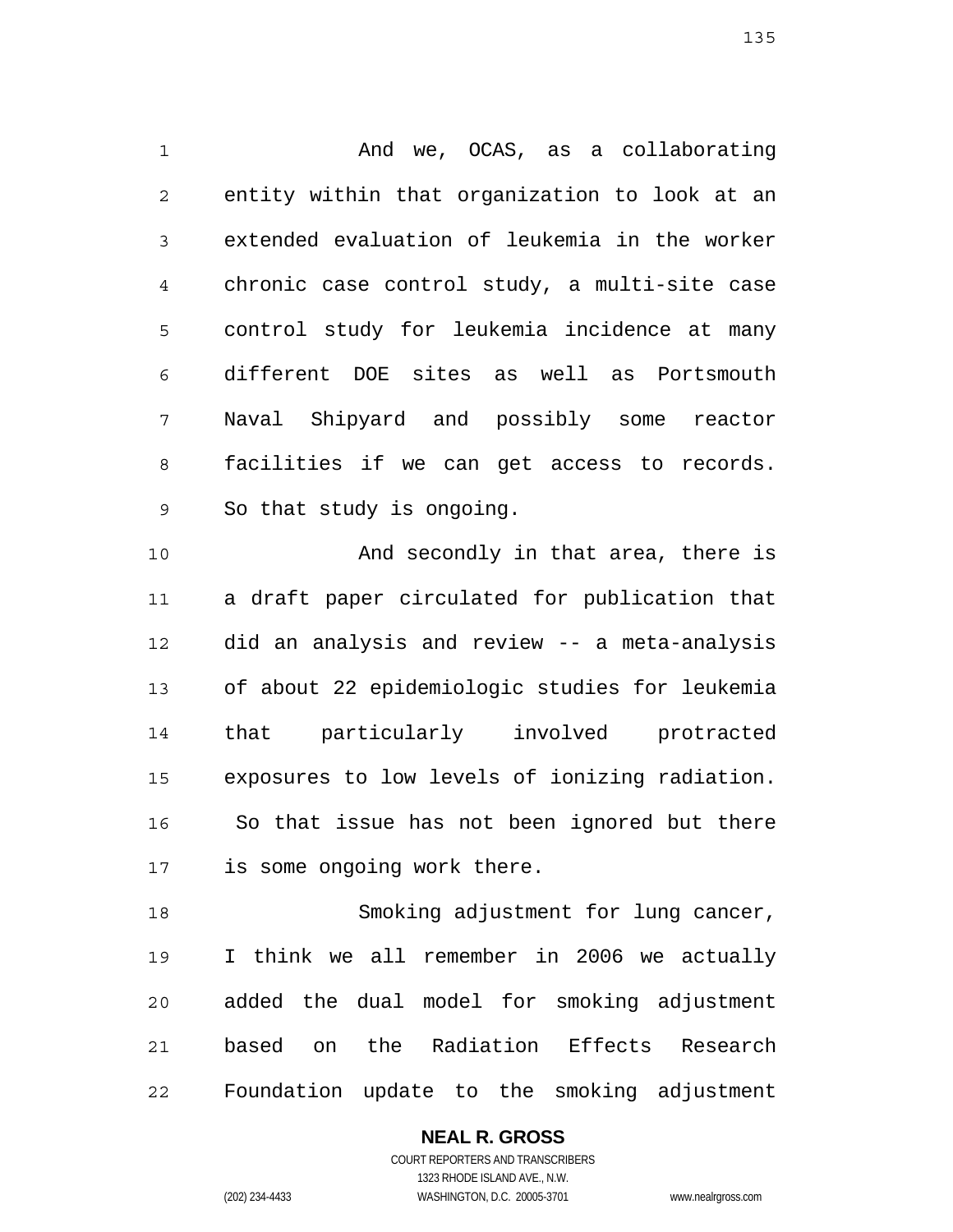1 2 3 models. And we actually run both models and pick the one that gives the higher PoC. So that issue is complete.

4 5 6 7 8 9 10 11 The grouping of the rare and miscellaneous cancers, that is the situation where the RERF or actually the original analysis of the RERF data did not develop a separate risk model unless there were 50 cases of a particular site type of cancer. So they were forced to group certain types of cancers to come up with sort of a combined risk model.

12 13 14 15 16 17 18 19 20 21 22 We're looking into this. We have not done too much more on that. There is some work ongoing with the Radiation Effects Research Foundation, especially in the area of lymphoma and multiple myeloma to possibly tease those two out. Right now they are combined in IREP and analyzing them as separate entities and I'll talk a little bit more about that when I get to our discussion of where we are with chronic lymphocytic leukemia.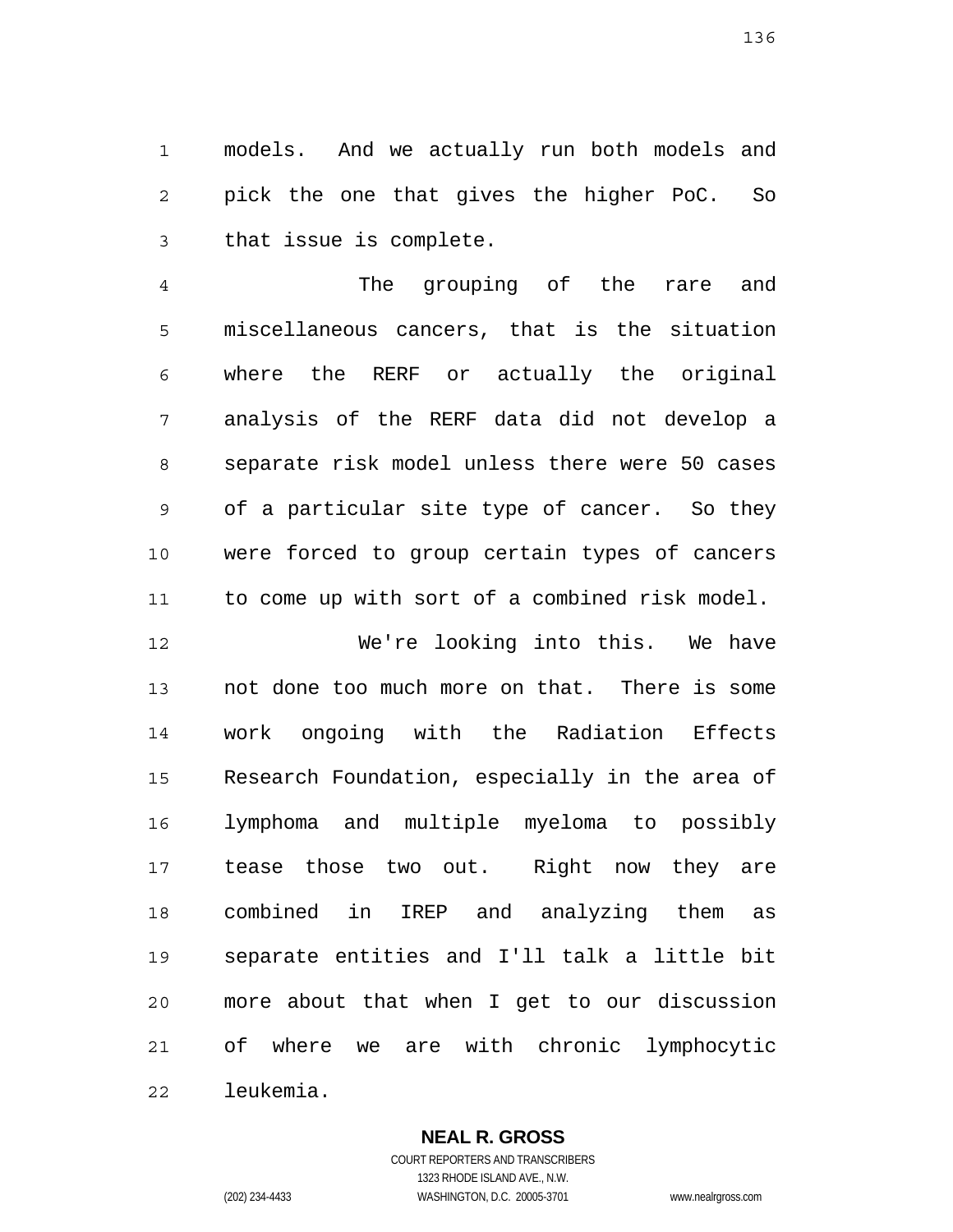1 2 3 4 5 6 7 8 9 10 11 Age exposure analysis, of course, has to do with the concerns that there may be a population of workers who, when exposed at older ages, are more susceptible to radiation for whatever reason. And the current risk models don't necessarily reflect that condition. There are some interesting new studies coming out in this area. We're monitoring them and are aware of them. But thus far we've not produced any original research based on them.

12 13 14 15 16 17 18 19 20 21 The interaction with other workplace exposures is related to the sort of synergistic potential effects of radiation and other carcinogens. Again, we do monitor the literature in this area. However, at least in our opinion, there is not sufficient quantitative evidence to be brought to the table to combine the two in any good fashion. The evaluation for chronic lymphocytic leukemia model, I'll talk about a

22 little later. We've made some very

# **NEAL R. GROSS**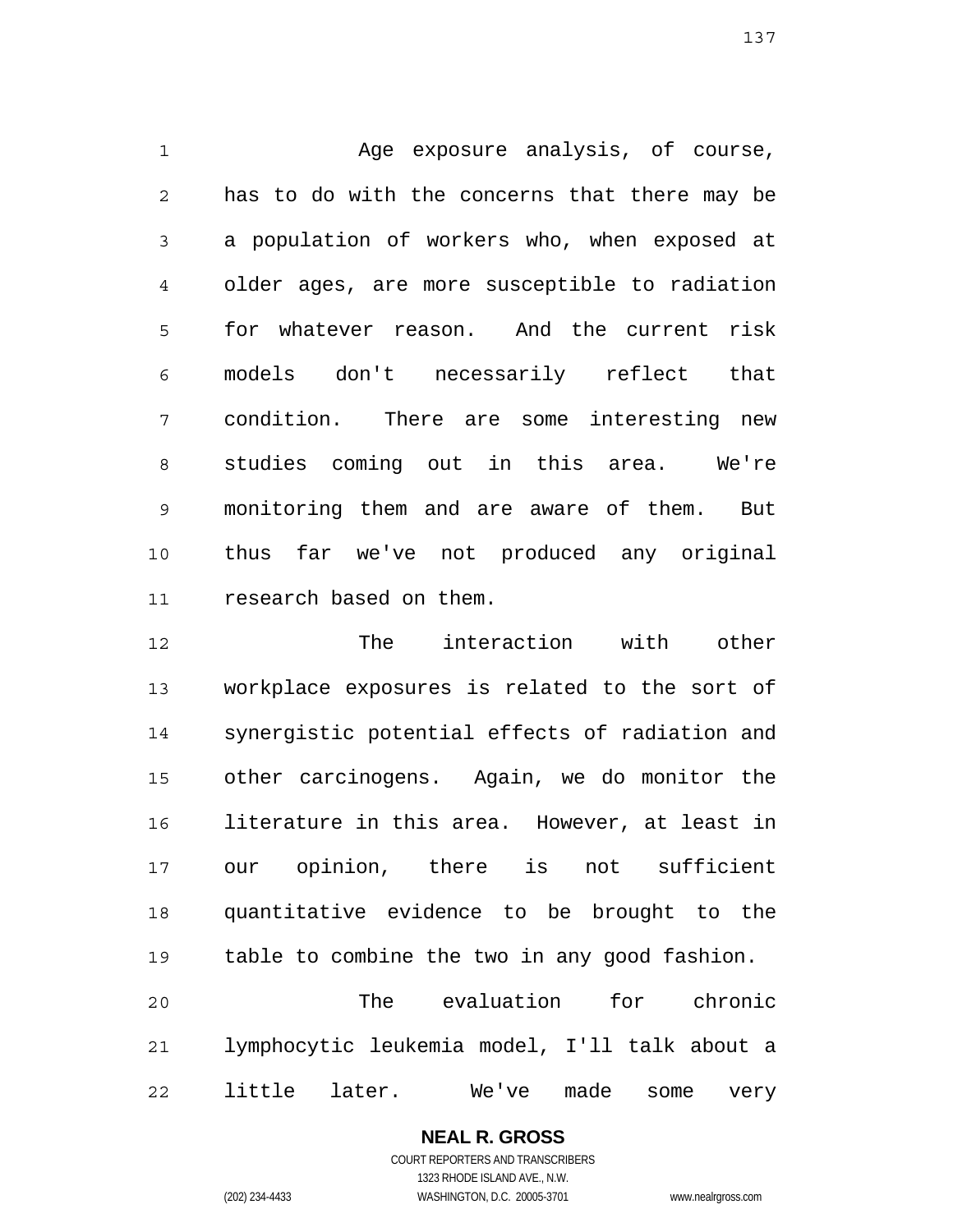1 2 substantial progress on that. And I'll get to that in some subsequent slides.

3 4 5 6 7 8 9 And the final one on the table, which is -- on the slide, is the dose and dose rate effectiveness factor adjustment. That, of course, is the adjustment of the effectiveness of the radiation as the dose becomes more protracted as opposed to an acute exposure scenario.

10 11 12 13 14 15 16 We've commissioned SENES Oak Ridge, Incorporated, our risk model contractor, to evaluate the relevant literature up to within the last six months or so. They produced a several hundred page report that we are now in the process of farming out for subject matter expert review.

17 18 19 20 21 22 The next one may be of more interest, I'm not sure. But these are the original dose reconstruction issues. There's ten issues listed here. The one that I've highlighted in the green color are ones where, in my opinion, these are issues that actually

> **NEAL R. GROSS** COURT REPORTERS AND TRANSCRIBERS 1323 RHODE ISLAND AVE., N.W.

(202) 234-4433 WASHINGTON, D.C. 20005-3701 www.nealrgross.com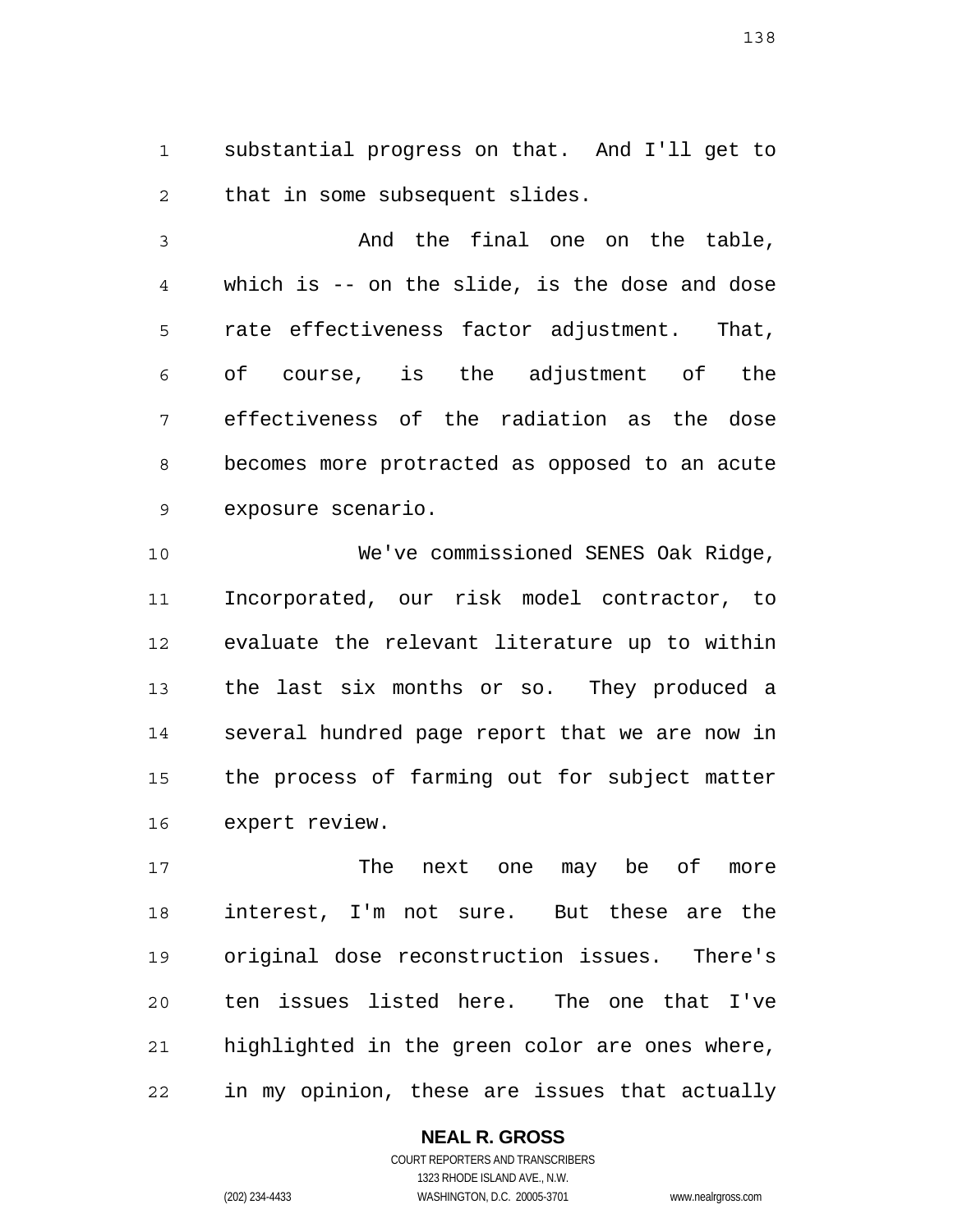1 2 3 4 5 6 7 do require some type of analysis by NIOSH and some sort of formal documentation to -- like something that would require either a White Paper or supplemental information, a technical information bulletin. I omitted to highlight thoriated welding rods. I think that also falls in that category three.

8 9 10 11 12 13 14 15 16 17 18 19 20 21 So five out of the ten issues, in my opinion, do require some type of a formal documentation of our position. The other issues, a number of these, they may be overarching but they sort of handled on a case-specific basis. If you look at the dose from hot particles, wherever hot particles are encountered in terms of incidence and exposures and scenarios where there may have been large flakes or something of that nature, we certainly could deal with them technically using something like a VARSKIN calculation or whatever. So I tend to think of those as sort of site-specific evaluations.

22 The other three, assumptions for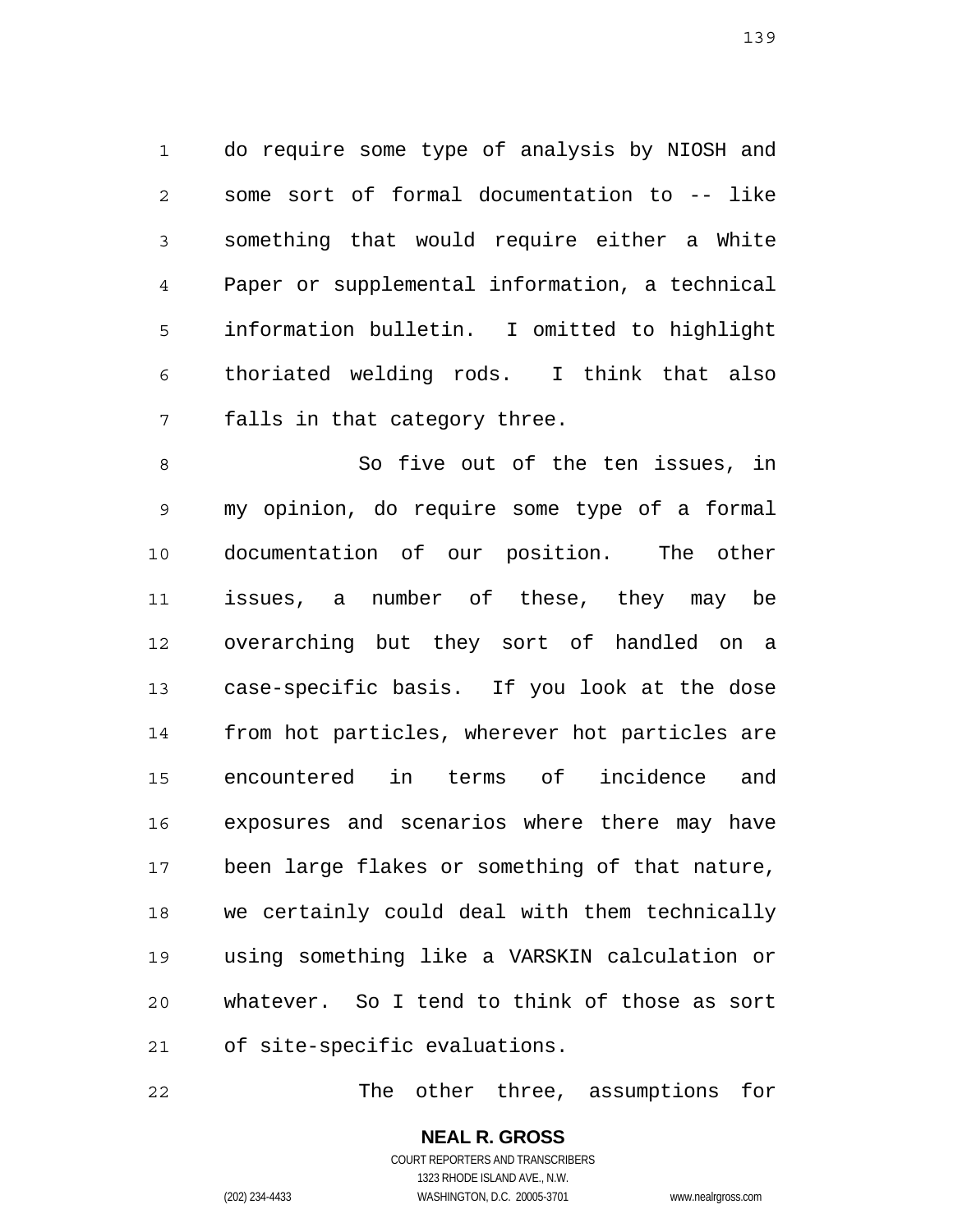1 2 3 4 5 6 unmonitored workers, cohort badging, interpretation of unworn badges are really three versions of all the same thing. They really are assumptions for unmonitored workers. How do you deal with workers who are not completely monitored?

7 8 9 10 11 12 13 14 15 16 17 18 19 We've gone through a number of discussions at various sites on these issues. In fact, you know, we've come to a standard practice now where we would use for internal dosimetry, coworker models, the 50th percentile with the full distribution for workers that were not monitored, that did not appear to have the potential for routine exposure in the workplace, and we would use the 95th percentile as the constant for workers who should have been monitored but weren't, you know had a much higher potential for internal exposure.

20 21 22 That's sort of become the default in our program. The cohort badging itself is, in my opinion, a subset of that. I mean the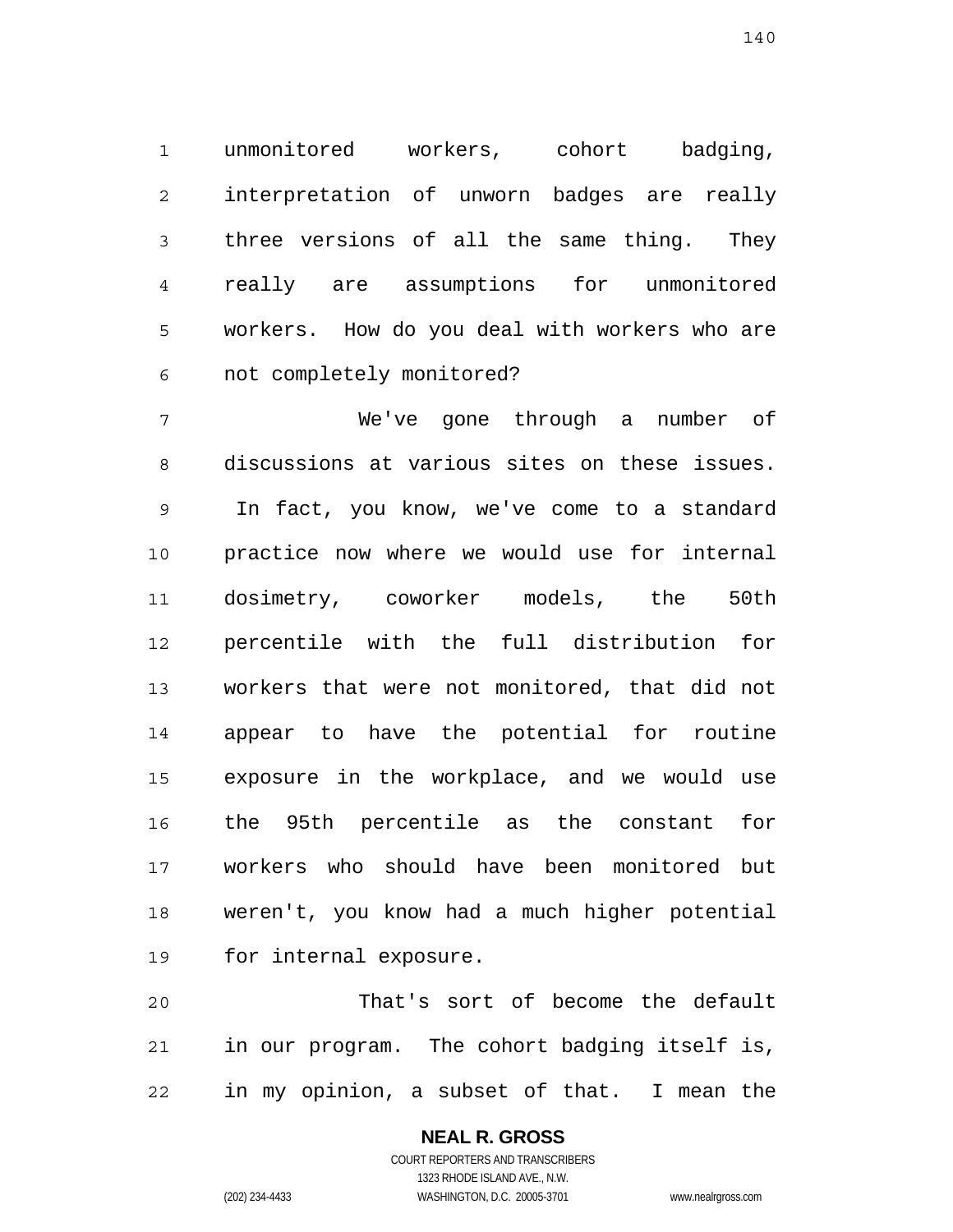1 2 3 4 5 6 7 8 9 idea here is that you didn't monitor the highest exposed workers but they sort of did a cross-sectional sampling of the workforce to see, you know, how the radiation controls were playing out. In that particular case, it really becomes a matter then of, if you have a cohort badging situation, does one default to the 50th or 95th percentile of the coworker model.

10 11 12 13 14 15 16 17 The interpretation of unworn badges is, I think, a site-specific issue. We thought early on that we might be able to have some sort of generic analysis that could be employed such as fitting a log normal distribution of the data and looking for a tail off at the upper ends. That turned out to be not workable.

18 19 20 21 22 So effectively what has to be done when there are issues at sites where it is indicated that workers may not have worn their badges is really -- it ends up being sort of a brute-force analysis. I think what comes to

#### **NEAL R. GROSS** COURT REPORTERS AND TRANSCRIBERS 1323 RHODE ISLAND AVE., N.W.

(202) 234-4433 WASHINGTON, D.C. 20005-3701 www.nealrgross.com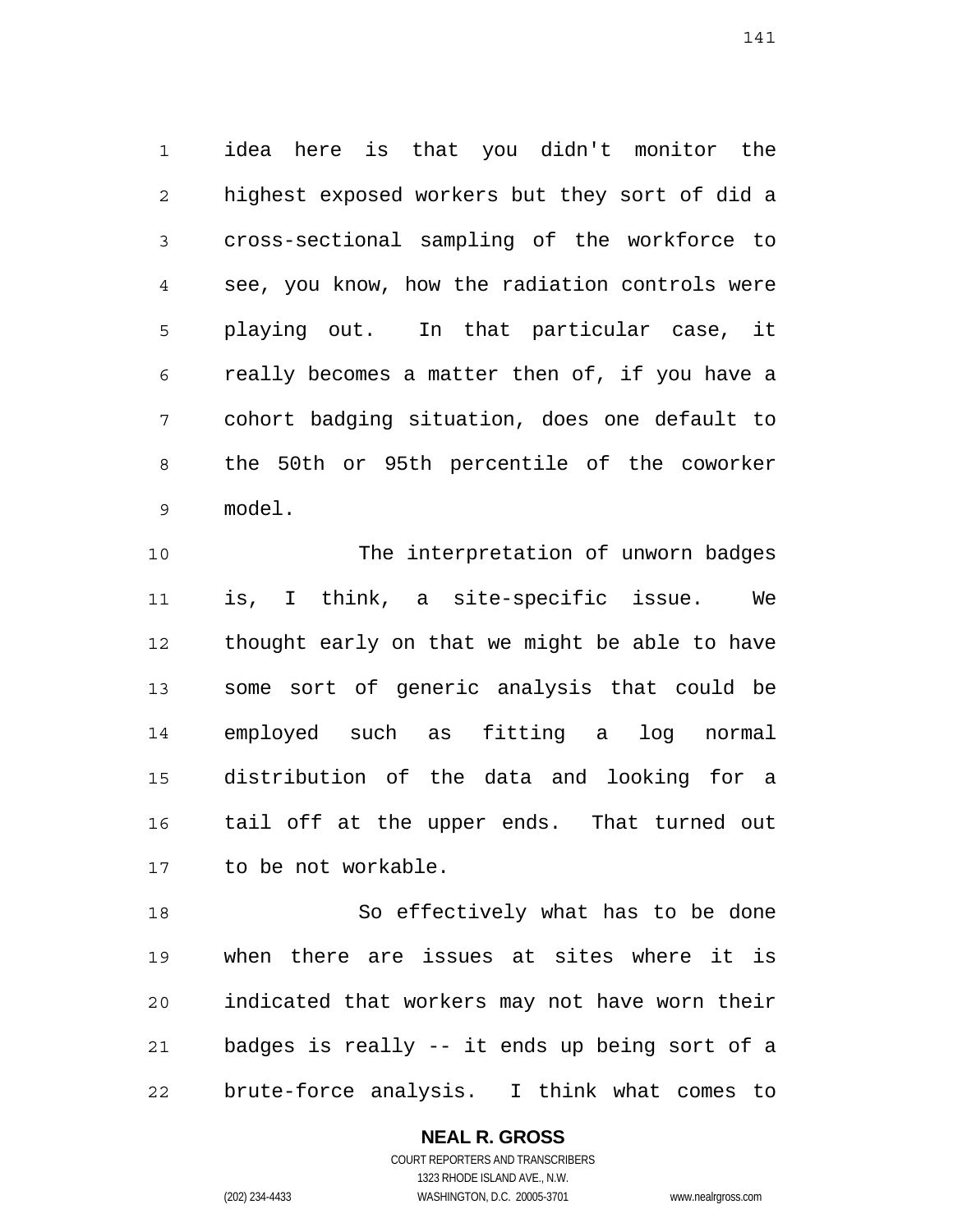1 2 3 4 5 6 7 8 mind is the analysis that was done at Nevada Test Site. SC&A can attest to this. There were a lot of monitoring records to go through. And at the end of the day, we were all comfortable after the evaluation was done that, yes, some workers didn't wear their badges but it would have minimal or almost no effect on the overall coworker model.

9 10 11 12 I think that needs to be addressed on a case-by-case basis. I can't think of any -- we couldn't think of any real generic way to address this issue.

13 14 15 16 17 18 The internal dose from Super S that is listed here, that is closed out. We've issued TIB-0049. And the Board is very familiar with the discussions that we had on that, particularly in relationship to how we reconstruct doses at the Rocky Flats site.

19 20 21 22 The nonstandard exposures has been sort of the poster child; nonstandard exposure that we've addressed with a TIB is the exposure to glove box workers. It can be up

# **NEAL R. GROSS**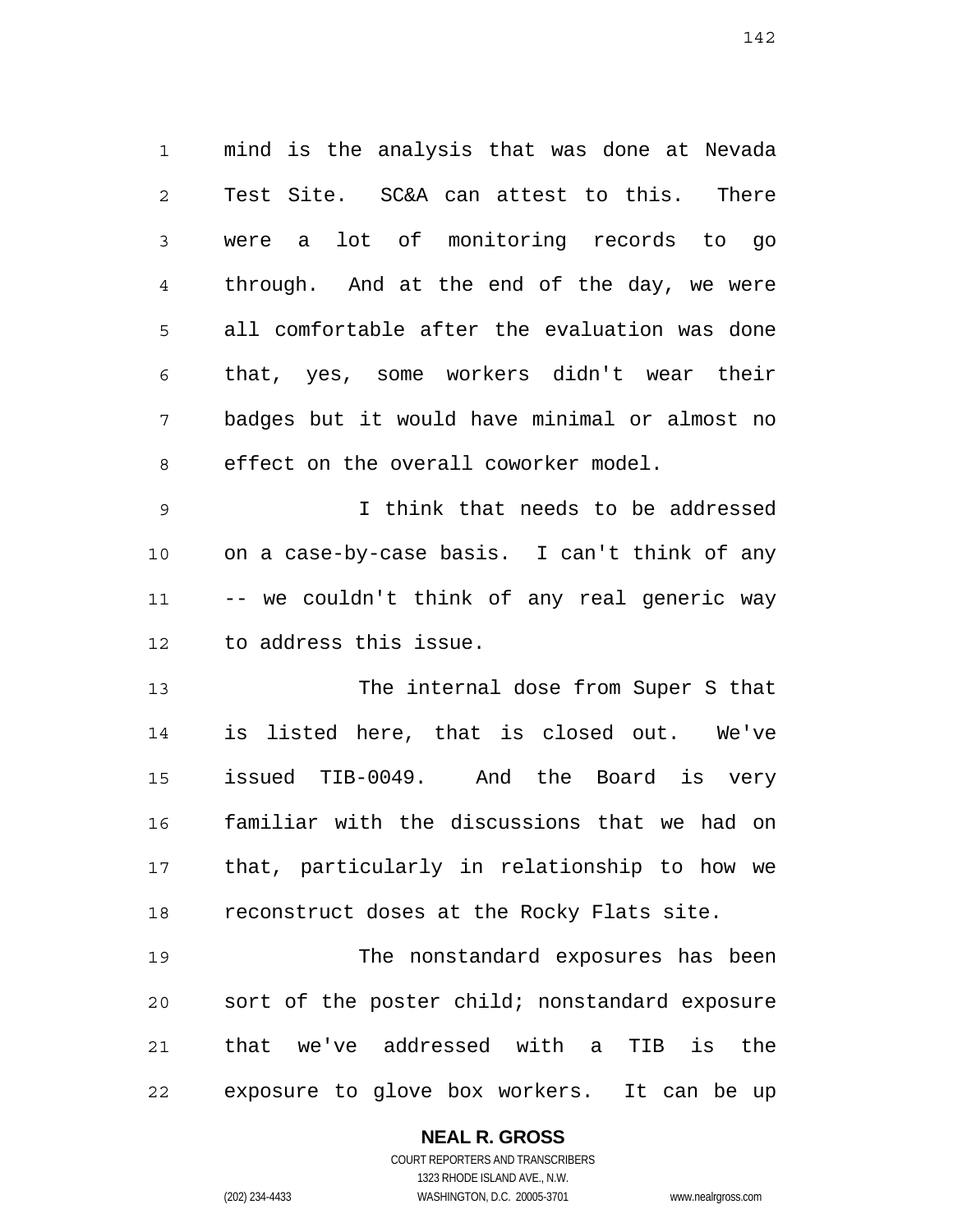1 2 3 4 5 to a factor of two difference from a glove box worker wearing his badge on his lapel or his left pocket area versus what his internal organs, maybe in the GI area, are experiencing -- what kind of radiation exposure.

6 7 8 9 10 11 12 13 So that issue has been addressed but then, again, outside of those issues they tend to be site-specific issues. Do you have overhead piping issues? Do you have planar sources of contamination to deal with? Those could all be modeled using the routine tools we have available to us which are either the MCNP Code or the ATTILA software.

14 15 16 17 18 19 That gets me down to what I think are the two areas where we still owe White Papers or some type of analysis. And that is the oral-nasal breathing and the workplace ingestion. And I'd like to talk a little bit about those.

20 21 22 Before I get to that, though, I do -- sort of parallel to what Larry Elliott presented earlier this morning, we keep our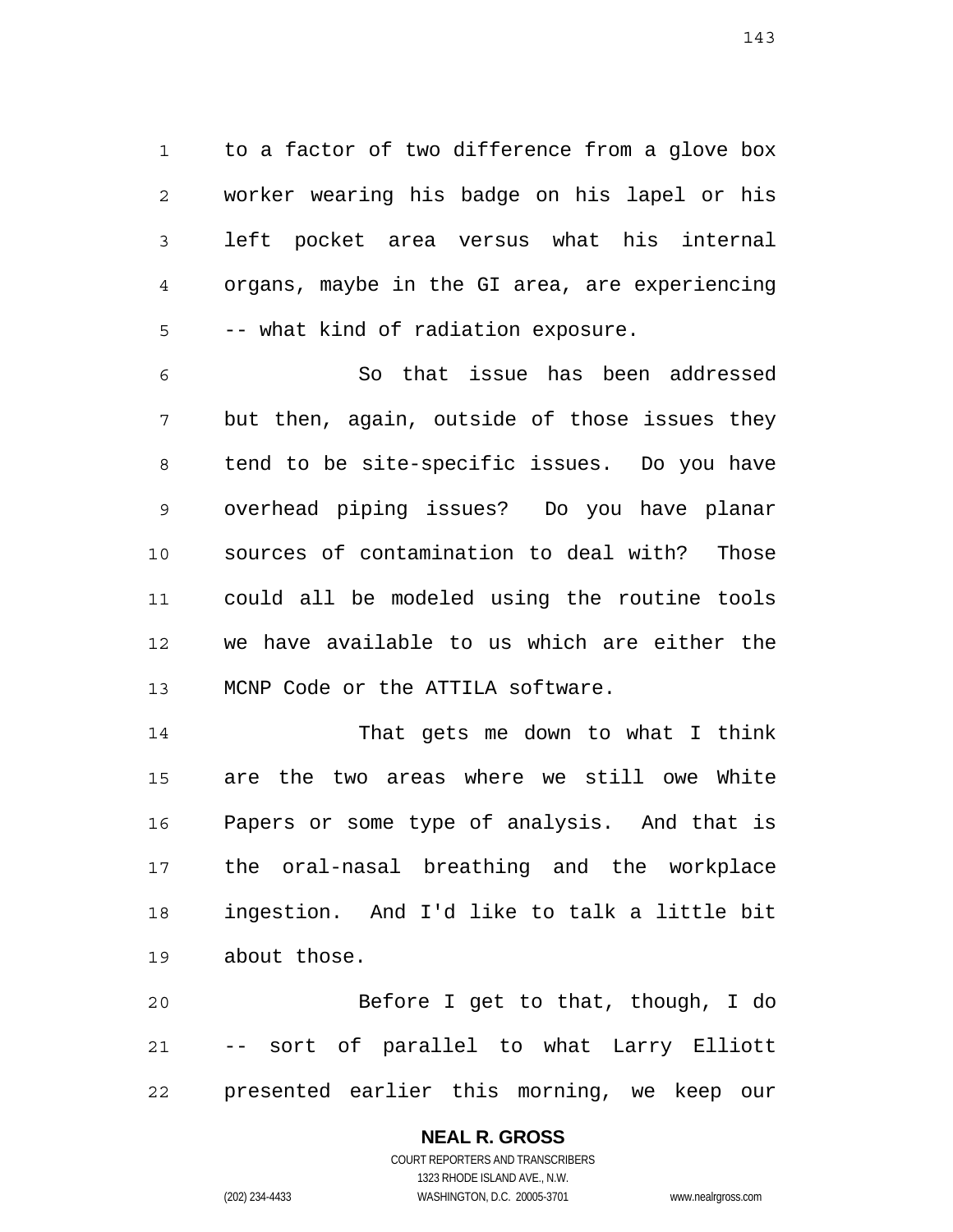1 2 3 4 5 6 7 8 own internal science goals for the fiscal year, which I presented to the Board, I think, in the December time frame. And these are not all that we do. Of course, there's a lot of other competing and conflicting demands on our time within the program. But we like to call out certain ones to make sure we keep the focus and attention on them.

9 10 11 12 13 14 15 16 17 18 19 20 21 22 And as you can see, the first two were very important to get done. And we have completed those, which was the formal verification and validation of the NIOSH IREP calculations. We have now implemented Version 5.6 of IREP, and it is up and running very nicely. And the second one was an issue that arose as part of our interaction with the Department of Labor. And that was to develop a dose reconstruction methodology for RECA, Radiation Exposure Compensation Act, cases. That has been complete and we are now well into our caseload. I think we're up to 150 RECA cases or something like that now in our

**NEAL R. GROSS**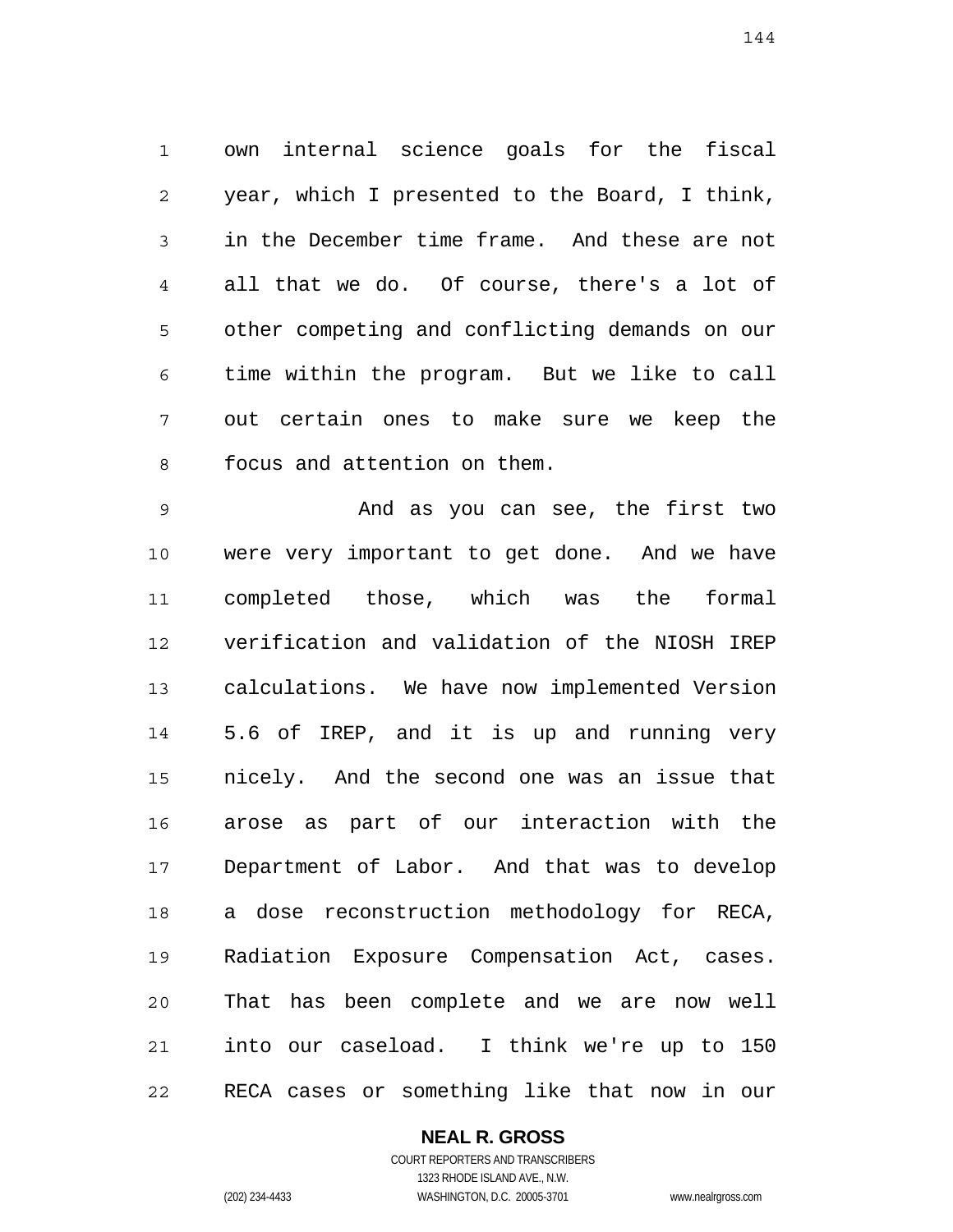1 2 3 possession. These tend to be a one-size-fitsall model so they do go through fairly quickly.

4 5 6 7 8 9 10 11 12 And the other ones are more relevant to the Board here and that is the development of the chronic lymphocytic leukemia model and propose a model to the Secretary. The next one, issue a formal NIOSH position paper on ingestion or oral-nasal breathing. And then the final one, the review of the new solid cancer incidence data reported through the RERF.

13 14 15 16 17 18 19 20 21 22 Let me mention that one first. That was a goal that is not listed as completed but it is an ongoing effort. The solid cancer incidence data has been released by RERF. We have tasked SENES, our Oak Ridge contractor, to look through that. They have developed draft IREP programs that can run both the BEIR-VII and the new solid cancer incidence models. We are still awaiting the piece that has to do with the non-solid

**NEAL R. GROSS**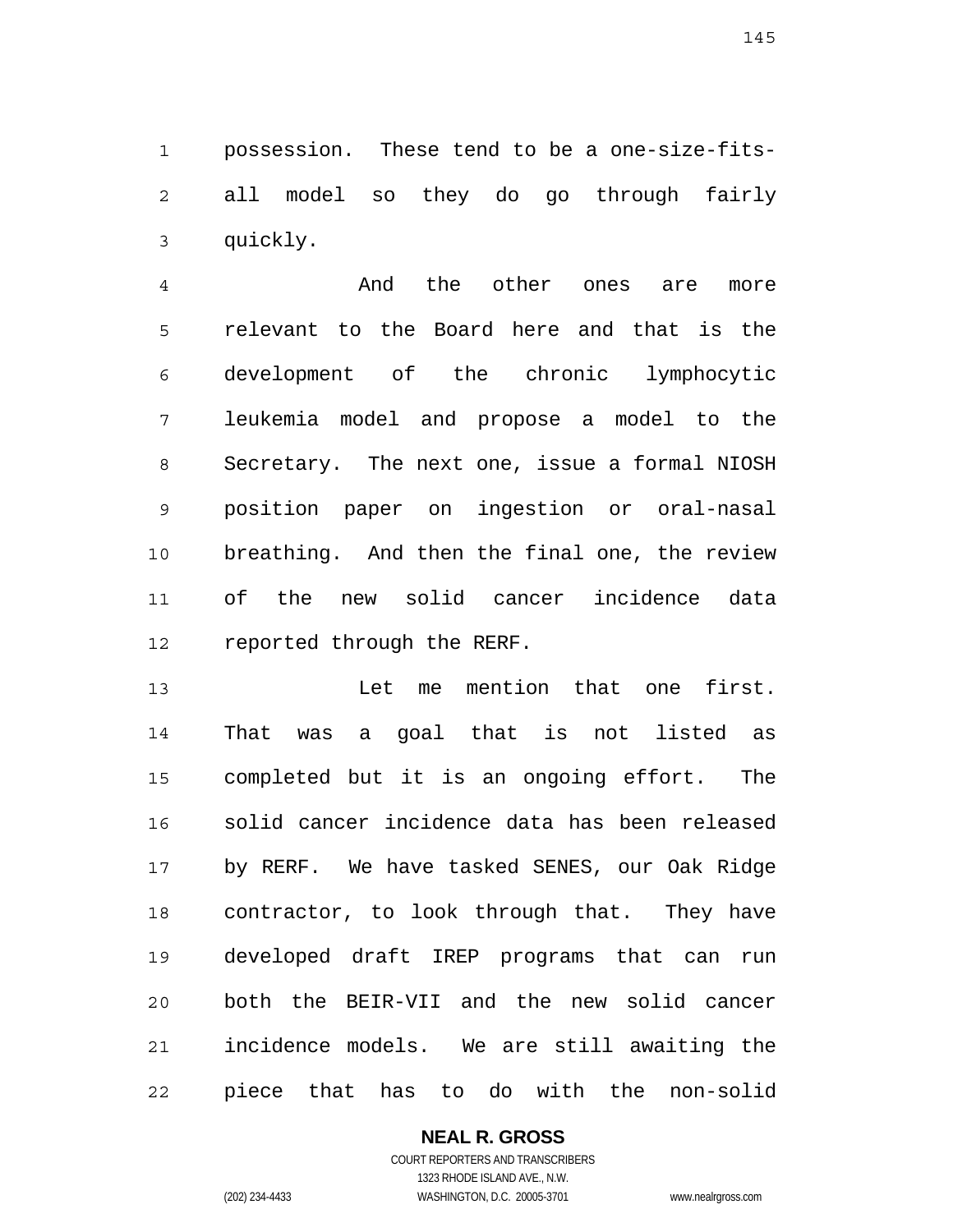1 tumors, the leukemias and lymphomas.

2 3 4 5 6 7 8 9 10 11 12 13 14 15 So although that issue is not listed as complete, it will be ongoing for some time as we try to incorporate all of the new relevant information into what will eventually become a new version of IREP, NIOSH IREP 6.0. We hope to engage folks at the National Cancer Institute in a collaborative effort to start moving that forward. Let me focus on the chronic lymphocytic leukemia and the formal position papers for a bit. The chronic lymphocytic leukemia model we've talked about for quite some time now. And it was a complicated model to develop. We finally have got to the stage

16 17 18 where we had four subject matter experts review the model in some detail. It was finalized as far as we were concerned.

19 20 21 22 And the four reviewers that we commissioned to help us evaluate the model were David Richardson from the Department of Energy Epidemiology at the University of North

# **NEAL R. GROSS**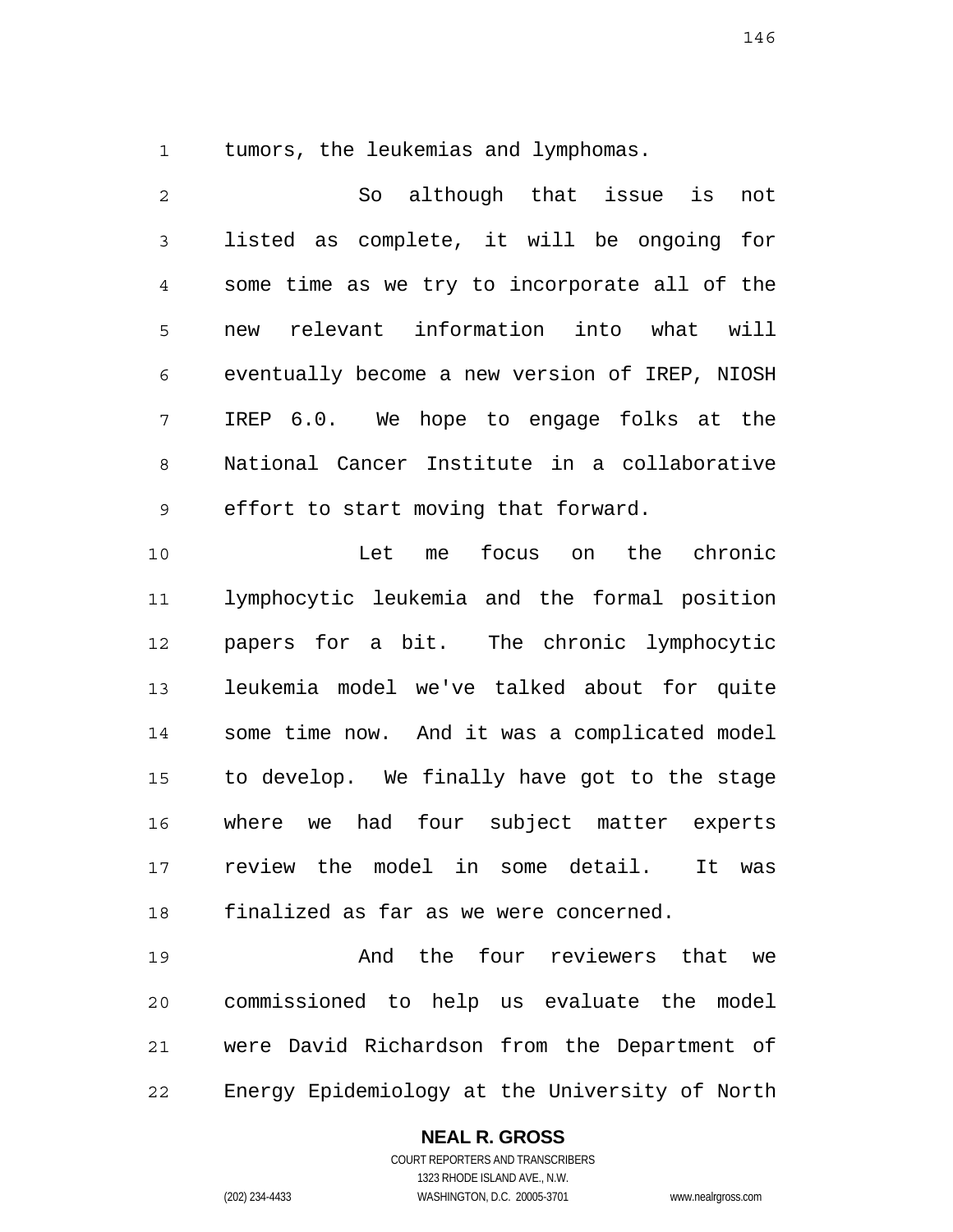1 2 3 4 5 6 7 8 9 10 11 12 13 Carolina; Mary Schubauer-Berigan is in-house with our Division of Surveillance Hazard Evaluation and Field Studies (Many of you know Mary from her earlier work on this program.); Dr. Richard Wakeford from the Dalton Institute University of Manchester of the U.K. (Those of you may remember Dr. Wakeford was originally with the British Compensation Program that is sort of a parallel program that exists over there.); and finally Dr. Lydia Zablotska, Department of Epidemiology and Biostatistics at the University of California, San Francisco.

14 15 16 17 18 19 20 21 22 The comments that we received were pretty favorable in general. I mean everyone agreed, thankfully, that chronic lymphocytic leukemia is potentially radiogenic. Even though there are no good epidemiologic studies that can definitively demonstrate that there is a radiogenic component of CLL, mechanistically there's no way you can discount it. And so we have a unanimous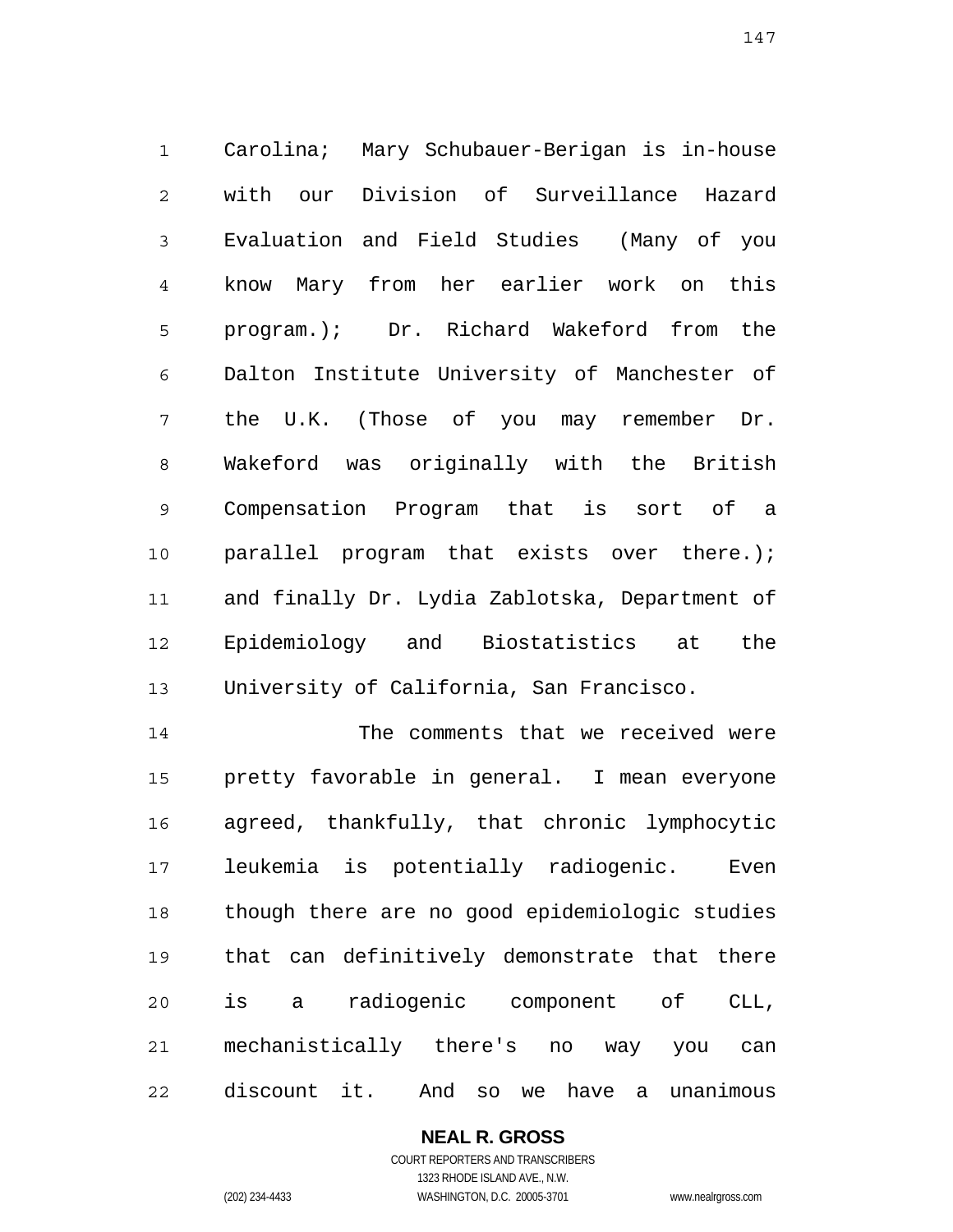1 2 consensus on that with our reviewers. And that was gratifying to see.

3 4 5 6 7 8 9 10 Where we did have some issues of divergence of opinion among our reviewers related to this using the NIOSH IREP model for lymphoma and multiple myeloma. I mentioned it's a combined model. It was done that way because of paucity of the data. They had to group cancers to get the requisite number of 50.

11 12 13 14 15 16 17 18 Some argued that we should go off on our own and sort of develop our own lymphoma model now. It would be kind of a lengthy process for us to do. And right now, frankly, the RERF is still in the process of pulling out, teasing out the lymphomas themselves. So we would prefer to wait to do that.

19 20 21 22 But we recognize the urgency of getting this out. So we are proposing to stick with the lymphoma/multiple myeloma model to move things forward. And as everything in

**NEAL R. GROSS**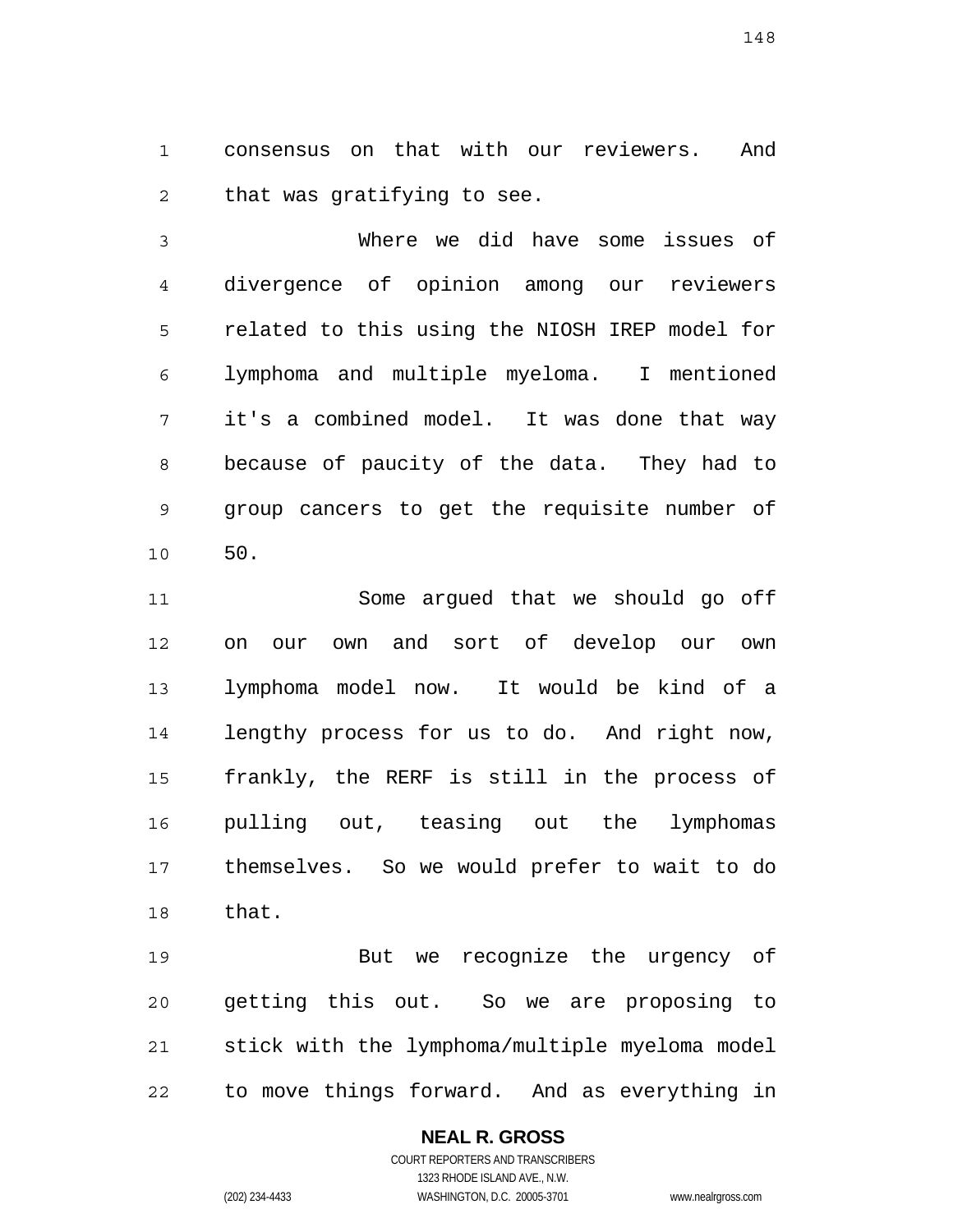1 2 3 4 this program, as the science evolves, we will be happy to go back and look at that and see what effects the emerging scientific analysis has on the program.

5 6 7 8 9 10 11 12 13 14 15 One other area where there was some difference of opinion had to do with the length of the latency period for CLL. Those of you may remember I talked previously that we were going to use a 15-year latency period for chronic lymphocytic leukemia. That seemed to be the right number. There's some more recent analyses that suggest that maybe ten might be the right number. And right now we're leaning towards moving that latency period to be a slightly shorter interval.

16 17 18 19 20 21 22 The dosimetry model has been tested. We talked about that before, the weighted model using the various components of the lymphatic system throughout the body. And it does provide plausible outcomes given the exposure scenarios we reviewed. We actually took some real cases, kind of ran them through

# **NEAL R. GROSS**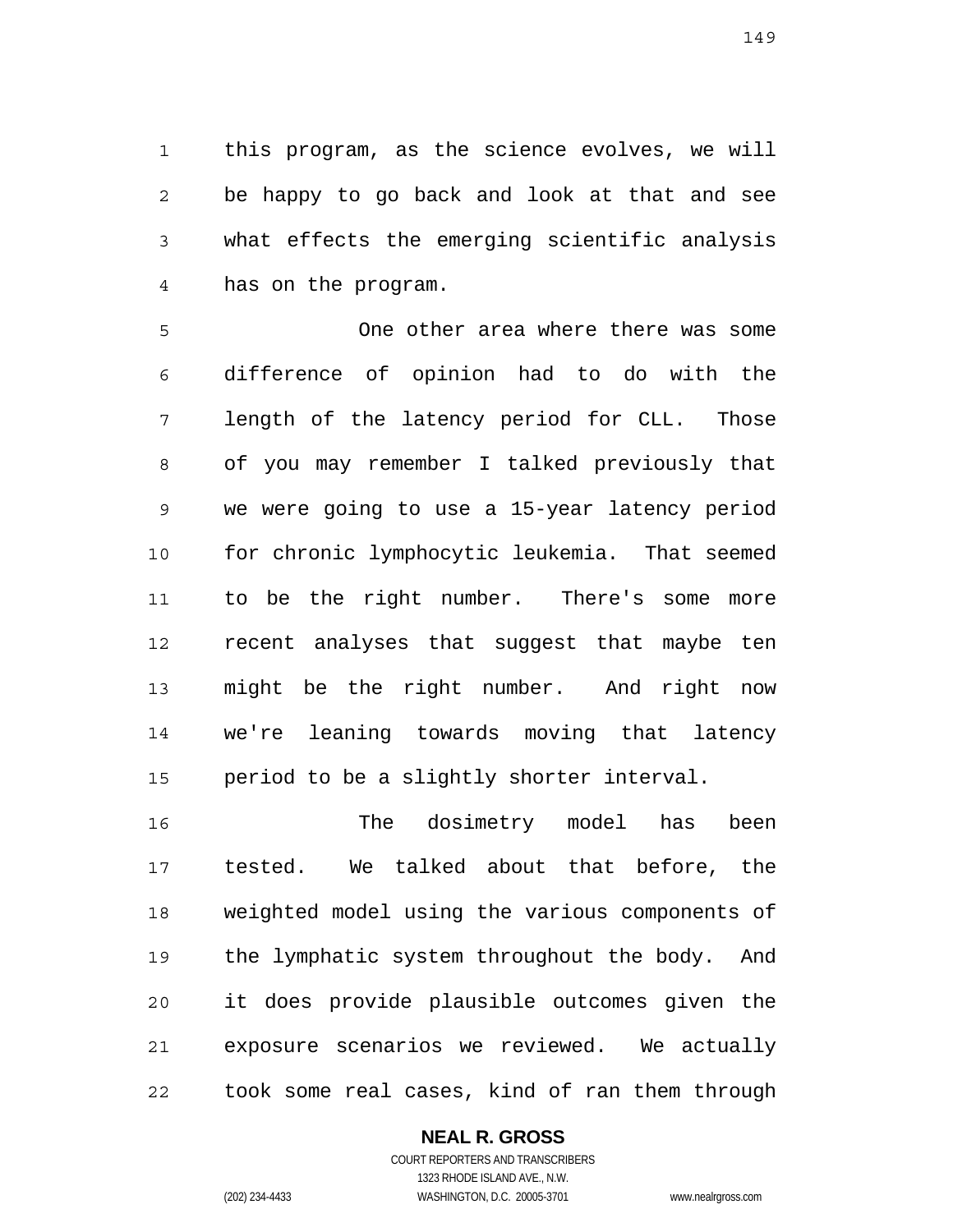1 2 3 4 5 just to make sure that, you know, we weren't getting 100 percent Probability of Causations for all cases we tested regardless of the input parameters. So I think we have a fairly workable model here.

6 7 8 9 10 11 12 13 And so our plan then is to prepare a transmittal package to the HHS Secretary by the end of the second quarter of FY010. That was originally a goal for this year. It slipped. I wish I could say we're done. We're not, but we're closer than we've ever been. And I'm fairly confident that we can meet this goal.

14 15 16 17 18 19 20 21 22 Moving on to the issue of the oralnasal breathing and ingestion issues, I have talked about this at previous Advisory Board meetings, and I think I gave a fairly, at least in my opinion, a fairly good explanation of where we were with this. But just so I can refresh everyone's memory of what our opinion was on this, oral-nasal breathing and ingestion only effects cases that are

#### **NEAL R. GROSS**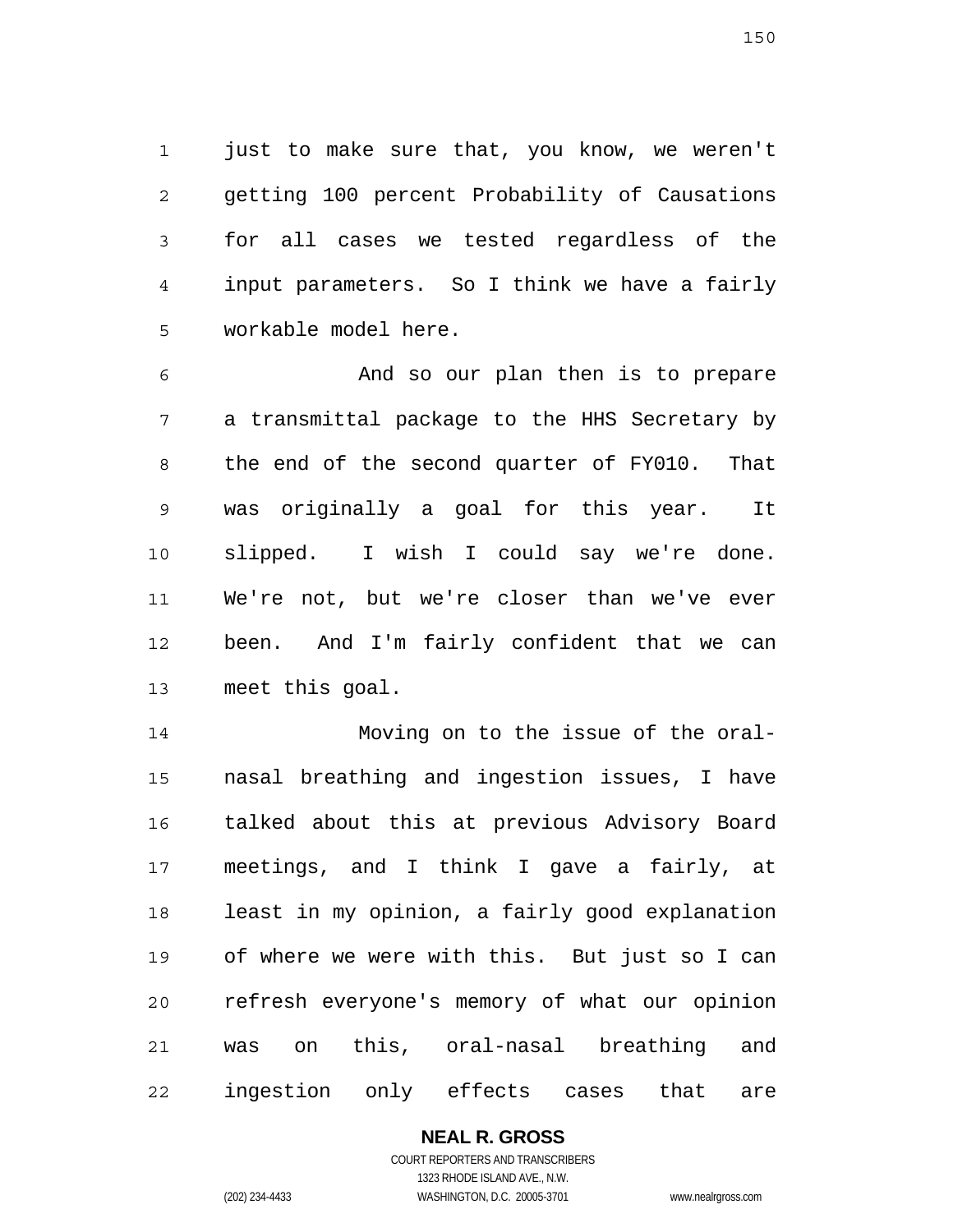1 2 3 4 5 reconstructed using air concentration data. And almost exclusively -- air concentration data to reconstruct exposures is used almost exclusively at AWE facilities, in particular those that handled uranium.

6 7 8 9 10 So that limits the population down to probably somewhere -- ten percent or fewer of our cases. It doesn't mean it's not important. But I just want to point out what target population this effects.

11 12 13 14 15 The ingestion approach that we've developed for ingestion has been around for quite some time. It was one of our first TIBs that we produced, Technical Information Bulletins, and that is OCAS TIB-009.

16 17 18 19 20 21 22 We've had a difference of opinion with the Advisory Board through SC&A on how we handle this ingestion issue for quite some time but I believe that position has been evolving over time to where we are fairly close in our agreement. And there are a couple points of disagreement that are still

# **NEAL R. GROSS**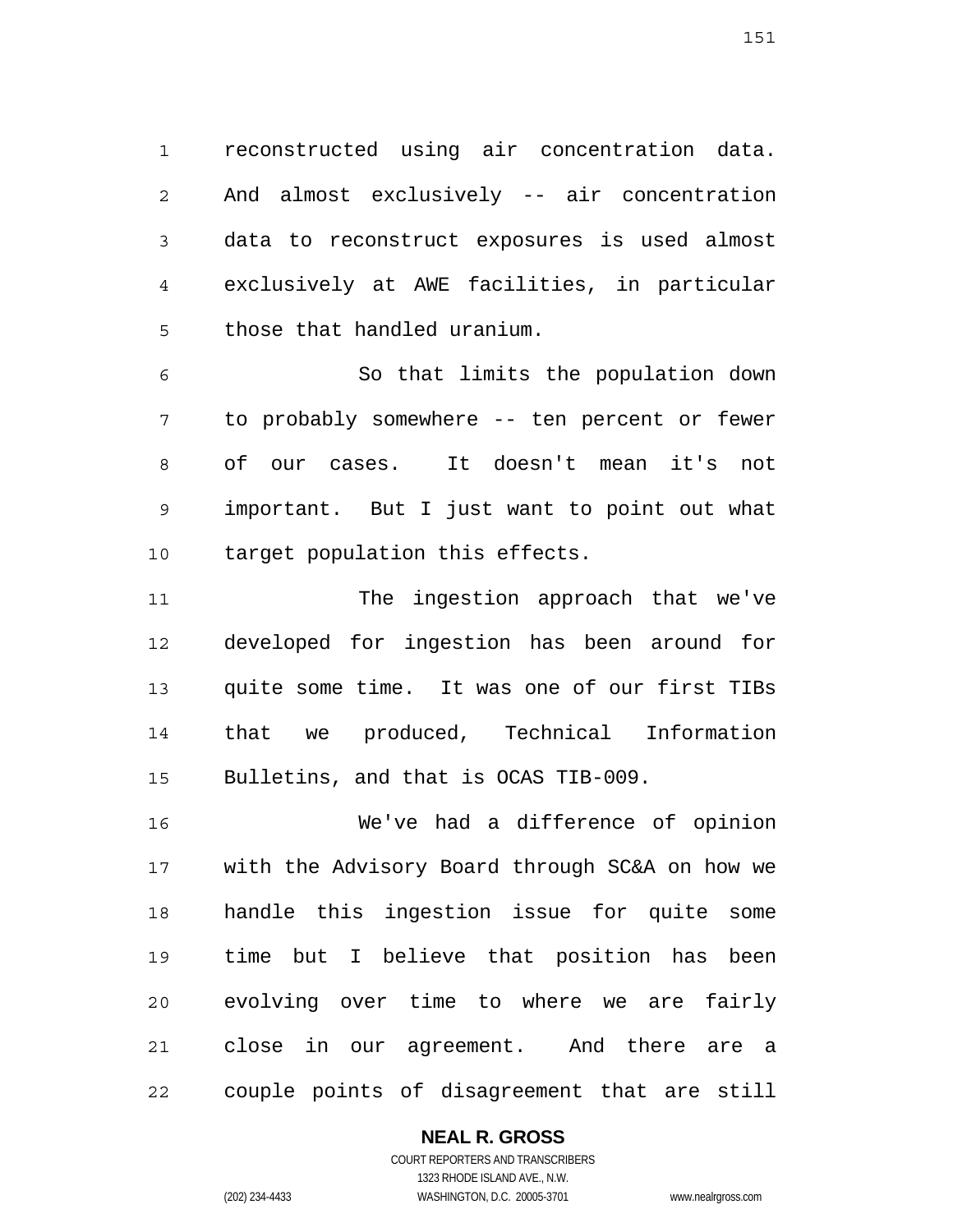1 2 there but frankly I think where we are going to end up is we will agree to disagree.

3 4 5 6 7 8 9 10 So what we plan to do is rather than put out a separate standalone document, we will issue an appendix to OCAS TIB-009 that essentially -- I wouldn't say validates it but it provides supporting documentation and evidence why we believe the approach used in TIB-009 is appropriate. I think that's the best place for it to reside.

11 12 13 14 When that's done, that will close out a number of issues that are out there in the Procedures Working Group or Procedures Subcommittee.

15 16 17 18 19 20 21 22 Likewise the oral-nasal breathing position is to be incorporated into IG 001. That's the implementation guide for internal dosimetry. In my mind, that is a subset of how we do -- you know what the roadmap is to internal dose reconstruction. So we are going to include that as a supplement to that document. And we hope to have these -- well,

# **NEAL R. GROSS**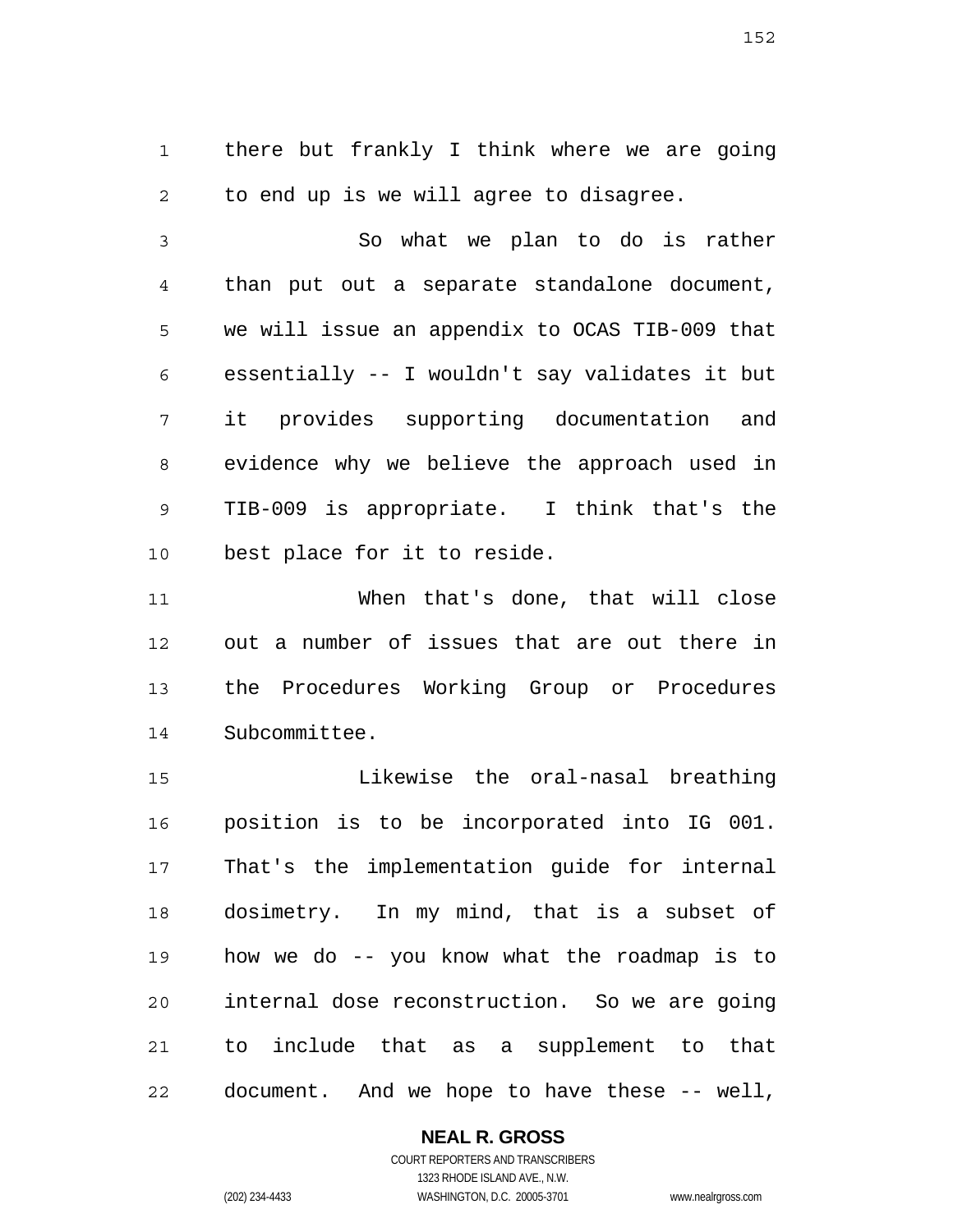1 2 3 4 5 our goal is to have these completed by the end of the first quarter of this fiscal year, which would be by the end of the year -- end of the calendar year, December some time frame.

6 7 8 9 10 We're close. We have draft positions on these. They just have not been finalized. I had hoped to have them done before the Board meeting but we just didn't get there.

11 12 13 14 15 16 17 18 19 20 21 22 I'm going to skip the next slide and then go back. This is a slide that talks about the ingestion issue. And it summarizes our position on this issue. That is, it is our opinion the evaluation of ingestion requires knowledge of the process -- you have to know something about the surface contamination. The surface contamination, in our opinion, is clearly what drives -- the amount of surface contamination is clearly what drives how much a person can ingest. However, the surface contamination levels are

# **NEAL R. GROSS**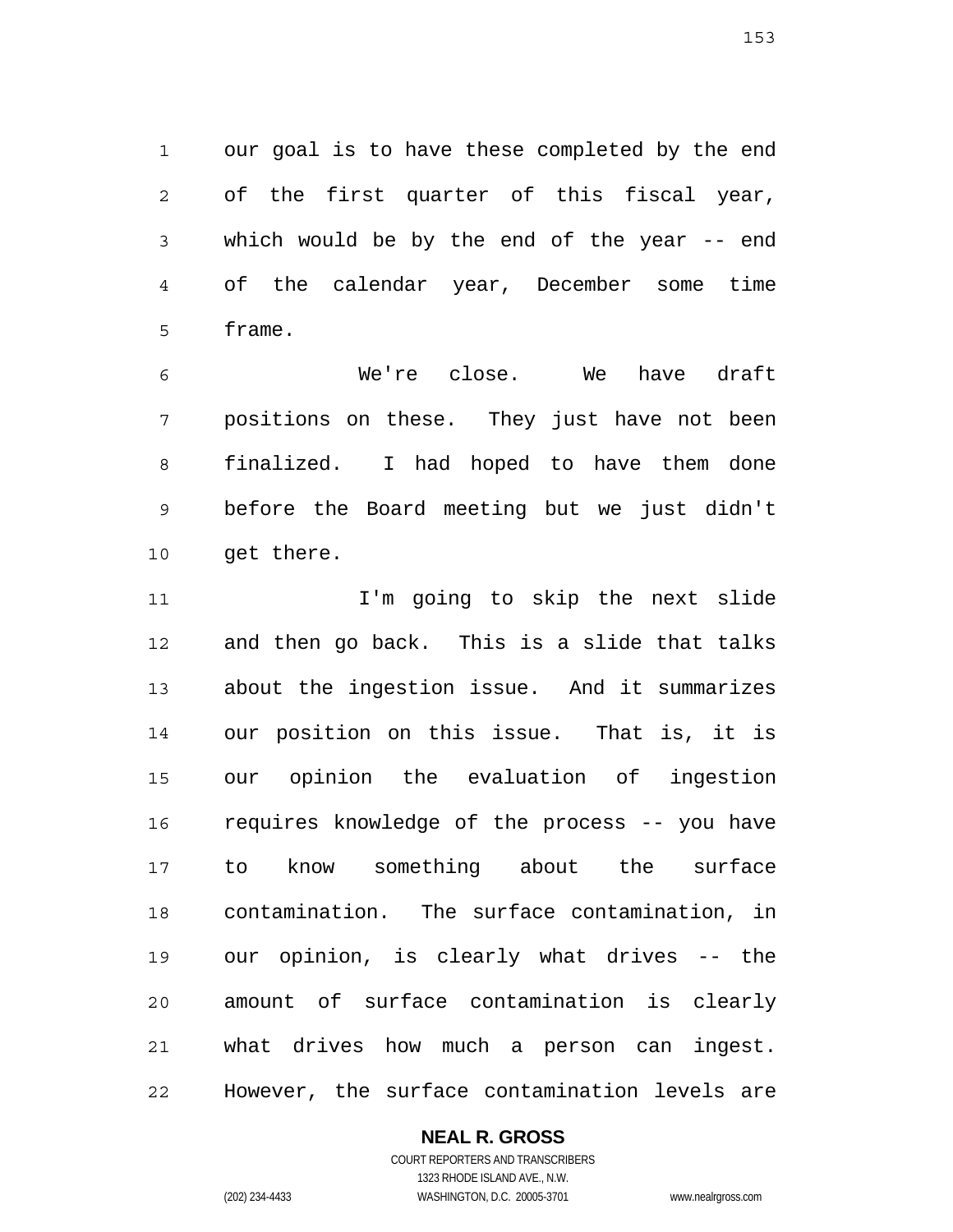1 2 very sparse at these AWEs where we need to use these models.

3 4 5 6 7 8 9 10 11 12 So what we have done is developed a relationship that exists between what is in the air versus what gets deposited on the ground. And we believe we have a fairly firm idea of how that relationship goes. And then using that relationship, the amount that's on the ground, then we can determine an ingestion rate based on how many square meters per hour a person actually ingests of the contamination in their work environment.

13 14 15 16 17 18 19 And then I'll go back to the previous slide that shows the analysis that we've done of the TIB-009 values versus another code that's used by the NRC that is highlighted here. It's the RESRAD Program, Residual Radioactivity Program that's in a NUREG issued by the NRC.

20 21 22 And what we've done here is taken various air concentration data, computed surface contamination values, and then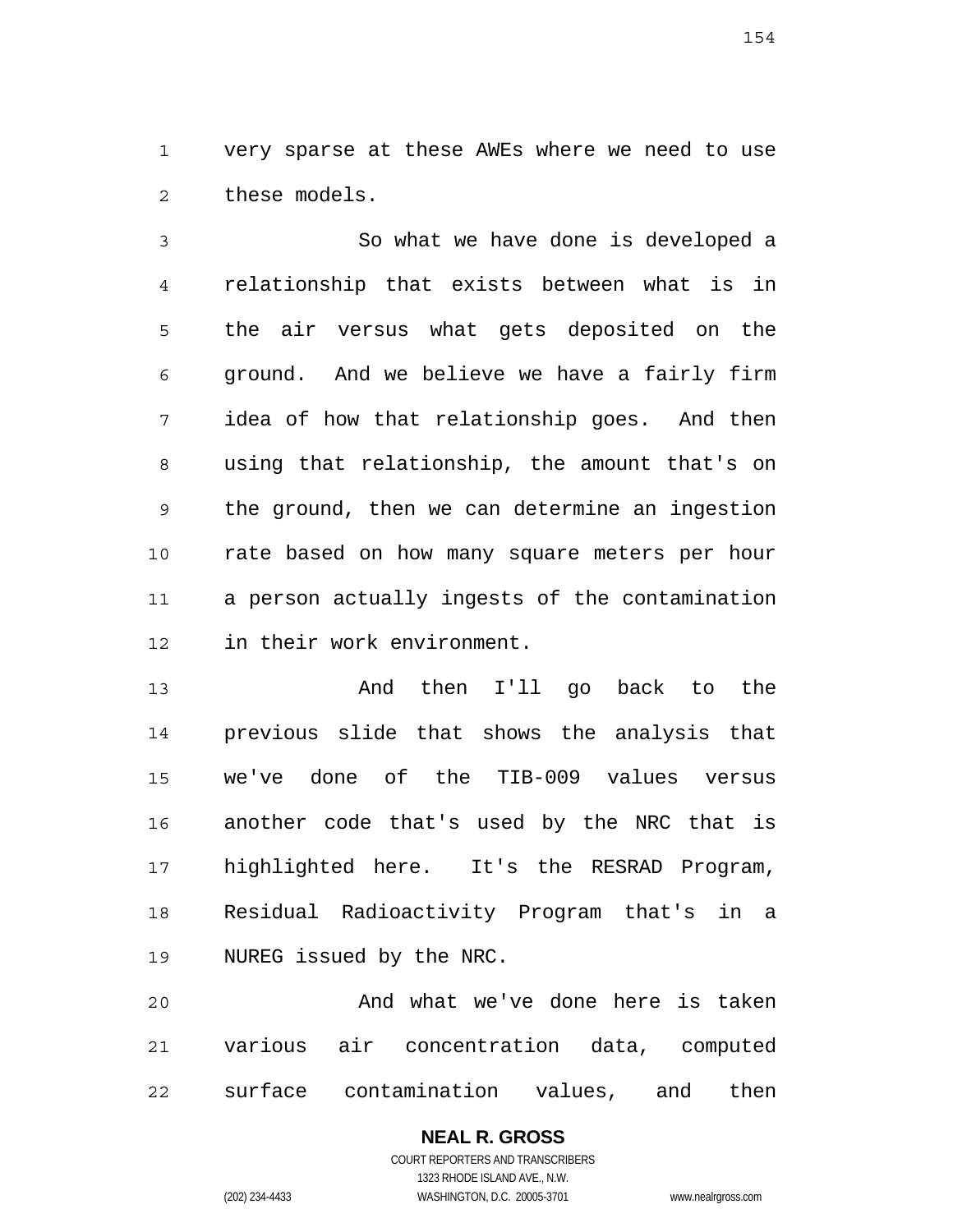1 2 3 4 5 6 7 8 9 10 11 calculated an hourly ingestion rate using RESRAD. And it is a range because they provide a uniform range of ingestion issues, versus what the TIB-009 hourly ingestion rate would be in dpm per hour. And, in fact, the values track very nicely. I mean I was very happy with how we were either at the upper range or the mid range for most of those values. So this will be all included as an appendix to TIB-009 to support our position on the ingestion.

12 13 14 15 16 17 18 19 20 21 22 When it comes to the oronasal breathing, we believe that the use of the default ICRP 66 lung model is acceptable for use in dose calculations. And this is based on some work that we did to first analyze what happens when you do oronasal breathing and you collect bioassay samples. It turns out it is almost self-correcting. The bioassay samples end up predicting the same intakes whether you have oronasal -- the same dose calculations whether you have oronasal breathing in place

# **NEAL R. GROSS**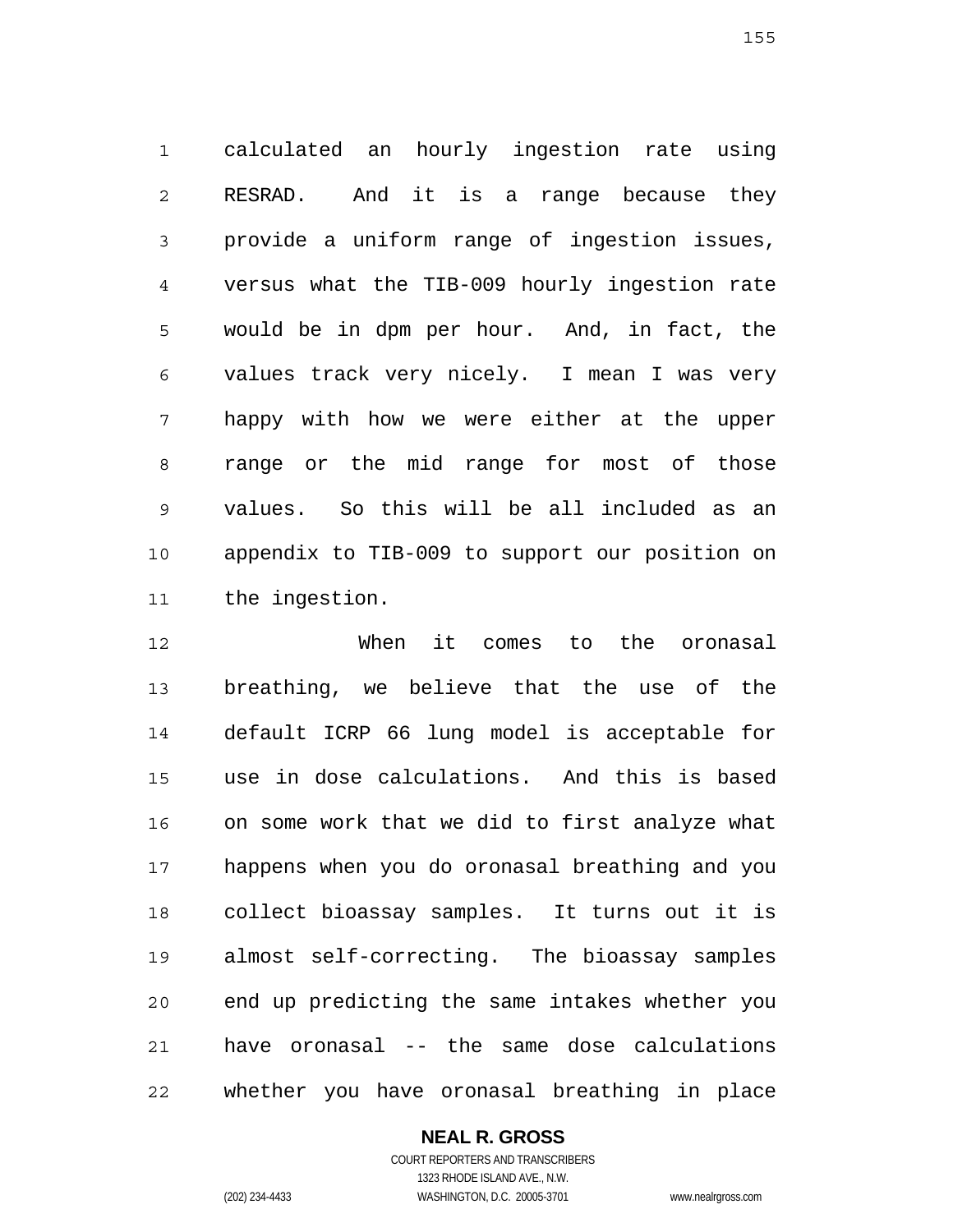1 2 3 4 5 6 7 or not. So that only limits it now to air sample data. And if you recall, we only use this at atomic weapons employer facilities. And not all the time but typically when we don't know anything about the facility, we'll use the 95th percentile of the air concentration data.

8 9 10 11 12 13 14 15 16 17 18 If one looks at that, the uncertainty at the 95th percentile is fairly large. It overwhelms the uncertainty added by the use of oronasal breathing. And we've done calculations to show that at the 95th percentile, the inclusion of oronasal breathing would tend to equate to maybe something equivalent to a person taking a 40 minute lunch break, that kind of difference in exposure. So the differences in the calculated intakes are very small.

19 20 21 There are some other issues I won't get into but we'll document this all in the update to IG 001.

22 And finally, I didn't talk too much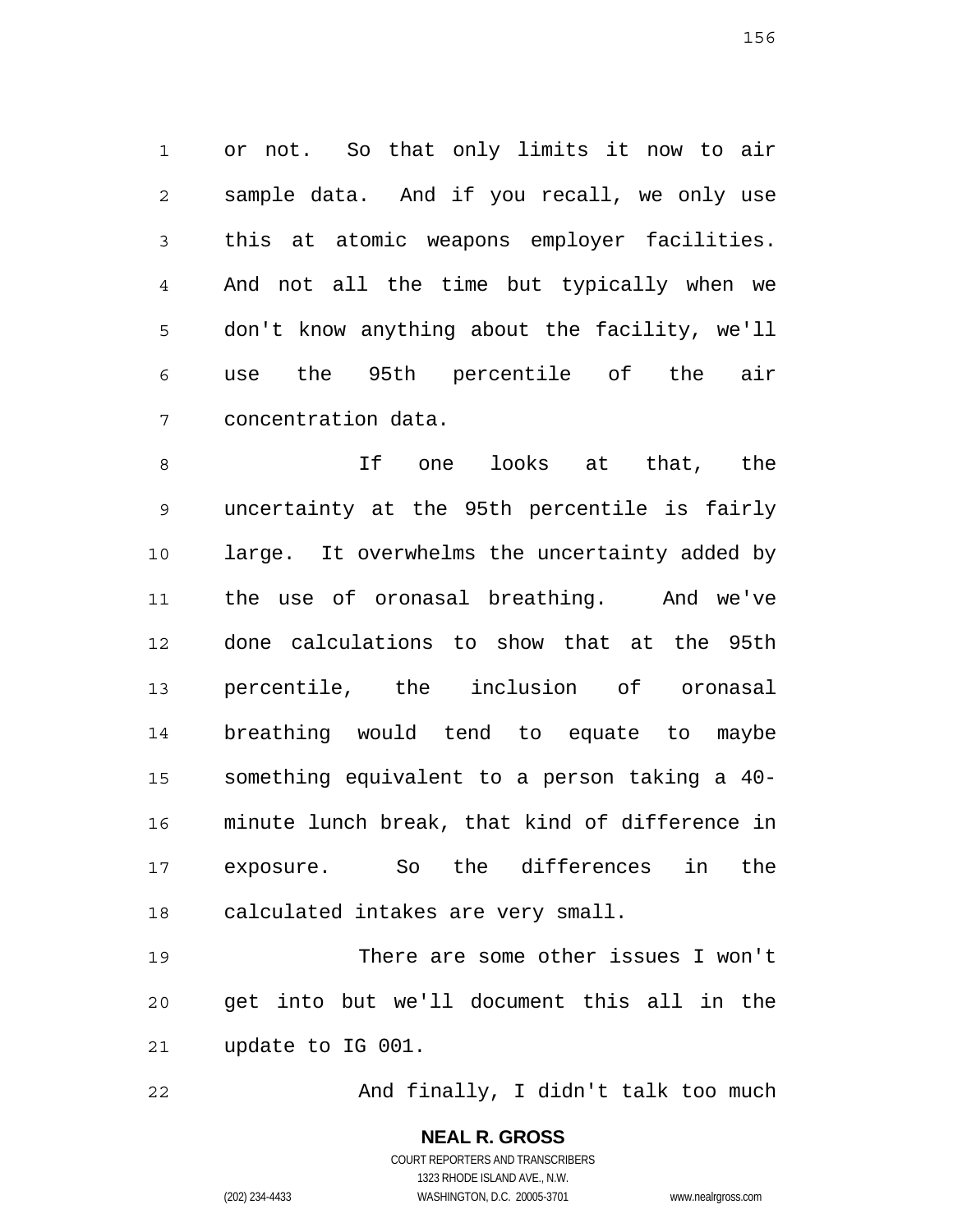1 2 3 4 5 6 7 8 9 10 11 12 about this but thorium welding rods was an issue that was brought up at one point. We've looked at this in some detail. The intakes -- NRC has done some pretty decent evaluations of this, actually taking breathing zone air samples and such. And the highest amount of intake they come up with for direct current welding is somewhere around ten picocuries of thorium per year. The doses end up being fairly small. I mean very small compared to what we're calculating for most of these workers.

13 14 15 16 17 18 19 20 21 22 So, you know, if we're doing overestimating cases, the increase in dose is trivial. For best estimates, it's very small. The only way to deal with this then is to address it -- if a person has an unusual circumstance where they are continually doing welding or something, we would address it at that time. But other than that, we just don't feel this is an issue that we can adopt and apply to every dose reconstruction for someone

#### **NEAL R. GROSS**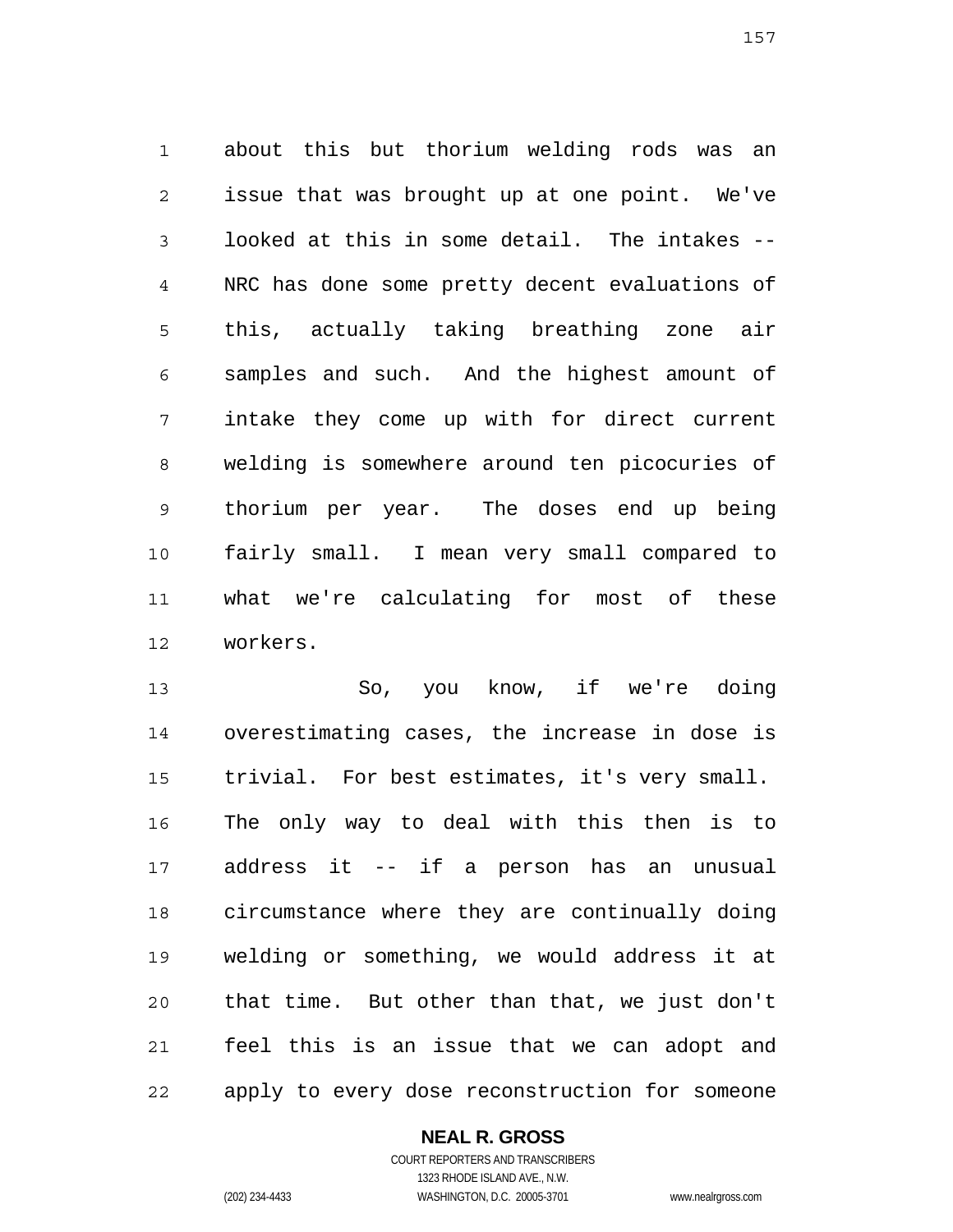1 2 who may have been involved in thoriated welding.

3 4 5 6 7 8 9 10 11 12 13 14 15 16 So I'll just conclude by providing you our updated science goals for 2010. At the top of the list is to get the model to the Secretary for chronic lymphocytic leukemia by the second quarter, followed -- no, I gave second quarter for the oronasal breathing -- I'll stick with the first one, which is by the end of the first quarter. I think I might have had cold feet by the time I got to this slide but I think we're close enough to commit to the December time frame to issue a formal documentation on ingestion and oronasal breathing. And we'll add thoriated welding rods in there.

17 18 19 20 21 22 The OCAS review of the DDREF, we hope to get that issued by the third quarter. And then I haven't talked about it but our final goal here is to publish a review paper on the radiogenicity of cancer as it relates to compensation programs. There are some

# **NEAL R. GROSS**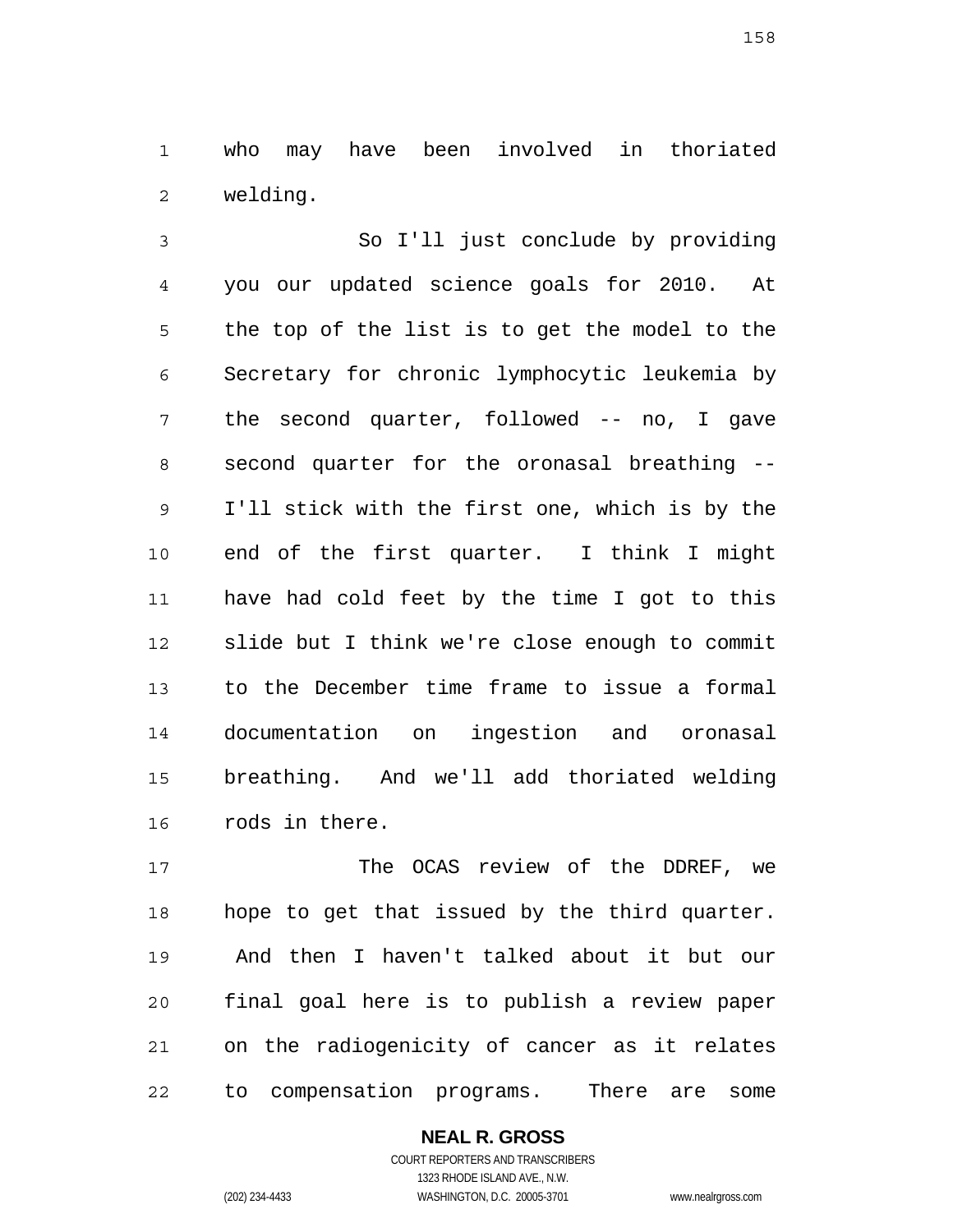1 2 3 4 5 6 7 8 interesting analyses one can do about radiogenicity and compensation. And strictly from a scientific perspective, we're not trying to get engaged in political thought here, but, you know, how does one determine what is a radiogenic cancer and what isn't? And what makes, you know, what the current literature out there speaks to that.

9 10 11 12 13 And, you know, we'll use as the basis for that some consensus scientific documents such as the BEIR reports. That's something that we would like to put out there in the public literature.

14 15 And with that, I think that concludes my presentation.

16 17 18 19 20 21 22 CHAIRMAN ZIEMER: Thank you very much, Jim. I wonder if you could just elaborate a little more on that very last point on radiogenicity of cancer? It certainly impacts on SECs if one changes the list. Are you anticipating addressing the presumptive cancer list?

# **NEAL R. GROSS**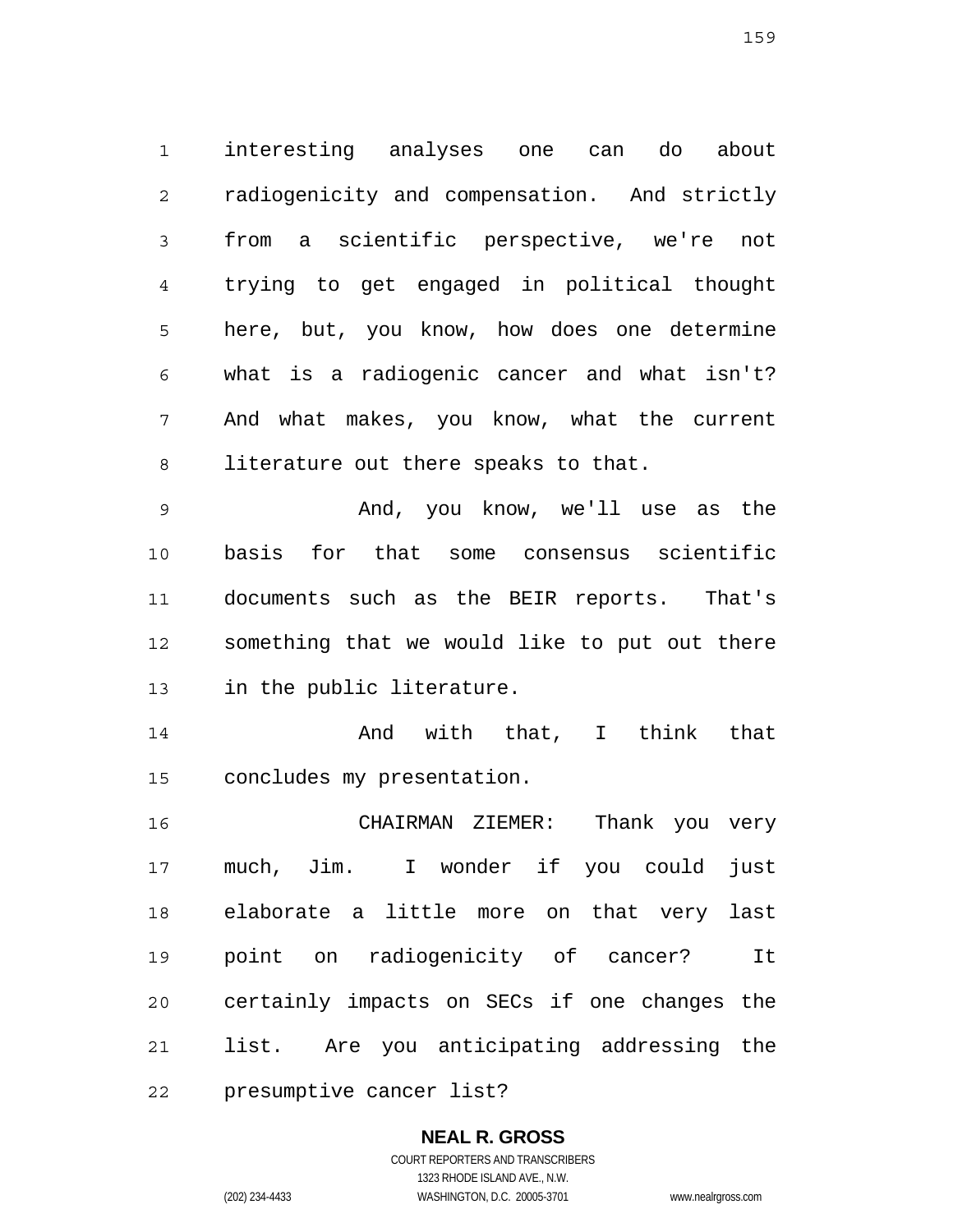1 2 DR. NETON: No, no. Just in general.

3 4 5 6 7 CHAIRMAN ZIEMER: Just in general. DR. NETON: What the current scientific literature show or indicates for the radiogenicity of various cancers. I mean you can go down the list and --

8 9 10 11 12 13 CHAIRMAN ZIEMER: Well, the reason I sort of asked that question is your final phrase, the radiogenicity as it relates to compensation programs may be a somewhat different question than the radiogenicity of cancers period.

14 15 16 17 18 19 DR. NETON: Yes. And I think that's probably -- I probably should strike that last phrase related to compensation programs. I think it could be used to inform compensation programs. That's really what I meant.

20 21 22 CHAIRMAN ZIEMER: But the framework you're looking at is just what cancers are truly radiogenic. Is that more the issue? Or

# **NEAL R. GROSS**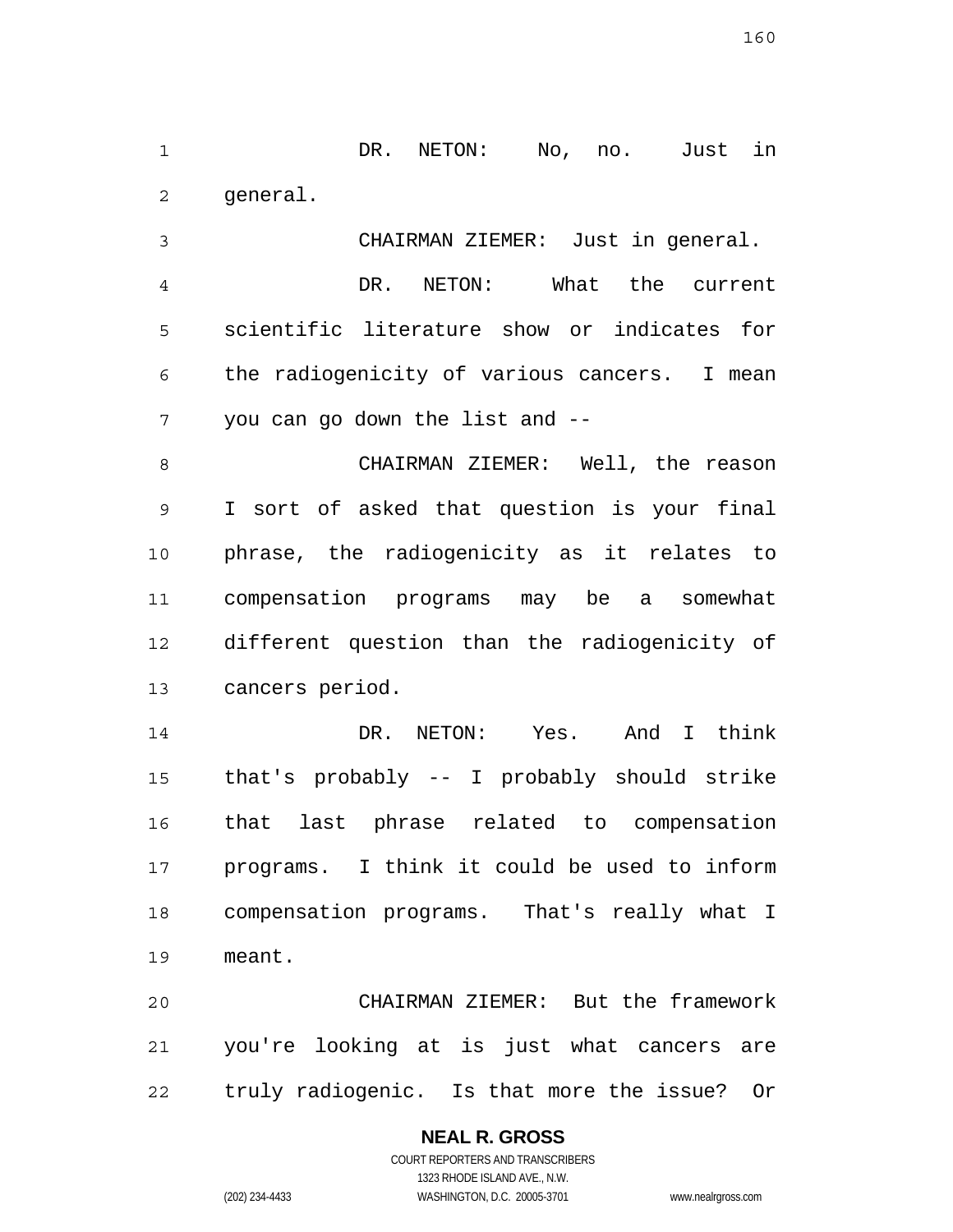1 2 3 4 5 6 7 8 9 10 11 12 13 14 15 16 17 18 what  $--$  DR. NETON: Well, the relative radiogenicity, there is almost no way one can  $-$  CHAIRMAN ZIEMER: Rule out. DR. NETON: -- rule out anything. You know you have the extreme ends of the spectrum such as chronic lymphocytic leukemia  $-$  CHAIRMAN ZIEMER: Right. DR. NETON: -- versus leukemias, the lung cancers. And, in fact, one can envision a very nice chart that shows what is the central estimate of the excessive relative risk perceiver. And what are the confidence bands on that. And in many cases, the confidence bands go well below zero. And, in fact, for

19 20 21 22 our program, some of the cancers aren't radiogenic until you -- don't have a positive risk value until you get to the upper 99th percentile almost. Not that high but you have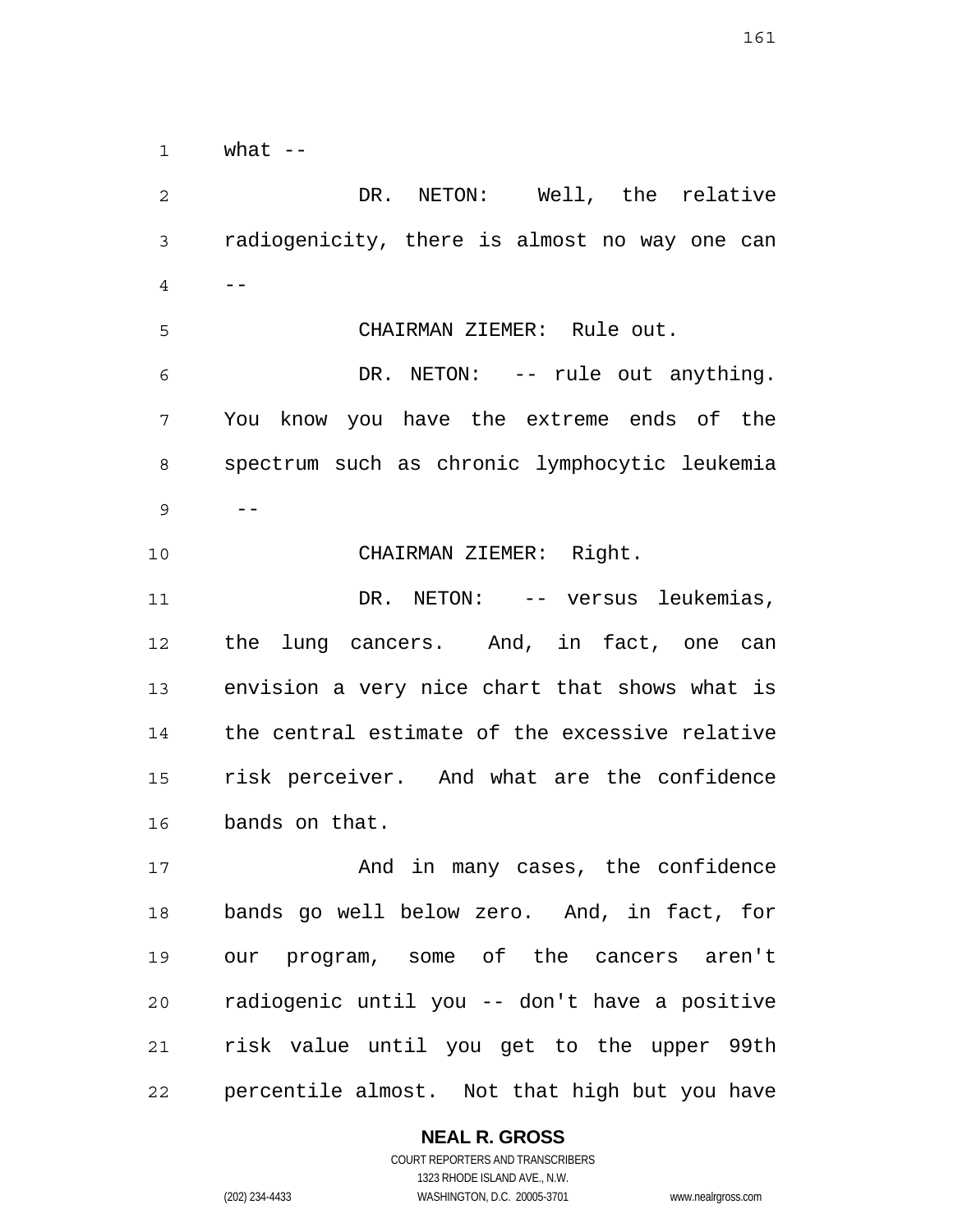1 2 3 4 5 6 7 8 9 10 11 12 13 14 15 16 17 18 19 20 21 22 to go fairly far out on the tail to get a positive excessive relative risk perceiver. CHAIRMAN ZIEMER: So the paper is simply a review paper that will present sort of the state of the information on risk, including the uncertainties. DR. NETON: Right. CHAIRMAN ZIEMER: Okay. Thank you. Dr. Melius? MEMBER MELIUS: Yes, regarding those science goals, I'm trying to understand what the role of the Board is in these four issues -- your science goals for 2010. So does the chronic lymphocytic leukemia model come to the Board for input? DR. NETON: Well, it -- MR. ELLIOTT: We prepare a package for rulemaking to deliver to the Secretary. That's the first step that Jim is talking about now. And that package will propose to the Secretary the scientific basis that we've arrived at for adding CLL to this program and

#### **NEAL R. GROSS**

COURT REPORTERS AND TRANSCRIBERS 1323 RHODE ISLAND AVE., N.W. (202) 234-4433 WASHINGTON, D.C. 20005-3701 www.nealrgross.com

162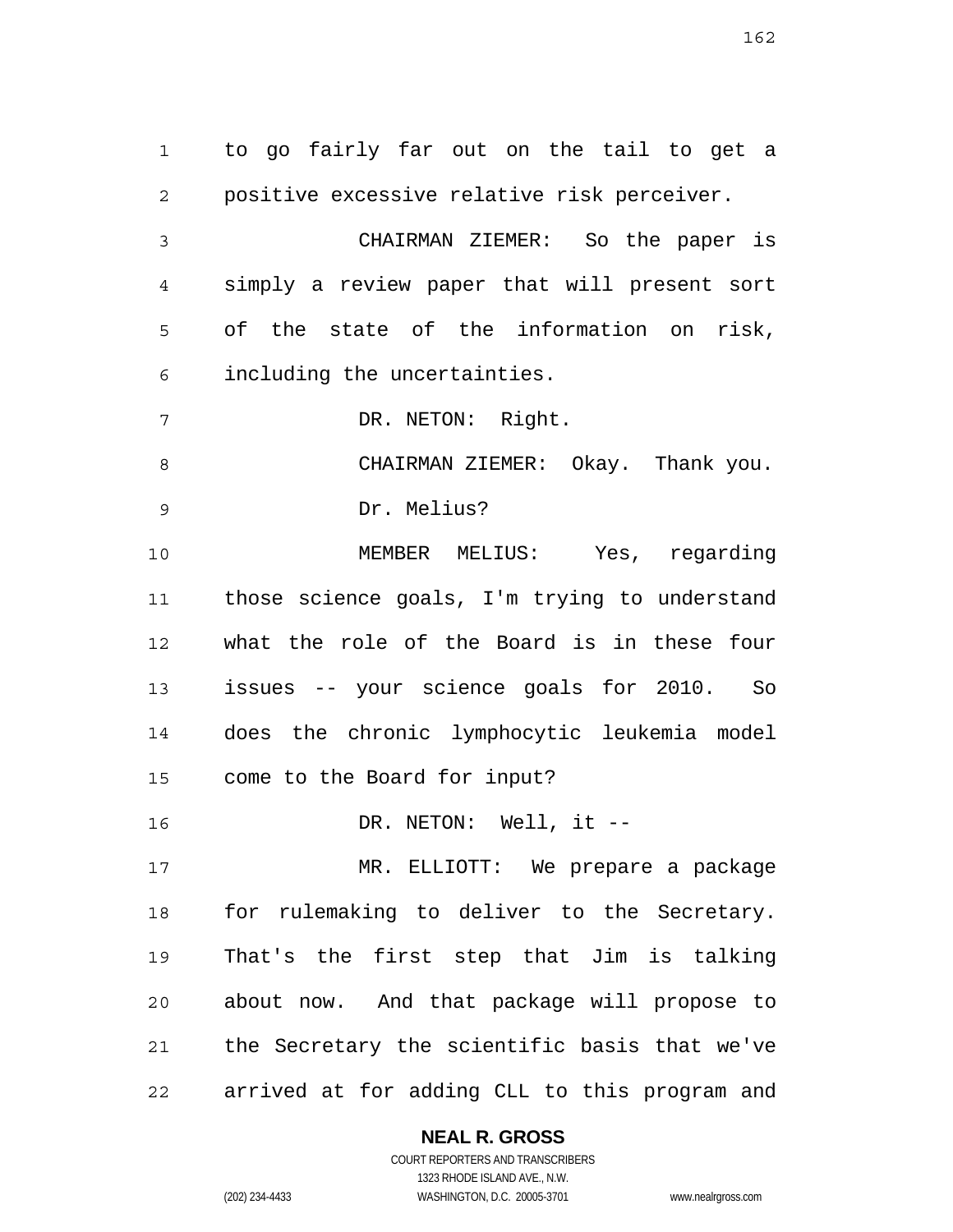1 2 how we would go about reconstructing dose for claims that present with CLL.

3 4 5 6 7 8 9 10 11 12 13 14 We need the Secretary to review that and opine about that and give us the goahead for rulemaking. Once we have that then we would enter into rulemaking and there would be a timed public comment period where it would coincide with the Board's review of the risk model, of our proposed rule, of our proposed dose reconstruction methodology for this. And that would enable the Board and individual members of the Board to provide comment during the rulemaking and the public comment period for that.

15 16 17 MEMBER MELIUS: Going down the list, the documentation on ingestion, oronasal breathing and thoriated welding rods.

18 19 20 21 22 DR. NETON: Right. I think that would be, in my opinion, would be handled as any other document that NIOSH produces. The Board certainly has a right to review the document -- you know the technical approaches

#### **NEAL R. GROSS**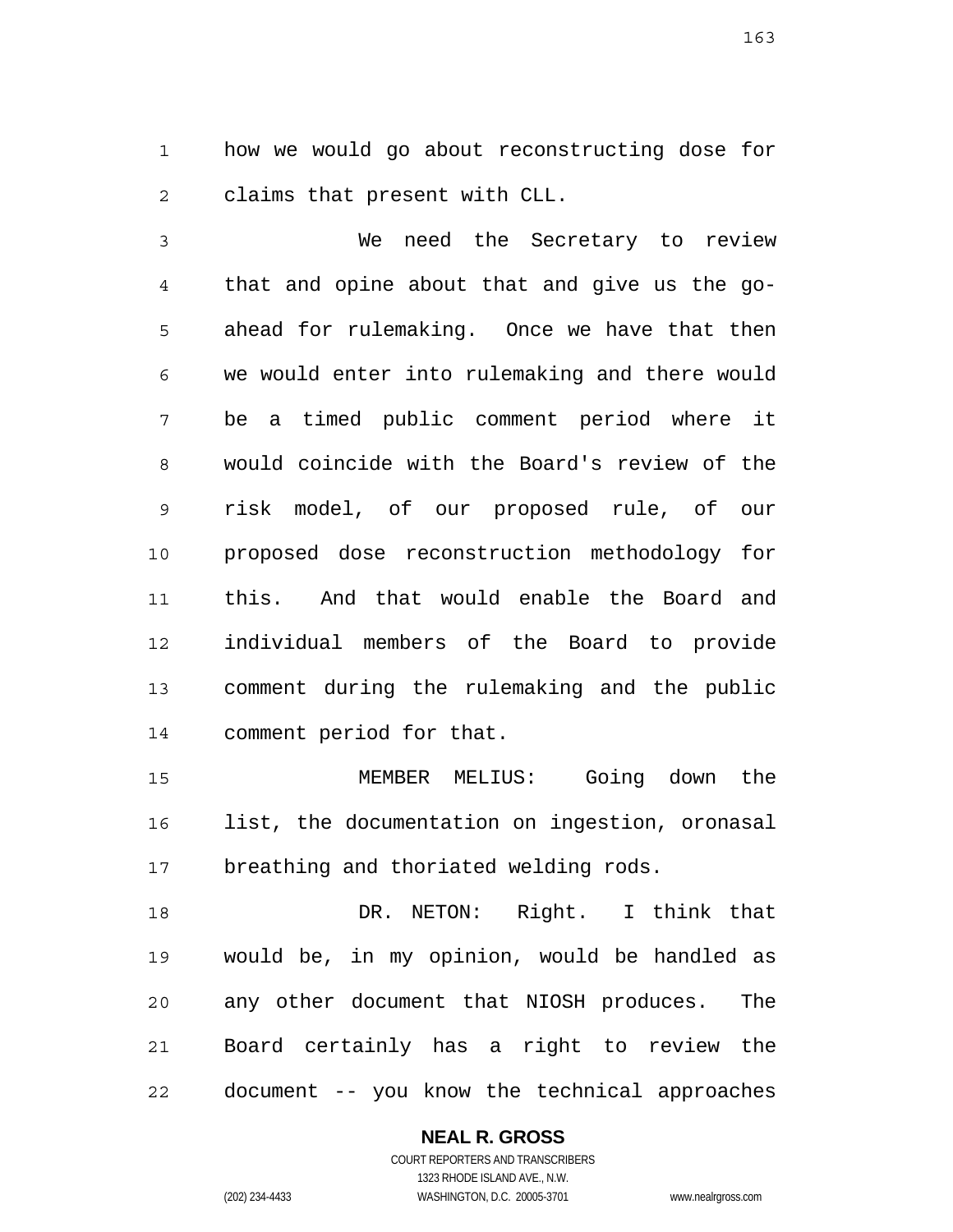1 2 3 that we've outlined either by themselves or with the assistance of SC&A or whoever they wish to bring to bear on the issue.

4 5 6 7 8 9 10 11 MEMBER MELIUS: Yes, I mean I would argue that if I understood you right, at least on the ingestion/oronasal breathing where the Board or Board and its contractors have expressed concerns about that which I won't say you are ignoring, but you disagree with, and frankly I don't think the Board, as a Board, has discussed these issues in a while.

12 13 14 15 16 17 18 Every time it comes up, we always say well, you're working on it. And I think it would be good -- I just want to understand that, you know, it comes back to the Board. And I agree as a document, it would make sense to handle it at that level. I just would do that.

19 20 And then the review paper on DDREF, what's  $-$ 

21 22 DR. NETON: That would just be a peer-reviewed publication that we would issue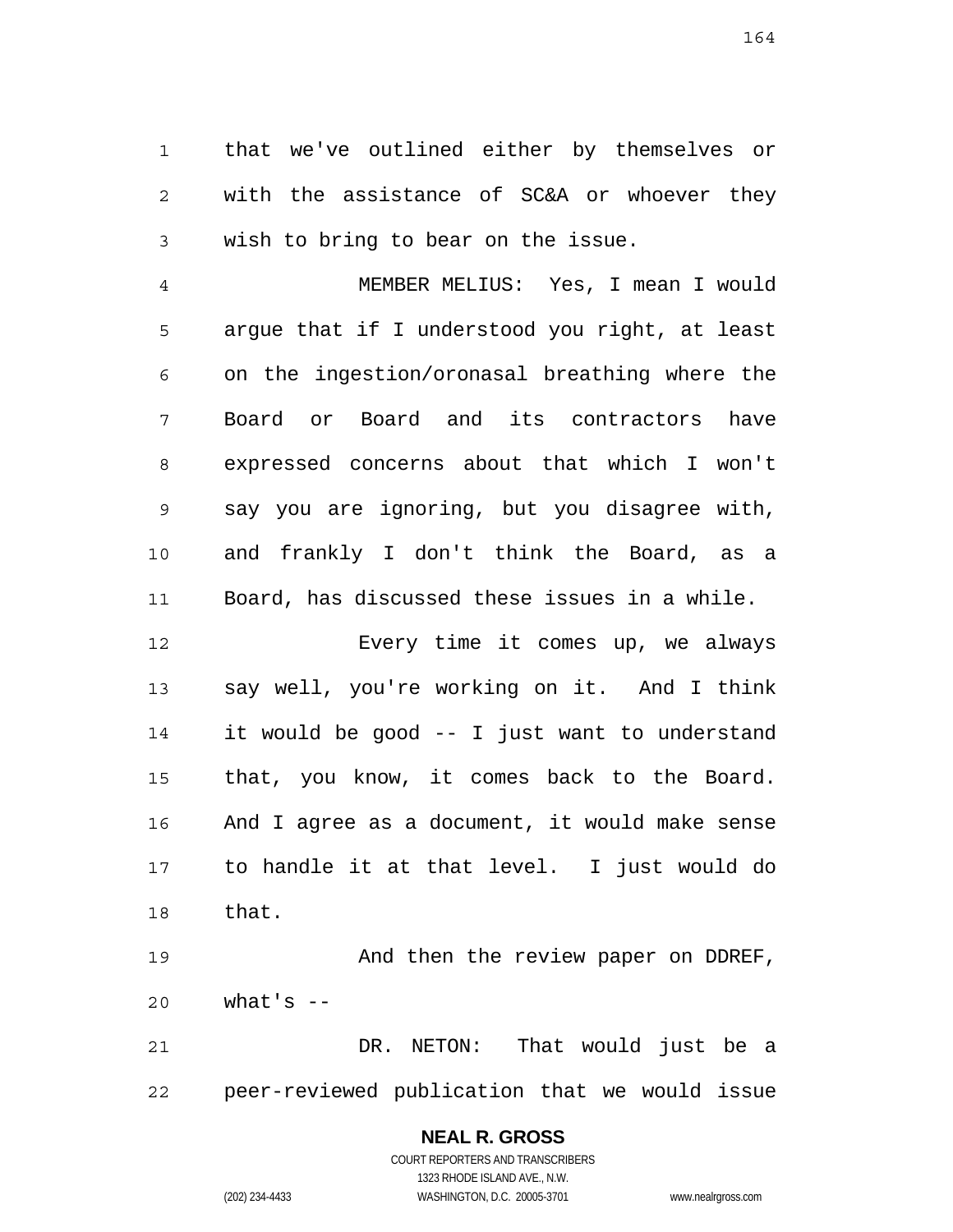1 out of our program.

| $\overline{2}$ | MEMBER MELIUS: So what does it                 |
|----------------|------------------------------------------------|
| $\mathfrak{Z}$ | have to do with the program? Well, I mean      |
| $\overline{4}$ | these last two, I just don't quite understand, |
| 5              | particularly the last one, the radiogenicity,  |
| 6              | what -- this DDREF thing I think is an issue   |
| 7              | that is out there and it makes sense.          |
| 8              | The radiogenicity thing is not, as             |
| $\mathsf 9$    | I know, is not an issue that's out<br>far as   |
| 10             | there. It seems to be sort of an extraneous    |
| 11             | activity. And I'm just trying to understand.   |
| 12             | DR. NETON: Well, I think -- well,              |
| 13             | at least my thinking was here that we've       |
| 14             | developed quite a bit of expertise within our  |
| 15             | program about radiogenicity cancers and going  |
| 16             | through various things, we've just put forth a |
| 17             | paper to the Congress recommending that basal  |
| 18             | cell carcinoma be added on the presumptive     |
| 19             | cancer list.                                   |
| 20             | So in doing that, we surveyed an               |
| 21             | extensive amount of literature to come up with |
| 22             | that recommendation. And I thought -- at       |

**NEAL R. GROSS** COURT REPORTERS AND TRANSCRIBERS

1323 RHODE ISLAND AVE., N.W.

(202) 234-4433 WASHINGTON, D.C. 20005-3701 www.nealrgross.com

165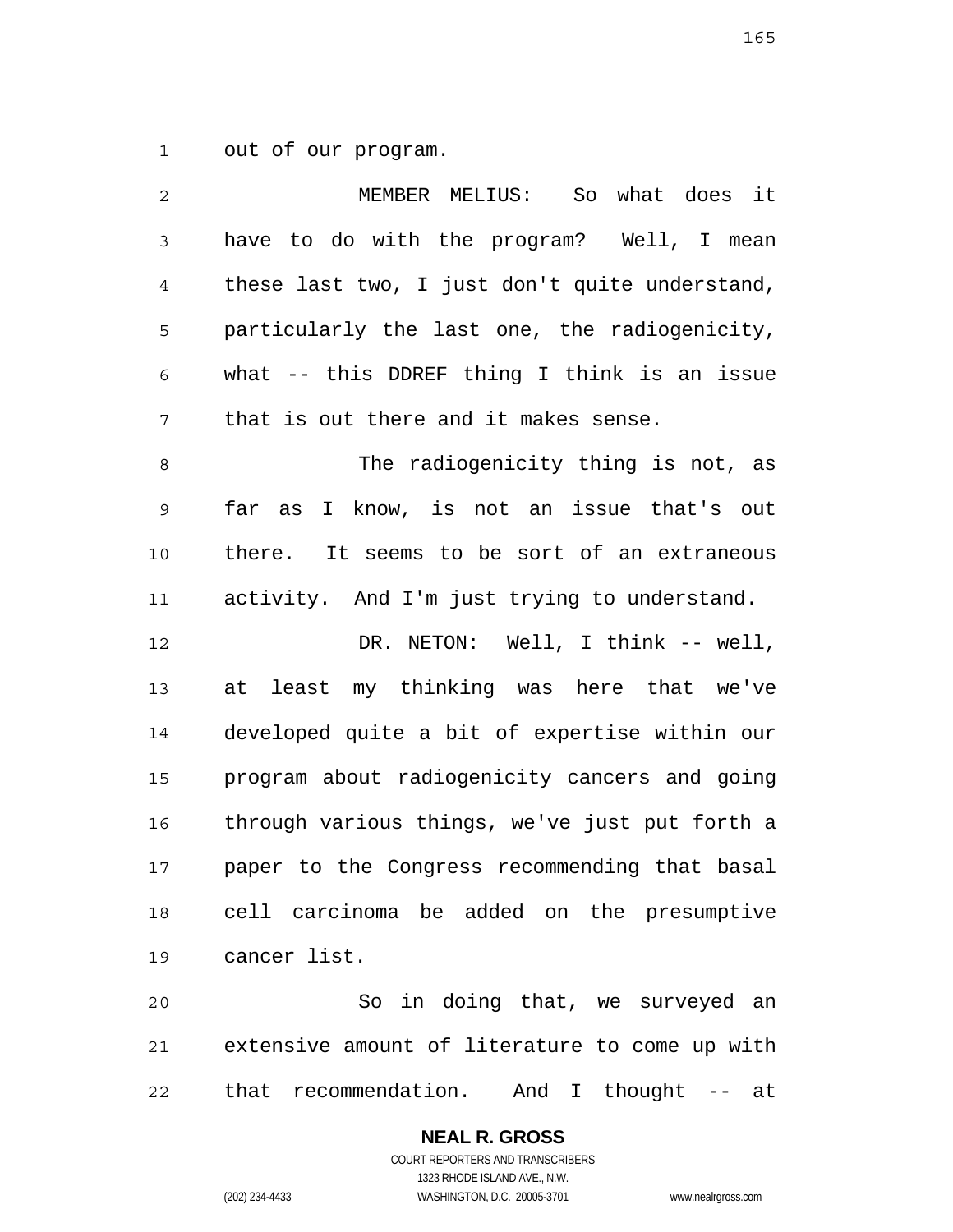1 2 3 4 5 6 7 8 9 10 11 12 13 14 15 16 17 18 19 20 21 22 least, we thought internally that it would be good to share that with the scientific community -- MEMBER MELIUS: Okay. DR. NETON: -- as an outcome of our research. MEMBER MELIUS: So it would essentially be a review paper? DR. NETON: Yes. MEMBER MELIUS: Okay. DR. NETON: Exactly. MEMBER MELIUS: So it's not - because you really haven't done any original research. DR. NETON: Oh, no, no. MEMBER MELIUS: That's what I'm trying to understand. DR. NETON: Sorry, I wasn't clear. MEMBER MELIUS: Yes, okay. CHAIRMAN ZIEMER: Yes. That was certainly my understanding. It was a review paper that just -- you know, the information

COURT REPORTERS AND TRANSCRIBERS 1323 RHODE ISLAND AVE., N.W.

**NEAL R. GROSS**

(202) 234-4433 WASHINGTON, D.C. 20005-3701 www.nealrgross.com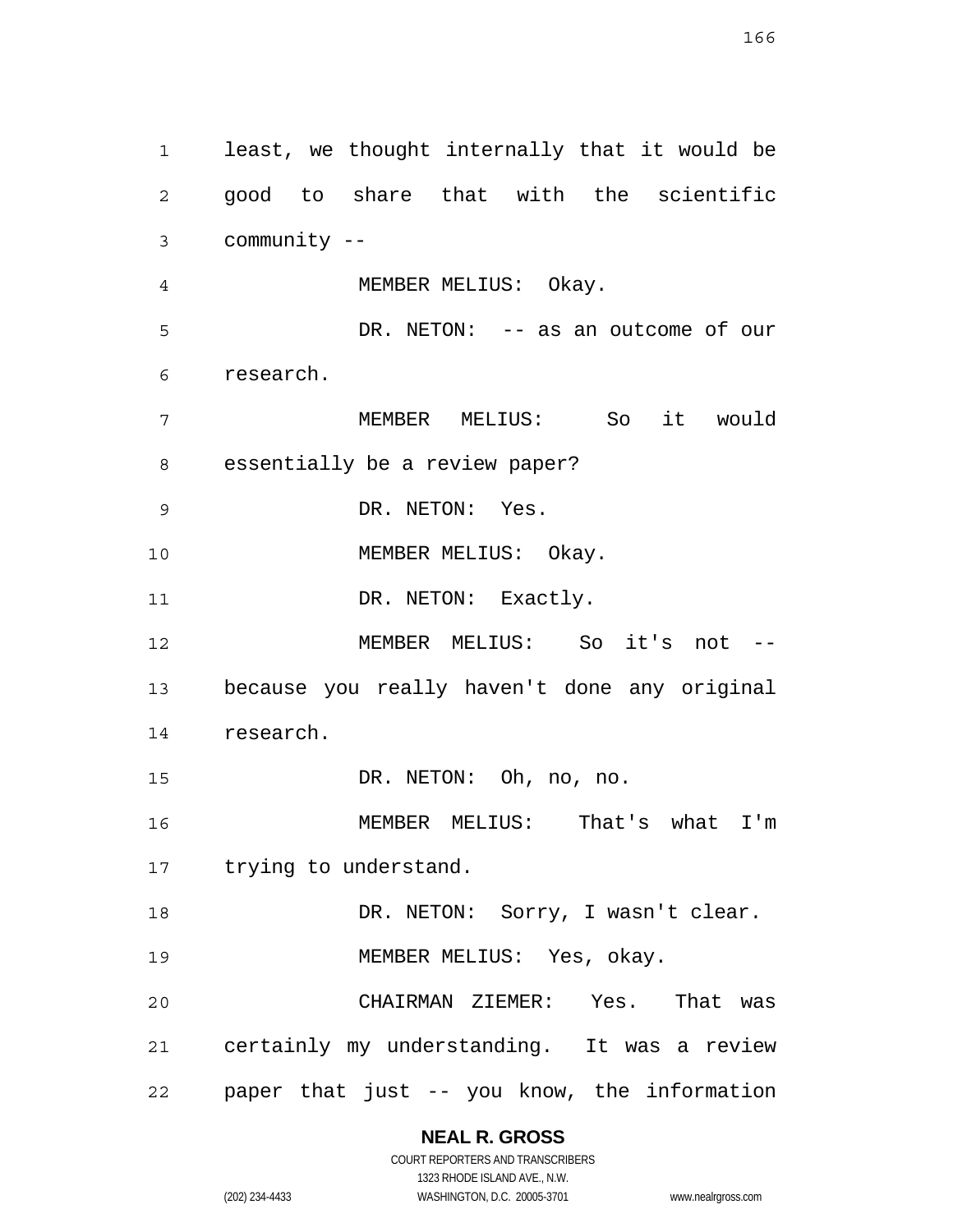1 2 3 4 5 is there, but from time to time it is very helpful in the community to bring it all together so one can look at not only the numbers but the uncertainties and related issues. So it's certainly a good thing.

6 7 Phil, you have a comment or a question?

8 9 MEMBER SCHOFIELD: Yes, I've got a question.

10 11 12 13 14 When you're looking at these different facilities -- I'm going to use Rocky Flats for an example here -- I know how a lot of the technicians handled waste materials on the materials they were producing.

15 16 17 18 19 So you would expect, because of the way they were handled, that you might see a marked increase in cancers of the lymph nodes, I would think, and the armpit areas of a lot of these technicians.

20 21 22 And what I'm wondering is, when you look at these cancers that may or may not be added, in some cases, would you not have to

> **NEAL R. GROSS** COURT REPORTERS AND TRANSCRIBERS 1323 RHODE ISLAND AVE., N.W.

(202) 234-4433 WASHINGTON, D.C. 20005-3701 www.nealrgross.com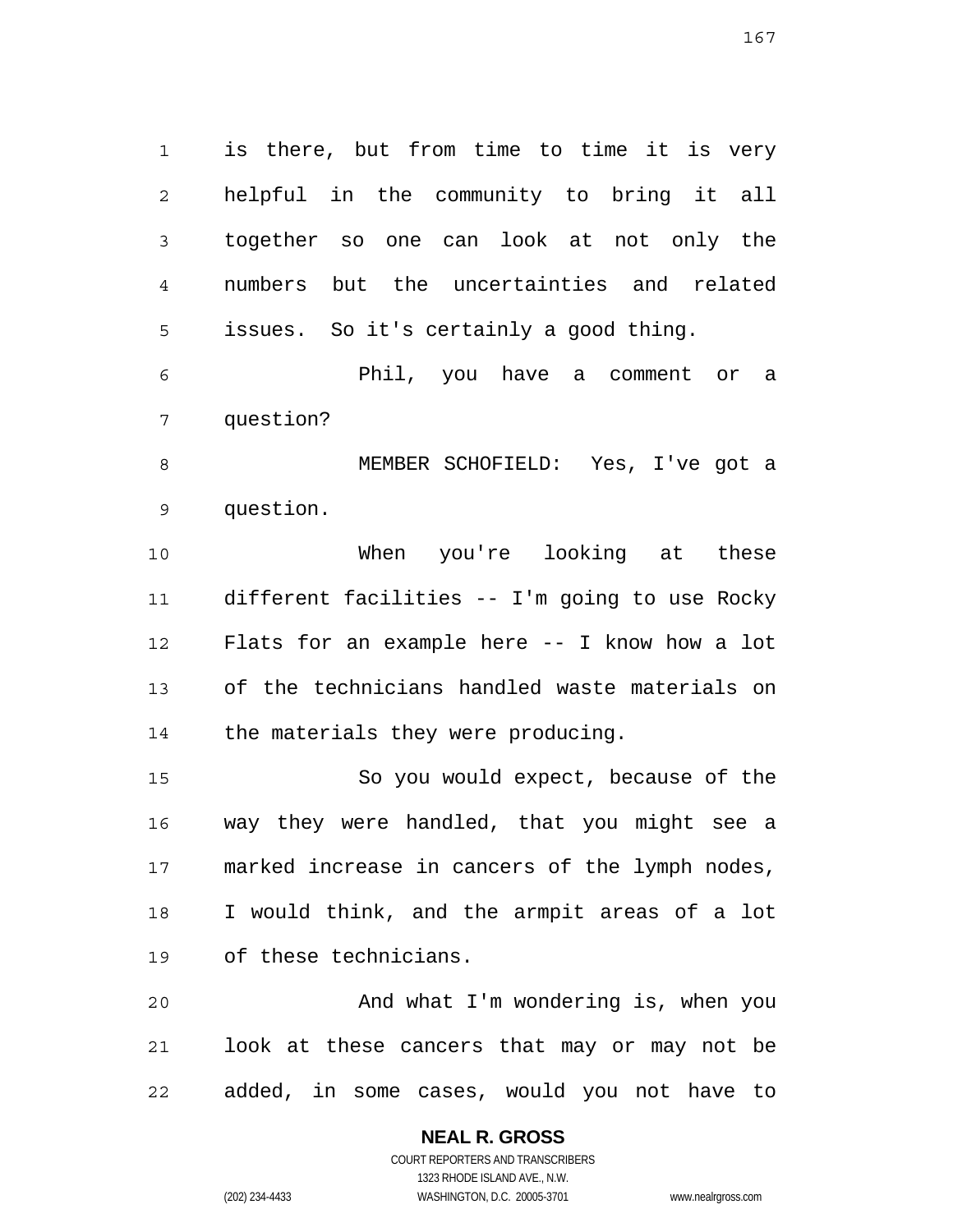1 2 3 4 5 6 7 8 9 10 11 12 13 give a little more weight to the facility because of the way things were done? DR. NETON: I guess I'm not quite following your question. MEMBER SCHOFIELD: Okay. An example is Rocky Flats, a lot of the technicians, when they were removing materials from the glove box or line the stuff, they would actually hold it in their arm, up in their armpit while they did the wrapping and cutting. DR. NETON: Oh, okay. MEMBER SCHOFIELD: And because of

14 15 16 17 18 this and some of the materials they dealt with were, you know, very high-level, it would not surprise me to see a marked increase over a facility where they, you know, held it between their knees.

19 20 21 22 DR. NETON: Okay. I see. If I'm understanding correctly, it seems to me that that would become more of a dosimetry issue. You know the development of the risk model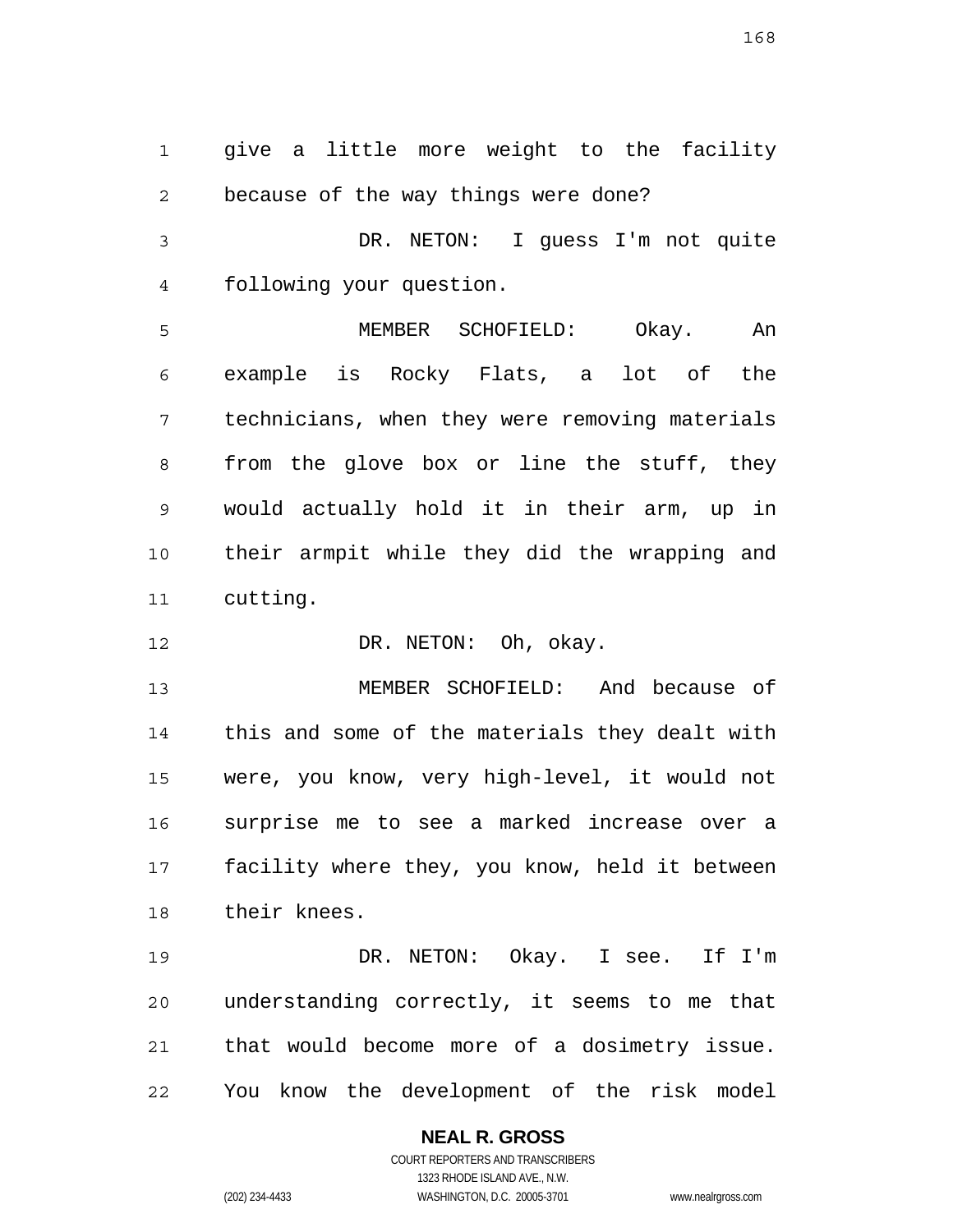1 2 3 4 itself is somewhat independent of that. I mean we have to -- to develop a risk model, you need to have some good idea of what the exposures were.

5 6 7 8 9 10 And the best situation is parallel uniform beam geometry so you really can nail what their exposures may have been. But then converting that to some risk to the workers, that is related to how much dose they received.

11 12 13 14 15 And if we were aware that they were holding things under their arms and they developed some sort of a lymph adenoma or something like that, we'd certainly take that into consideration.

16 17 18 19 20 MEMBER SCHOFIELD: Okay. Thanks. CHAIRMAN ZIEMER: Wanda Munn? MEMBER MUNN: Jim, this is more of a matter of a curiosity question than anything else.

21 22 For those of us who are not likely to read the existing reports on solid tumors,

> **NEAL R. GROSS** COURT REPORTERS AND TRANSCRIBERS

> > 1323 RHODE ISLAND AVE., N.W.

(202) 234-4433 WASHINGTON, D.C. 20005-3701 www.nealrgross.com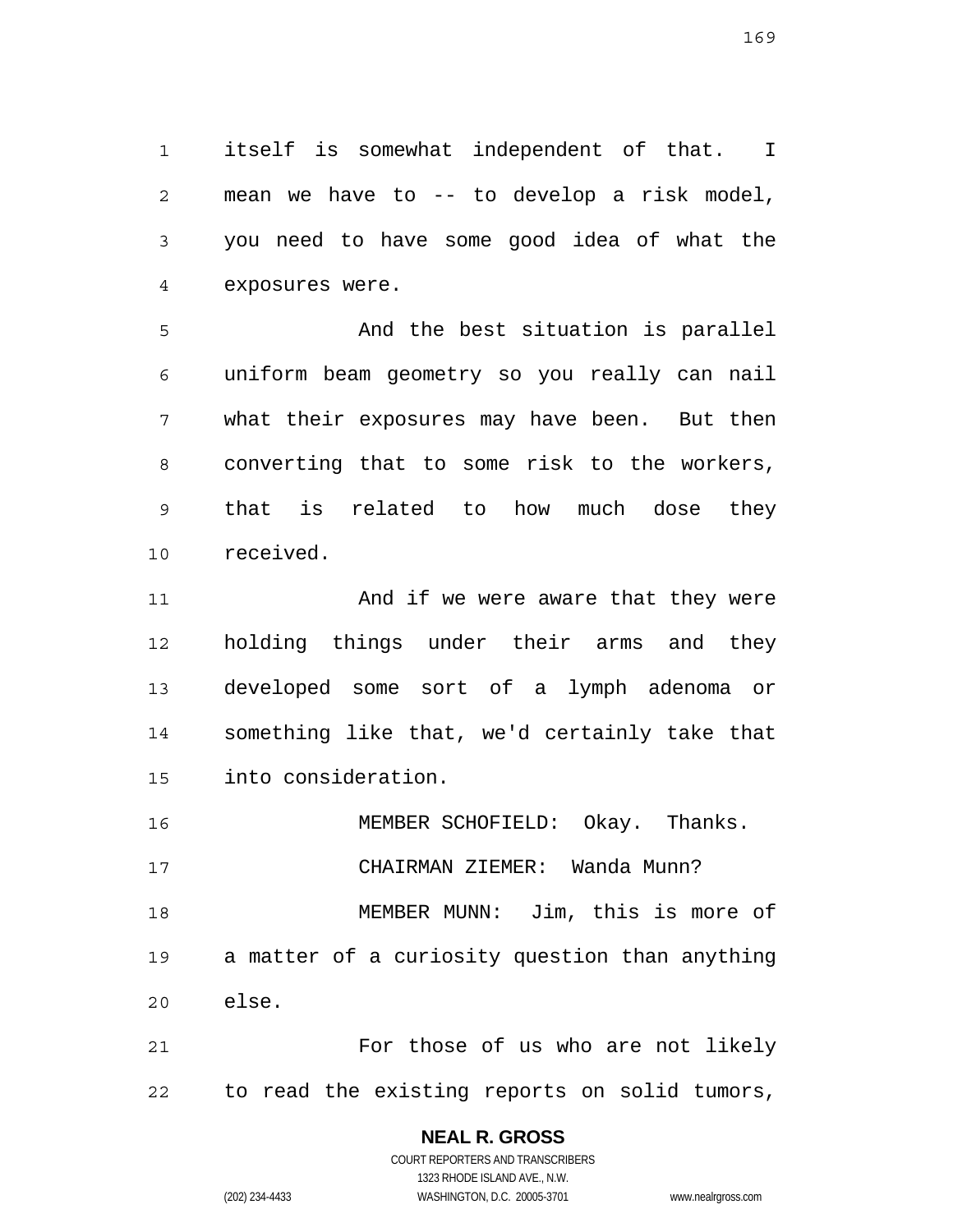1 2 3 4 5 6 7 8 9 10 11 12 13 14 15 16 17 how far along are you in your review of that? And is there anything of any significance that you -- that we might glean from knowing something about the findings of the original report that you were reviewing? DR. NETON: The original RERF data? MEMBER MUNN: Yes. MR. ELLIOTT: And the BEIR-VII? MEMBER MUNN: Correct. DR. NETON: Yes, boy that's a loaded question. MEMBER MUNN: I know it is. (Laughter.) DR. NETON: I hate to comment on preliminary analyses. What I can say is that, you know, our model is fairly new as risk models go.

18 19 20 21 22 You know there is some concern - in fact this came up with some of our stakeholders and claimants that BEIR-VII came out and discussed these major differences in bladder cancer that were coming out as

> **NEAL R. GROSS** COURT REPORTERS AND TRANSCRIBERS

> > 1323 RHODE ISLAND AVE., N.W.

(202) 234-4433 WASHINGTON, D.C. 20005-3701 www.nealrgross.com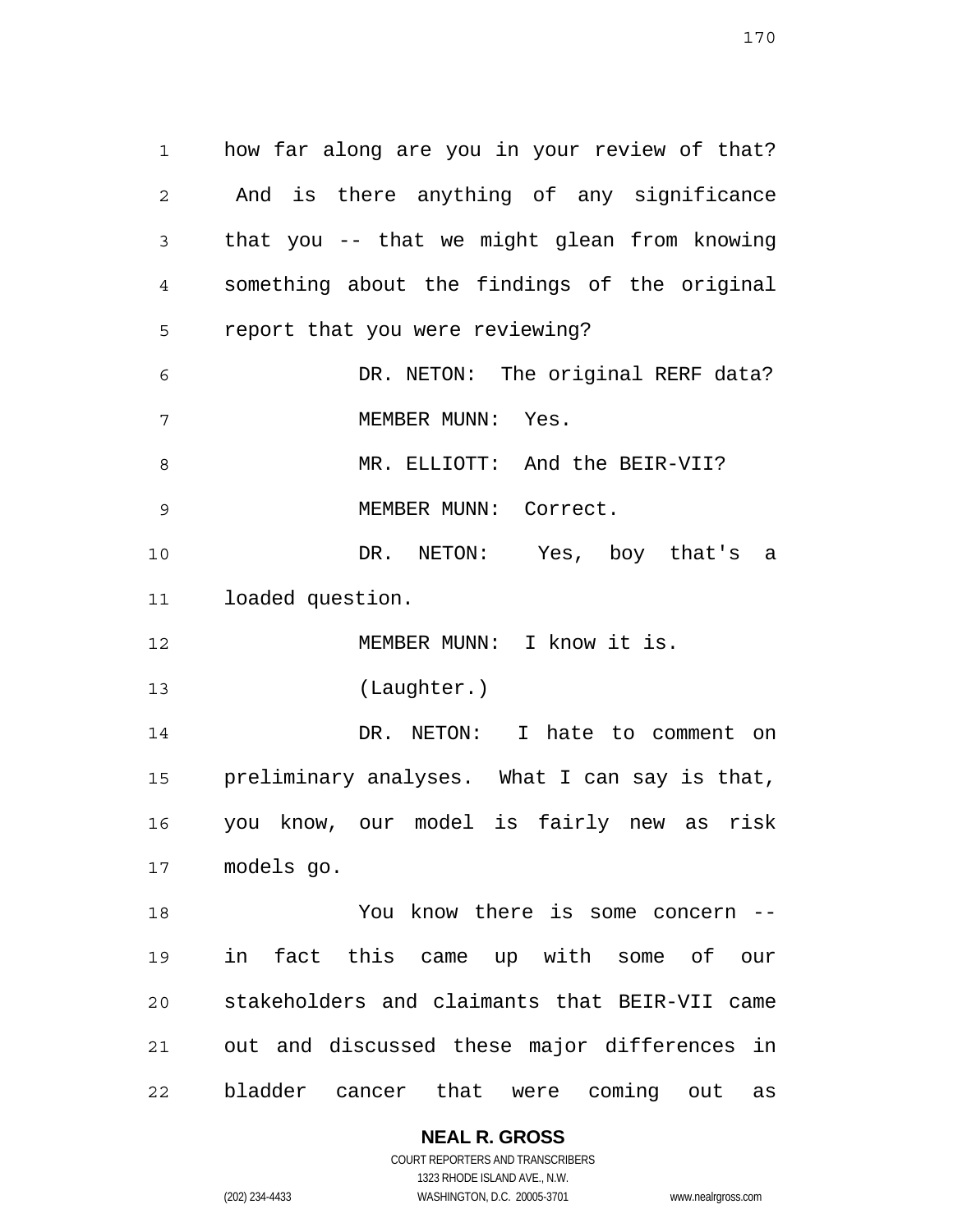1 compared to BEIR-V.

| 2              | And so the logical question was,               |
|----------------|------------------------------------------------|
| 3              | well, why aren't we incorporating BEIR-VII in  |
| $\overline{4}$ | our risk models if there is such a major       |
| 5              | difference. And in particular it was a sex-    |
| 6              | related difference. I forgot now if it was     |
| 7              | males or females. I think it was females.      |
| 8              | The fact of the matter was that our            |
| 9              | risk models are much more closely aligned with |
| 10             | BEIR-VII than they are with BEIR-V because we  |
| 11             | were sort of in that era of the dose           |
| 12             | calculations.                                  |
| 13             | So there are tweaks -- there are a             |
| 14             | number of tweaks that are going to be made if  |
| 15             | we end up embarking down this path. And        |
| 16             | that's one thing we're trying to be careful    |
| 17             | of.                                            |
| 18             | If you think about it, if we go to             |
| 19             | IREP 6.0 and change the risk models, that      |
| 20             | essentially changes the PC calculations for    |
| 21             | possibly 30,000 cases or at least whatever     |
| 22             | cancer that risk model applies.                |

**NEAL R. GROSS** COURT REPORTERS AND TRANSCRIBERS 1323 RHODE ISLAND AVE., N.W. (202) 234-4433 WASHINGTON, D.C. 20005-3701 www.nealrgross.com

171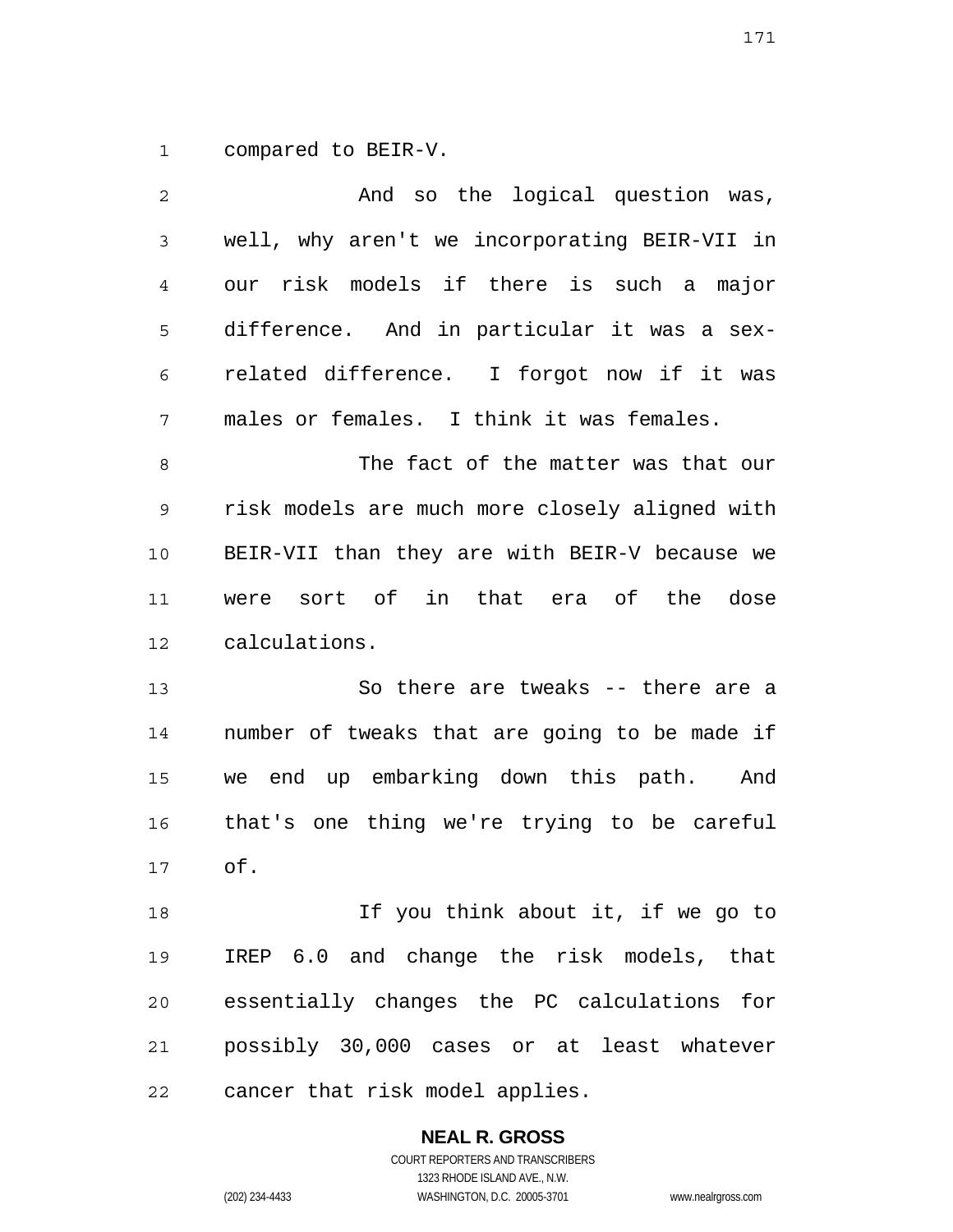1 2 3 4 5 6 7 8 9 10 11 12 13 14 15 16 17 18 DDREF would effect 30,000 analyses. So we're being careful to make sure that when we jump, if we do jump, that it is based on the best available science at the time that shows some sort of a quantum shift that makes sense to us, not just minor refinements. I know I'm kind of beating around the bush here because there is really no good answer I can give you for -- MEMBER MUNN: No, I didn't expect you to give me the results of your review so far. DR. NETON: There are some differences in the, you know, the gender, maybe some gender analysis, differences in the populations. And more than likely, tweezing out these lymphomas versus the multiple myelomas could make a difference.

19 20 21 22 There are some early analyses that might indicate that, if you do that, the lymphoma risk model may go down. But, you know, it's too early to tell. I mean we kind

**NEAL R. GROSS**

COURT REPORTERS AND TRANSCRIBERS 1323 RHODE ISLAND AVE., N.W. (202) 234-4433 WASHINGTON, D.C. 20005-3701 www.nealrgross.com

172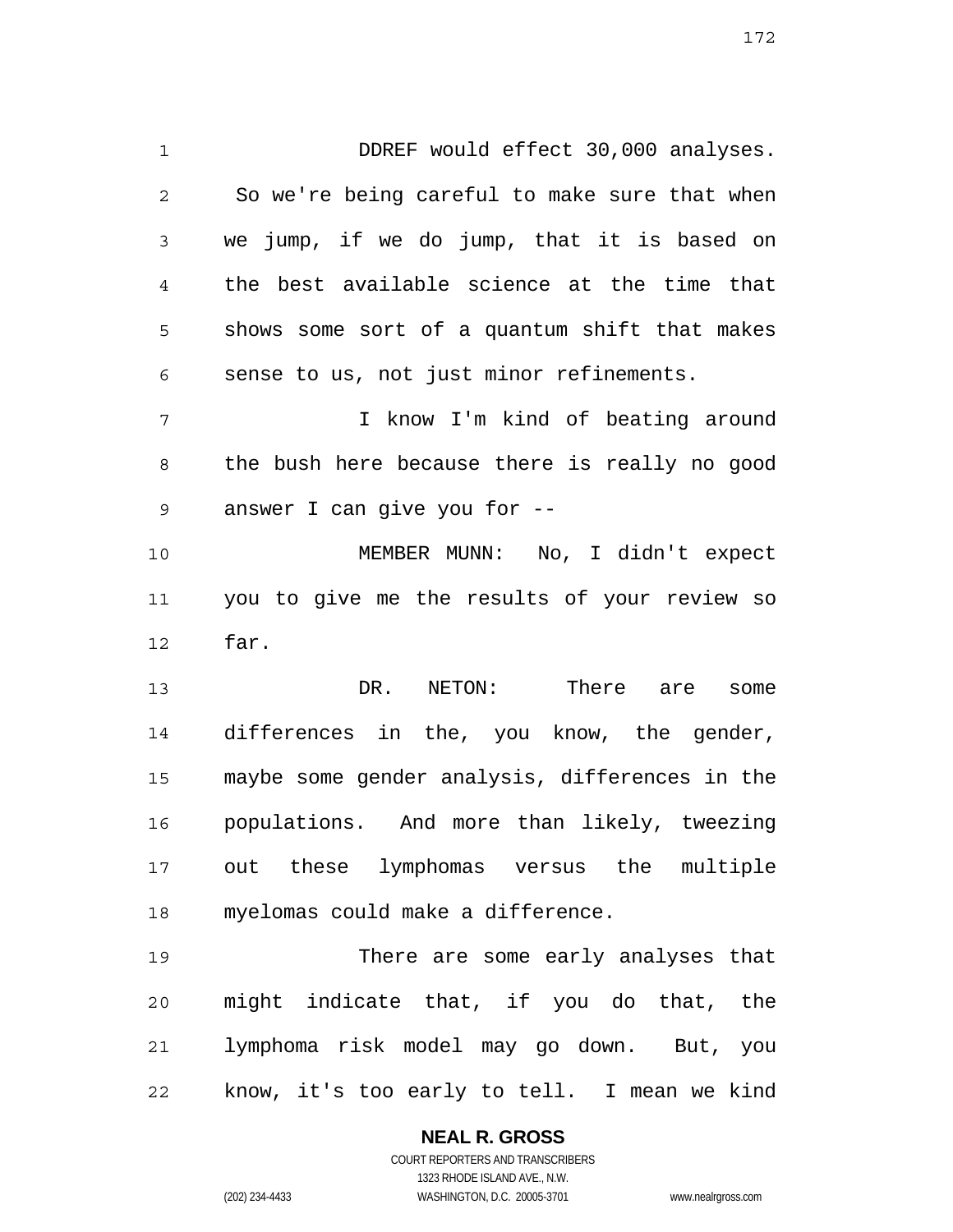1 of look at this and --

2 3 4 5 6 7 8 9 10 11 12 13 14 15 16 17 18 19 20 21 22 MEMBER MUNN: It will certainly be informative to see your review. I'm glad you're doing that. Thank you. CHAIRMAN ZIEMER: Okay. Thank you. Further questions or comments? (No response.) CHAIRMAN ZIEMER: Dr. Neton, thank you again for this update. It is very helpful and we appreciate the work that you are doing on these various issues. We're going to take our lunch break. And we will reconvene at two o'clock. (Whereupon, the above-entitled matter went off the record at 12:29 p.m. and resumed at 2:05 p.m.)

(202) 234-4433 WASHINGTON, D.C. 20005-3701 www.nealrgross.com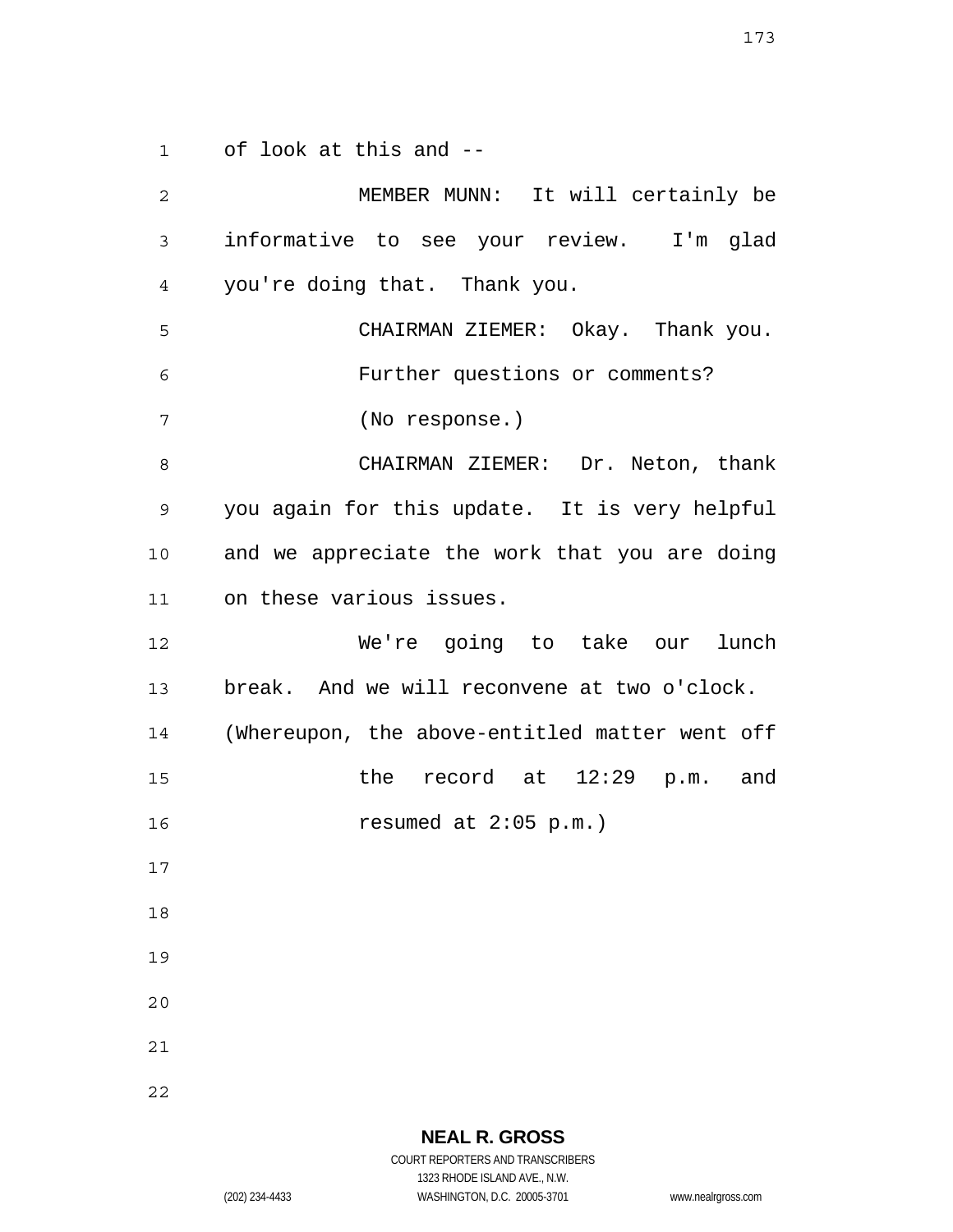- 
- 
- 
- 
- 
- 
- 

# **NEAL R. GROSS**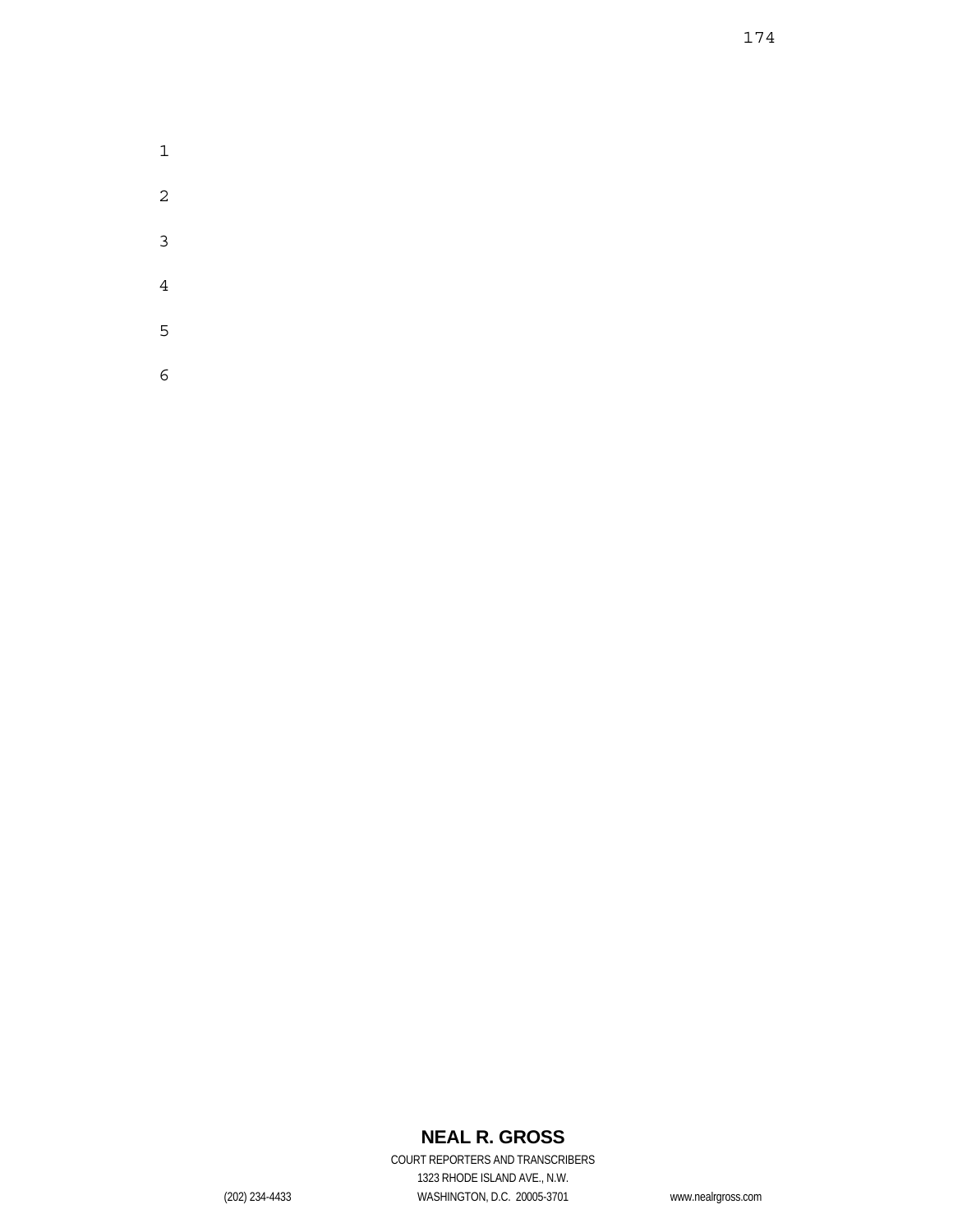1 2 3 4 5 6 7 8 9 10 11 12 13 14 15 16 17 18 19 20 21 22 A-F-T-E-R-N-O-O-N S-E-S-S-I-O-N 2:05 p.m. CHAIRMAN ZIEMER: I would like to call the meeting back to order. We begin our afternoon deliberations with the discussion on Blockson Chemical SEC. Just as a reminder to you that the main motion on the SEC had been tabled but we have been having discussions on the so-called radon model, which was an effort to quantitate or perhaps I should say bound radon exposures in that facility. And there have been some technical exchanges and some other discussions over our past couple of meetings on the radon issues and how one would model radon exposures for the Blockson Chemical facility. Also, we may have some of the petitioners on the line. And we will give them an opportunity, if they so wish, to make comment. But first of all, I believe the

**NEAL R. GROSS**

COURT REPORTERS AND TRANSCRIBERS 1323 RHODE ISLAND AVE., N.W. (202) 234-4433 WASHINGTON, D.C. 20005-3701 www.nealrgross.com

175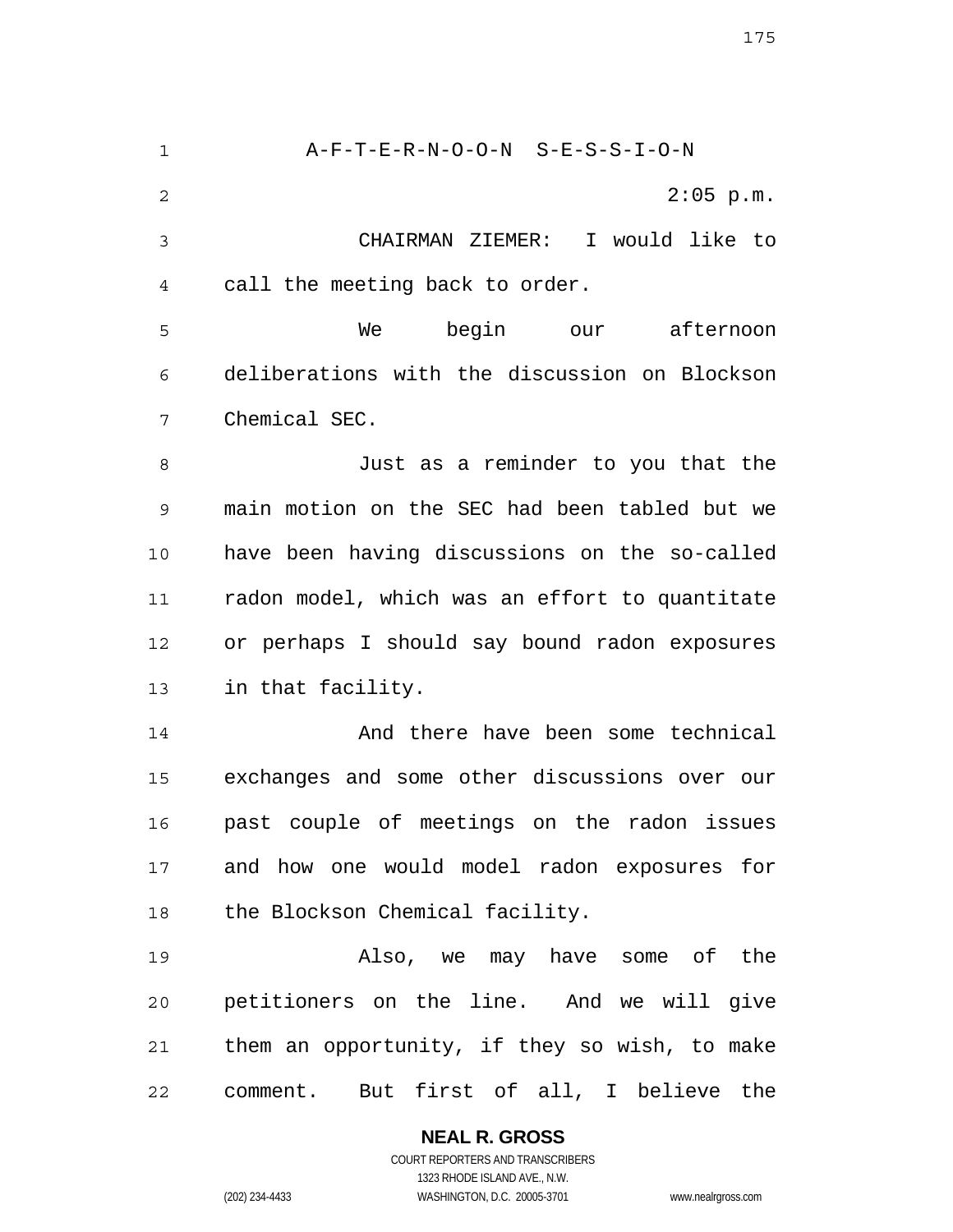1 2 3 4 5 6 7 Board members, since our last meeting, have received from NIOSH and more specifically from Jim Neton, some discussion on the radon model issue. And then, Mark, I believe you may have some comments on it as well, as I understand it. At least you did provide some comments to the Board members.

8 9 MEMBER GRIFFON: Yes, I sent some comments.

10 11 12 13 CHAIRMAN ZIEMER: And you may wish to amplify that somewhat. But let me first give Dr. Neton an opportunity to comment on the radon model and the radon issues.

14 15 16 17 DR. NETON: I don't have a formal presentation. So this should be fairly brief. But I'd just like to summarize what has transpired since the last Board meeting.

18 19 20 21 22 When we met in West Chester, Ohio, at the last Board meeting, NIOSH had a couple of tasks to undertake. One was that -- I believe it was Mark Griffon was curious about the genesis or the origin of the production

> **NEAL R. GROSS** COURT REPORTERS AND TRANSCRIBERS

> > 1323 RHODE ISLAND AVE., N.W.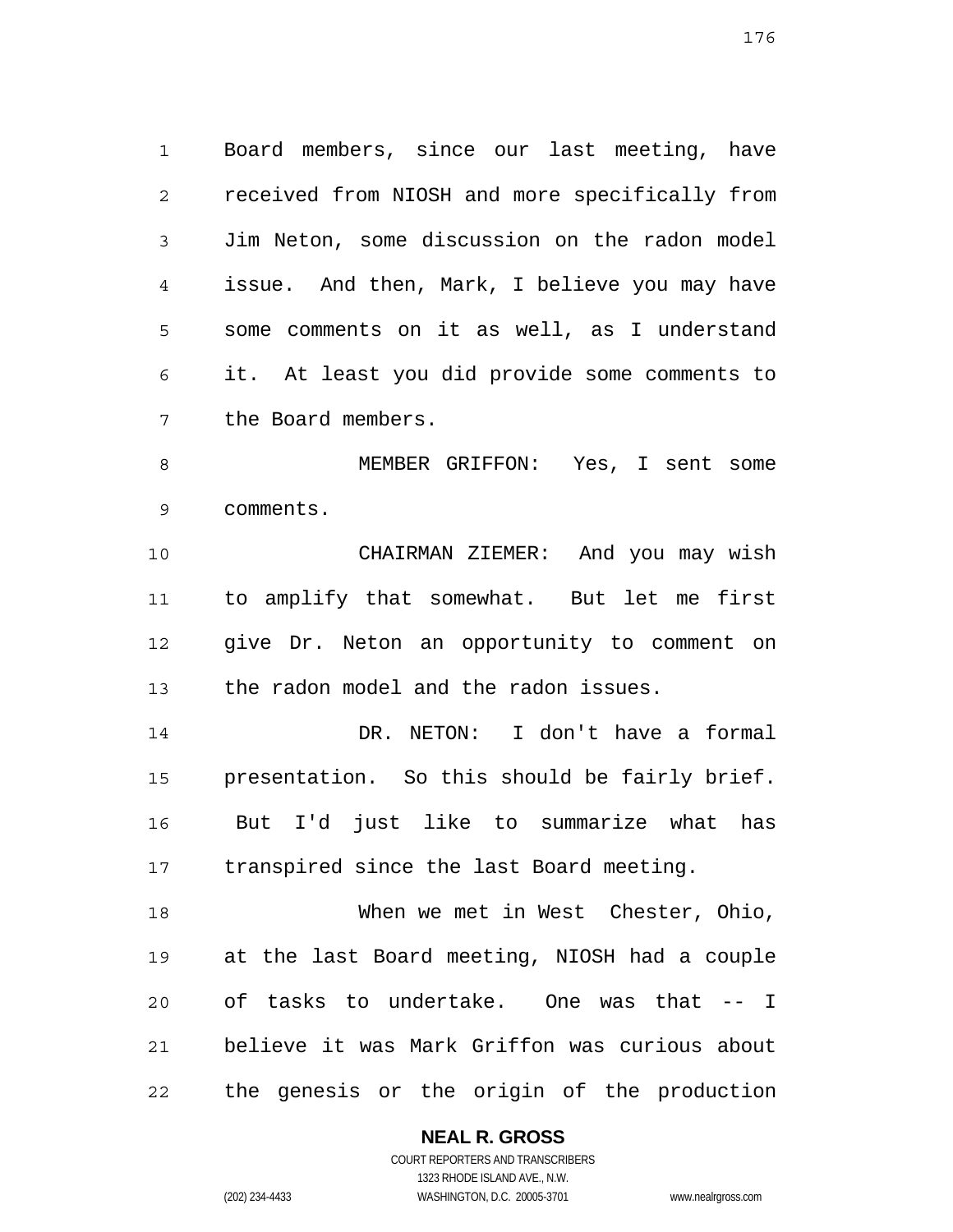1 rate that was used in the radon model.

| $\overline{2}$  | And to that end, Tom Thoms of our               |
|-----------------|-------------------------------------------------|
| 3               | staff put together a White Paper that was       |
| 4               | distributed to the Board members on September   |
| 5               | 21st. And it is an eight-page White Paper       |
| 6               | that tries to get at whether the 6,000 pounds   |
| 7               | per week $-6,000$ tons, I'm sorry, $6,000$ tons |
| 8               | of processing of phosphate rock per week was a  |
| $\mathsf 9$     | reasonable number.                              |
| 10              | And we approached -- Tom approached             |
| 11              | that from a slightly different direction. And   |
| 12 <sup>°</sup> | we knew fairly well the uranium production      |
| 13              | rates -- I'm just summarizing briefly what was  |

14 15 16 in the White Paper that was emailed -- from 1955 through 1960. And, in fact, in 1955, we had some monthly production data.

17 18 19 20 21 22 So what Tom did was, given the fact that the uranium concentration of the ore was variable, he actually took the uranium production numbers and back-calculated how much radium, being in equilibrium with the uranium, would have been put through the plant

# **NEAL R. GROSS**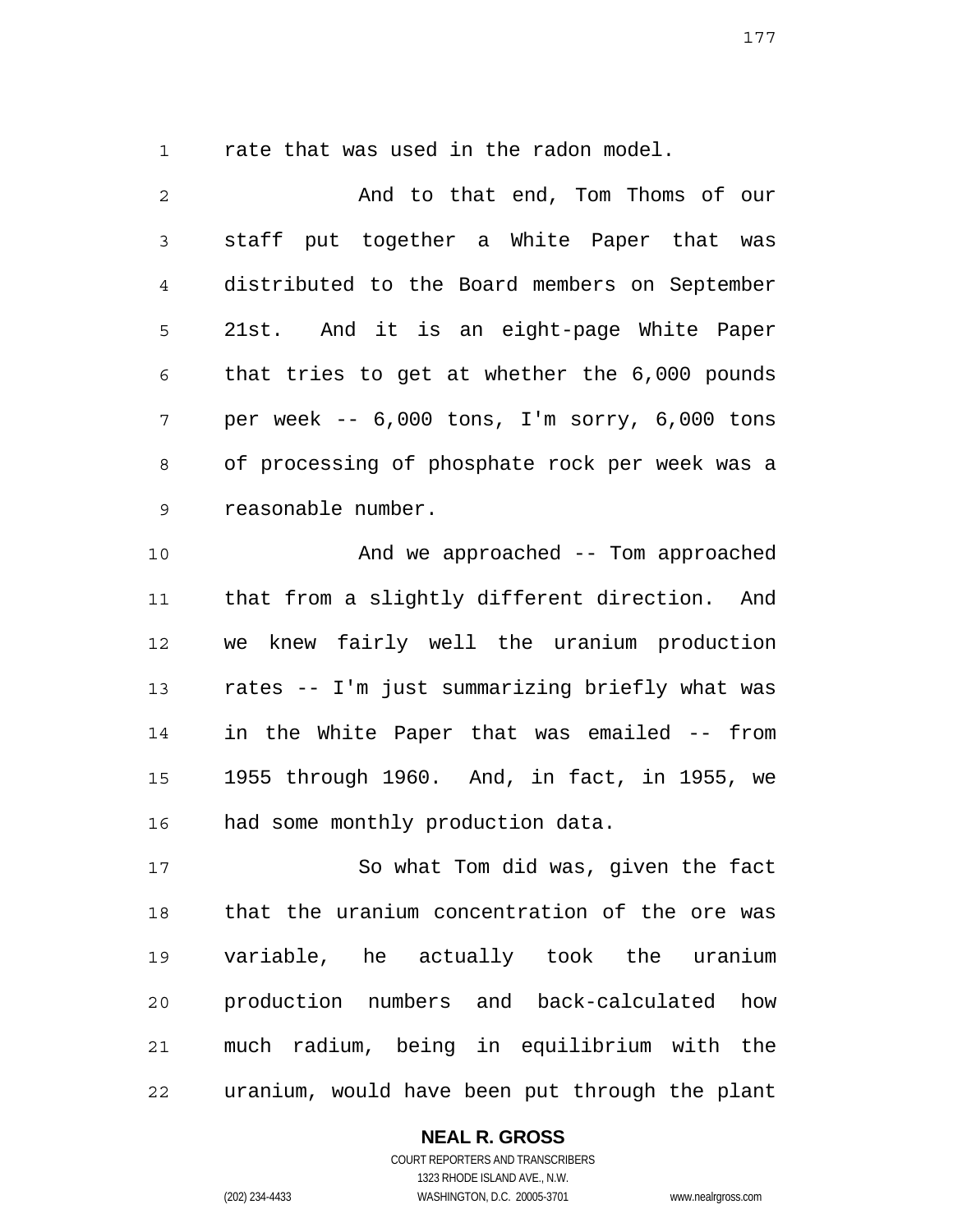1 2 on an annual basis. And in 1955, on a monthly basis.

3 4 5 6 7 8 9 10 And just to cut to the chase, the analysis showed that the 6,000 tons per week processing rate seems to be pretty reasonable. More specifically, actually, the 14,000 becquerels per second throughput of radium through the building is bounded reasonably well when you back-calculate using the uranium production numbers.

11 12 13 14 15 16 17 And there is a table in the White Paper that summarizes that quite nicely on page five. The only exception was, I think, one month in 1955, October, it was a little over that by 1.4 standard deviations. But if you take the average for the entire year of 1955, it is also bounded.

18 19 20 So NIOSH, at least, is comfortable with the 6,000 ton per week production rate that's used in the model.

21 22 Also, since the last Board meeting, SC&A put out a brief White Paper with some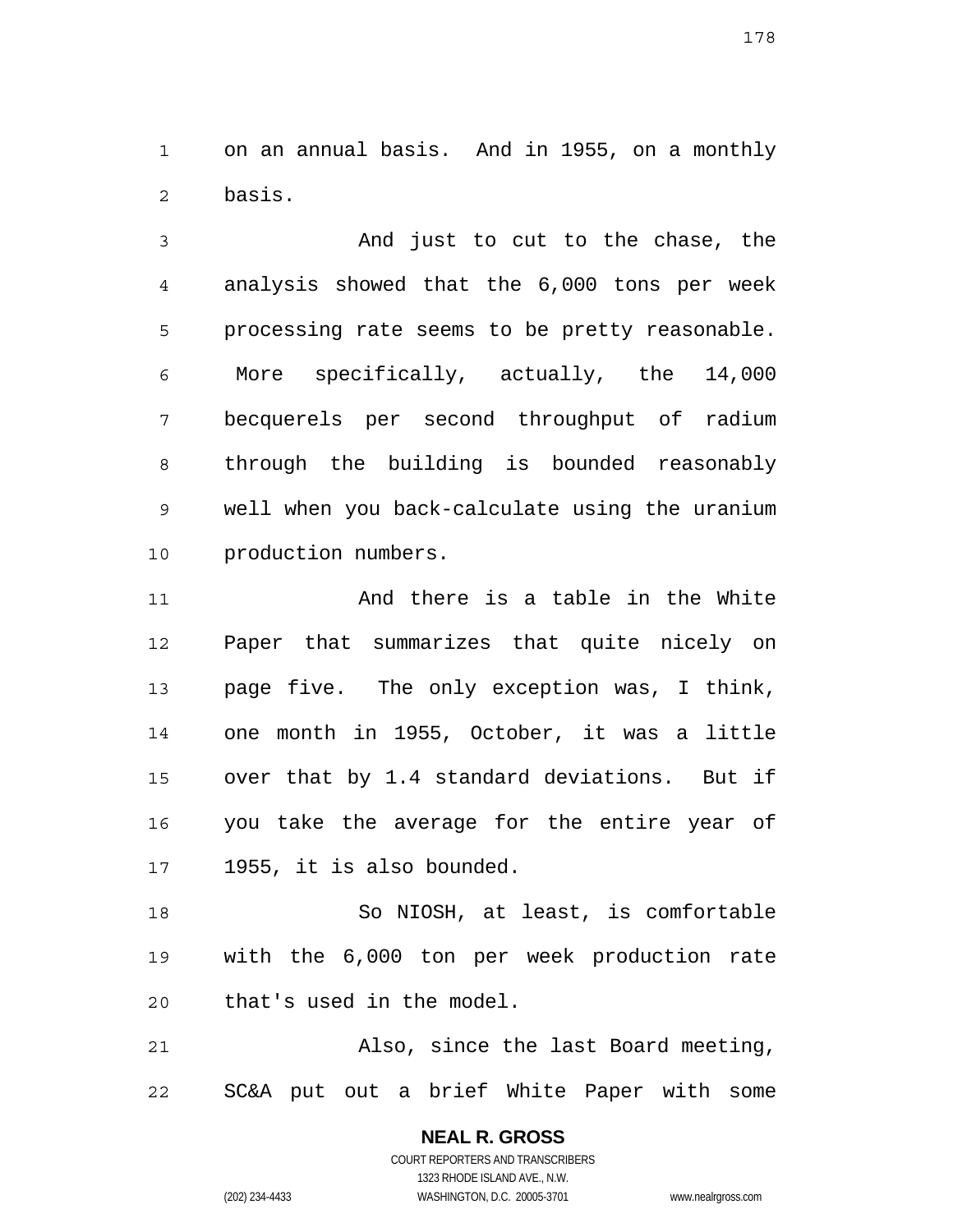1 2 3 4 strategies that they put forth to possibly use, undoubtedly, in the Blockson radon model. If you recall, that was a topic of some discussion.

5 6 7 8 9 10 11 12 13 NIOSH looked at the strategies and, in fact, this was discussed at the Board's conference call. I forget which date that was but the most recent Board conference call. And it was decided that of all the strategies that were put forth, strategy number three seemed to have the most traction. It seemed to be something that we might be able to get our hands around.

14 15 16 17 18 19 So OCAS NIOSH put forth an effort to see if we could do a -- look through the data that's out there, published data, to see if we could come up with some strategy to provide some further, quote-unquote, validation of the Blockson model.

20 21 22 As pretty much expected, we could not find any relevant literature in the 1950s to support the radon model. But that's sort

# **NEAL R. GROSS**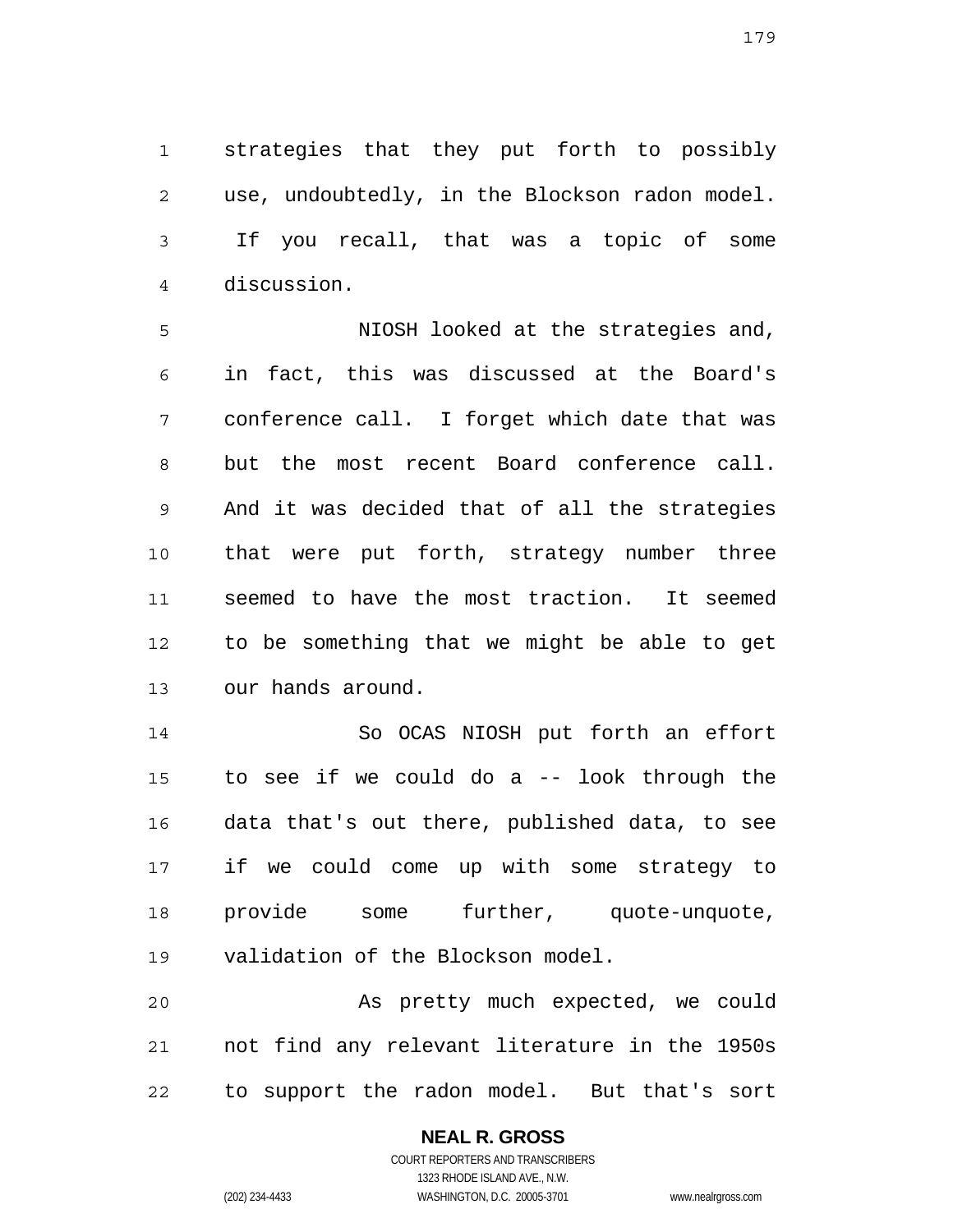1 2 3 4 5 of circular logic. We developed the source term model because we didn't have any data so, you know, we wouldn't expect to find any. But we did another search, another pass-through, and couldn't find anything.

6 7 8 9 10 11 12 But in going through the literature we did run across this particular Polish study that was more contemporary, in the 1980s. But it sort of struck my eye, at least, in the fact that it was the first study that I had seen that had done a number of measurements at four different large-volume phosphate plants.

13 14 15 16 17 They actually processed -- made fertilizer, produced over 75 percent of Poland's annual production of four million plus tons of phosphate and fertilizer. So these are pretty large plants.

18 19 20 21 22 So they took four plants and they did a lot of other analyses but the one that is relevant to our case here is they put I think it was a total of 80 track-edge radon cups throughout these four plants and measured

# **NEAL R. GROSS**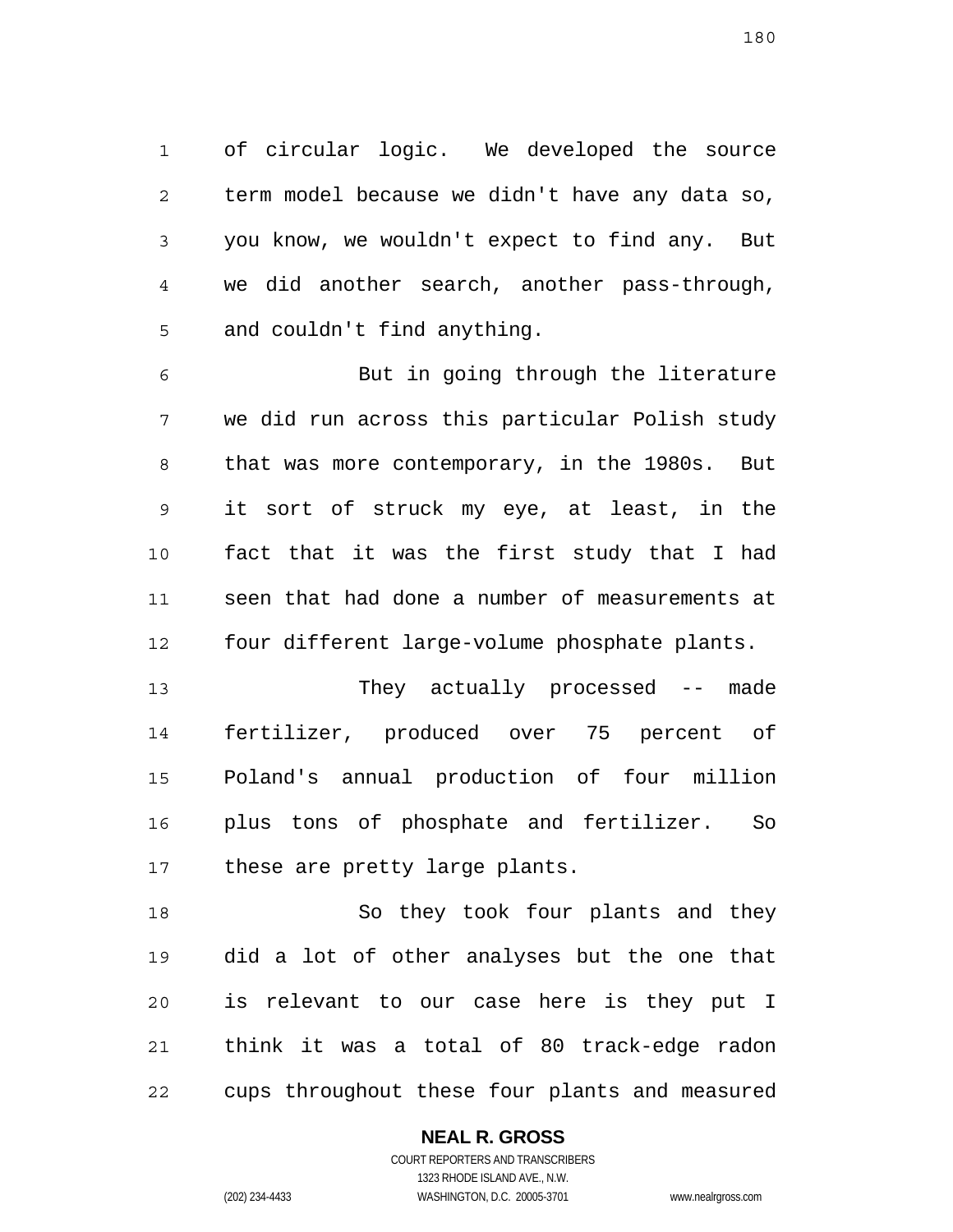1 2 3 4 the concentrations principally in the fall/winter months. So the plants were not open and breezy. They were presumably somewhat closed up.

5 6 7 8 9 10 And they didn't report a distribution, unfortunately. They reported in a range of measurements from low to high of these 80 values. Well, we took a little liberty with the data, assumed they were lognormal.

11 12 13 14 15 16 17 18 19 20 21 22 And if you do that, you come up - we came up with a geometric mean for these 80 measurements that were taken in these four different facilities in the winter of about a picocurie per liter, 1.3 picocuries per liter, which is interesting in itself but more significantly, the geometric standard deviation of those measurements was 2.3, which was actually kind of comforting because if you compare that to the geometric standard deviation of the Blockson radon model, it is 2.9.

#### **NEAL R. GROSS** COURT REPORTERS AND TRANSCRIBERS

1323 RHODE ISLAND AVE., N.W.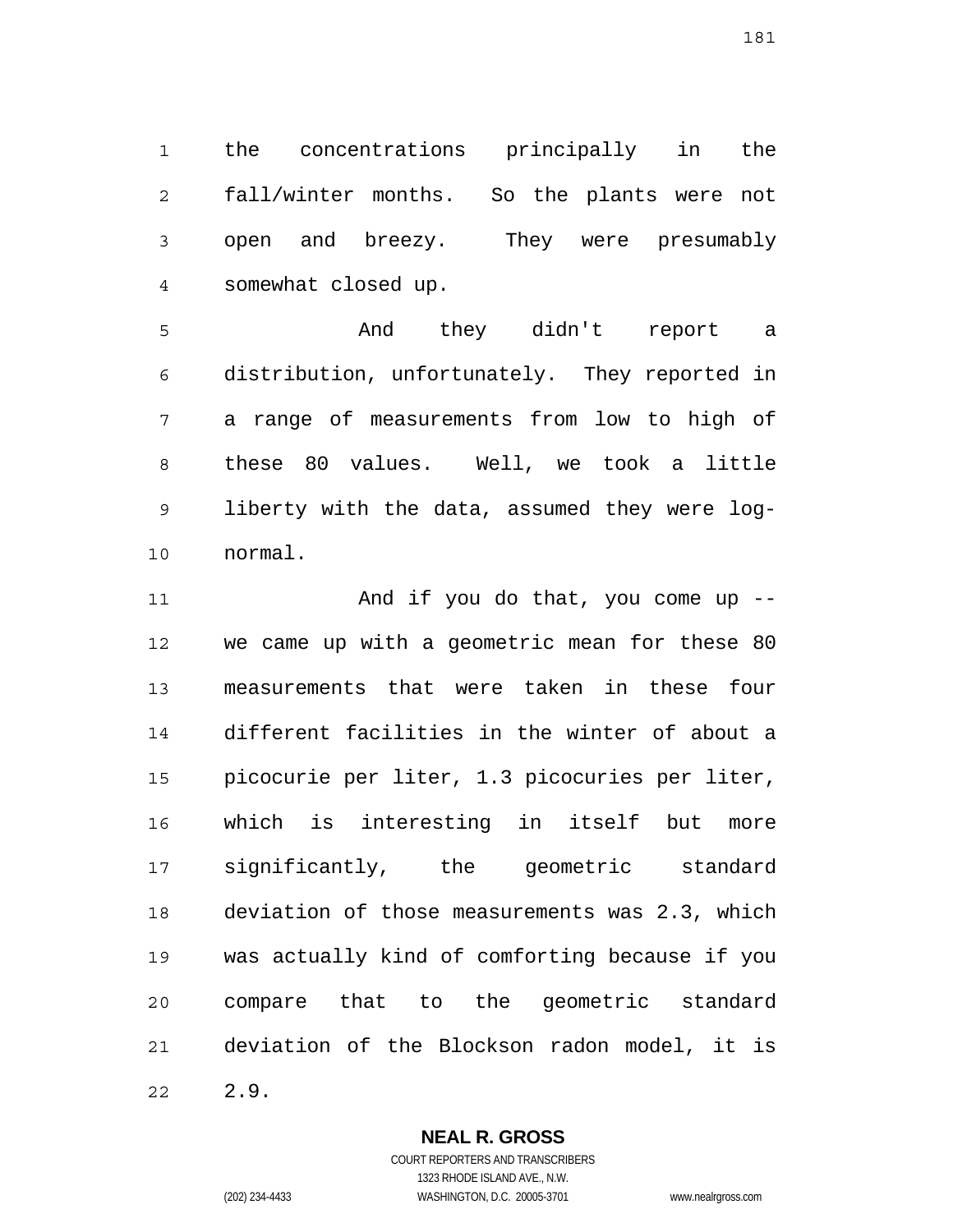1 2 3 4 5 6 7 8 So it is a little bit higher, but in the same ballpark, which kind of makes you wonder. Well, it seems that the data, at least in this Polish study, did not have a very large distribution -- a geometric standard deviation as might be speculated. So that was one piece of information that I thought was fairly relevant.

9 10 11 12 13 The other part of the study was we were, you know, we talked at the last meeting about looking at the Mallinckrodt data as possibly useful in helping to define the bounding nature of the Blockson model.

14 15 16 17 18 19 I personally looked at a lot of radon data until my eyes were red at Mallinckrodt but at the end of the day, the issue was that the Mallinckrodt data had a lot of issues that we couldn't really get our hands around.

20 21 22 Probably most significantly was the fact that the source term at Mallinckrodt was quite variable. They processed uranium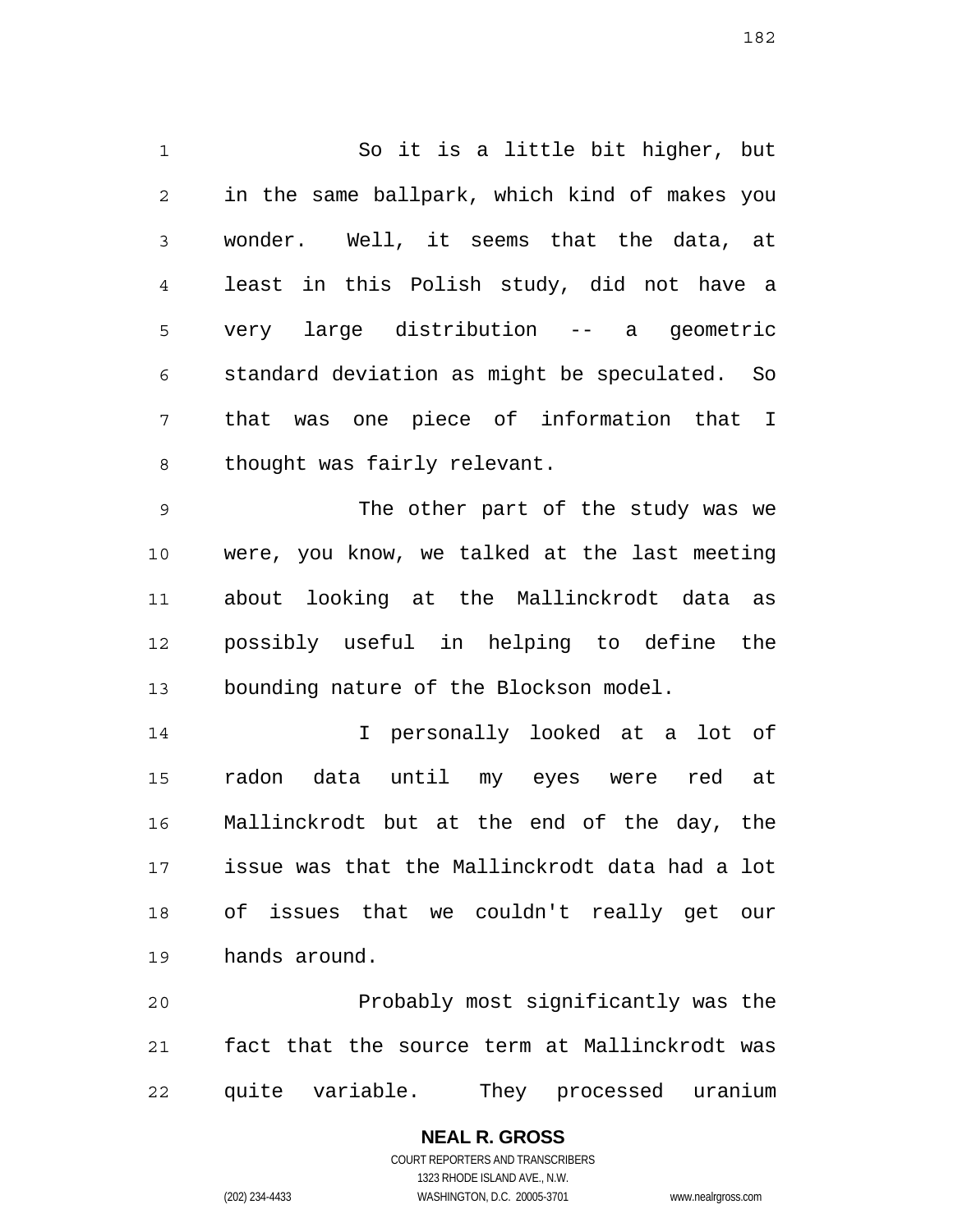1 2 3 4 5 6 pitchblende ore concentrates that varied anywhere from less than ten percent or around ten percent to 56, 60, 70 percent uranium by weight. I mean these are hugely concentrated ores unlike Blockson that had very low concentration.

7 8 9 10 11 12 13 14 15 That's not really relevant. It is just relevant that they had a variable source term coupled with the fact that if you read the data at Mallinckrodt, the plant appeared to be somewhat more compartmentalized than you would expect. In other words, there are reports of doors being shut and opened and changing, you know, the radon concentrations throughout the plant and that sort of thing.

16 17 18 19 20 21 22 So we weren't comfortable with developing -- or at least comparing our model to see if it worked at Mallinckrodt because we didn't know the source term very well, the production rate very well, nor the dimensions of the rooms. And those are three things that you've really got to know to come up with some

#### **NEAL R. GROSS**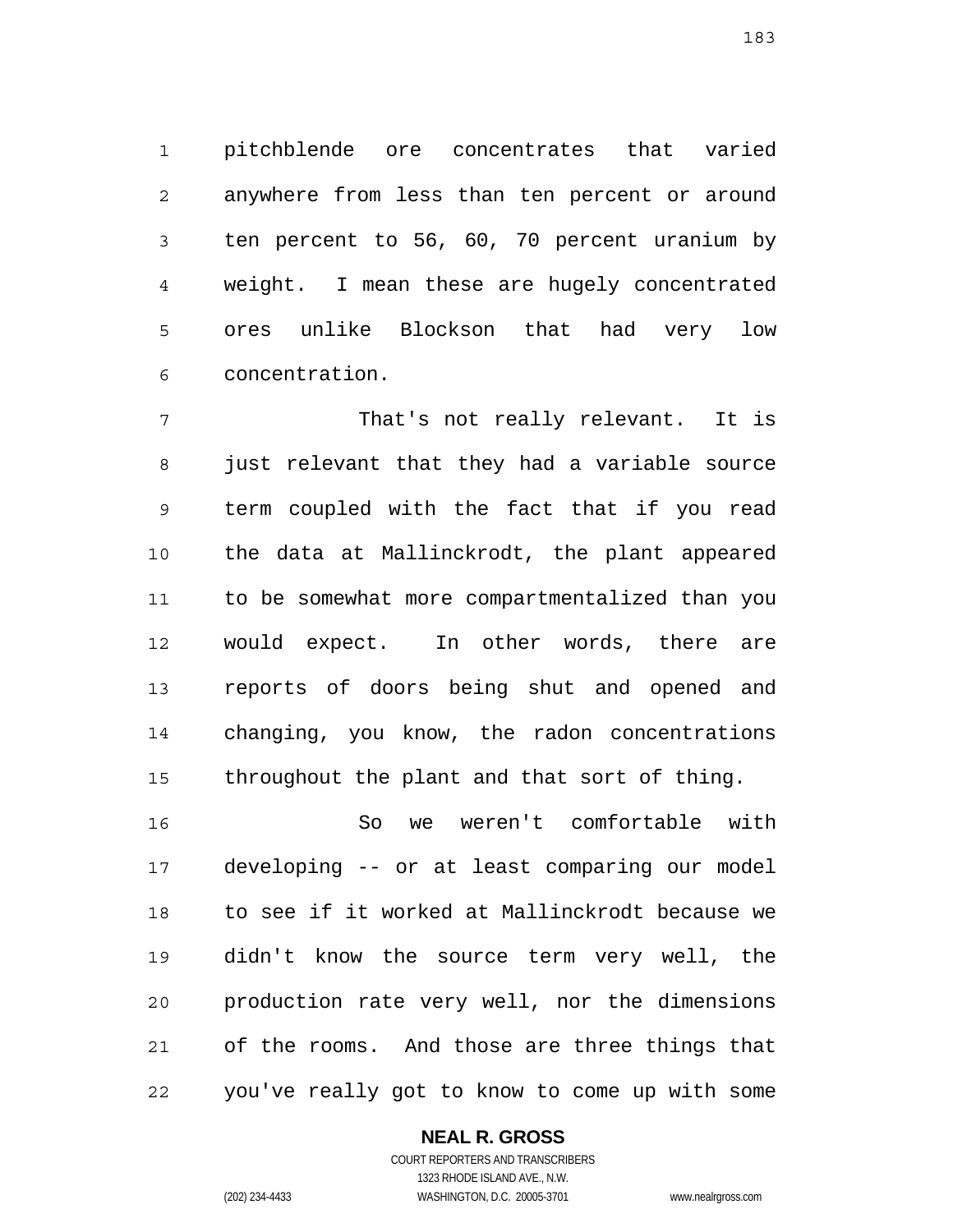1 reasonable tests to be made.

| $\overline{c}$ | So that's where we ended with the              |
|----------------|------------------------------------------------|
| $\mathfrak{Z}$ | Mallinckrodt. I did put out an email           |
| $\overline{4}$ | subsequent to that that, you know, I thought   |
| 5              | about putting in the original report and I     |
| 6              | left out. And it has to do with the            |
| 7              | Mallinckrodt data itself. That is sort of the  |
| 8              | absolute magnitude of the data.                |
| 9              | There's pretty good data. And, for             |
| 10             | example, in 1951, you know, we found a set of  |
| 11             | over 500 weekly radon measurements made at     |
| 12             | Mallinckrodt, you know, multiple locations,    |
| 13             | every week for pretty much the entire year.    |
| 14             | And interestingly, the geometric               |
| 15             | mean of that data -- and it fit a log-normal   |
| 16             | distribution very well -- I think our score    |
| 17             | was somewhere around .95 -- the geometric mean |
| 18             | of that data set was 13.7 picocuries per liter |
| 19             | with a geometric standard deviation of 4.3.    |
| 20             | So, again, you know, it's hard to              |
| 21             | make comparisons. But at least given that the  |
| 22             | Mallinckrodt source term is probably at least  |

**NEAL R. GROSS**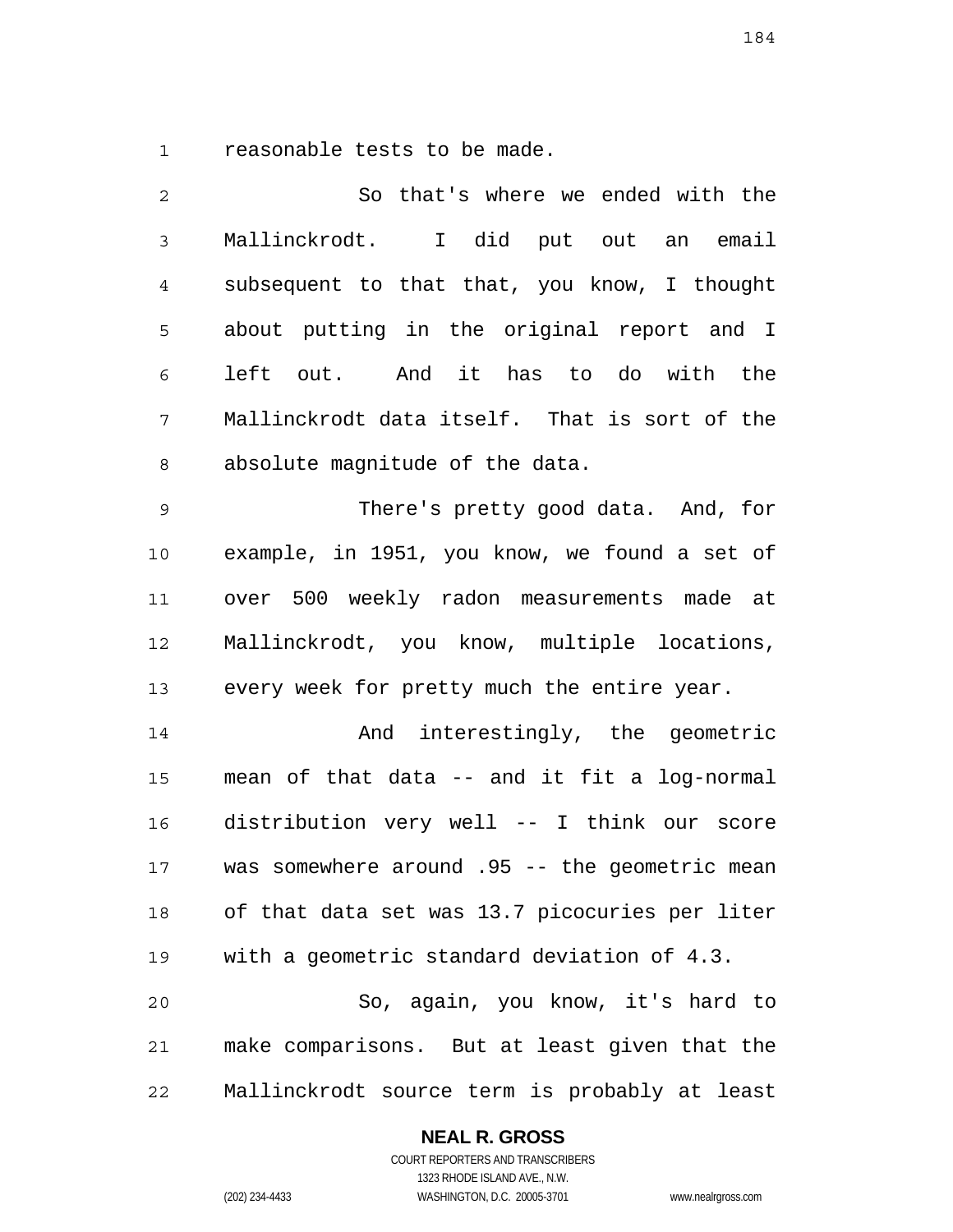1 2 3 4 5 6 7 8 a thousand times more concentrated than it was at Blockson, at least in my mind it's noteworthy that the data are not that far apart. I think there is a factor-of-two difference in the 95th percentile between Mallinckrodt and Blockson given the source term was a thousand times, at least, more concentrated.

9 10 11 12 So that's the extent of the analysis that we've done since the last meeting. I'd be happy to answer any questions folks might have.

13 14 15 CHAIRMAN ZIEMER: Okay. Let's take questions for Dr. Neton. And then Mark will have an opportunity to make his comments.

16 (No response.)

17 18 19 20 21 22 CHAIRMAN ZIEMER: Okay, Mark? Mark did also distribute to the Board last week, I think, some comments. But in case people either didn't receive those or read them or in any event, why don't you either amplify those or make additional comments, Mark?

**NEAL R. GROSS**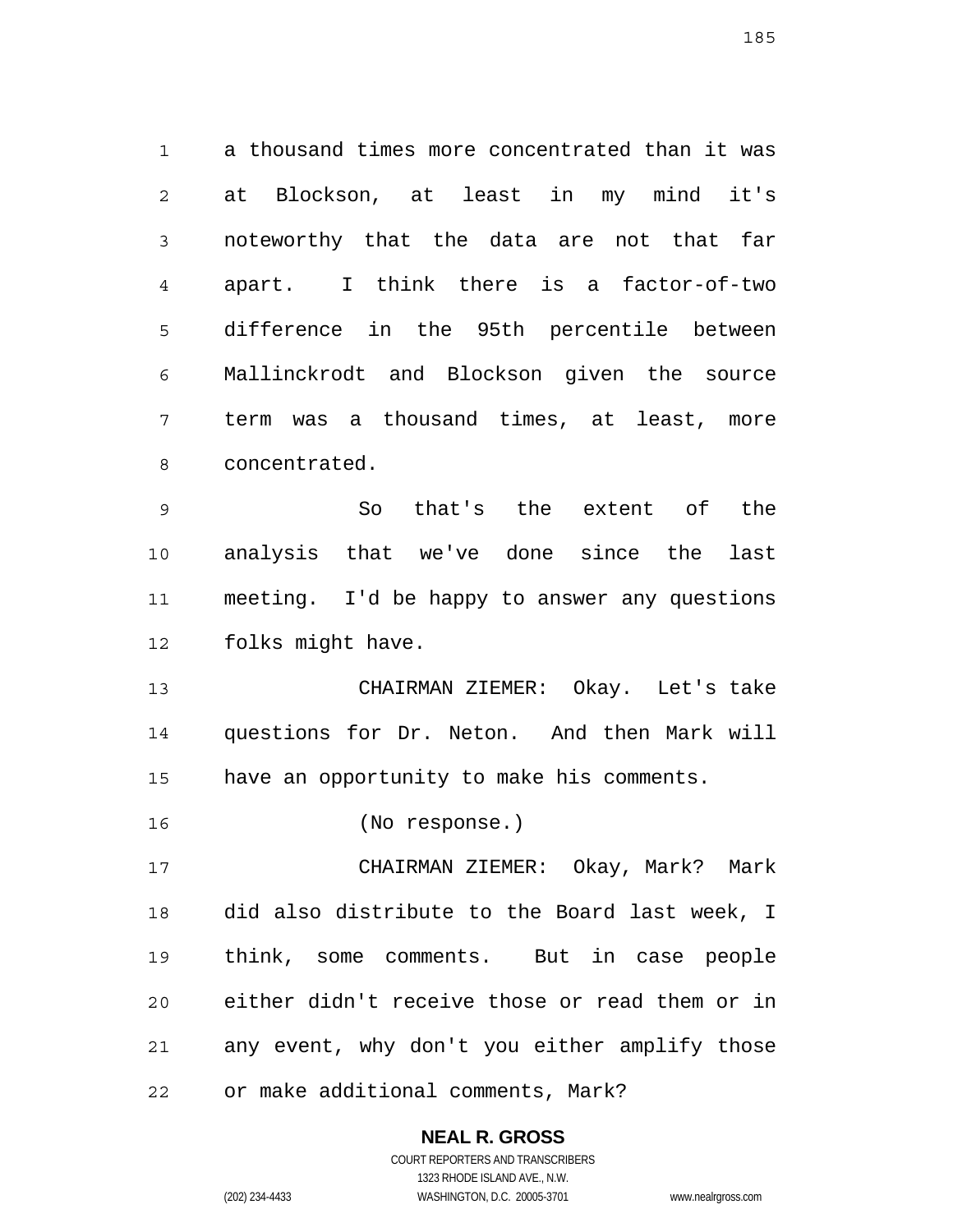MEMBER GRIFFON: Yes.

2 3 CHAIRMAN ZIEMER: I'll remind him of what he said.

4 5 6 7 8 9 MEMBER GRIFFON: Yes, I mean I guess that, you know, I was -- and Jim sort of went over what I expected to hear as a response as far as the parameters, you know, define the parameters. I mean I guess, you know, I anticipated some of this.

10 11 12 13 14 15 16 I think even in the last meeting I said that, you know, I know there was probably a variable source term. I'm just -- I guess I'm a little surprised that there wasn't some time frame by which you knew the source term. And even if the place was compartmentalized, I don't think that even really matters.

17 18 19 20 21 I mean, you know, we got a big box, we got a little box. You can still model a big or little box, you know, based on the model that you used. I mean I think it is a similar approach.

22 DR. NETON: You need to know the

COURT REPORTERS AND TRANSCRIBERS 1323 RHODE ISLAND AVE., N.W. (202) 234-4433 WASHINGTON, D.C. 20005-3701 www.nealrgross.com

**NEAL R. GROSS**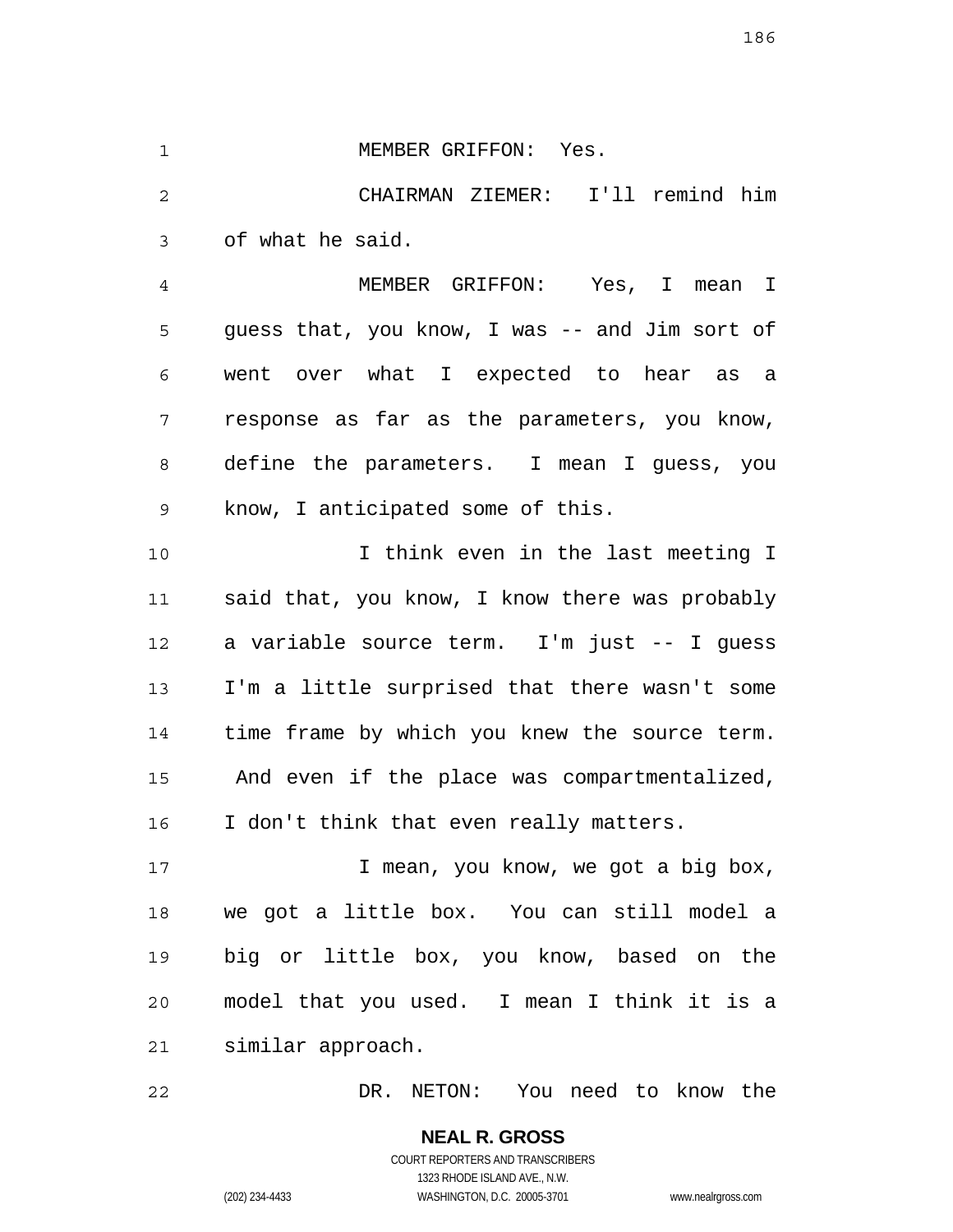1 size of the box.

2 3 4 5 6 7 8 9 10 11 12 13 14 15 16 17 18 MEMBER GRIFFON: Yes, you do need to know sizes, right, right. So, you know, I guess that was my -- a little bit of dismay there that, you know, that there wasn't much more there. I thought we had a decent opportunity with actual values that could be compared to validate that model. So that was my one reaction. And then I guess my initial response was that I thought in the initial report it suggested that therefore these -- if I read the report correctly, it sort of suggested that therefore, you know, there's no way that we could use the Mallinckrodt as a surrogate for Blockson. And I had to sort of restate, you

19 20 21 22 know, that's never what I intended for this analysis to look at. So I was kind of thrown off like, you know, is that what they were - is that what NIOSH was investigating? If so,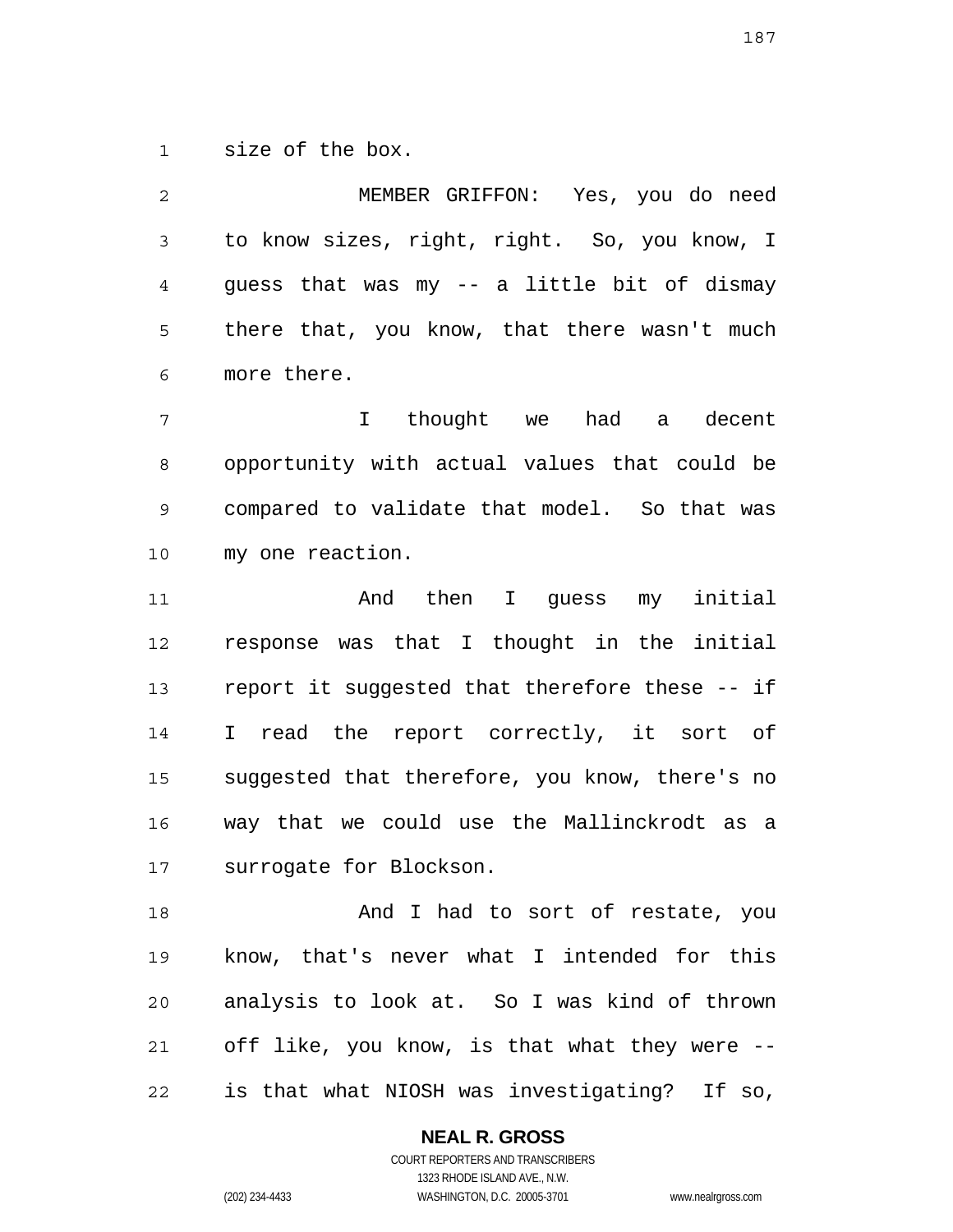1 2 3 4 5 I think, you know, you need to turn it around a little bit because I was saying I wanted some validation of -- going back to that model, validation of the model, not the values at Blockson.

6 7 8 9 10 I know it is a different type of facility but this was a case where we had measured data and we can use the predictive values and compare it actual data is what I was hoping to see some of.

11 12 13 14 15 And, you know, I see a discussion of it. I don't see any really -- numbers where you really tried to get down and get the source data and try to do it, you know, so that was my one dismay with this attempt.

16 17 18 19 20 21 22 DR. NETON: Well, the fact is I couldn't find data. I mean, I've looked through all of our reports. I've looked through the Mallinckrodt files. You'd have to be able to identify the size of those individual rooms and the percentage of the uranium in the ore coming through. And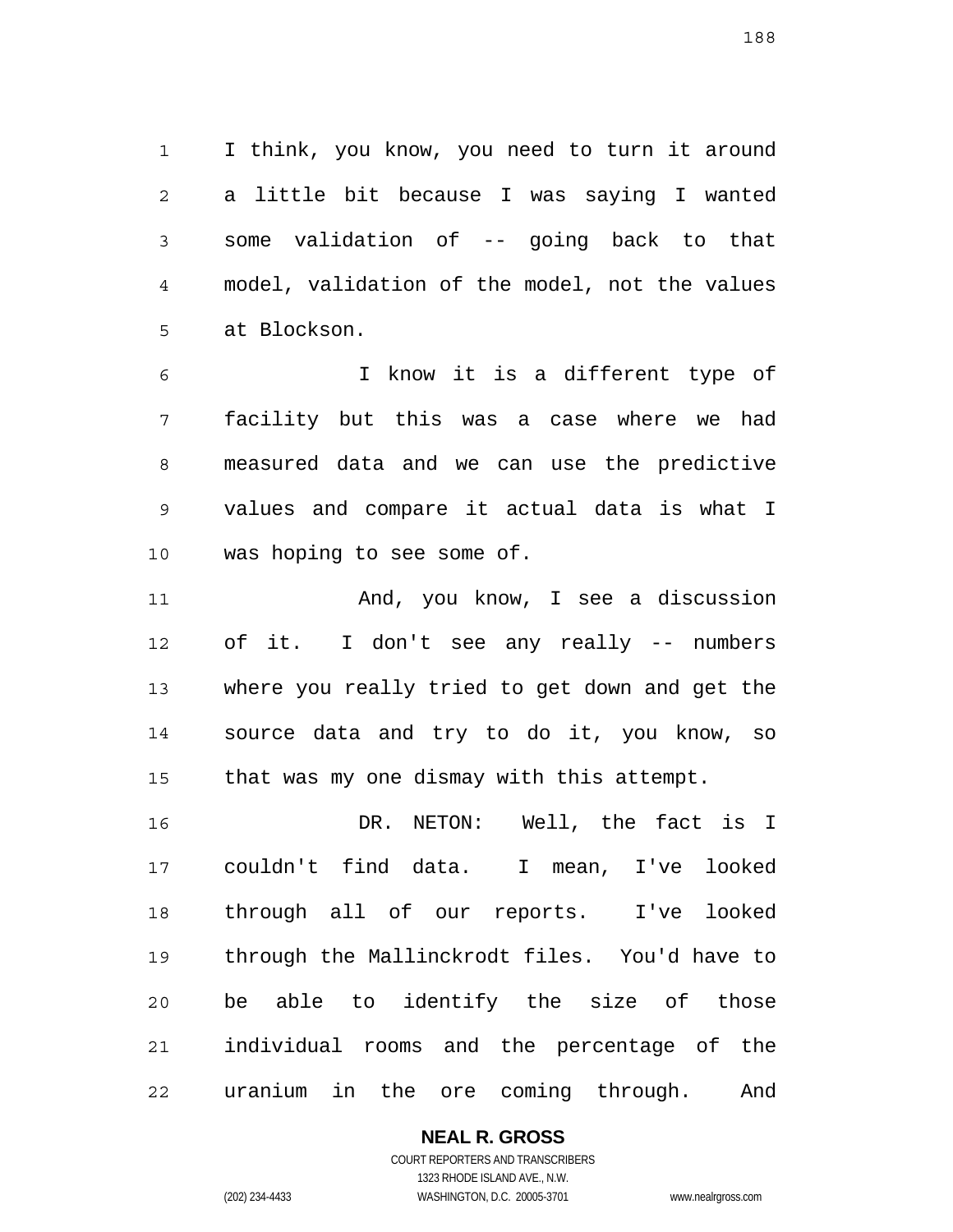1 2 3 4 5 6 7 8 9 10 11 12 13 14 15 16 17 18 19 20 21 22 frankly the production rate as well over time. This is a little different. You know the Blockson model assumes, you know, three shifts per day, seven days per week type operation. I don't think Mallinckrodt was -- I don't know if Mallinckrodt was that way or not. So there's that variable. There's a source term variable. There are just too many variables. We did approach it with the idea that we could use it to validate the model or at least the proof of principle type scenario. MEMBER GRIFFON: Yes, okay. DR. NETON: But we just couldn't find the data to do that. Or couldn't identify the parameters sufficient to do that. And frankly, anything we came up with, if it agreed with the -- you know it could be accused of being, you know, fortuitous or whatever. I mean it just -- if you start making up -- not making up but guessing at the

#### **NEAL R. GROSS**

COURT REPORTERS AND TRANSCRIBERS 1323 RHODE ISLAND AVE., N.W. (202) 234-4433 WASHINGTON, D.C. 20005-3701 www.nealrgross.com

189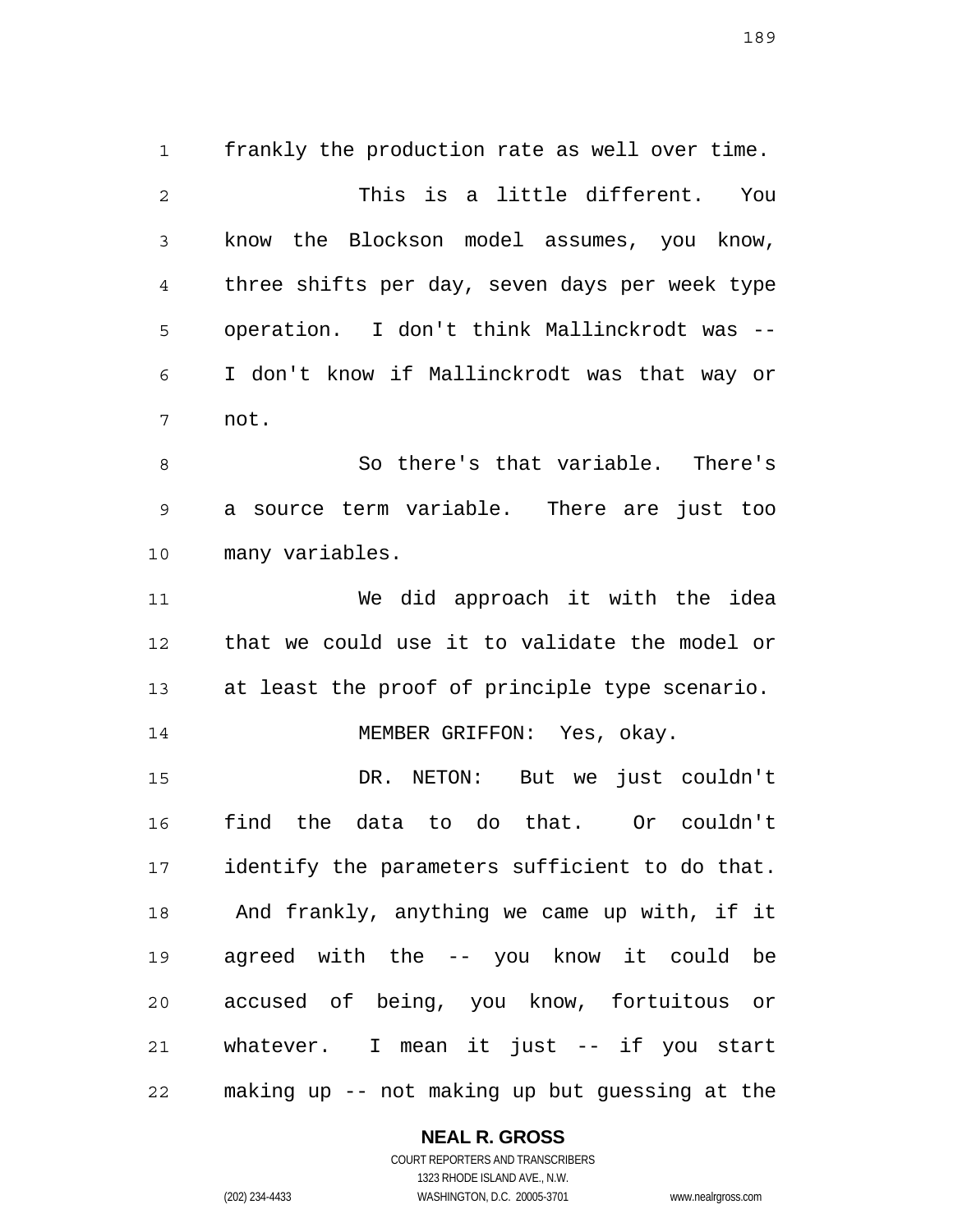1 2 3 sizes and stuff and then all of a sudden the model fits, it leaves one to really question - -

4 5 MEMBER GRIFFON: To question your estimates or whatever, yes, yes.

6 7 8 9 10 11 DR. NETON: I mean we could easily have come up with volumes of rooms that could have been there to demonstrate what the concentrations might have been given certain source terms and stuff but I'm not sure that exercise would prove anything.

12 13 14 15 MEMBER GRIFFON: No, I think you need actual values or else you're right, we would question you -- you know you just made this box fit, you know.

16 DR. NETON: Exactly.

17 18 19 20 21 MEMBER GRIFFON: But I -- well, I guess and I'm trying to -- I don't have it open right now but the initial, the first White Paper, the response didn't really say that about validation. That what I was --

22 DR. NETON: Yes.

# **NEAL R. GROSS**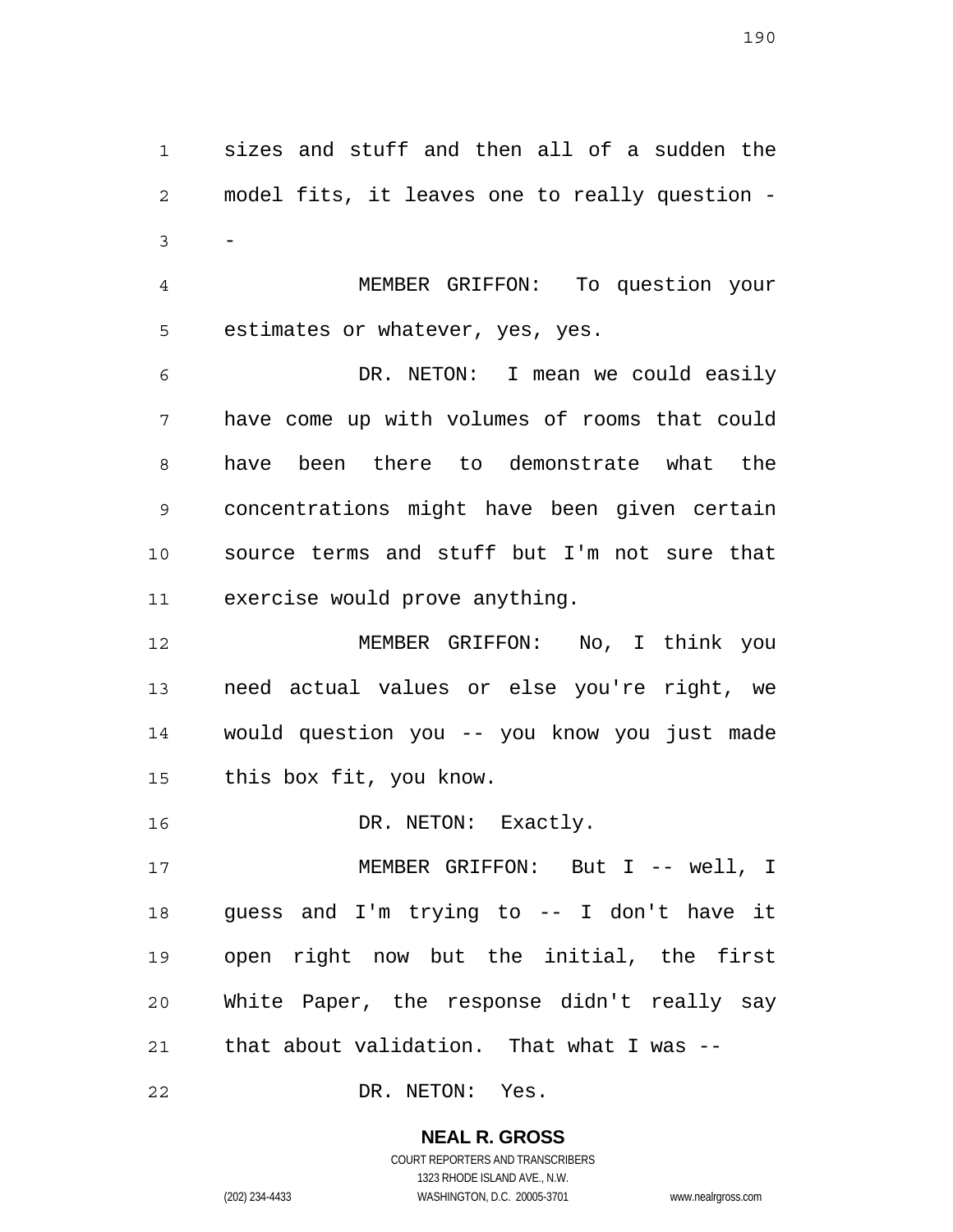1 2 3 4 5 6 7 MEMBER GRIFFON: -- my initial concern was that you weren't, you know, looking at it the way I had hoped, according to John's criteria three or whatever, you know, that we had discussed. So I was a little bit confused on what you had actually investigated.

8 9 10 11 12 13 14 DR. NETON: Well, criteria three was to actually establish a geometric standard deviation of the variables. And, in fact, I presented that in that follow-up email, which is 4.6. But I question the validity of the 4.6 value given that this was different rooms, different size compartments.

15 16 17 18 19 20 I mean, it's -- you know, you could take that 4.6 value and plug it into SC&A's proposal and say okay, this is a 4.6 GSD on top of the already existing 2.6 or whatever it is. And say then my new 95th percentile becomes x.

21 22 That's possible. But I was not comfortable with the GSD that came out of that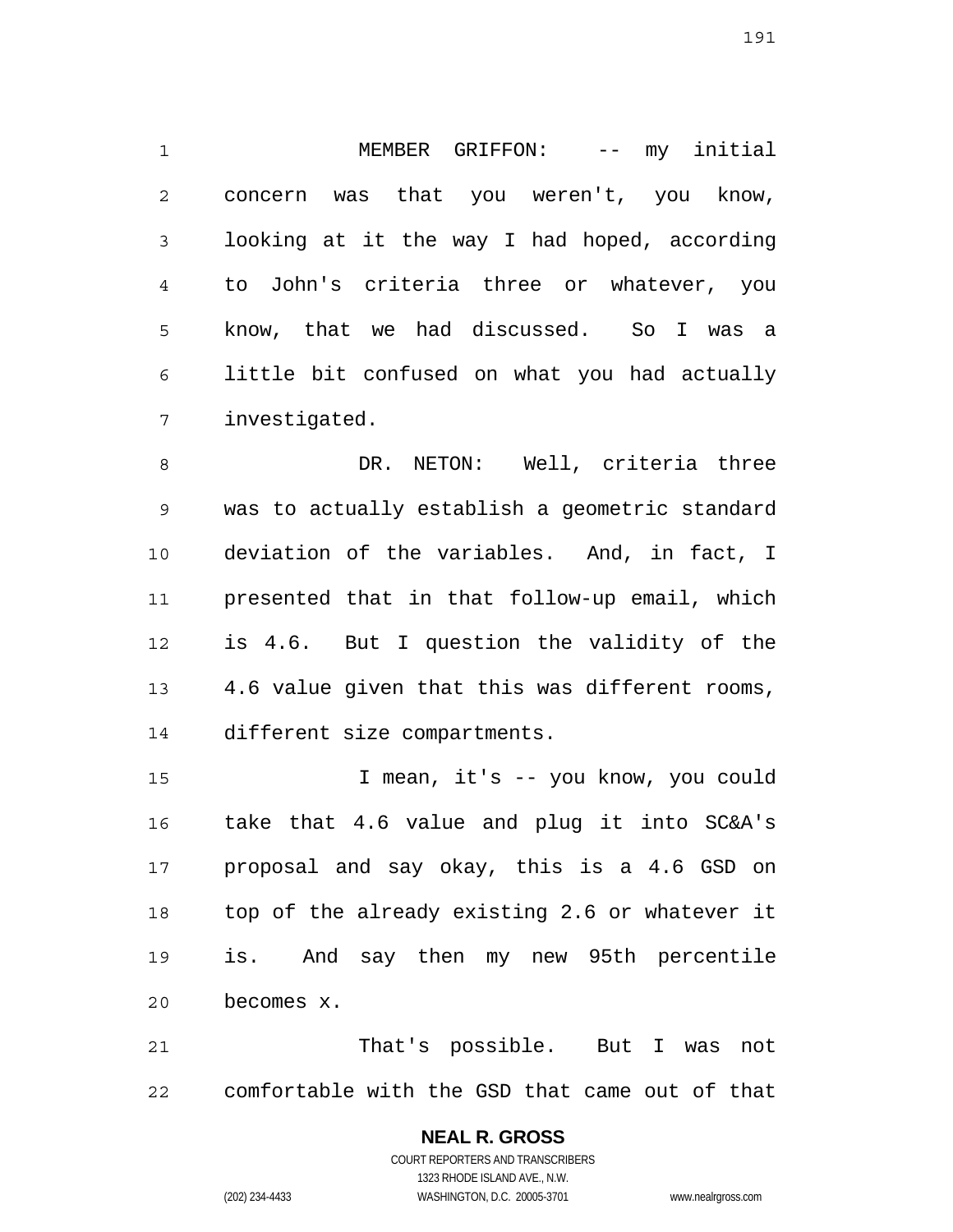1 2 3 4 5 6 7 8 9 10 11 analysis. So it would be more bounding than what we have but I'm not sure if  $-$ - I thought the Polish plant data was interesting in itself though that, you know, over four different plants in the wintertime with 80 different track-edge measurements, which are integrated measurements over the entire -- I forget how long they left them out there - four months -- these are not spot measurements. These are, you know, integrated four month-type measurements.

12 13 14 You end up with a geometric standard deviation fairly tight, 2.something, which probably --

15 MEMBER GRIFFON: Yes, good.

16 17 CHAIRMAN ZIEMER: John Mauro, additional comment?

18 19 20 21 22 DR. MAURO: Yes, this is John. When we came up with the idea of strategy three, it was toward the end of coming up with a normalized spread on data from a building that if you actually are measuring long-term

**NEAL R. GROSS**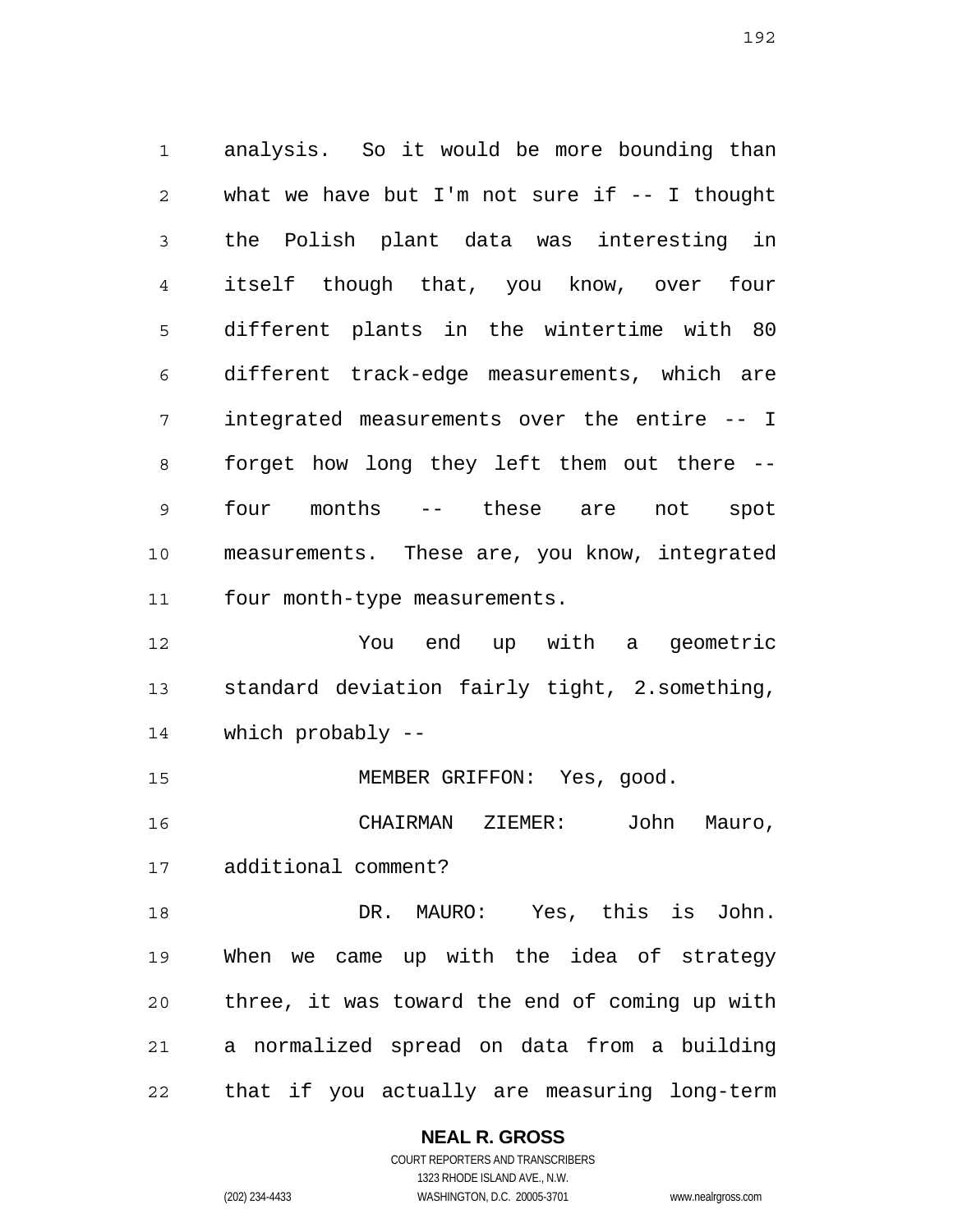1 2 3 4 5 6 7 measurements, let's say this room, and took three months of measurements in that part of the room, and that part of the room, and that part of the room, and you looked at the numbers and you could see how variable they are from place to place in the room, you start to get a sense of the stratification.

8 9 10 11 12 So that number three was more a way to get a handle not on validating the model but trying to get a handle on if we wanted to explicitly address the possibility of stratification, that's one way to do it.

13 14 15 16 17 18 19 20 21 And then when I saw your data, I said this is how you do it. And in theory, what I had in my mind when I read that, I said, gee, I would have another term in the equation that would say, if you normalize distribution with the geometric standard deviation of two, and you would sample from that as another one of the variables. And that would explicitly address stratification.

22 Now the question could be, you

**NEAL R. GROSS**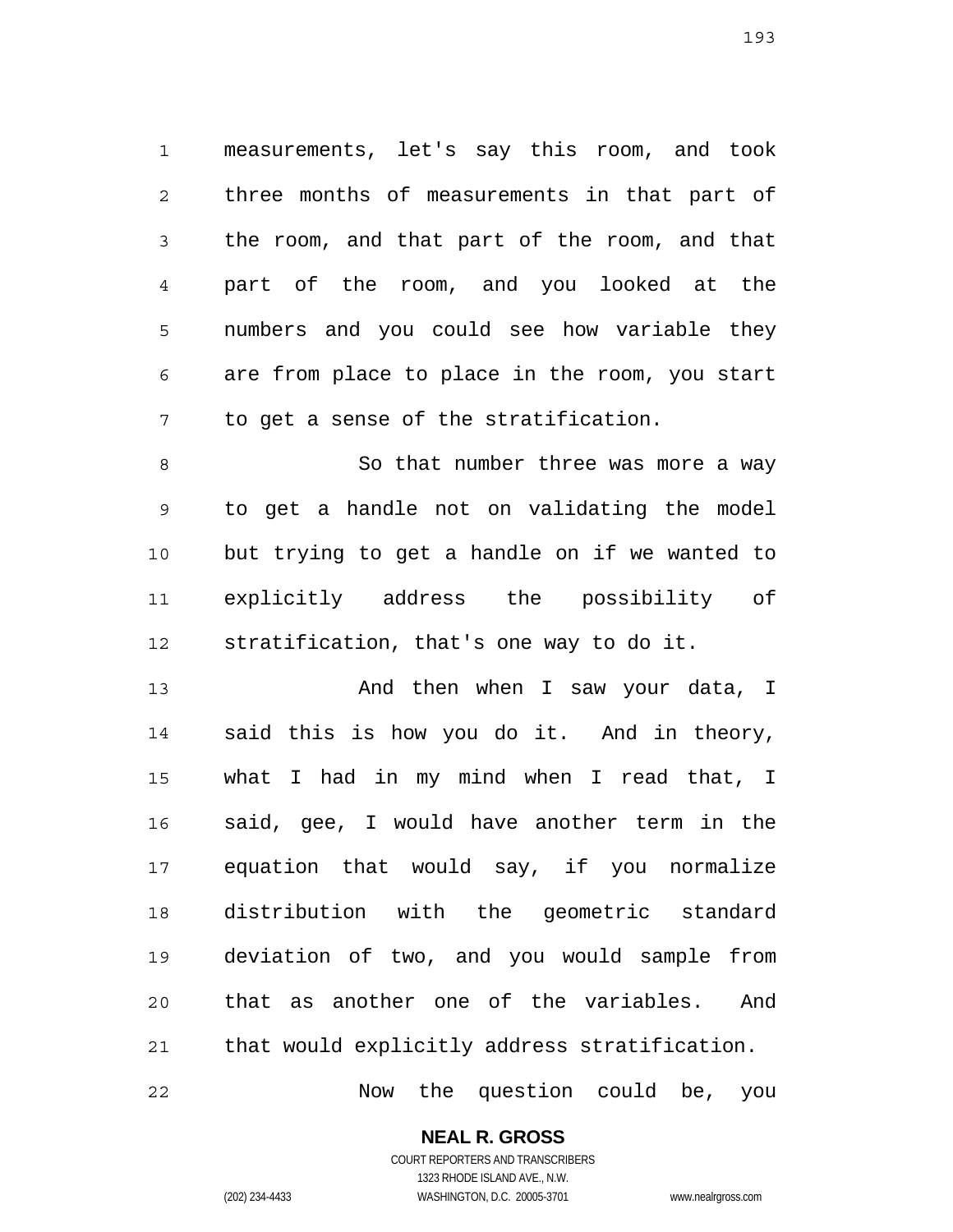1 2 3 4 5 know, that's one measure of what the spread might be due to stratification. That spread, of course, is due to more than just stratification. It's due to all of the parameters that effect spread.

6 7 8 9 10 11 So it would be an overestimate of the contribution of stratification. So I guess I'm coming back saying that I could see you actually now inserting that parameter in the model and explicitly addressing stratification.

12 13 14 15 16 17 DR. NETON: One could do that. And, in fact, I've done that. And it, of course, raises the 95th percentile to, I believe, from 17.6 picocuries per liter to 20 something, 20.9, or 21. It doesn't change it, substantially.

18 19 20 21 22 But I guess my opinion is that I thought the two was sort of in agreement with what we had for the distribution in the Blockson model by virtue of the fact that what drives the GSD is changes in the air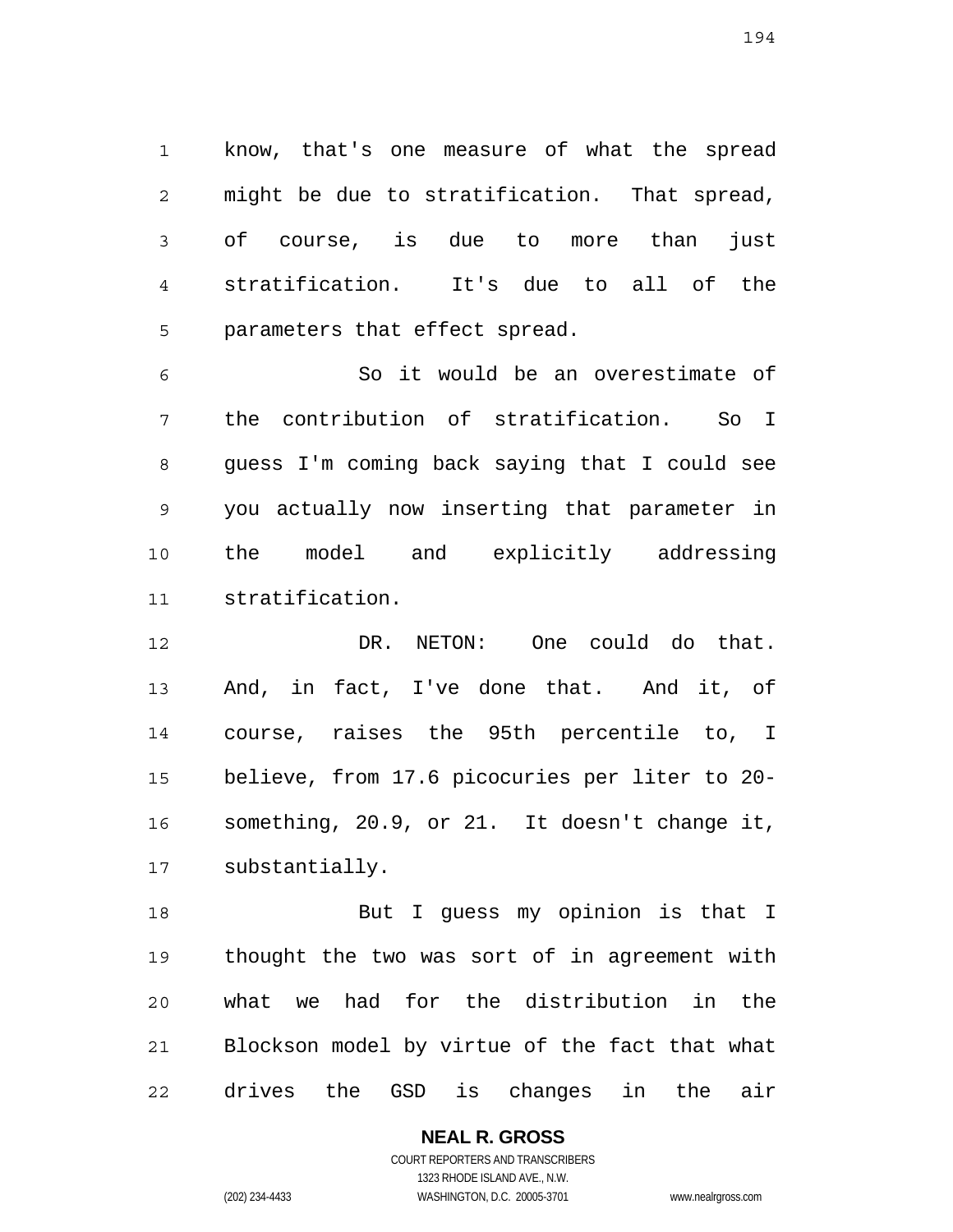1 2 3 concentration. We allowed the air concentration at Blockson to vary from one to five air turnovers per hour.

4 5 6 7 8 9 10 11 And that is, to a large extent, what drives the geometric standard deviation of the distribution in the first place. So I think the reason you have a GSD of 2 or 2.3 in this Polish facility is because of variations in localized air concentrations. That's one of the main reasons, given that you have a constant throughput.

12 13 14 15 16 This was the same kind of operation. It was a 24 hour a day, seven day a week operation. So you've got the same kind of throughput. And so I thought that it would actually be double counted.

17 18 19 20 21 22 If you started to put another -- a GSD of 2 point whatever on top of our geometric standard deviation, it would be double counting the uncertainty. It doesn't mean it would be incorrect to do that. I suppose it could be done. It's mathematically

## **NEAL R. GROSS**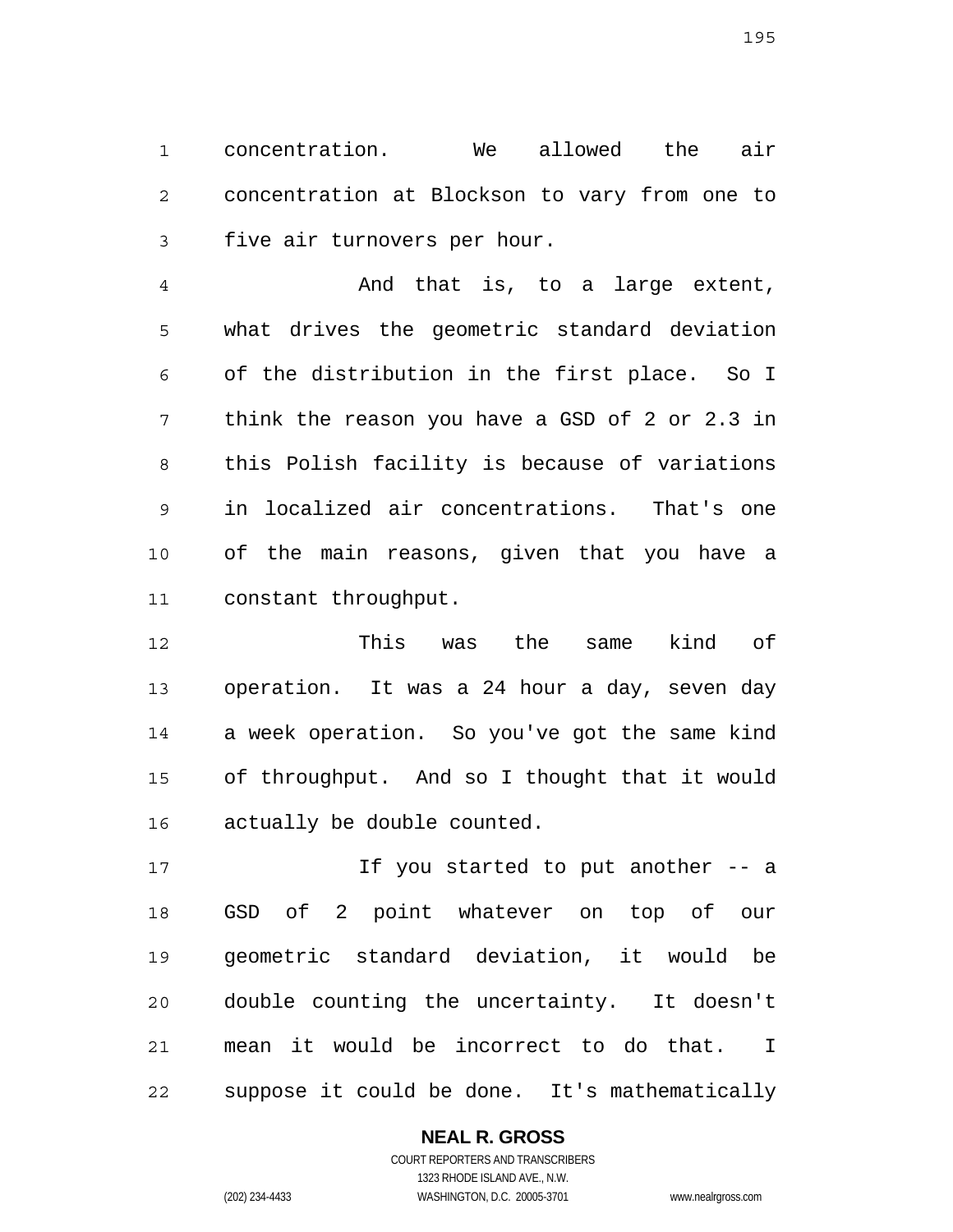1 2 3 possible. We've done it. And it comes out about 21 picocuries per liter by my recollection. It's not a huge difference.

4 5 6 7 8 You know what you do, like John suggested, you sample that -- you make that a unity distribution, a value of one, with a GSD of 2 point whatever. And then sample that as one of the terms in your Monte Carlo equation.

9 10 11 12 MEMBER GRIFFON: I mean, I have to wrap my mind around that a little bit. But I'm wondering how that addresses stratification. I mean it's --

13 DR. NETON: Well --

14 15 16 17 MEMBER GRIFFON: -- you're getting a bigger number but are you really addressing -- I mean because in these examples you gave, aren't the --

18 19 20 21 DR. NETON: Well, these are stratified, presumably these are stratified samples. I mean they took 80 sample measurements --

22 MEMBER GRIFFON: Right.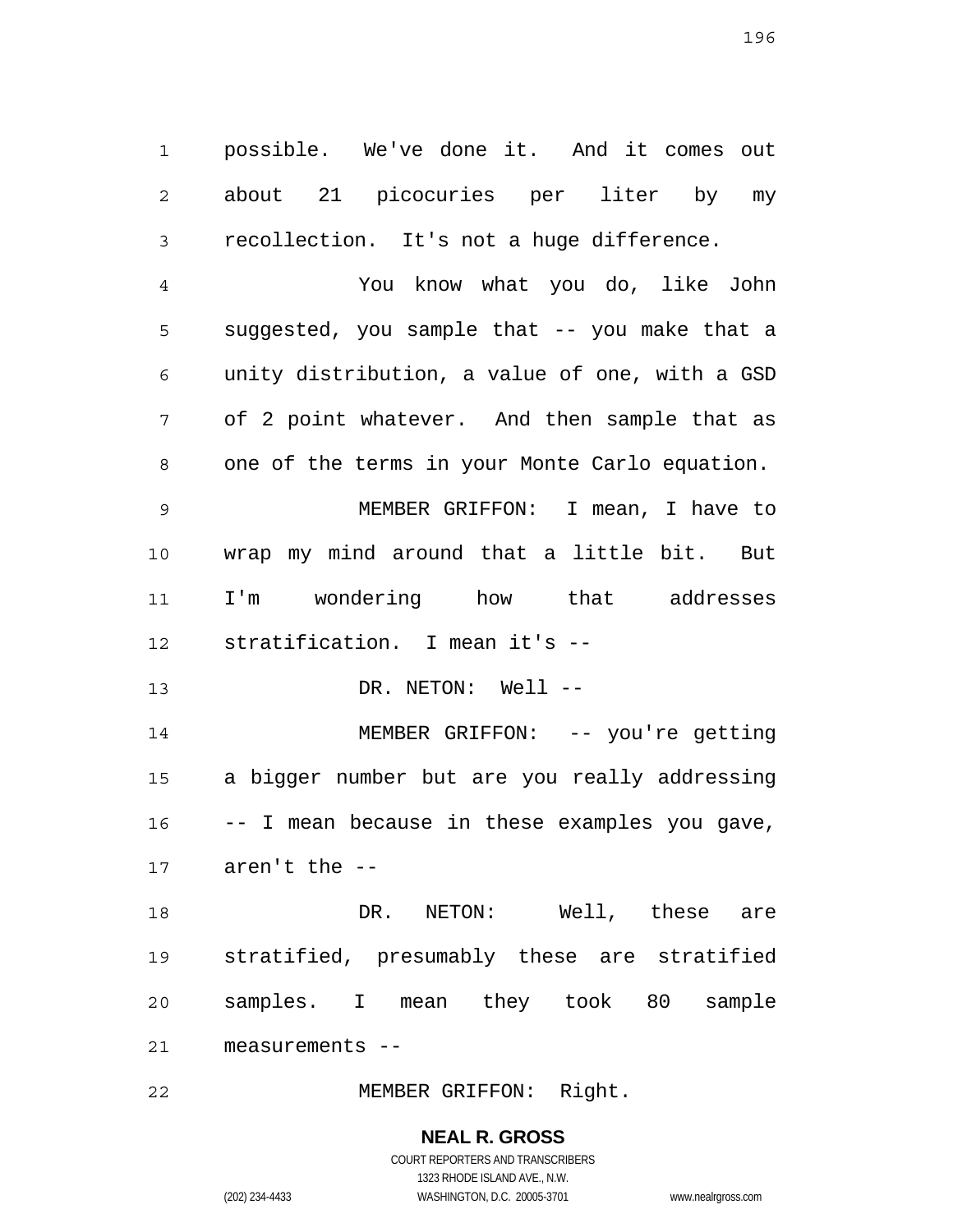1 2 3 4 5 6 7 DR. NETON: -- over a four-month period in four different phosphate factories. And these are stratified numbers. I mean they range from X to Y with a GSD of 2 point something. That's the stratification that was measured within this facility. MEMBER GRIFFON: Yes.

8 9 10 11 12 DR. NETON: It's an empirically measured value. That's redundant. It's empirical value that was determined through, you know, integrated track-edge measurements over a fairly long period of time.

13 MEMBER GRIFFON: Yes.

14 15 16 17 18 DR. NETON: So I don't know how much better one can do. I mean, the only missing link here, and I'll admit to it, is that we don't know where they put these samples.

19 20 21 22 MEMBER GRIFFON: And that's my -- DR. NETON: But, presumably there are 80 measurements in four facilities taken. So it's, you know, 25-plus per -- or 20 at

**NEAL R. GROSS**

COURT REPORTERS AND TRANSCRIBERS 1323 RHODE ISLAND AVE., N.W. (202) 234-4433 WASHINGTON, D.C. 20005-3701 www.nealrgross.com

197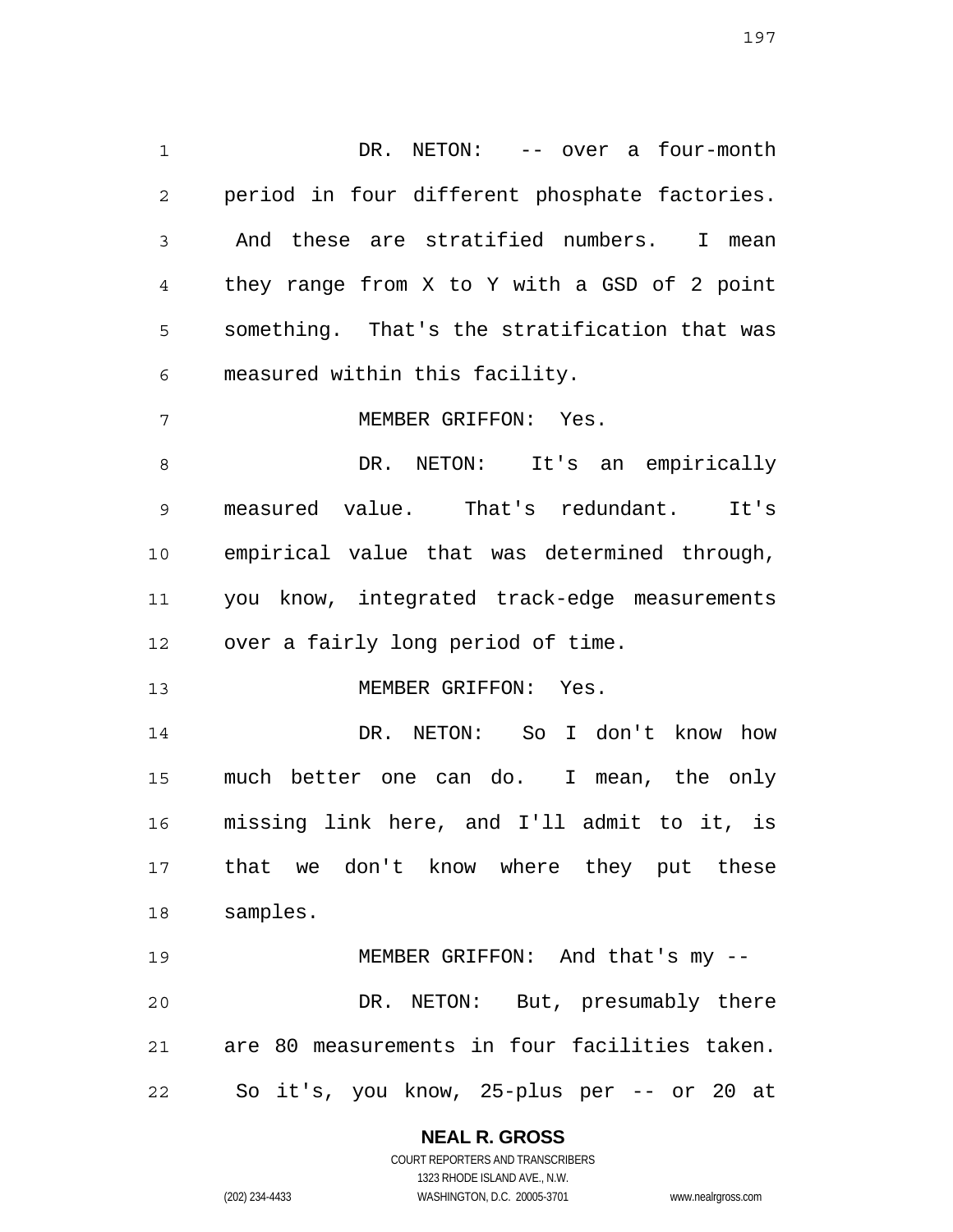1 2 3 4 5 6 7 8 9 10 11 12 13 14 15 16 17 18 19 20 21 22 each facility. One has to assume that they didn't stick them in the corner offices, you know, where the concentrations were going to be low and less variable. I mean, they seem to be -- it seemed to be a well-designed study, is what I'm saying. You look at what they've done and it seemed to be a fairly well put together piece of work. I forget where it was published. I think it was -- MEMBER GRIFFON: Did you give us that study? DR. NETON: Yes, it's on the O: drive. It's in the Blockson Chemical folder. MEMBER GRIFFON: Okay. CHAIRMAN ZIEMER: Okay. Other questions or comments? Mark, additional comments? Now, Board members -- MEMBER GRIFFON: I should say - but one more comment, Paul, I'm sorry. I

# **NEAL R. GROSS**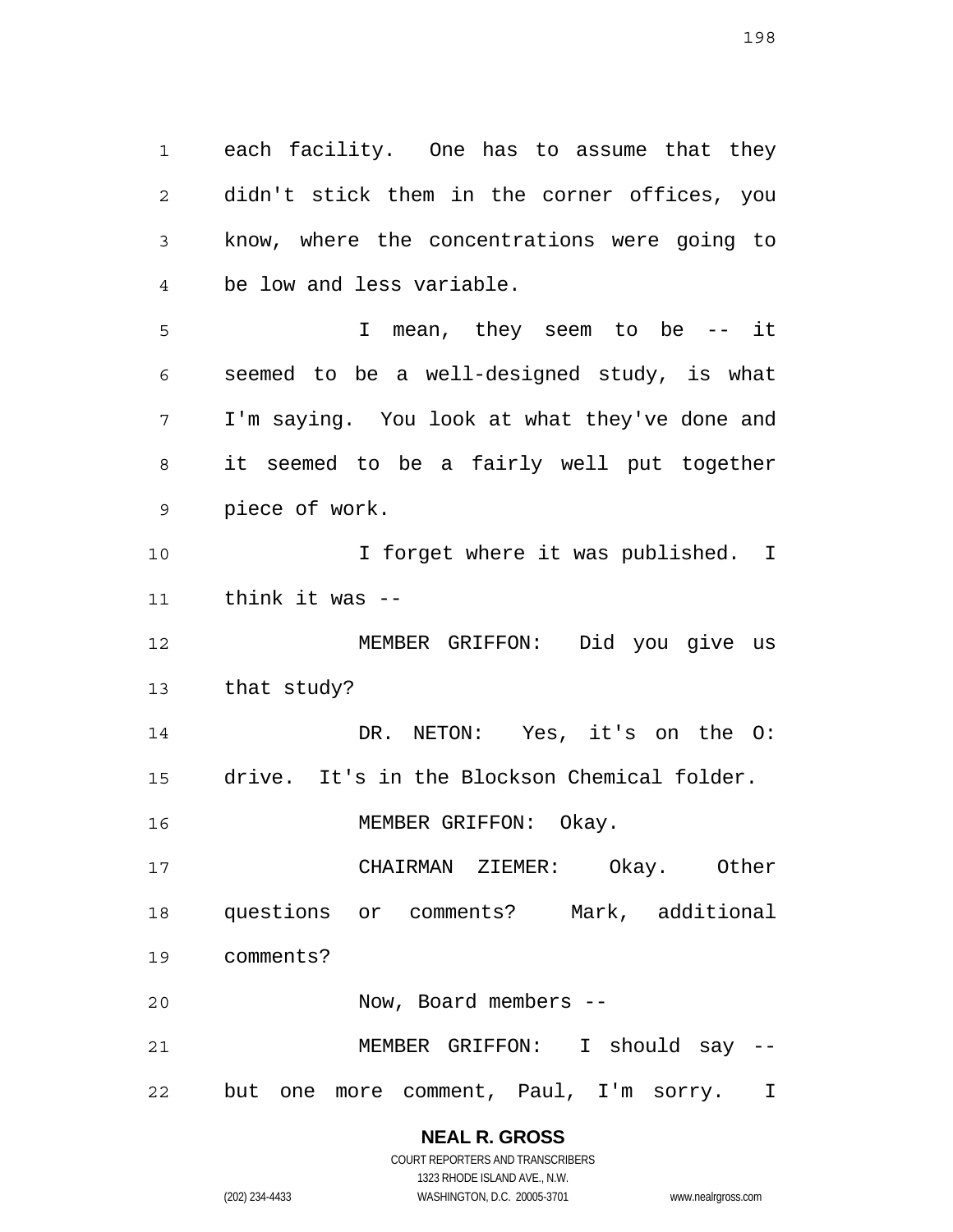1 2 3 4 5 should say that I was confusing the two. My Mallinckrodt request was more for the validation. And the criteria three was the separate -- the stratification issue. So I was confusing the two things.

6 CHAIRMAN ZIEMER: Thanks.

7 8 9 10 11 12 13 One thing, Board members, you'll need to determine for yourself is whether or not you believe the radon model, as it was developed and as it currently exists, is a reasonable estimate of the bounding value for radon or whether, in your mind, there are still questions to be dealt with.

14 15 16 17 18 And then beyond that, whether or not you are prepared to remove the original motion from the floor, which was the action on the SEC, which needs to be taken if we're going to move this Blockson matter forward.

19 20 21 22 So let me ask if there are more questions on the radon model. I don't believe we necessarily need to vote on the acceptability of the model although if someone

## **NEAL R. GROSS**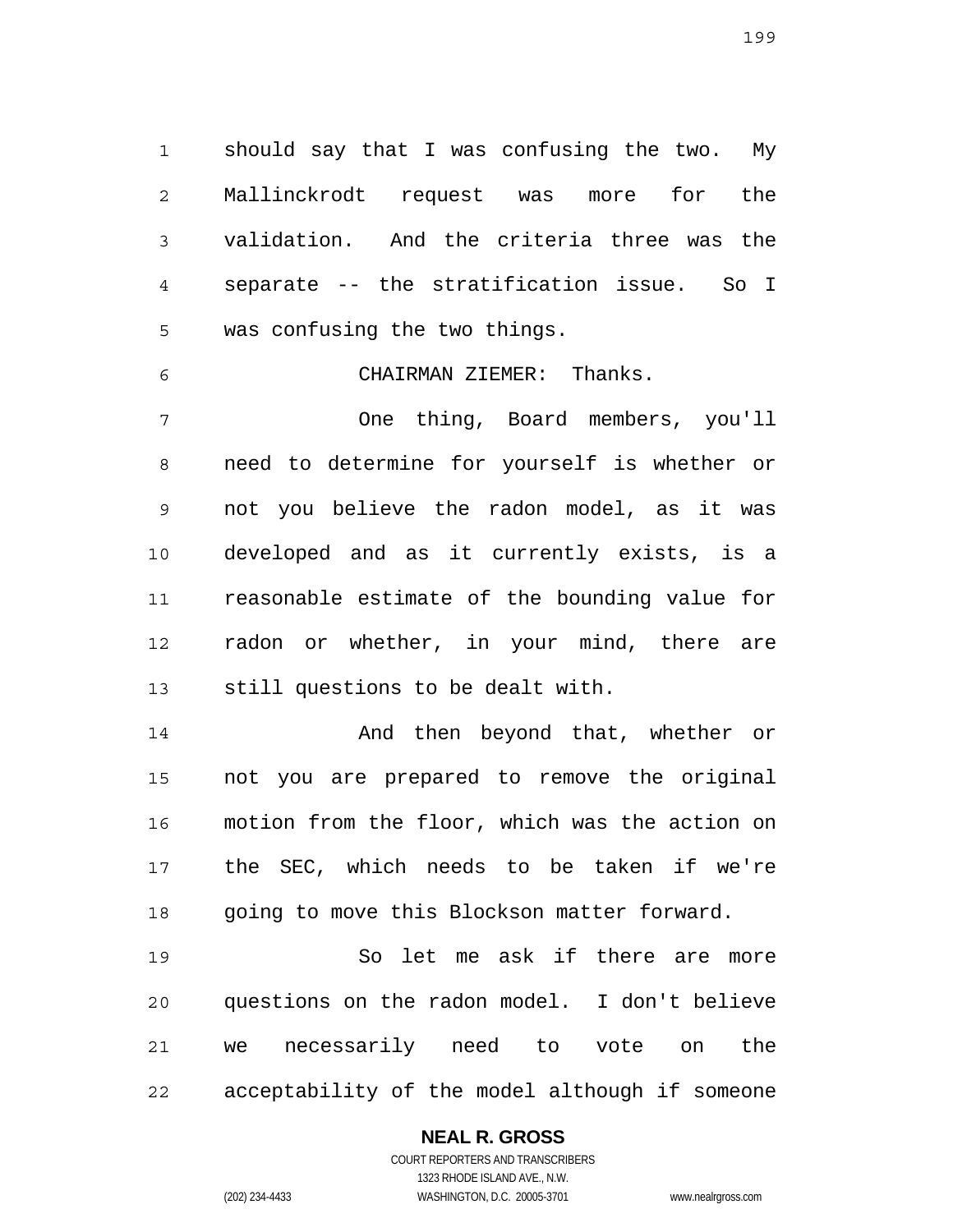1 2 wishes to make such a motion, we can certainly do that.

3 4 5 6 7 8 But if you are at a point where you believe that the model is reasonable for bounding radon doses at the facility, then you would be in a position to say, okay, I'm ready to act on the original petition motion, which would have to come off the table first.

9 10 11 12 So it would be in order if someone wished to do that, to remove the original motion from the table. In the absence of that, it will remain there.

13 Wanda Munn?

14 15 16 MEMBER MUNN: Can't pass up this opportunity to review a little bit for the Board how we got to where we are.

17 18 19 20 21 22 Please recall that we are not operating blind with respect to Blockson. The Working Group pursued at least a dozen different issues. There were originally, as I recall, a small number of findings. We disposed of those fairly early with the

## **NEAL R. GROSS**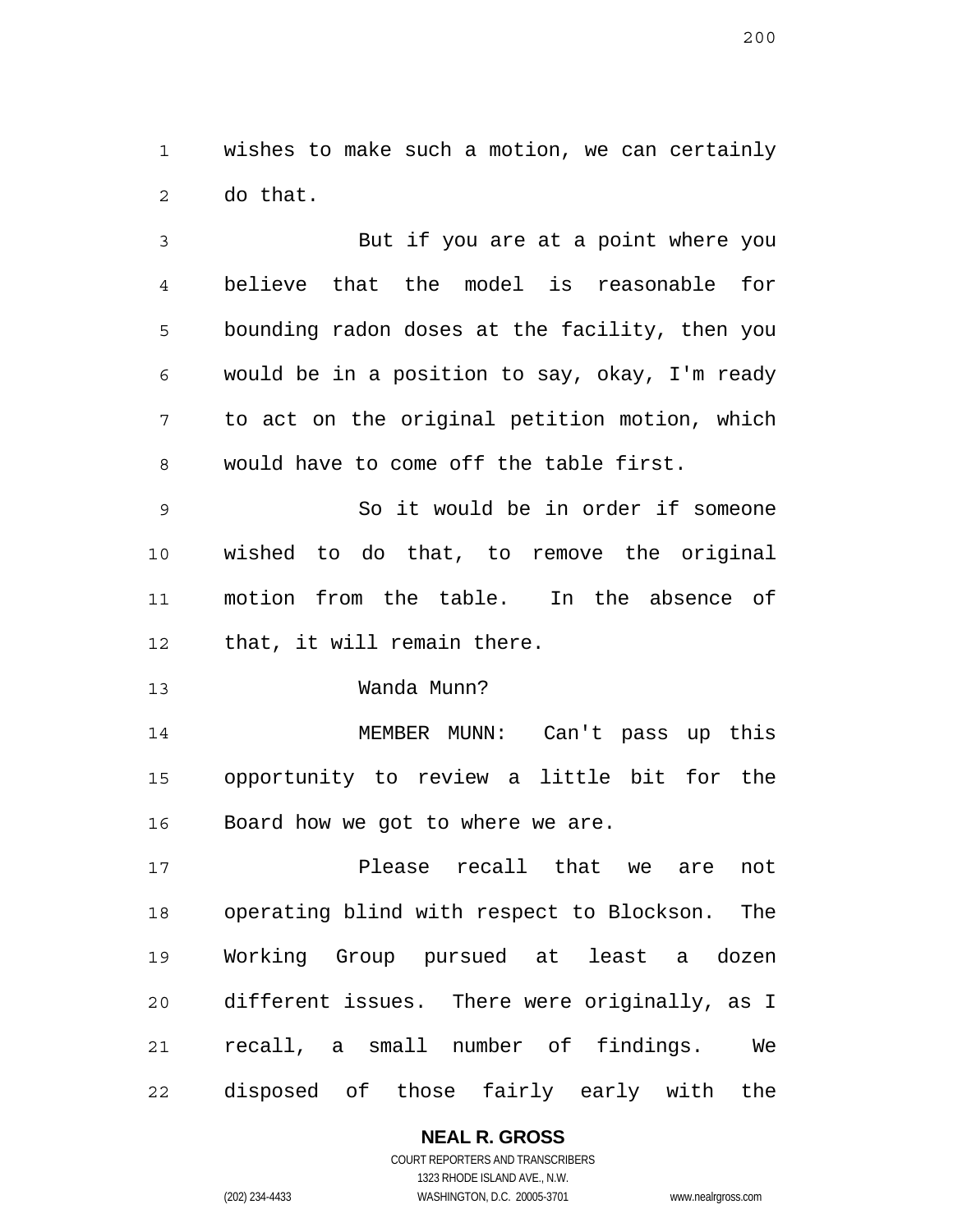1 exception of one or two.

2

3 4 5 6 7 8 9 10 11 12 13 14 15 16 17 18 19 20 21 been dealt with, both our technical contractor and NIOSH were in agreement that dose reconstructions could be done for these folks. Recall this is a small plant with a relatively small amount of production. It was a dirty plant but not a hot plant. The source term is fairly well known and could be dealt with. Also, please be aware of the fact that compensations are being made. You've already seen that. Workers at Blockson have been compensated. It's not as if they are being ignored. It's not as if there are no claims that are being paid. At the time that a recommendation vote came before the Working Group, the Working Group, which was evenly split, came to you with the Chair's recommendation that we not accept the recommendation for an SEC. But

By the time all of the findings had

22 it was a split vote from the Working Group and

**NEAL R. GROSS**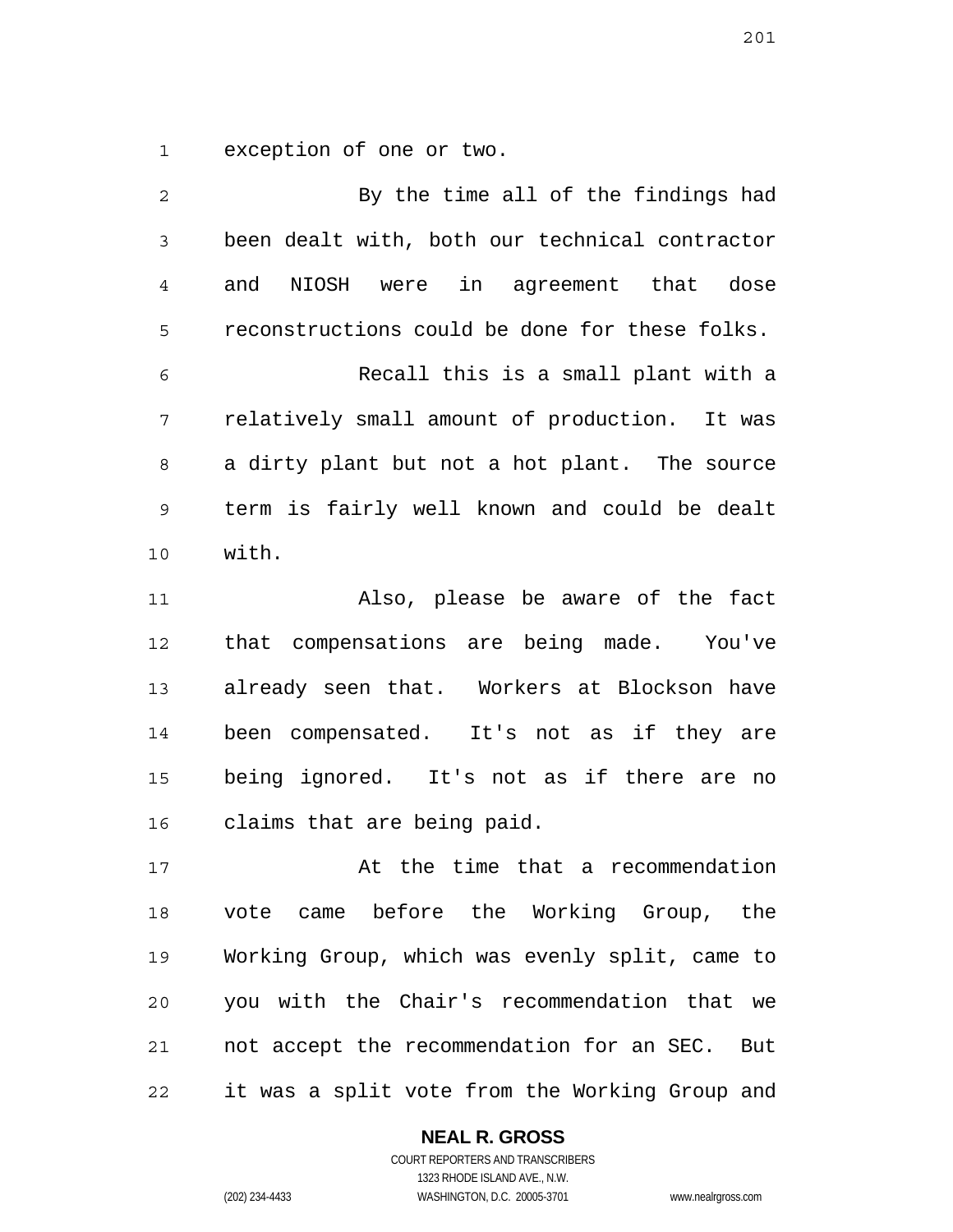1 2 so you did not have a clear recommendation from the full Working Group.

3 4 5 6 7 8 9 10 11 At that point, this became a matter for the Board to debate. There have been one or two additional issues raised during that period of time that we've been looking at this, which is now well over a year. In each of those cases, information has been brought to you which would substantiate the position that I believe the Chair of your Working Group took to begin with.

12 13 14 15 16 And in each case, it has made no difference in the standing that each individual on this Board has taken with respect to this site. And with the recommendation for the SEC.

17 18 19 20 21 I am prepared to recommend that we accept the information that has been given us with respect to the radon model, and that we move from there to the business of addressing the SEC.

It is highly unlikely that there is

**NEAL R. GROSS** COURT REPORTERS AND TRANSCRIBERS 1323 RHODE ISLAND AVE., N.W. (202) 234-4433 WASHINGTON, D.C. 20005-3701 www.nealrgross.com

22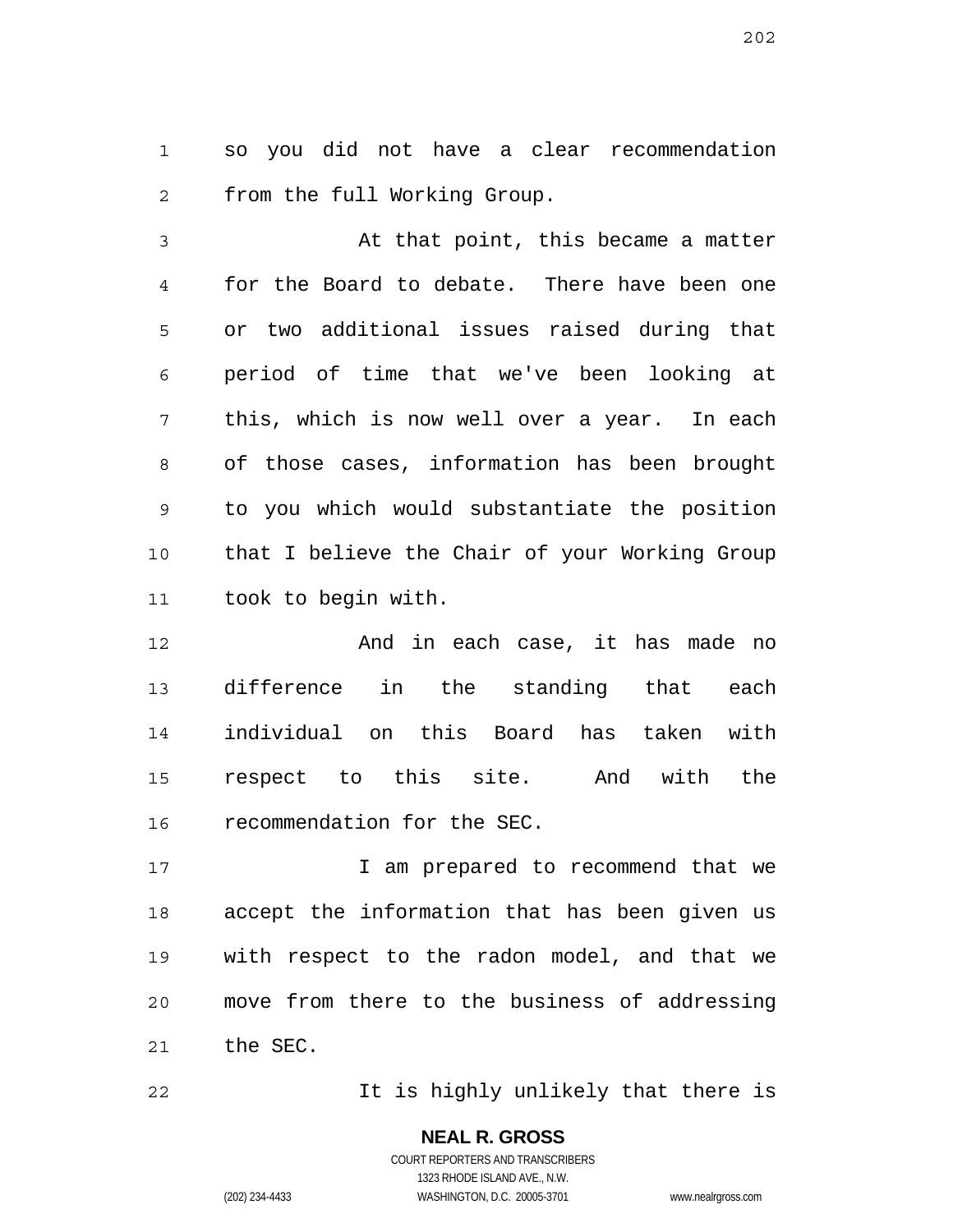1 2 3 4 going to be any astonishing new news that is going to affect additional information that will be brought before you one way or the other.

5 6 7 8 9 10 You've had adequate opportunity. We've had adequate information. We can continue to pick at this for as long as we want. But the petitioner, in my view, has a right to a decision one way or the other. And individuals are being compensated.

11 12 13 My recommendation is that we accept the model and take the recommendation with regard to the SEC off the table.

14 15 16 17 18 19 20 CHAIRMAN ZIEMER: Before I recognize that as a full motion, I want to see if either of the petitioners are on the phone. And if they are, if they wish to make comment. I won't identify them at this point but if they are on the phone, they can identify themselves and make comment.

21 22 Are either of the -- do either of the Blockson petitioners wish to make comment?

# **NEAL R. GROSS**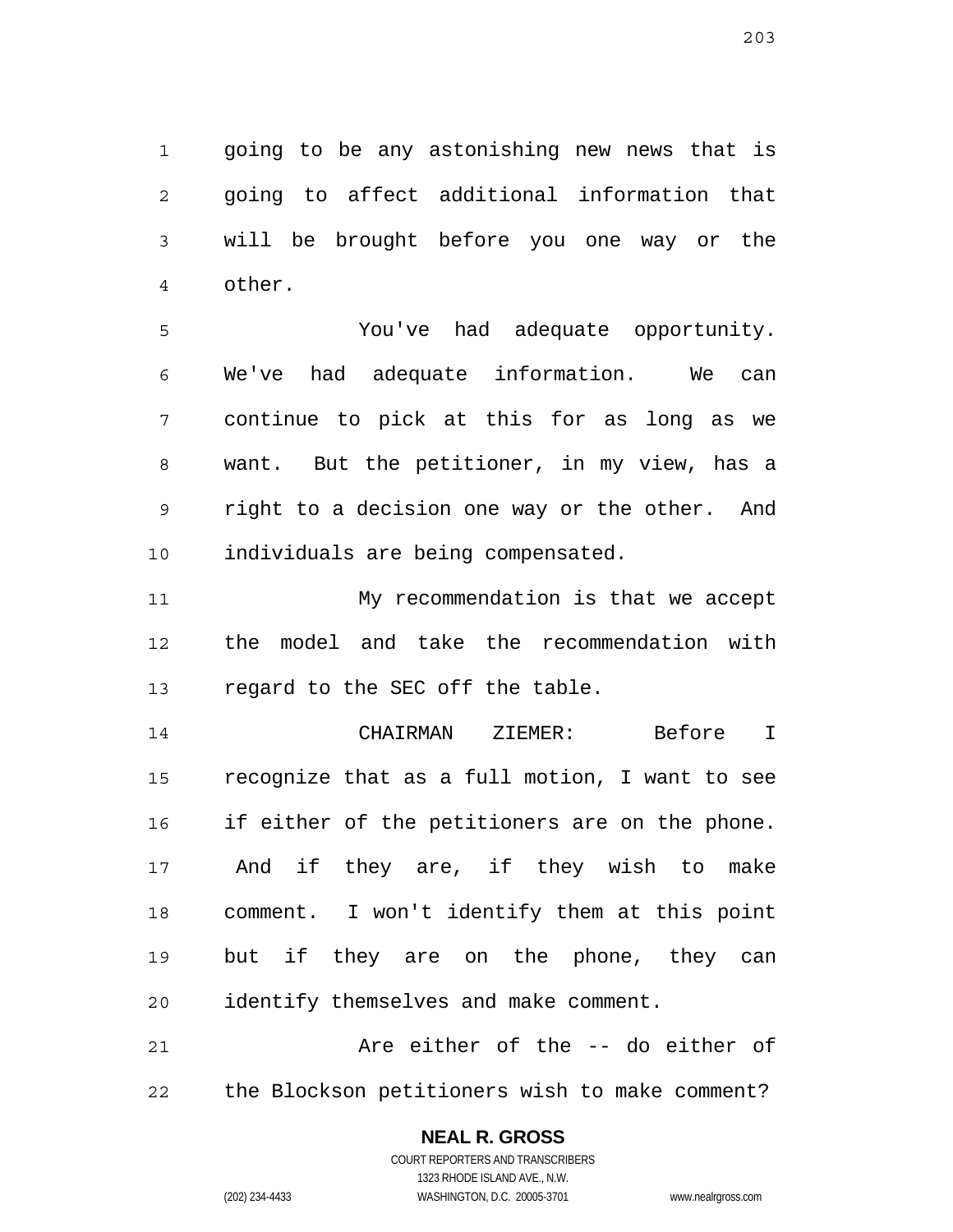1 2 3 4 5 6 7 8 9 10 11 12 13 14 15 16 17 18 19 20 21 22 MR. RIVER: Hello? CHAIRMAN ZIEMER: Yes? MR. RIVER: Yes, I've got a question to ask you. CHAIRMAN ZIEMER: Please identify yourself. MR. RIVER: Yes, my name is Sherman River. I'm from Crystal, Illinois. CHAIRMAN ZIEMER: Are you a petitioner? MR. RIVER: Well, I got a claim against -- CHAIRMAN ZIEMER: Well, the appropriate time for you to raise this would be during the public comment session. MR. RIVER: I'm sorry. I apologize. CHAIRMAN ZIEMER: Yes, this is only the petitioners for Blockson who we can hear from right now. MR. RIVER: I apologize. CHAIRMAN ZIEMER: Thank you.

> **NEAL R. GROSS** COURT REPORTERS AND TRANSCRIBERS

> > 1323 RHODE ISLAND AVE., N.W.

(202) 234-4433 WASHINGTON, D.C. 20005-3701 www.nealrgross.com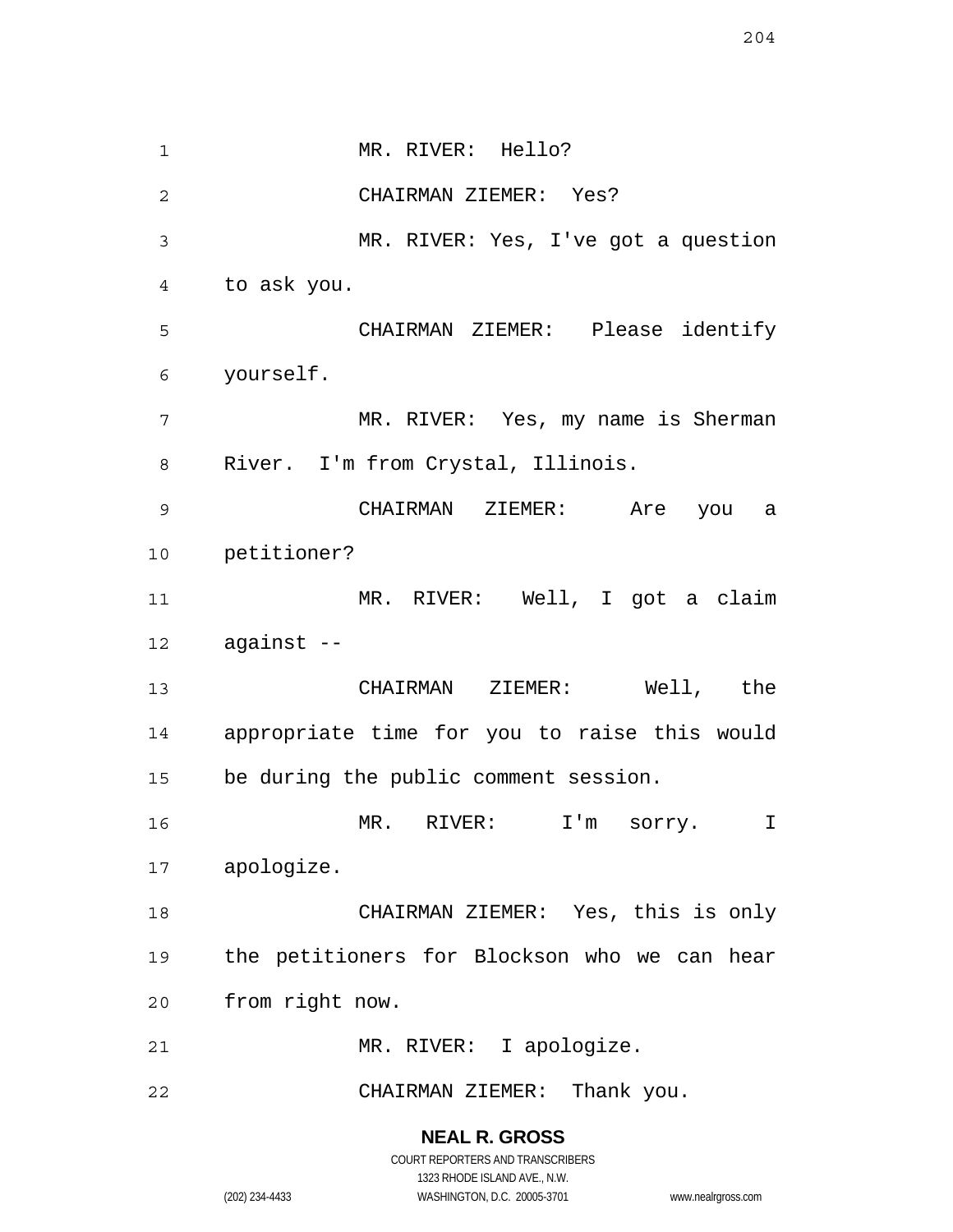1 2 3 4 5 6 7 8 9 10 11 12 13 14 15 16 17 18 19 20 21 22 Either of the Blockson petitioners? (No response.) CHAIRMAN ZIEMER: Apparently not. Let me ask, Wanda, were you making a motion to remove the original motion from the table? MEMBER MUNN: It was my understanding you had asked for some agreement from the Board with respect to the radon model that we've discussed. CHAIRMAN ZIEMER: Well, if we -- MEMBER MUNN: And -- CHAIRMAN ZIEMER: -- want agreement on that, that has to be done separately from a motion to un-table. MEMBER MUNN: I recommended that we accept the radon model and that we remove the tabled motion. CHAIRMAN ZIEMER: Well, the Chair will split that then -- MEMBER MUNN: That's fine. CHAIRMAN ZIEMER: -- into --

> **NEAL R. GROSS** COURT REPORTERS AND TRANSCRIBERS 1323 RHODE ISLAND AVE., N.W.

(202) 234-4433 WASHINGTON, D.C. 20005-3701 www.nealrgross.com

205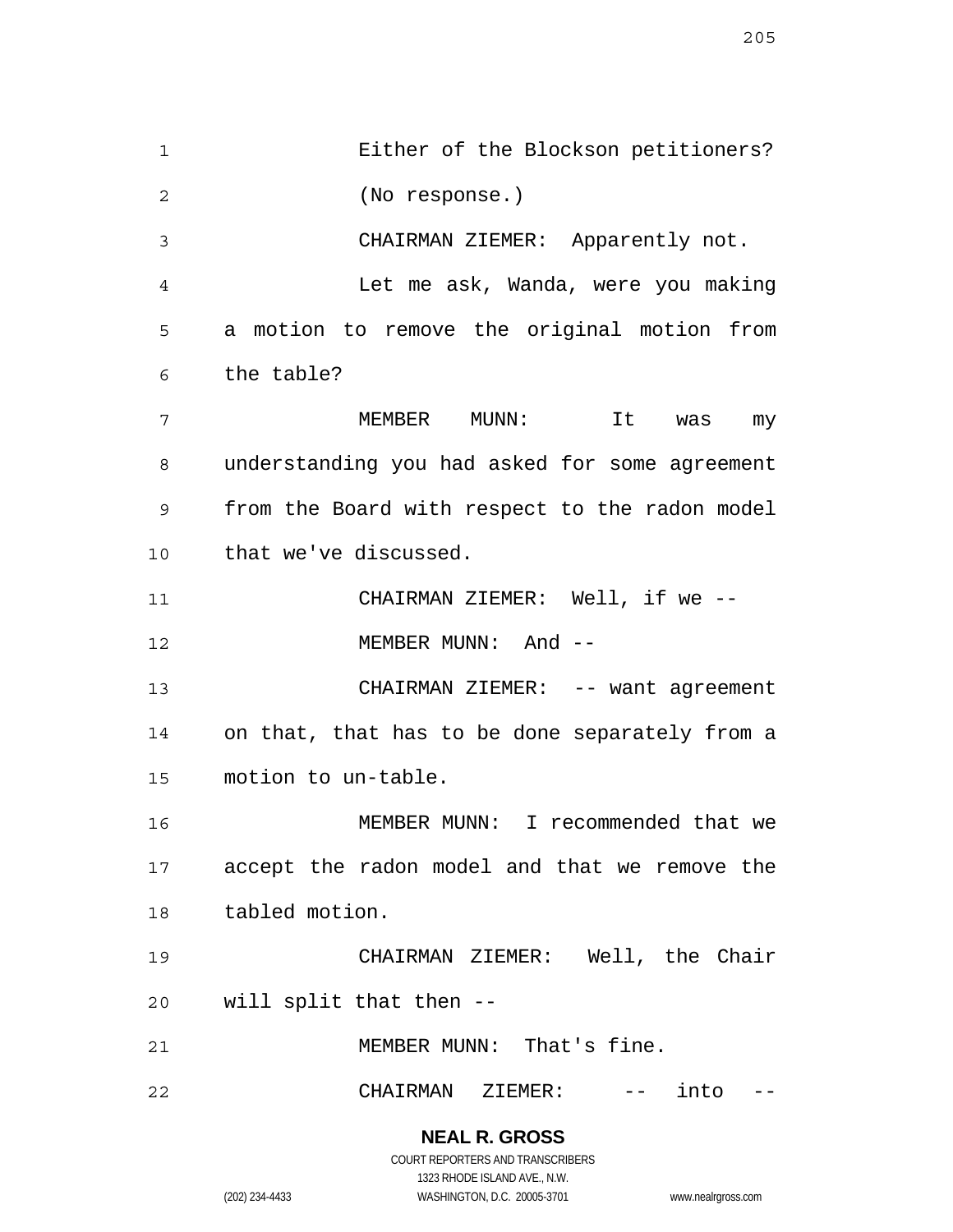1 2 3 4 5 6 7 8 9 because the motion to remove from the table cannot be debated. The radon issue can be debated. MEMBER MUNN: Understand. CHAIRMAN ZIEMER: So we will split that. The motion is to accept the radon model. And what accepting means, in my mind, is that you would consider that it is adequate for bounding radon doses in the facility.

10 11 12 Is there a second? And then we can discuss it. Is there a second to that? MEMBER ROESSLER: I second.

13 14 CHAIRMAN ZIEMER: It's been seconded. Okay, it's open for discussion.

15 Mark, I'll recognize you.

16 17 18 19 20 MEMBER GRIFFON: I was just going to say, are we accepting that we can't -- that NIOSH can't validate this model? That we've requested it to be validated and are we accepting that? Is that --

21 22 CHAIRMAN ZIEMER: My interpretation of the --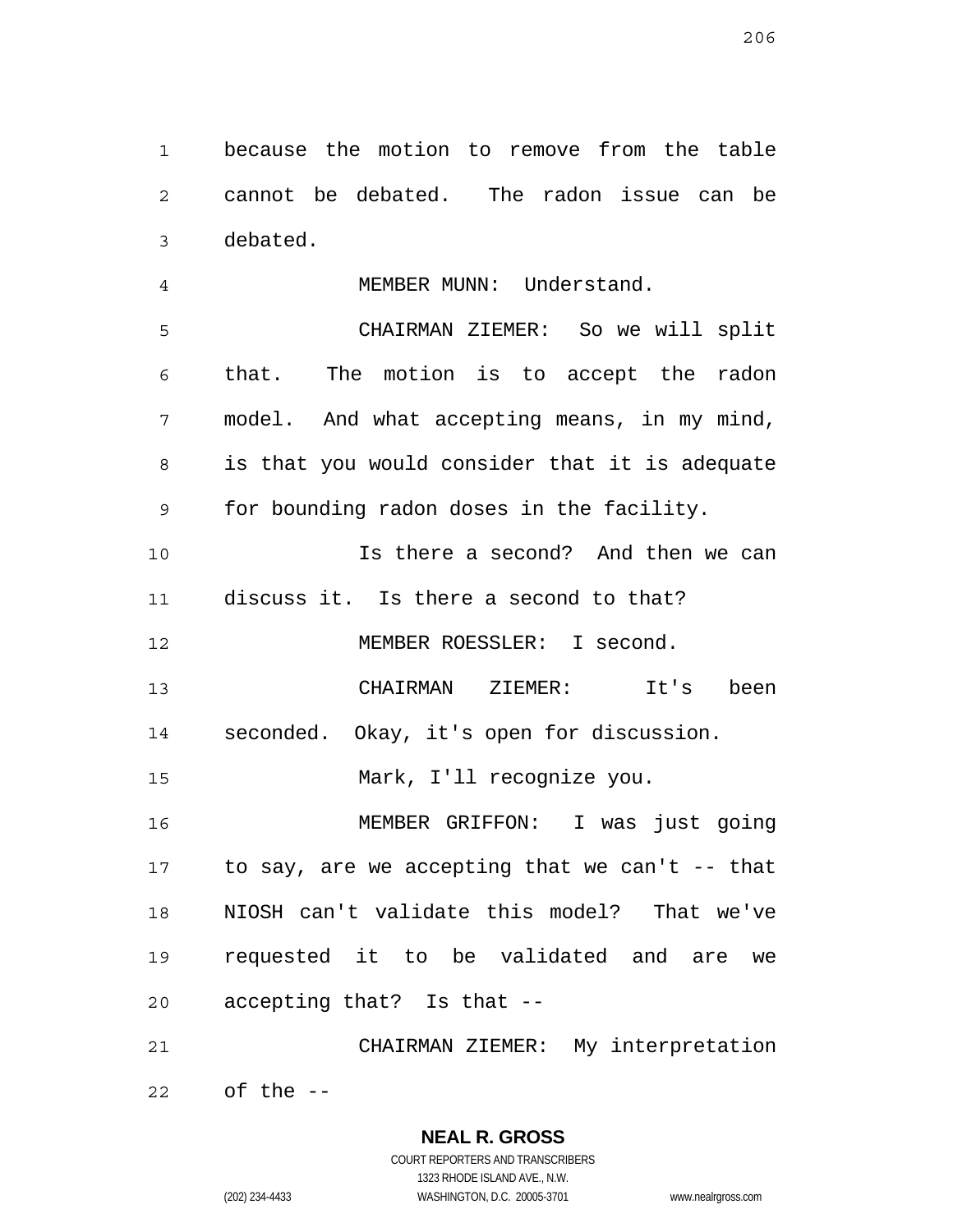1 2 3 4 5 6 7 8 9 10 11 12 13 14 15 16 17 18 19 MEMBER GRIFFON: -- that they attempted but they cannot validate? CHAIRMAN ZIEMER: Yes, my interpretation of the motion is that the model is being accepted as presented, which, I believe, Jim has not described what they did as validation, per se. He has done some things to, I believe, show reasonableness as I would understand it. Dr. Melius? MEMBER MELIUS: And does this acceptance mean that we are accepting the use of this model at other sites because that's, I believe, is NIOSH's intention, at least as stated to us in the Work Group and, I believe, at the Board? So that this model would be what would be utilized at all similar sites. CHAIRMAN ZIEMER: Jim, can you answer that? I don't think the motion

21 implications as a precedent.

22 DR. NETON: We would propose where

> **NEAL R. GROSS** COURT REPORTERS AND TRANSCRIBERS 1323 RHODE ISLAND AVE., N.W. (202) 234-4433 WASHINGTON, D.C. 20005-3701 www.nealrgross.com

necessarily implied that but there may be some

20

207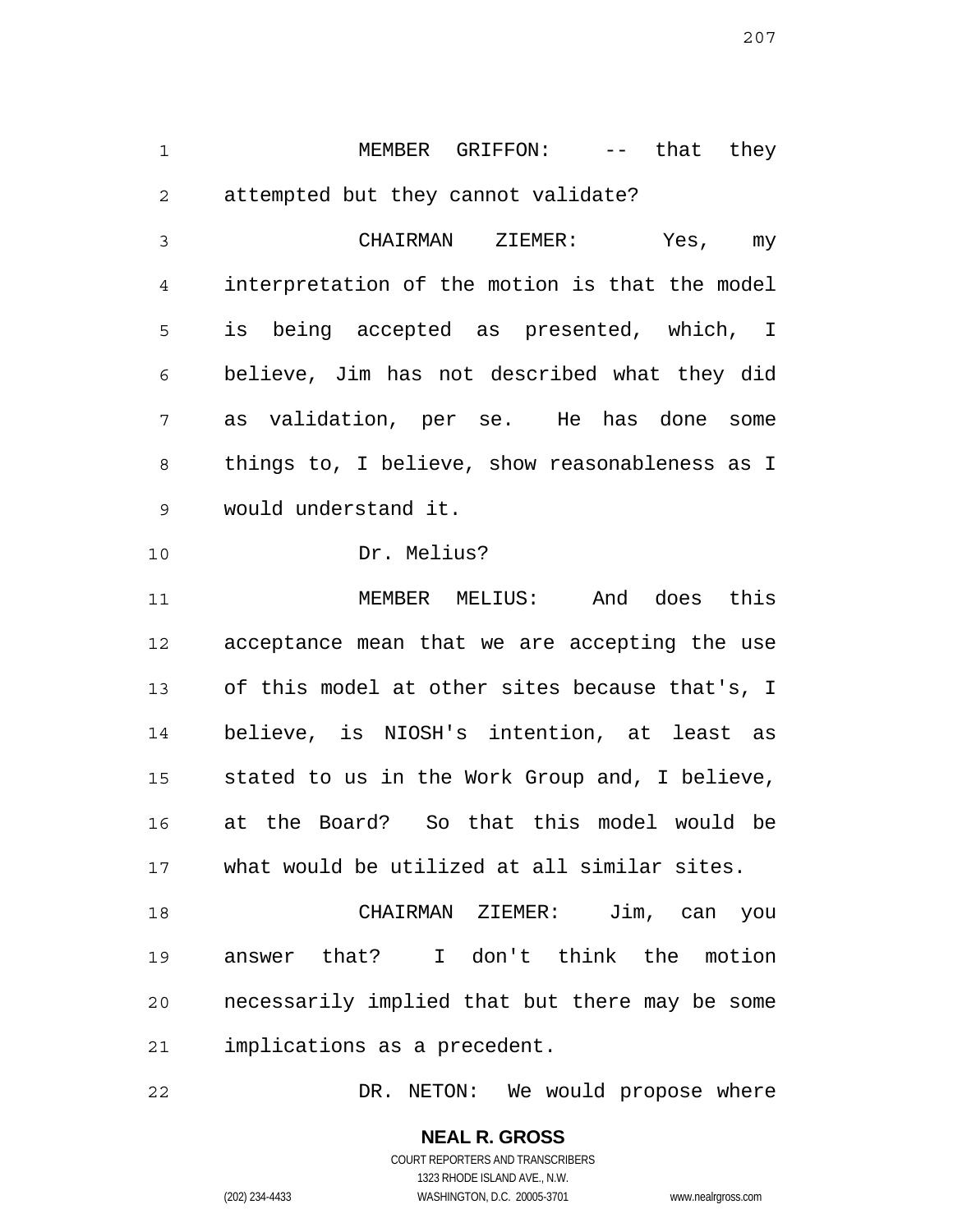1 2 3 4 5 6 7 appropriate -- what we're saying is that we would use, where appropriate, an analytical model of this type where we have a very good handle on the source term, the building volume, you know, the sort of the primers that are in this model. They don't have to be the specific parameters.

8 9 10 11 12 13 14 In other words, we're not proposing that would apply 17.6 picocuries per liter at every site. But, for example, I could conceive of using this model -- in fact we have a draft in process right now for Texas City Chemicals that would use this type of an approach.

15 16 17 18 19 20 21 22 So yes, it could be used at other facilities but we're not proposing we use it at all radon sites. It depends upon the type of information that is available. For instance, if we don't know the building size at all, it would be difficult for us to use this model. We have to have certain known parameters.

> **NEAL R. GROSS** COURT REPORTERS AND TRANSCRIBERS

> > 1323 RHODE ISLAND AVE., N.W.

(202) 234-4433 WASHINGTON, D.C. 20005-3701 www.nealrgross.com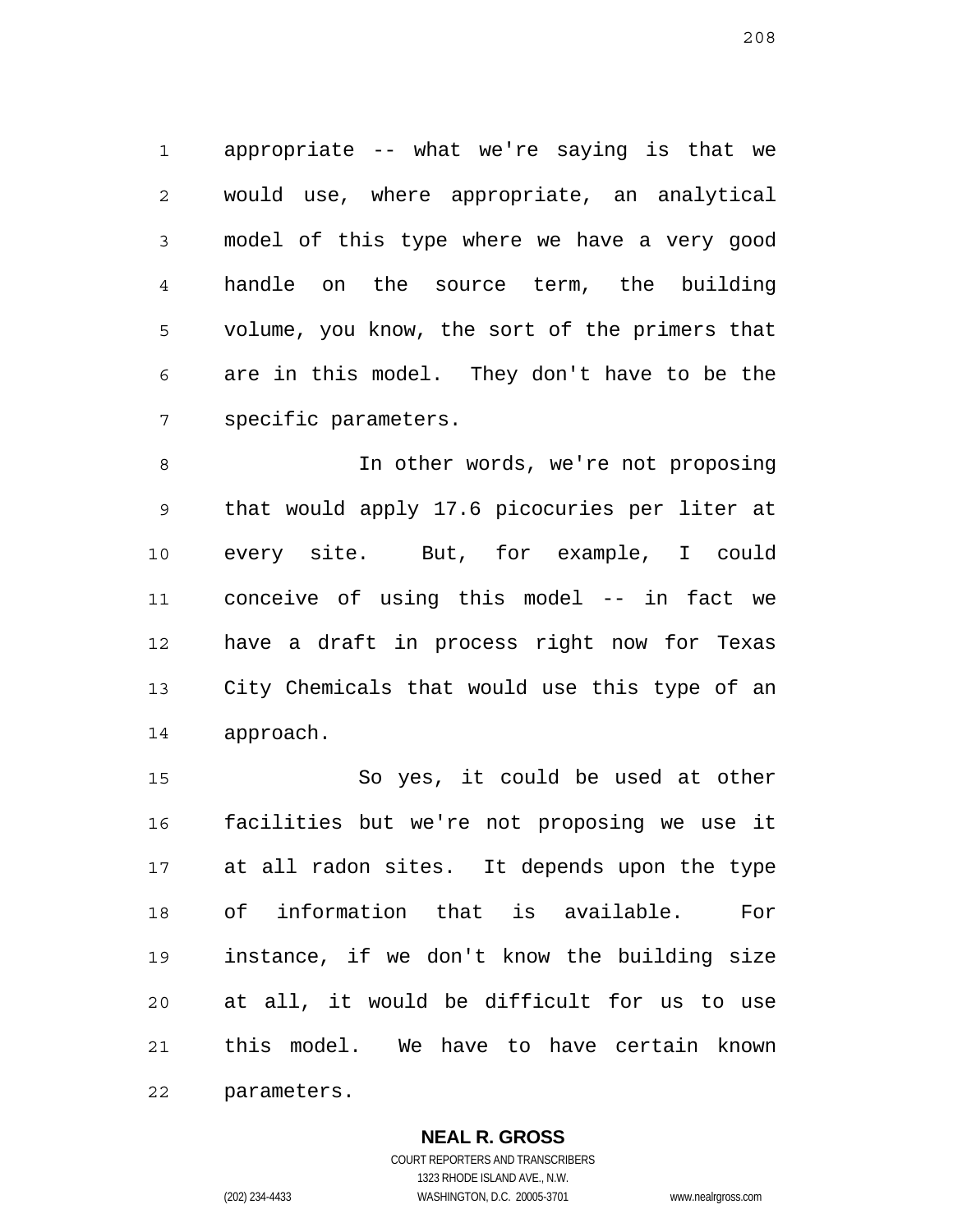1 2 3 4 5 6 7 8 9 10 11 12 13 14 15 16 17 18 19 20 21 22 MEMBER MELIUS: So -- CHAIRMAN ZIEMER: Go ahead, Jim. MEMBER MELIUS: Can I -- just a quick thought. CHAIRMAN ZIEMER: Yes. MEMBER MELIUS: Then what would be used at other sites? You are confusing me a little bit because -- DR. NETON: It depends on the time frame. I mean if it is in the 1970s, we would clearly have some information from the 1970s that indicates what the levels may have been in those type of facilities. If they are Florida plants, you know, the phosphate -- for instance, we have done a lot of research in the Florida area. And we believe those data are probably applicable to Florida phosphate facilities. So we would entertain using those values if we had them in the 1970s. For anything in the 1950s, clearly we're not going to be able to find -- we have

> COURT REPORTERS AND TRANSCRIBERS 1323 RHODE ISLAND AVE., N.W. (202) 234-4433 WASHINGTON, D.C. 20005-3701 www.nealrgross.com

**NEAL R. GROSS**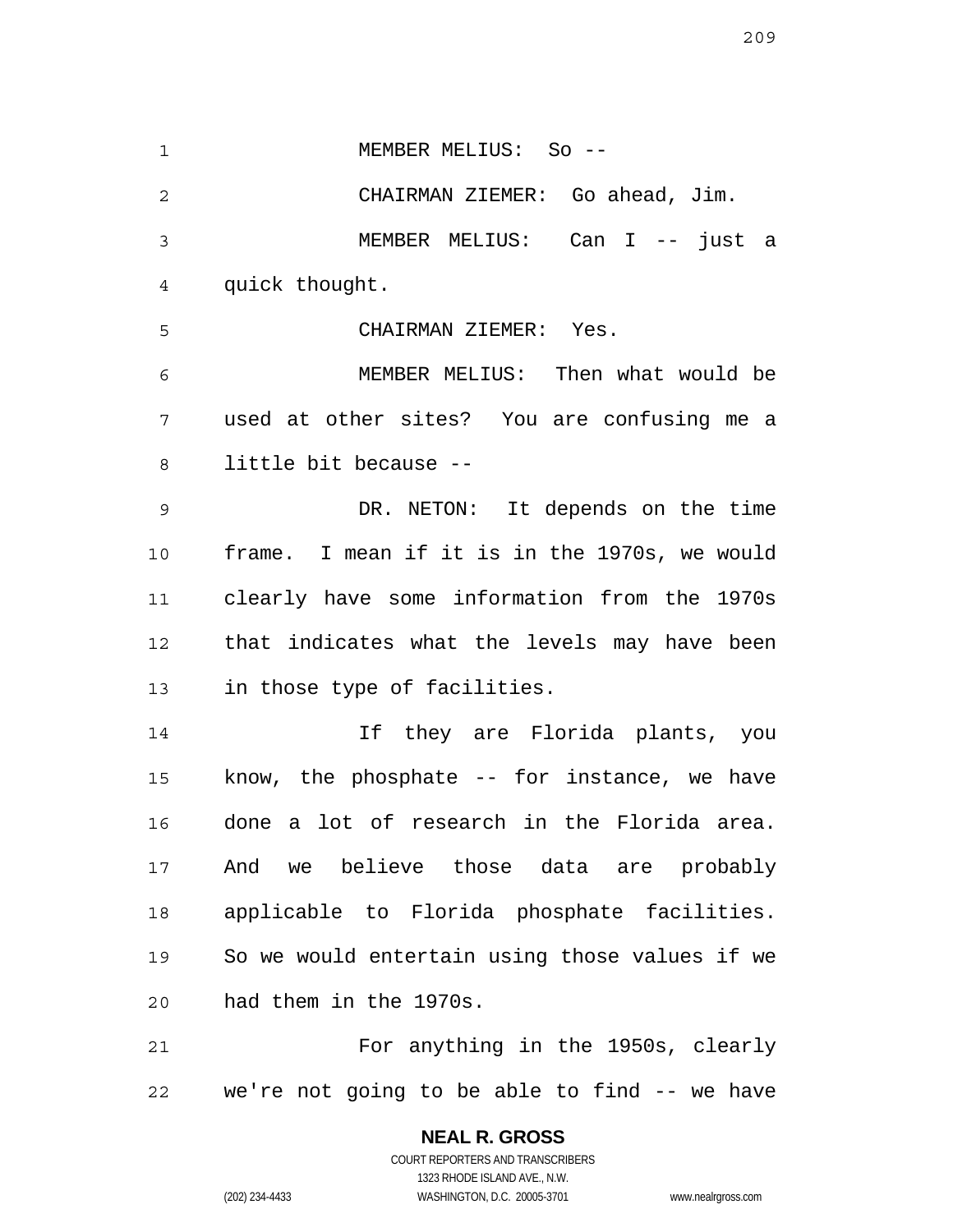1 2 3 not been able to find any measurements, real data in the `50s. So we would end up more than likely using an approach such as this.

4 5 6 7 8 9 10 I would like to clarify a little bit. I don't know that you are actually accepting the -- you are not voting necessarily to accept the exact NIOSH model as it stands. I think that you would be voting to accept the fact that the radon levels could be bounded with a model of this type.

11 12 13 14 15 16 17 In other words, there is still a slight discrepancy between what SC&A might recommend for an upper bound versus what NIOSH is recommending. But, conceptually the models are the same. It's just a matter of which parameters are tweaked a little bit to get slightly different values.

18 19 CHAIRMAN ZIEMER: For the Blockson site?

20 21 22 DR. NETON: Right. For SEC purposes, you would just be voting that the model is a valid approach to bounding the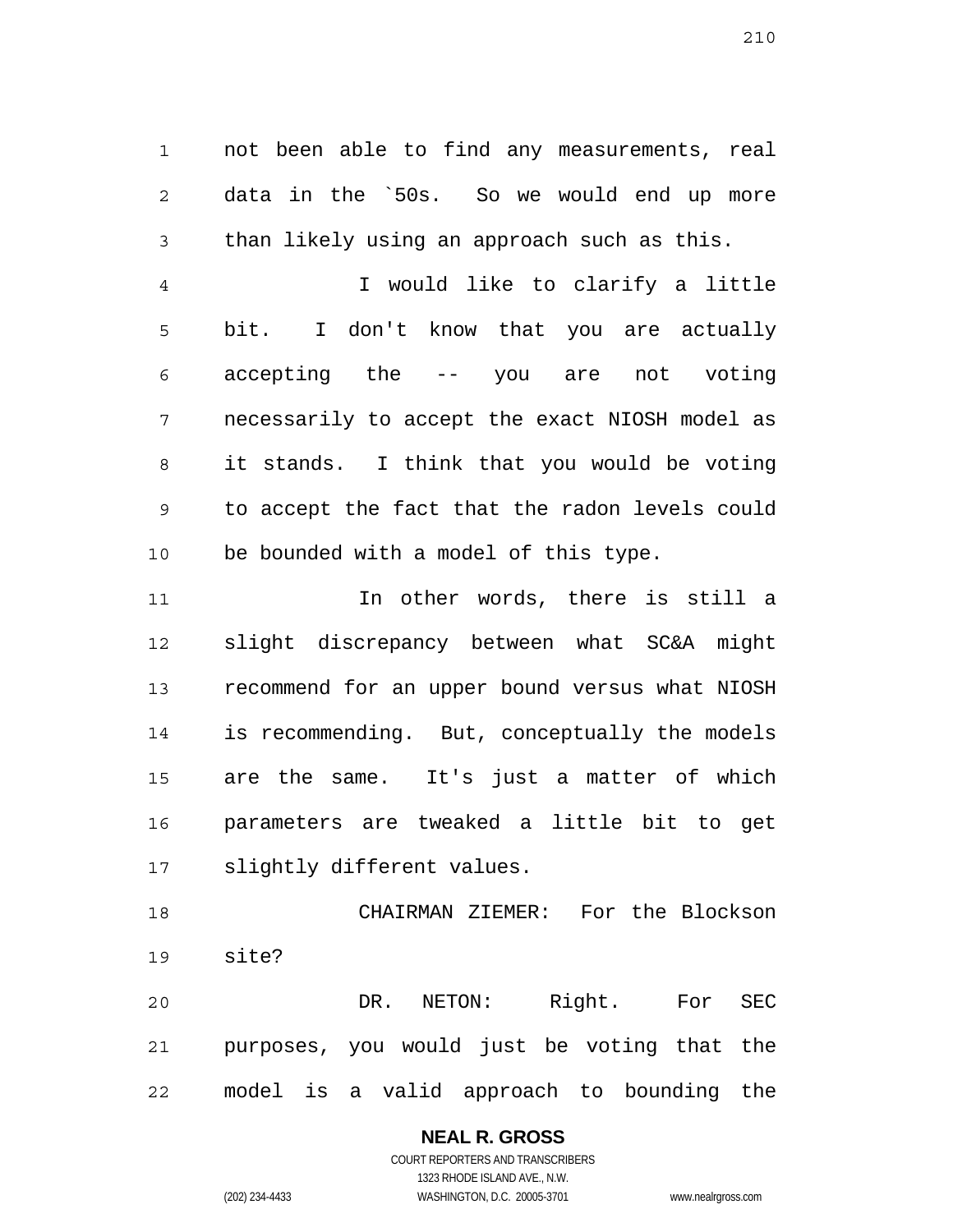1 value.

2 3 4 5 6 7 8 9 10 11 12 13 14 15 16 17 18 19 20 21 22 MEMBER MELIUS: Thank you. I'm now more confused but it was -- it was helpful. You were helpful. Okay. CHAIRMAN ZIEMER: Well, yes, the applications beyond this are as Jim described, obviously. But I believe the Chair is interpreting the motion as being one that pertains to the bounding of radon doses at Blockson per se. Further discussion? Anyone wish to speak for or against the motion? Mark? MEMBER GRIFFON: Can I ask -- back to the Mallinckrodt question. I'm just -- and it took me a while to log back on. I got kicked off of the -- our O: drive. But looking at the Mallinckrodt folder, I mean, was there any -- in your process, Jim, through assessing this, did you assemble any of this - - I mean, I imagine if I were trying to do this, I think I would have assembled source

**NEAL R. GROSS**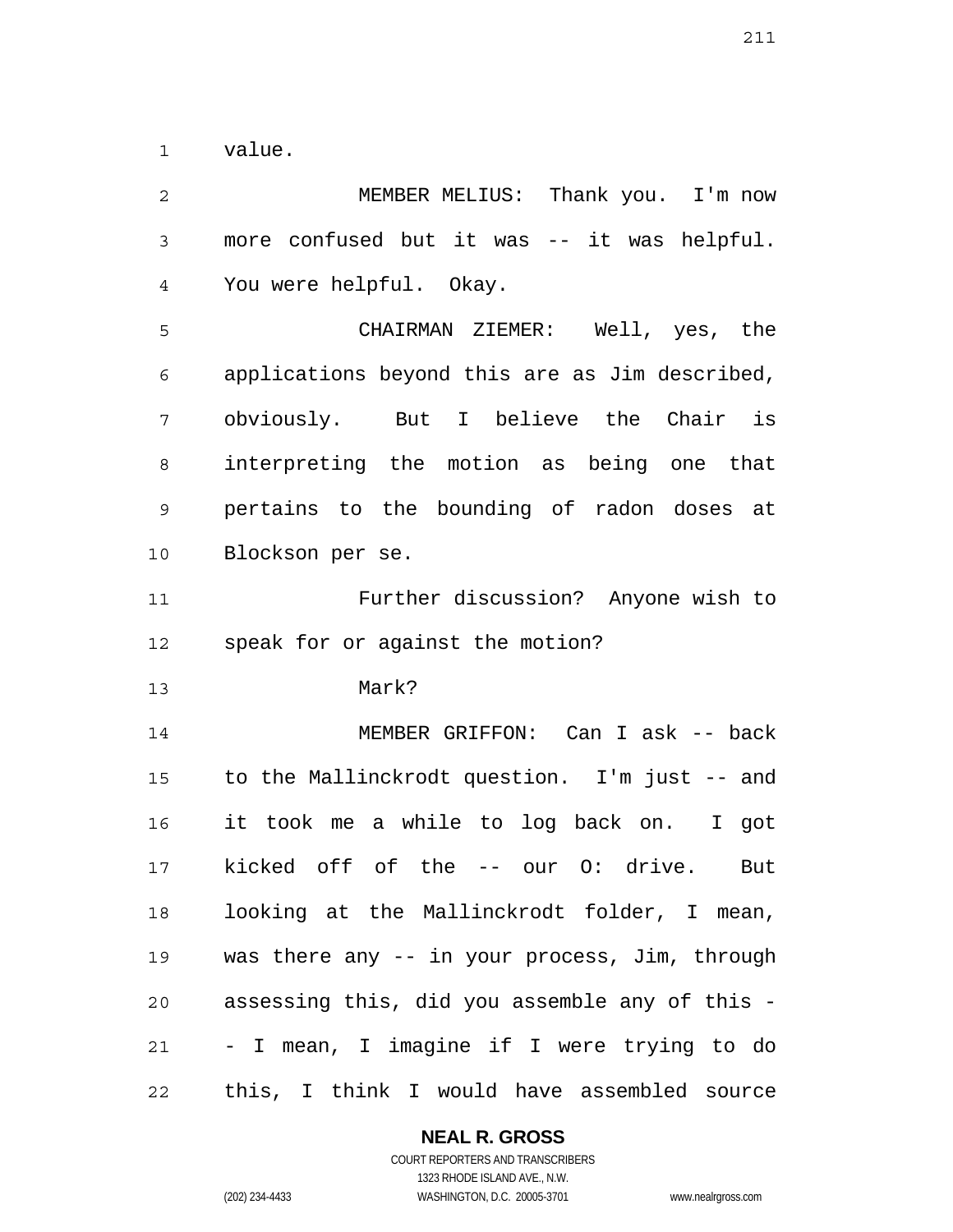1 2 3 term information into a spreadsheet, looked at what I had kind of. Do you have any of that available that we can look at?

4 5 6 7 8 9 10 I mean, I'd like to -- and maybe I would come to the same conclusion as you would, which is that, you know, it's just - it's too -- you know, there's not enough, it's got too many gaps, it's -- your mic's been turned off for a reason. I don't want a reply.

11 12 13 14 15 No, you know, I'm just wondering if you have any of this information, sort of like your working files when you were considering whether the data was sufficient to use as a validation of the Monte Carlo model?

16 17 18 19 20 21 22 DR. NETON: Well, I didn't approach it from that perspective. I was actually looking for data that could be used, you know. I mean, so we looked through all these files of, you know, the O: drive files, the site research database. And I could not find anything that, you know, delineated the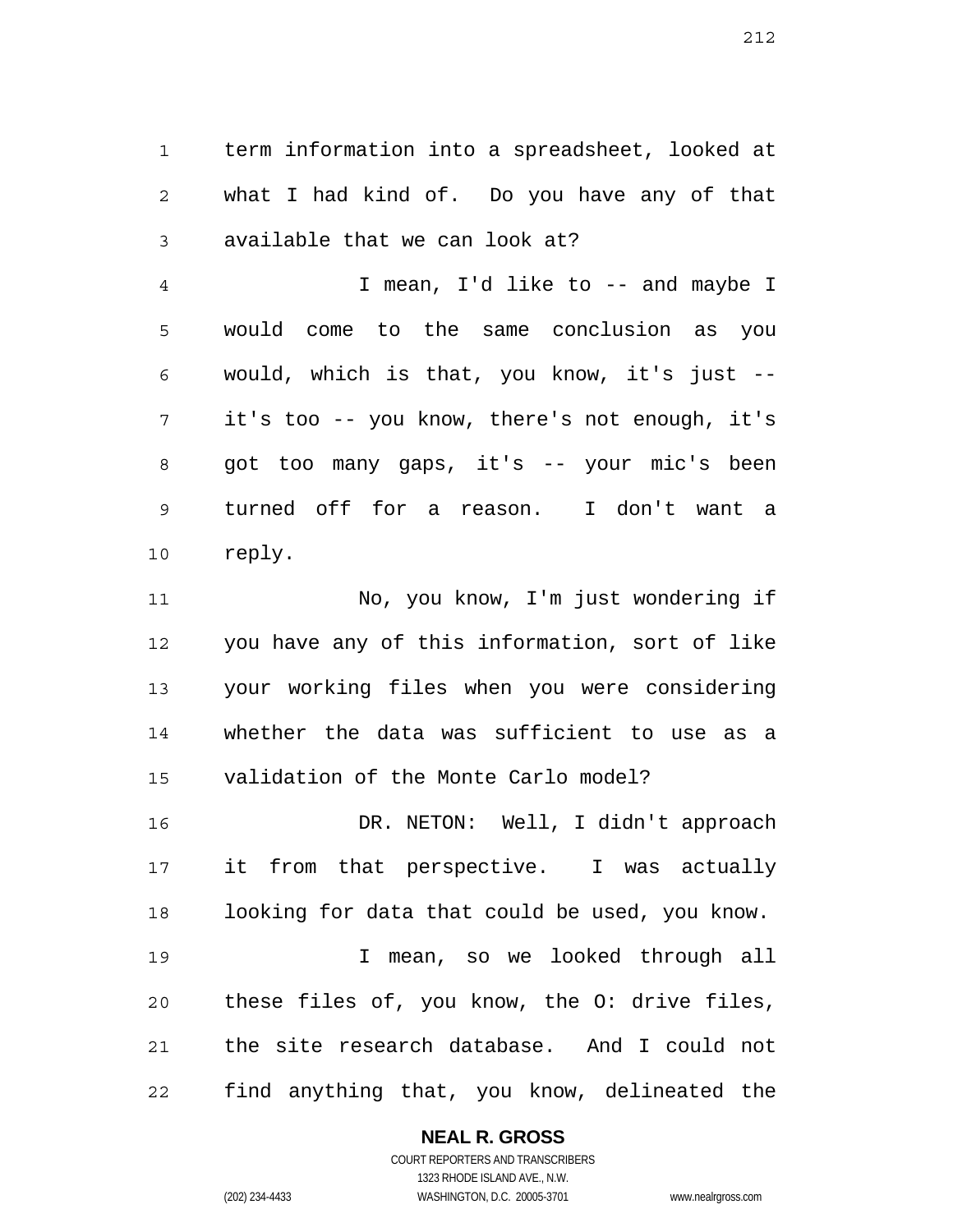1 size of the facility.

| 2           | mean, that was a given right<br>$\mathbf{I}$   |
|-------------|------------------------------------------------|
| $\mathsf 3$ | I could not find the compartmental<br>there.   |
| 4           | size to use in the model. I mean, so right     |
| 5           | there is nothing to assemble. I just couldn't  |
| 6           | find that.                                     |
| 7           | Then it became very obvious to me              |
| 8           | looking through even the site profile that the |
| 9           | concentrations of uranium that were in the ore |
| 10          | that were processed were variable. I mean ten  |
| 11          | percent up to 70 percent uranium ore content.  |
| 12          | So you've got a factor of seven right there.   |
| 13          | You've got an unknown room size.               |
| 14          | You know, I didn't need the -- I               |
| 15          | didn't feel the need to sit and have a         |
| 16          | spreadsheet to convince myself that this was   |
| 17          | an $--$                                        |
| 18          | MEMBER GRIFFON: But I thought, and             |
| 19          | I'm going by memory here, that's why I'm       |
| 20          | asking because I remember the Mallinckrodt     |
| 21          | site profile, at least the initial one, being  |
| 22          | incredibly robust with tables at the back.     |

**NEAL R. GROSS**

COURT REPORTERS AND TRANSCRIBERS 1323 RHODE ISLAND AVE., N.W. (202) 234-4433 WASHINGTON, D.C. 20005-3701 www.nealrgross.com

213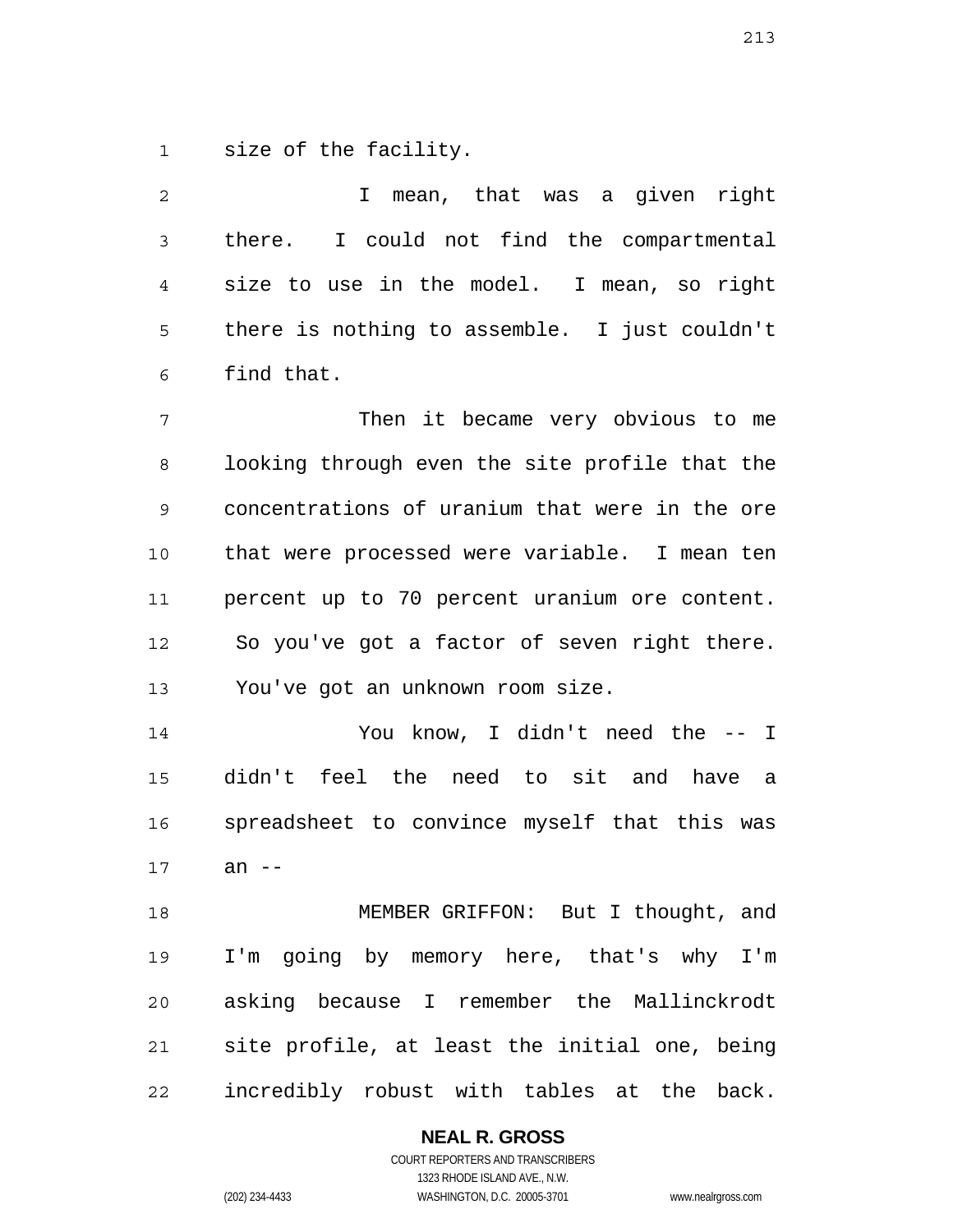1 2 And I don't know if any of that was source term.

3 4 5 6 7 8 9 10 But also I would expect -- and maybe I'm wrong on this -- but I would have expected that these concentration variations were in campaigns sort of, weren't they, that they got a run of the Congo ore and then they got a run of, you know -- I thought there would have been some definition to that source term change over --

11 12 13 14 15 16 DR. NETON: I certainly didn't find any. And also I didn't turn this into a Ph.D. dissertation. I looked through as hard as I could to find -- I thought I exercised due diligence looking for data to be able to do this.

17 18 19 20 21 22 You know, the data, the annual data we have is quite robust. I mean 560-something samples over the entire year. I mean that's a lot of good data. But I have no idea what the concentrations were of the ore that went through there, the processing volume per unit

**NEAL R. GROSS**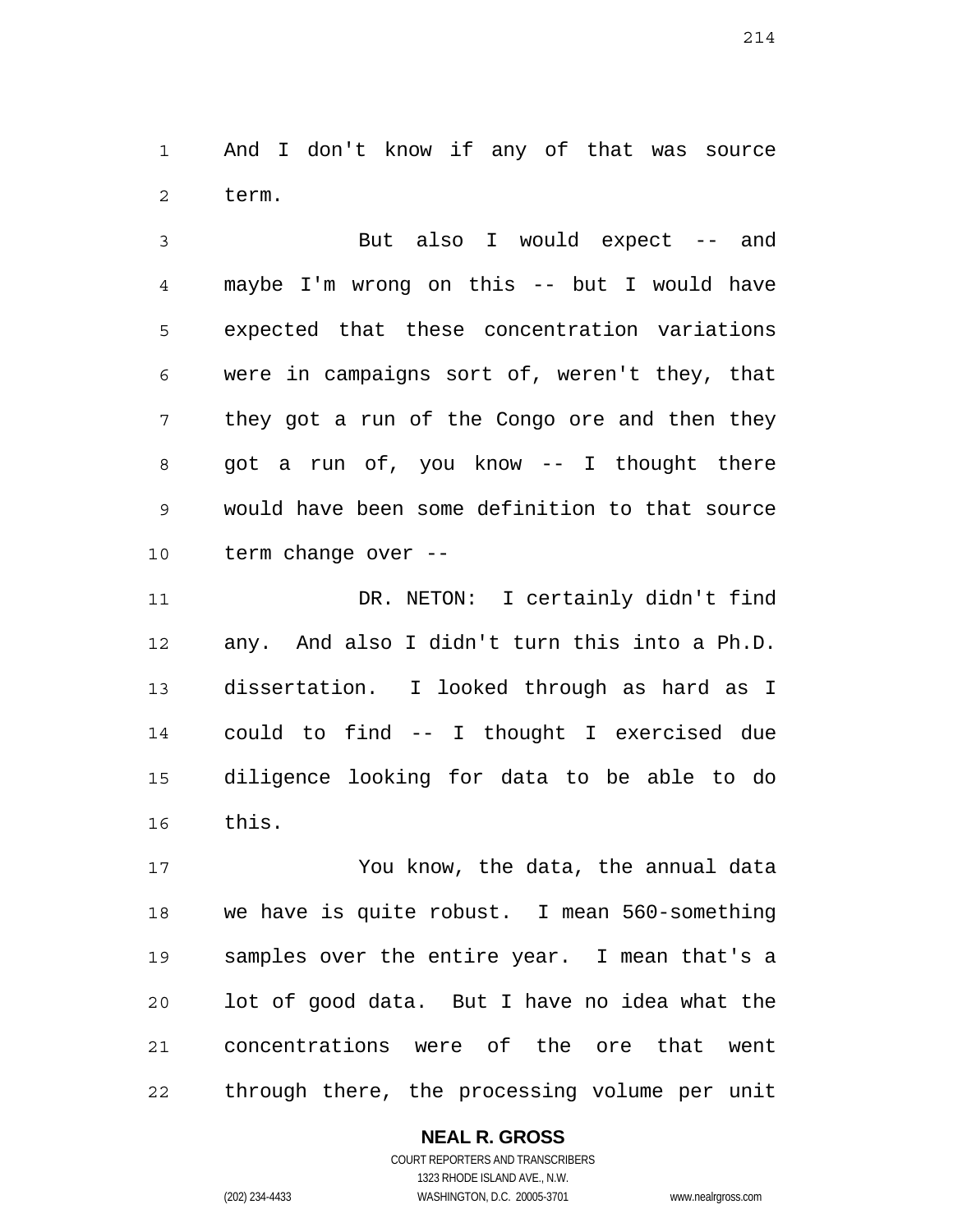1 time, the size of the room.

| $\overline{c}$ | So, you know, there's a lot of                 |
|----------------|------------------------------------------------|
| $\mathfrak{Z}$ | unknowns there that we don't know that we have |
| 4              | a pretty good handle on at Blockson. I mean    |
| 5              | that's why we can have this model because we   |
| 6              | know about the relative size of the room and   |
| 7              | the concentration of the ore and<br>the        |
| 8              | production rates.                              |
| 9              | MEMBER GRIFFON: I quess I wasn't               |
| 10             | expecting that you could have defined that for |
| 11             | all time periods for the plant history. But I  |
| 12             | thought there must be some block of time --    |
| 13             | DR. NETON: Well, I didn't look for             |
| 14             | every single block of time in the 15-year      |
| 15             | period.                                        |
| 16             | MEMBER GRIFFON: Well, where some               |
| 17             | of those things were known, you know, and I    |
| 18             | really did expect that you knew quite a bit    |
| 19             | about the facility. I mean, we've had a lot    |
| 20             | of people involved in reconstructing what went |
| 21             | on there. The petitioners were very active.    |
| 22             | DR.<br>NETON:<br>Yes, yes, I<br>mean           |

**NEAL R. GROSS** COURT REPORTERS AND TRANSCRIBERS

1323 RHODE ISLAND AVE., N.W.

(202) 234-4433 WASHINGTON, D.C. 20005-3701 www.nealrgross.com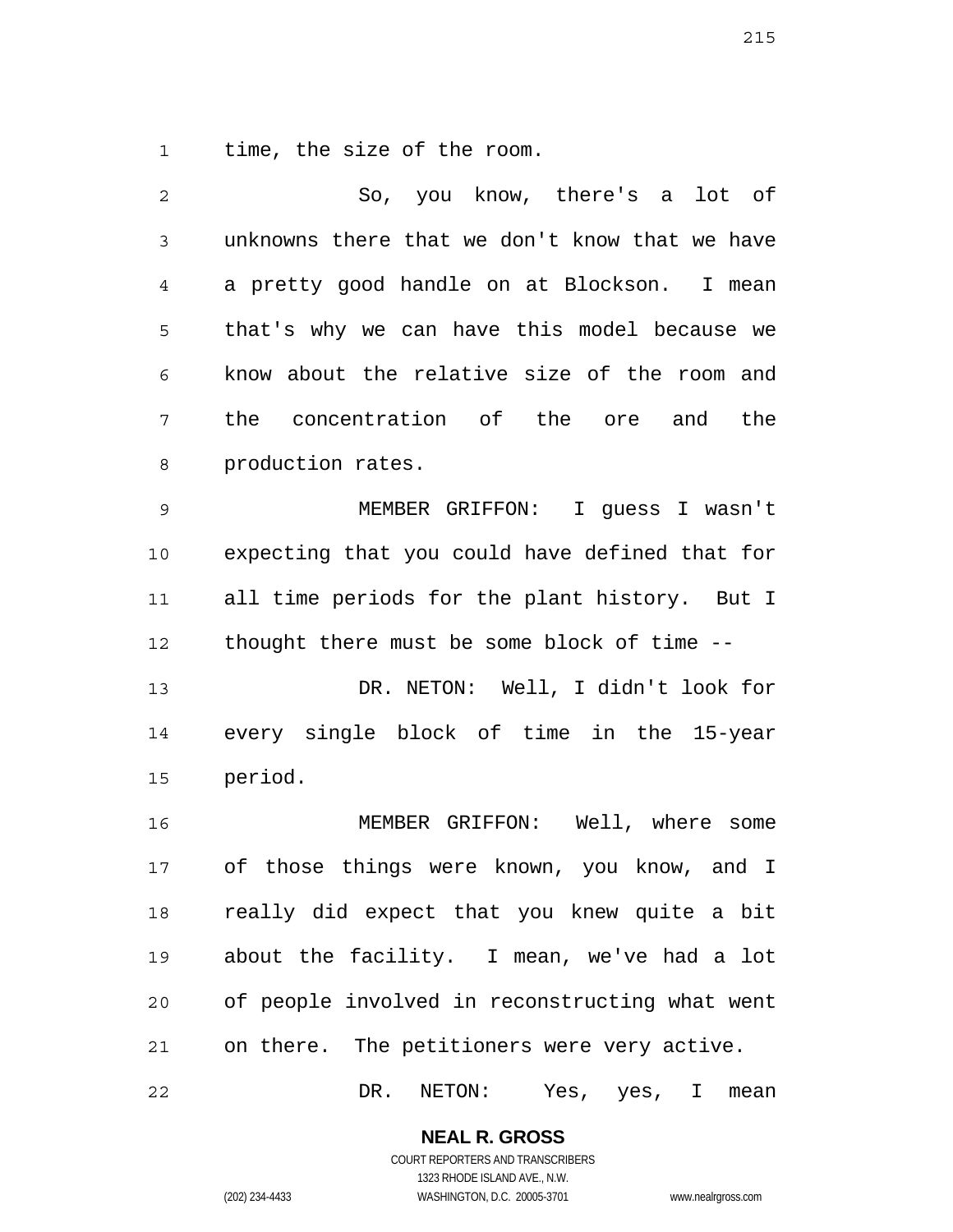1 2 3 4 5 6 7 especially when you get to the point where they close the door -- there is a whole report on they closed this one door and it sucked the -- you know, changed the air balance such that, you know, it sucked the radon and it went up by a factor of two or three in another room.

8 9 10 11 12 13 And then they realized -- on top of that -- and I think I put this in the original write up that it was recognized pretty early on after 1949 or so that radon was a problem there. I mean it was -- you know there were concentrations.

14 15 16 17 The values that I reported here, this 13 picocuries per liter are actually values in the plant. Plant Six. I purposely tried to get plant ore processing values.

18 19 20 21 There are ore storage rooms that are much higher than that. I mean they are in confined spaces and drums being opened and stored for long periods of time.

22 But, yes, I did not find anything

216

COURT REPORTERS AND TRANSCRIBERS 1323 RHODE ISLAND AVE., N.W. (202) 234-4433 WASHINGTON, D.C. 20005-3701 www.nealrgross.com

**NEAL R. GROSS**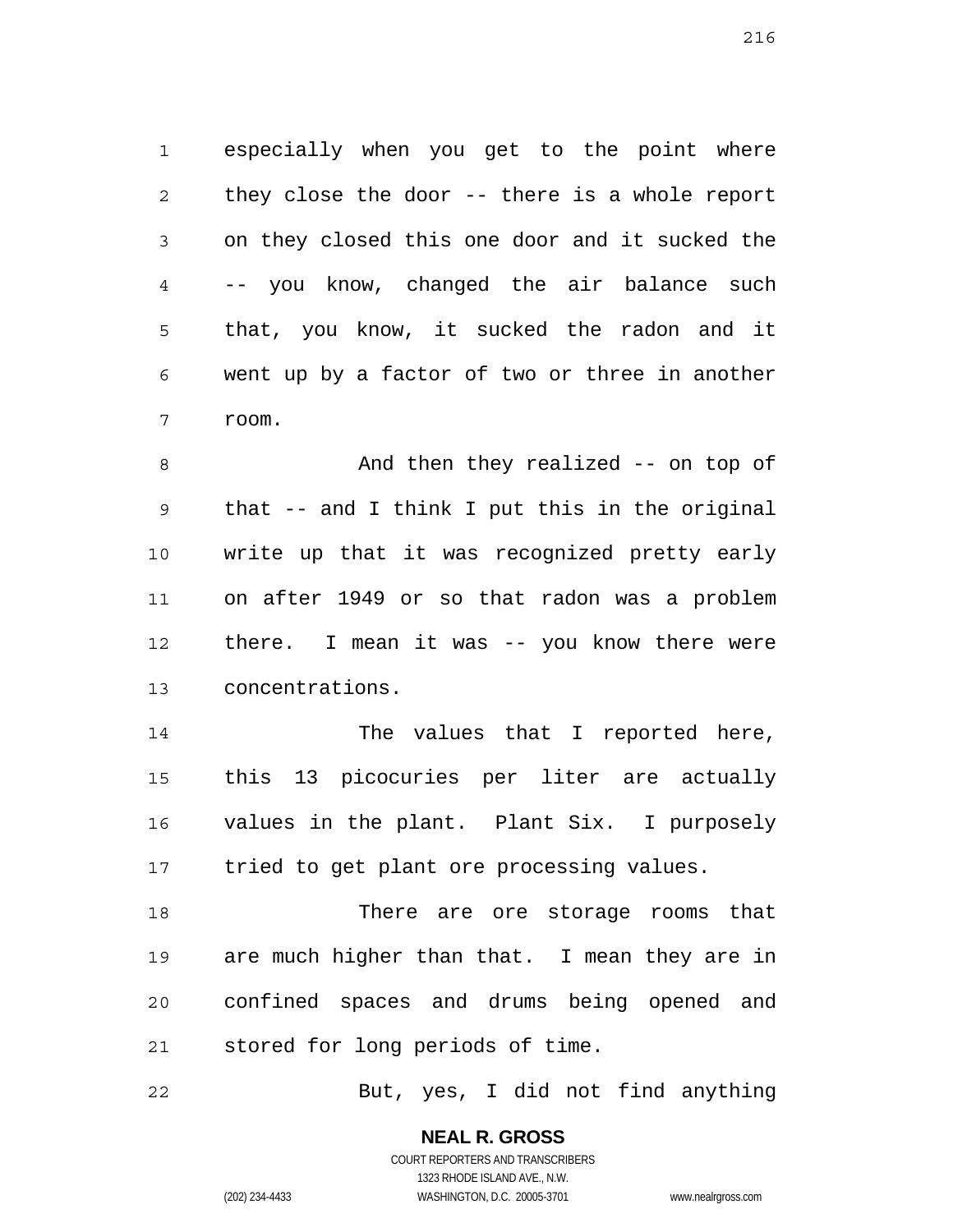1 like that.

| 2              | MEMBER GRIFFON: And just to -- I               |
|----------------|------------------------------------------------|
| $\mathfrak{Z}$ | mean to Wanda's point, I don't -- I think this |
| 4              | is sort of to Jim Melius's point and Wanda's   |
| 5              | point that, you know, I'm not necessarily just |
| 6              | nit-picking this for the sake of nit-picking   |
| 7              | it. But I do think it has broader              |
| 8              | implications.                                  |
| 9              | I mean, I think we've realized that            |
| 10             | this approach, at least, could -- is being     |
| 11             | considered for Texas City and probably several |
| 12             | other sites. So that's part of the reason      |
| 13             | that we're, you know --                        |
| 14             | DR. NETON: Right. And that's why               |
| 15             | I said $-$                                     |
| 16             | MEMBER GRIFFON:<br>-- some of us               |
| 17             | anyway are interested in making sure it's      |
| 18             | correct.                                       |
| 19             | DR. NETON: I wouldn't get hung up              |
| 20             | on the 17.6 picocuries per liter. I think      |
| 21             | it's the model concept itself. You know, is    |
| 22             | this model significantly robust to put<br>an   |

**NEAL R. GROSS** COURT REPORTERS AND TRANSCRIBERS

1323 RHODE ISLAND AVE., N.W. (202) 234-4433 WASHINGTON, D.C. 20005-3701 www.nealrgross.com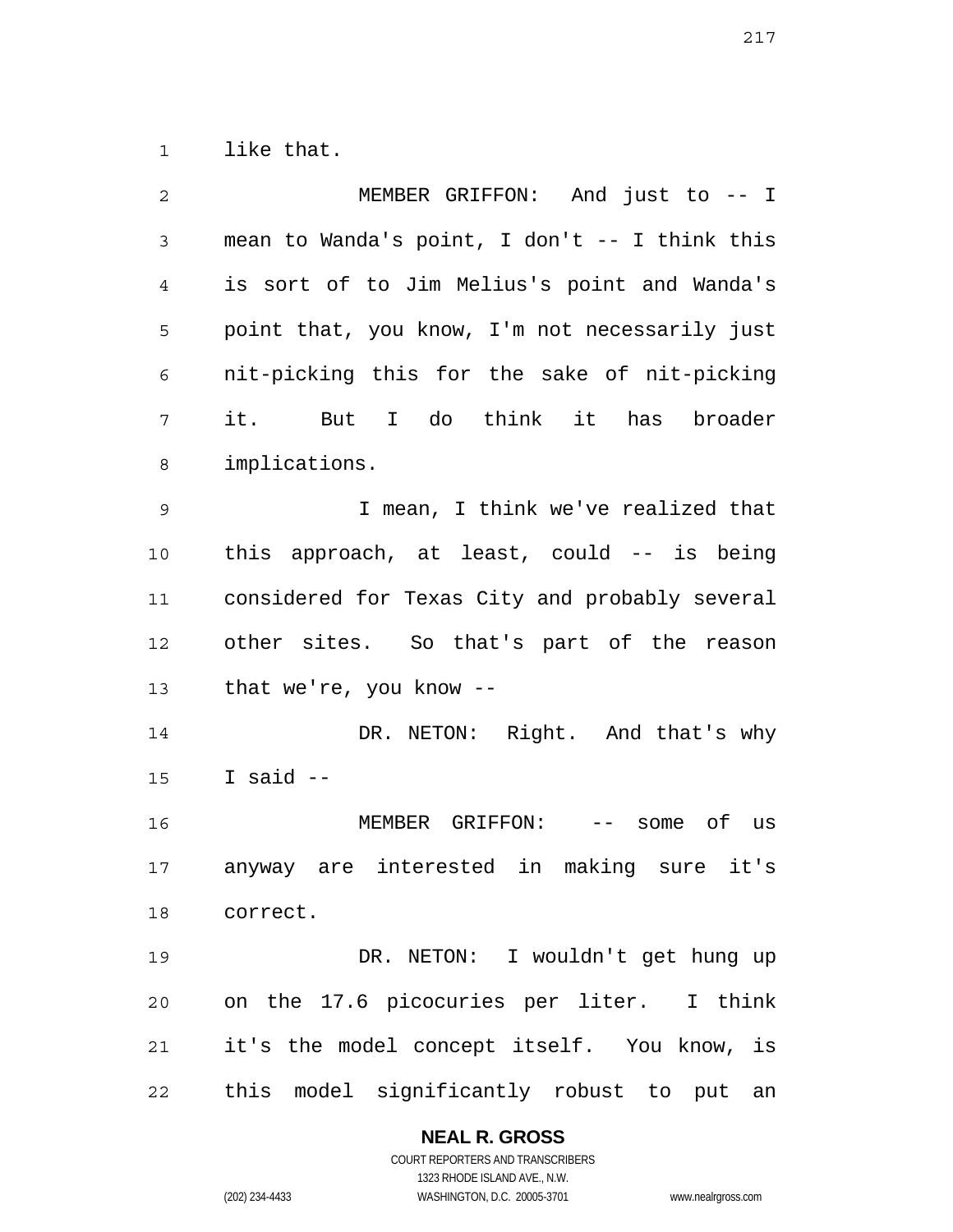1 upper bound in? Obviously we think it is.

2 3 4 5 6 7 8 9 10 11 12 13 14 15 CHAIRMAN ZIEMER: Okay. Further discussion? Anyone speaking for or against the motion? Or are you ready to vote? The motion would be -- if the motion passed, it would be an acceptance of the radon model for Blockson. It would have no specific impact on the final decision as far as action on the broader question of the SEC. That would have to be handled separately. So this would simply be a matter to go on the record as to your comfort level with the radon model itself as it applies to Blockson.

16 17 18 19 20 21 22 We'll need to take a roll call vote on this. So let's proceed. A yes vote is a vote that is supportive of the motion, which basically says that you believe that this model is sufficient for the bounding of radon doses at Blockson. I may not have worded that quite the same as the original, but that's the

**NEAL R. GROSS**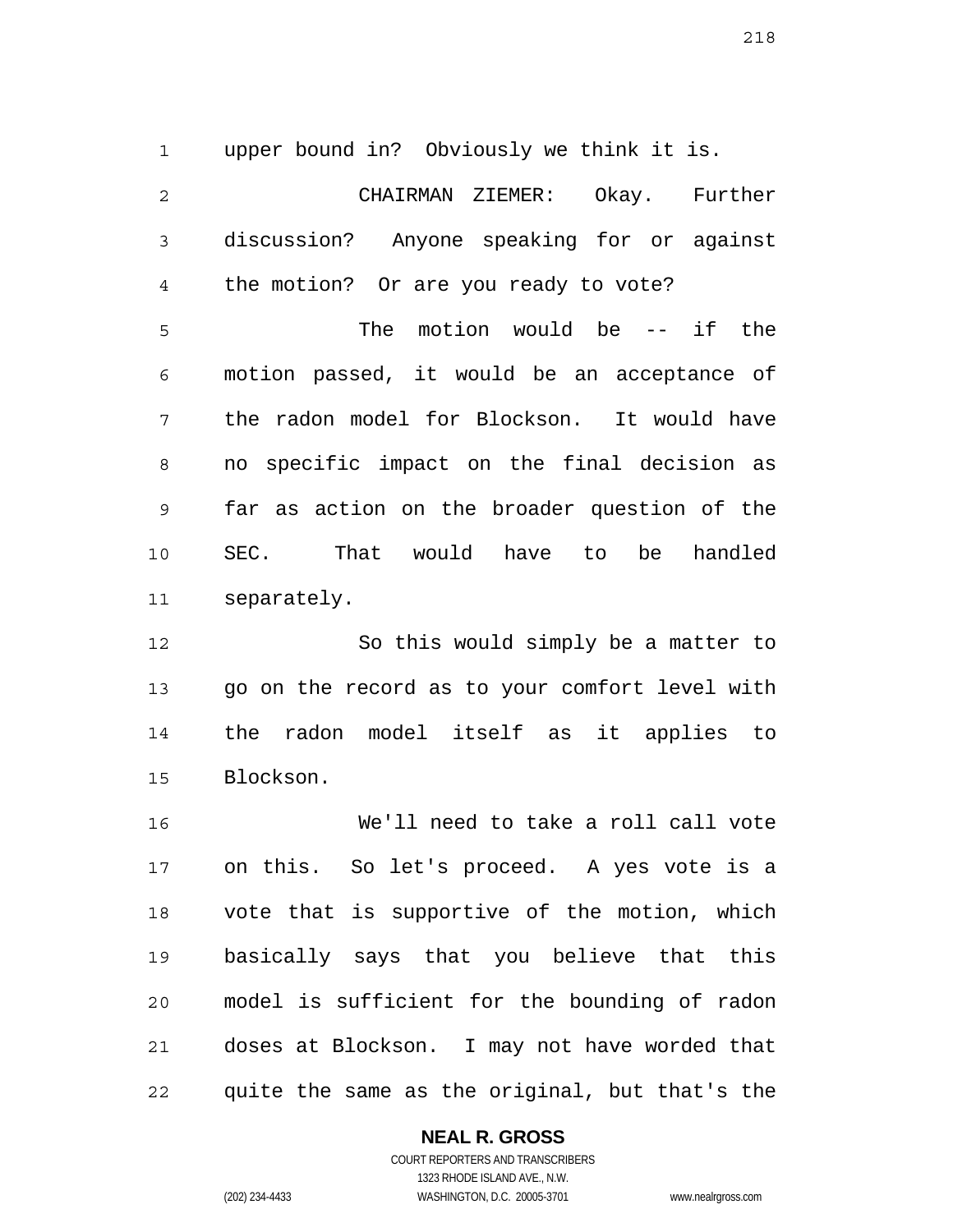1 2 3 4 5 6 7 8 9 10 11 12 13 14 15 16 17 18 19 20 21 22 intent. Okay? Are we ready to vote then? Okay, let's vote. MR. KATZ: Dr. Poston? MEMBER POSTON: Yes. MR. KATZ: Mr. Presley? MEMBER PRESLEY: Yes. MR. KATZ: Ms. Roessler? MEMBER ROESSLER: Yes. MR. KATZ: Dr. Roessler, excuse me. MEMBER ROESSLER: Yes. MR. KATZ: Mr. Schofield? MEMBER SCHOFIELD: No. MR. KATZ: Dr. Ziemer? CHAIRMAN ZIEMER: Yes. MR. KATZ: Ms. Munn? MEMBER MUNN: Yes. MR. KATZ: Dr. Melius? MEMBER MELIUS: No. MR. KATZ: Dr. Lockey? MEMBER LOCKEY: Yes. MR. KATZ: Mr. Griffon?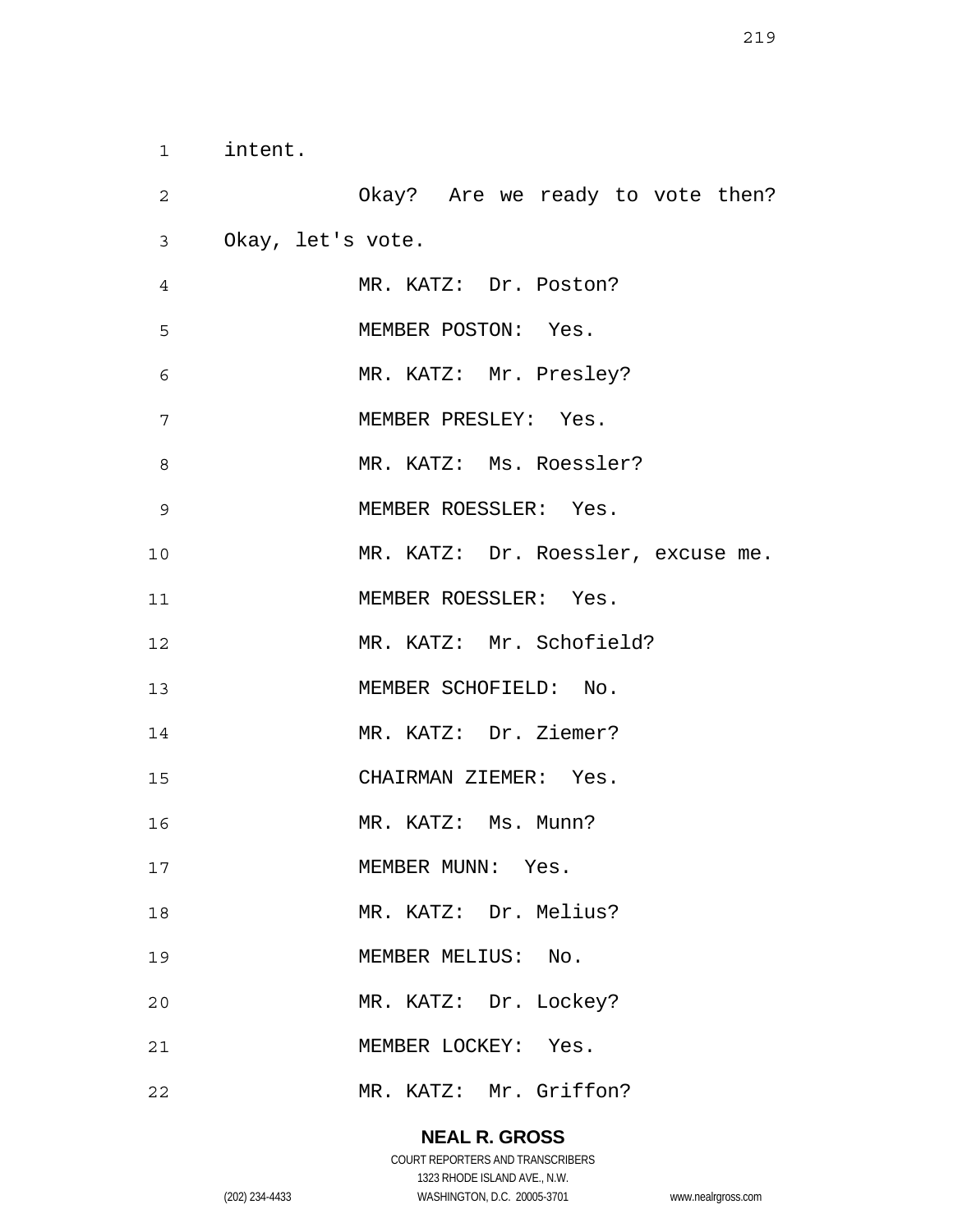1 2 3 4 5 6 7 8 9 10 11 12 13 14 15 16 17 18 19 20 MEMBER GRIFFON: No. MR. KATZ: Mr. Gibson? MEMBER GIBSON: No. MR. KATZ: Mr. Clawson? MEMBER CLAWSON: No. MR. KATZ: Ms. Beach? MEMBER BEACH: No. CHAIRMAN ZIEMER: It's a tie, so the motion fails. Now this does not preclude us considering whether to move the main motion back to the table although the Chair recognizes now, based on that, that it is not likely that a motion to remove from the table would pass. But I need to allow the opportunity for that. It would take a majority vote to bring the main motion, which is the motion to -- well, the main motion originally was to, I believe, and I have to remember which way it

21 22 was worded. But I believe the motion was to agree with the NIOSH recommendation that doses

## **NEAL R. GROSS**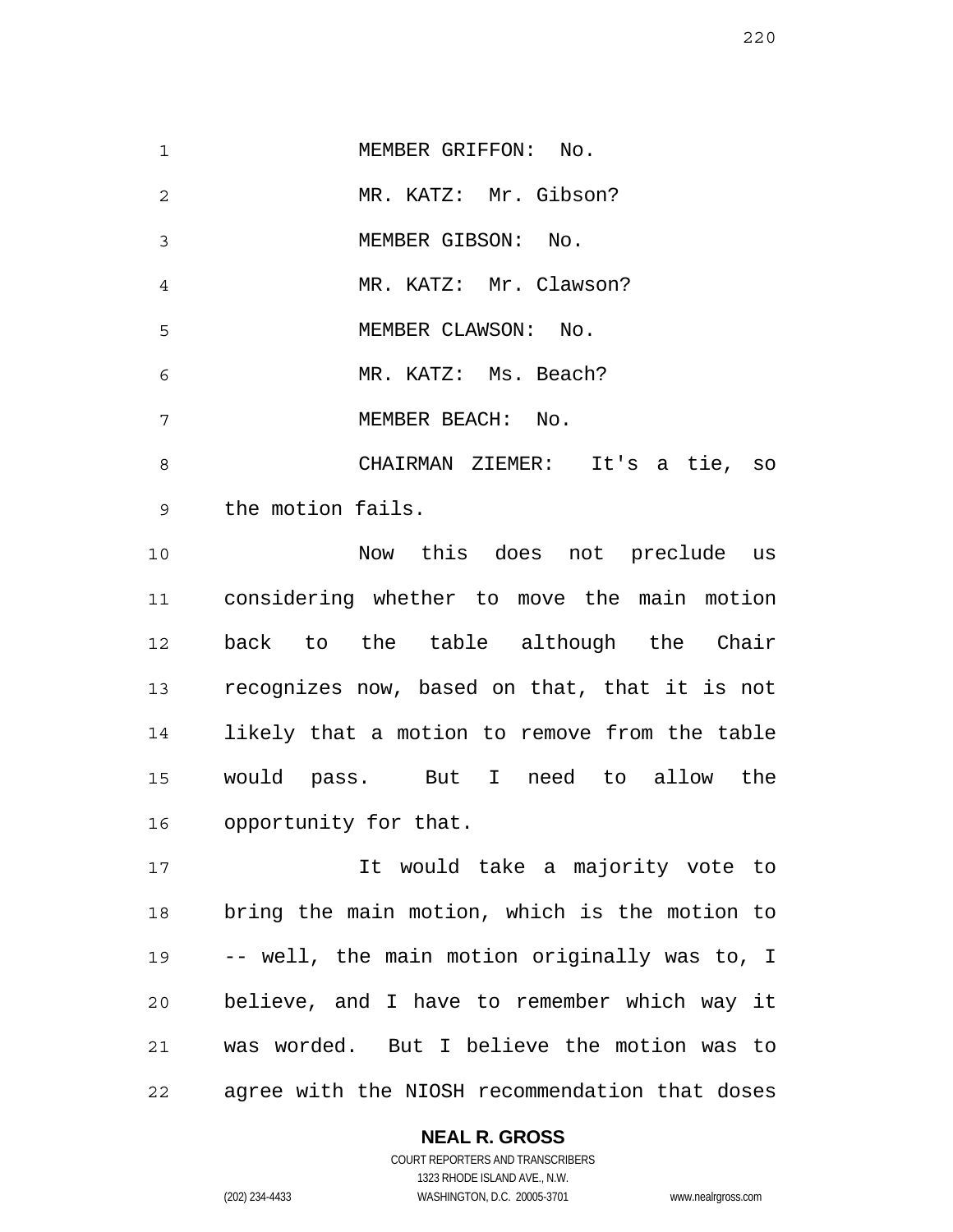1 could be bounded at Blockson.

| 2           | A comment, Mark?                               |
|-------------|------------------------------------------------|
| 3           | just a<br>MEMBER GRIFFON:<br>Yes,              |
| 4           | comment with respect to the last vote. I mean  |
| 5           | I'm glad, Paul, you said some words that rang  |
| 6           | very true of me in your statement that this is |
| 7           | a vote of your comfort level with the model    |
| 8           | currently. And I just want to say that this    |
| $\mathsf 9$ | doesn't mean that I'll never vote for this     |
| 10          | model. It just means that I'm not comfortable  |
| 11          | where we are now.                              |
| 12          | CHAIRMAN ZIEMER: All right. Does               |
| 13          | anyone wish to make a motion to remove the     |
| 14          | original Blockson motion from the table?       |
| 15          | MEMBER MUNN: I have made that                  |
| 16          | motion.                                        |
| 17          | CHAIRMAN ZIEMER: It's been moved.              |
| 18          | Is there a second? And there's a second.       |
| 19          | This is not a debatable motion. We will        |
| 20          | immediately vote in a different order.         |
| 21          | MR. KATZ: I'm trying to mix this               |
| 22          | up every time.                                 |

**NEAL R. GROSS** COURT REPORTERS AND TRANSCRIBERS

1323 RHODE ISLAND AVE., N.W.

(202) 234-4433 WASHINGTON, D.C. 20005-3701 www.nealrgross.com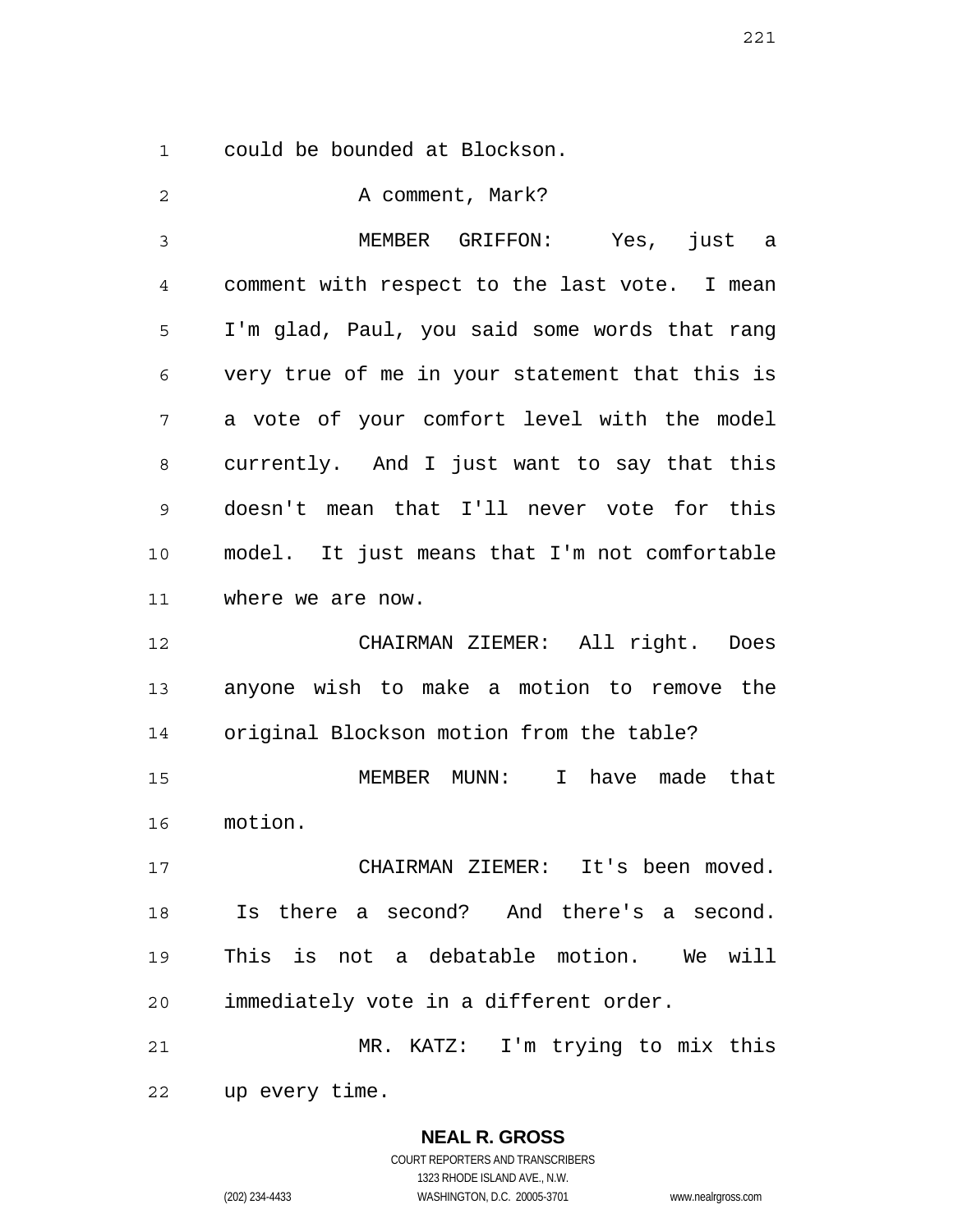1 2 MEMBER MELIUS: Can you clarify the motion first?

3 4 5 6 7 8 9 10 11 CHAIRMAN ZIEMER: We had put on the table several meetings ago, and I don't recall the exact date, a recommendation, which recommendation occurred following the NIOSH evaluation report, which -- where NIOSH indicated that they believe that they can bound or can reconstruct dose at Blockson and therefore, they were recommending that a new class not be added to the SEC.

12 13 14 15 16 I believe the motion for the Board at that time was to agree with the NIOSH recommendation. The Board was split six to six on that. And therefore, the motion to support the NIOSH position was not approved.

17 18 19 20 21 22 Later, that same motion was tabled, partially so that we could address issues such as the radon issue. I may not have the sequence details, but the motion on the table was the motion as to whether or not we support the NIOSH recommendation.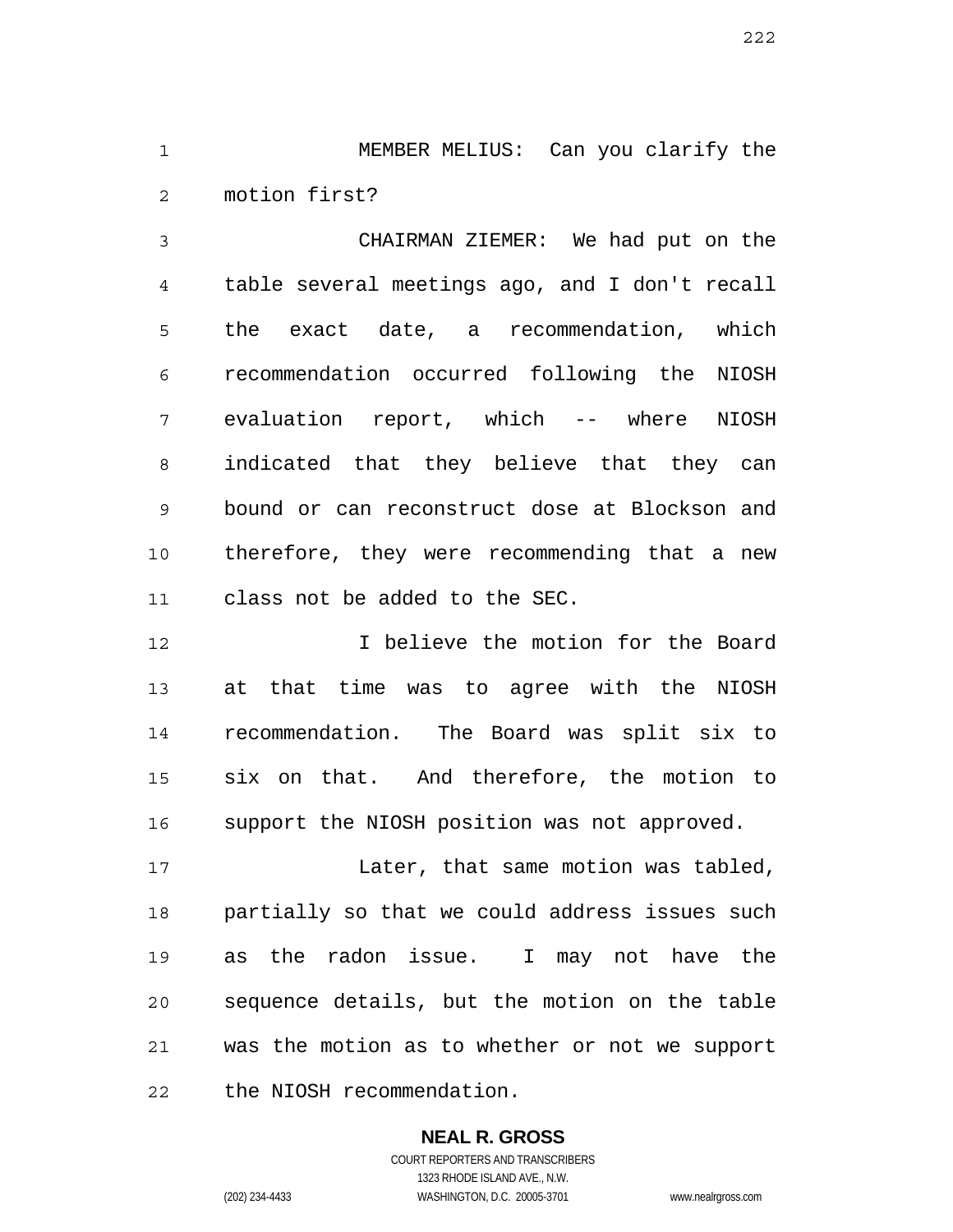1 2 3 4 5 6 7 8 9 10 11 12 13 14 15 16 17 18 19 20 21 22 So removing it -- MEMBER MELIUS: A vote yes is to remove that from the table? CHAIRMAN ZIEMER: Yes. It does not  $-$  MEMBER MELIUS: So it would keep it tabled? CHAIRMAN ZIEMER: A vote no is a vote to let it remain on the table. A vote yes is to remove it from the table. A tie vote leaves it on the table as well. It has to have a majority to come off the table. Everybody clear on that? Okay. So we now vote on whether to remove it from the table. This has nothing to do with the actual action. It's just to bring before us a previous motion. MR. KATZ: Ms. Munn? MEMBER MUNN: Yes. MR. KATZ: Dr. Melius? MEMBER MELIUS: No. MR. KATZ: Dr. Lockey?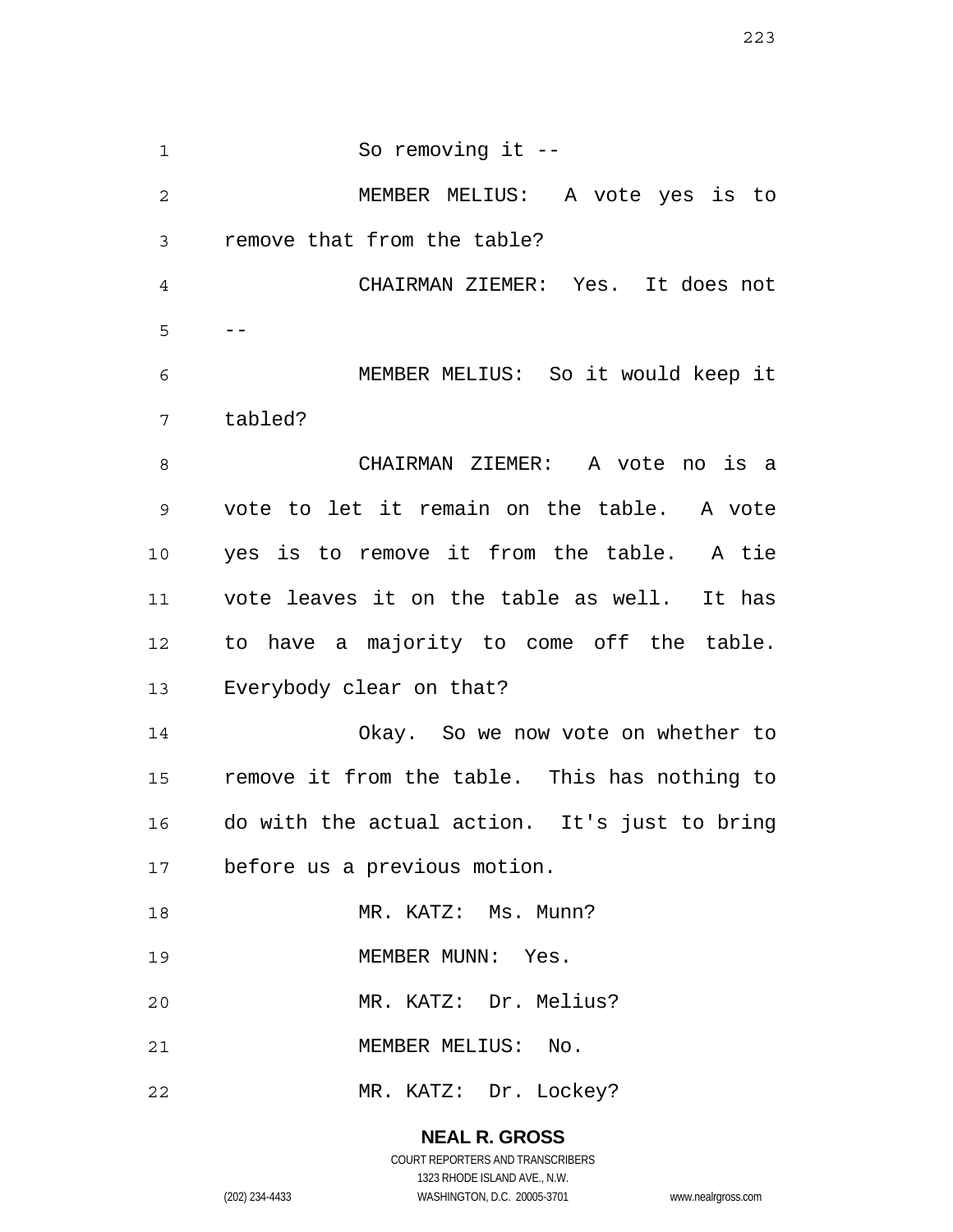| 1              | MEMBER LOCKEY: Yes.                        |
|----------------|--------------------------------------------|
| $\overline{2}$ | MR. KATZ: Mr. Griffon?                     |
| 3              | MEMBER GRIFFON: No.                        |
| 4              | MR. KATZ: Mr. Gibson?                      |
| 5              | MEMBER GIBSON: No.                         |
| 6              | MR. KATZ: Mr. Clawson?                     |
| 7              | MEMBER CLAWSON: No.                        |
| 8              | MR. KATZ: Ms. Beach?                       |
| 9              | MEMBER BEACH: No.                          |
| 10             | MR. KATZ: Dr. Poston?                      |
| 11             | MEMBER POSTON: Yes.                        |
| 12             | MR. KATZ: Mr. Presley?                     |
| 13             | MEMBER PRESLEY: Yes.                       |
| 14             | MR. KATZ: Dr. Roessler?                    |
| 15             | MEMBER ROESSLER: Yes.                      |
| 16             | MR. KATZ: Mr. Schofield?                   |
| 17             | MEMBER SCHOFIELD: No.                      |
| 18             | MR. KATZ: Dr. Ziemer?                      |
| 19             | CHAIRMAN ZIEMER: Yes.                      |
| 20             | MR. KATZ: It's a tie.                      |
| 21             | CHAIRMAN ZIEMER: Therefore, the            |
| 22             | motion to remove from the table fails. And |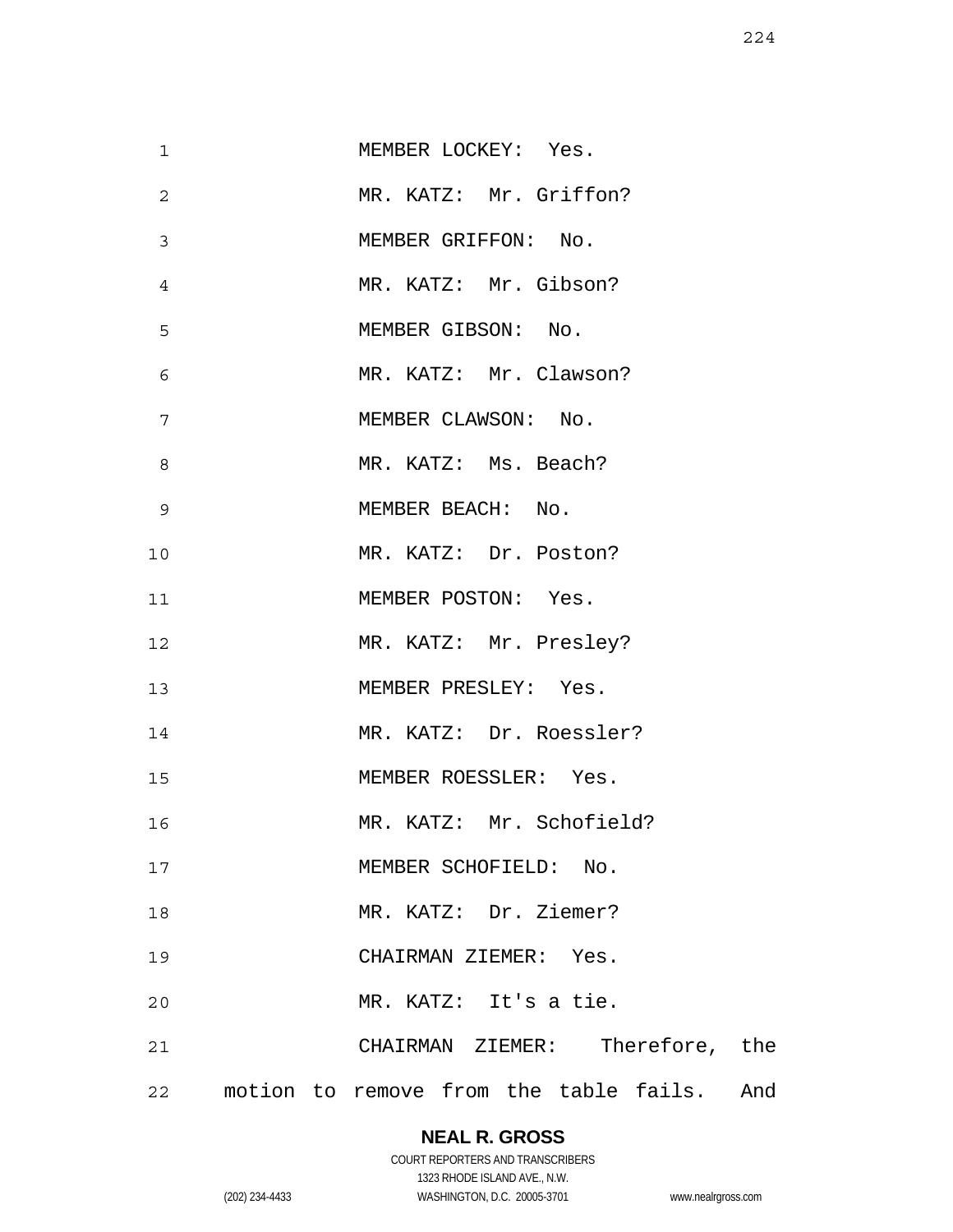1 2 3 the original Blockson action remains on the table. And that's where it will remain for the time being.

4 5 6 7 8 9 Let me also suggest in the meantime, and partially direct this toward Mark but also to the rest of the Board, is that you may want to have the opportunity - well, Jim said there wasn't a spreadsheet to look at.

10 DR. NETON: Right.

11 12 CHAIRMAN ZIEMER: So I'm not sure where we go from here.

13 14 15 16 17 18 19 20 21 MEMBER GRIFFON: Yes. And I was just thinking of where to go from here. And a unique problem we have this time is that - because I was thinking well, maybe it would be worthwhile to get our independent, you know, audit contractor to help us in looking at this and seeing if they felt there was anything in the Mallinckrodt data that, you know, could be used to validate.

22 However, in this particular case,

225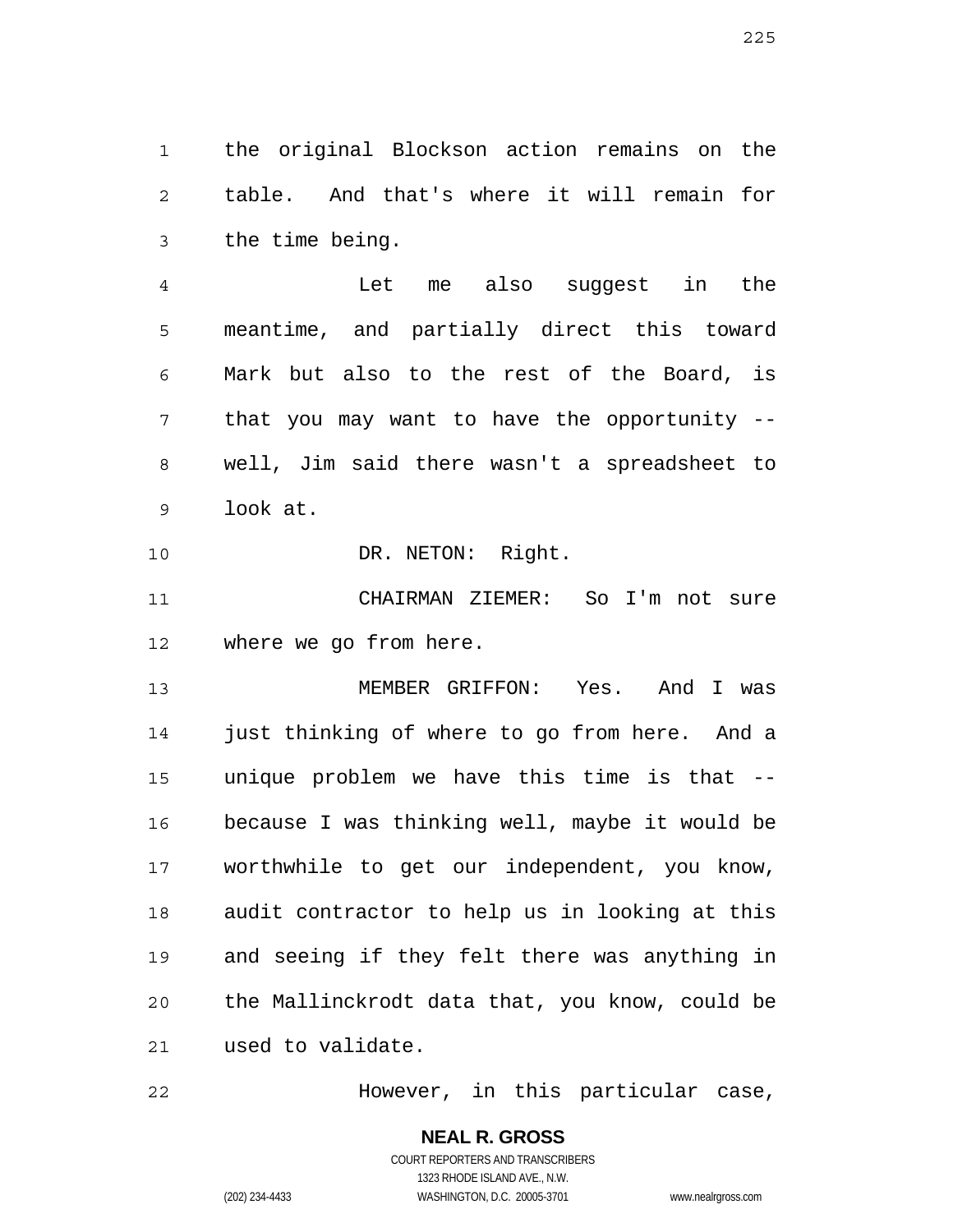1 2 3 4 5 which was much to my chagrin early on, SC&A developed the model. So I don't know that they are -- you know, it's an inappropriate assignment for SC&A to validate the model that they developed.

6 7 8 9 10 CHAIRMAN ZIEMER: Let me pose one question that -- and maybe it can be easily answered. It appears that one of the big hindrances at evaluating the Mallinckrodt data is the room size issue.

11 12 13 14 15 16 17 18 MEMBER GRIFFON: It's multiple -- CHAIRMAN ZIEMER: But that was kind of the back-breaker that even if we knew there were campaigns and had subsets of data, if we don't know those room sizes, what can we do with it? Is there any way to get either blueprints, plans, or any information in the records?

19 20 21 22 I mean maybe it is not something that has even been looked for because it didn't arise as an issue before. Do we know that room sizes are not available?

# **NEAL R. GROSS**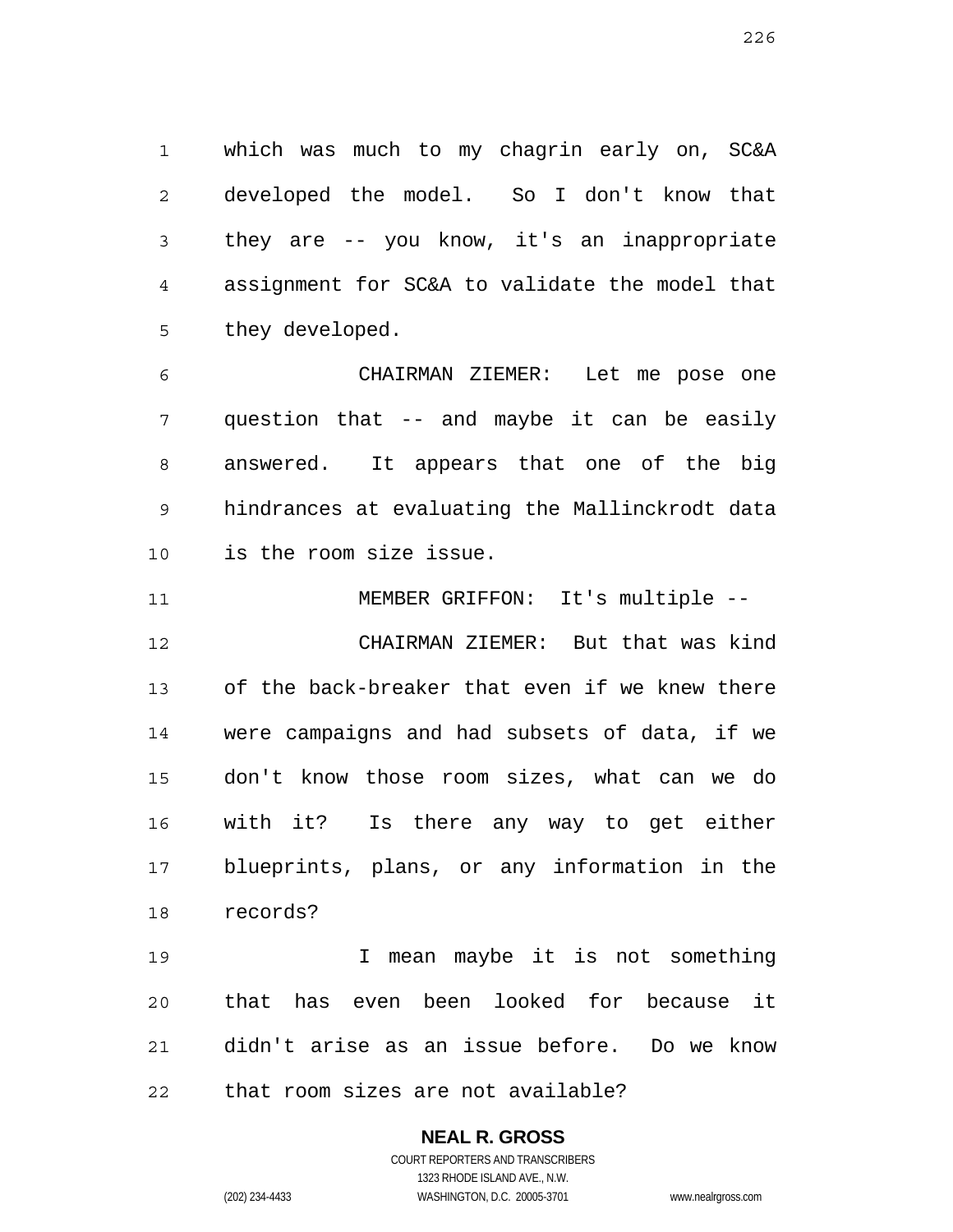1 2 3 4 5 6 7 8 DR. NETON: I don't know that for sure, no. I mean I looked through the site research database the best I could and didn't find any -- essentially floor plans or diagrams of the building much like we had at Mallinckrodt. I mean I would have taken a small diagram to scale and kind of blown it up if we could find it.

9 10 11 12 13 14 It doesn't mean they don't exist. You're absolutely right. But my other concern though is this processing source term. I mean you have a factor of seven possible variability in the uranium radium source term, you know, concentration-wise, which is huge.

15 16 17 18 19 20 CHAIRMAN ZIEMER: Right. I was thinking in terms of what Mark said about if one could identify a subset, a particular campaign where you knew that the concentrations for a particular time set in a particular location -- it may not be doable.

21 DR. NETON: Yes.

22 CHAIRMAN ZIEMER: And I don't know

> **NEAL R. GROSS** COURT REPORTERS AND TRANSCRIBERS 1323 RHODE ISLAND AVE., N.W. (202) 234-4433 WASHINGTON, D.C. 20005-3701 www.nealrgross.com

227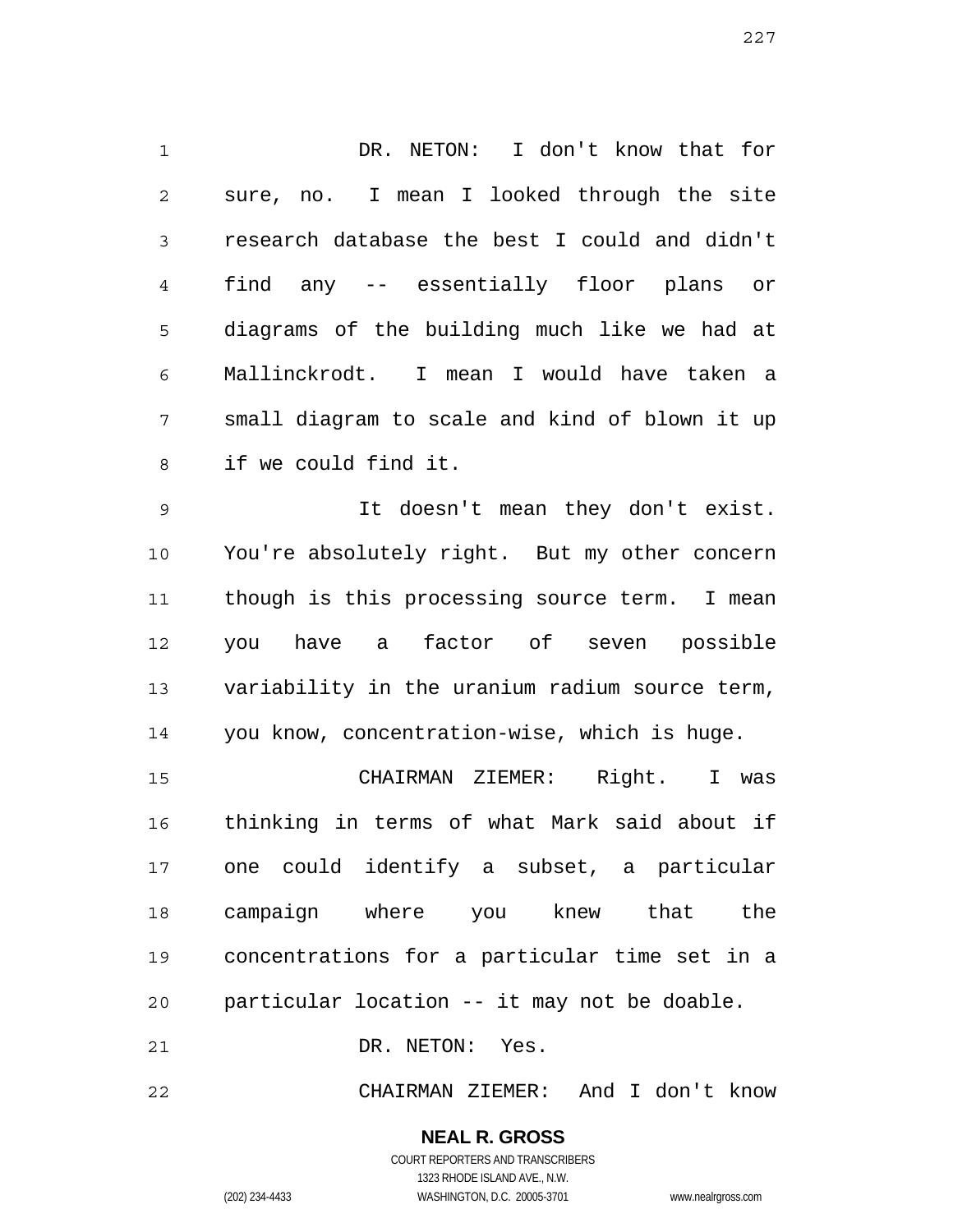1 2 3 4 -- and SC&A, as you looked at any of the Mallinckrodt stuff, do you recall seeing any room dimension information or any blueprints or anything?

5 6 7 8 9 DR. NETON: Now I'm not saying there aren't any because I honestly did not do an exhaustive, you know, we have thousands of files, a lot of files, a lot of data out there.

10 11 12 13 14 15 16 17 18 CHAIRMAN ZIEMER: Well, and the other part of this is sort of the question of reasonableness. Is the bounding -- I think there is a reasonableness test in the law on these things. And is the bounding value proposed by NIOSH a reasonable value? Is there reason to think that for some reason there is something unique at Blockson that would drive that value way up?

19 20 21 22 You know if the number is 20 or 17, I don't think we're going to quibble. But I do want the Board to make sure that we're looking in these bounding things at what is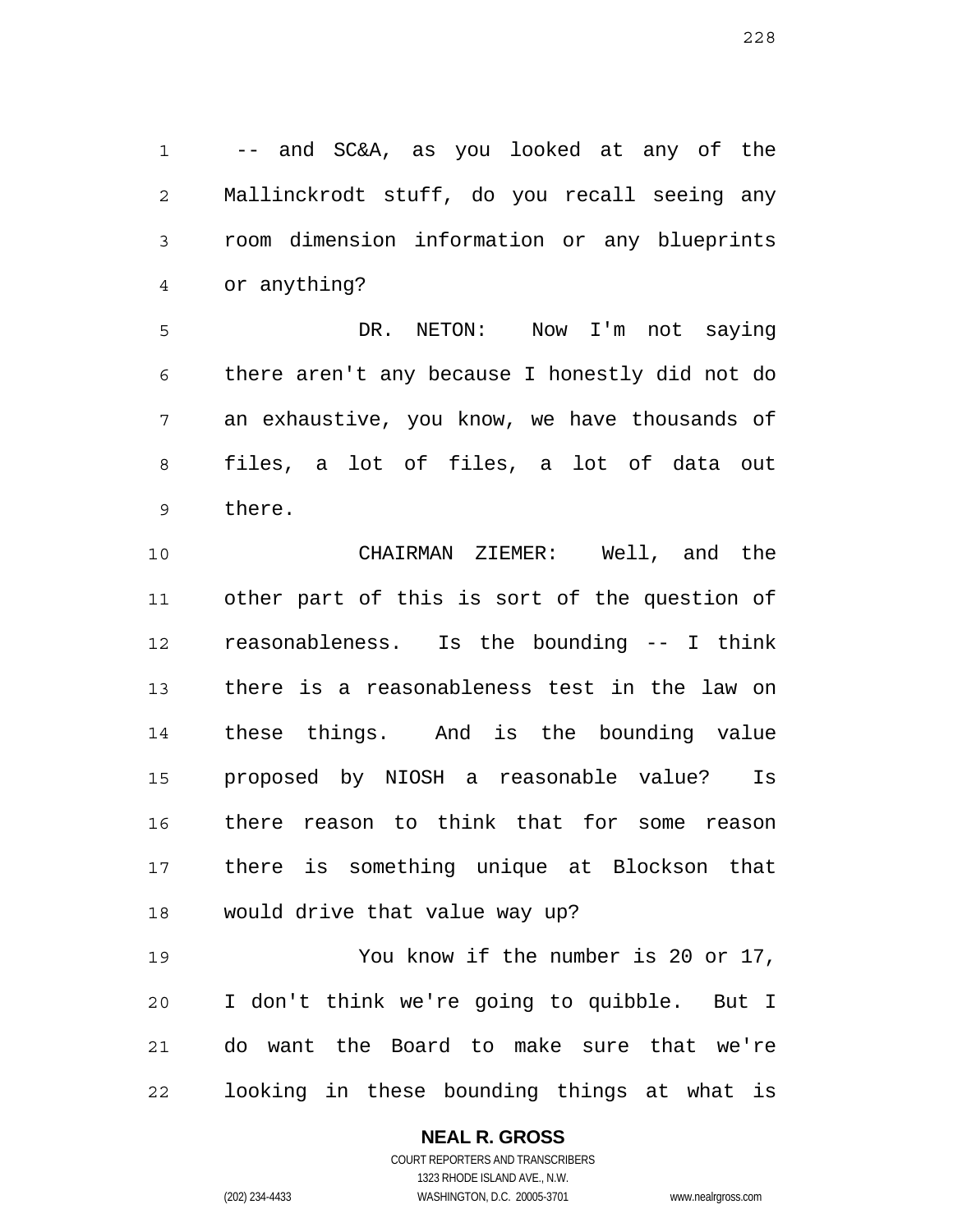1 2 3 4 also reasonable. And if a refinement, whether it is the concentration or the room size, is not going to change that value very much, we need to know that somehow.

5 6 7 8 9 10 11 12 DR. NETON: Right. Well, a couple issues there. The reasonableness issue, I think, is there in the sense that it is true that there are no 1950s era data. But at the same time, I have looked through and my associates have looked through a lot of information on these processes and radon measurement.

13 14 15 16 17 18 And nowhere in the literature do I find any indication that says oh, by the way, all of a sudden we realize radon is a problem. We need to do some sort of mitigation efforts to get it down to these currently low levels that we're seeing in the 1970s.

19 20 21 22 I see nothing in the literature. I mean I've not seen one article that says oh, by the way, this was a problem in the `50s and now we've increased the ventilation to

> **NEAL R. GROSS** COURT REPORTERS AND TRANSCRIBERS 1323 RHODE ISLAND AVE., N.W.

(202) 234-4433 WASHINGTON, D.C. 20005-3701 www.nealrgross.com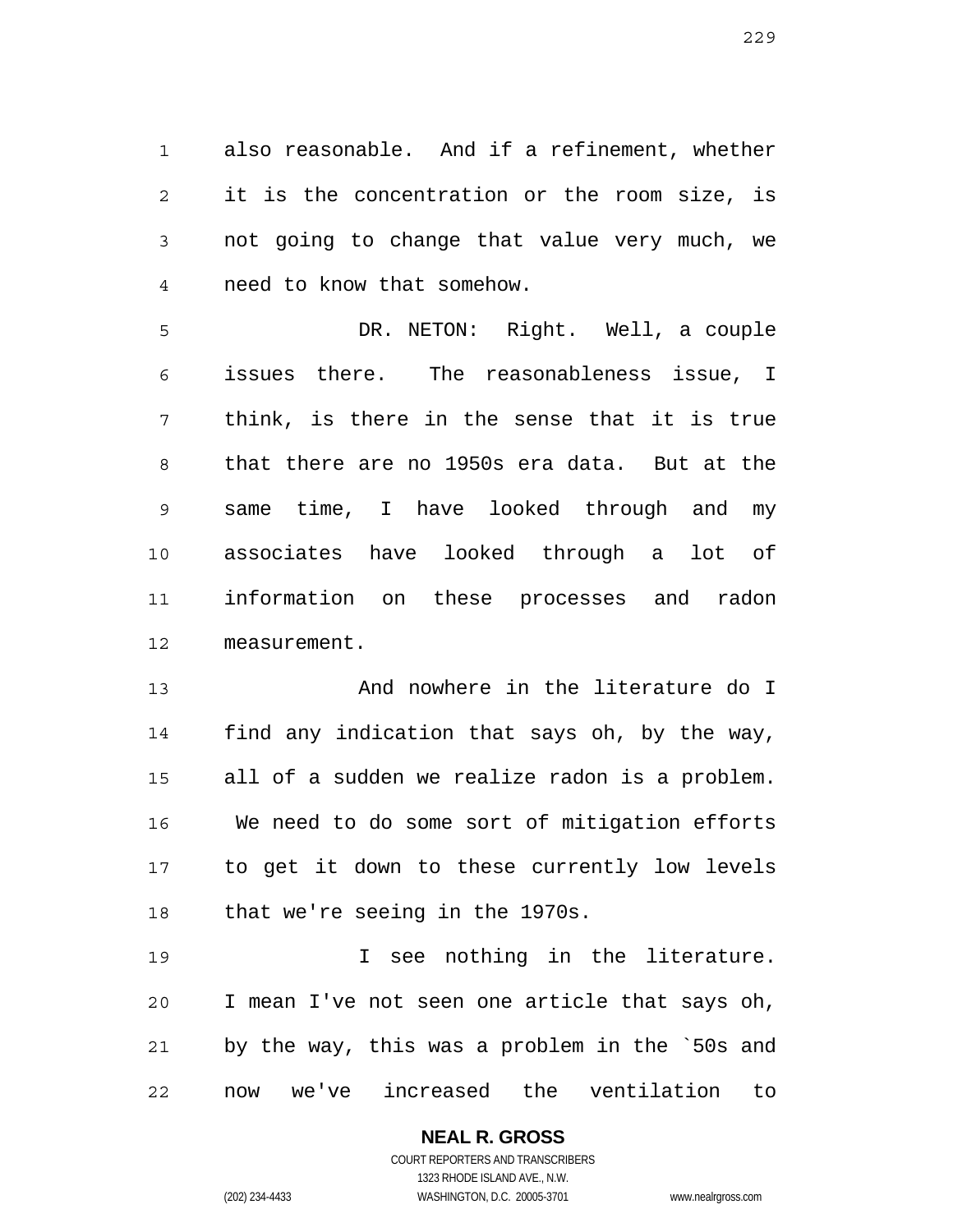1 2 accommodate, you know, to reduce the radon emissions and concentrations.

3 4 5 6 7 8 9 You would think if it were such a major problem, you would see something like that, some kind of paper trail in the literature. It's quite possible, I've worked long and hard to work through this, but this ore was calcined at a very high temperature, like 1,400 degrees or something like that.

10 11 12 13 14 15 16 17 18 19 I have an opinion that the radon is probably -- most of it was driven off before it ever got into the plant. And that's another reason why these levels are high. Can't prove it so we're not putting it in our model at all. So I think the 17 picocuries per liter is quite a reasonable bounding value given that what we saw in the `70s was in the one to two picocurie per year ranges and no higher than that.

20 21 22 In fact, if you looked at -- and I never talked about this before, but the storage locations where they have the ore in a

## **NEAL R. GROSS**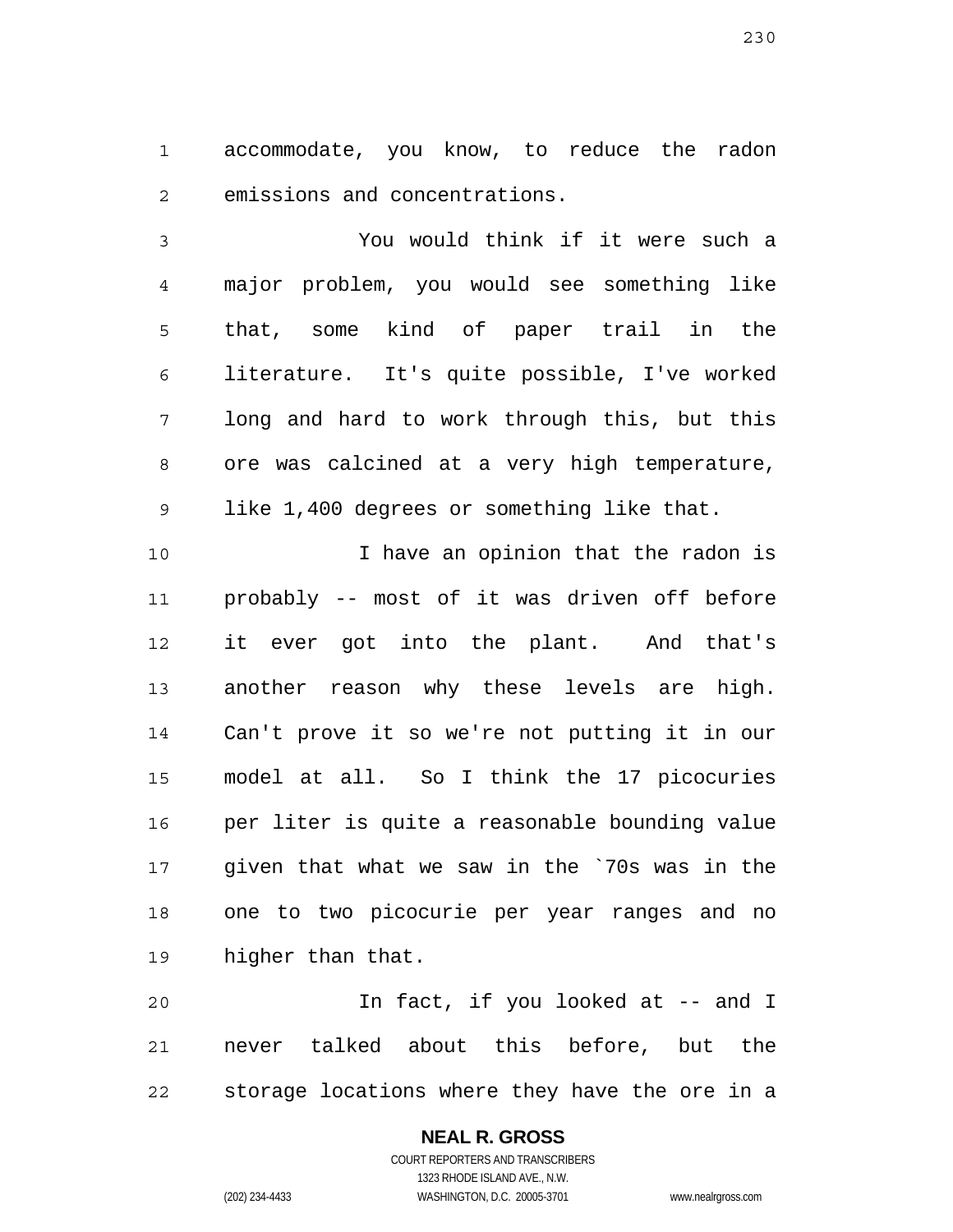1 2 3 very enclosed space with almost no air turnovers, doesn't usually approach what we're assigning here at 17.6 picocuries per liter.

4 5 6 7 8 9 10 If you look at the Florida phosphate data, which is -- admittedly, that's outside but the ore was stored in these tunnels, the storage tunnel with fluorophosphate areas were not -- were on the same par as what we're seeing here. And these are fairly enclosed, unventilated spaces.

11 12 13 14 15 16 And it's well known that radon has an emanation fraction of something like 30 percent, you know, in the ore. So, again, you know, I can't think of any mechanism that would make the radon concentrations higher than what we're proposing at Blockson.

17 18 19 20 21 22 CHAIRMAN ZIEMER: Okay. Thank you. Okay, Board members, when we get to our work time later this week, I guess I'm going to be asking you for guidance on a path forward. We need to ask each other because we can't just let this sit here forever. This is

**NEAL R. GROSS**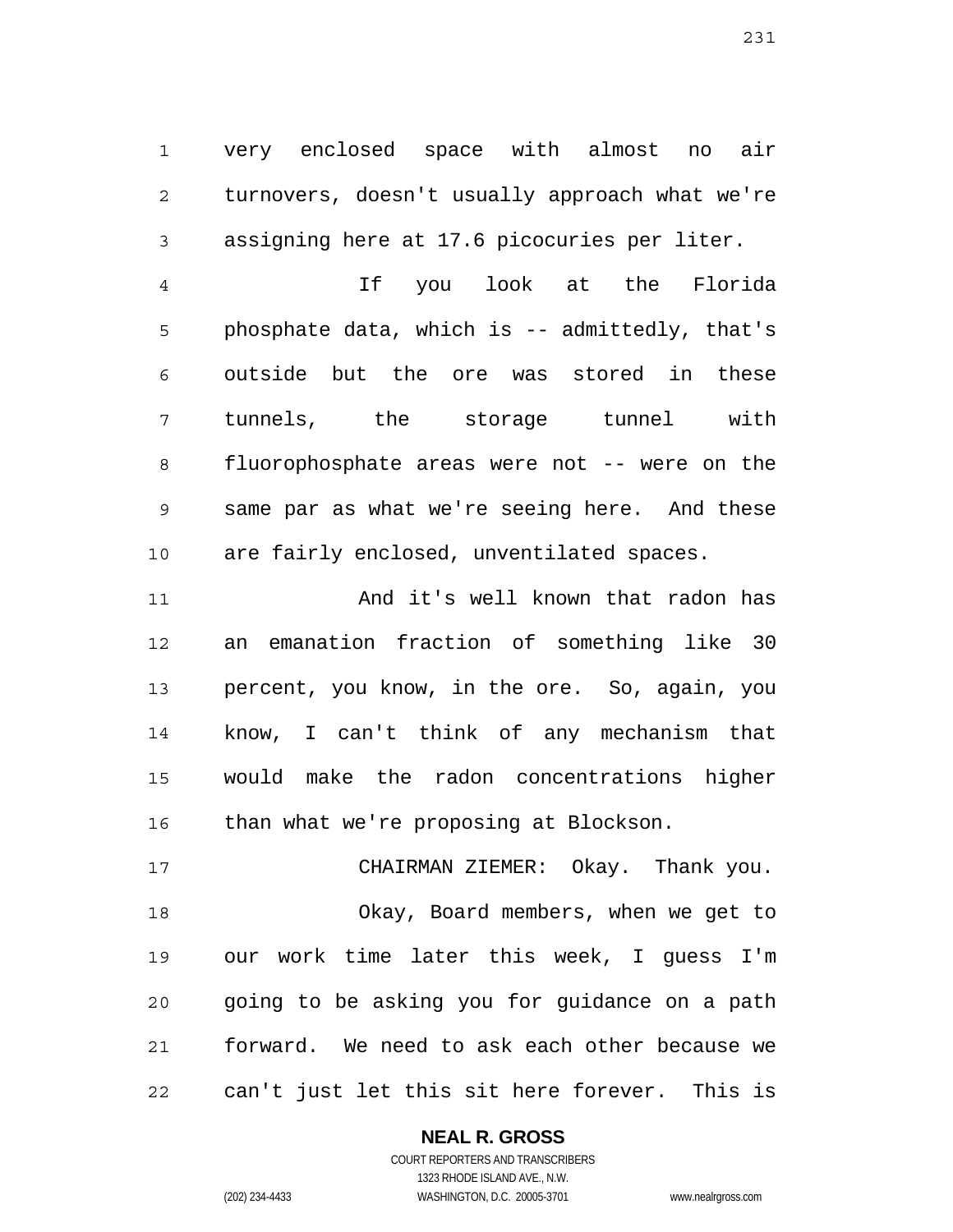1 2 3 unfair to the -- I mean we need to drive toward a decision, whichever way it goes. We need to drive toward that.

4 5 6 7 8 9 10 11 And you know, I'm somewhat at a loss as to what to do beyond what we've done. We seem to be pretty split on this. And at some point, I ask the question, you know, we may have to report to the Secretary about this. I don't know, Ted, we'll have to look into that. What do we do with this? And we may need counsel to help us on this.

12 13 14 15 If we remain split on this issue, at some point, we may have to close it. But - - and I don't know if you want to speak to that, Ted.

16 17 18 19 20 21 MR. KATZ: Well, I wasn't really going to speak to that so much as to say, I mean, we -- as I noted at the beginning of the meeting, we have four new members. One of them is a radon expert. So maybe new perspectives to this dialogue will help, too.

22 CHAIRMAN ZIEMER: Well, certainly

**NEAL R. GROSS**

COURT REPORTERS AND TRANSCRIBERS 1323 RHODE ISLAND AVE., N.W. (202) 234-4433 WASHINGTON, D.C. 20005-3701 www.nealrgross.com

232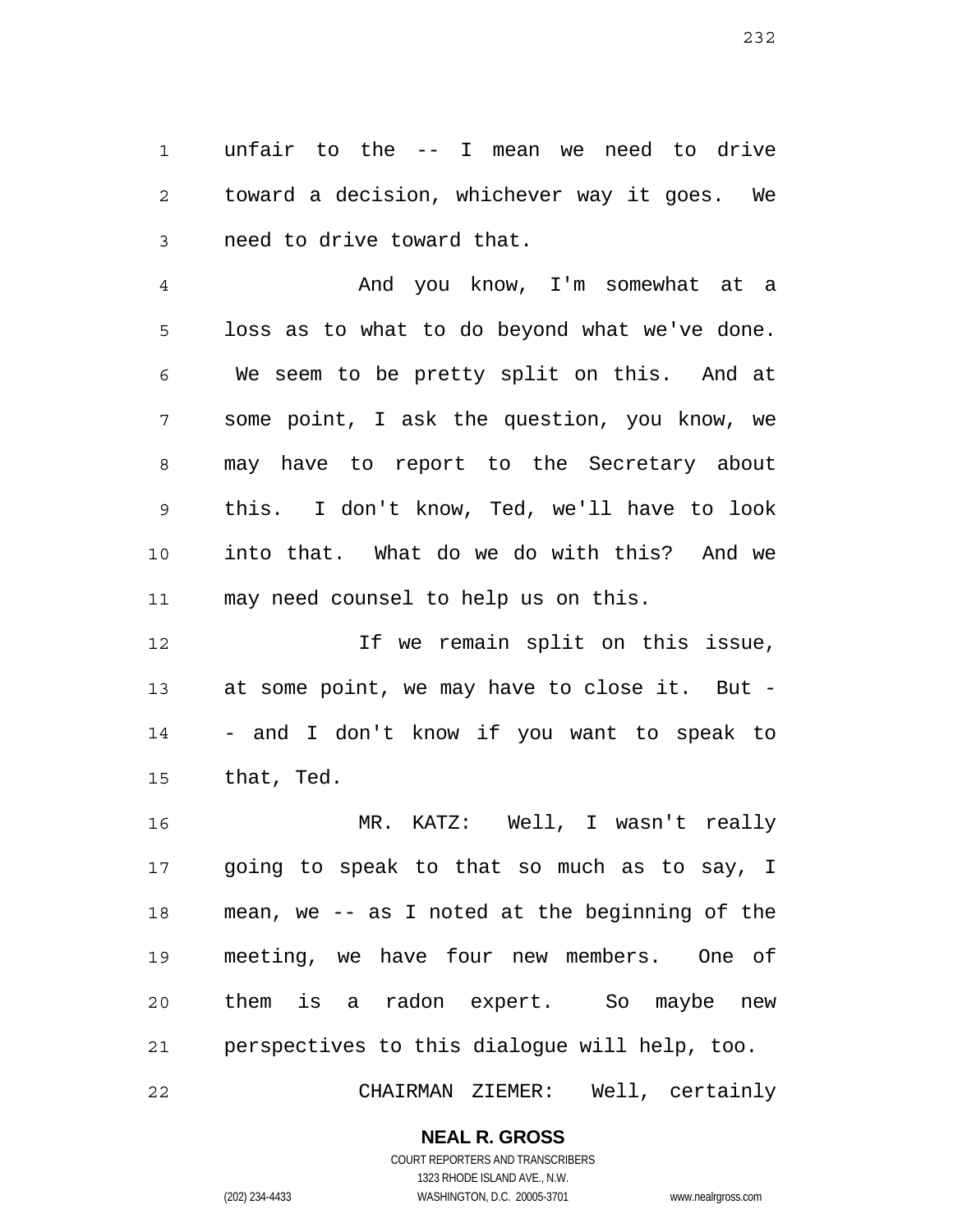1 2 3 4 5 6 7 8 that may be the case. But keep in mind that here's a group of people that have been dealing with this for well over a year or a couple years. And so to sort of expect new people to sort of come aboard and then suddenly bail us out, I don't like the idea of relying on that. Maybe that would occur, but nonetheless, I'm not so comfortable with that.

9 10 Wanda, did you have an additional comment?

11 12 13 14 15 16 17 18 MEMBER MUNN: Well, that probably will occur. It's difficult to imagine why one would not want to take this off the table because up or down, it's logical for us to move forward with it. And there's only a limited number of additional efforts that can be made with respect to additional data, to additional methods of approach.

19 20 21 22 When we have a vote of this kind, which occurs all too often, and we know that we are going to be adding individuals to our number here, without allowing this particular

## **NEAL R. GROSS**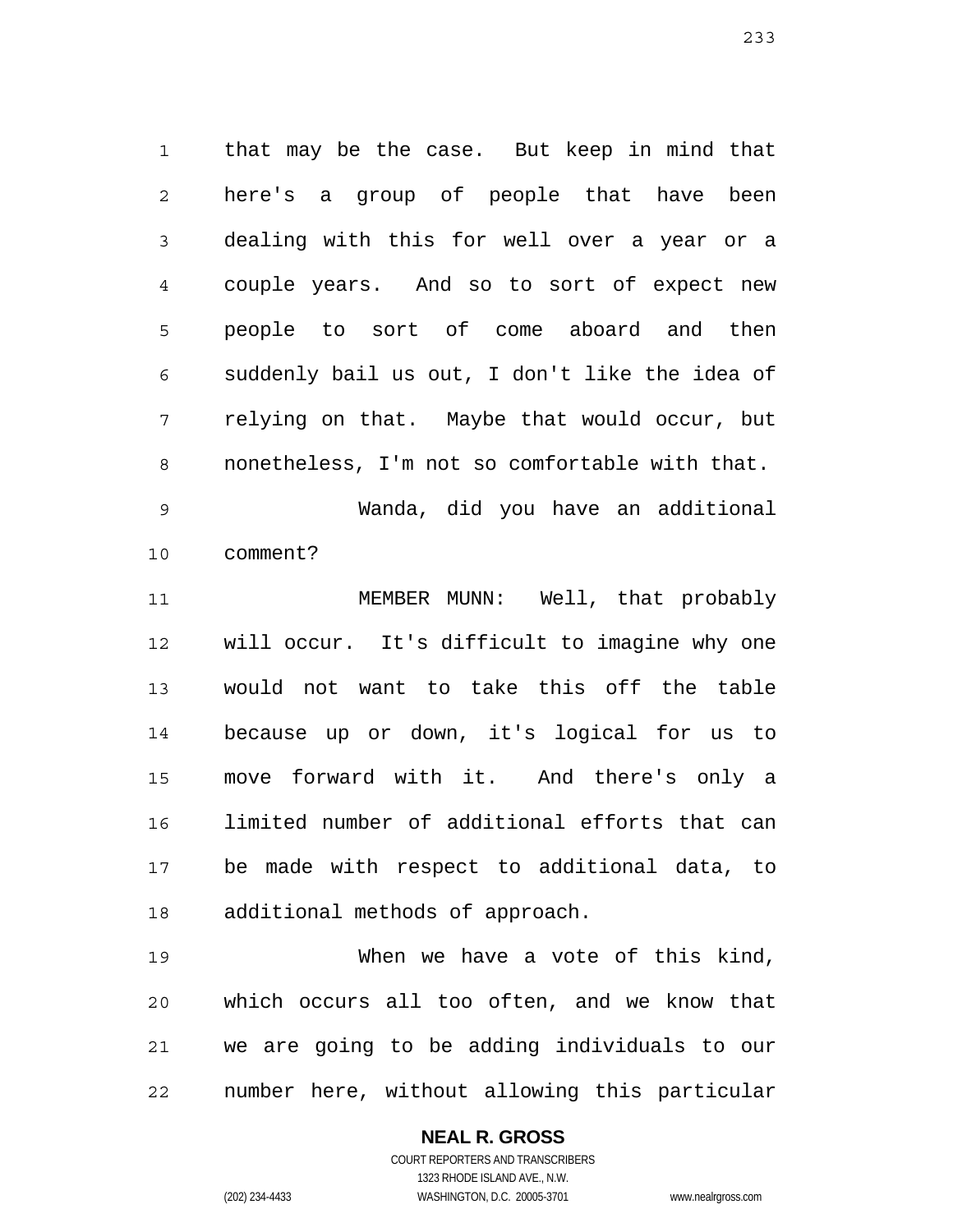1 2 3 4 process to move forward, it's most disheartening. And I can't imagine how disheartening it must be for the petitioners in this case.

5 6 7 8 9 The fact that this decision has some bearing on future cases that are coming along is not lost on anyone here I'm sure. It also is very clearly a reason for attempting to maintain our current position longer.

10 11 12 13 It just does not speak well, I think, for science or for the enormous amount of effort that individuals have put into this to try to move the science forward.

14 15 CHAIRMAN ZIEMER: Okay. Any further comments?

16 MEMBER MUNN: None.

17 CHAIRMAN ZIEMER: Thank you.

18 19 20 21 22 We need to proceed then with the next item, which is the Hanford SEC petition. This is a so-called 83.14 petition. And Sam Glover is going to make the presentation for NIOSH.

**NEAL R. GROSS**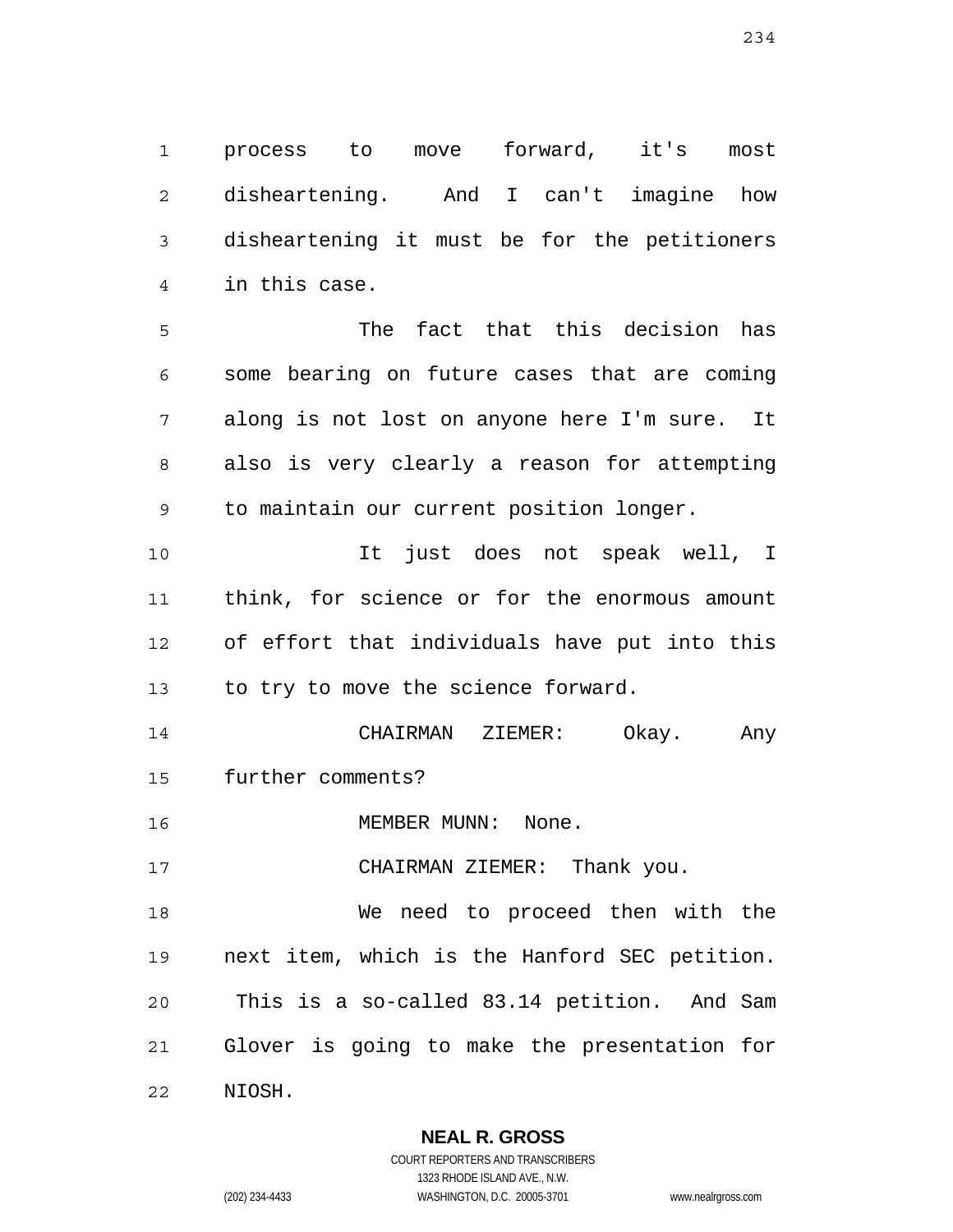1 2 3 4 5 6 7 8 9 10 11 12 13 14 15 16 17 18 19 20 21 22 And he will, as part of his presentation, explain how this petition fits in with two earlier Hanford petitions that this Board has already processed. And then we may hear from several of the petitioners, including the one for which this petition is the focus as well as some of the earlier petitioners on the previous Hanford petition. And Ted, did you have a comment? MR. KATZ: Yes, just before we get started, I just wanted to remind the Board we are dealing with a lot of SEC petitions and going forward, based on -- in the agenda for today and tomorrow -- but based on the most recent training that we had related to ethics, conflict of interest, one of the implications there -- what we learned was when we are dealing with SEC petitions, I mean, we already have a standard practice of leaving the table although the guidance was to, if it's a small room, to leave the room or to be somewhere where you are not visible to the Board in

## **NEAL R. GROSS**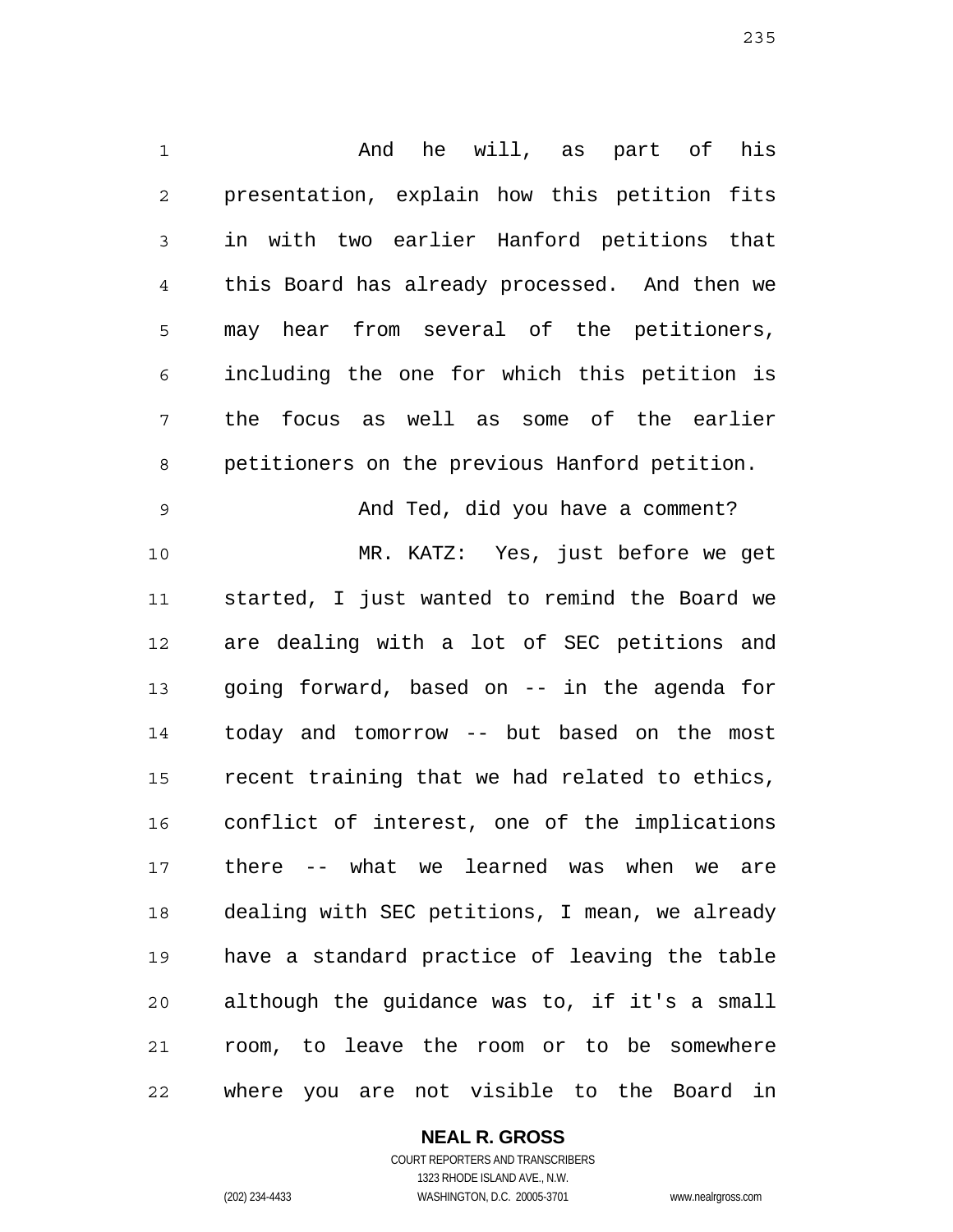1 particular.

2 3 4 5 6 7 8 9 10 But the important point I just wanted to note in addition is we got guidance about tasking, that we need to also be careful about tasking when someone has a conflict. There are some situations where it is unavoidable that everybody will be at the table, and I will give some guidance about that when we get to our working session on Wednesday.

11 12 13 14 15 16 17 18 19 But with SEC petitions, we can avoid any trouble because we already have people with conflict that are already leaving the table. So I would just say we need to do all of our tasking related to SC&A if there is going to be any related to an SEC petition during the SEC petition session as opposed to ever leaving that for the working session when everybody is sitting at the table.

20 21 22 CHAIRMAN ZIEMER: Okay. And on Hanford, we have Mr. Clawson is conflicted, I believe -- no, not Mr. Clawson.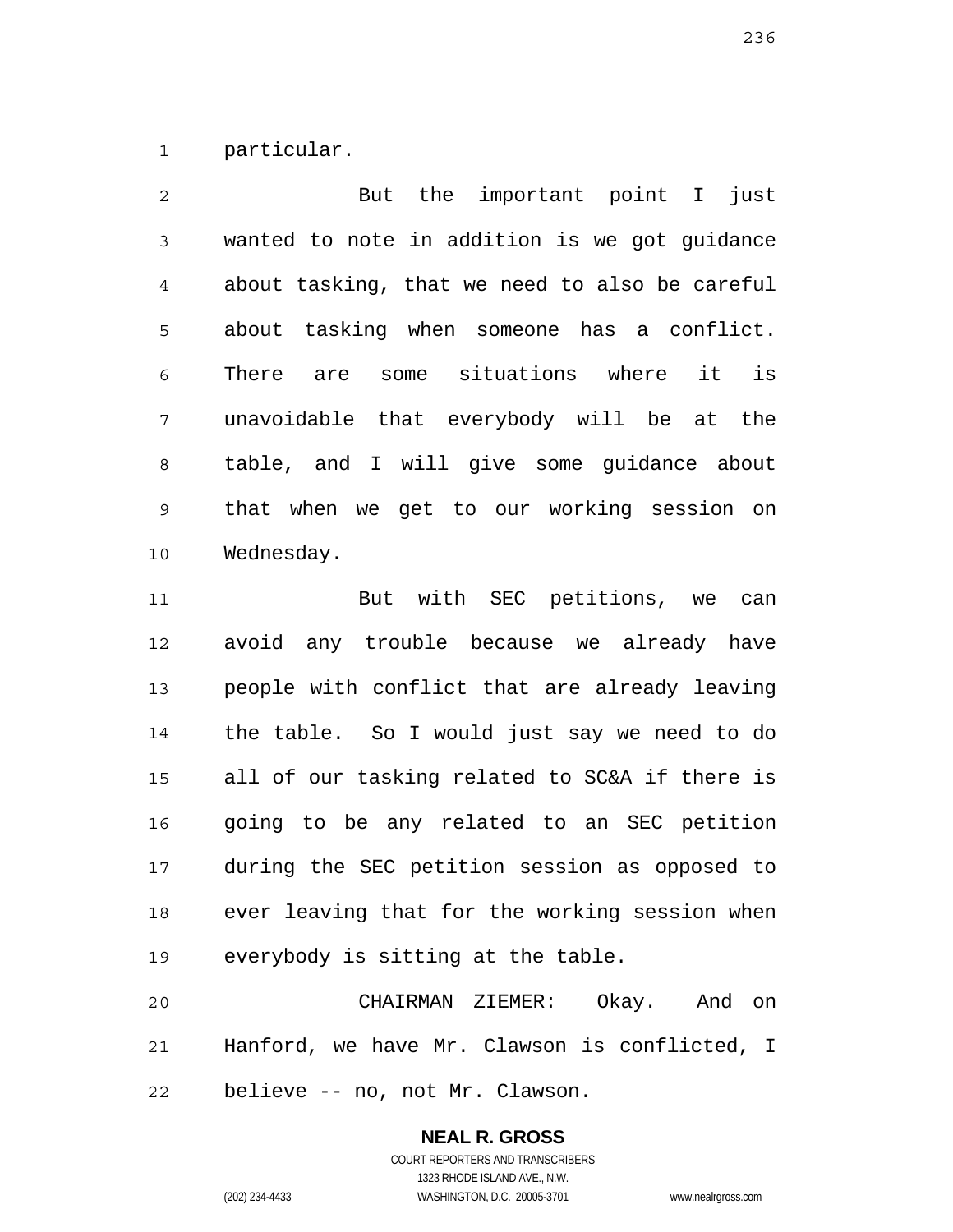1 2 3 4 5 6 7 8 9 10 11 12 13 14 15 16 17 18 19 20 21 22 MEMBER CLAWSON: No. CHAIRMAN ZIEMER: Ms. Beach, Ms. Beach. MEMBER MELIUS: We just assume you're conflicted. CHAIRMAN ZIEMER: All those northwestern sites look alike, don't they? (Laughter.) CHAIRMAN ZIEMER: Idaho, Hanford -- MEMBER MELIUS: Then they all should be included in the -- CHAIRMAN ZIEMER: Right, right. Ms. Beach, for the record, has left the table. And Ms. Munn, for the record, has left the table for this discussion. So then we'll proceed and turn the podium over to Sam Glover. Welcome, Sam. DR. GLOVER: Thank you, Dr. Ziemer. I'd like to start out with a little bit of history, and we're a little bit off -- this started about three years ago. We've been at

**NEAL R. GROSS**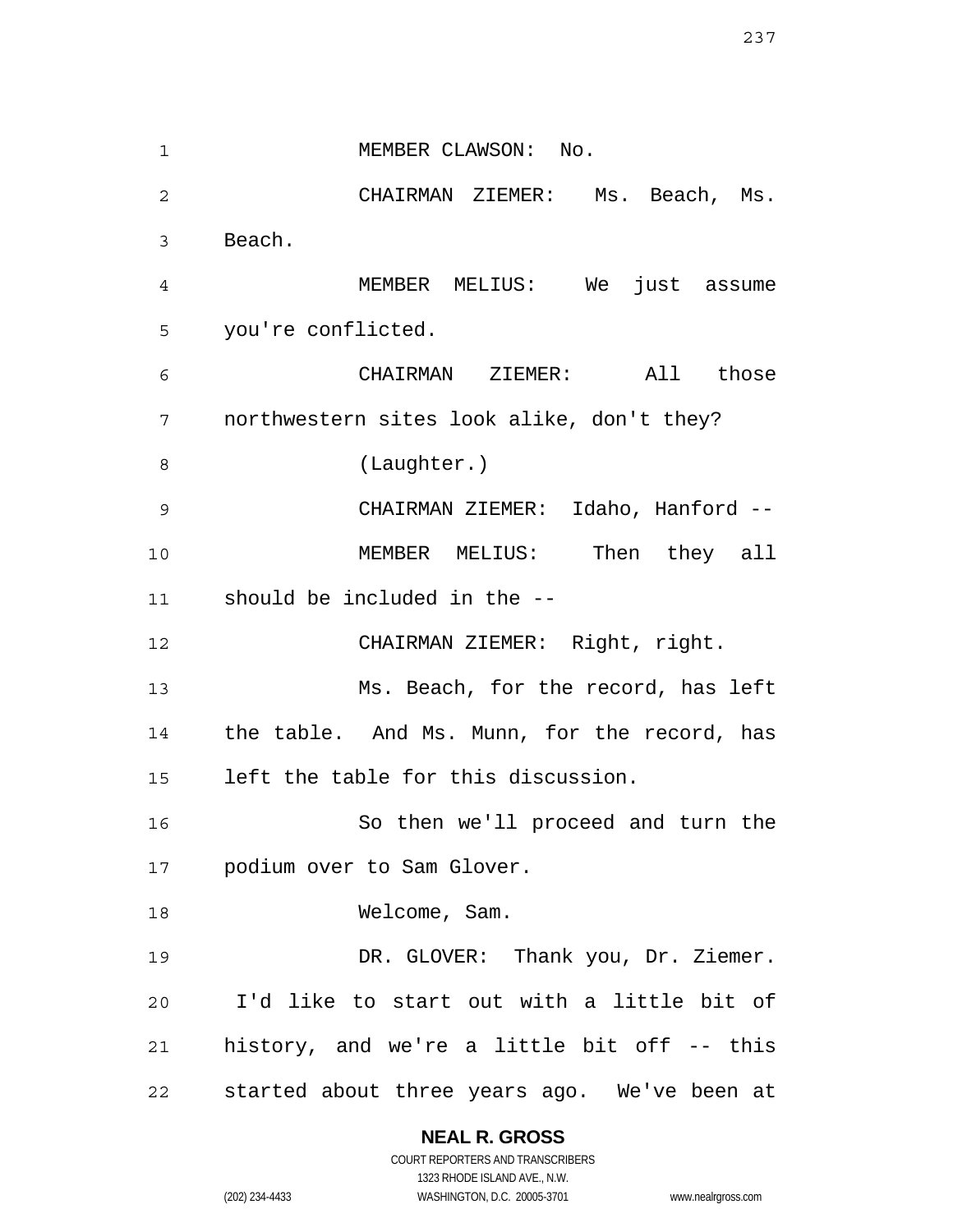1 2 3 4 this a long time. There are a lot of different things that have happened on data security and different things that have held issues up.

5 6 7 8 9 We certainly have been working and SC&A has been working very hard on this for a long time. So I thought we'd go back and start at the beginning, how all of this kind of came to be.

10 11 12 13 14 15 16 17 So in the beginning, we had three Hanford petitions, which were qualified essentially at the same time. These included an all production workers from the 100 and 300 areas from `43 to `46, and all the 200 area workers and guards basically from December `44 through September 1st, 1946, associated with the DuPont era. That was SEC-00050.

18 19 20 21 On November 21st, we had another one associated with all employees and facilities from January 1st, 1942 through December 31st, 1990. That was SEC-00057.

22 And then there was a third one,

> **NEAL R. GROSS** COURT REPORTERS AND TRANSCRIBERS

> > 1323 RHODE ISLAND AVE., N.W.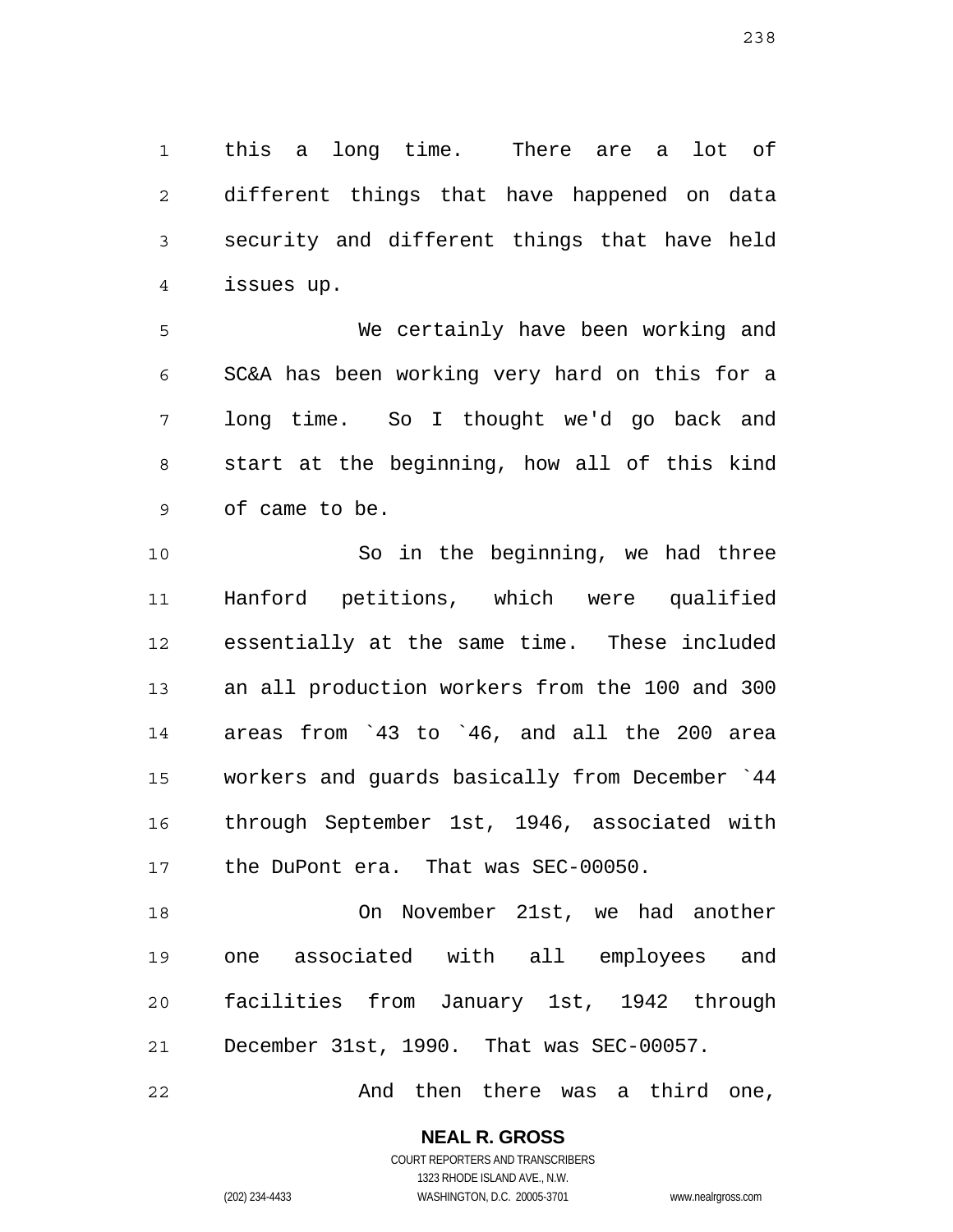1 2 3 which was all roving maintenance carpenters in the 100, 200, 300, and 400 areas from April 25th, 1967 through February 1, 1971.

4 5 6 7 8 9 Those were all merged into one petition. And those three petitions were then evaluated in two separate parts, the DuPont years, which was 1942 through September 1st, 1946, and Part 2, September 1st, 1946 through 1990.

10 11 12 13 14 15 We issued the evaluation report for Part 1 in May of 2007. And that was presented to the Board in July of 2007. And an evaluation report for Part 2 was presented in October 2007, and an update to that was presented in April of 2008.

16 17 18 19 20 21 The early petition stated that personnel monitoring gaps existed for several individual workers, particularly in the pre-1946 operational time frames. And so we qualified it based on the absence of bioassay data pre-1946.

22 There was -- the plutonium bioassay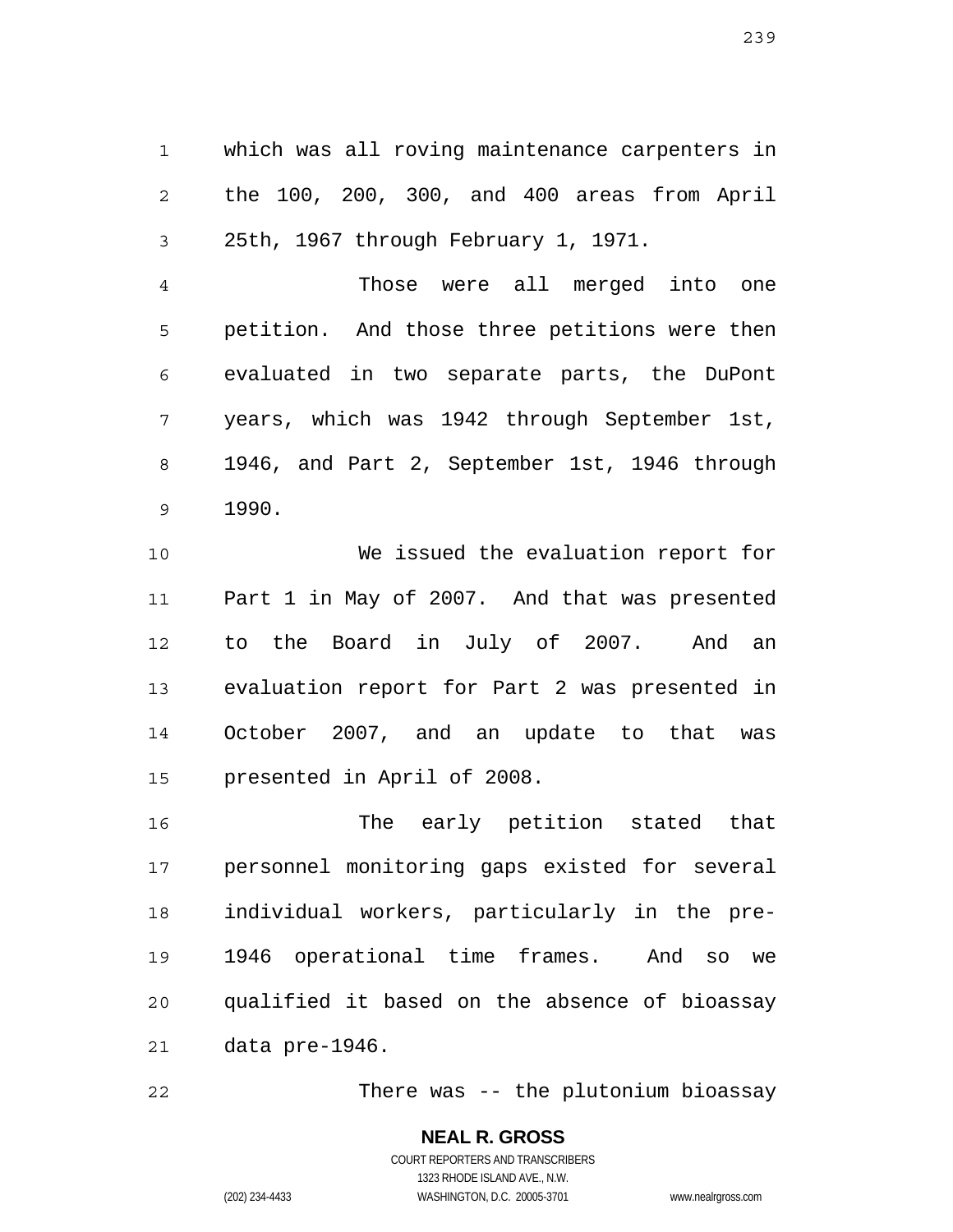1 2 3 didn't start until that time frame. There were certainly several years of operations where there is no bioassay.

4 5 6 7 8 9 10 11 12 13 14 15 16 17 The class that was added was actually formed by the Board on October 12th, 2007 for Part 1, and that was all employees -- I'm sorry, get this correct -- employees of the Department of Energy or DOE contractors - this writing is even small for me, I'm trying to read this very fine writing -- basically the 300 fuel area fabrications and research areas from October 1, 1943 through August 31st, 1946, the 200 area plutonium separations from November 1st, 1944 through August 31st, 1946, and the B, D, and F reactors in the 100 area from September 1, 1944 through August 31st, 1946.

18 19 20 21 22 August 31st is when GE took over for DuPont, just a bit of recalling some of the different things that occurred at Hanford. So that was the first class that we recommended and was acted on. A second class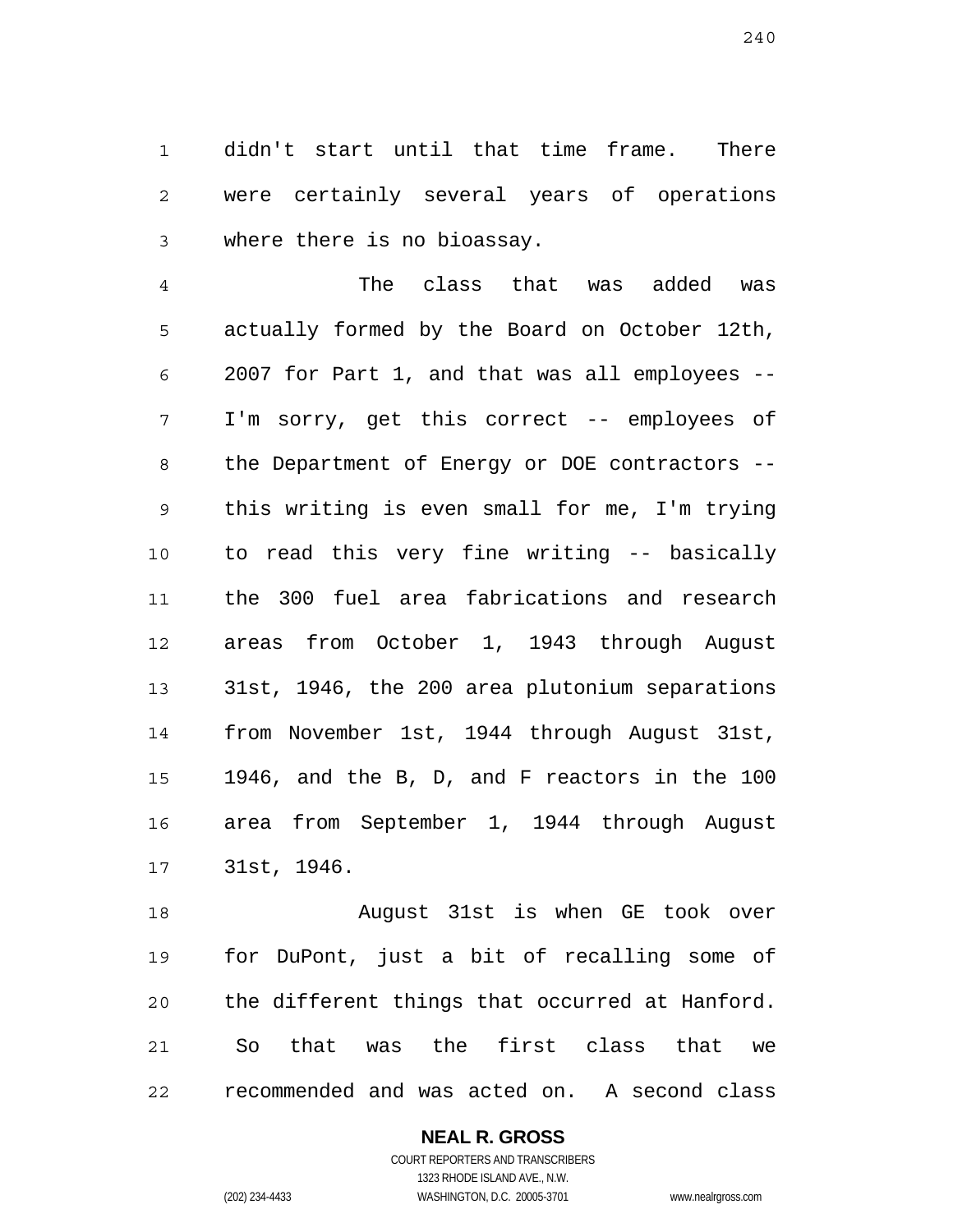1 2 3 4 5 we proposed was based on americium and thorium infeasibilities at various parts of the Hanford site. SC&A issued several White Papers regarding the topic. We continued to research that.

6 7 8 9 10 11 12 And at the time -- actually I left it in the present tense -- it was hindered by the inability to access DOE data. It was slowed down. So it took some time to work through that class. And that's when we came back in April 2008 and basically it was part of this revised evaluation report.

13 14 15 16 17 18 19 20 21 And the class was added effective June 29th, 2008, which essentially is the September 1st, 1946 through December 31st, 1961 in the 300 areas, and that's associated with thorium, and then from January 1, 1949 through December 31st, 1968 in the 200 areas east and west at the Hanford Nuclear Reservation. And that was associated with americium separations.

22 So at that time, we still had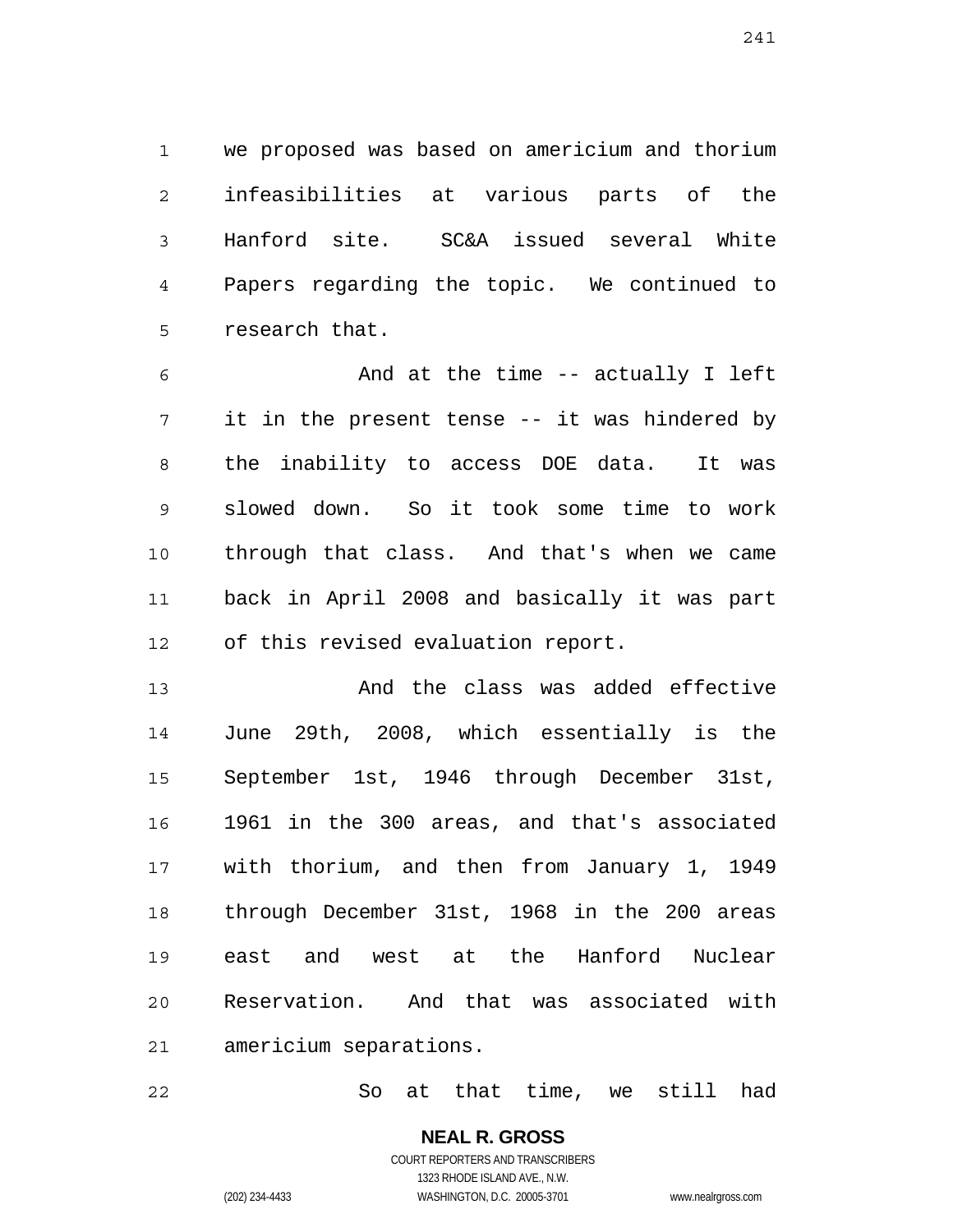1 2 3 4 5 6 numerous matrix items. Those items were moved by the Board to get an expedient class, to get that to begin process. Several hundred claims, I think over 400 cases, were found to be within the SEC as part of that. So it was timely.

7 8 9 It has taken a long time to get access to the data. Some things we're still getting in.

10 11 12 13 14 15 16 17 The Board, at the time, Dr. Melius and the Work Groups, we identified basically three priority items amongst this 25- or 26 item matrix. And those were americium, thorium, and uranium. How much data, how well had we defined the class basically within that time frame, kind of focusing on that and moving to the others.

18 19 20 21 22 The problem was at the same time we had data security or access issues. And a lot of different MOU -- all these different things came at the same time and essentially slowed progress down. So while we focused on those,

> **NEAL R. GROSS** COURT REPORTERS AND TRANSCRIBERS

> > 1323 RHODE ISLAND AVE., N.W.

(202) 234-4433 WASHINGTON, D.C. 20005-3701 www.nealrgross.com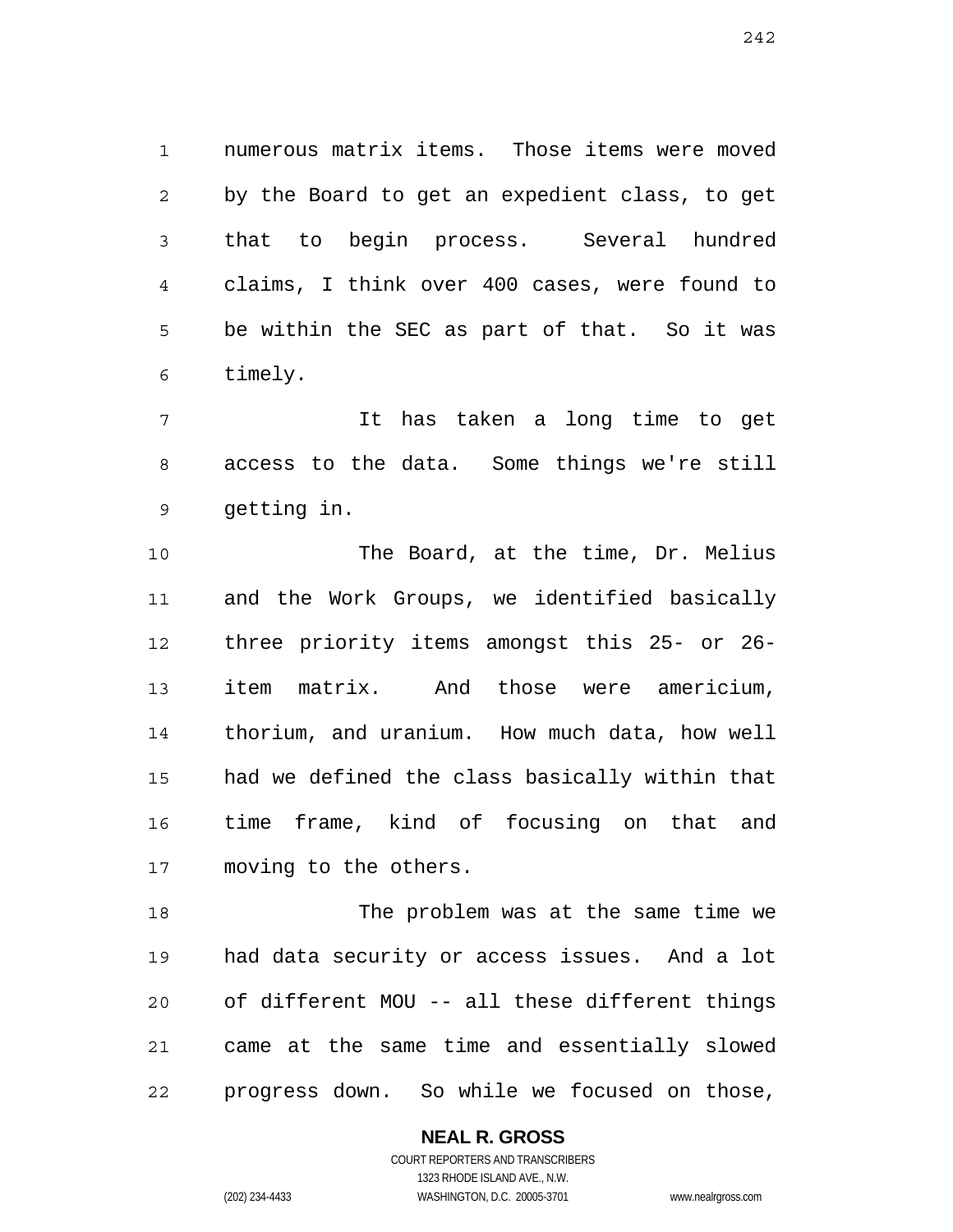1 2 3 4 we really couldn't just say we are going to do these and move to the next thing, we actually had to do a number of different research projects at the same time.

5 6 7 8 9 10 11 So we began a large database search. We had several hundred thousand responses back to go through, looking at americium, thorium, and uranium. We had 13 separate data captures. And those aren't just -- some of those are one-week periods, some of those are multiple-week periods.

12 13 14 15 16 17 18 We had at least 15 additional interviews with site experts, numerous facility tours, and those included site experts with us, people who actually were there in 1948, 1949, who would have been doing that work, SC&A accompanied us, and Board members accompanied us on those sites.

19 20 21 We have over 18,000 Hanford-related items in this SRDB now associated with this. It has been a very large undertaking.

22 In some cases we did not receive

> **NEAL R. GROSS** COURT REPORTERS AND TRANSCRIBERS

> > 1323 RHODE ISLAND AVE., N.W.

(202) 234-4433 WASHINGTON, D.C. 20005-3701 www.nealrgross.com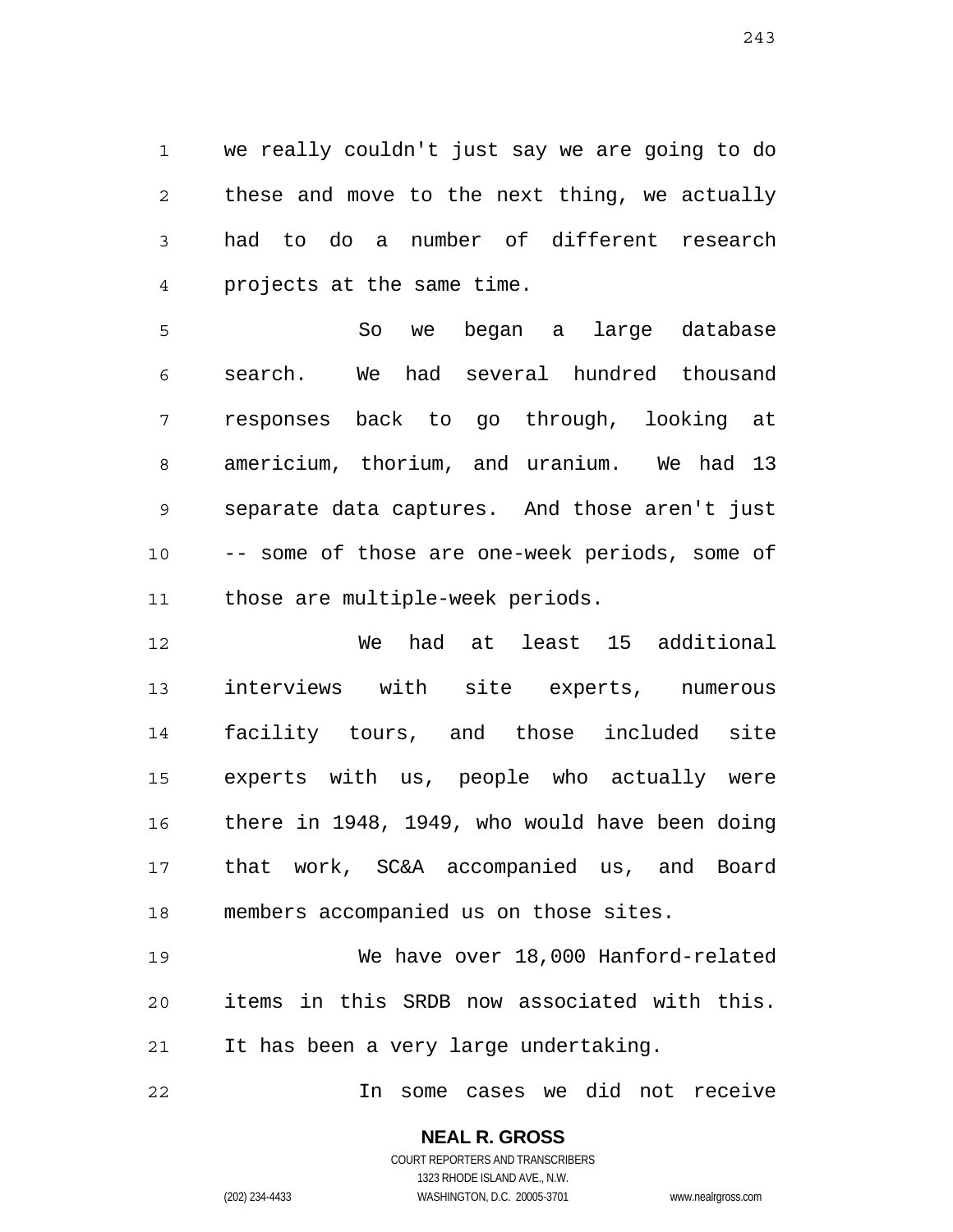1 2 3 4 the data until early this year. And some data is still coming in. Security classification review takes a long time. And so it has been a very lengthy process.

5 6 7 8 9 10 I do want to say that DOE has worked very hard. They had to work within the framework of their guidance. But to get us access, these things would not have happened without Gail Splett, her management and staff supporting us.

11 12 13 14 15 16 So we developed a number of draft reports -- not draft to the Board but internal drafts of different research items. Some of those were presented to the Board, the 100, the single-pass reactor data. We issued a final report on that.

17 18 19 20 21 22 We also developed N Reactor, neutron dosimetry, the 200 area and 300 area, and the research facilities, thorium, uranium, americium, curium, neptunium, polonium, thulium, highly-enriched uranium, U-233, promethium-147, tritium, technetium-99, and

# **NEAL R. GROSS**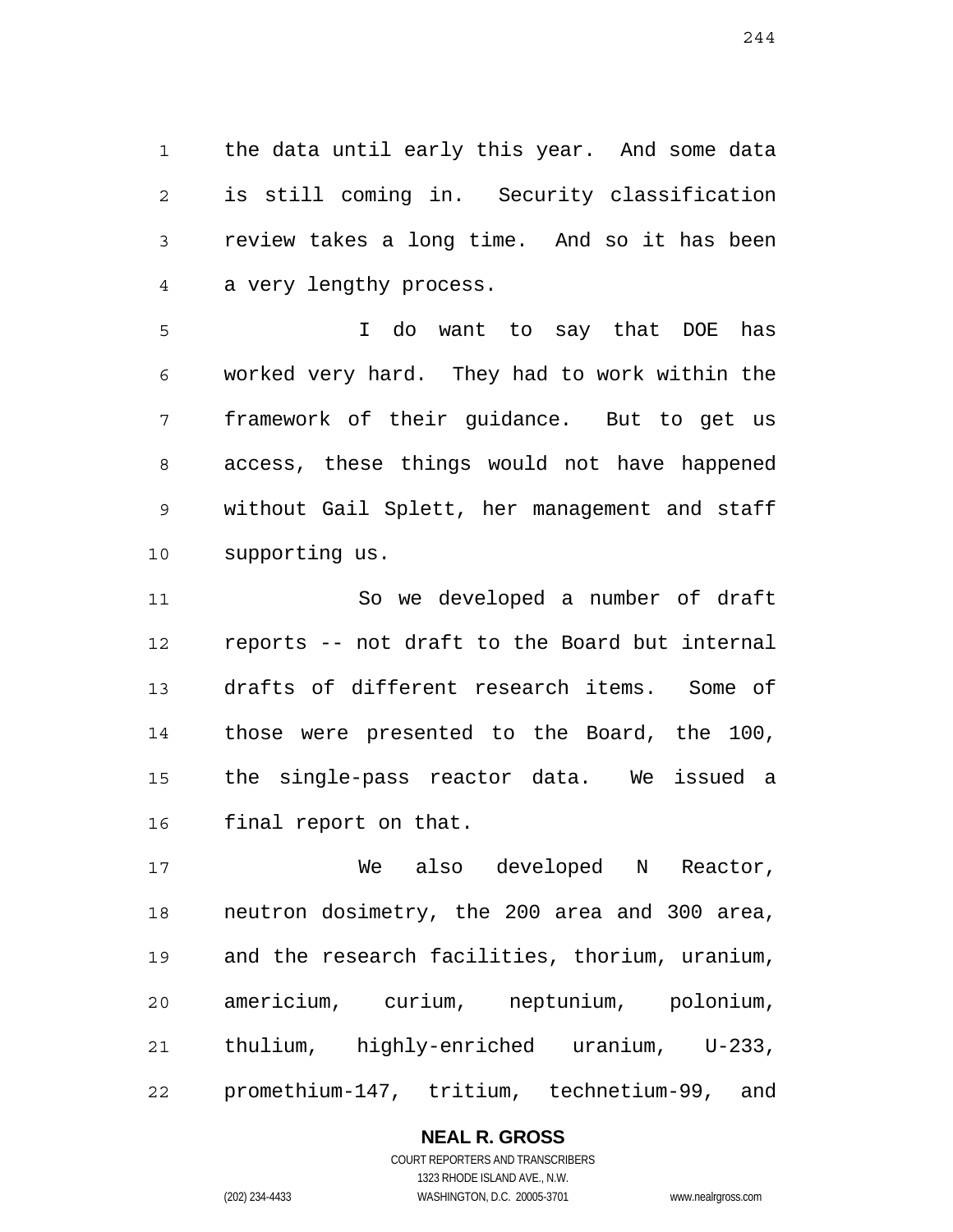1 2 3 also some issues associated with the alphabeta activity at the tank farms. We had a lot of different projects going on.

4 5 6 7 8 9 10 11 So what I want to say when we look at this is while I'm going to present three particular issues, an 83.14 does not intend to try to delve into everything you can't do. It is essentially the icing that covers a broad swath of topics. There is a lot -- there's potential other infeasibilities, but this covers a broad scope of time.

12 13 14 15 16 So polonium began production -- you are well familiar with the Mound facility -- Hanford began producing polonium for initiators back in 1945. And that continued through December 31st, 1971.

17 18 19 20 21 22 Early indications was that it was all done at Mound. That's not necessarily the case. They did do some work at Hanford in separations for that material and various research activities throughout those time frames. In the Area 200, we also see that

**NEAL R. GROSS**

COURT REPORTERS AND TRANSCRIBERS 1323 RHODE ISLAND AVE., N.W. (202) 234-4433 WASHINGTON, D.C. 20005-3701 www.nealrgross.com

245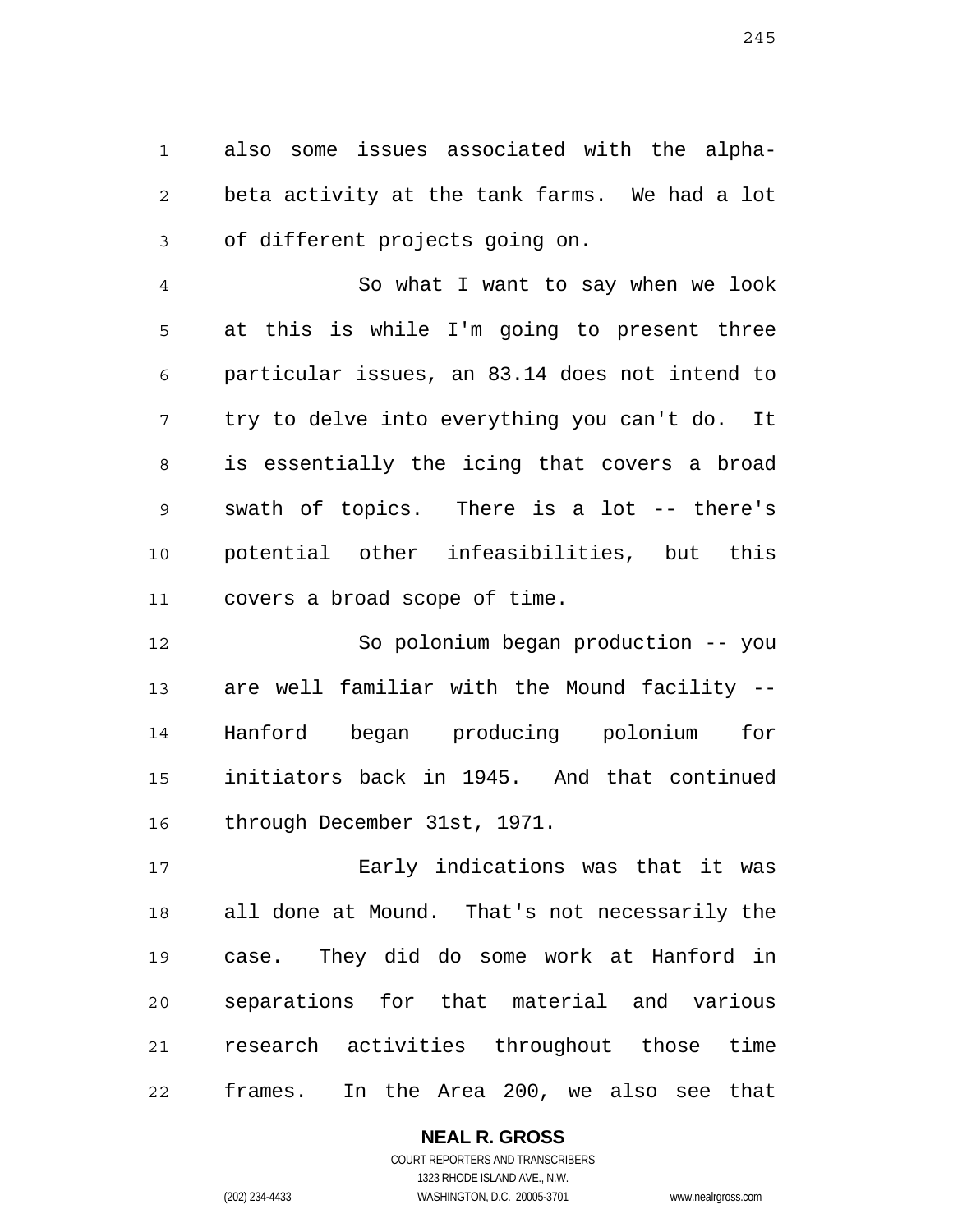1 2 3 they, again, did some experimental solvent extraction work for a limited time from `65 to `66.

4 5 6 7 8 9 10 11 12 13 14 15 The 300 Area, we see from `63 to `69, they were doing some additional polonium experiments, particularly in the 325 building. For monitoring we see while they have discussed that there's an early procedure for bioassay, there's nothing until you get to `68 and `69 they are for very particular incidents or processes that were going on. And they don't necessarily relate well to the history of activities at Hanford regarding polonium. We see in `72 and `73 microspheres being produced at PNNL.

16 17 18 19 20 21 So we really just don't have a broad basis for which to go back and try to do dose reconstruction for a highly volatile and complex compound which is mobile, which you guys have a lot of experience with at Mound Laboratories.

22 For neptunium, we see activity from

246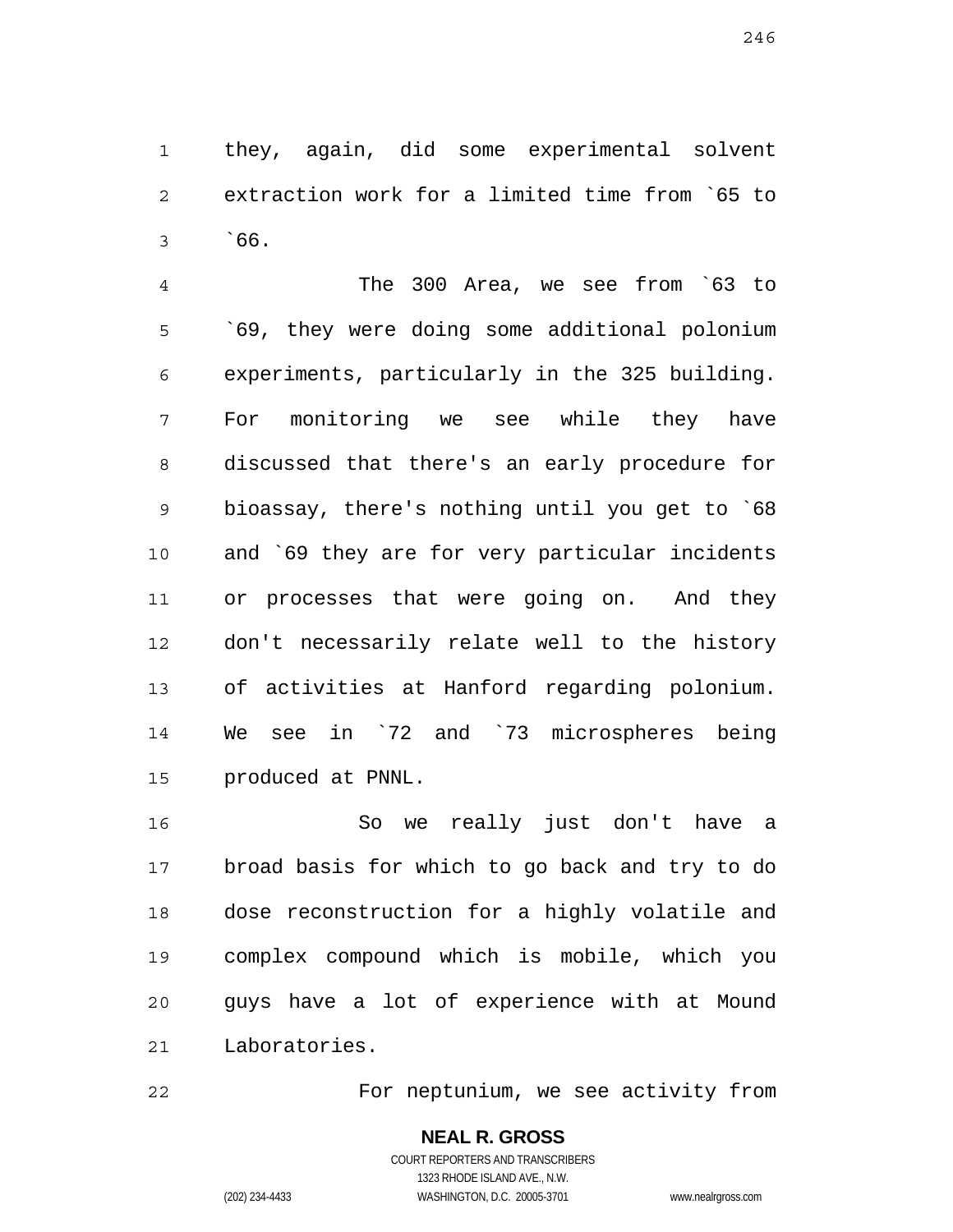1 2 3 4 5 6 7 8 9 10 May 1st, 1948 through June 30th, 1972. In the 200 Area, operations began at crude separations for metal waste, but they also became very highly refined and essentially pure neptunium-237. The 300 Area, from January 1, `66 through December 31st, 1970, target element fabrication work beginning in `66. In monitoring, there's no bioassay prior to 1972, in which case we see four baseline bioassay measurements.

11 12 13 14 15 16 17 18 For thorium in the 100 Area, we do see a few element failures beginning to be reported in the `65 though `68 time frame. For the Area 200, we see major thorium operations beginning with the Thorex process in `65. And these continued through the final campaign to fabricate, irradiate, and process pelletized thorium oxide in 1970.

19 20 21 22 Area 300, October 1, `45 through December 31st, 1970, they had large campaigns to irradiate or fabricate, irradiate, and process pelletized thorium oxides in the later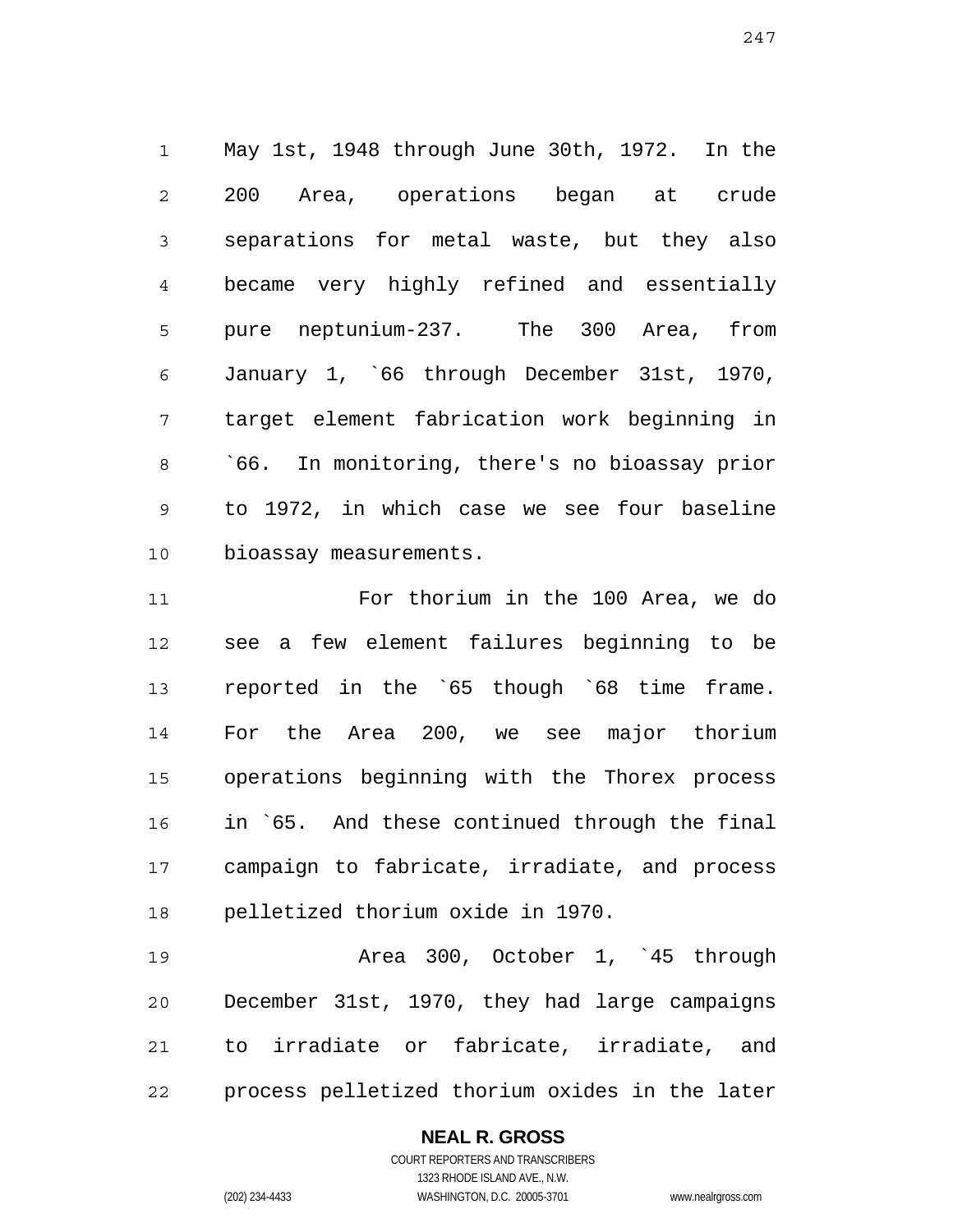1 2 3 4 5 6 years and also trial canning periods in the beginning. They handled thorium for a large block of time. Essentially there is extremely little data regarding thorium operations monitoring data at Hanford that we have been able to find.

7 8 9 10 11 12 13 14 15 16 So as previously described, NIOSH determined it was not feasible to complete dose reconstructions for virtually all radionuclides during the DuPont era because of lack of bioassay. We simply just didn't have bioassay in the earliest years. Americium and thorium during specific time frames in the 200 and 300 Areas, those are things we predefined. Those are previous classes that were already added.

17 18 19 20 21 22 Conclusions of research, basically we've come to the conclusion that based on the results of this research in numerous areas, it is not feasible to complete dose reconstruction with sufficient accuracy for the time period October 1st, 1943 through June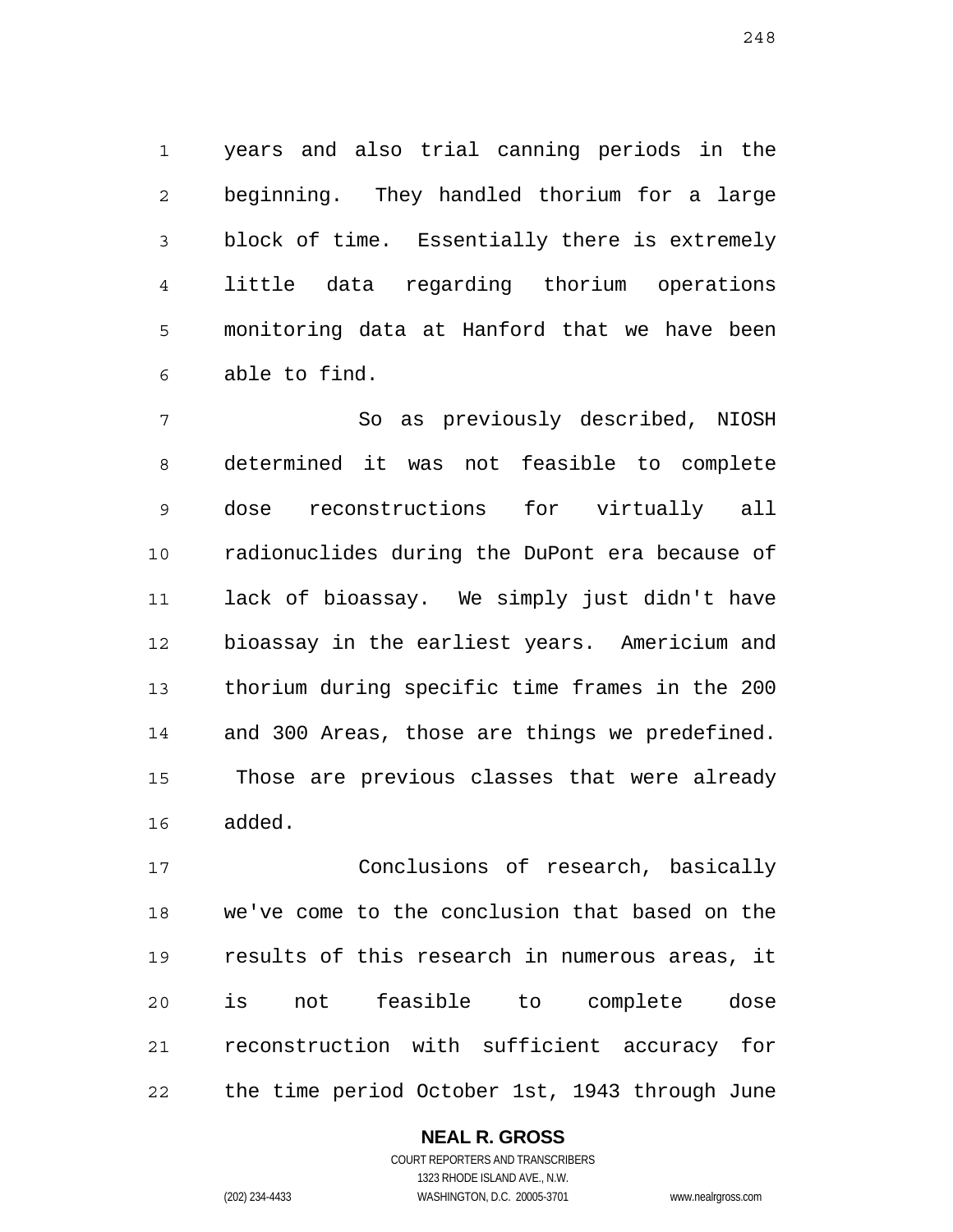1 30th, 1972.

2 3 4 5 6 7 8 9 10 11 12 13 So because the previous SEC-00057 was acted and moved upon, we needed a route - a path forward, which is an 83.14, to essentially add to the class. So an 83.14 was developed using a claim for which NIOSH issued a decision, which it could not reconstruct dose. The claimant was a technician and laboratory supervisor in areas with neptunium and thorium with no associated bioassay. The claimant submitted an 83.14 petition, and NIOSH issued its evaluation report on September 28th, 2009.

14 15 16 17 18 19 20 21 22 So you may ask why the class. There are several infeasibilities that exist during the time frame in question. And these are presented in a form which provides broad coverage. Not necessarily every infeasibility but a series that provides a broad coverage in time and place. The decision was based on lack of adequate biological monitoring, sufficient air monitoring information, and/or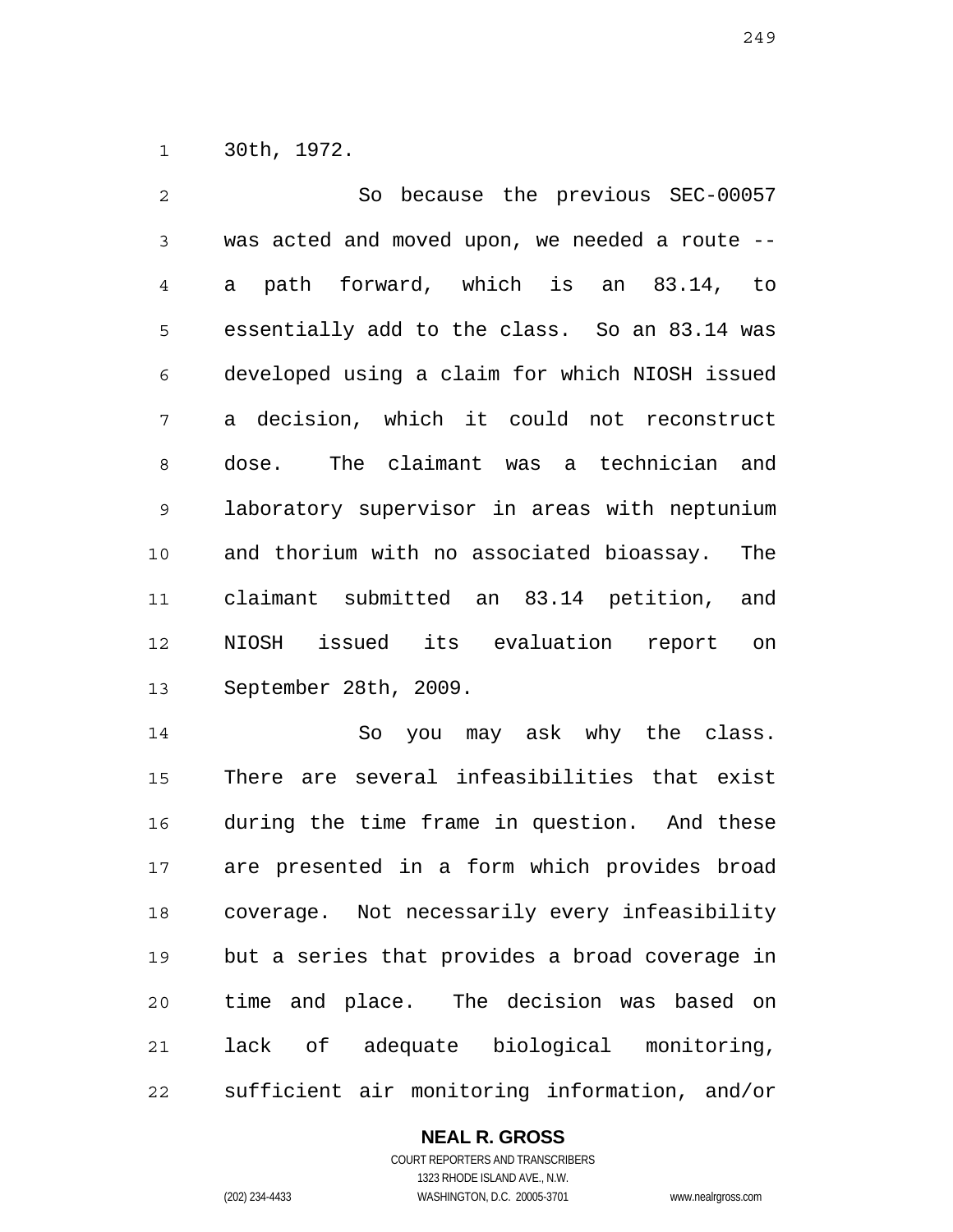1 2 3 4 sufficient process and radiological source term. It's extremely difficult to get your hands around all the different source terms at Hanford.

5 6 7 8 9 10 11 12 13 14 15 Why everyone? Based on our dose reconstruction experience and records, NIOSH thoroughly determined that there was not sufficient information available to enable us to accurately assess whether an Energy employee or class of employees did or did not potentially enter specific areas of Hanford during the time associated with both the previously-designated SEC classes and the recently identified polonium, thorium, and neptunium dose reconstruction infeasibilities.

16 17 18 19 20 21 22 So what about everyone else not included? So as I said, we did a lot of additional research projects, neutron/photon ratio, the single pass reactors, all this additional work with thulium. And if there is a dose reconstruction methodology which we have in place or which we have data for, we

## **NEAL R. GROSS**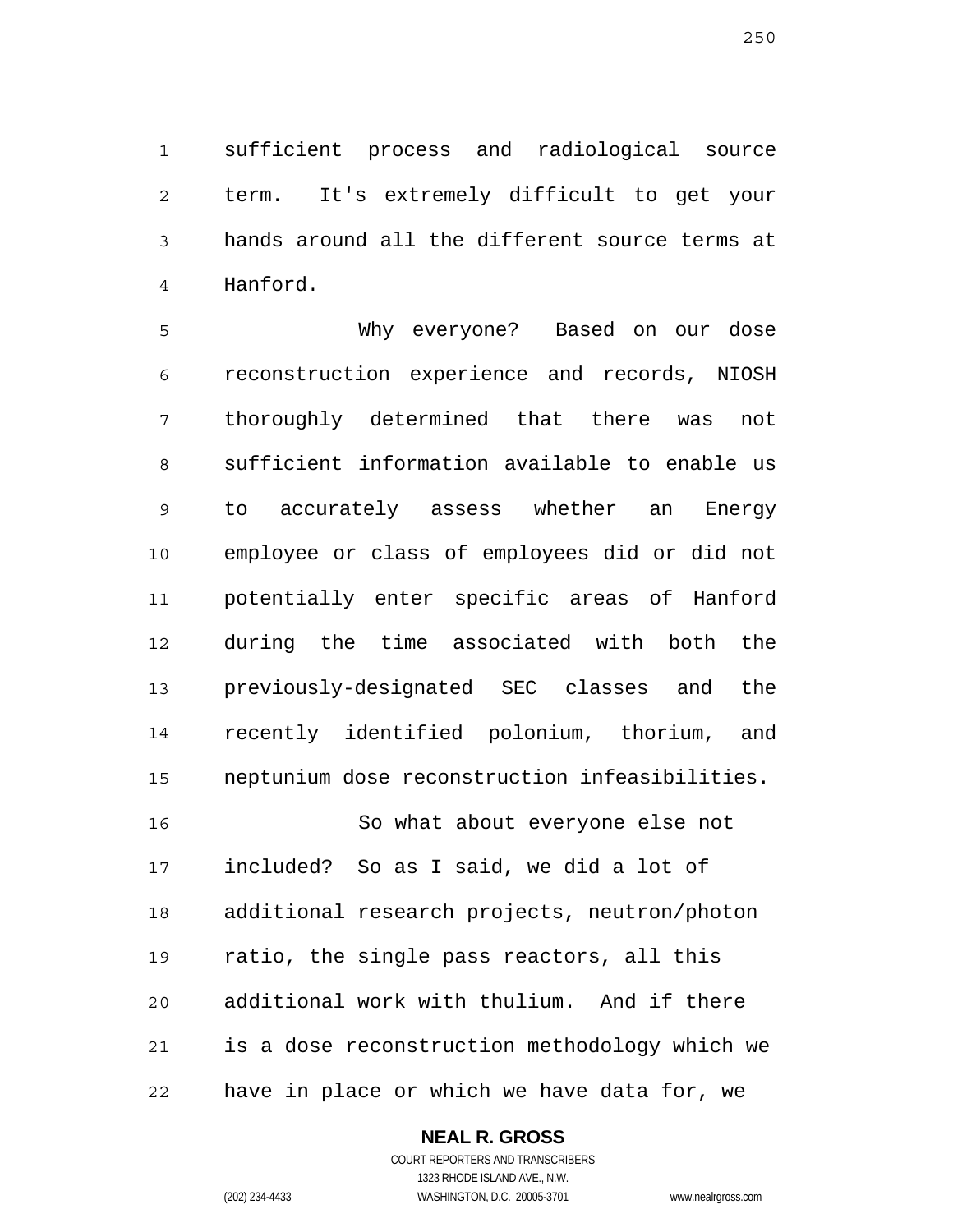1 2 3 4 5 6 will employ that. So, therefore, dose reconstructions for individuals employed at Hanford site during the period from October 1, 1943 through June 30th, 1972 but who did not qualify for inclusion in the SEC, we will use these data as appropriate.

7 8 9 10 11 12 13 Evidence reviewed in this evaluation indicates that some workers in the class may have accumulated chronic radiation exposures through intakes of radionuclides and direct exposure to radioactive materials. Consequently, NIOSH is specifying that health may have been endangered.

14 15 16 17 18 19 20 21 22 The proposed class? All employees of the Department of Energy, its predecessor agencies, and its contractors or subcontractors who worked at the Hanford site in Richland, Washington, from October 1, 1943 through June 30th, 1972 for a number of work days aggregating at least 250 work days occurring either solely under this employment or in combination with work days within the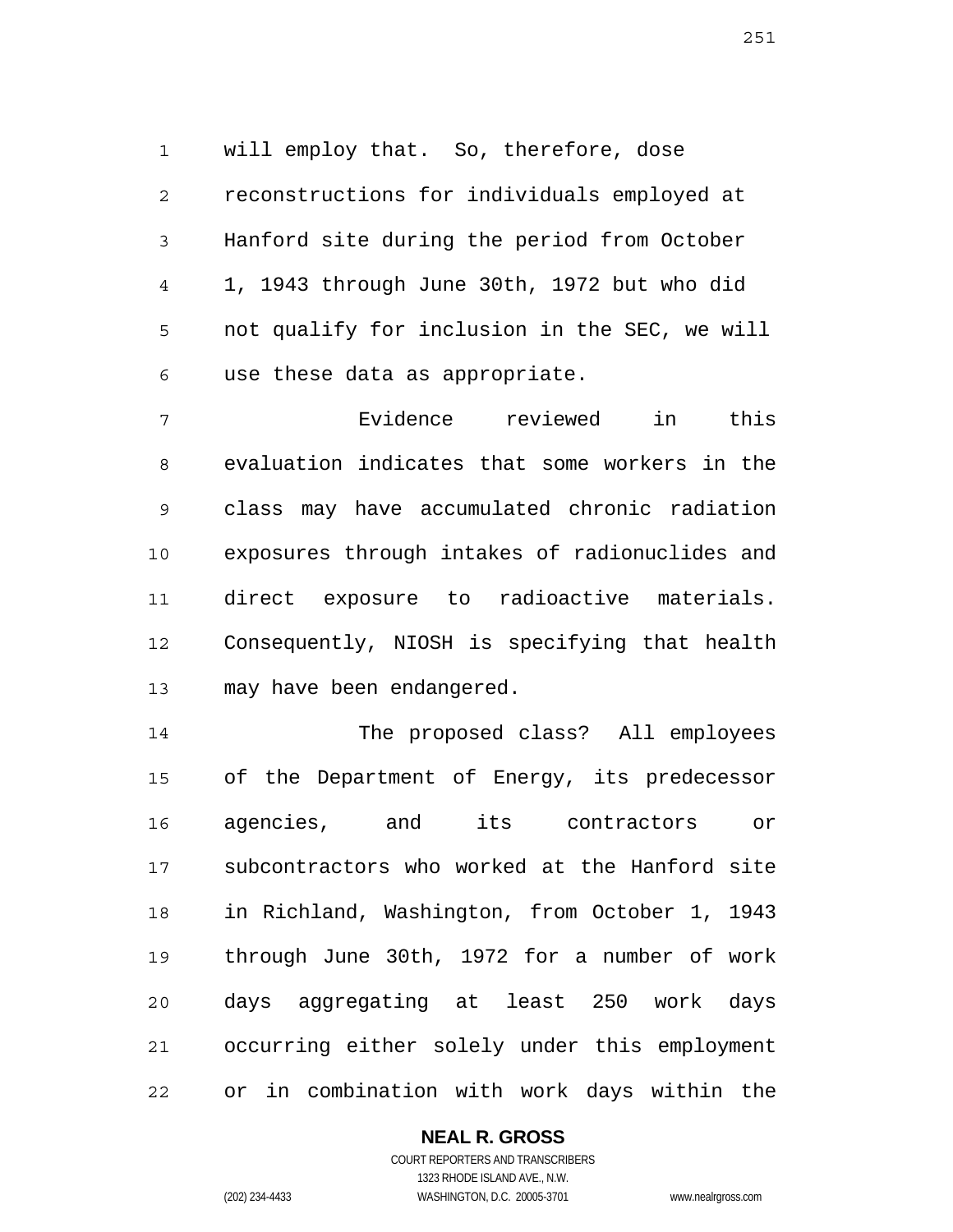1 2 3 parameters established for one or more other classes of employees, including the special exposure cohort.

4 5 6 7 8 9 10 11 12 13 14 15 16 I wanted to give you some flavor for what is the potential impact. The total number of cases that are Hanford and PNNL is about 3,500, 3,457. Previously, 415 were withdrawn as part of the SEC. The total number with the dose reconstruction at DOL was 2,095 cases, total number without a DR at NIOSH, some of these cases have been held for a long time because of changes to the technical basis document, there are 888. Total before 1972, 718 cases to be done. Number of case claims at NIOSH, which the current proposed SEC may effect, is 321 cases.

17 18 19 20 21 22 So our recommendation for the period October 1, 1943 through June 30th, 1972, NIOSH finds that radiation dose cannot be reconstructed for compensation purposes. So we have a feasibility of no, with health endangerment of yes.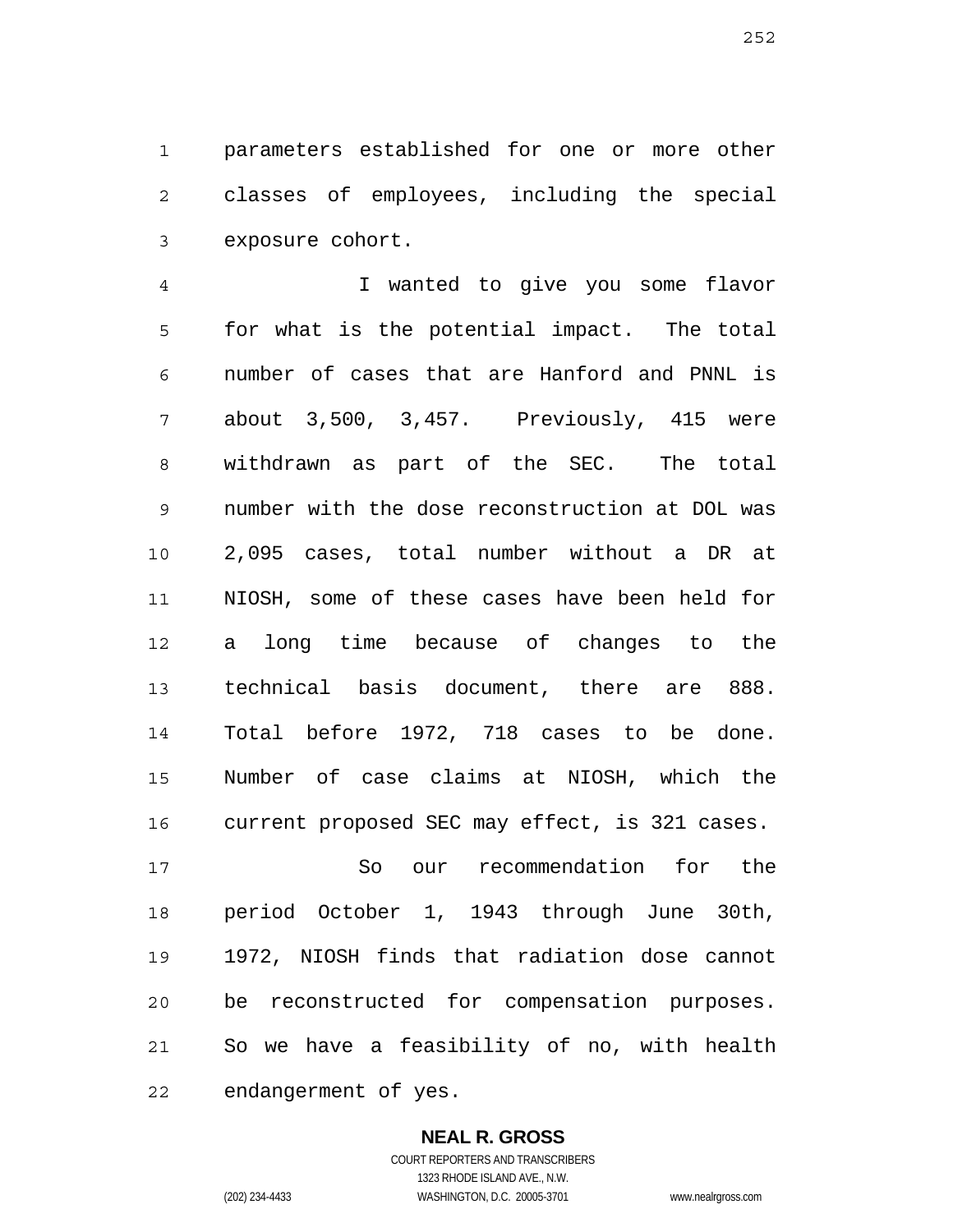1 2 CHAIRMAN ZIEMER: Thank you very much.

3 4 5 6 7 8 9 10 11 12 13 14 15 16 Sam, just to reiterate or emphasize, now as I understand this, this new -- this recommendation picks up the other two as well. Does it not? Everything now is covered by this, is that right? The two previous ones are subsets of this as I read the actual report. DR. GLOVER: This would -- yes, that's correct. CHAIRMAN ZIEMER: The other two existing ones now become, in essence, part of this SEC. Is that correct? DR. GLOVER: Yes. CHAIRMAN ZIEMER: Or this class?

17 DR. GLOVER: That is correct.

18 CHAIRMAN ZIEMER: Because it covers

19 -- right. Okay.

20 21 Now let's open this up for questions. First, Dr. Melius?

#### 22 MEMBER MELIUS: Yes, just to

**NEAL R. GROSS** COURT REPORTERS AND TRANSCRIBERS

1323 RHODE ISLAND AVE., N.W. (202) 234-4433 WASHINGTON, D.C. 20005-3701 www.nealrgross.com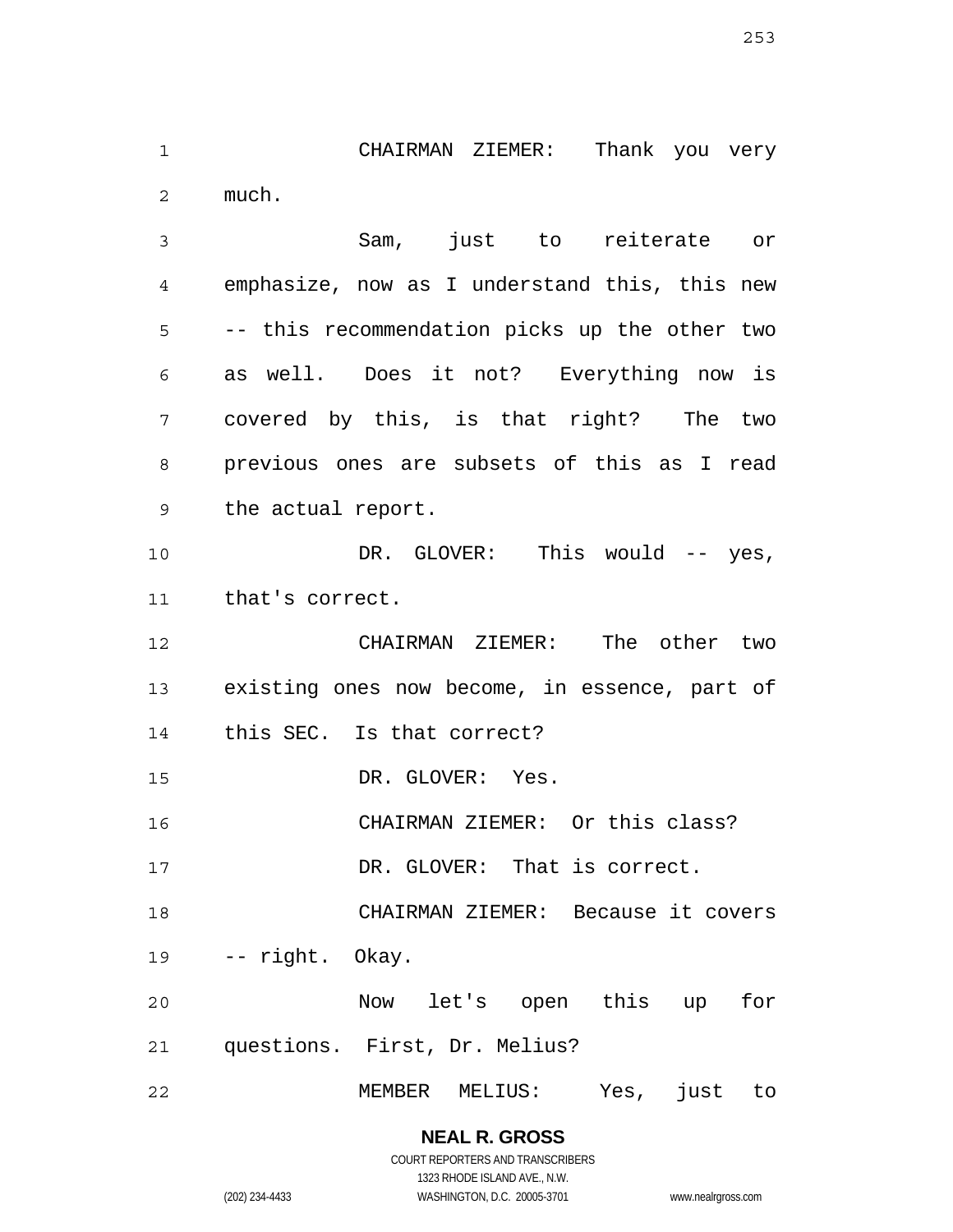1 2 3 4 5 6 7 8 9 10 11 12 13 14 15 16 clarify this because I'm a little confused by what you said. There is still -- I mean there is still an active petition through the period 1990 so this does not preclude further evaluation by the Board of that evaluation report -- further review of that evaluation report by the Board? CHAIRMAN ZIEMER: Well, I don't know if you're asking me. I believe you're correct on that. MEMBER MELIUS: No, I'm asking NIOSH. Essentially -- CHAIRMAN ZIEMER: This doesn't close off the -- MEMBER MELIUS: -- yes, this is

17 sort of a customized new evaluation report that covers a select period here.

18 19 20 CHAIRMAN ZIEMER: And, again, in an effort to cover those cases that we already know about.

21 MEMBER MELIUS: Yes, yes.

22 MR. ELLIOTT: This proposed class

> **NEAL R. GROSS** COURT REPORTERS AND TRANSCRIBERS

> > 1323 RHODE ISLAND AVE., N.W.

(202) 234-4433 WASHINGTON, D.C. 20005-3701 www.nealrgross.com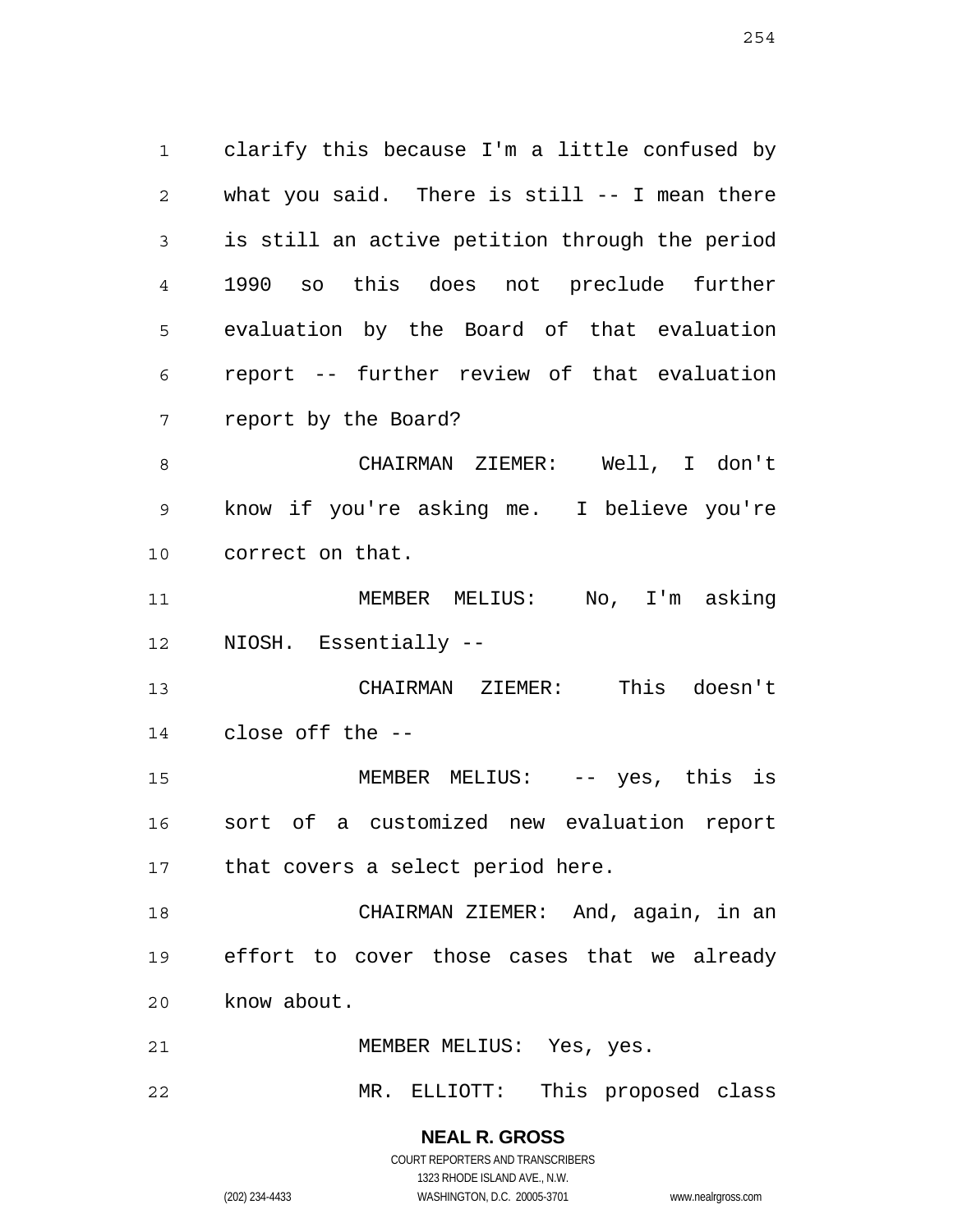1 2 3 4 5 6 7 8 9 10 11 12 13 14 15 16 17 18 19 20 21 22 subsumes the previous two classes. It does not answer in finality the open petition. MEMBER MELIUS: Right. MR. ELLIOTT: We can still continue our evaluation. We can still continue retrieving data. As Sam mentioned, we still have data coming back in. There could be the possibility of an additional evaluation report beyond this. MEMBER MELIUS: Yes, and there will be -- there is an ongoing review by the Work Group and SC&A, and there are outstanding issues that are related to the time period beyond 1972. MR. ELLIOTT: That's correct. MEMBER MELIUS: Yes. MR. ELLIOTT: And I think part of the Work Group's chore now is working with us trying to figure out what issues have been removed by this recommendation. CHAIRMAN ZIEMER: Right, some of the existing matrix findings that the Work

> **NEAL R. GROSS** COURT REPORTERS AND TRANSCRIBERS 1323 RHODE ISLAND AVE., N.W. (202) 234-4433 WASHINGTON, D.C. 20005-3701 www.nealrgross.com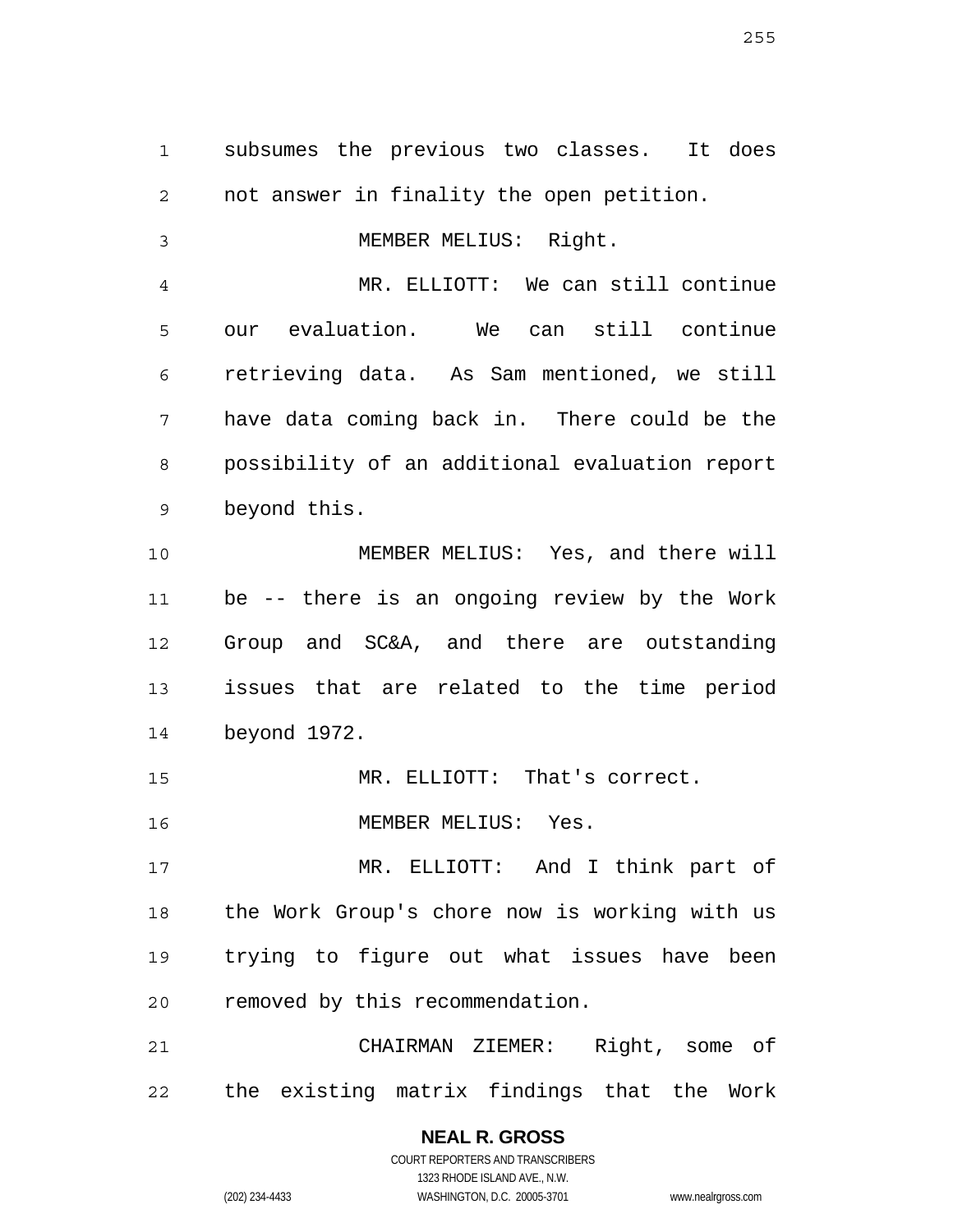1 Group would have been looking at, yes.

2 3 4 5 6 7 8 9 10 11 12 13 14 15 16 17 18 19 20 21 22 MR. ELLIOTT: Yes. CHAIRMAN ZIEMER: At least for certain time periods, yes. MEMBER MELIUS: No, I just wanted to get that on the record, that's all. CHAIRMAN ZIEMER: Further comments or questions? MEMBER MELIUS: I'll just - further comment -- we got this -- we didn't get this report until very recently. A little after the -- the data on it is a little bit misleading in terms of when we got it. And so I don't believe a lot of us have had time to review it. I've had a chance to read the evaluation report. I asked Arjun, who we have been working with from SC&A, also to look it over. And, you know, I think -- I would say, you know, we are in agreement with the proposal. We think it addresses a number of the concerns we had that was still underway.

# **NEAL R. GROSS**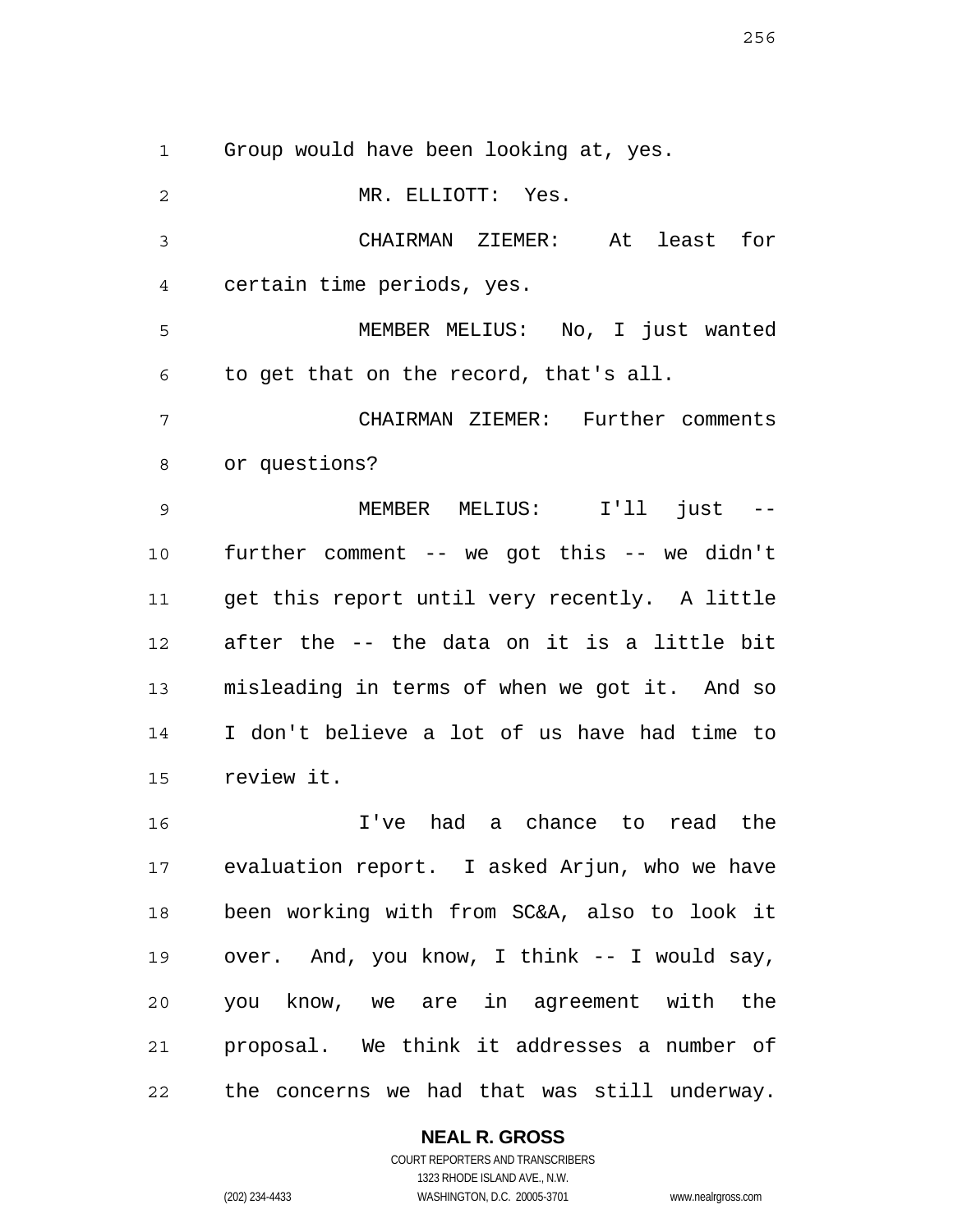1 2 3 4 We've not been able to do much because of this data issue and because we've obviously known for some time that NIOSH was working on this to do that.

5 6 7 8 9 10 11 12 So I guess we would, you know, to the extent of our limited review, what we've had time, we would agree with this conclusion. And, you know, we will be identifying other areas that need to be looked in to beyond 1972. But we now have to sort of regroup because -- figure out what data is available and where we stand with this.

13 14 But I'd also like to compliment NIOSH on their efforts in doing this.

15 16 17 CHAIRMAN ZIEMER: Yes, and I agree with that, too. And on the part of the Hanford group.

18 19 20 21 22 But this particular report didn't get to us in time for the Work Group to specifically act as a group on it. But we've all had the opportunity to read through it. And it seems to make sense not only to pick up

# **NEAL R. GROSS**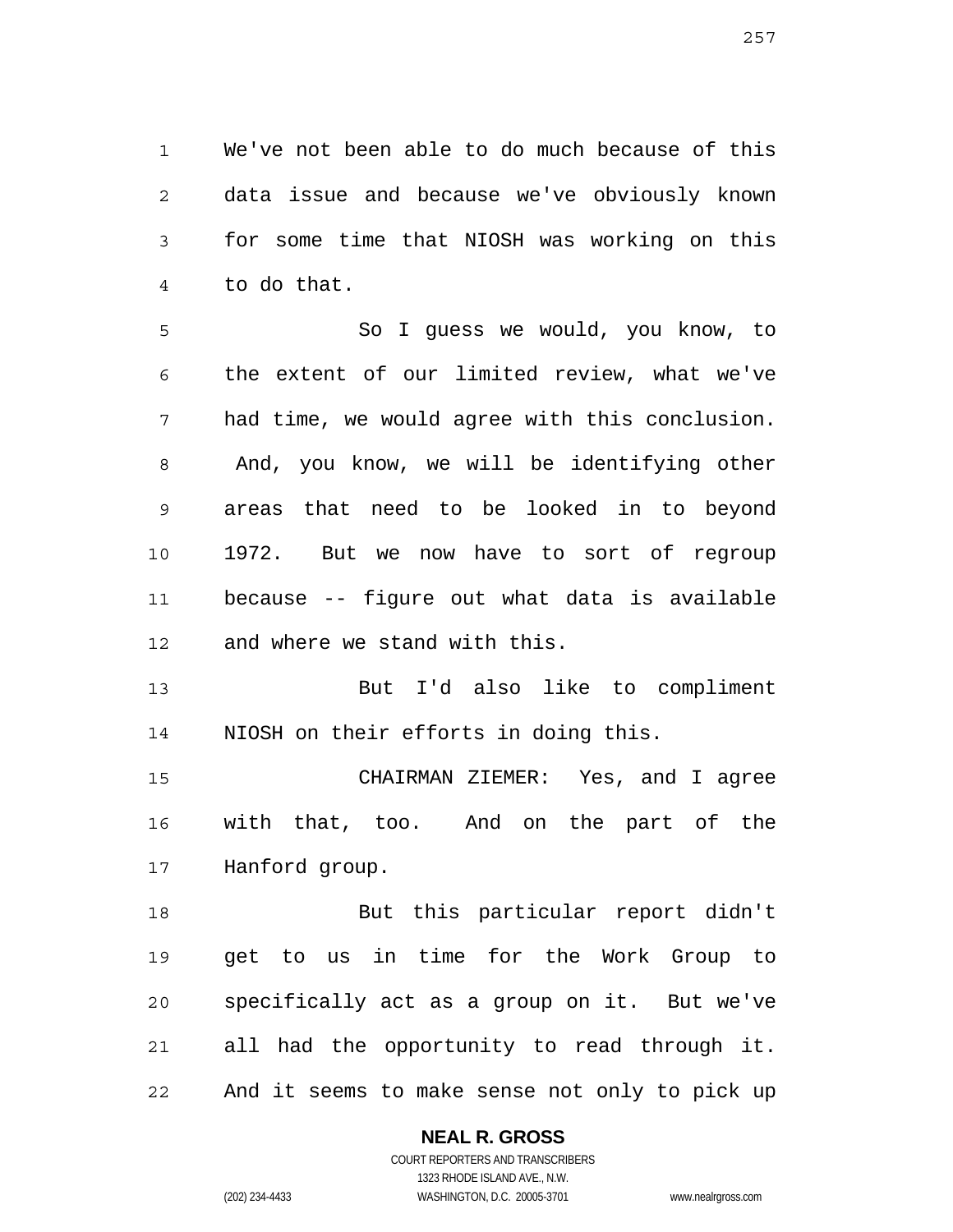1 2 3 4 5 6 7 8 9 10 11 12 13 14 15 16 17 18 19 20 the other two petitions but to basically extend this -- what now becomes the new class for Hanford since the findings seem to be fairly straightforward at this point. We do need to allow opportunity for petitioners to comment if they wish to. Let me ask if any of the petitioners -- MEMBER GRIFFON: May I -- CHAIRMAN ZIEMER: Oh, a question first. Hang on. Yes, Mark? MEMBER GRIFFON: Just one follow-up question. I see your slide on the why everyone slide. But can you elaborate? I mean that's the only thing in this that, I guess, troubles me is that it is all employees. And it doesn't so much trouble me as the question of equity with prior decisions, you know, that we have tried to separate out in prior SEC petitions, you know, certain production workers, whatever.

21 22 And can you expand on that? I mean it seems that you weren't able to in this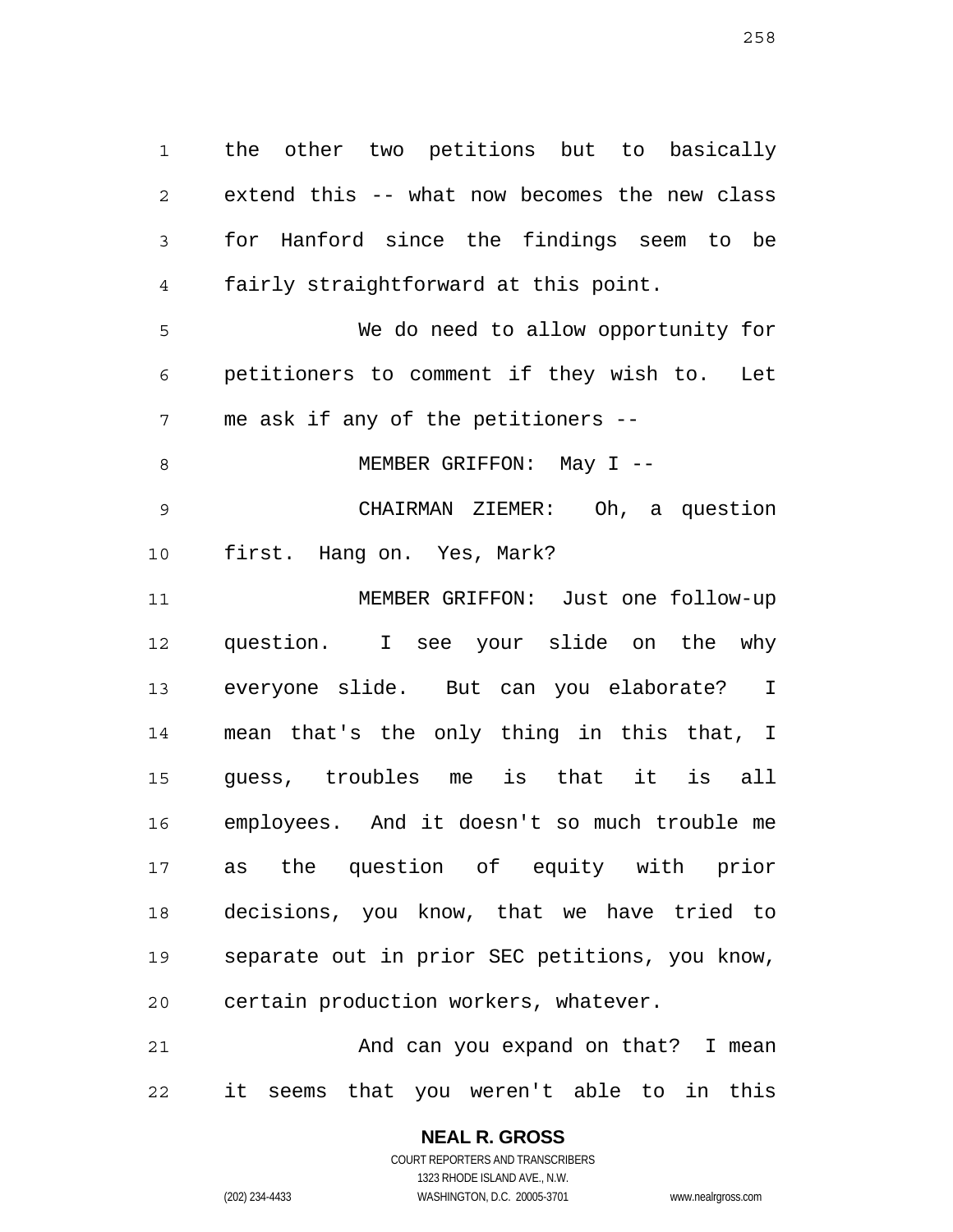1 2 case. And that's fine. But I just want to understand it a little better.

3 4 5 CHAIRMAN ZIEMER: Yes, and I think it was covered in the evaluation report. But why don't you elaborate.

6 7 8 9 10 11 12 13 14 15 16 17 18 19 MR. ELLIOTT: Well, we tried to be very clear, and I think Sam's presentation of that particular slide was as clear as we could make it. As we vetted this class definition with DOL and with DOE and we went out and actually met face to face with the local DOE management at Richland, it became apparent to us that they couldn't identify people who actually went into these areas. This definition will include those individuals who worked in the Federal Building downtown in Richland, Washington, recognizing that their assignments, their tasks, would take them out into the 100, 200, 300 areas.

20 21 22 Also, there's migration between areas, you know, people can be assigned to the 1100 Area, which is primarily administrative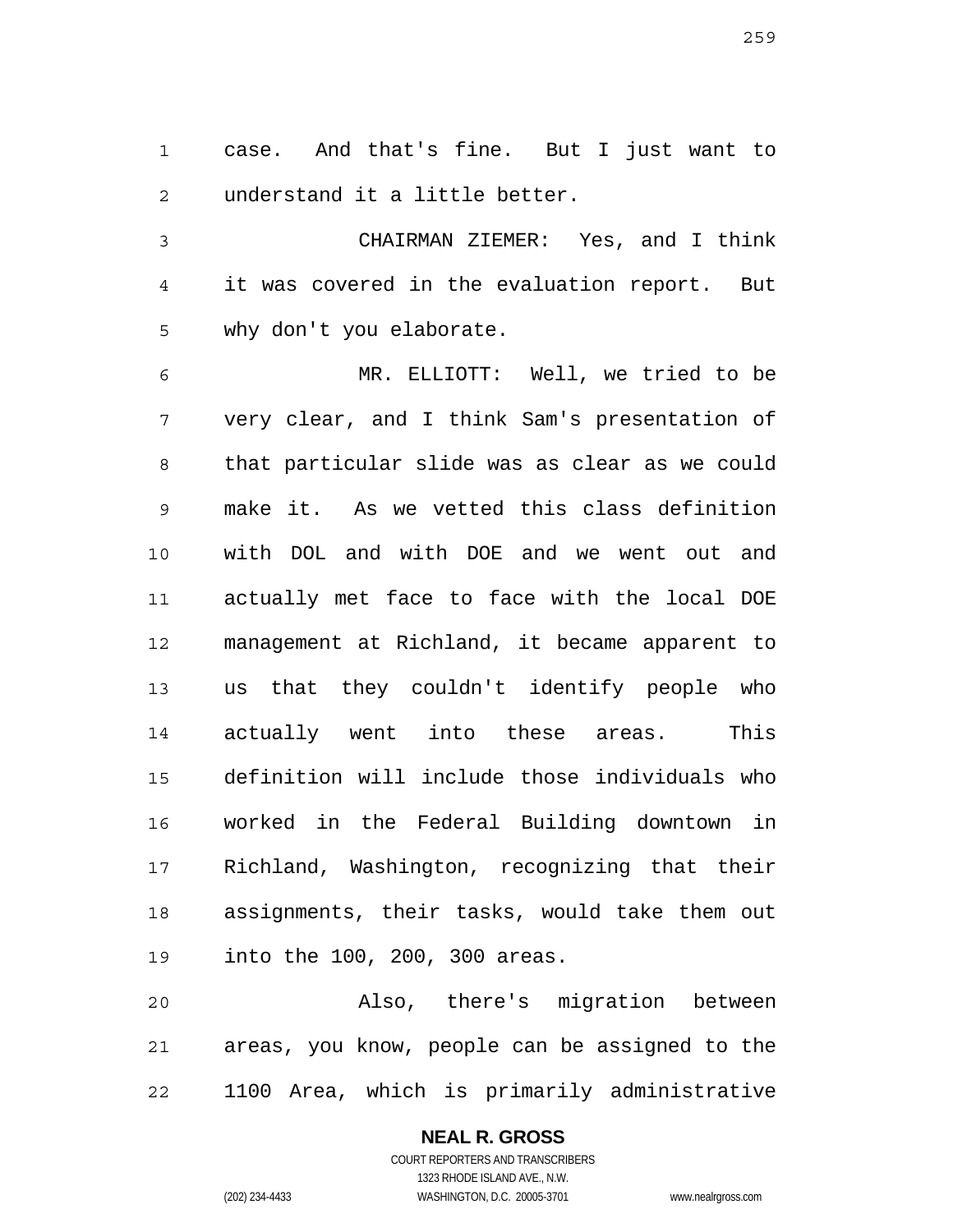1 2 3 4 5 6 7 area, I think, or perhaps a non-exposed situation for most people, but they could leave that area and move into the 300, 200 area to do their work. And it's clear to us that there is no way feasible to identify over the course of time, through the many eras of work out there, where these people moved.

8 MEMBER GRIFFON: Thank you.

9 10 11 12 13 14 15 16 17 18 CHAIRMAN ZIEMER: I'd like to just ask a question. This is more of a curiosity thing, and it may be how DOL administers things. But if you had such an individual at the Federal Building and it was clear from either the CATI interview or the record that that individual went to the work site once a week, is the 250-day determination adjusted for that? Or is it 250 days regardless of where he was?

19 20 MR. ELLIOTT: I would have to refer and defer that question to Jeff.

21 22 CHAIRMAN ZIEMER: I think that's probably a Labor --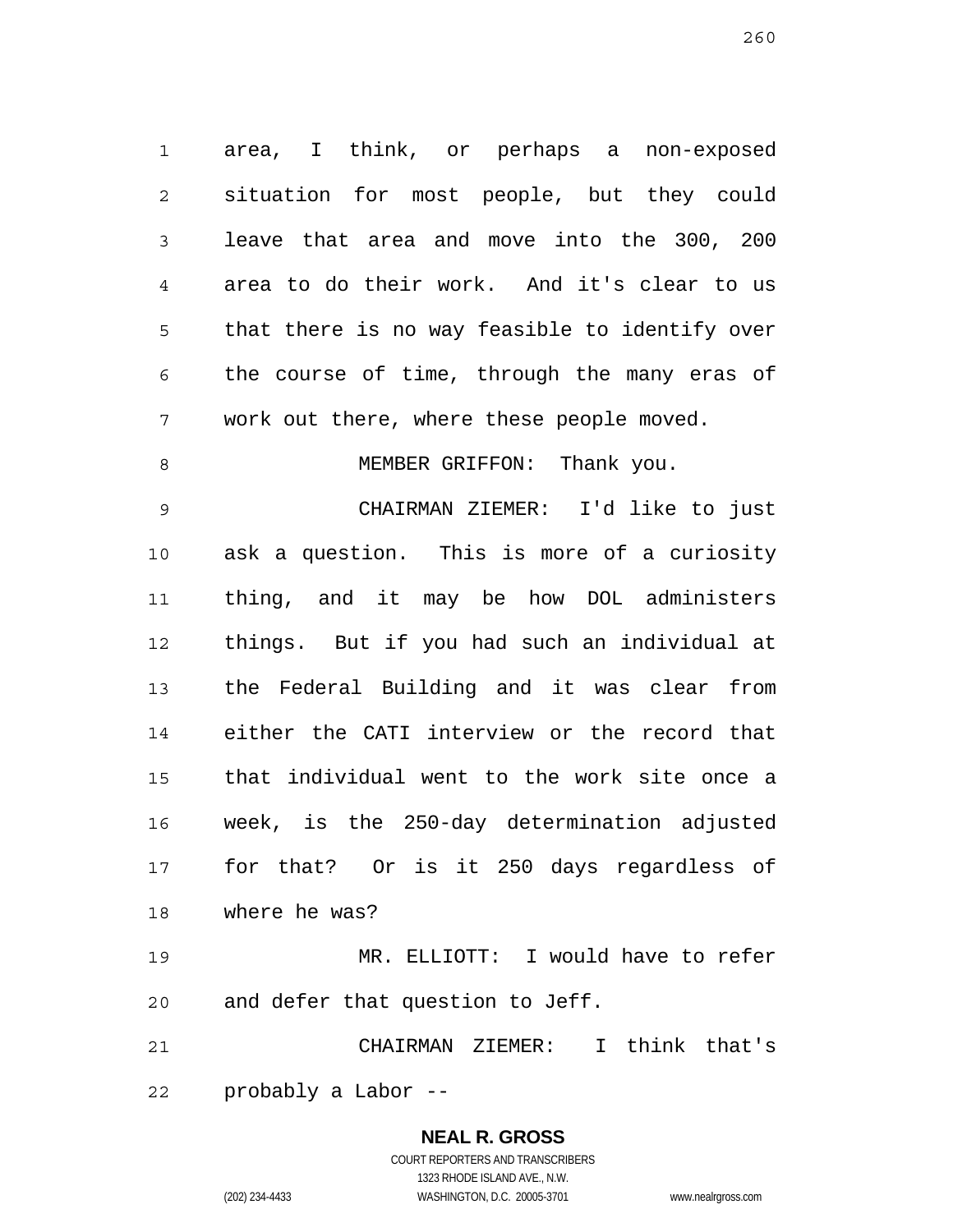1 2 3 4 5 6 7 8 9 10 11 12 13 14 15 16 17 18 19 20 MR. ELLIOTT: It is a DOL question. CHAIRMAN ZIEMER: Maybe Jeff wouldn't be prepared to answer it but -- MR. ELLIOTT: I can give you this much, sir. CHAIRMAN ZIEMER: -- in sort of similar cases, how is that sort of thing handled? Is it a case-by-case or -- MR. ELLIOTT: Let me say this. We were told and we do understand, we do know this to be a fact, that those folks who worked in, like, the Federal Building that had assignments out in the 200, 300 areas, were given a badge, an external badge. CHAIRMAN ZIEMER: Yes. MR. ELLIOTT: So these infeasibility issues go to internal dose problems for us, bioassay problems. So by the badging aspect, that could be used to determine when a person entered the risk areas

22 But I don't know how you all --

# **NEAL R. GROSS**

and how many days they might have spent there.

COURT REPORTERS AND TRANSCRIBERS 1323 RHODE ISLAND AVE., N.W. (202) 234-4433 WASHINGTON, D.C. 20005-3701 www.nealrgross.com

21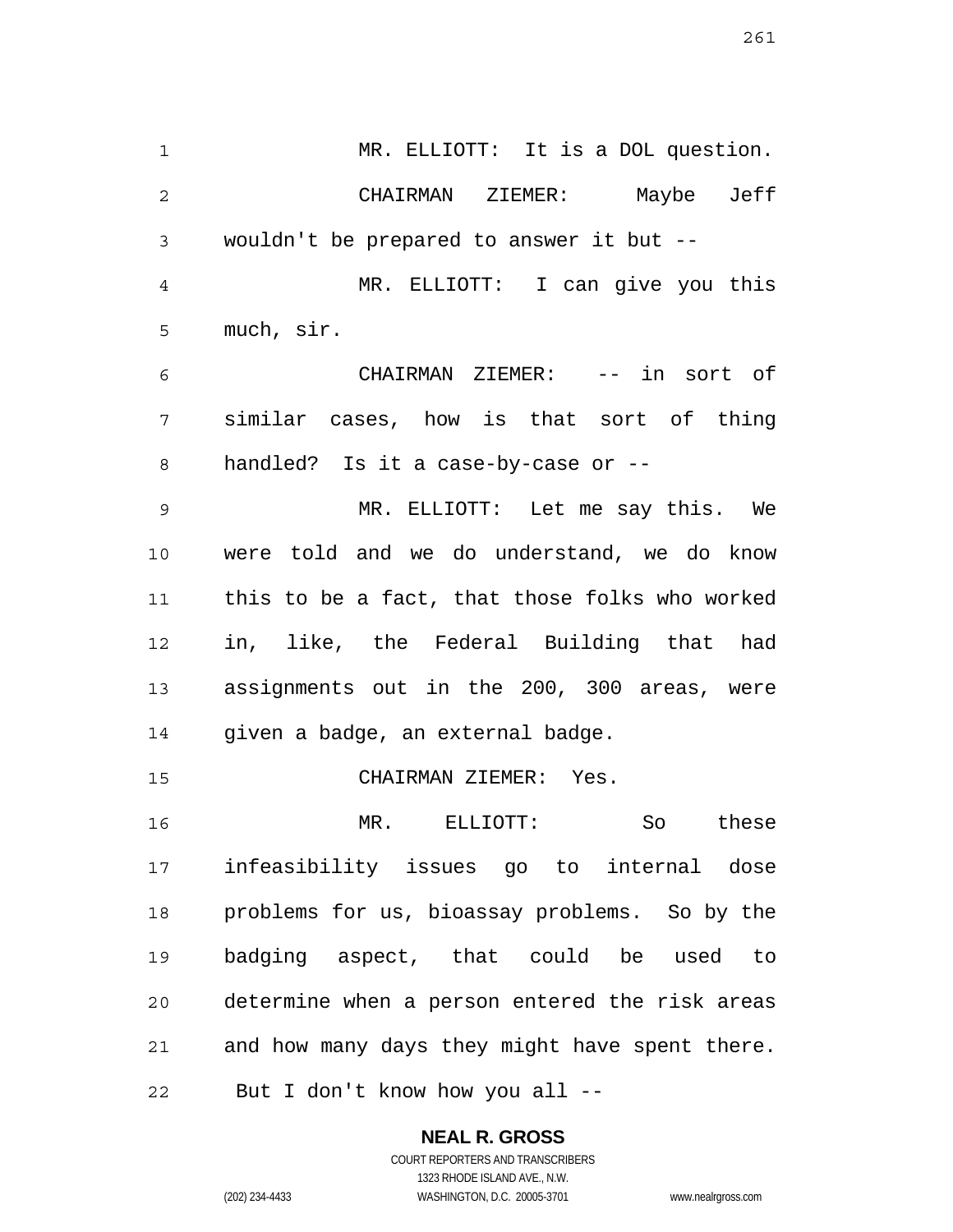1 2 3 4 5 6 7 8 9 10 11 12 13 14 MR. KOTSCH: I mean as always, those things are done on a case-by-case basis. And it works both ways. I mean if there is evidence that he only entered once a week, that is used in the -- you know, that is used in the assessment of the 250. CHAIRMAN ZIEMER: Okay. As a general principle. Obviously, it's a case-bycase. MEMBER MELIUS: So you wouldn't be a Hanford site employee -- I guess it is sort of -- the way the class definition is it was, you know, who worked at the Hanford site. So somebody in that federal -- so you would have

16 the site. So then it is a question of

to move from that federal office building into

17 documentation? No?

15

18 19 MR. ELLIOTT: The federal office building is part of the site.

20 21 MEMBER MELIUS: Okay. So that's considered --

22 MR. ELLIOTT: Yes, it's Hanford --

> **NEAL R. GROSS** COURT REPORTERS AND TRANSCRIBERS 1323 RHODE ISLAND AVE., N.W. (202) 234-4433 WASHINGTON, D.C. 20005-3701 www.nealrgross.com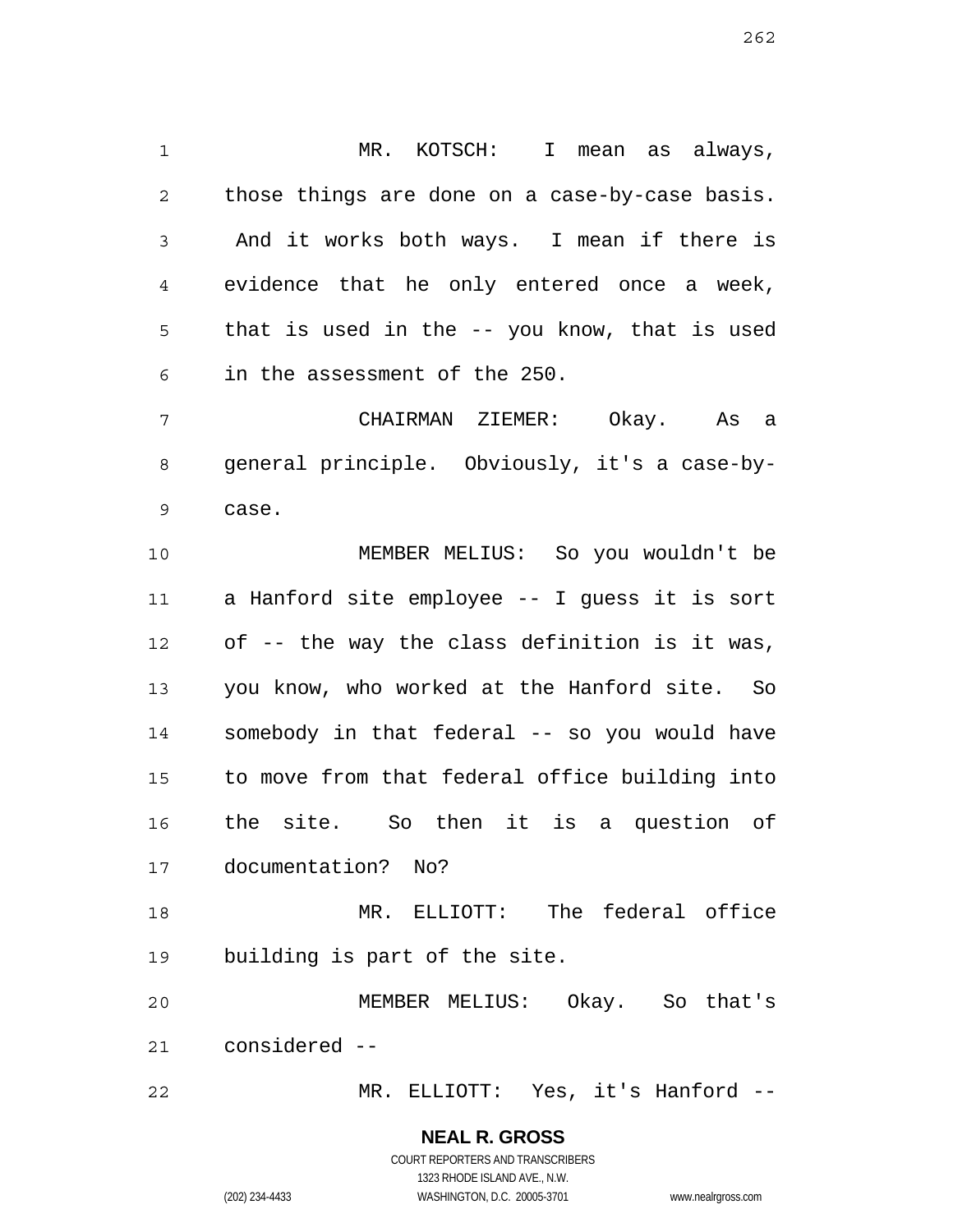1

the Hanford Works, Richland Facility.

2 3 4 5 6 7 8 9 10 11 12 13 14 15 16 MEMBER MELIUS: Okay. MR. ELLIOTT: And our understanding is the Federal Building is considered part of that, the 1100 Area, which had some of the administrative offices and programs are part of that also. It is all inclusive. MEMBER MELIUS: Okay. So I guess - - I go back to Mark's question, which is -- I mean, again, not for this particular site but in general, this seems -- it seems to me that on some of the other older sites, 83.14s and some 83.13s that were going to a much broader definition, much broader class, we're not qualifying the class or restricting the class in some way.

17 18 19 20 21 22 And I think it does raise sort of equity questions with how we've handled this before. And now is probably not the time to try to go through the different sites and so forth because I haven't done it. But it seems to me that we need to start thinking about

**NEAL R. GROSS**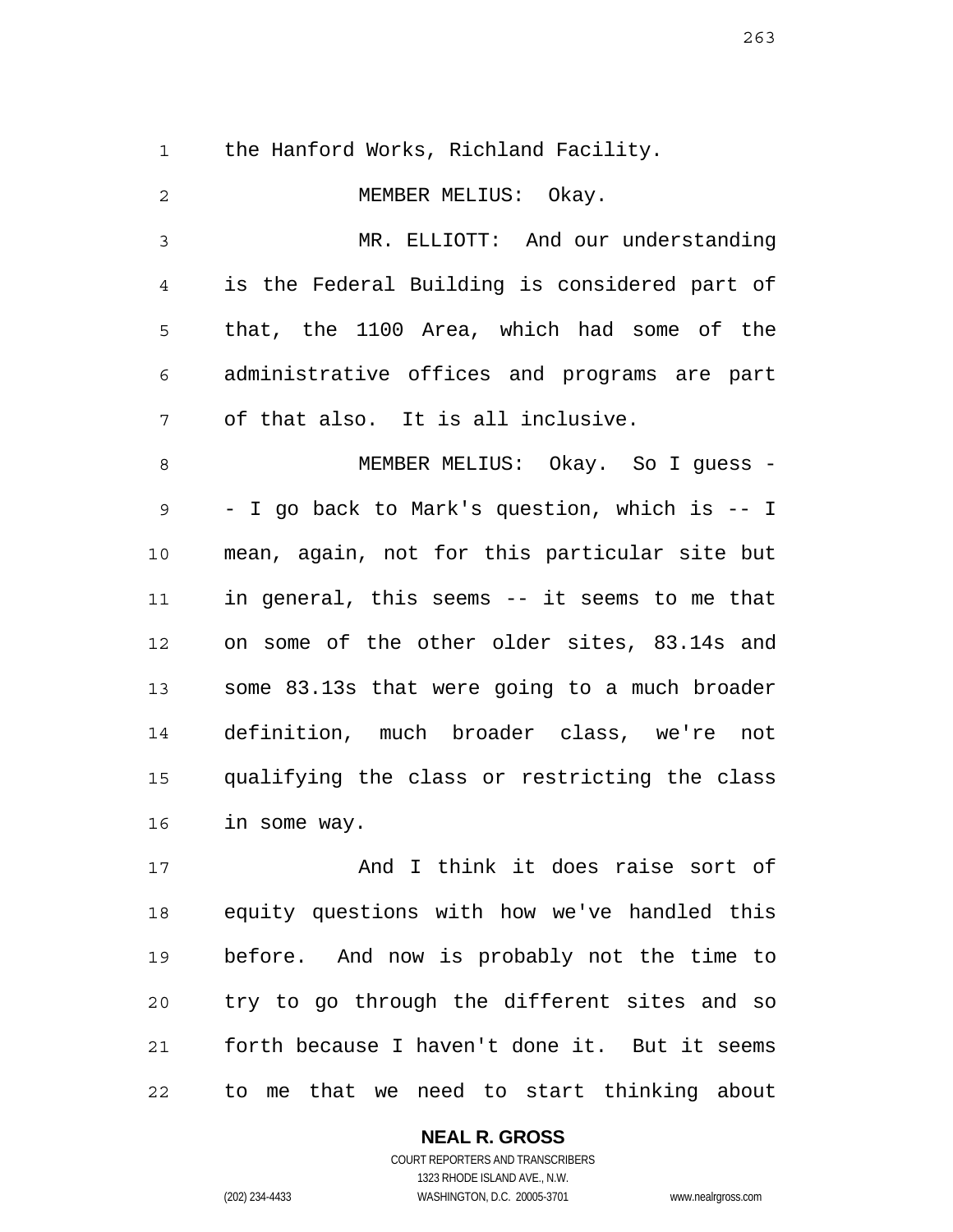1 2 3 4 5 what are going to be the criteria and is what we've done in the past fair to those employees at those sites when we suddenly appear to be taking up a new policy in terms of how we're crafting class definitions.

6 7 8 9 10 11 12 13 14 15 MR. ELLIOTT: No, no, no, I'm going to disagree strongly. There's no new policy. Each one of these classes stand alone on their own merits with the information that is reviewed in the evaluation. And yes, in some instances, we are able to designate certain buildings where work was performed. In other situations such as Hanford, we cannot do that. And when we recognize we cannot do that, that's what we're saying.

16 17 18 19 20 21 22 So it is not a policy change. These SEC petition evaluations are exactly like claims. All claims are individual. They are dependent upon the circumstances around the claim. The same goes for these SEC petitions and the classes that we are evaluating. So I don't see -- I mean we could

### **NEAL R. GROSS**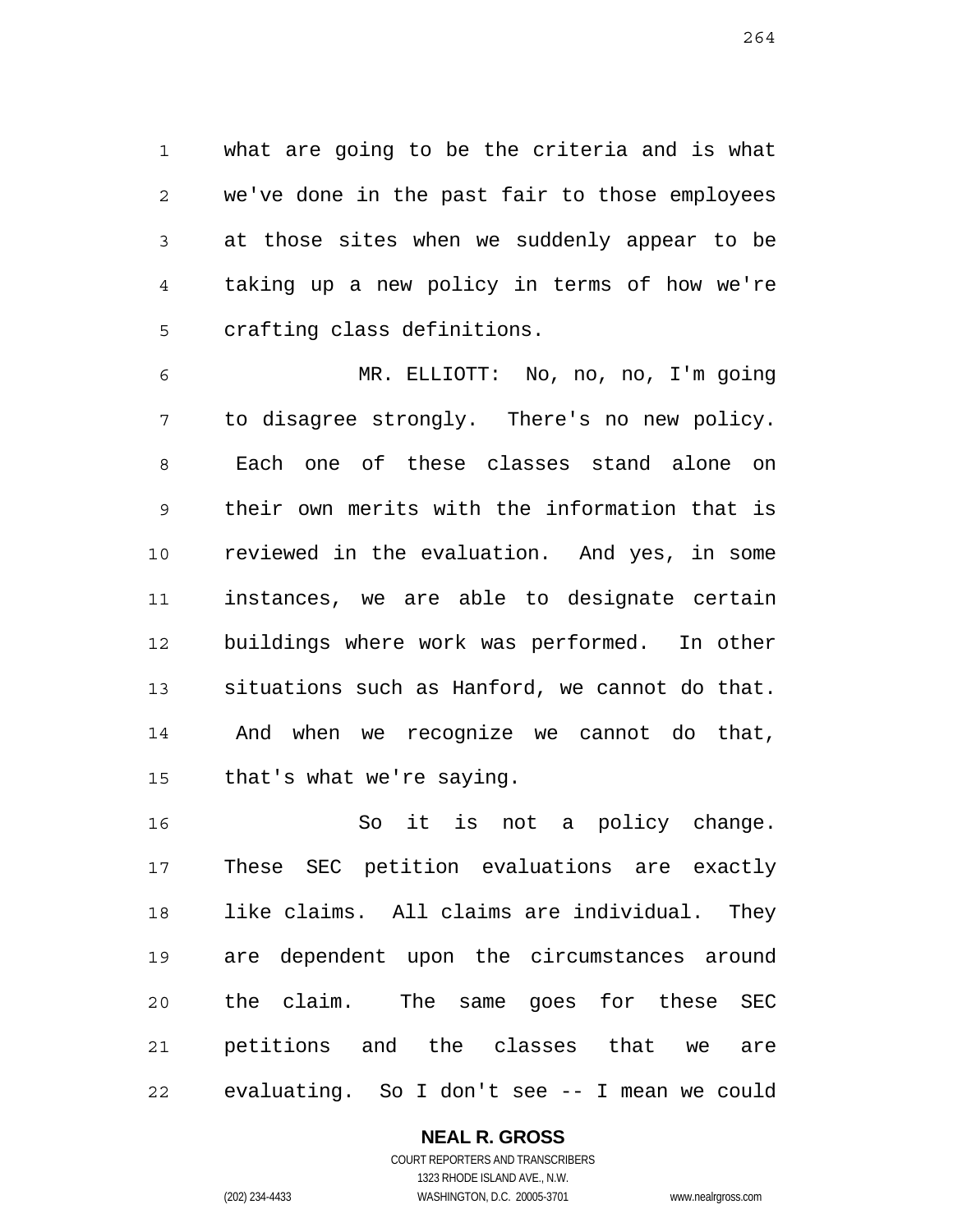1 2 3 4 5 6 7 talk at length about disparities that are presented in this program by the law. But in our actions and our processing of these, we are trying to be as consistent as we possibly can, yet recognizing that there are individual situations and circumstances that drive the recommendations that we bring forward.

8 I think LaVon has a comment.

9 10 11 12 13 14 15 16 17 18 19 20 21 22 MR. RUTHERFORD: I just wanted to add that we also -- I mean we also have taken the opportunity when we have some of the earlier classes that we have added and we've recognized ultimately when it came to the administration of that class that DOL's interpretation of that class may have been somewhat different than ours, and we have went back and we've done 83.14s to modify that class. If you look at the Y-12 early years, we modified that class. Los Alamos National Lab, Lawrence Livermore, again, those have been modified because we recognized implementation was not working the way we

**NEAL R. GROSS**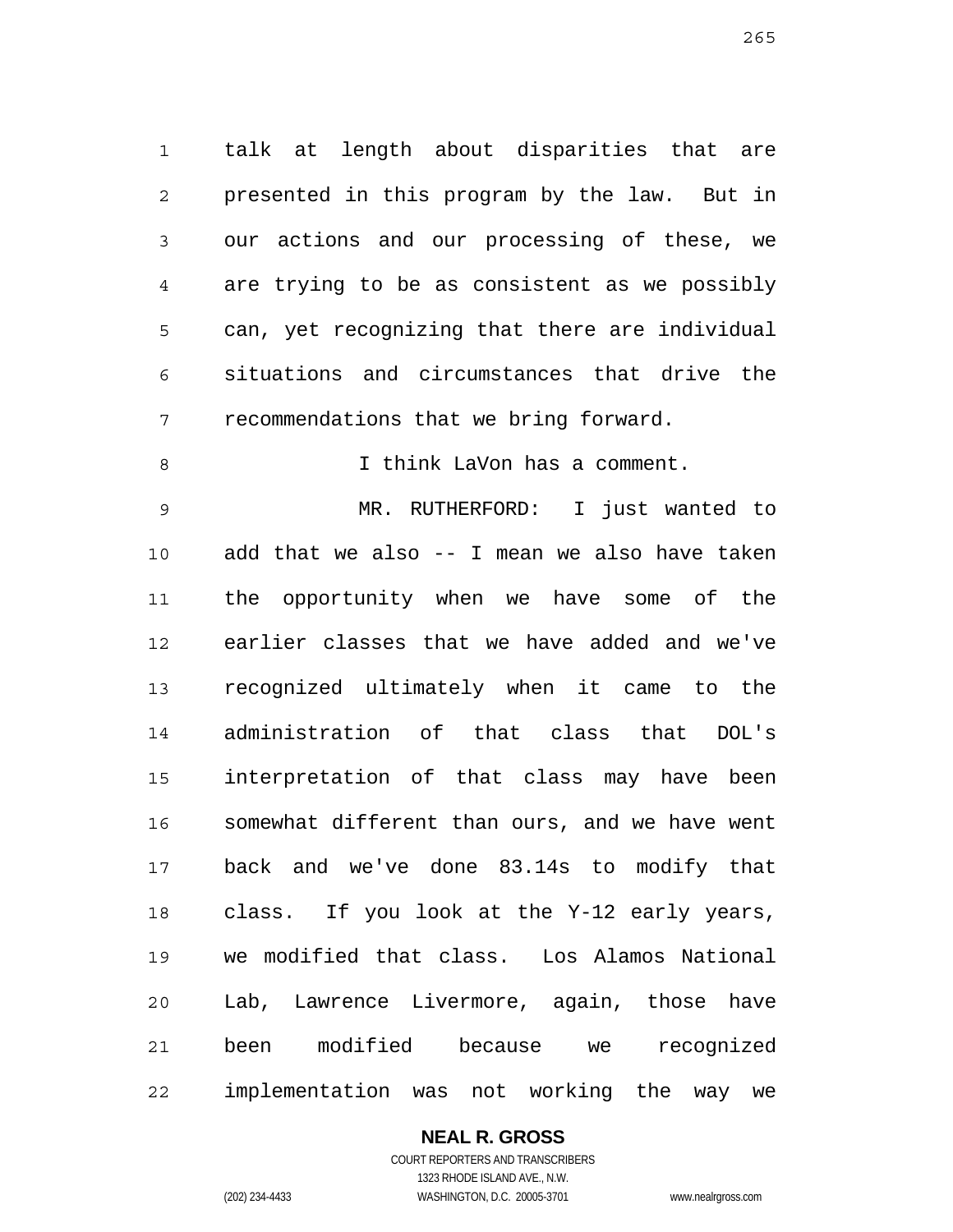1 thought it would work.

| 2              | And so I think that opportunity is             |
|----------------|------------------------------------------------|
| $\mathfrak{Z}$ | out there for any of the previous classes. If  |
| 4              | ultimately we get a claim in back from the     |
| 5              | Department of Labor that we look at and we     |
| 6              | identify that, well, we thought that claim     |
| 7              | would have fit into the class, then we need to |
| 8              | take that under consideration and look at      |
| 9              | maybe we haven't defined the class             |
| 10             | appropriately.                                 |
| 11             | But I think that process is there.             |
| 12             | MEMBER MELIUS: Well, how many                  |
| 13             | times has that worked? How many times have     |
| 14             | you gone back?                                 |
| 15             | MR. RUTHERFORD: Y-12 early years,              |
| 16             | Lawrence Livermore National Lab twice at this  |
| 17             | time, at this time.                            |
| 18             | MEMBER MELIUS: Okay.                           |
| 19             | MR. RUTHERFORD: Again, if we end               |
| 20             | up in situations where we feel that a claim    |
| 21             | has not been appropriately administered, then  |
| 22             | we would look at going back again.             |

**NEAL R. GROSS** COURT REPORTERS AND TRANSCRIBERS

1323 RHODE ISLAND AVE., N.W. (202) 234-4433 WASHINGTON, D.C. 20005-3701 www.nealrgross.com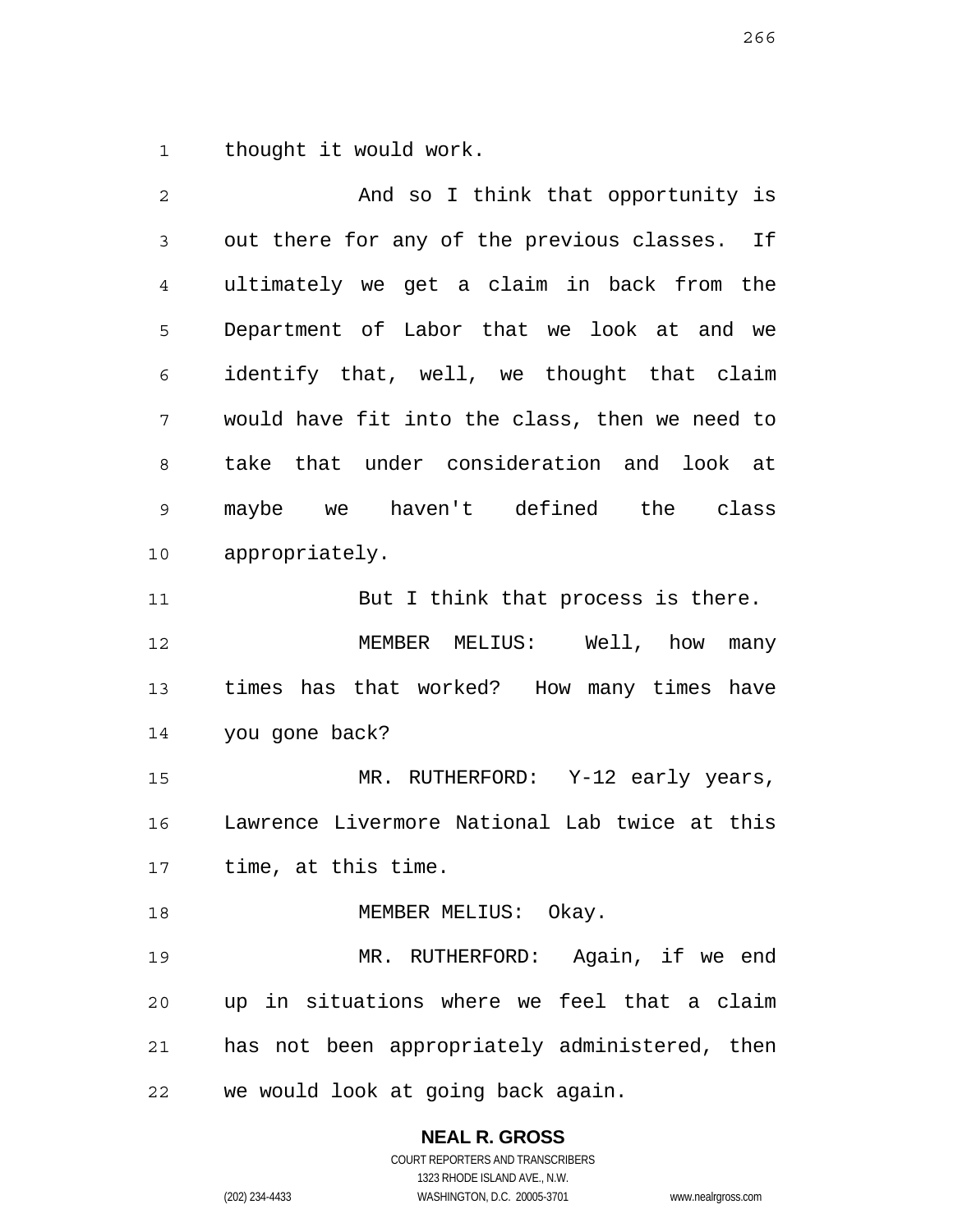1 2 3 4 5 6 7 8 9 10 11 12 13 14 15 16 17 18 19 20 21 22 MEMBER MELIUS: And do you actively look for claims that haven't been appropriately -- MR. RUTHERFORD: Yes, we do. Actually we do. MEMBER MELIUS: Okay. MR. RUTHERFORD: During the process, when a dose reconstructor gets a dose reconstruction in, part of the process is looking at each claim and see how the decision was made, ultimately whether it is in or not in the SEC. And looking at how you would anticipate the exposures to that individual. MEMBER MELIUS: I'd like to request a presentation on that process for the next meeting. MR. RUTHERFORD: I will accept that one. (Laughter.) MEMBER MELIUS: Excellent. CHAIRMAN ZIEMER: It almost sounds like a challenge there, doesn't it? Thank

## **NEAL R. GROSS** COURT REPORTERS AND TRANSCRIBERS 1323 RHODE ISLAND AVE., N.W.

(202) 234-4433 WASHINGTON, D.C. 20005-3701 www.nealrgross.com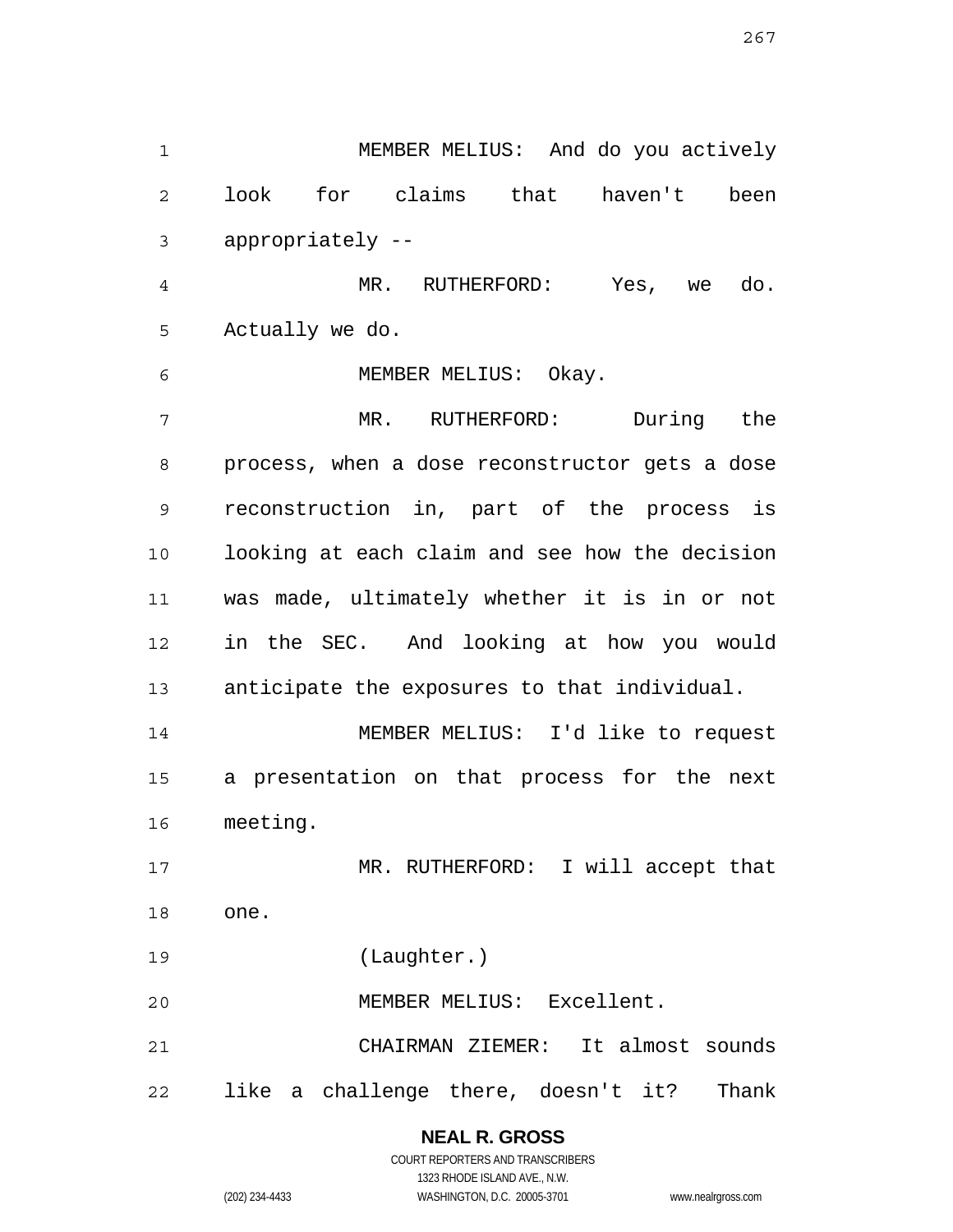1 you.

| $\overline{c}$ | Let me again see if any of the                 |
|----------------|------------------------------------------------|
| $\mathfrak{Z}$ | petitioners are on the line and wish to speak. |
| $\overline{4}$ | These are Hanford petitioners. Any of the      |
| 5              | Hanford petitioners wish to speak?             |
| 6              | MS. HOYT: Yes. My name is                      |
| 7              | Rosemary Hoyt. Can you hear me?                |
| 8              | CHAIRMAN ZIEMER: I can hear you,               |
| $\mathsf 9$    | Rosemary. And I'll, just for the record,       |
| 10             | point out that Rosemary was a petitioner on    |
| 11             | one of the earlier versions, I believe.        |
| 12             |                                                |
|                | Rosemary, is that not correct?                 |
| 13             | MS. HOYT: Yes.                                 |
| 14             | CHAIRMAN ZIEMER: Yes, please give              |
| 15             | us your comments.                              |
| 16             | MS. HOYT: Well, I would also like              |
|                | 17 to hear from the current petitioner, if     |
| 18             | possible, and would like to speak after that   |
| 19             | person, if that person is on the line.         |
| 20             | CHAIRMAN ZIEMER: We had received a             |
| 21             | note that the person might possibly be on the  |

**NEAL R. GROSS** COURT REPORTERS AND TRANSCRIBERS

1323 RHODE ISLAND AVE., N.W. (202) 234-4433 WASHINGTON, D.C. 20005-3701 www.nealrgross.com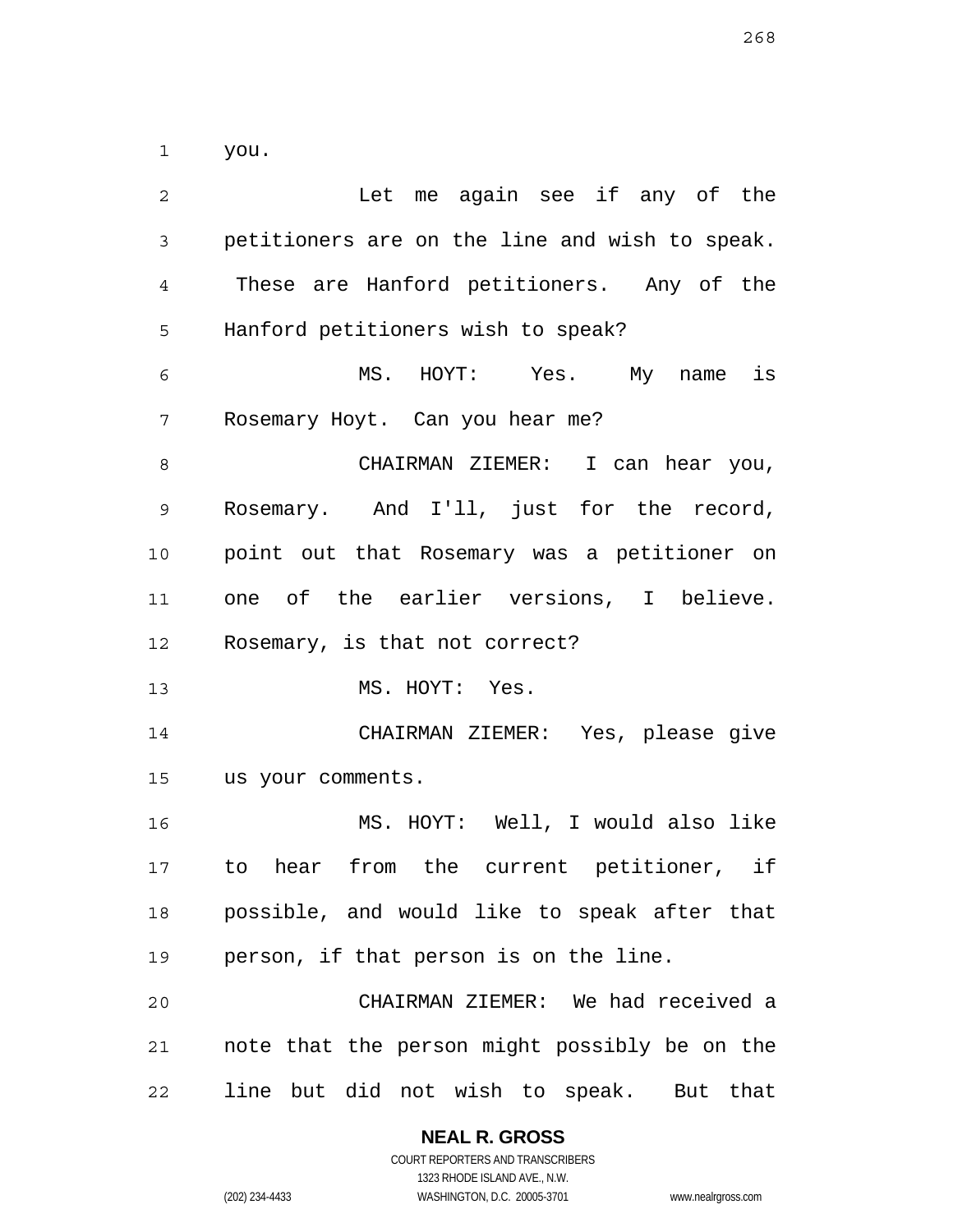1 would be her call if she's on the line.

| 2  | MS. HOYT: Okay. Well, then my                  |
|----|------------------------------------------------|
| 3  | first comment would be that I would dearly     |
| 4  | love to hear from that person and would like   |
| 5  | my contact information given to her. And I,    |
| 6  | again, ask her to please contact me.           |
| 7  | The questions that I have are is               |
| 8  | americium included in this current SEC because |
| 9  | it wasn't mentioned.                           |
| 10 | CHAIRMAN ZIEMER: The question is               |
| 11 | was americium included in the current ones? I  |
| 12 | believe the answer is no, but let me see.      |
| 13 | Sam, can you answer that? At least             |
| 14 | it was not one of the named ones that you      |
| 15 | couldn't reconstruct, I guess, in the current  |
| 16 | petitions. Is that correct?                    |
| 17 | Hang on, Rosemary, we're --                    |
| 18 | Rosemary's question was<br>$---$ I             |
| 19 | believe it was do the current classes cover    |
| 20 | americium? I don't think they specifically     |
| 21 | named it as $-$                                |
| 22 | DR. GLOVER: So the previous class              |

DR. GLOVER: So the previous class

**NEAL R. GROSS** COURT REPORTERS AND TRANSCRIBERS 1323 RHODE ISLAND AVE., N.W. (202) 234-4433 WASHINGTON, D.C. 20005-3701 www.nealrgross.com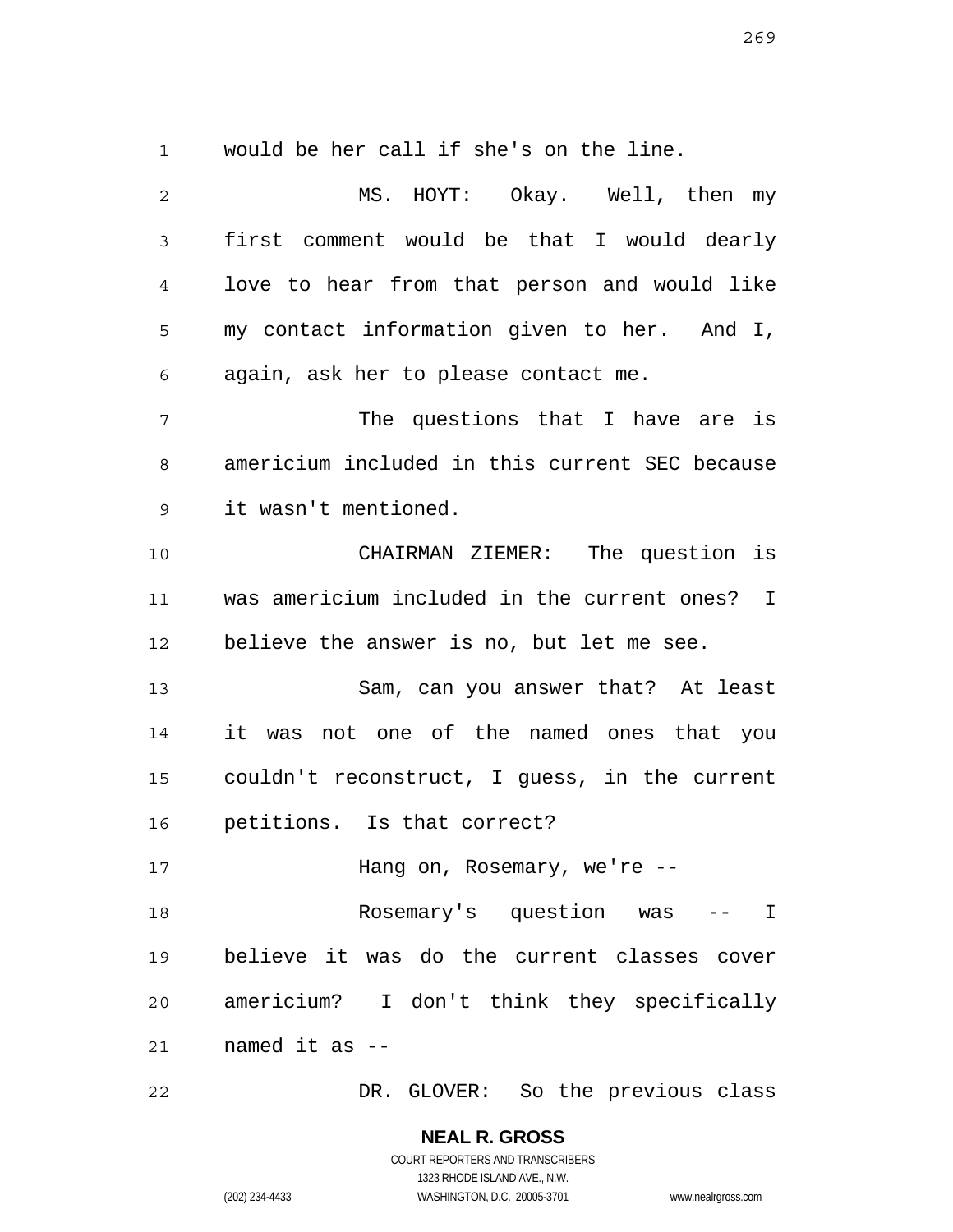1 2 3 4 5 6 we'd already set forth for americium and thorium. We didn't necessarily have to restate them as being we can't do it or that we -- americium continues past that. But we do have bioassay data. It was unnecessary to continue to restate --

7 8 CHAIRMAN ZIEMER: Because you covered the other.

9 10 DR. GLOVER: -- those infeasibilities.

11 12 CHAIRMAN ZIEMER: Okay. So that's sort of a yes then.

13 14 15 16 17 18 19 20 MS. HOYT: Okay. I'm making notes. Another comment is I know that matrix has been very large and there were a lot of unresolved issues. Has the matrix been updated at all lately since it's my understanding that the Working Board -- Hanford Working Group has not met in almost two years. So --

21 22 CHAIRMAN ZIEMER: Let me give a preliminary answer. And then perhaps Dr.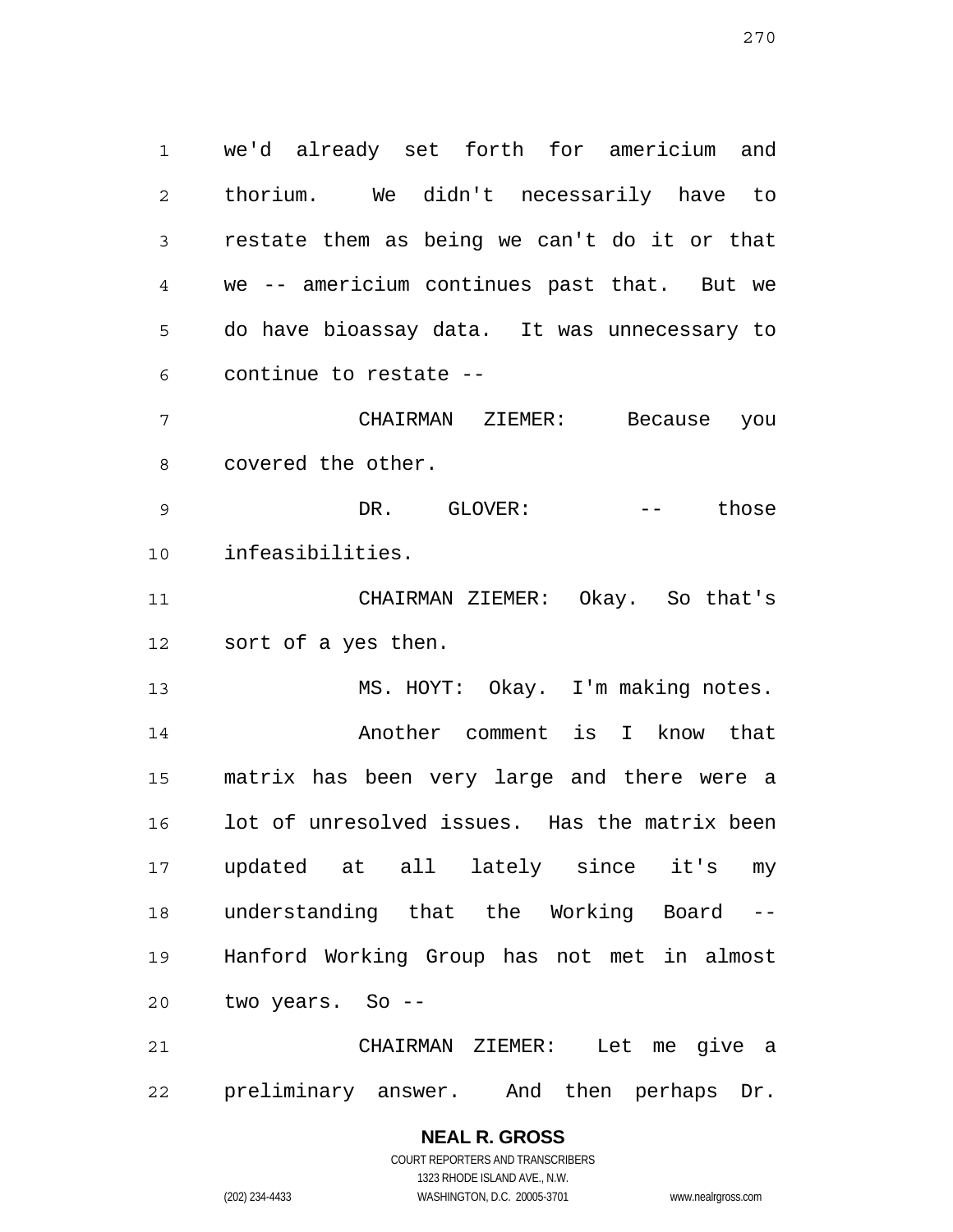1 Melius, the Chair, can answer further.

2 3 4 5 6 7 8 9 10 11 12 13 14 15 16 17 18 19 But my understanding is that if this class is approved, that is if the recommendation of NIOSH is approved by the Board as well or if we make a similar recommendation, that would automatically take care of a number of the matrix issues. So we would need to update and revise the matrix. But let me ask Dr. Melius to comment further. MEMBER MELIUS: Yes, that is correct, Dr. Ziemer. And we have already got that in process. Sam Glover has been keeping us aware of their activities and with more information, providing additional information on some of their data collection and so forth. We need to get caught up with that a little bit, but I think that can be done relatively quickly.

20 21 22 And Arjun Makhijani and I have had discussions of this already. And we'll be proceeding as rapidly as we can to get it

# **NEAL R. GROSS**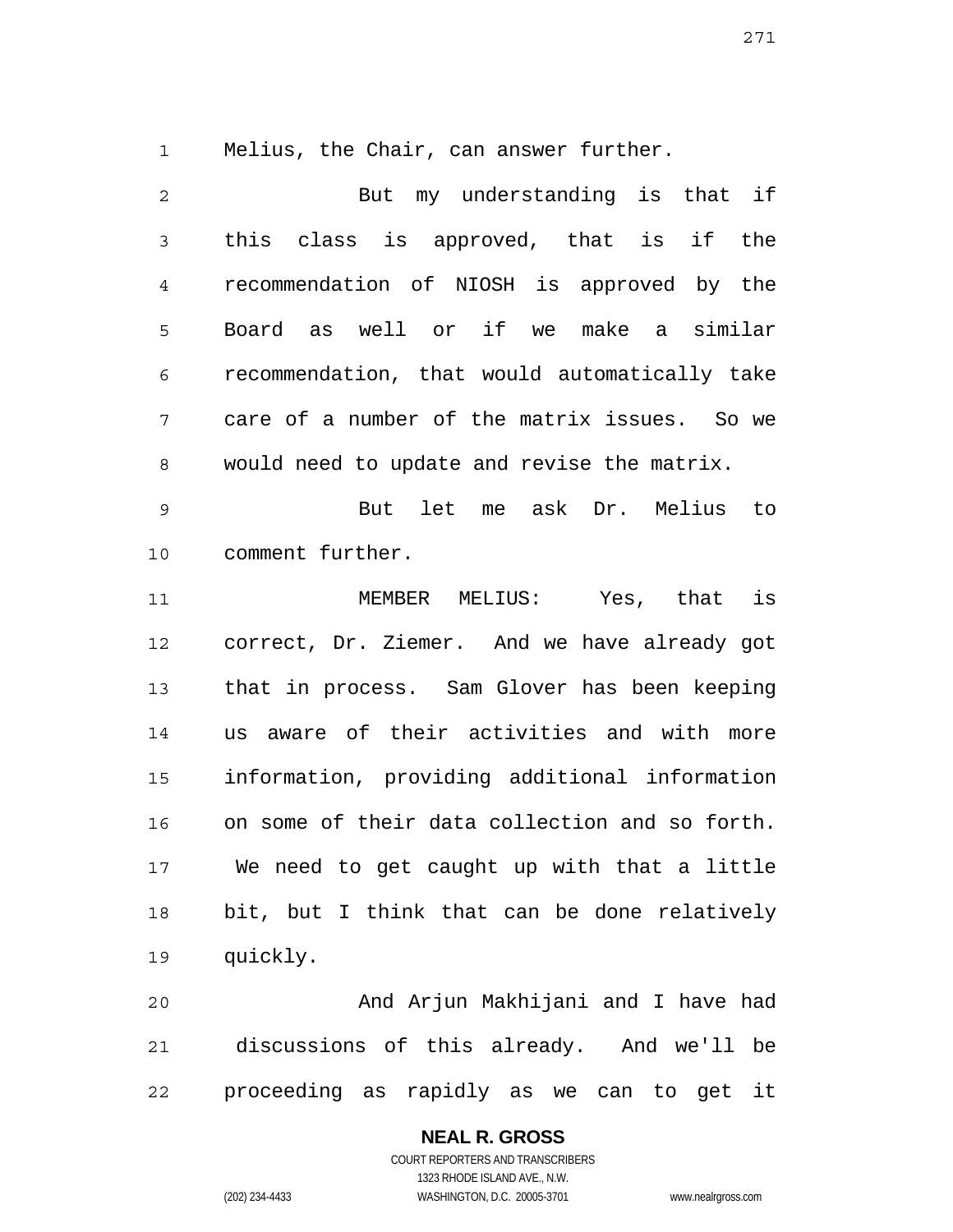1 2 3 4 5 6 7 8 9 10 11 12 13 14 15 16 17 18 19 20 21 22 updated and then to organize a Work Group meeting to go forward. We've already identified on a preliminary basis some issues that we think need to be looked at. CHAIRMAN ZIEMER: Of course, once that's updated, we need to make sure that the petitioners get copies of that as well. And, Rosemary, we'll certainly make sure that you are kept apprised of that. MS. HOYT: Okay. CHAIRMAN ZIEMER: Did you have additional comments or questions? MS. HOYT: Just one. Again, at the very beginning, it seemed that NIOSH was gung ho and said no, they could reconstruct everything. And the more they got into it, the more they realized that data was missing. So I appreciate that NIOSH has taken the lead on this and is recognizing that it is very complex and that they were not able to do a lot of the dose reconstructing that they formerly thought they could do.

# **NEAL R. GROSS**

COURT REPORTERS AND TRANSCRIBERS 1323 RHODE ISLAND AVE., N.W. (202) 234-4433 WASHINGTON, D.C. 20005-3701 www.nealrgross.com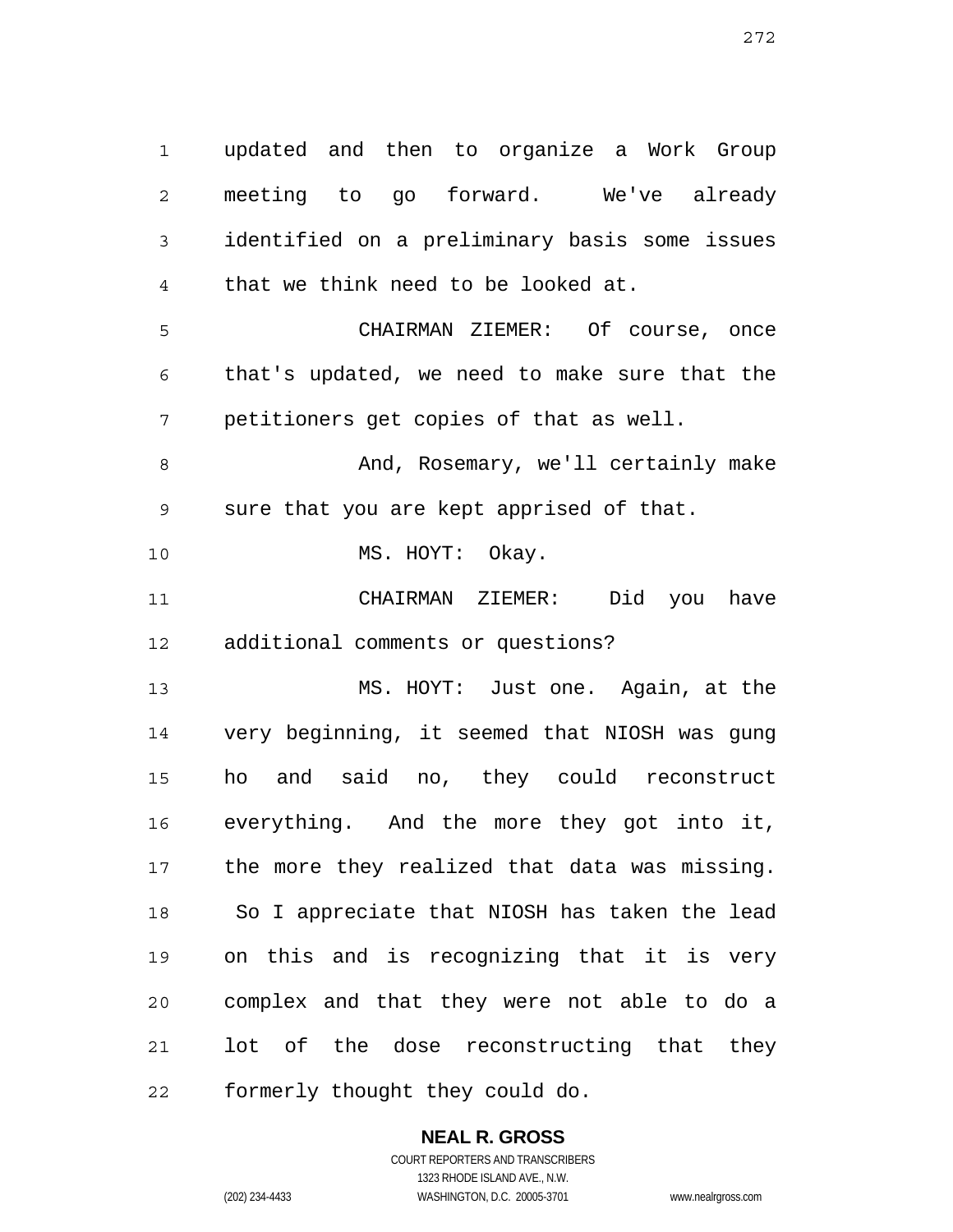1 2 3 4 5 6 7 8 9 10 11 12 13 14 15 16 17 18 19 20 CHAIRMAN ZIEMER: Okay. Thank you. So noted. Any other petitioners on the line that wish to speak? (No response.) CHAIRMAN ZIEMER: If not, then Mark Griffon has a remark here. MEMBER GRIFFON: Just a follow up on Rosemary's first point there -- the americium question. I mean I'm not sure - this certainly becomes important for the non-SEC cancers. I wasn't -- when I read through this, and, granted, I didn't have a lot of time with it -- but if you can do the americium, plutonium, other nuclides in later years, it becomes relevant for the non-listed cancers obviously. So can you restate -- is that - you said we should presume that they are still infeasible all through `72. Is that -- DR. GLOVER: We didn't restate that

21 22 -- you know we didn't extend anything beyond

> **NEAL R. GROSS** COURT REPORTERS AND TRANSCRIBERS

> > 1323 RHODE ISLAND AVE., N.W.

(202) 234-4433 WASHINGTON, D.C. 20005-3701 www.nealrgross.com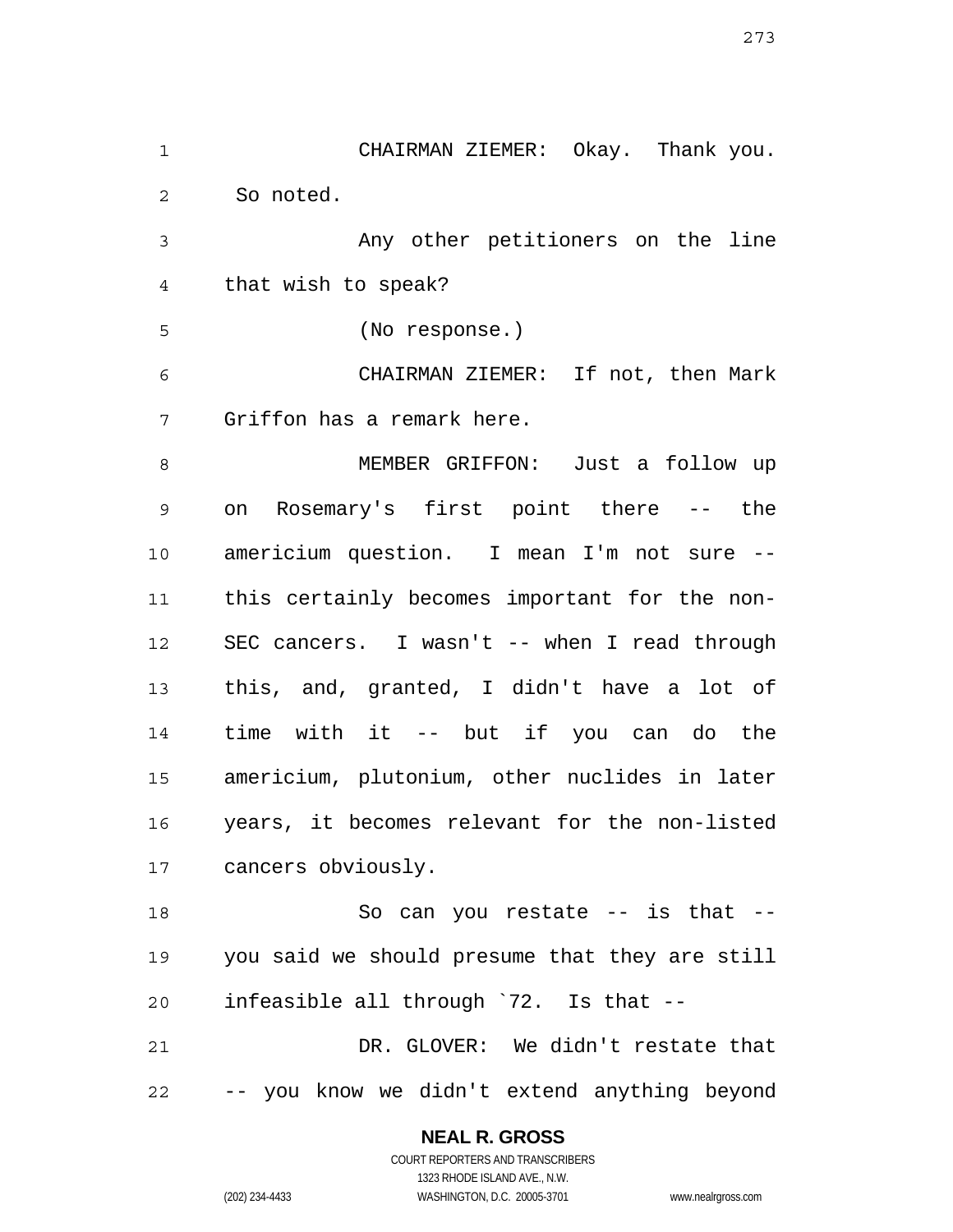1 2 3 4 5 6 7 8 9 10 11 12 13 14 15 16 17 what was minimally necessary to state the class. Right now we have an infeasibility stated though `68. We won't do those for thorium during those current time frames. If we have data then we will use that data. So the more we state that we can't do, the less dose I can apply for these non-SEC cancers. CHAIRMAN ZIEMER: Thank you. Any further comments on this one? (No response.) CHAIRMAN ZIEMER: It would be appropriate if the Board is ready to make a recommendation on this evaluation report. You have the possibility of two possible motions. Or you can defer action, depending on your -- I guess I would say your comfort level with

18 19 20 21 the information provided, whether you believe that you are ready to take action. A motion to agree with the recommendation and to so notify the Secretary would be appropriate or a motion not to agree.

**NEAL R. GROSS**

COURT REPORTERS AND TRANSCRIBERS 1323 RHODE ISLAND AVE., N.W. (202) 234-4433 WASHINGTON, D.C. 20005-3701 www.nealrgross.com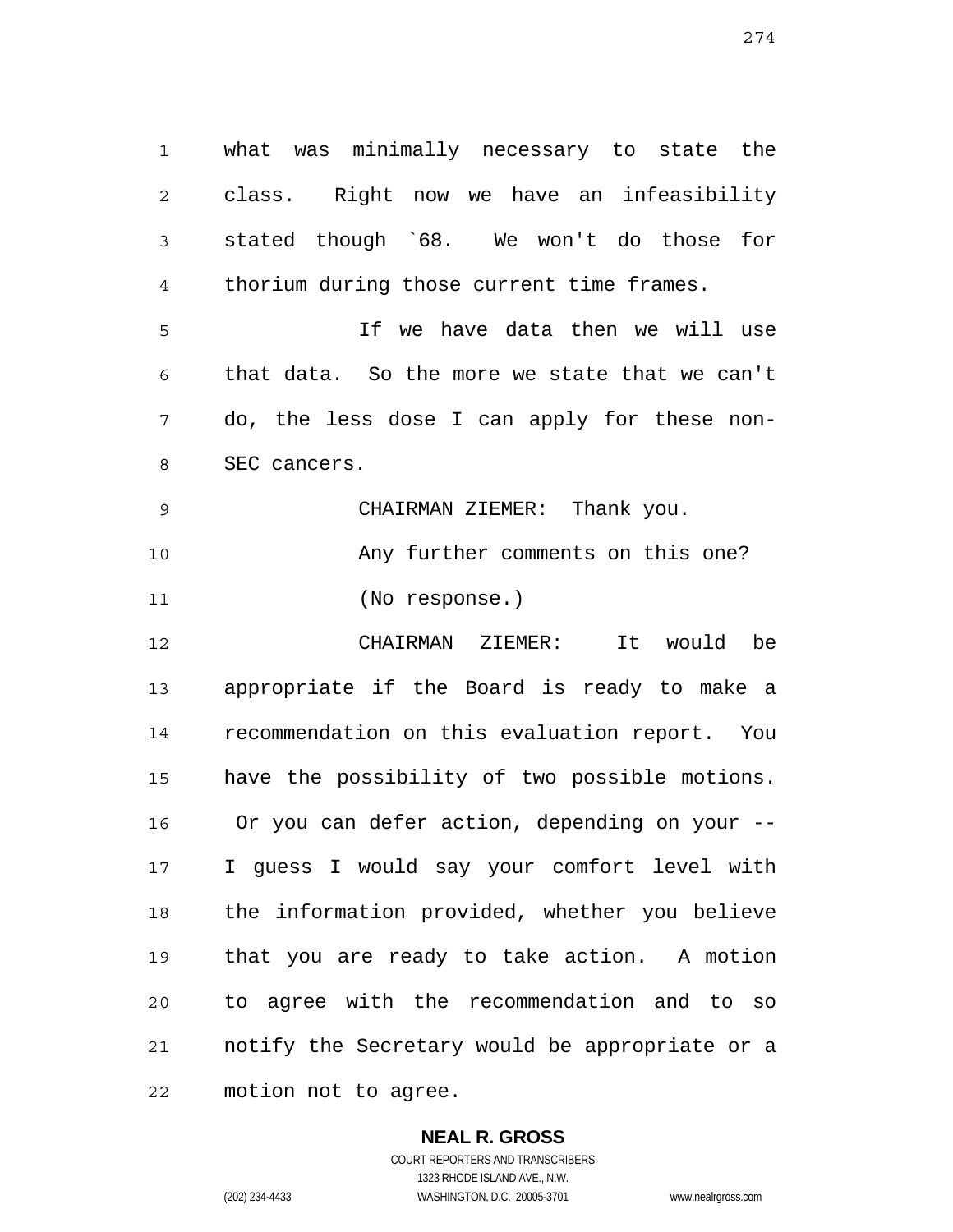1 2 Dr. Melius, did you wish to make a motion?

3 4 5 MEMBER MELIUS: I move that we accept the recommendation of this evaluation report.

6 7 8 9 10 11 12 13 14 MEMBER SCHOFIELD: I second it. CHAIRMAN ZIEMER: Okay. It has been moved and seconded that we accept this evaluation. If the motion is approved, this automatically will generate a more formal wording of the motion as it goes forward to the Secretary following our usual format, and that wording would come to the Board during our work session later in the week.

15 16 17 18 Let me ask if there is any discussion on the motion to approve this -- or recommend this action to the Secretary that a class be added?

19 (No response.)

20 21 22 CHAIRMAN ZIEMER: There appears to be no discussion. We will then vote by roll call.

> **NEAL R. GROSS** COURT REPORTERS AND TRANSCRIBERS

1323 RHODE ISLAND AVE., N.W. (202) 234-4433 WASHINGTON, D.C. 20005-3701 www.nealrgross.com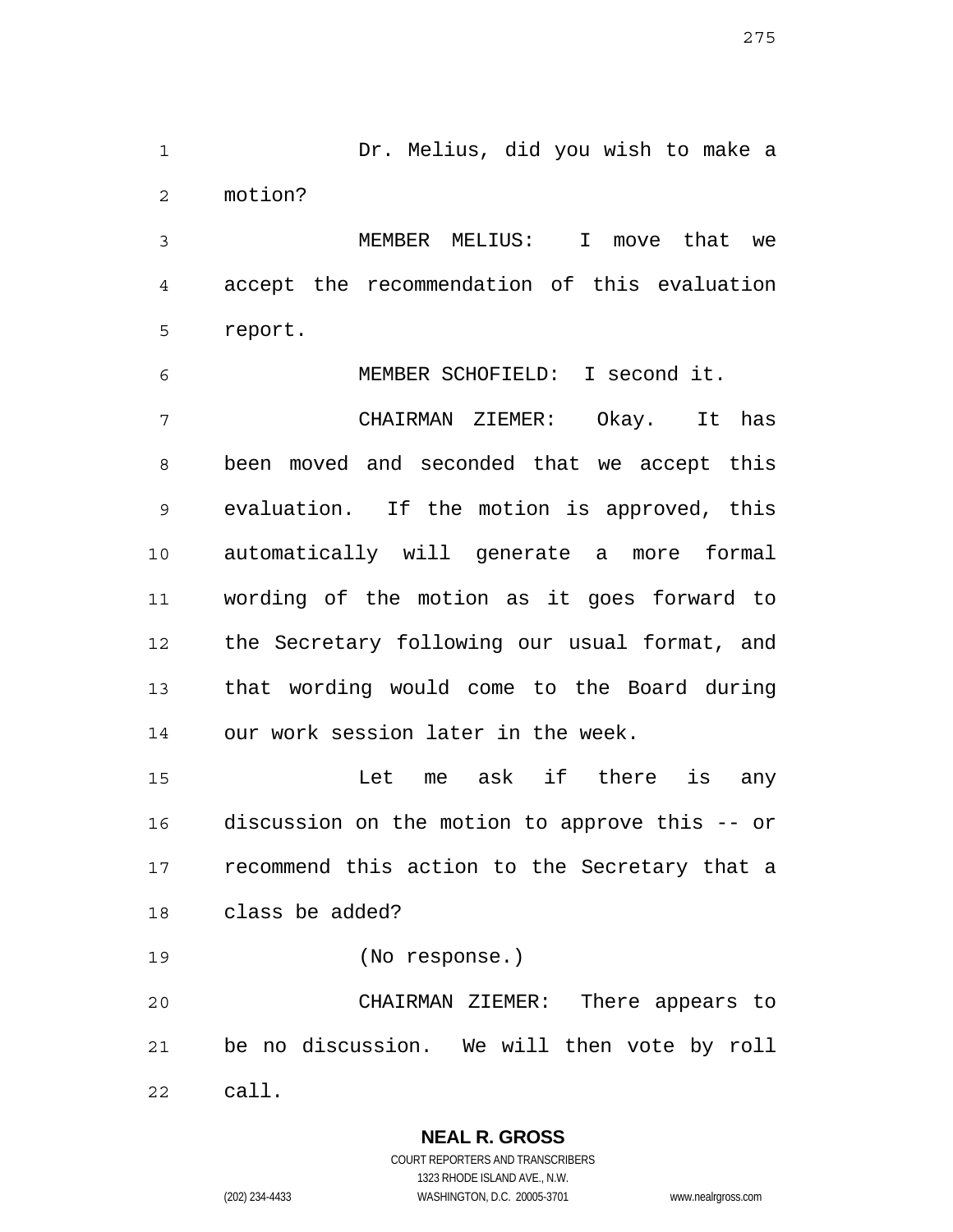| $\mathbf 1$ | MR. KATZ: Mr. Clawson?        |
|-------------|-------------------------------|
| 2           | MEMBER CLAWSON: Yes.          |
| 3           | MR. KATZ: Mr. Gibson?         |
| 4           | MEMBER GIBSON: Yes.           |
| 5           | MR. KATZ: Mr. Griffon?        |
| 6           | MEMBER GRIFFON: Yes.          |
| 7           | MR. KATZ: Dr. Lockey?         |
| 8           | MEMBER LOCKEY: Yes.           |
| 9           | MR. KATZ: Dr. Melius?         |
| 10          | MEMBER MELIUS: Yes.           |
| 11          | MR. KATZ: Dr. Poston?         |
| 12          | MEMBER POSTON: Yes.           |
| 13          | MR. KATZ: Mr. Presley?        |
| 14          | MEMBER PRESLEY: Yes.          |
| 15          | MR. KATZ: Dr. Roessler?       |
| 16          | MEMBER ROESSLER: Yes.         |
| 17          | MR. KATZ: Mr. Schofield?      |
| 18          | MEMBER SCHOFIELD: Yes.        |
| 19          | MR. KATZ: Dr. Ziemer?         |
| 20          | CHAIRMAN ZIEMER: Yes.         |
| 21          | MR. KATZ: Unanimous.          |
| 22          | CHAIRMAN ZIEMER: There are 12 |

# **NEAL R. GROSS**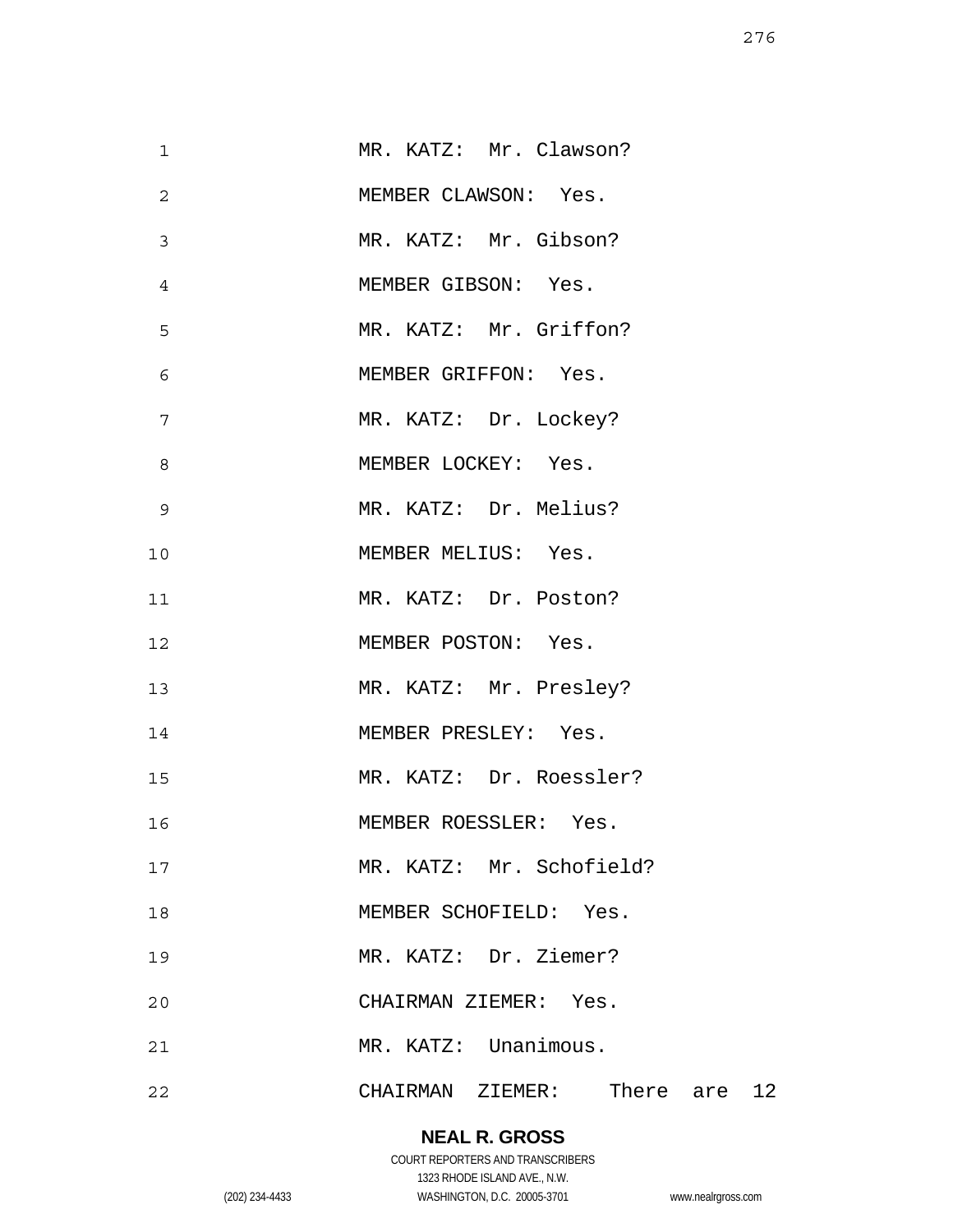1 2 3 4 5 6 7 yeses, no nos, no abstentions -- ten rather. That's right because we have two members who are conflicted on this one. So it's -- the vote of the voting members on this is unanimous, and the motion carries. And we will so recommend to the Secretary in this particular case.

8 9 10 11 12 13 We are a little behind schedule, but we do need to go ahead and take our break. It will be a 15-minute break. And just for the Brookhaven folks who might be on the line, we will reconvene here at four o'clock and discuss the Brookhaven SEC petition.

14 15 16 (Whereupon, the above-entitled matter went off the record at 3:45 p.m. and resumed at 4:01 p.m.)

17 18 19 20 21 22 CHAIRMAN ZIEMER: There is a petition from Brookhaven National Laboratory for an SEC class. The evaluation report that has been prepared by NIOSH will be presented today by Grady Calhoun of NIOSH staff. We will also have an opportunity to hear from the

> **NEAL R. GROSS** COURT REPORTERS AND TRANSCRIBERS

> > 1323 RHODE ISLAND AVE., N.W.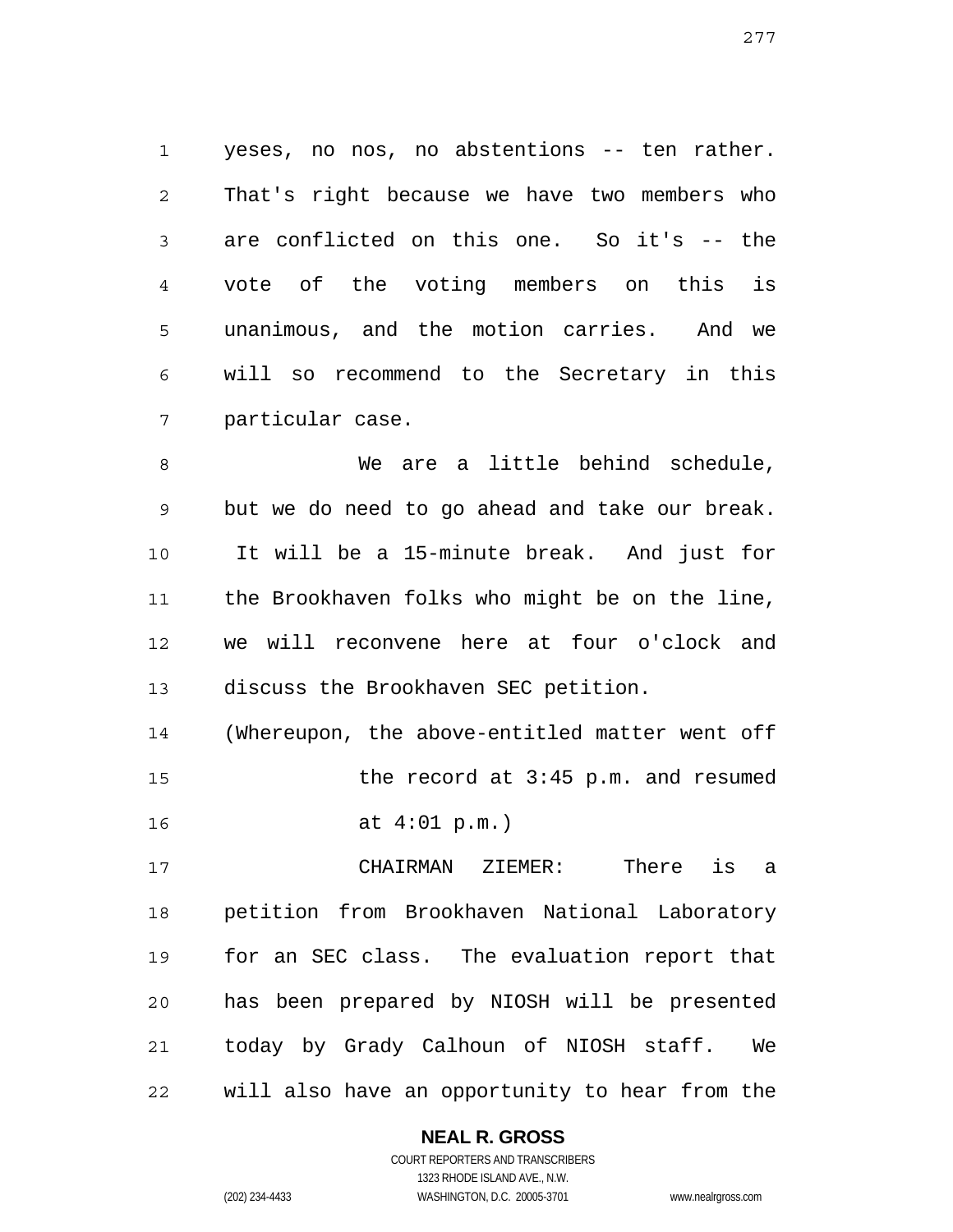1 2 3 petitioner, I believe by phone because, as far as I know, the petitioner is not here in person.

4 5 6 But first we will hear from Grady and then have a chance to hear from the petitioner and then have discussion.

7 Grady?

8 9 MR. CALHOUN: Okay. Thank you. Can everybody hear me okay?

10 CHAIRMAN ZIEMER: Yes.

11 12 MR. CALHOUN: All right. Here we go.

13 14 15 16 17 18 19 20 21 22 All right. We started out with the Brookhaven petition on May 9th, 2008. And the proposed class definition was all employees who worked in all areas of the lab from 1947 to present. We qualified the petition June 27, 2008, but we ran into some problems as far as obtaining data. So we had to notify the Board twice, once in October of 2008 and once in March 2009 that we were not going to meet our 180 days for the evaluation report.

**NEAL R. GROSS**

COURT REPORTERS AND TRANSCRIBERS 1323 RHODE ISLAND AVE., N.W. (202) 234-4433 WASHINGTON, D.C. 20005-3701 www.nealrgross.com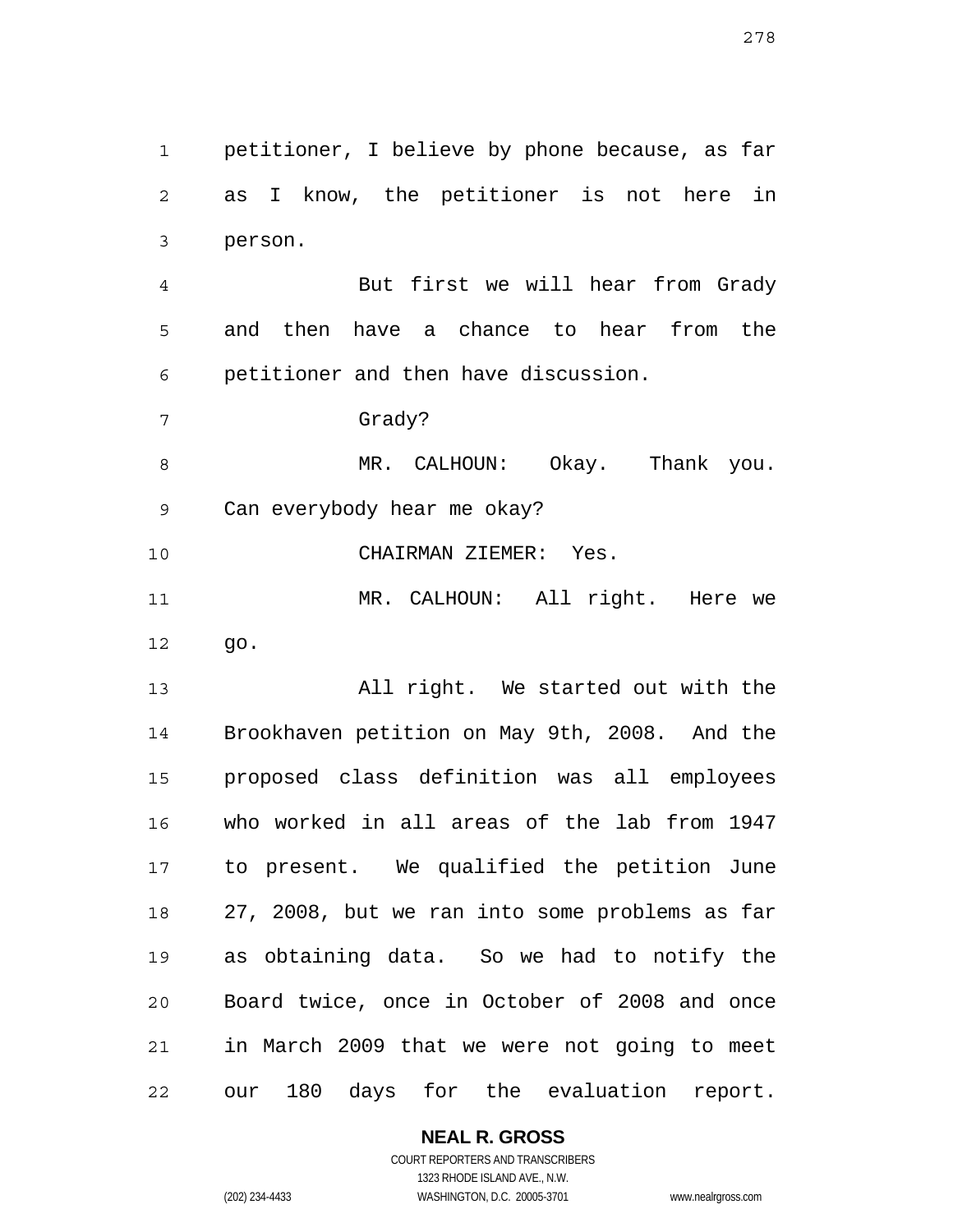1 2 Finally, October 1st, we finalized the evaluation report and issued it.

3 4 5 6 7 8 9 10 11 Okay, some of the bases for the petition were that there really wasn't adequate monitoring. The 1980s was specifically listed, but, again, we took a look at the entire time frame, and there were also some thoughts that areas were improperly monitored during that -- or improperly posted so that the people didn't know what they were getting into when they were working.

12 13 14 15 16 17 18 19 20 21 22 Okay, the information that we had available to us and that we made available to us throughout this evaluation, we had the site profile that had already been approved for BNL, we had some interviews performed both by the OCAS-ORAU staff and by SC&A. And we looked at all the interviews from current and former Brookhaven employees while we were there. I actually was there myself a few times on data capture and talked to several people at the site.

# **NEAL R. GROSS**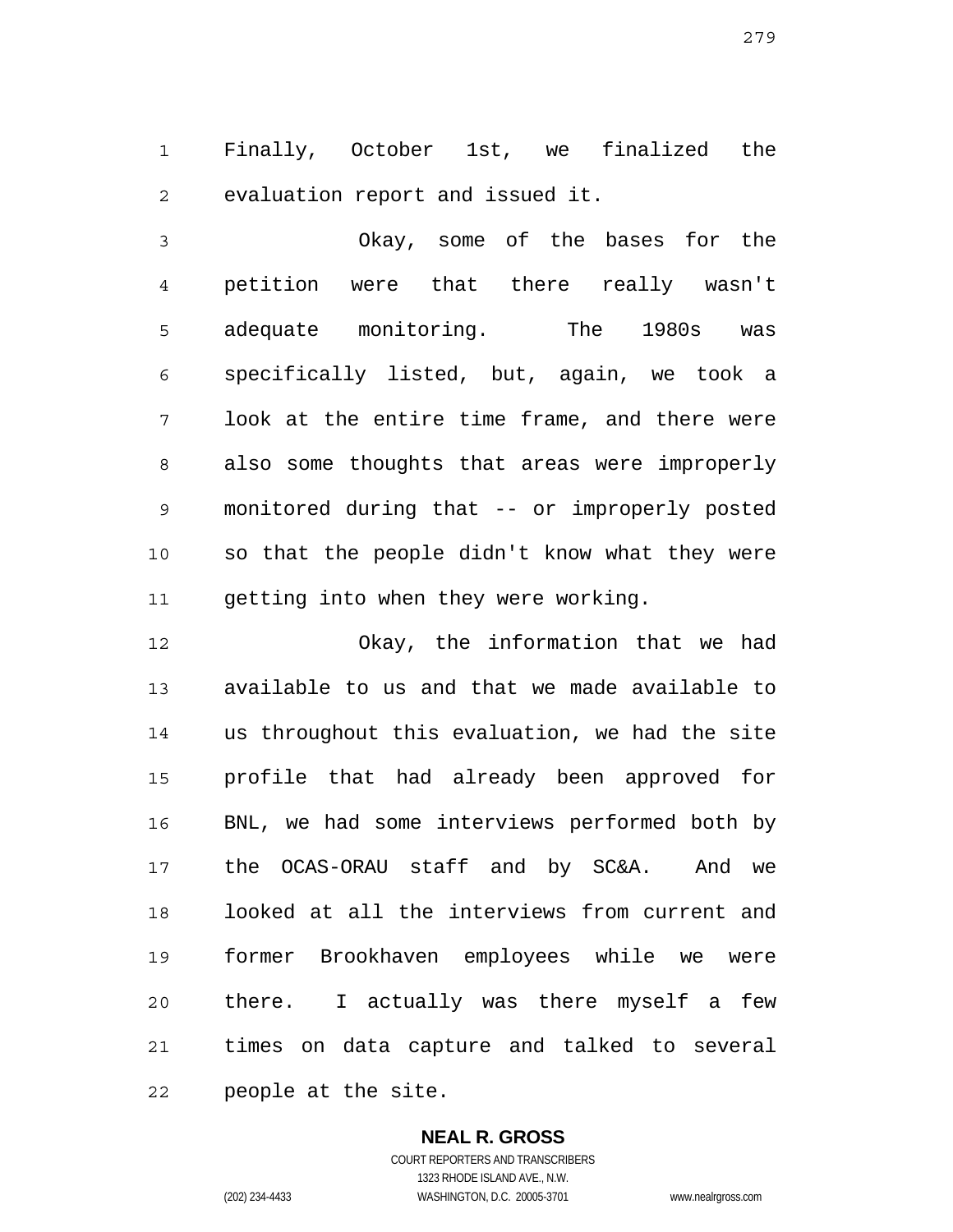1 2 3 4 5 6 7 8 9 10 When we started this around May 2008, we only had about 300 documents in our site research database. We have made a lot of data capture efforts at the site. About ten were made, and we captured an additional 2,500 documents. That doesn't mean we just looked at 2,500 documents. We looked at thousands and thousands and thousands of documents to capture an additional 2,500 that were relevant for this evaluation.

11 12 13 14 15 16 17 18 19 20 21 22 Other sources of information that we had, we had annual reports that the site had completed and sent to the AEC, ERTA, and DOE. We had some of the bioassay data that we were looking at. This is the beginning of part of the problem in that the bioassay data was not maintained in a single location. As you can see, there's -- I won't read through all of these different possible repositories, but we found bits and pieces of bioassay in many, many, many locations, none of which were consolidated.

### **NEAL R. GROSS** COURT REPORTERS AND TRANSCRIBERS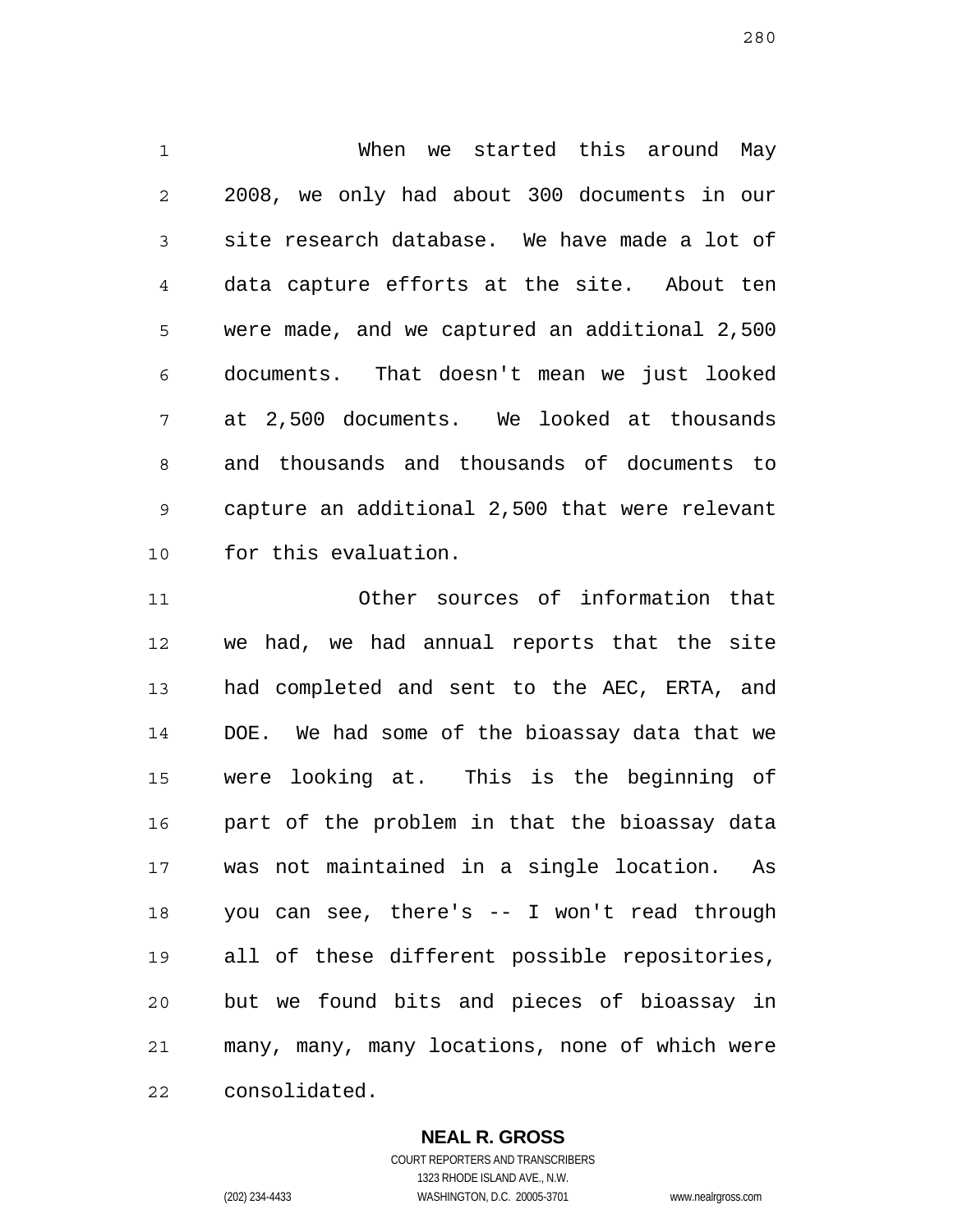1 2 3 4 5 6 7 8 9 10 11 12 13 14 15 16 We also have a database, the Landauer database, and microfiche from 1985 to 1996 with film badges, that's external dose primarily, we have the tritium database from Analytical Services Laboratory that covered 1995 to 2003. There is a health physics records storage system that the site has got up and running and we have from 2001 and later, we have a nice consolidated spot for internal doses and external doses from 1996 and later are in that database. We also have had case files that we've received from Brookhaven when we've made requests for dosimetry data and X-ray data just during the normal course of our dose reconstruction process.

17 18 19 20 21 22 What we have currently I'll say inhouse is we have 92 claims. And these numbers are as of September 10th. Actually, a surprisingly low number for the size site it was -- is -- we have 92 claims. And since we evaluated the entire time period, all of those

# **NEAL R. GROSS**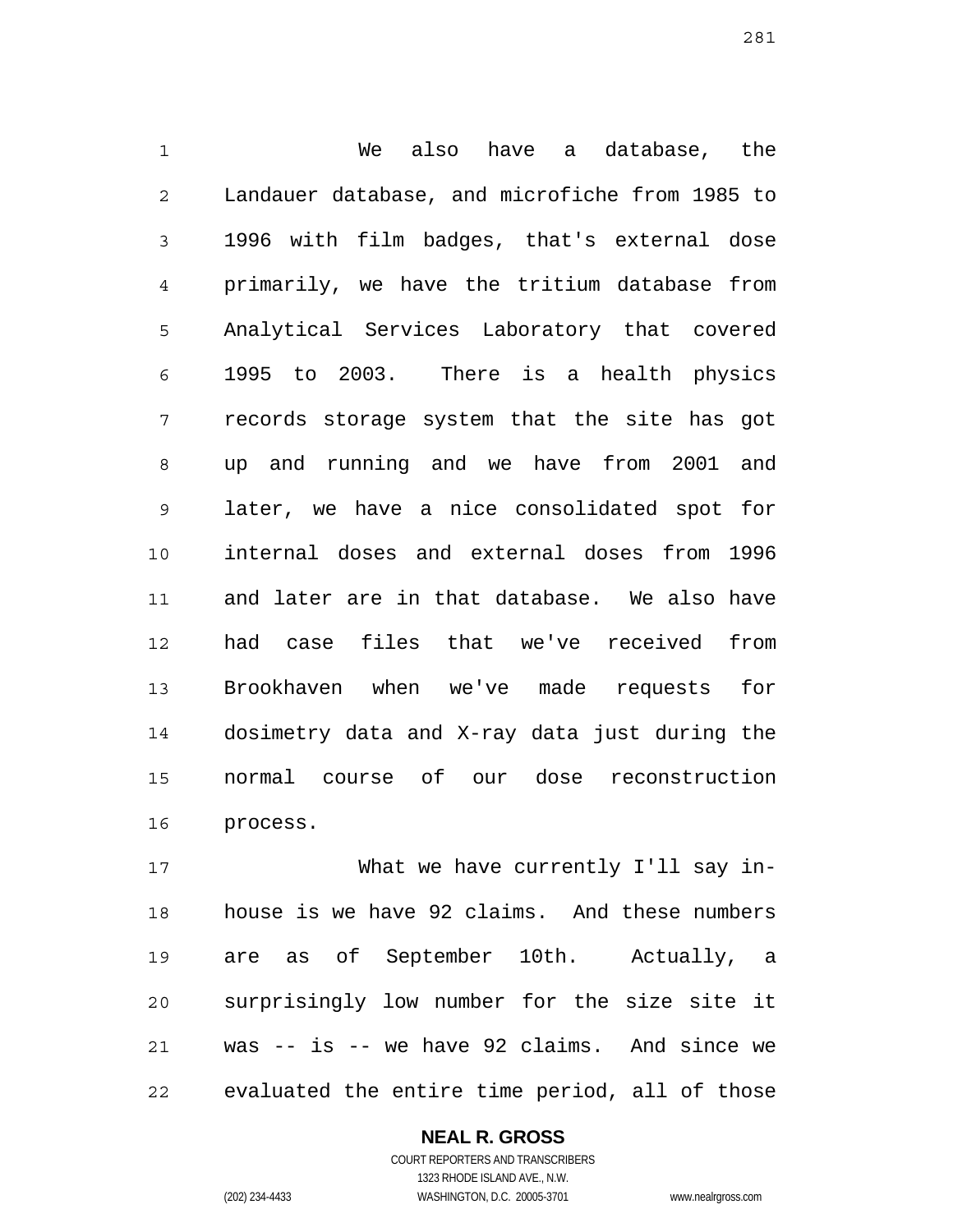1 2 3 4 5 6 7 8 claims could have been affected by the results of this evaluation report. We've completed 28 of those claims. Of the 92 claims that we've got, 21 contain internal dosimetry, and 43 contain external dosimetry. Just a little note, of the 92 cases that we've sent data requests for, as of September 10th, we've only received 64 responses back from the lab.

9 10 11 12 13 14 15 16 17 18 The operations, some of the operations at the site -- I know there was a tour there this weekend or yesterday, I guess -- they did a lot there. A very wide, diverse site. Got into areas of medicine, biology, chemistry, physics, materials science, nuclear engineering, environmental research, very, very large, diverse group of activities at the site. Some of them involved radiation and radioactive material. Some of them didn't.

19 20 21 22 They have reactors at the site, research reactors, BGRR graphite reactor, a high flux beam reactor. They also had a medical facility with a reactor that they used

### **NEAL R. GROSS**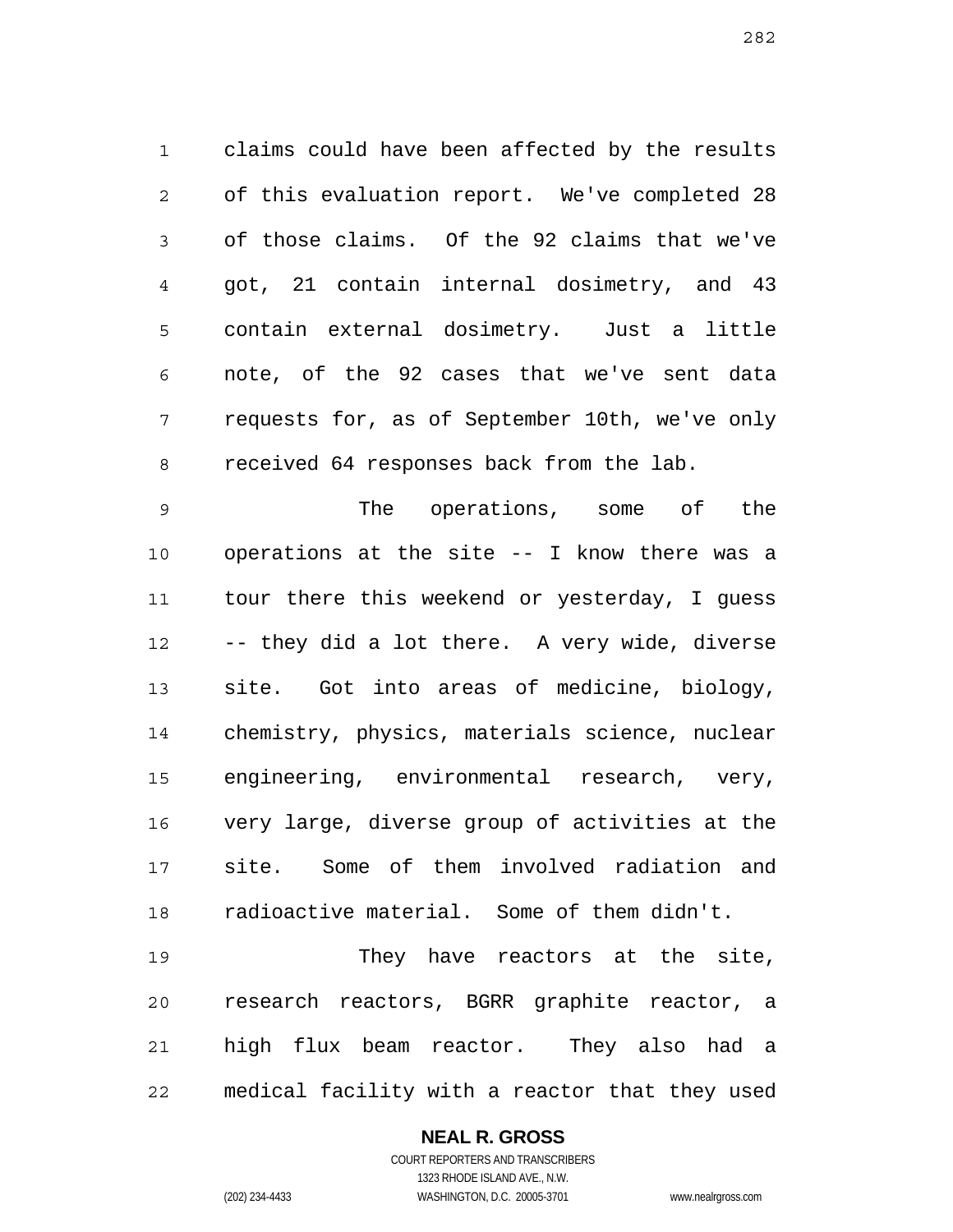1 2 3 4 5 6 7 8 9 to produce radioisotopes. And they also had a radiation therapy facility that contained rather large sources for external dose studies. They also had a bunch of accelerators at the site, a bunch of accelerators. Some of these started in the early, early years. And some of them are still in place today. And they are operational.

10 11 12 13 14 15 16 17 18 19 20 21 22 We also have the Department of Applied Science there, a target processing lab. That's one of the places where they put a target in an accelerator, induce radioactivity, and then they can do separations in that lab. So that's a potential hot spot, a potential area for internal and external dose. They also had a waste management facility and, of course, throughout this -- all these operations, radioactive wastes were generated and the waste management facility took care of the waste at the facility.

# **NEAL R. GROSS**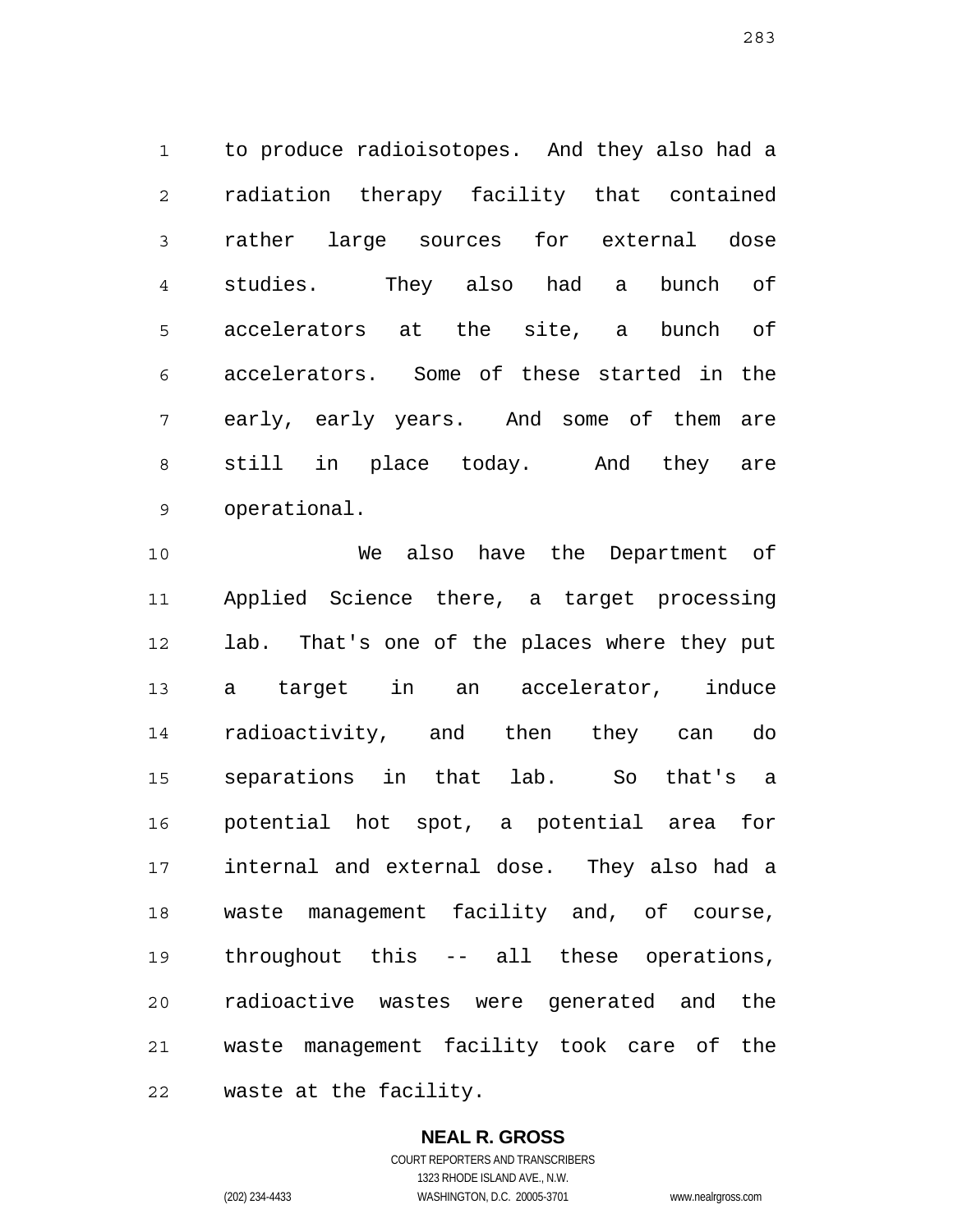1 2 3 4 5 6 7 8 9 10 11 12 13 As far as external dose data that we've had and that we've seen throughout this evaluation, the external data has been centralized pretty much throughout the BNL's history. We have been able to find records of what was done, how many people were monitored, what kind of doses that we've seen throughout the history. Like I said, in 1996, we have - that record system was launched. Newly generated records were stored electronically, and they are in the process now of going back and getting some of the more historical records uploaded into that database.

14 15 16 17 18 19 20 21 As far as what kind of external dosimetry did they use, from startup through `84, they used film and NTA. They used NTA early, `85 through `95, multi-element film, again, but they had the CR-39, which is helpful for the neutrons, and the Lexan as well. In `96 to present, they started with TLDs.

22 This is just to give you a little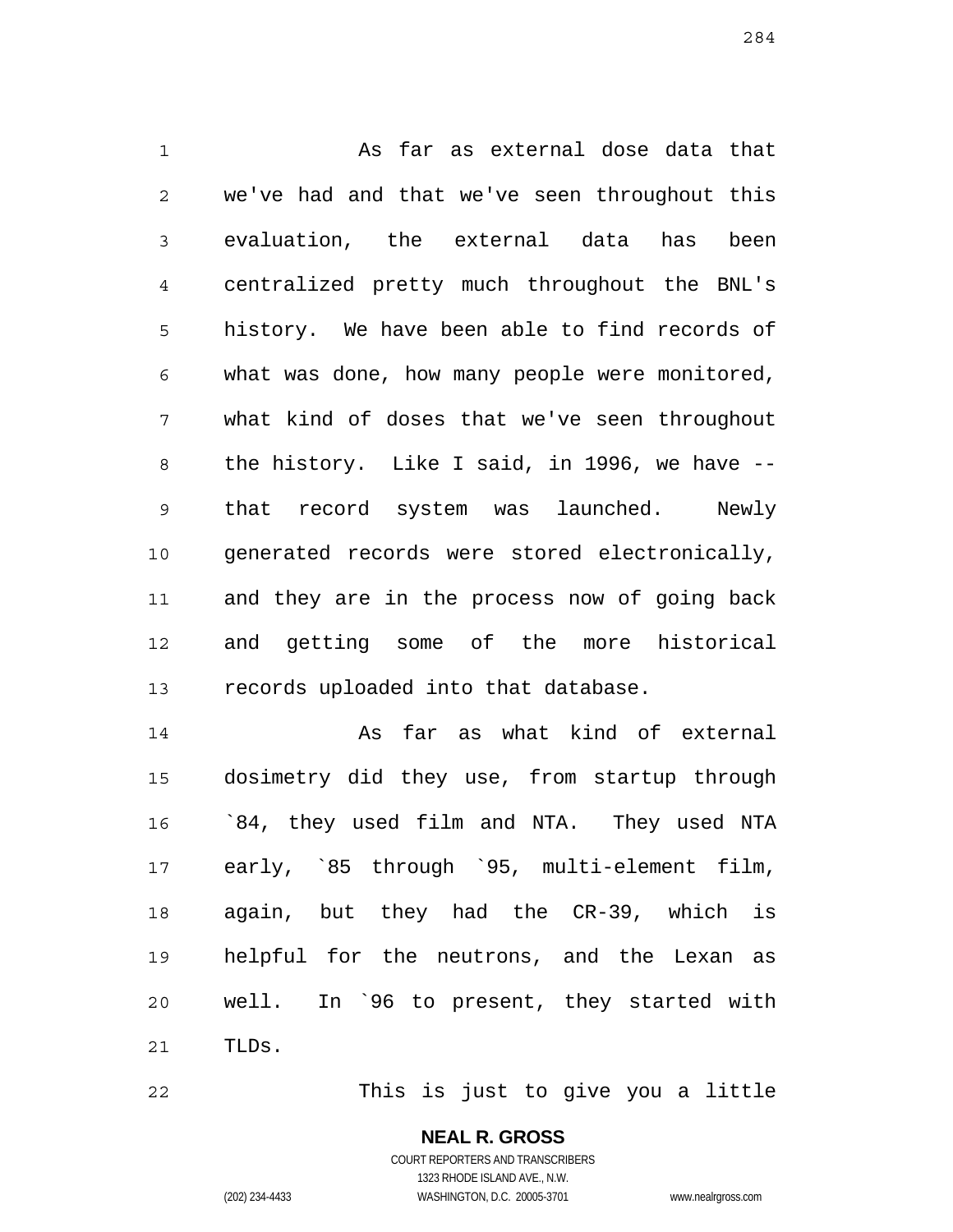1 2 3 4 5 6 7 8 9 10 11 bit of an idea -- I think my pointer is easier for me to press the button on here -- this is the number of individuals. This isn't dose. Just to give you an idea of throughout time with the site, these were taken from annual reports that they submitted every year. We couldn't find the one for 1971. And these were all found during our data capture efforts. And basically it just shows that the number of people monitored was very high. And then it goes down.

12 13 14 15 16 17 The green bars are the number of people less than one rem for the year and the yellow is one to four rem basically. And over four is the red bars. Okay, just a little bit of an idea of the number of people that were monitored at the site externally.

18 19 20 21 22 Okay, here's just another graph showing kind of the same thing but instead of the number of individuals, it's the dose. There is a maximum range of dose that was here. These have the arrow bars on them

> **NEAL R. GROSS** COURT REPORTERS AND TRANSCRIBERS

> > 1323 RHODE ISLAND AVE., N.W.

(202) 234-4433 WASHINGTON, D.C. 20005-3701 www.nealrgross.com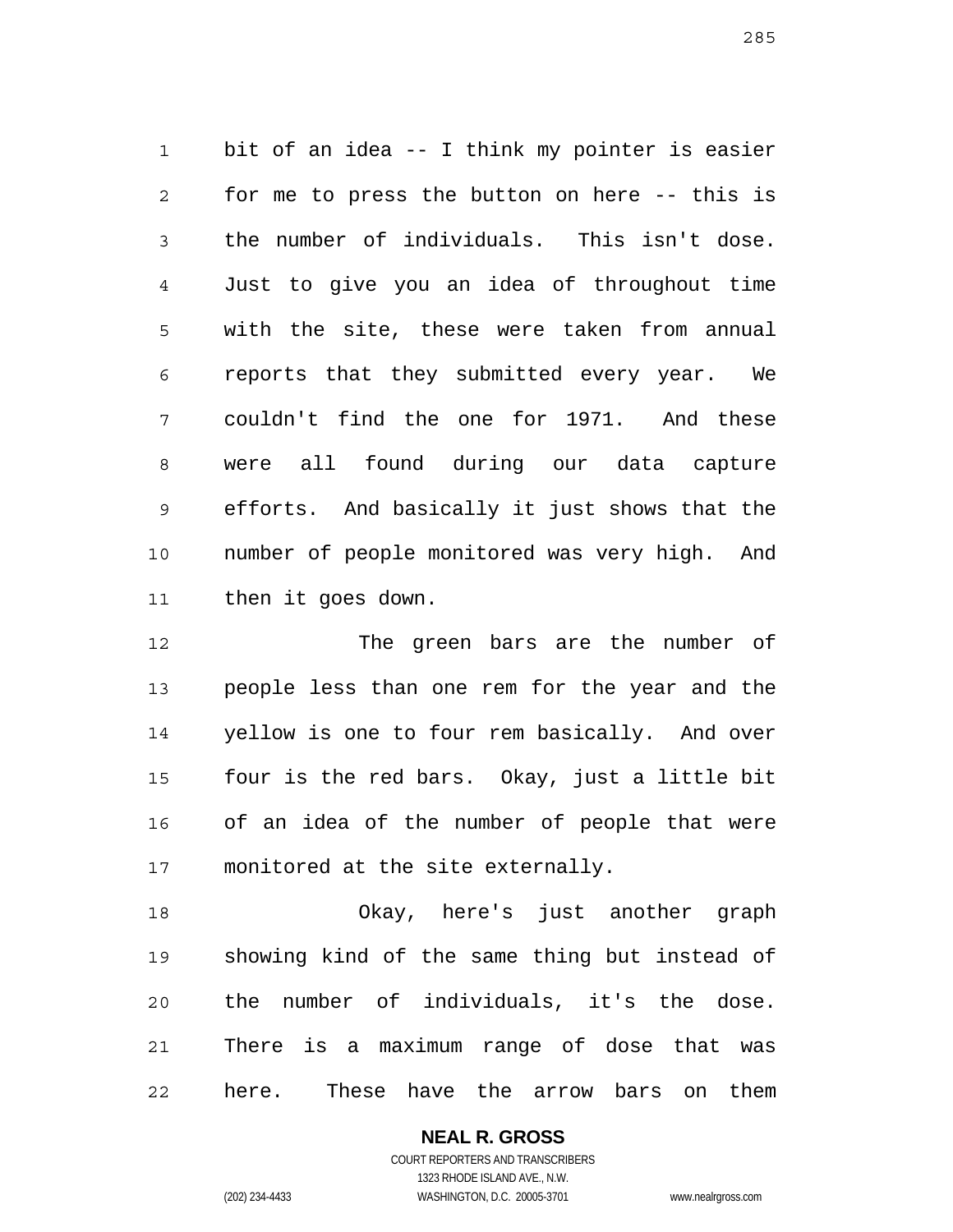1 2 3 4 5 because in the reports they were giving, for example, right here it would be four to five rem is how the numbers were reported through the years. So these are the maximum exposures that were reported throughout the years.

6 7 8 9 10 This green diamond, these are the average. And you'll see the Y axis over here is different. So that's a much smaller dose. And you can see that the doses -- the average doses are very, very small -- external doses.

11 12 13 14 15 16 17 18 Okay, now we go on to internal doses. And what kind of exposure potential did we have here? We had uranium, in our early years we had ton quantities of uranium of various enrichments, they did some fuel rod fabrication with that and they did some research, target fabrication for the accelerators.

19 20 21 22 We had fission and activation products because we had the reactors at the site obviously. And we also had acceleratorproduced activation products. And we had

> **NEAL R. GROSS** COURT REPORTERS AND TRANSCRIBERS

> > 1323 RHODE ISLAND AVE., N.W.

(202) 234-4433 WASHINGTON, D.C. 20005-3701 www.nealrgross.com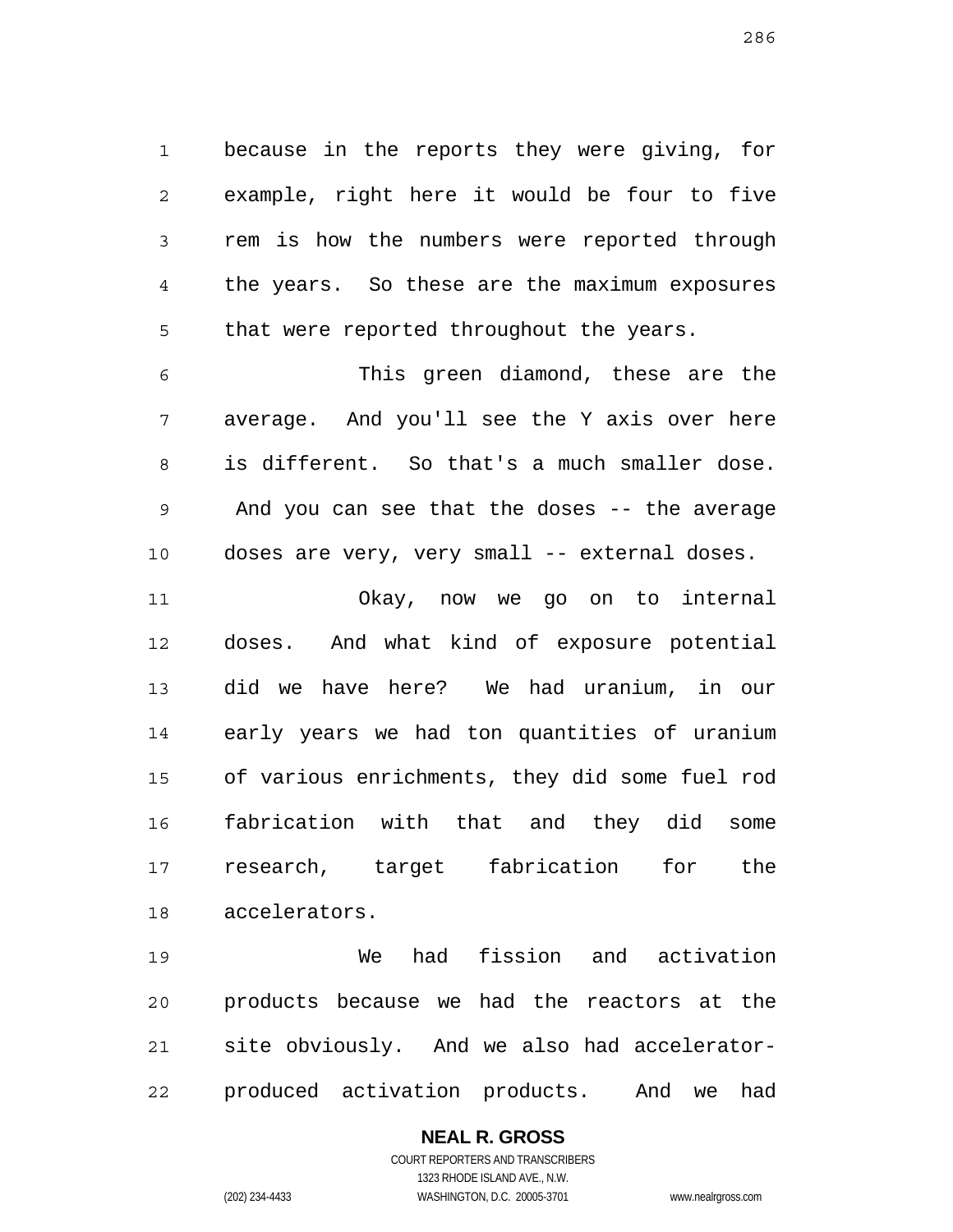1 2 3 4 5 6 7 these products because they were key in doing research for radiopharmaceutical production at the site. We also had a bunch of tritium there. And that resulted from one of the heavy water reactors there. They also did a lot of research with tritium -- biological and medical research with tritium at the site.

8 9 10 11 12 13 14 15 16 They had thorium at the site. Not a lot of it but we had thorium at the site for nuclear engineering research. Had some plutonium for research, americium, polonium, multiple other radionuclides in smaller quantities. The reason I point these out is just to show you the diversity of the internal sources of exposure that were here at the site.

17 18 19 20 21 22 BNL internal dose data, what kind of data do we have? We go through this evaluation report looking to see what kind of information do we have available to us to do dose reconstruction. We've got urinalysis results. We know the urinalysis started in

> COURT REPORTERS AND TRANSCRIBERS 1323 RHODE ISLAND AVE., N.W. (202) 234-4433 WASHINGTON, D.C. 20005-3701 www.nealrgross.com

**NEAL R. GROSS**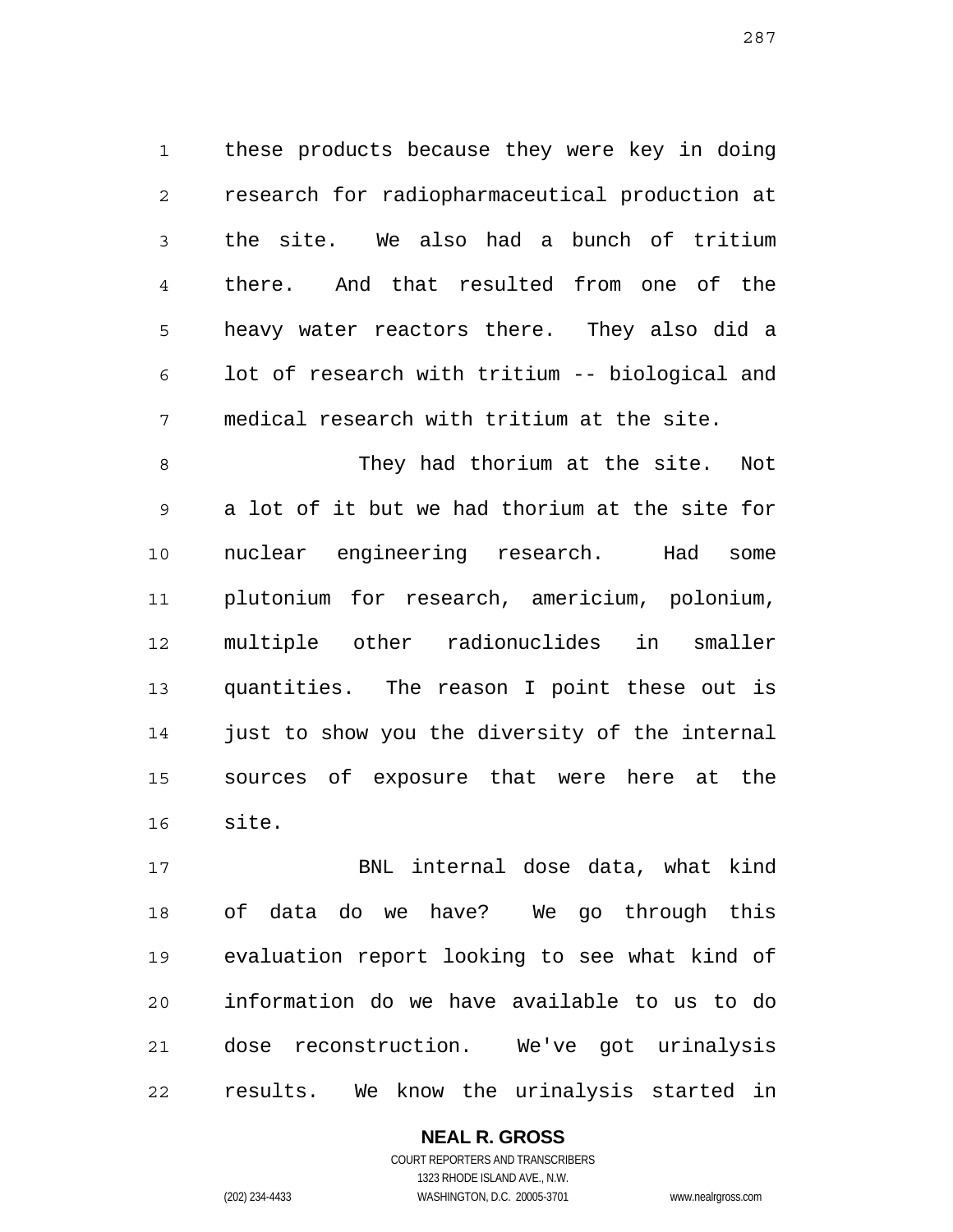1 2 3 4 5 6 1949. Throughout time, we've seen urinalysis for plutonium, gross beta, mixed fission products, strontium, uranium, polonium, gamma, tritium. Now a bunch of other special analysis is required. We also have whole body counting. It started in 1960 at the site.

7 8 9 10 11 12 13 14 We found several incident reports, many incident reports actually. And the incidents seemed to be well documented. There is a description of what happened, who was involved, what were the potential contaminants, what did we do to follow up, did we monitor the people, what did we monitor them for, and what not.

15 16 17 18 19 20 21 22 Again, just as a little illustration of the type of different radionuclides we have here, some of the incident reports that we have list bunches of different radionuclides that I kind of turned exotic here that were in use at the site. And if something was involved to the point where we had to actually -- they had to do some type

# **NEAL R. GROSS**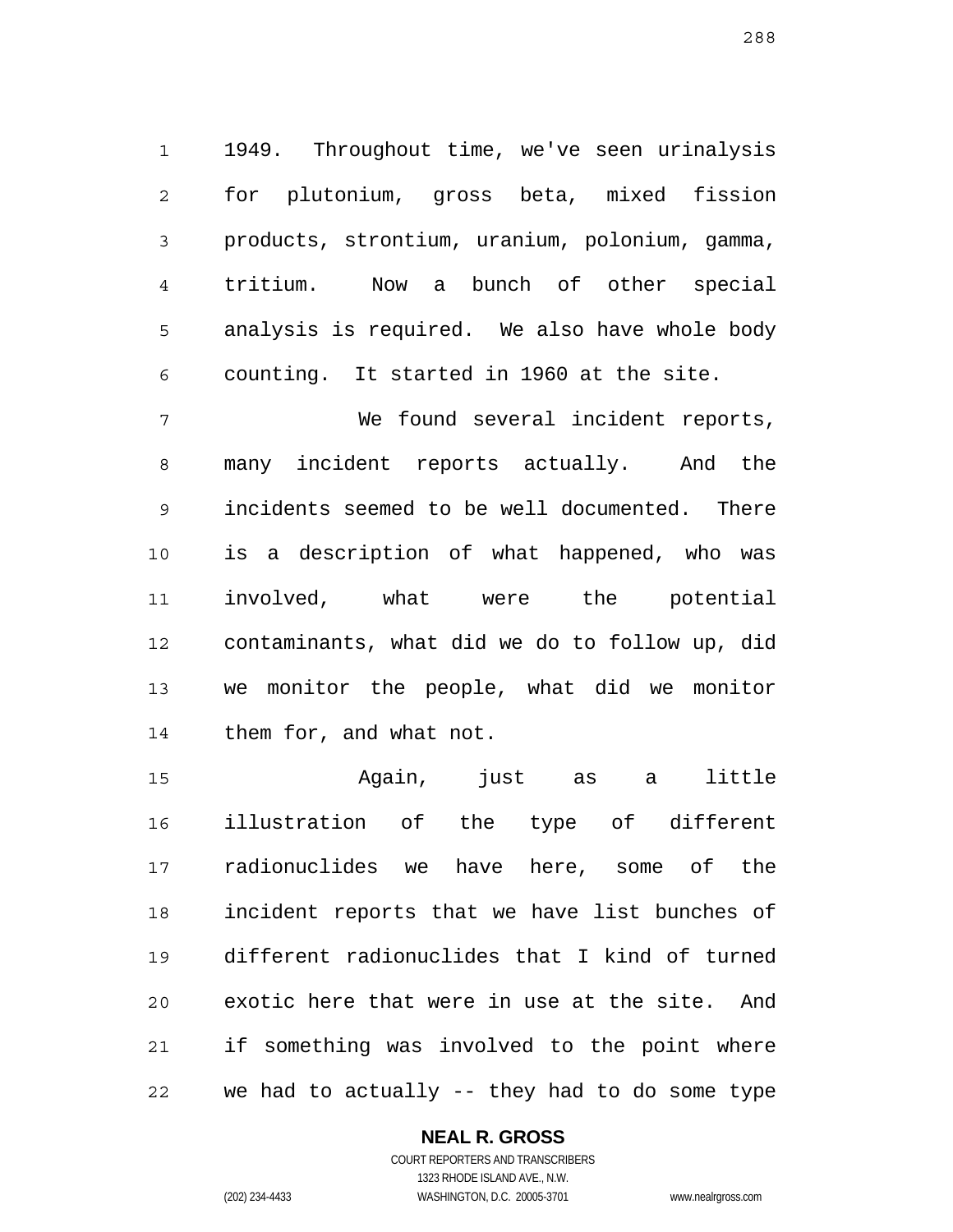1 2 of bioassay to determine what kind of intakes/uptakes were received.

3 4 5 6 7 8 9 10 11 12 13 The problem that we found is that the internal dosimetry records had been maintained in multiple locations. They still are. There's personnel work files, there's medical files, there's project files. And these dosimetry records are scattered all over. They are not in one particular place, at least up until a certain time. We found them in off-site facilities. We found them in on-site facilities. Okay? And most bioassay data currently exists in hard copy form only.

14 15 16 17 18 19 20 21 22 One of the things that we did as a test was we knew from looking at the site, doing all the data capture, looking at the program manuals, looking at the reports and everything, they had a good program there. They were conscientious. They knew what to monitor for. They monitored for it. And one of the things that we found was we'd find lists. And let's just say, you know, there

## **NEAL R. GROSS**

COURT REPORTERS AND TRANSCRIBERS 1323 RHODE ISLAND AVE., N.W. (202) 234-4433 WASHINGTON, D.C. 20005-3701 www.nealrgross.com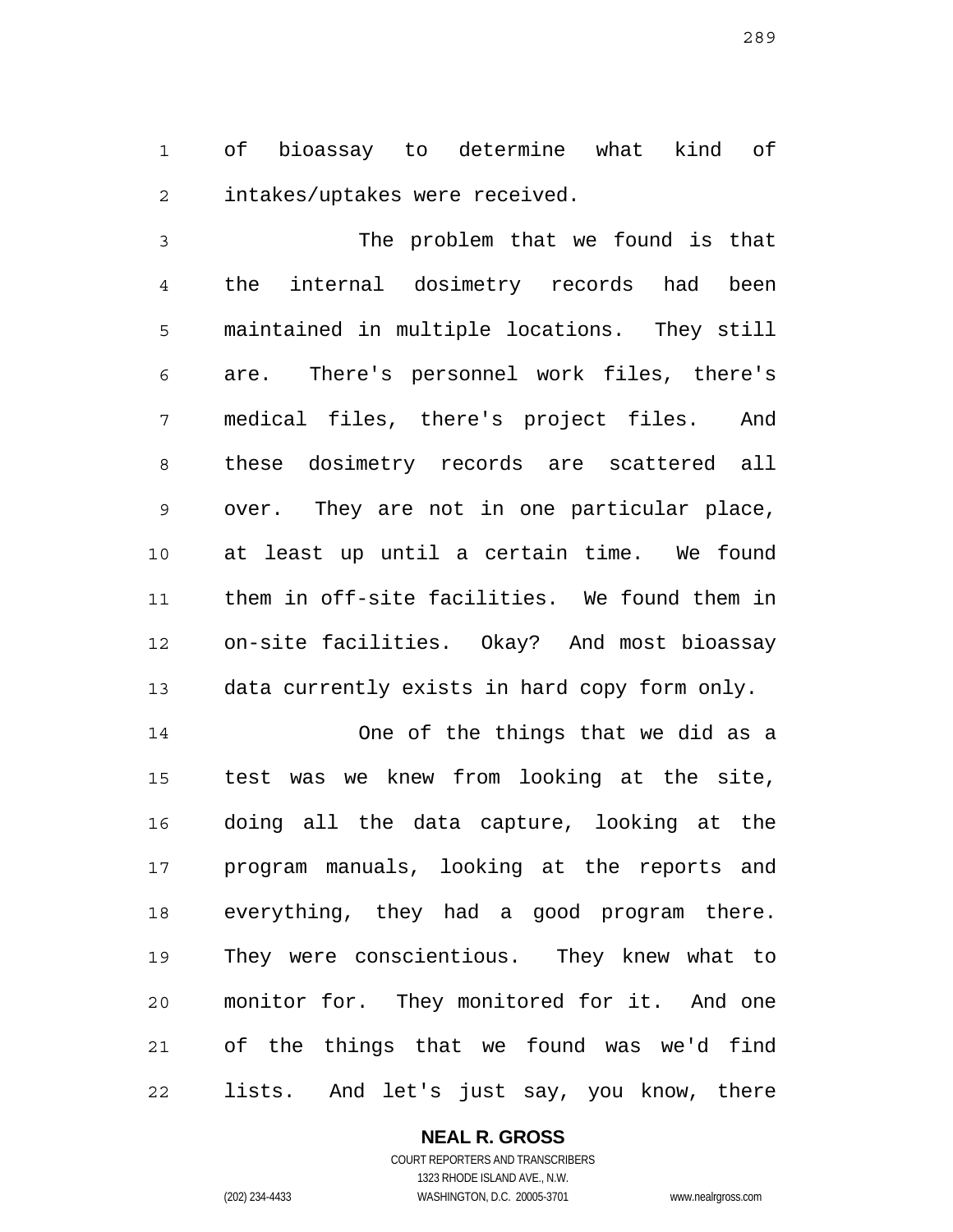1 2 3 are several different areas on the site. And let's just use a certain accelerator, just for an example.

4 5 6 7 8 9 10 11 We'd find a list from that project report that said here is five people or seven people, whatever, that need to be monitored. Here is what they need to be monitored for because they could be exposed to this during the course of this operation. So they need to get a urinalysis. They need to get a whole body count, whatever.

12 13 14 15 16 17 18 19 20 21 22 So to test, what we did is we took a sample of those individuals throughout a time period of operation and said okay, if Joe Smith was told to get a urinalysis or a whole body count or whatever, some kind of bioassay, did he get it because it is not good enough for us to know that he was told to get monitored. We need to know that he was so we can do dose reconstruction. So what we did is we went through all of the information that we captured. We went through everything that BNL

## **NEAL R. GROSS**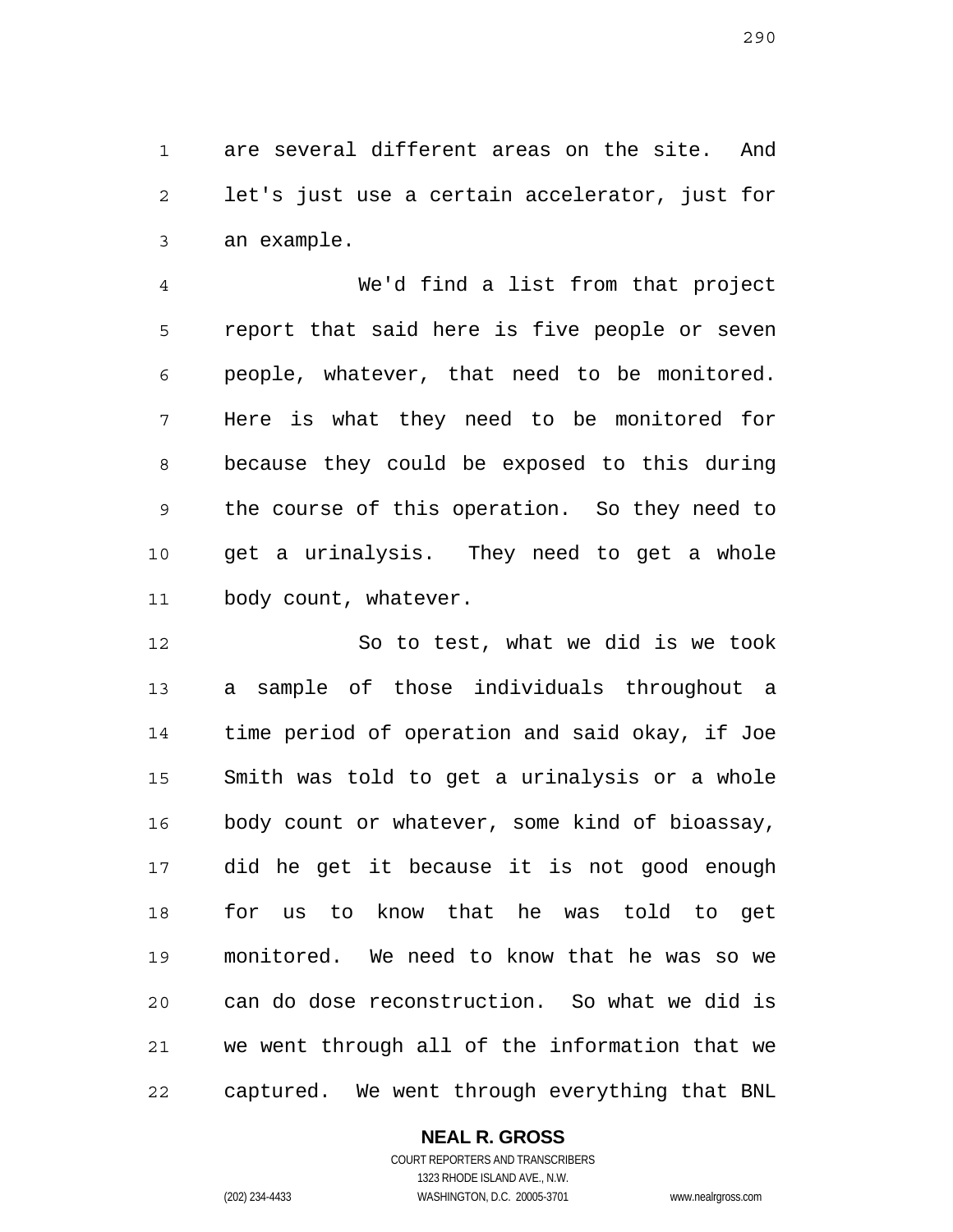1 2 3 4 5 had for us and tried to determine were these individuals monitored throughout the time when they were told to be monitored or when their project manager, whatever, made the determination to monitor them.

6 7 8 9 10 11 12 13 14 15 16 17 18 19 As I said earlier, Brookhaven was a whole bunch of different projects. And it wasn't like everybody was going to be monitored for every radionuclide or everybody was even going to get external monitoring. It was done on a project-specific and even a person-specific basis. So we thought the best approach to see how good the monitoring was or if the monitoring actually took place was to try to find the records when the individuals were told to get monitored because you can make the assumption, and I think it is a reasonable jump, that these were the highest potentially exposed people.

20 21 22 So we had 69 individuals that we found on some of these records. And we plotted them throughout decades, and we found

### **NEAL R. GROSS** COURT REPORTERS AND TRANSCRIBERS 1323 RHODE ISLAND AVE., N.W. (202) 234-4433 WASHINGTON, D.C. 20005-3701 www.nealrgross.com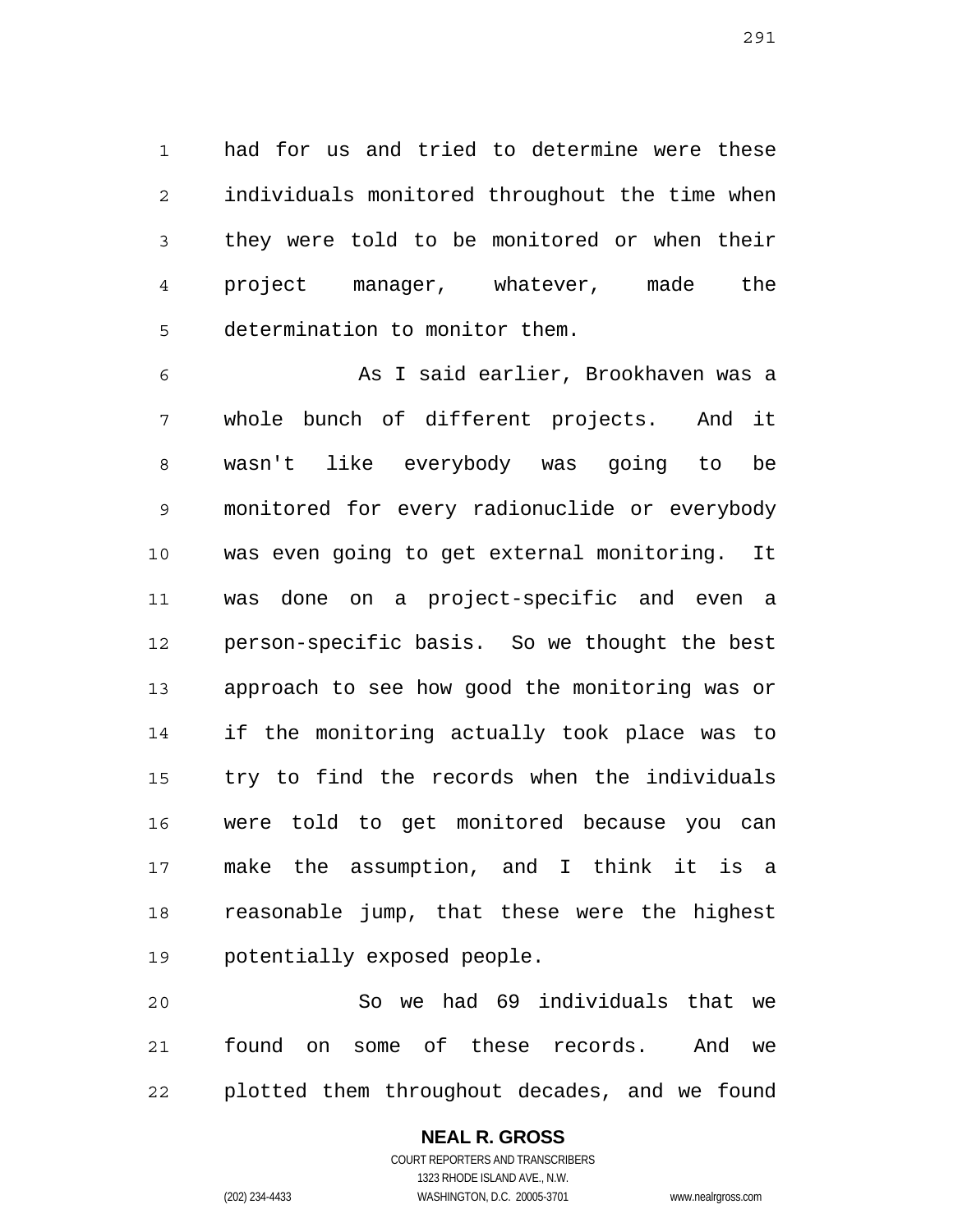1 2 3 4 5 6 7 8 9 10 11 that we have not been able to consistently find the dosimetry results from people who were told to get monitored until 1980. And here is our graph of this. We had representatives in each of these decades, `40s, none, `50s, just a couple, `60s, none, `70s, we're up to about 75 percent of the individuals that were told to get monitored, we could find the monitoring results, `80s, we're up to about 92 percent, and by the `90s, we had 100 percent.

12 13 14 15 16 17 18 Now in the 1980s, this spot right here, that's just a -- that's one individual that we couldn't find the monitoring results for. We ultimately did find the results for that person, but it was in excess of 12 months after the whole body count was requested so we didn't count it.

19 20 21 22 So what happened in 1980? Well, besides the fact that it appears we're much more able to get reliable data from these people, we have a memo that we found that

> **NEAL R. GROSS** COURT REPORTERS AND TRANSCRIBERS 1323 RHODE ISLAND AVE., N.W.

(202) 234-4433 WASHINGTON, D.C. 20005-3701 www.nealrgross.com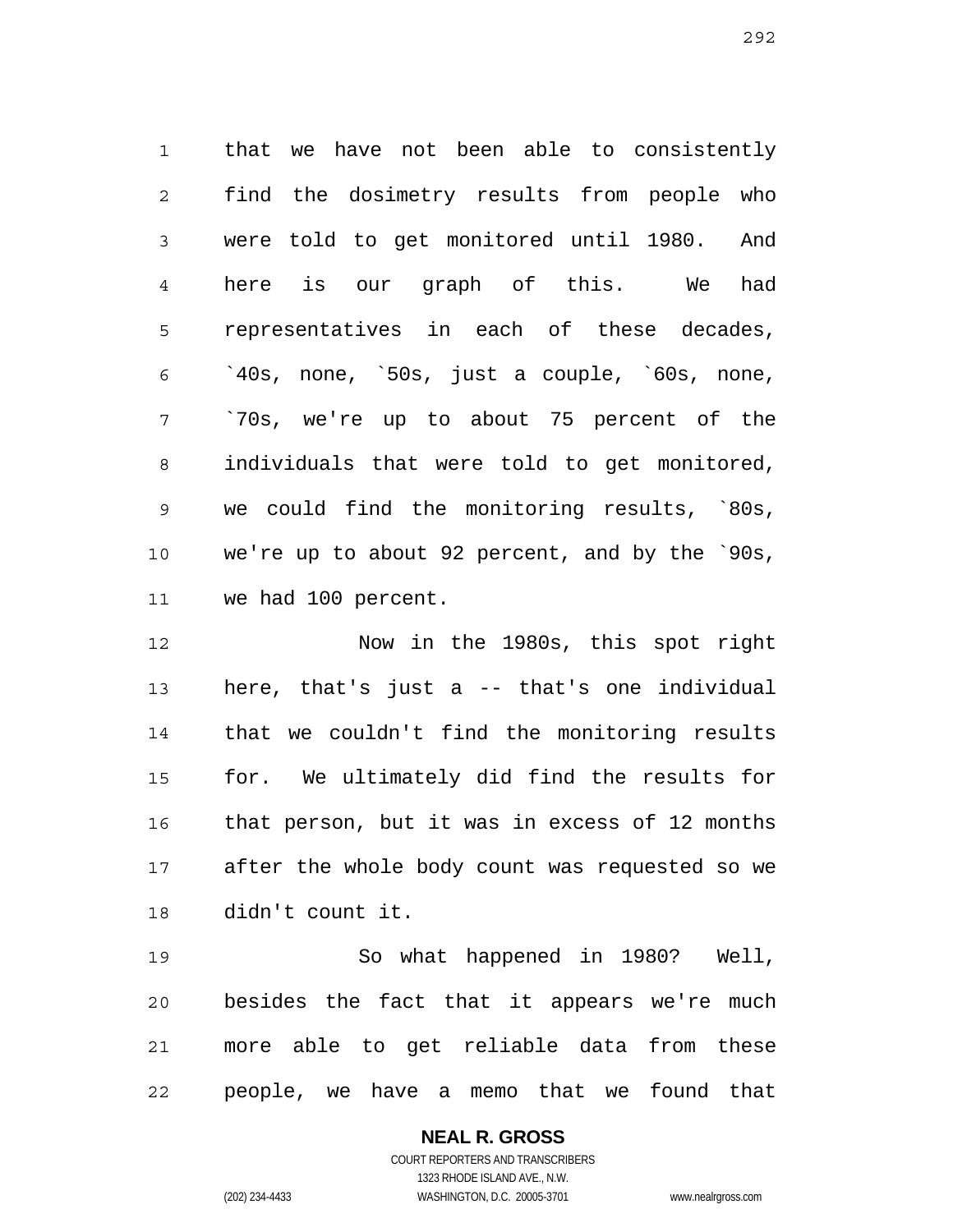1 2 3 4 5 6 7 8 9 10 11 12 actually was in 1979, it was October 1979. And it basically said, you know, we've got to consolidate the whole body count program and the bioassay program. Because of a lack of a centralization of responsibility, we're not following up on these counts. And we're not reporting the data. And we're just not doing a good job. So it seems that this probably contributed to the fact that we, you know, beginning in the `80s, we're much more likely to find the data from the individuals who were asked or told to be monitored.

13 14 15 16 17 18 19 20 21 22 As far as how we do the dose reconstructions, external dose reconstruction I mentioned. Here is the kind of monitoring that we have, the film badges used over time. That's basically the same thing. TLD started in `96. Data availability for external, we have individual monitoring records available throughout the operational history of the site. For unmonitored workers, we've got something established in our Technical Basis

## **NEAL R. GROSS**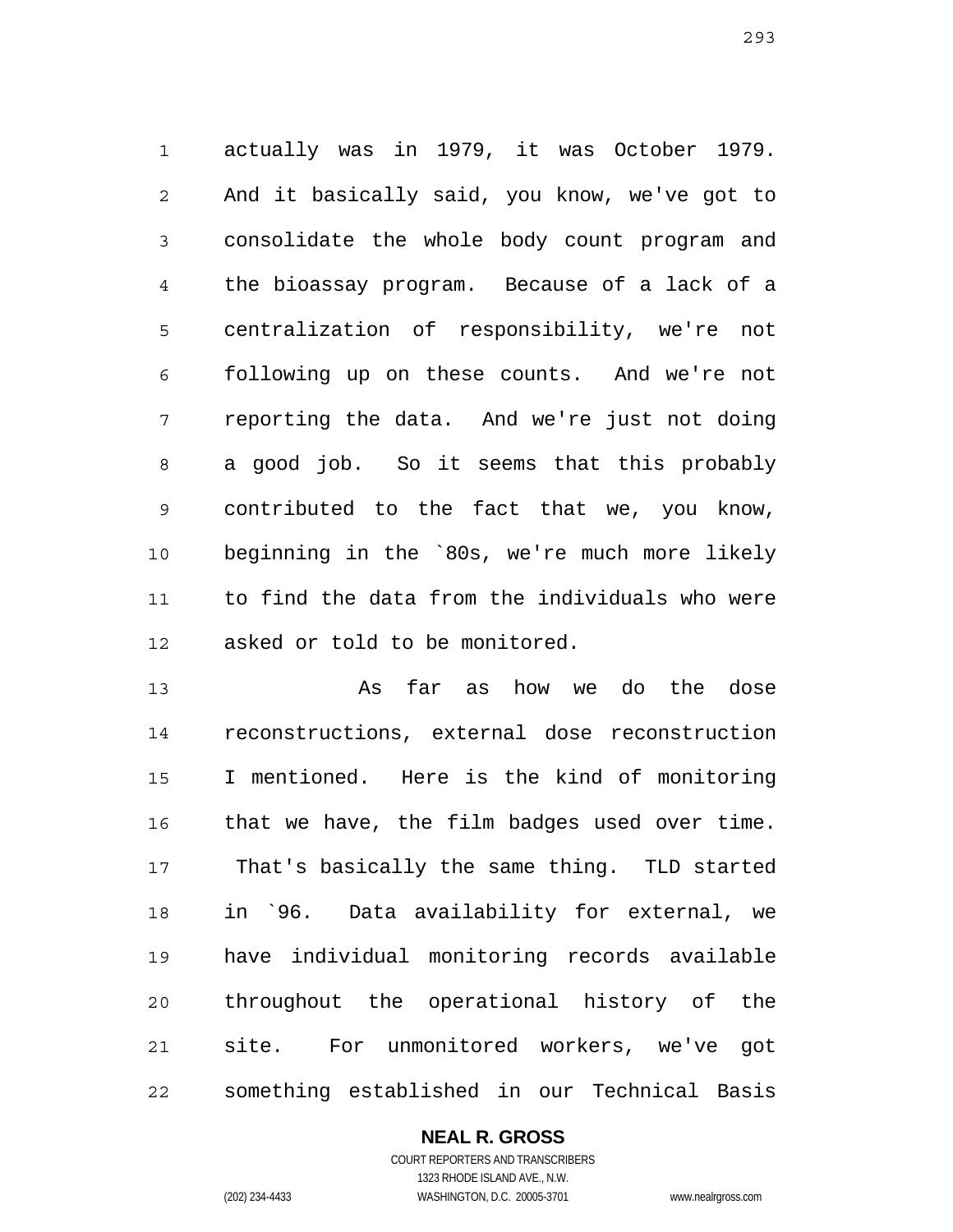1 2 3 4 5 Document on how to take care of that for external dose. And we believe that the external dose can be reconstructed throughout the history of the site based on the information that we have seen.

6 7 8 9 10 11 12 13 14 15 16 17 18 19 As far as internal dose reconstruction goes, we know that urinalysis began in 1949. We know that whole body counts began in 1960. But because of the poor records management practices, we cannot reliably retrieve records prior to 1980. If I've got something that gives a group of individuals an order to go get monitored and I can't find their monitoring records, I can't do the dose reconstruction. I just don't know how -- what kind of assumptions I would have to make, especially since those people are identified as the more highly exposed individuals.

20 21 22 So due to our inability to consistently obtain internal dosimetry data, we cannot -- we don't believe that internal

> **NEAL R. GROSS** COURT REPORTERS AND TRANSCRIBERS 1323 RHODE ISLAND AVE., N.W. (202) 234-4433 WASHINGTON, D.C. 20005-3701 www.nealrgross.com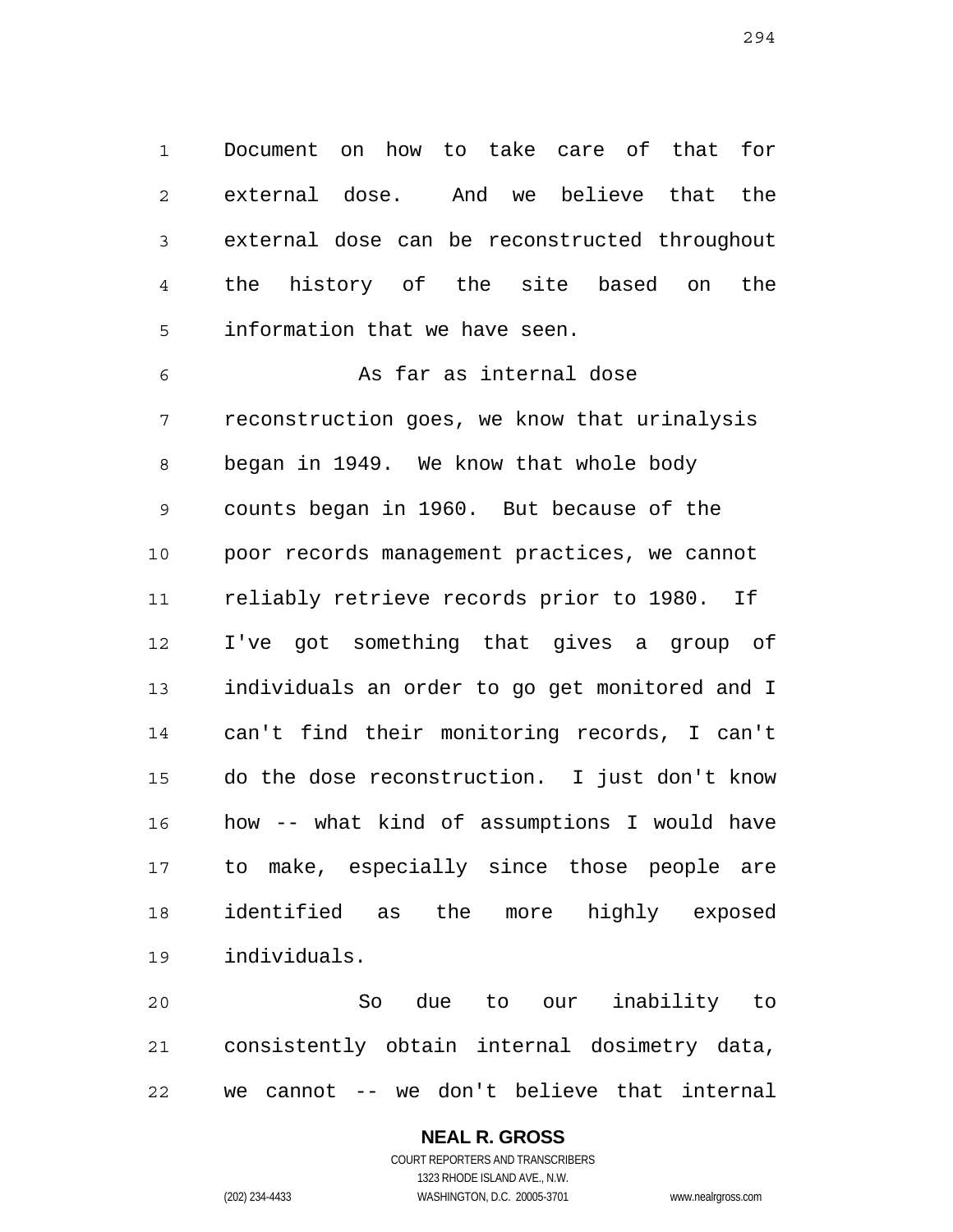1 2 doses can be bounded with sufficient accuracy prior to 1980.

3 4 5 6 7 8 9 10 11 12 13 We did the evaluation report. And we issued the evaluation report. It became final on October 1st, 2009. We evaluated whether or not it was feasible to estimate dose with sufficient accuracy and if there is a reasonable likelihood that health was endangered. We found that the available monitoring records, process descriptions, and source term data are adequate to complete dose reconstructions with sufficient accuracy after December 31st, 1979.

14 15 16 17 18 19 20 21 NIOSH believes that there is a reasonable likelihood that the radiation doses received at Brookhaven may have endangered the health of the members of the class. NIOSH recommends additions to the class consisting of all employees who worked in any area of Brookhaven National Lab January 1st, 1947 through December 31st, 1979.

22 Oh, what happened there? That was

> **NEAL R. GROSS** COURT REPORTERS AND TRANSCRIBERS 1323 RHODE ISLAND AVE., N.W. (202) 234-4433 WASHINGTON, D.C. 20005-3701 www.nealrgross.com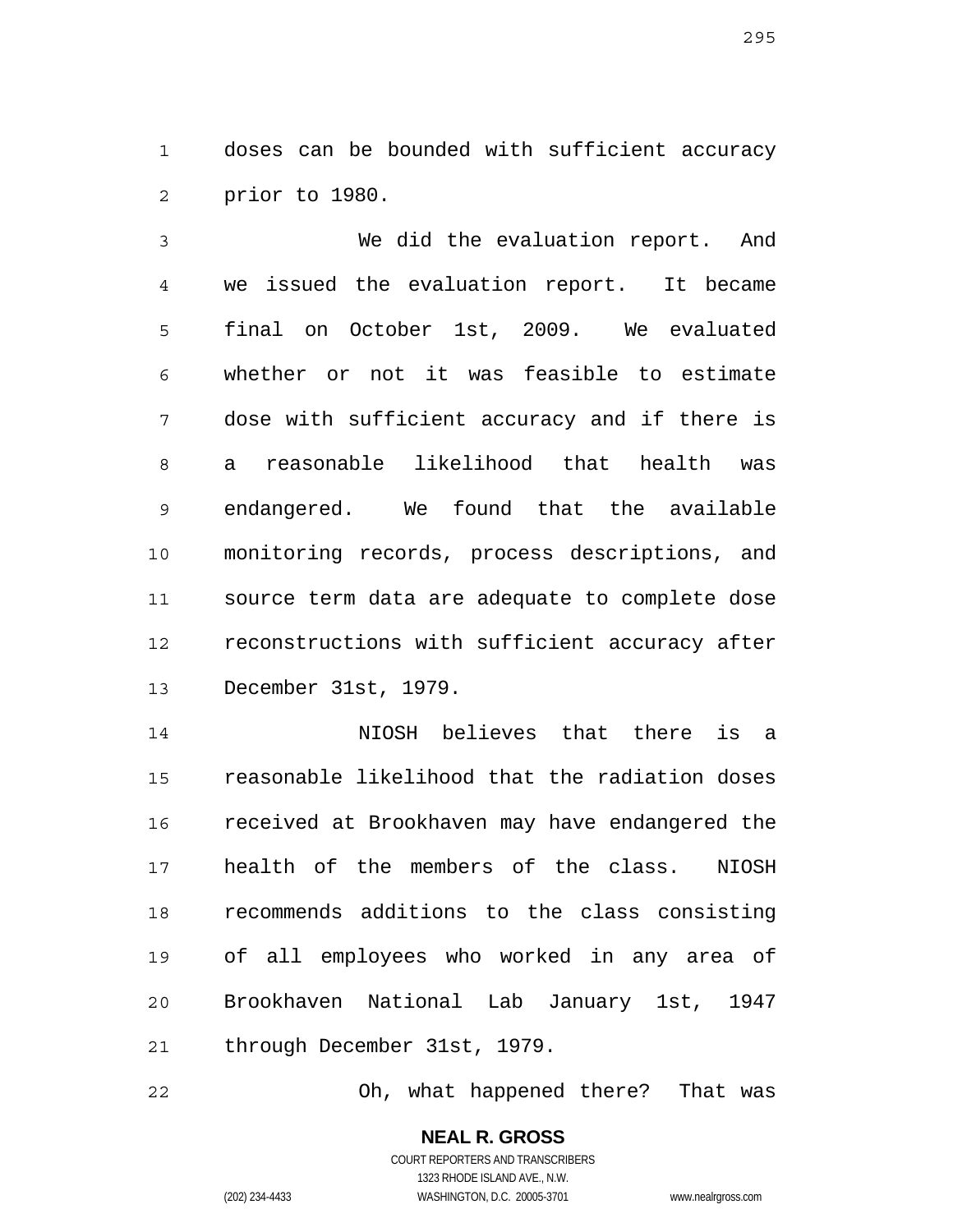1 2 3 4 5 6 7 8 9 10 11 12 13 14 15 16 17 18 19 20 21 22 the last slide. It was. I promise. And the last slide basically just had a little table there that basically said that internal dose cannot be reconstructed prior to 1980. All the way to the end there. It's the very last one. There we go. Okay. Our recommendation is internal doses, `47 to `79 cannot be done. We believe that we can do everything post-1979. External doses included, we can do before 1979 as well. That's it. CHAIRMAN ZIEMER: Okay. Thank you, Grady. Let's see if any of the Board members have questions for you before you sit down. Dr. Melius? MEMBER MELIUS: Yes. Grady, could you explain the sample of `69. How was that selected? MR. CALHOUN: As I said, we found individual -- I'll call them memos, and they were usually from a project manager that said

### **NEAL R. GROSS**

COURT REPORTERS AND TRANSCRIBERS 1323 RHODE ISLAND AVE., N.W. (202) 234-4433 WASHINGTON, D.C. 20005-3701 www.nealrgross.com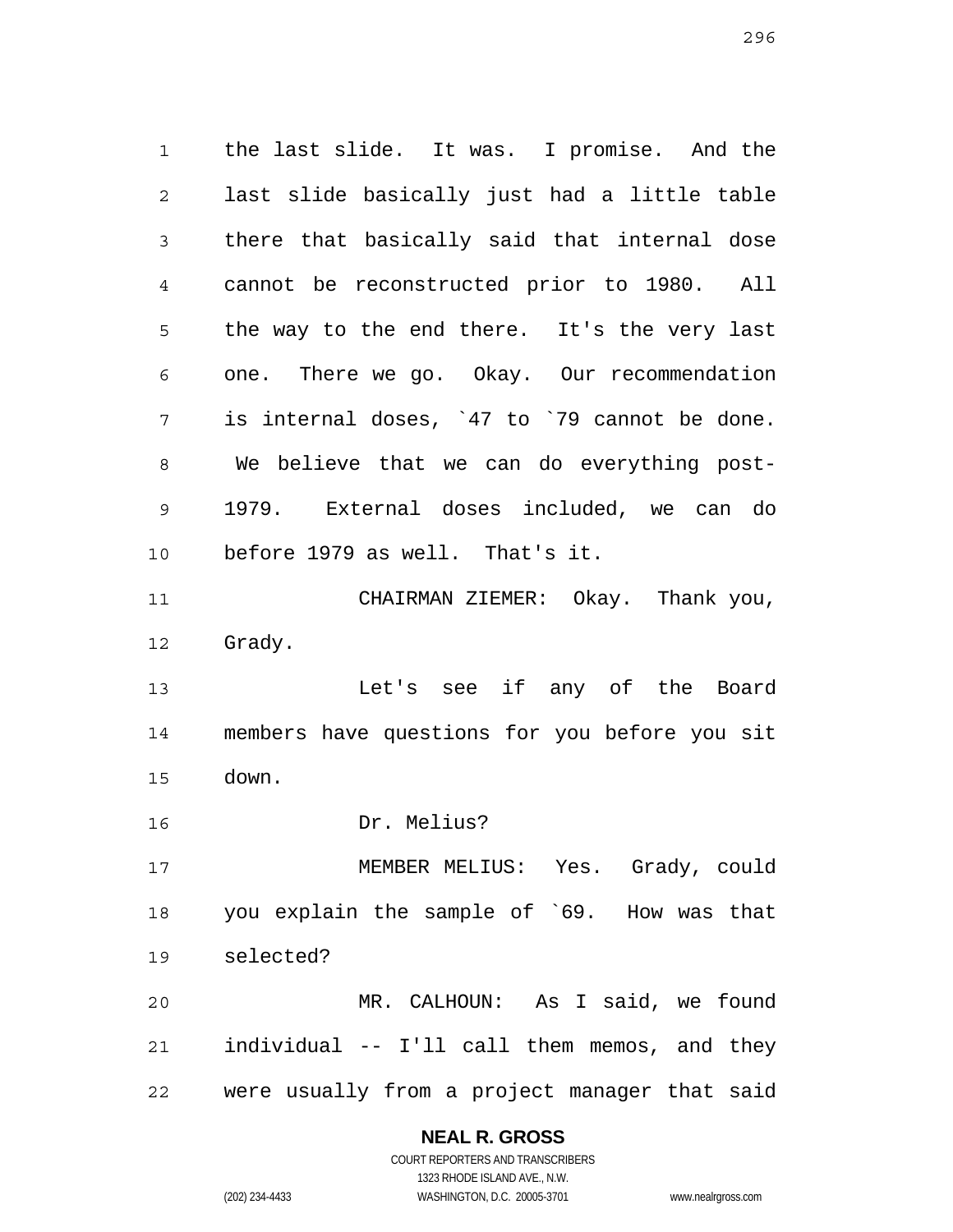1 2 3 these individuals need to be monitored for X, Y, and Z because they have the potential to be exposed to it.

4 5 6 7 8 9 10 And we took several of these memos and tried to -- and, you know, there may be five, ten people on that list -- and so we took as many of those memos as we had specifying monitoring. And we separated those into decades as far as when the individuals worked.

11 12 13 14 15 We made requests, because these are for people who are claimants and nonclaimants, we made requests to Brookhaven for that data that they had. We got the data from them.

16 17 18 19 20 21 In addition, we looked through the data that we had captured. And in some cases, we have data that are not in the individual's files. And we matched that up to the kind of analysis that was requested by that project manager for that individual.

22 MEMBER MELIUS: Okay. So is there

> **NEAL R. GROSS** COURT REPORTERS AND TRANSCRIBERS 1323 RHODE ISLAND AVE., N.W. (202) 234-4433 WASHINGTON, D.C. 20005-3701 www.nealrgross.com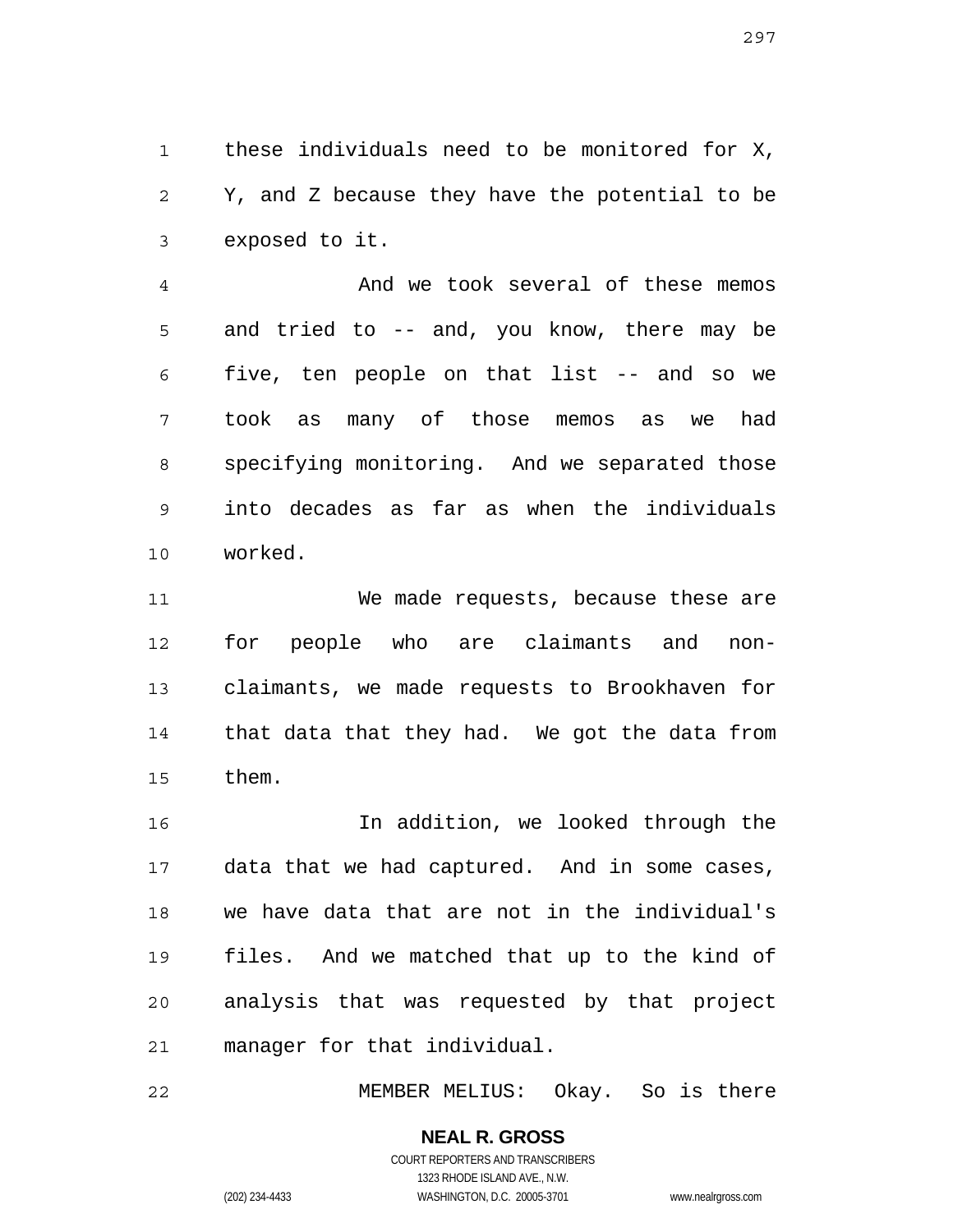1 2 3 4 5 6 a place -- I guess I'm having trouble in - actually it's slide 22 here -- I don't know if that -- where you have a parallel little bar chart by percentages by year of when you could -- percent of requested bioassay results retrieved.

7 MR. CALHOUN: Right.

8 9 10 MEMBER MELIUS: I guess I'm having trouble understanding what the denominators are for those different --

11 12 13 MR. CALHOUN: They are different. They are going to vary a little bit by year. I believe in 1980, we had 12.

14 MEMBER MELIUS: Okay.

15 16 17 18 19 20 MR. CALHOUN: And we got 11 of the 12 within 12 months. But the 12th one wasn't received until after 12 months. We could have counted it, but we didn't. That could have brought that up to 100 percent. But that was done I think 13, 14 months later.

21 MEMBER MELIUS: Okay. Thanks.

22 CHAIRMAN ZIEMER: Dr. Roessler?

> **NEAL R. GROSS** COURT REPORTERS AND TRANSCRIBERS

> > 1323 RHODE ISLAND AVE., N.W.

(202) 234-4433 WASHINGTON, D.C. 20005-3701 www.nealrgross.com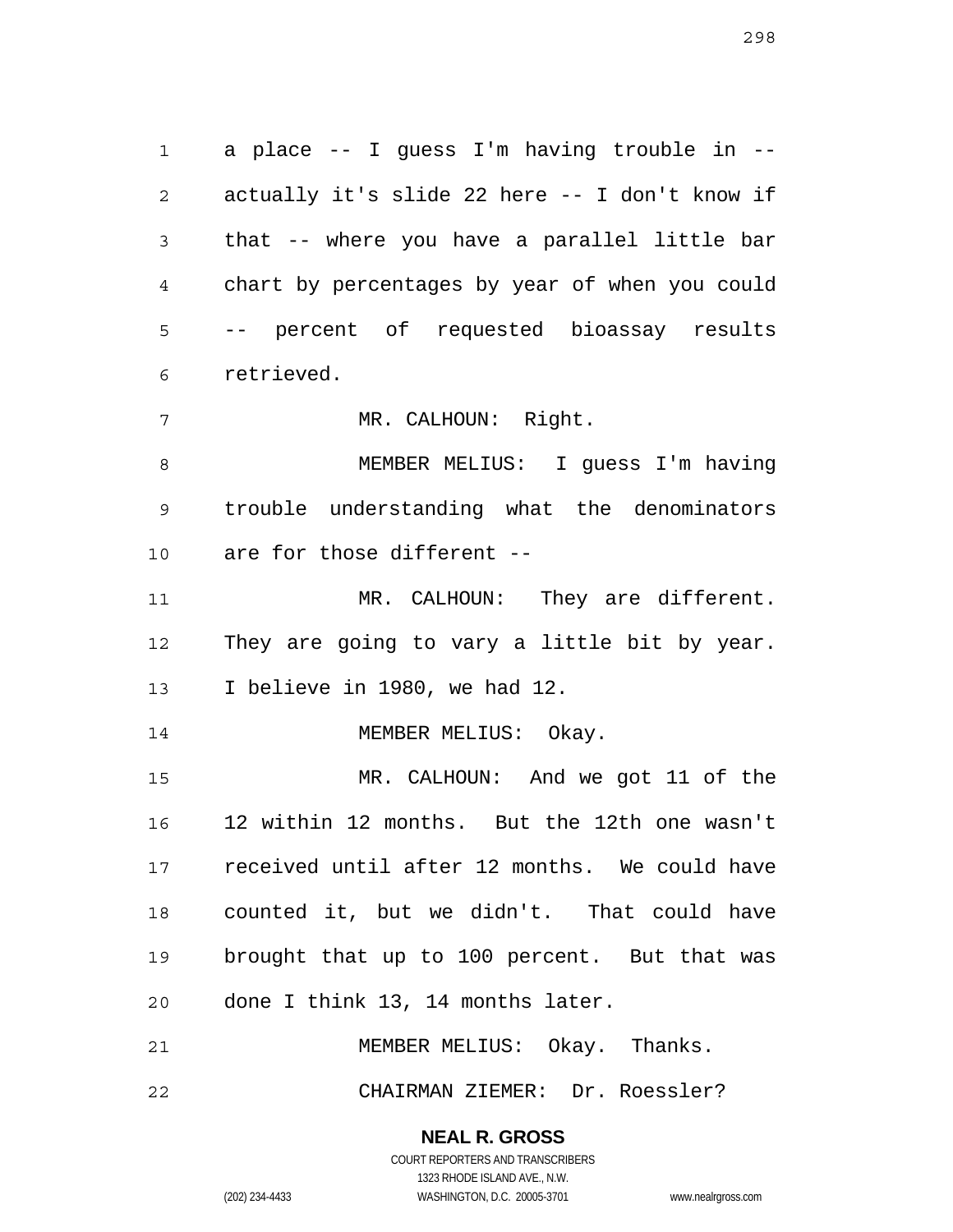1 2 3 4 5 6 7 8 9 10 11 12 13 14 15 16 17 18 19 20 21 22 MEMBER ROESSLER: My question is on slide 26. MR. CALHOUN: If that's  $22 - -3$ , 4, 5, 6, is that it? MEMBER ROESSLER: Okay. MR. CALHOUN: Is that it? MEMBER ROESSLER: I think so. MR. CALHOUN: Okay. MEMBER ROESSLER: The general question is that you've determined you can't do internal doses, and yet I'm wondering just how complete your search of records has been. It seems you found a lot of them. It seems you found that they were not centralized. And you did do the sample of the `69 people. And from that, you've decided that you can't find some records for some of those people. But I'm just -- I guess we talk about a comfort level. My comfort level is -- I need reassurance that you really feel you have searched the records enough that you just cannot do internal dosimetry.

> **NEAL R. GROSS** COURT REPORTERS AND TRANSCRIBERS

> > 1323 RHODE ISLAND AVE., N.W.

(202) 234-4433 WASHINGTON, D.C. 20005-3701 www.nealrgross.com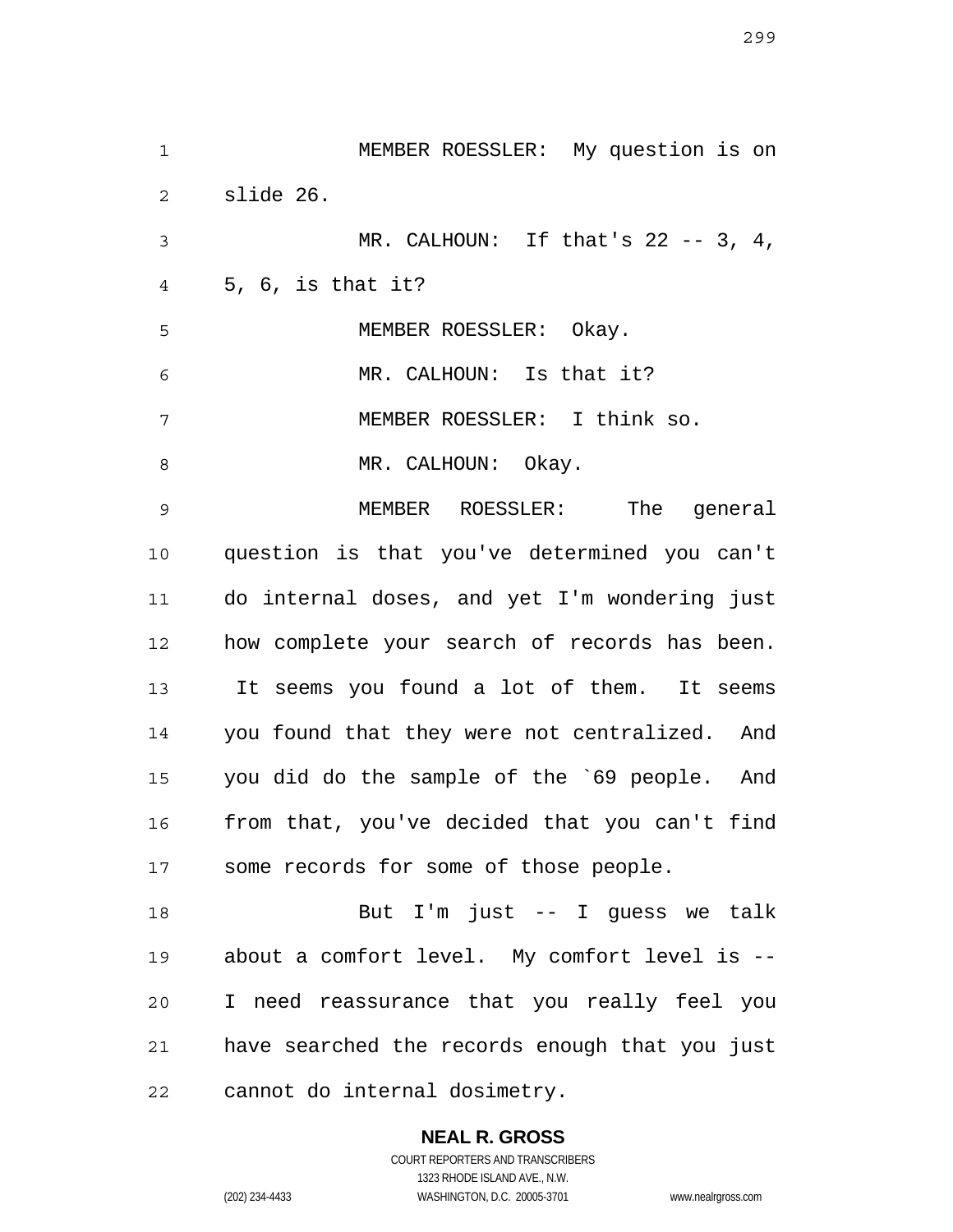1 2 3 4 5 6 7 8 MR. CALHOUN: Yes. What I can tell you is we did at least ten data captures. We had people involved with us while we were there. I was actually there at the site. We had rad engineers who used to be technicians. And the reason that I say that that is important is because they were involved with the actual processes.

9 10 11 12 13 14 And I'm not making a joke here. They would say, you know, let's check under Bob's desk, okay, and we'd go to Bob's desk and we could find something. We did that for days. And I don't believe that we're going to be able to find anything else.

15 16 17 18 19 20 21 They had set up a room for us there that had just hundreds of boxes of records that we went through. And I believe that Brookhaven has actually undertaken some efforts to try to get their records into order. And they have been helpful at times in finding documents in different locations.

22 We went through their records --

**NEAL R. GROSS**

COURT REPORTERS AND TRANSCRIBERS 1323 RHODE ISLAND AVE., N.W. (202) 234-4433 WASHINGTON, D.C. 20005-3701 www.nealrgross.com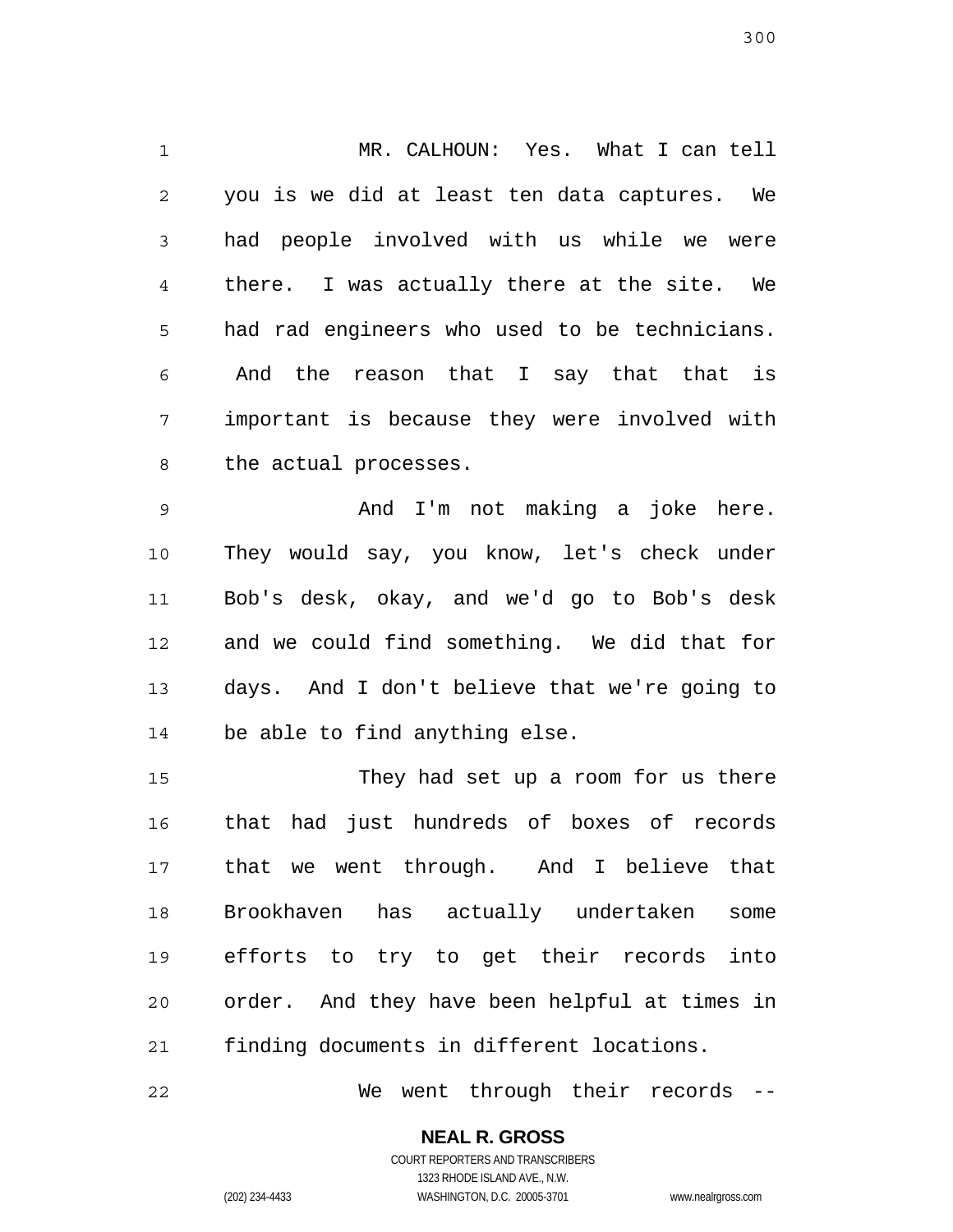1 2 3 4 5 6 management folks who would point us to different places. And we would try to find the documents. I don't know where else we would look. We've looked off-site, on-site. It's been years that this effort has been going on.

7 CHAIRMAN ZIEMER: Okay.

8 9 10 11 MR. CALHOUN: I don't think that the Brookhaven folks will think that we are going to find anything that we haven't found either.

12 13 14 15 16 CHAIRMAN ZIEMER: Okay, Dr. Melius? MEMBER MELIUS: I have a follow-up question back to slide 22. But -- okay, so for the 1970s, you found it looks like 75 percent of the bioassay results.

17 MR. CALHOUN: Yes.

18 19 20 21 MEMBER MELIUS: What is prohibiting you from doing some sort of coworker model or something like that? You've got -- again, I don't know what this stands for --

22 MR. CALHOUN: Well, that's a good

# **NEAL R. GROSS**

COURT REPORTERS AND TRANSCRIBERS 1323 RHODE ISLAND AVE., N.W. (202) 234-4433 WASHINGTON, D.C. 20005-3701 www.nealrgross.com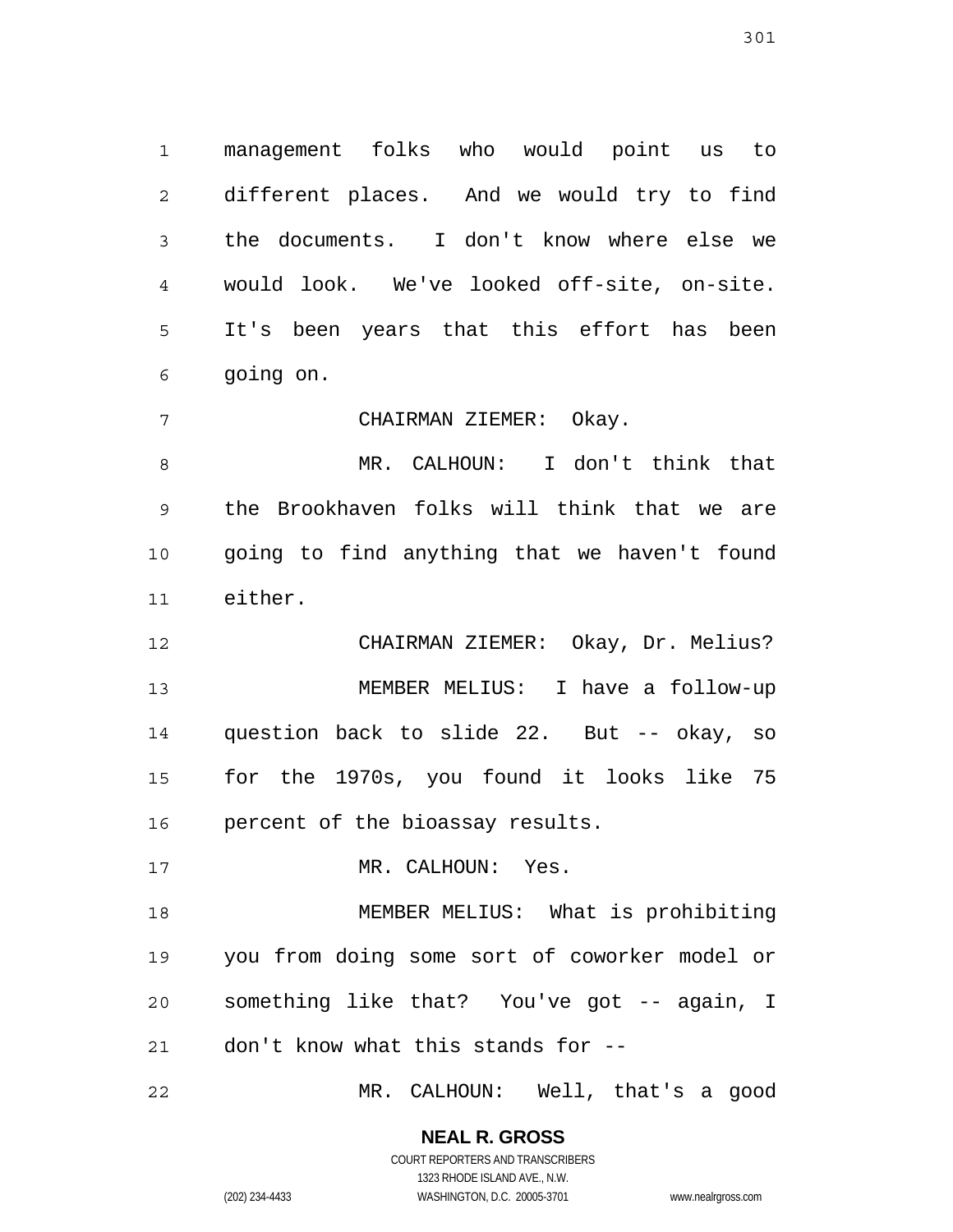1 2 3 4 5 6 7 question. And my answer to that is going to be when I have a memo that tells me that these guys need to be monitored because they are the highest exposed, or at least that is how I'm going to interpret it, if I don't have those records, I don't believe that my coworker data is feasible. I'm missing some people.

8 9 10 11 12 If I don't have the data from people that were supposed to be monitored because they have a higher potential, I can't base, you know, my coworker study is going to be skewed low potentially.

13 14 MEMBER MELIUS: Yes, but I guess has that stopped you before I guess --

15 MR. CALHOUN: Sure, sure.

16 MEMBER MELIUS: But at 75 percent?

17 18 MR. CALHOUN: Well, I can't give you a number.

19 20 MEMBER MELIUS: No, no, I'm just trying --

21 22 MR. CALHOUN: This is a completely different world, Brookhaven. And the way that

> **NEAL R. GROSS** COURT REPORTERS AND TRANSCRIBERS

1323 RHODE ISLAND AVE., N.W. (202) 234-4433 WASHINGTON, D.C. 20005-3701 www.nealrgross.com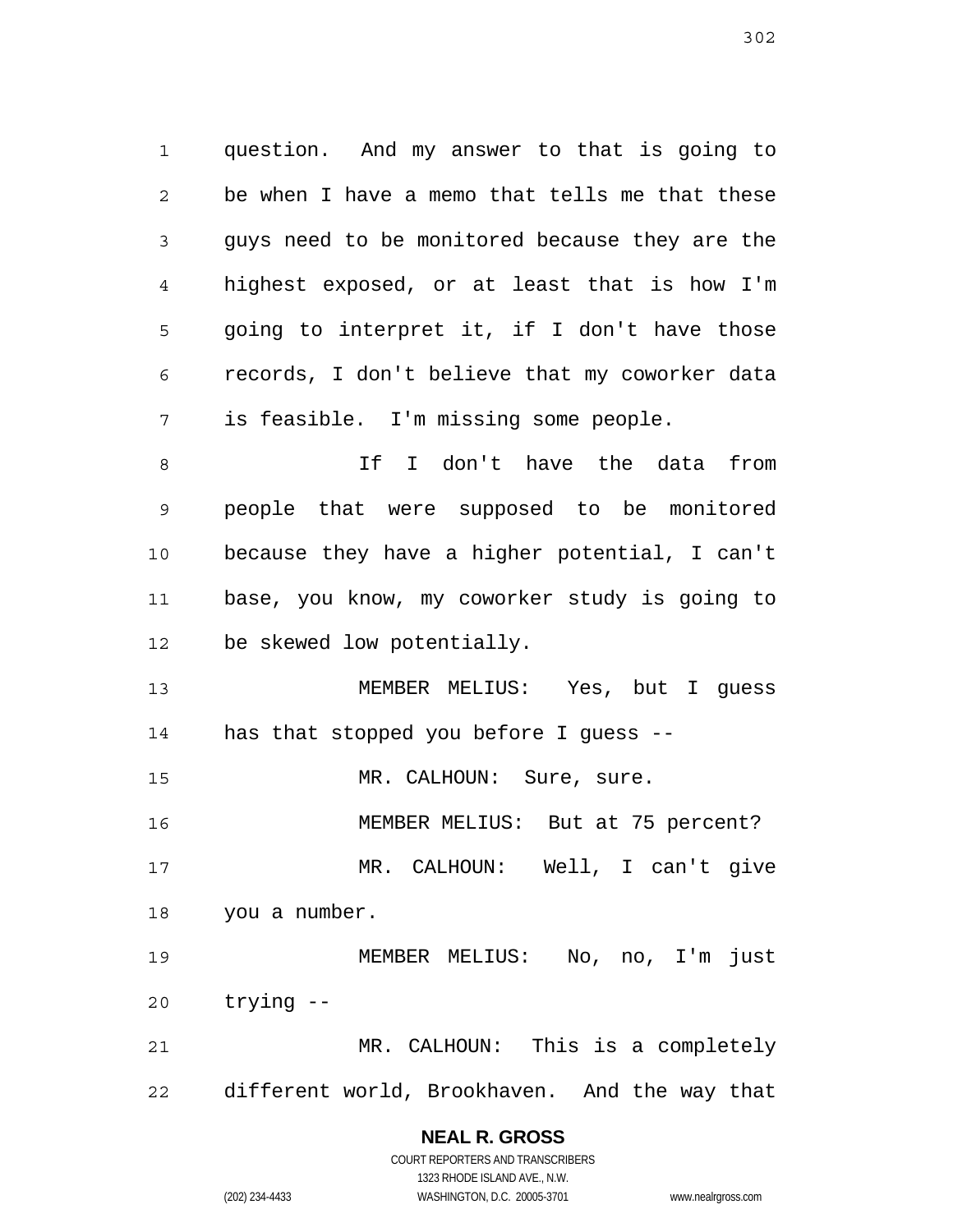1 2 3 4 5 6 7 8 9 10 11 12 13 14 15 16 17 18 19 20 21 22 we've looked at this data and the lack of organization there caused us to try to take a little different tact with this. CHAIRMAN ZIEMER: Well, and this is not necessarily 75 of all the -- this is 75 percent of the what's in the memos -- MR. CALHOUN: Of the sample. CHAIRMAN ZIEMER: -- that you found. MEMBER MELIUS: No, no, I know, I know. I'm trying -- but that's the data we have. CHAIRMAN ZIEMER: Right. Right. Yes, Larry, you have a comment? Okay, I took the words out of your mouth which is actually very unsanitary. (Laughter.) CHAIRMAN ZIEMER: Wanda? Wanda Munn? MEMBER MUNN: I have only one question, Grady. And only one problem really. Whenever an SEC says all employees,

# **NEAL R. GROSS**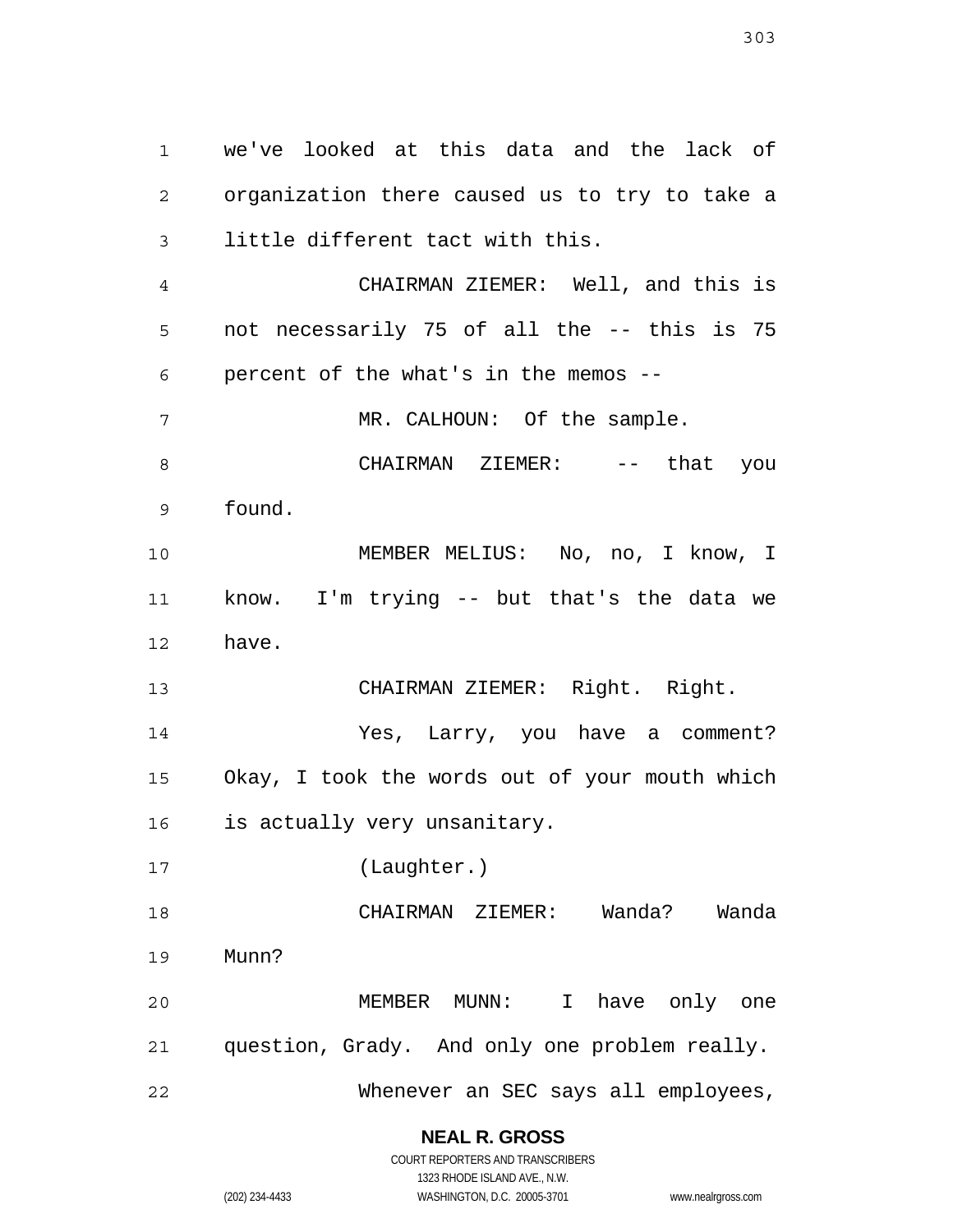1 that starts raising red flags for me.

2 3 4 5 6 7 8 9 10 11 12 13 14 15 16 17 18 19 20 21 MR. CALHOUN: Yes. MEMBER MUNN: I have never been on a site where all employees were exposed to anything, large, small, or mediocre. And I know that it is difficult to sort out who might not be in that all category, but it is bothersome to see all employees when there is prima facie evidence that all employees were not exposed. MR. CALHOUN: I agree with you. And -- but, again, I agree with you with the idea that we can't separate them out. The type of environment that is there, it is entirely possible for people to walk into - whether they be janitor types or management types, it is entirely possible for those individuals to have gone into these sites. As sketchy as the records are for dosimetry prior to 1980, I don't have a whole lot of confidence that I could determine where

**NEAL R. GROSS**

they worked. So I don't know any way to

22

COURT REPORTERS AND TRANSCRIBERS 1323 RHODE ISLAND AVE., N.W. (202) 234-4433 WASHINGTON, D.C. 20005-3701 www.nealrgross.com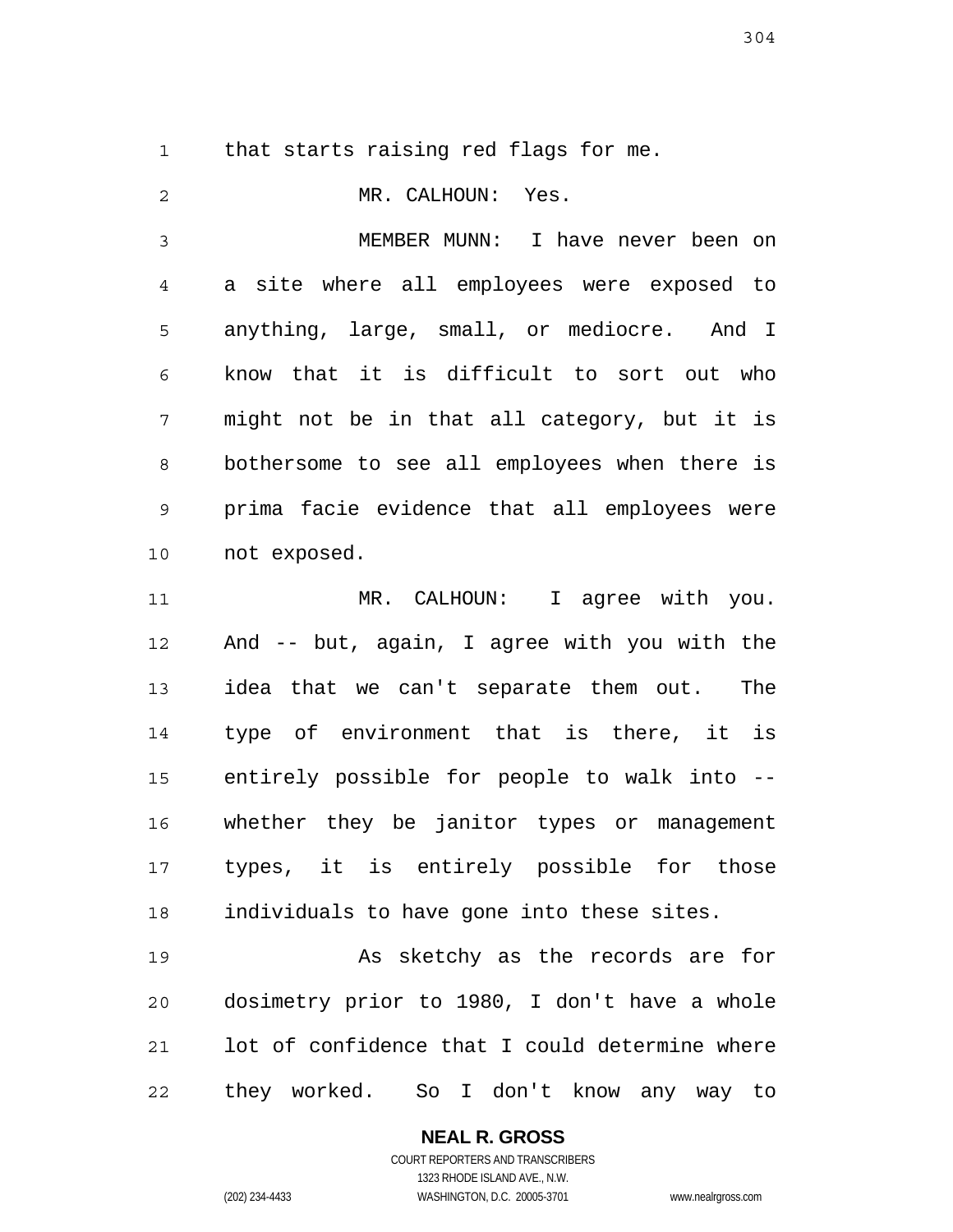1 separate them out.

2 3 4 5 6 7 8 9 10 11 12 13 14 15 16 17 18 19 20 21 Now I thought, well, what about the people who were monitored externally only. Maybe that could be our basis. But given the type of work that they did at that site, it could be a good health physics decision to monitor somebody internally and they didn't need to be monitored externally, you know, depending on what kind of operation they were doing. So I wasn't comfortable with that either. So it does, it all comes back to prove who wasn't. And, you know, if I get a case in and, you know, they make an assertion that they worked here, there, and everywhere, and I got to rely on DOL to say no, they didn't, it's tough in this site. I don't think that the controls were there to keep people in or out of those areas. So I'm with you. But it's a tough decision.

22 MEMBER MELIUS: Can I ask that

> **NEAL R. GROSS** COURT REPORTERS AND TRANSCRIBERS 1323 RHODE ISLAND AVE., N.W. (202) 234-4433 WASHINGTON, D.C. 20005-3701 www.nealrgross.com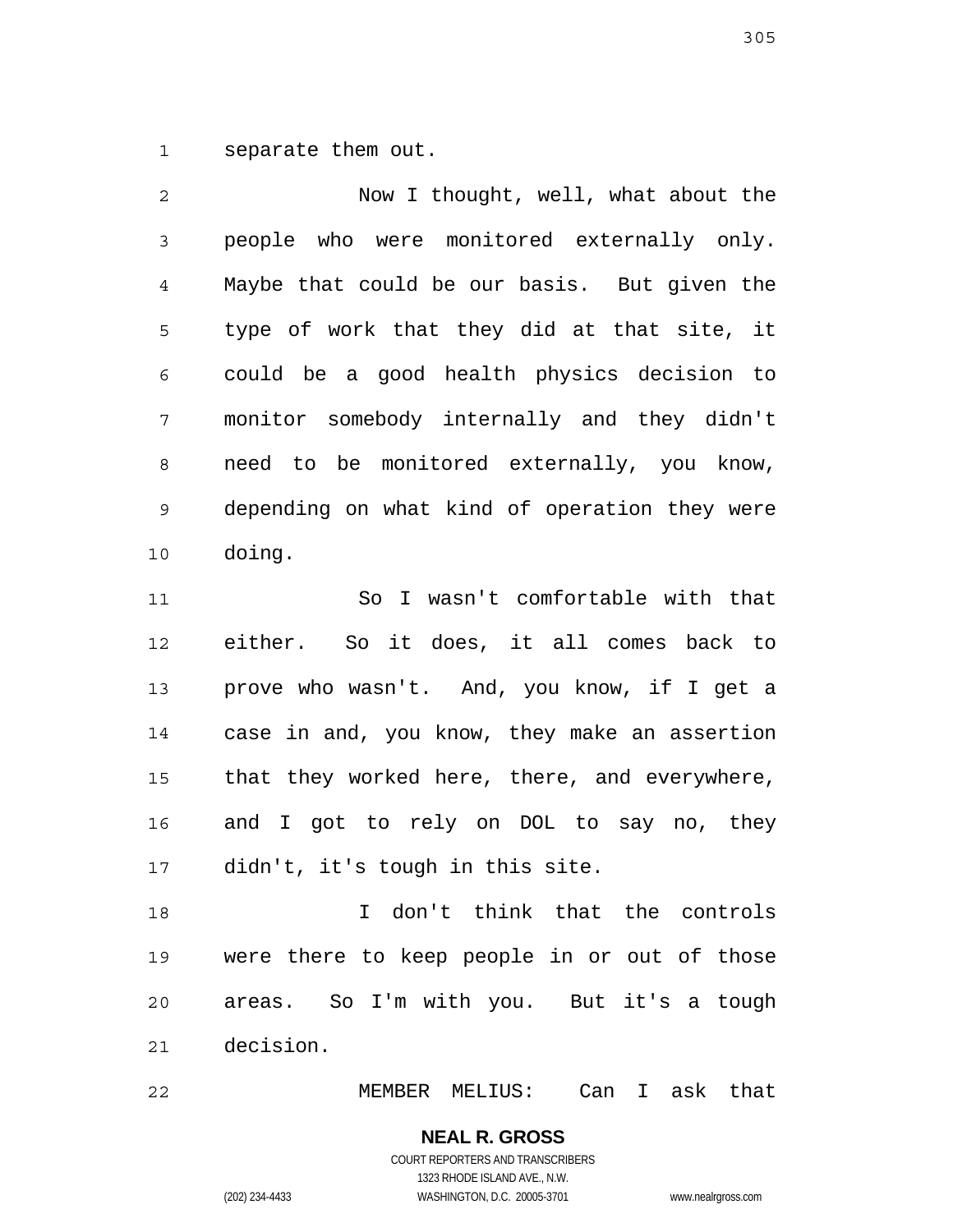1 2 3 4 5 6 7 8 9 10 11 12 13 14 15 16 17 question in a slightly different way because I was going to ask that also? But where on the report do you make that case? I didn't see it in your evaluation report. So where is your - - MR. CALHOUN: I don't know if it's in there. It may not be. MEMBER MELIUS: Okay, because to me it's like my crucial question here. MR. CALHOUN: Yes. MEMBER MELIUS: Here we have a situation where we're saying reconstruction is feasible for almost all exposures except for internal doses, which is a big category albeit. And we're saying that everybody would have had an internal exposure. So to me there's two parts of the

18 19 20 21 22 case. One you make with your, you know, sampling going back and so forth, slide 22 and so forth. I don't see the case for all employees being included, the documentation for that. I guess that bothers me a little

**NEAL R. GROSS**

COURT REPORTERS AND TRANSCRIBERS 1323 RHODE ISLAND AVE., N.W. (202) 234-4433 WASHINGTON, D.C. 20005-3701 www.nealrgross.com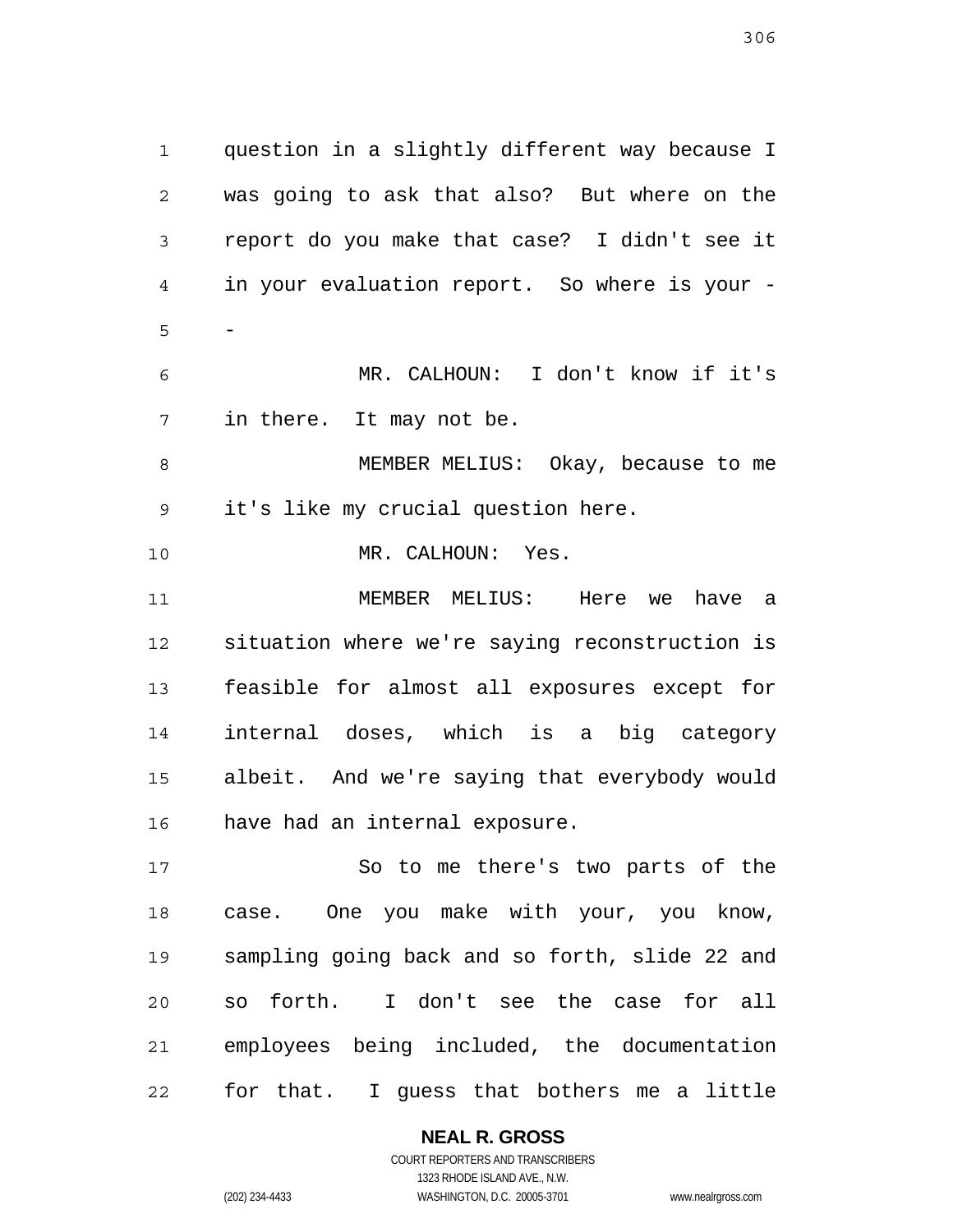1 bit, too.

| 2              | CHAIRMAN ZIEMER: Larry?                        |
|----------------|------------------------------------------------|
| $\mathfrak{Z}$ | MR. ELLIOTT: I'm trying to recall              |
| 4              | the evaluation report, and I don't<br>from     |
| 5              | believe it is explicitly stated to address     |
| 6              | your concern. I would say it is implicitly     |
| 7              | stated because of what we have to say about    |
| 8              | the various activities that this site found    |
| 9              | itself performing over the course of time.     |
| 10             | It is essentially a laboratory                 |
| 11             | situation, as you might imagine. And things    |
| 12             | changed quite drastically over the course of   |
| 13             | time. And so with the inability to retrieve    |
| 14             | records for those who were actually exposed,   |
| 15             | the inability to know who went into those      |
| 16             | areas where exposure could occur, we're in the |
| 17             | same kind of a situation here at Brookhaven as |
| 18             | we talked about earlier with Hanford where we  |
| 19             | can't track people's work and their migration  |
| 20             | through the facility over the course of time.  |
| 21             | So it doesn't explicitly say that.             |
| 22             | guess we could go back there.<br>But<br>I      |

**NEAL R. GROSS** COURT REPORTERS AND TRANSCRIBERS

1323 RHODE ISLAND AVE., N.W.

(202) 234-4433 WASHINGTON, D.C. 20005-3701 www.nealrgross.com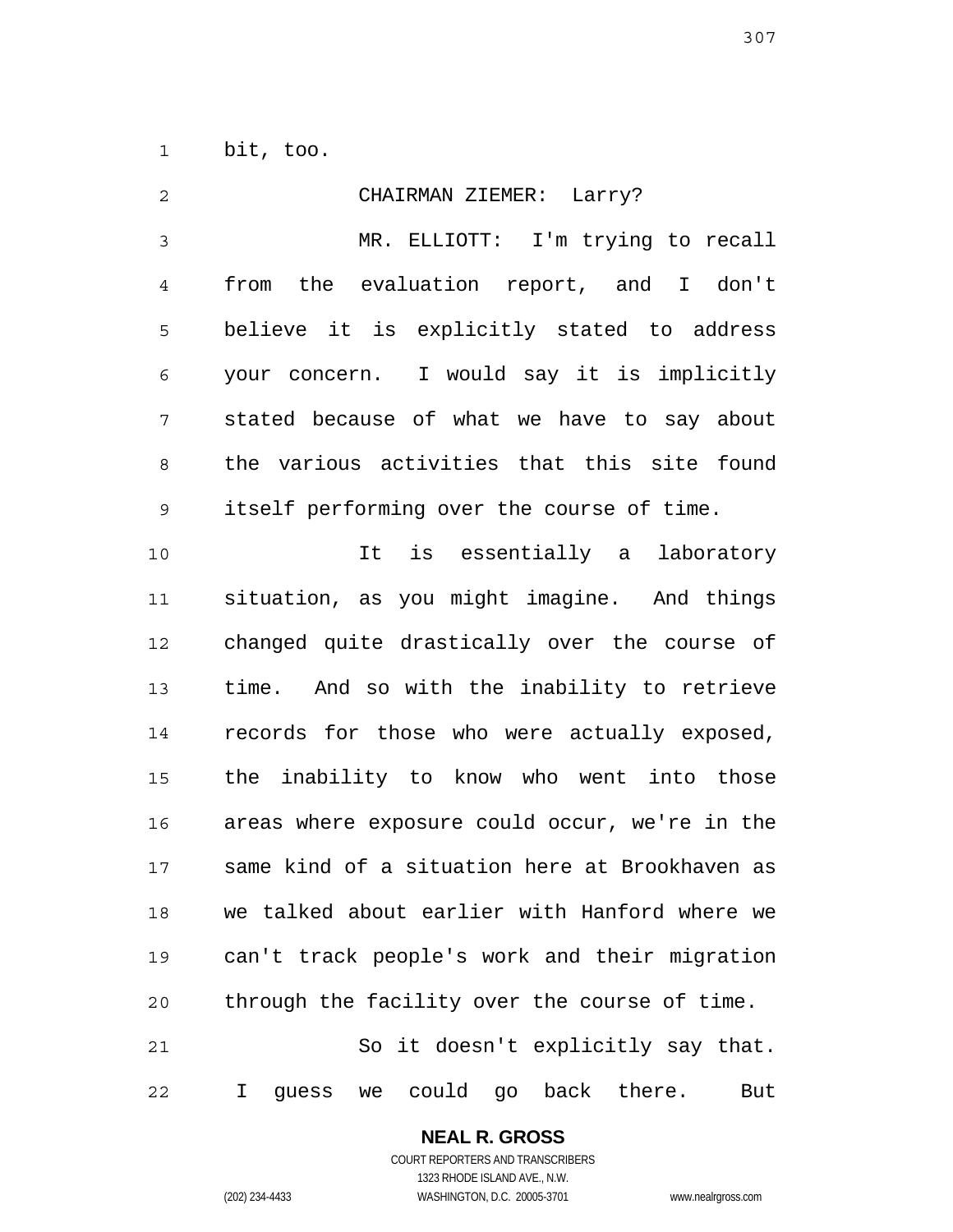1 2 3 4 implicitly I think what the report is arguing for is that the variety of activities and work performed at this site doesn't lend itself to saying here is a certain campaign.

5 6 7 8 Do we know who worked on that campaign? Like we know at Mound who worked with the certain tritium compounds. We can't do that here at this site.

9 10 11 12 13 14 15 16 17 18 19 MEMBER MELIUS: Yes, and I guess - again, and I don't know if this would be - should be required or is necessary to do, but if we have, you know, trouble sort of quantifying some of this -- so if there was a sample of 100 people or 200, you know, we'd have some sense of how people moved around and so forth, which they may very well have. I doubt it, but I just don't see that in -- I don't see the documentation for that. But it is hard to get at.

20 21 22 CHAIRMAN ZIEMER: John Poston? MEMBER POSTON: I have a clarification and then a question. On your

## **NEAL R. GROSS**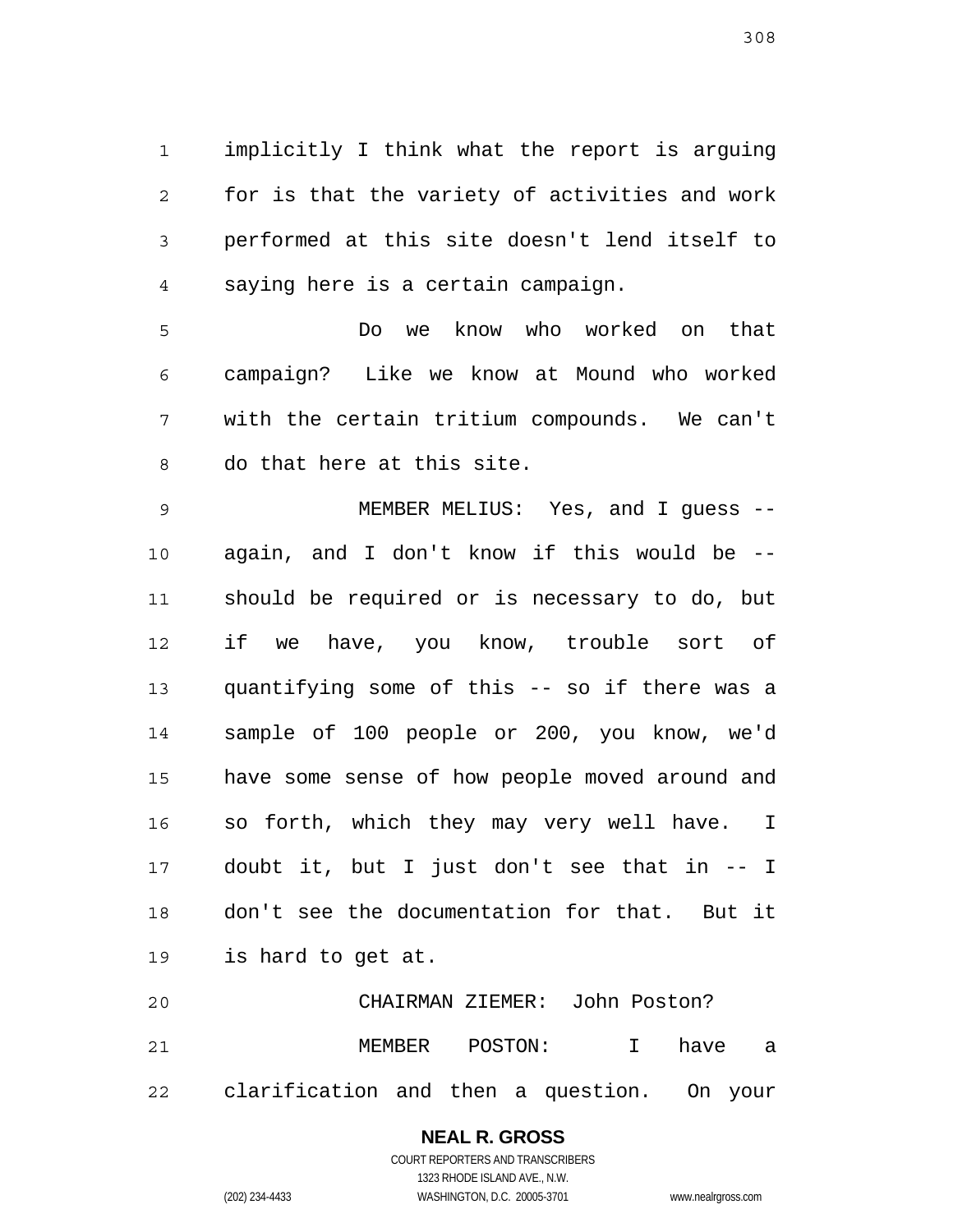1 2 3 4 slide there, if I understood you correctly, the 1980 bar represents 11 people out of 12? MR. CALHOUN: Yes. That is correct.

5 6 7 8 MEMBER POSTON: So would one imply from that that the number of folks that potentially are exposed to internal uptakes would be small?

9 10 11 12 13 14 15 16 17 MR. CALHOUN: I think that that just is the number of memos that we captured that we could get that sample from. I do think that generally speaking, that especially in the later years, the internal, the people potentially exposed to internal radioisotopes was small. However, there was a bunch of different ones. And they were in a lot of different areas.

18 19 20 21 22 MEMBER POSTON: Okay. Well, that leads me to your last slide then that same internal dose from `47 to `79 but then you say that you can assess the internal dose for periods after that, after `79.

> **NEAL R. GROSS** COURT REPORTERS AND TRANSCRIBERS 1323 RHODE ISLAND AVE., N.W. (202) 234-4433 WASHINGTON, D.C. 20005-3701 www.nealrgross.com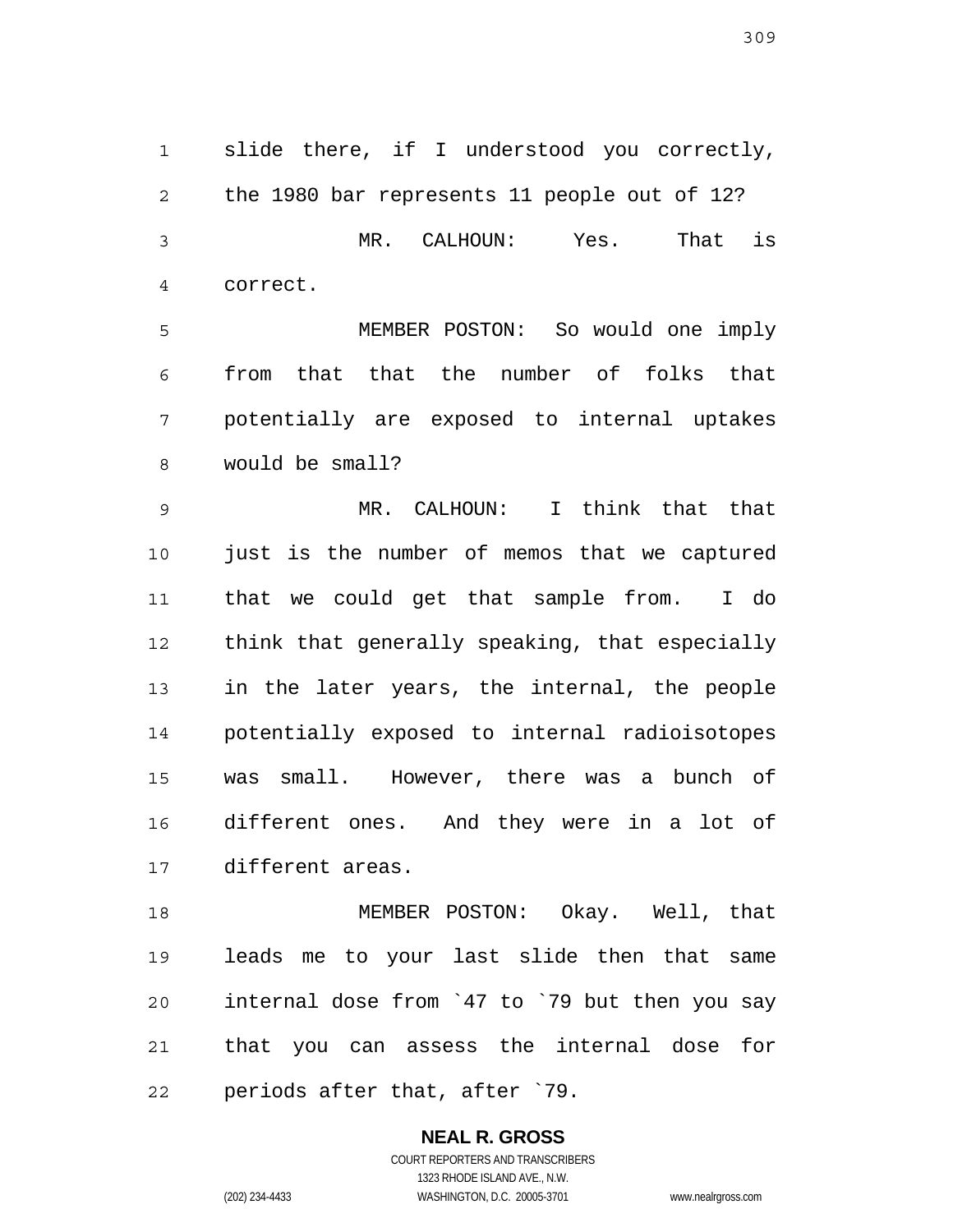1 2 3 4 5 6 7 8 9 10 11 12 13 So the question I have is how is this going to be divided because if I remember your class statement, it says until present. And I'm trying to understand -- MR. CALHOUN: We can do it -- we believe that we can do dose reconstructions from January 1st, 1980 to present. MEMBER POSTON: Okay. So I'm trying to understand how that's going to be handled. MR. CALHOUN: We have the internal monitoring records. Is that what you're asking?

14 15 16 17 18 MEMBER POSTON: No. Are you going to divide the folks from `47 to `79, and you're not going to do dose reconstruction for them, but you are going to do dose reconstruction for those from `79 on?

19 20 21 22 MR. CALHOUN: Prior to January 1st, 1980, we'll use any -- we'll be able to do external dose reconstruction. If they have internal monitoring records in their files, we

## **NEAL R. GROSS**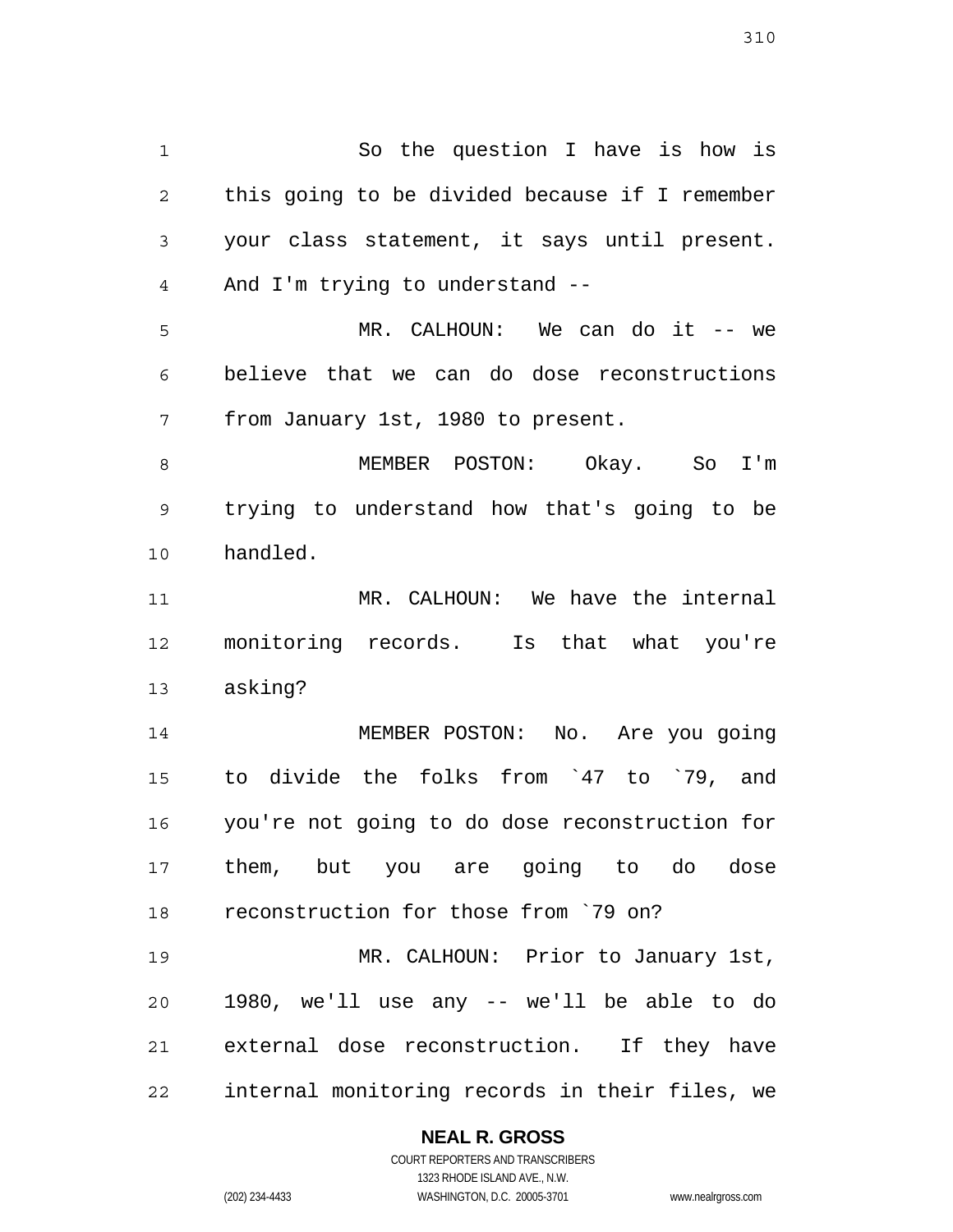1 2 3 4 5 6 7 8 9 10 11 12 13 14 15 16 17 18 19 20 21 22 will use those for people who do not fit into the class -- non-presumptive cancers. MEMBER POSTON: So maybe this is the wrong question, but do we need two classes? MR. CALHOUN: No. CHAIRMAN ZIEMER: Well, you're only asking for the class through `79. MR. CALHOUN: Correct. MEMBER POSTON: No, it says present. Through present. I'm pretty sure. CHAIRMAN ZIEMER: No, that's the original petitioner's request. MEMBER POSTON: Okay. MR. CALHOUN: The class that would be added would go up to December 31st, 1979. That's it. Okay? CHAIRMAN ZIEMER: All right. Let me follow up though on -- and this sort of relates to your question, Jim -- is there - can one make an argument -- well, let me ask it a different way.

> **NEAL R. GROSS** COURT REPORTERS AND TRANSCRIBERS

1323 RHODE ISLAND AVE., N.W. (202) 234-4433 WASHINGTON, D.C. 20005-3701 www.nealrgross.com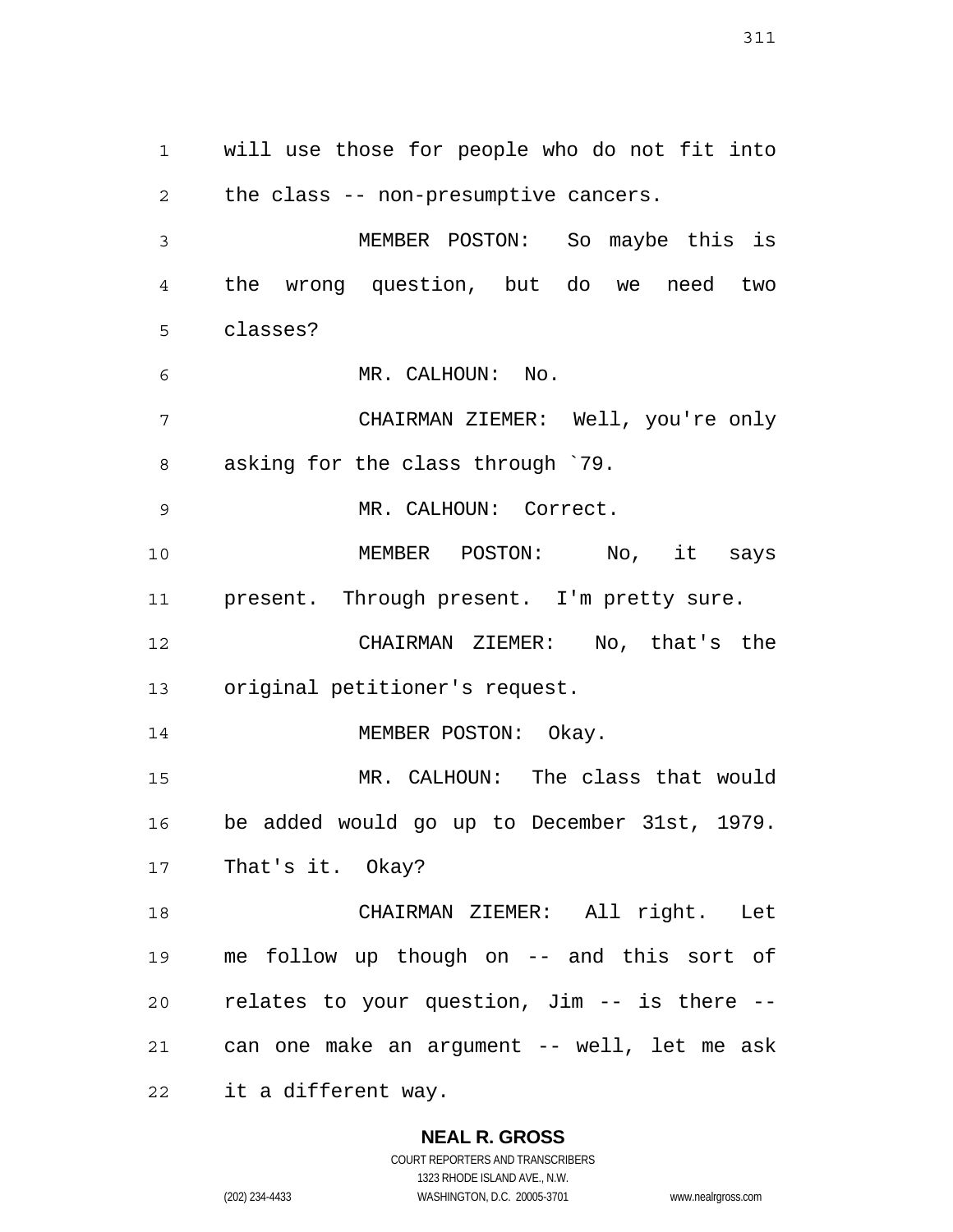1 2 3 4 5 6 7 8 9 10 11 12 13 14 15 16 17 18 19 20 21 How much difference in what the activities were after `79 versus the early activities? Is there any way to do a coworker model based on the later data with the argument that the external -- or the internal dose potential could not have been that much greater or might it indeed have been less? Or you get the idea. MR. CALHOUN: Are you talking about doing a coworker model for later data to apply to earlier times? CHAIRMAN ZIEMER: Yes, that's what I'm asking you. MR. CALHOUN: No, I don't think so because if you look at the activities, especially involving, you know, thorium and plutonium, they've gone down significantly since back in the day. So I don't think - CHAIRMAN ZIEMER: Yes, I guess I read that but had forgotten. MR. CALHOUN: I don't think that

22 that's  $-$ 

> **NEAL R. GROSS** COURT REPORTERS AND TRANSCRIBERS

> > 1323 RHODE ISLAND AVE., N.W.

(202) 234-4433 WASHINGTON, D.C. 20005-3701 www.nealrgross.com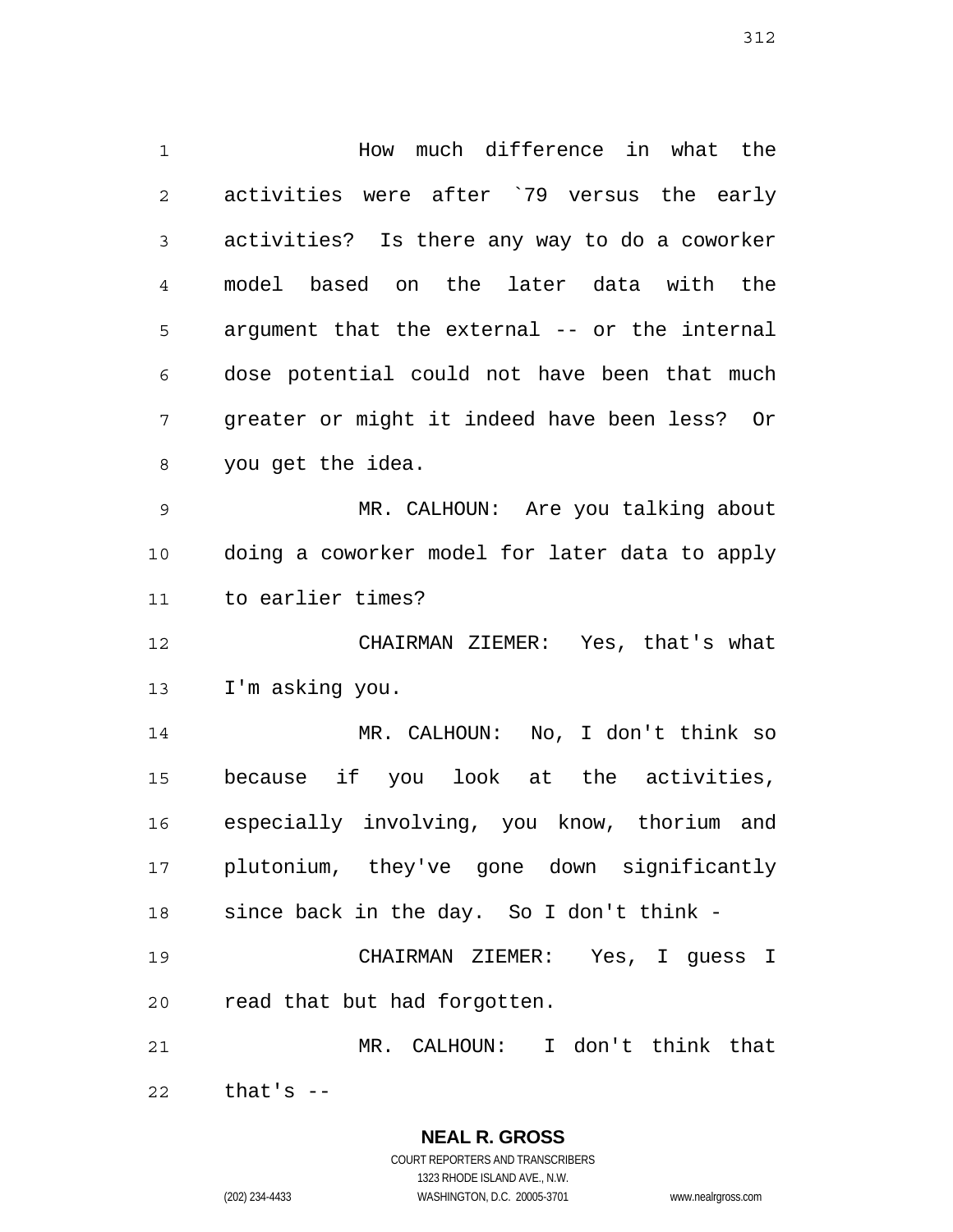1 2 3 4 5 6 7 8 9 10 11 12 13 14 15 16 17 18 19 20 21 22 CHAIRMAN ZIEMER: Yes. MR. CALHOUN: -- a good idea. CHAIRMAN ZIEMER: So you can't really make the case that -- MR. CALHOUN: I don't believe so. CHAIRMAN ZIEMER: Yes, thank you. Other -- Gen, did you have a comment? MEMBER MELIUS: Can I just point out something for those of you that have been confused by that slide 22, if you go to the evaluation report on page 54 and 55, there is some more description of that information. CHAIRMAN ZIEMER: Dr. Lockey? MEMBER LOCKEY: Just -- after 1980, does everybody have internal monitoring dosimetry? MR. CALHOUN: Not everybody. Like I said, it was a case-by-case, project-byproject basis. MEMBER LOCKEY: After 1980? MR. CALHOUN: Yes. We have found

> **NEAL R. GROSS** COURT REPORTERS AND TRANSCRIBERS 1323 RHODE ISLAND AVE., N.W.

(202) 234-4433 WASHINGTON, D.C. 20005-3701 www.nealrgross.com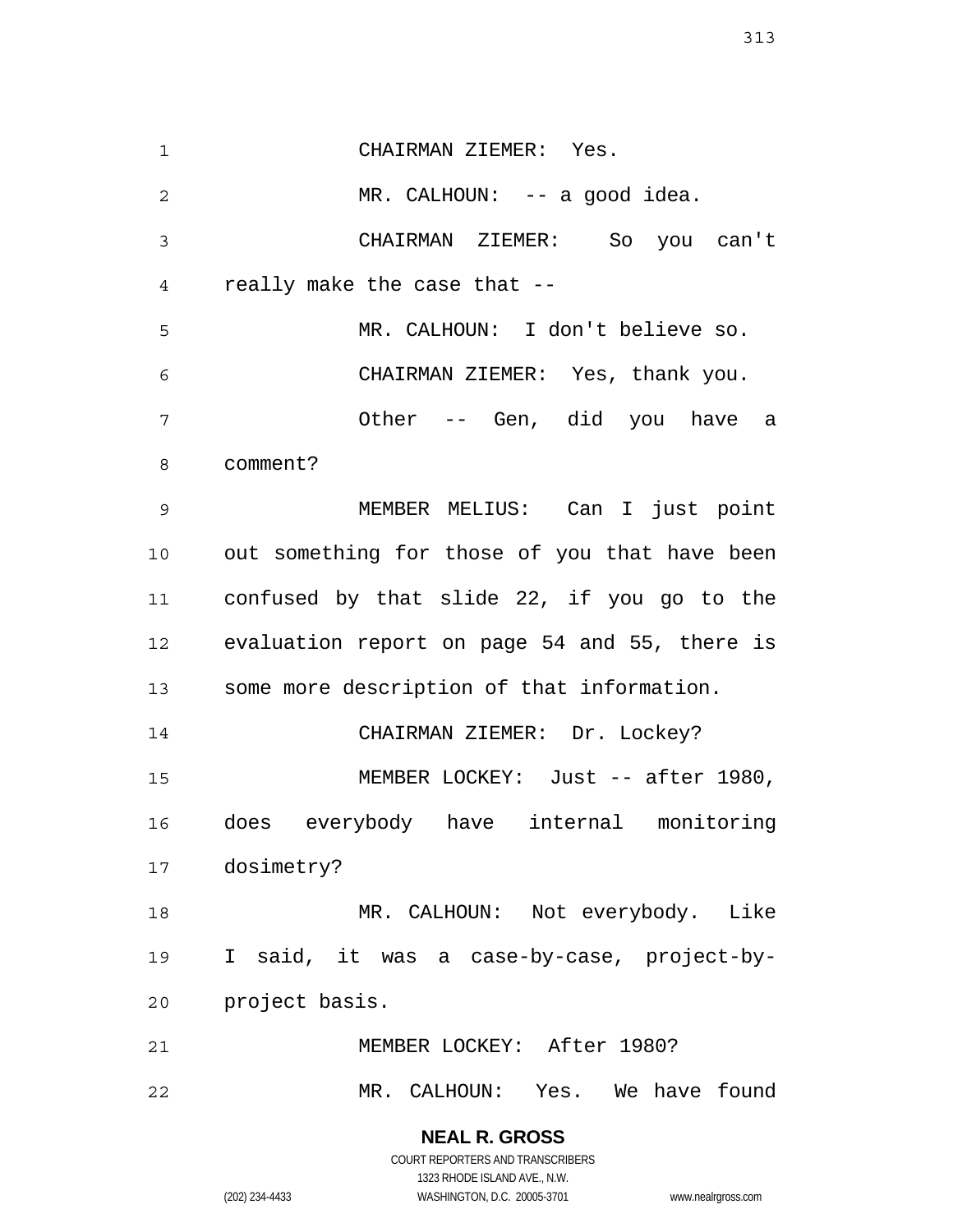1 2 3 4 5 that the individuals who were requested to have monitoring, we can get the data. It wasn't everybody at the site were monitored. There were people who were at risk for internal exposure that were monitored.

6 7 CHAIRMAN ZIEMER: Did that answer the question, Jim? Yes.

8 Mark Griffon?

9 10 11 MEMBER GRIFFON: Just to follow up on that. After 1980, are the records all hard copy records still?

12 13 14 15 MR. CALHOUN: It's a mix, but the majority of the internal monitoring records are hard copy, yes. The tritium records are in a database.

16 17 18 19 20 21 MEMBER GRIFFON: And this -- I wanted a clarification on that. You referenced this memo, Hull 1979, I looked in the full report, your evaluation report, and the title of that is Whole-Body Counting Program Review and Recommendations.

22 In your presentation, the slide

> **NEAL R. GROSS** COURT REPORTERS AND TRANSCRIBERS

> > 1323 RHODE ISLAND AVE., N.W.

(202) 234-4433 WASHINGTON, D.C. 20005-3701 www.nealrgross.com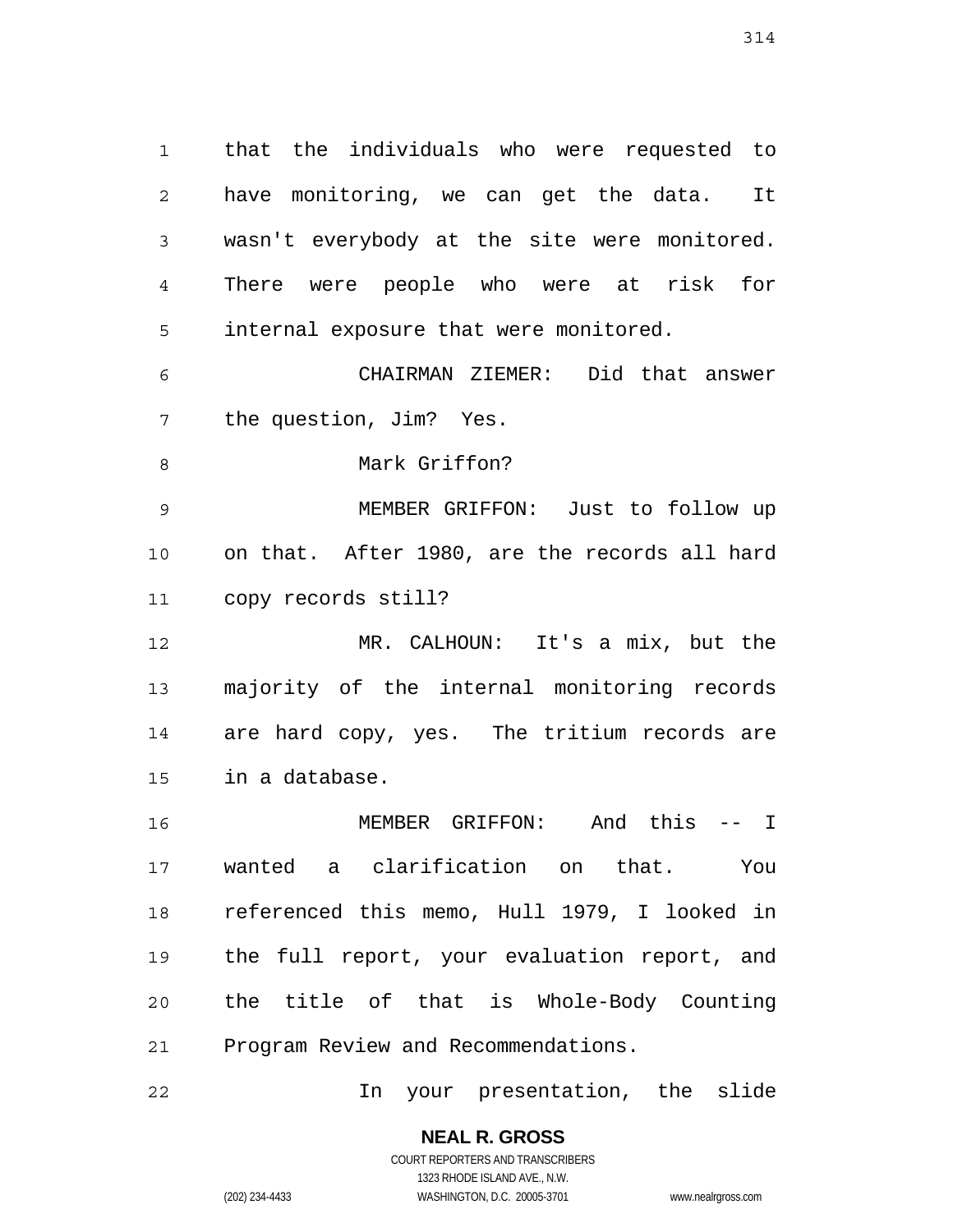1 2 3 4 5 6 7 8 9 10 11 12 13 14 15 16 17 18 19 20 21 22 said Whole Body Count. It was consolidated kind of. But in your presentation, you said whole body count and bioassay program were consolidated. Was the bioassay program consolidated at that point? MR. CALHOUN: It was primarily the whole body count. MEMBER GRIFFON: Okay. MR. CALHOUN: Yes. MEMBER GRIFFON: So this bioassay data is still presumably around the site. MR. CALHOUN: Yes, it's -- however, when we're looking at some of that data, we do find urinalysis when they asked for urinalysis data as well. MEMBER GRIFFON: But that data is not necessarily as centralized as far as - MR. CALHOUN: None of it is centralized. It's just a matter of the ability to find it now. We have to look in two or three different repositories still after 1980. But we're able to find it.

> **NEAL R. GROSS** COURT REPORTERS AND TRANSCRIBERS

1323 RHODE ISLAND AVE., N.W. (202) 234-4433 WASHINGTON, D.C. 20005-3701 www.nealrgross.com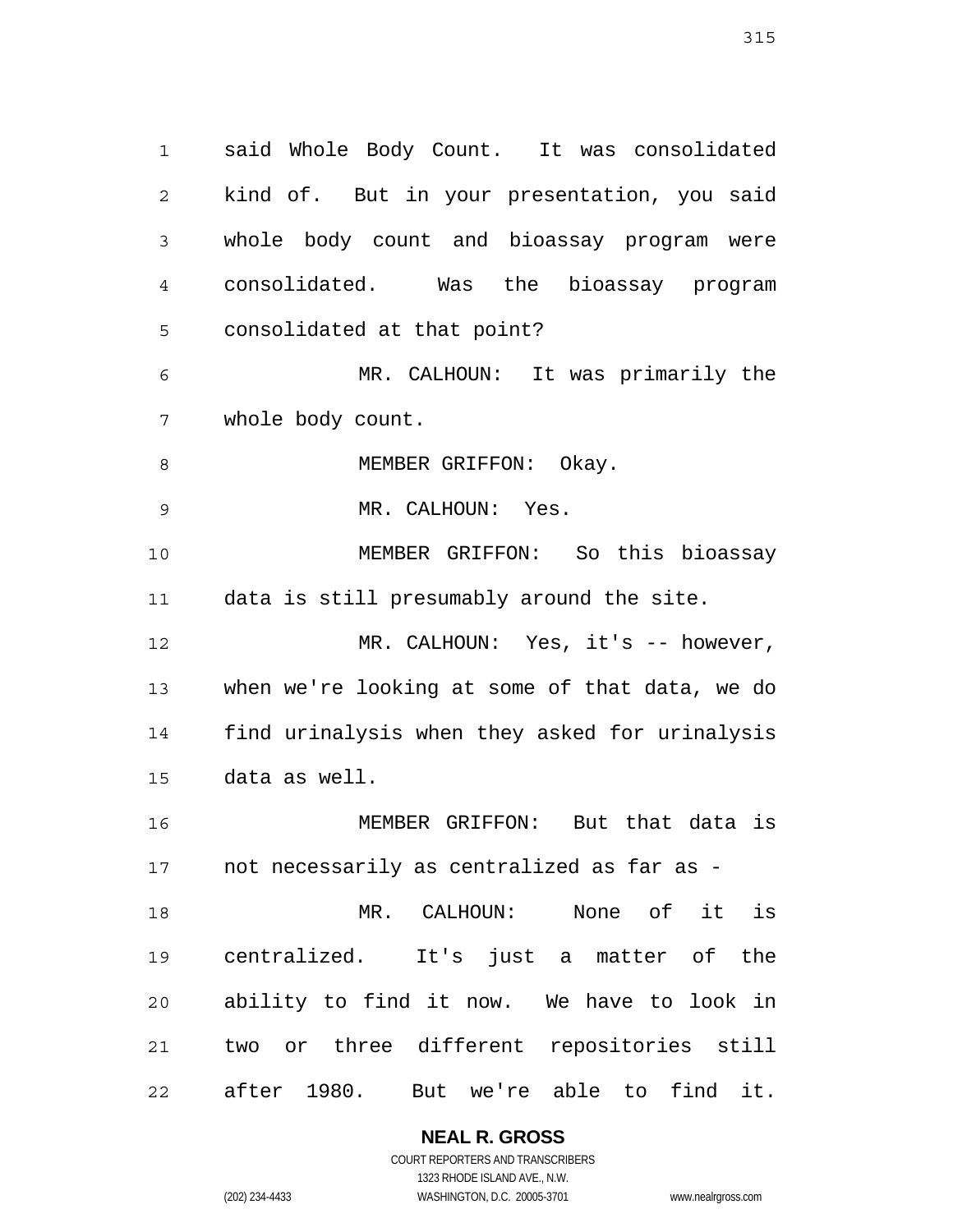1 Before that, we're not.

2 3 4 5 6 7 8 9 10 11 12 13 14 15 16 17 18 19 20 21 22 MEMBER GRIFFON: Okay. CHAIRMAN ZIEMER: Okay. Further questions or comments? (No response.) CHAIRMAN ZIEMER: Let me give the petitioners an opportunity to comment. Is the petitioner on the line? And if so, does the petitioner wish to comment? MS. ERIKSON: No. CHAIRMAN ZIEMER: I guess the no means the petitioner -- let me ask, is this the petitioner? MS. ERIKSON: Yes. CHAIRMAN ZIEMER: But you do not wish to comment? MS. ERIKSON: No, I'm satisfied with what I'm hearing so far. CHAIRMAN ZIEMER: Thank you very much. We don't need to identify, I don't believe, unless she wants to. Okay, further comments, Board

(202) 234-4433 WASHINGTON, D.C. 20005-3701 www.nealrgross.com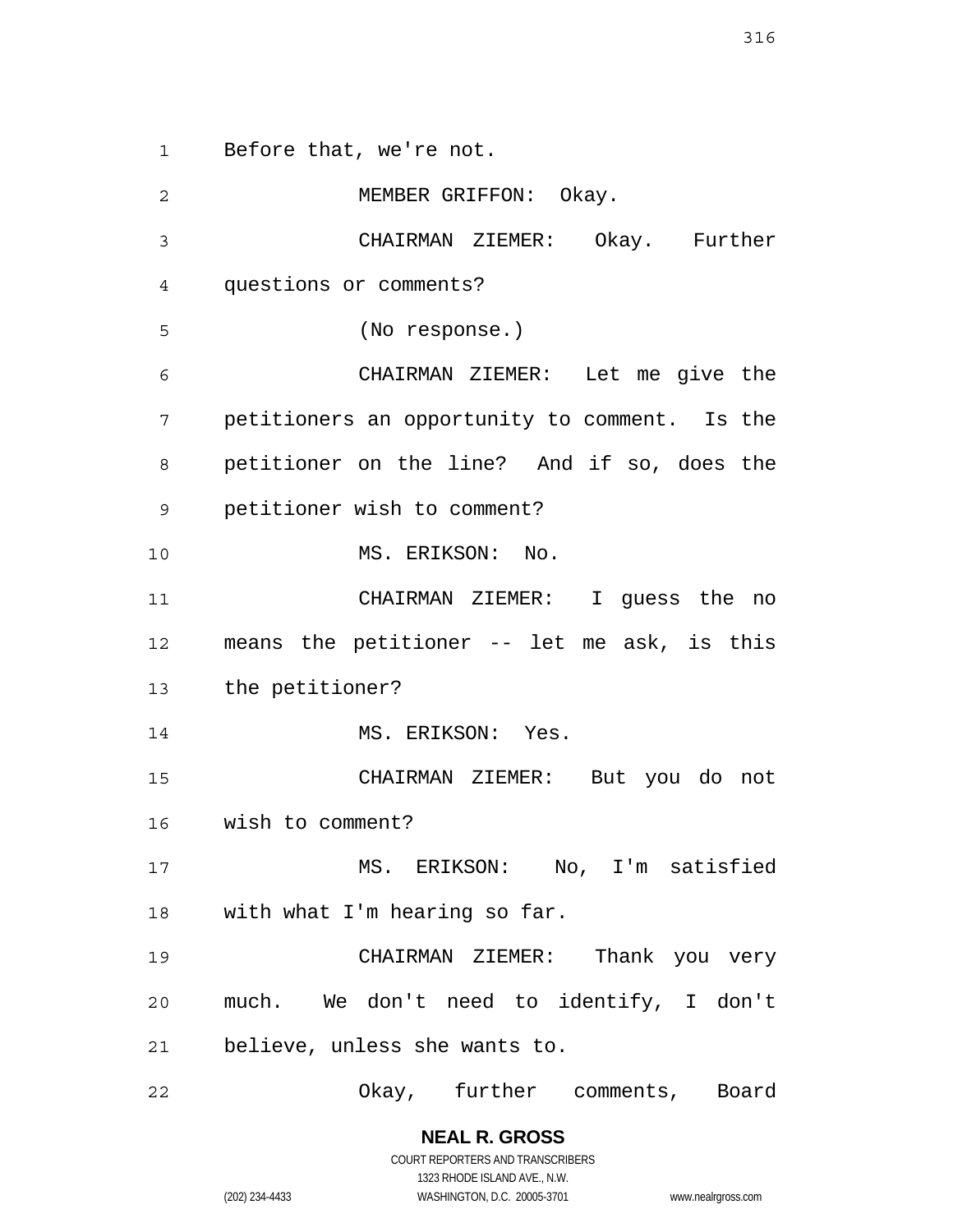1 members?

| $\overline{2}$ | (No response.)                                 |
|----------------|------------------------------------------------|
| $\mathfrak{Z}$ | CHAIRMAN ZIEMER: Then you have a               |
| $\overline{4}$ | couple of options before you. One is if you    |
| 5              | are satisfied that you are ready to respond to |
| 6              | this particular recommendation, you can do     |
| 7              | that. If you wish to defer and feel that you   |
| 8              | need more information, you can do that as      |
| 9              | well. Or we can entertain a motion to either   |
| 10             | effect.                                        |
| 11             | If you are ready to make a motion              |
| 12             | to recommend this class, we can do that.       |
| 13             | Dr. Melius?                                    |
| 14             | MEMBER MELIUS: Yes, forgive me but             |
| 15             | my -- I'm not familiar. Have we had any work   |
| 16             | done by SC&A on Brookhaven?                    |
| 17             | CHAIRMAN ZIEMER: SC&A has done the             |
| 18             | site review. We have a report from them. And   |
| 19             | I'm trying to remember if you identified some  |
| 20             | SEC issues also. I know we have a site         |
| 21             | review.                                        |
| 22             | MR. FITZGERALD: Yes, this is Joe               |

317

COURT REPORTERS AND TRANSCRIBERS 1323 RHODE ISLAND AVE., N.W. (202) 234-4433 WASHINGTON, D.C. 20005-3701 www.nealrgross.com

**NEAL R. GROSS**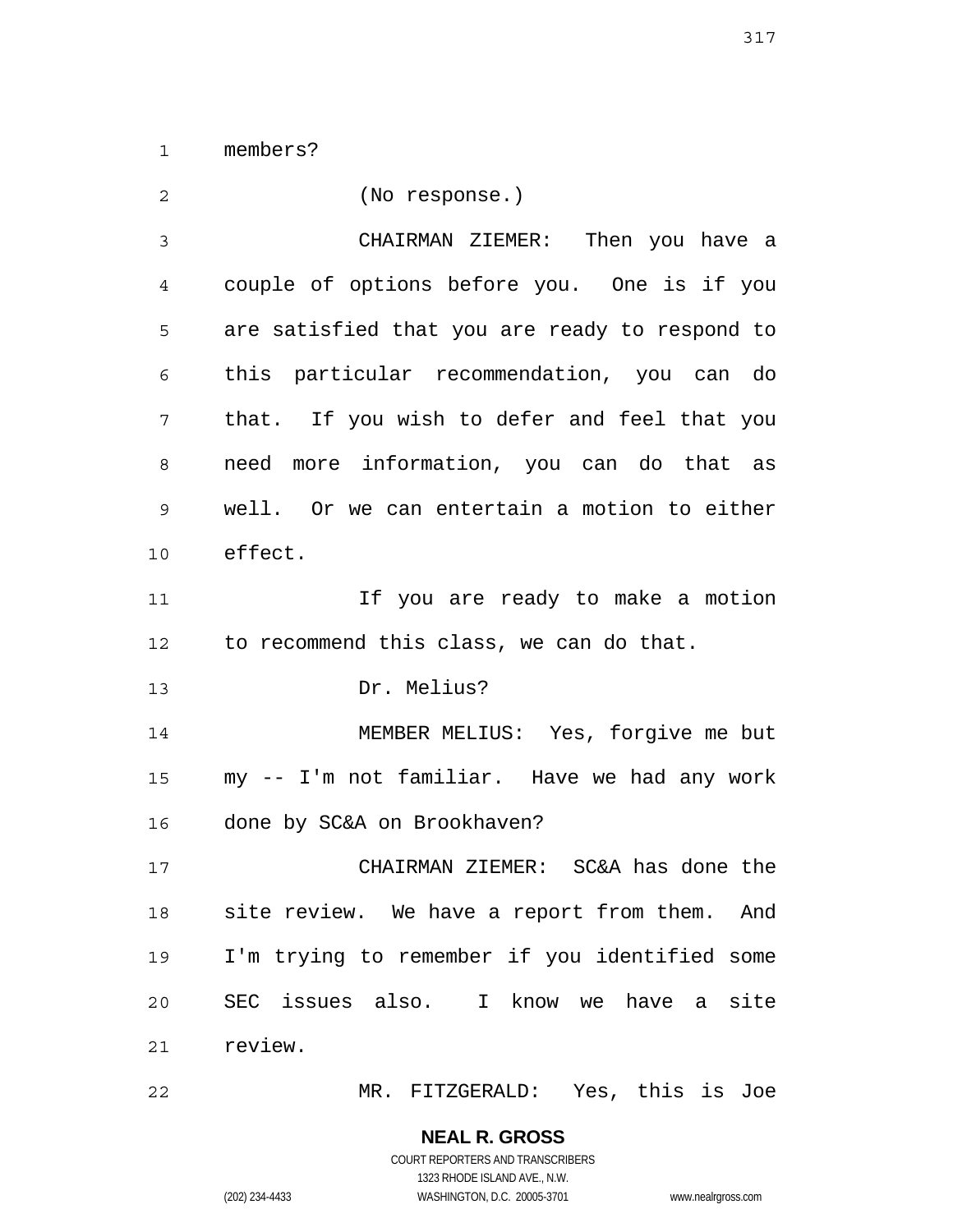1 2 3 4 Fitzgerald. Yes, we completed the site profile review this summer. And I think the Board received that probably a week or two ago after DOE clearance.

5 CHAIRMAN ZIEMER: Right.

6 7 8 9 10 11 12 MR. FITZGERALD: Being a site profile review, we didn't, you know, highlight SEC issues. But certainly a lot of our conclusions paralleled those in the ER, and we did present some new issues that we'll have to consider in light of this evaluation report now.

13 14 15 16 17 CHAIRMAN ZIEMER: Certainly the issue of the problem of internal dosimetry records in the early years was, indeed, one of the issues -- it was one of the findings in the site review that was SC&A's report.

18 19 20 21 22 MR. FITZGERALD: Right. It was pretty apparent. You know we talked to a lot of the health physicists. It was pretty apparent that there were a number of severe problems in the record keeping. You've heard

> **NEAL R. GROSS** COURT REPORTERS AND TRANSCRIBERS 1323 RHODE ISLAND AVE., N.W. (202) 234-4433 WASHINGTON, D.C. 20005-3701 www.nealrgross.com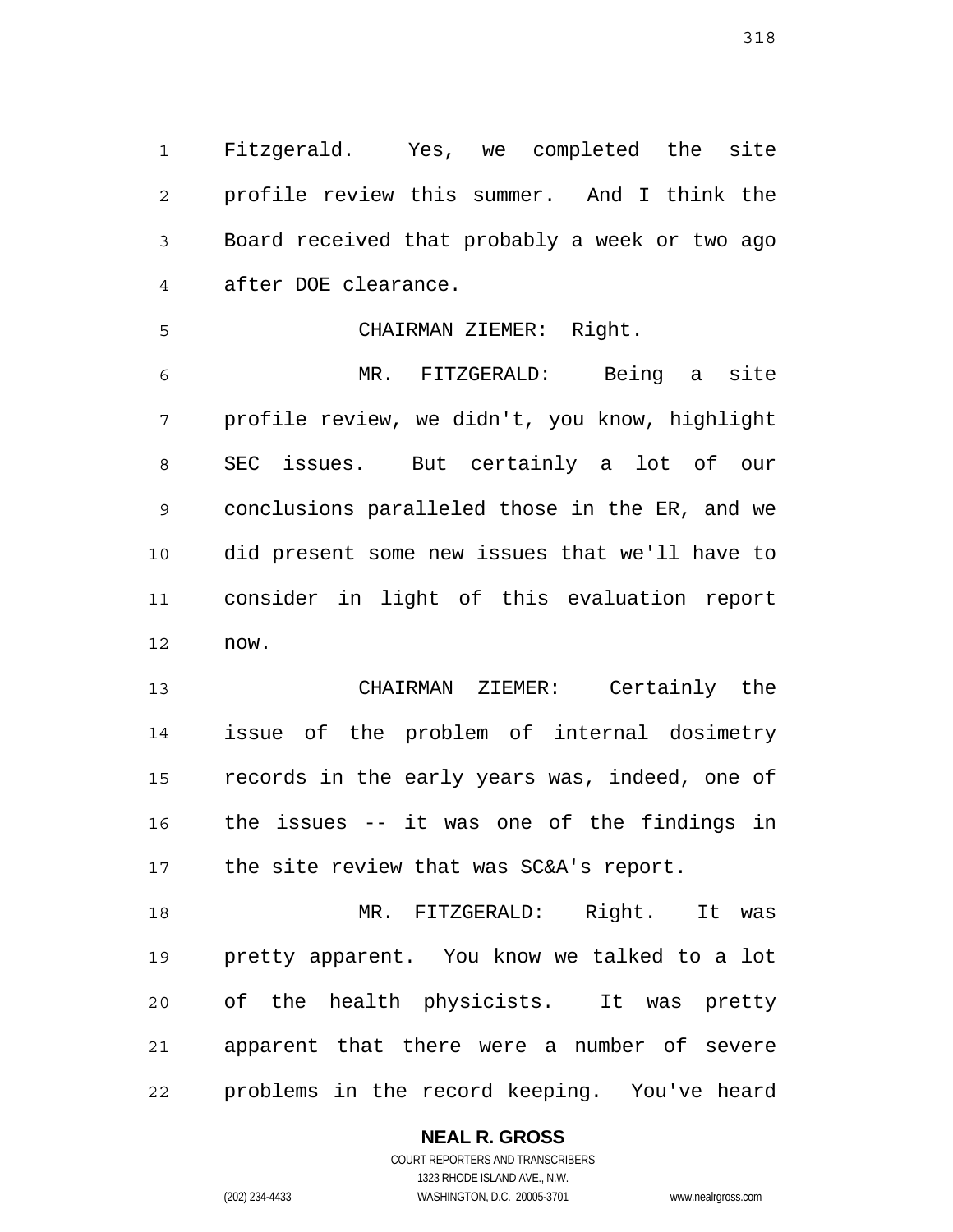1 2 3 4 5 6 some of the same things that NIOSH heard here. We had some questions certainly in the 1980 time frame. I don't think in our site profile review we arrived at a, you know, boundary condition in 1980 such as was presented in the ER.

7 8 9 10 11 So it's certainly -- it was a site profile review, but based on what we saw, I think there are some questions in the early `80s and what have you that still present themselves.

12 13 14 15 16 CHAIRMAN ZIEMER: And let me point out that -- two things, one is if the Board wishes to defer this action, we definitely have to have a Work Group address the SEC issues right away.

17 18 19 20 21 22 Even if we recommend approval of the SEC, in the Chair's opinion, we will need to establish a Work Group for this site in the very near future to deal with both the site profile issues and the possibility of other issues that could be SEC related in the later

### **NEAL R. GROSS**

COURT REPORTERS AND TRANSCRIBERS 1323 RHODE ISLAND AVE., N.W. (202) 234-4433 WASHINGTON, D.C. 20005-3701 www.nealrgross.com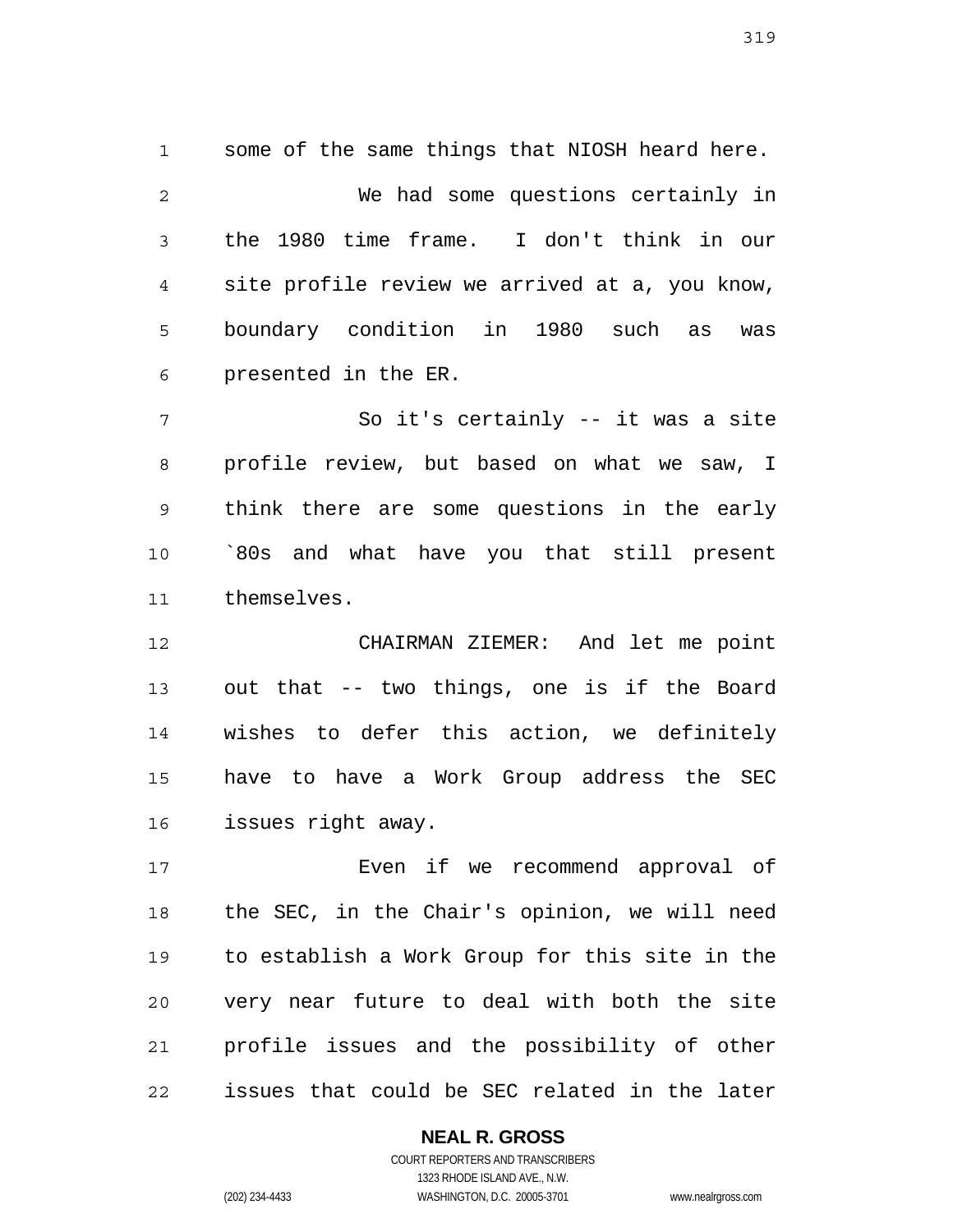1 2 3 4 years. I mean, the petitioner has asked for a longer time period, but in any event, we are going to need to establish a Work Group on this site.

5 6 MEMBER MELIUS: Can I ask Joe a follow-up question --

7 CHAIRMAN ZIEMER: You bet.

8 9 10 11 12 13 14 MEMBER MELIUS: -- which is based on SC&A's review, can you -- do you want to render an opinion on the class definition to this issue of how widespread internal exposures might have been in terms of covering everybody at the facility or not being able to identify who was and who wasn't?

15 16 17 18 MR. FITZGERALD: Well, from the site profile review, you know, we certainly identified sources of internal exposure that were focused on certain operations.

19 20 21 22 But being a multipurpose laboratory, there were sources, plentiful sources across the site. So, you know, again, I think we left it at that given the fact that

> **NEAL R. GROSS** COURT REPORTERS AND TRANSCRIBERS 1323 RHODE ISLAND AVE., N.W. (202) 234-4433 WASHINGTON, D.C. 20005-3701 www.nealrgross.com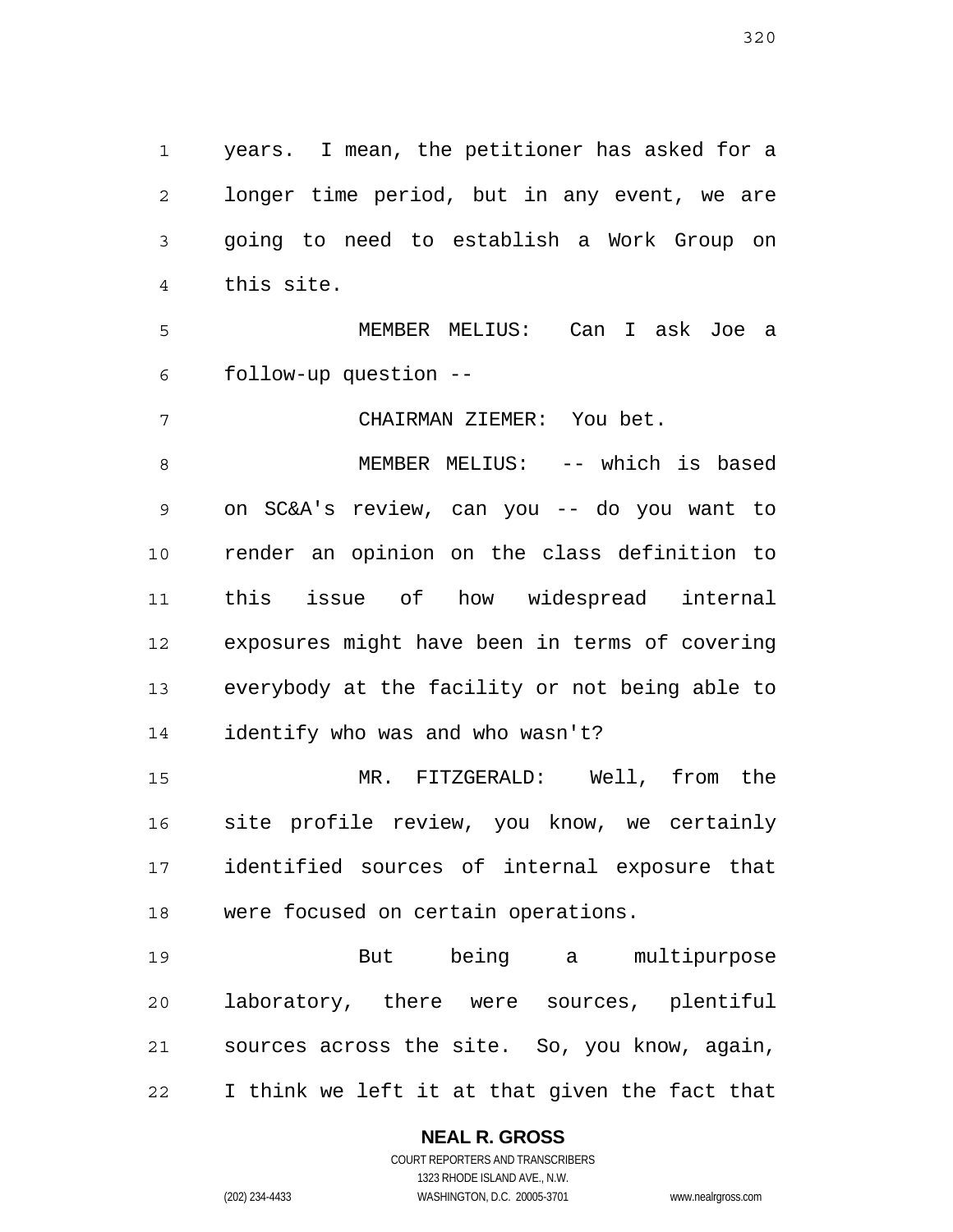1 this was the review that we did.

2 3 4 5 6 7 8 9 10 11 12 13 14 15 16 17 18 19 20 21 MEMBER MELIUS: Okay. No, that's helpful. I just -- CHAIRMAN ZIEMER: Okay. MR. FITZGERALD: This is not different from any other multipurpose laboratory we've looked at. I mean you do have a spectrum of sources that have internal dose implications. So that's certainly not different. MEMBER MELIUS: Okay. CHAIRMAN ZIEMER: Okay. Does anyone wish to make a motion as far as this particular recommendation is concerned? MEMBER MUNN: Yes. I do. CHAIRMAN ZIEMER: Wanda Munn? MEMBER MUNN: Although I retain my reservations with respect to covering all employees, I can understand how it is impossible to sort people out in this. You can't prove any negatives.

So I am prepared to move that we

**NEAL R. GROSS** COURT REPORTERS AND TRANSCRIBERS 1323 RHODE ISLAND AVE., N.W. (202) 234-4433 WASHINGTON, D.C. 20005-3701 www.nealrgross.com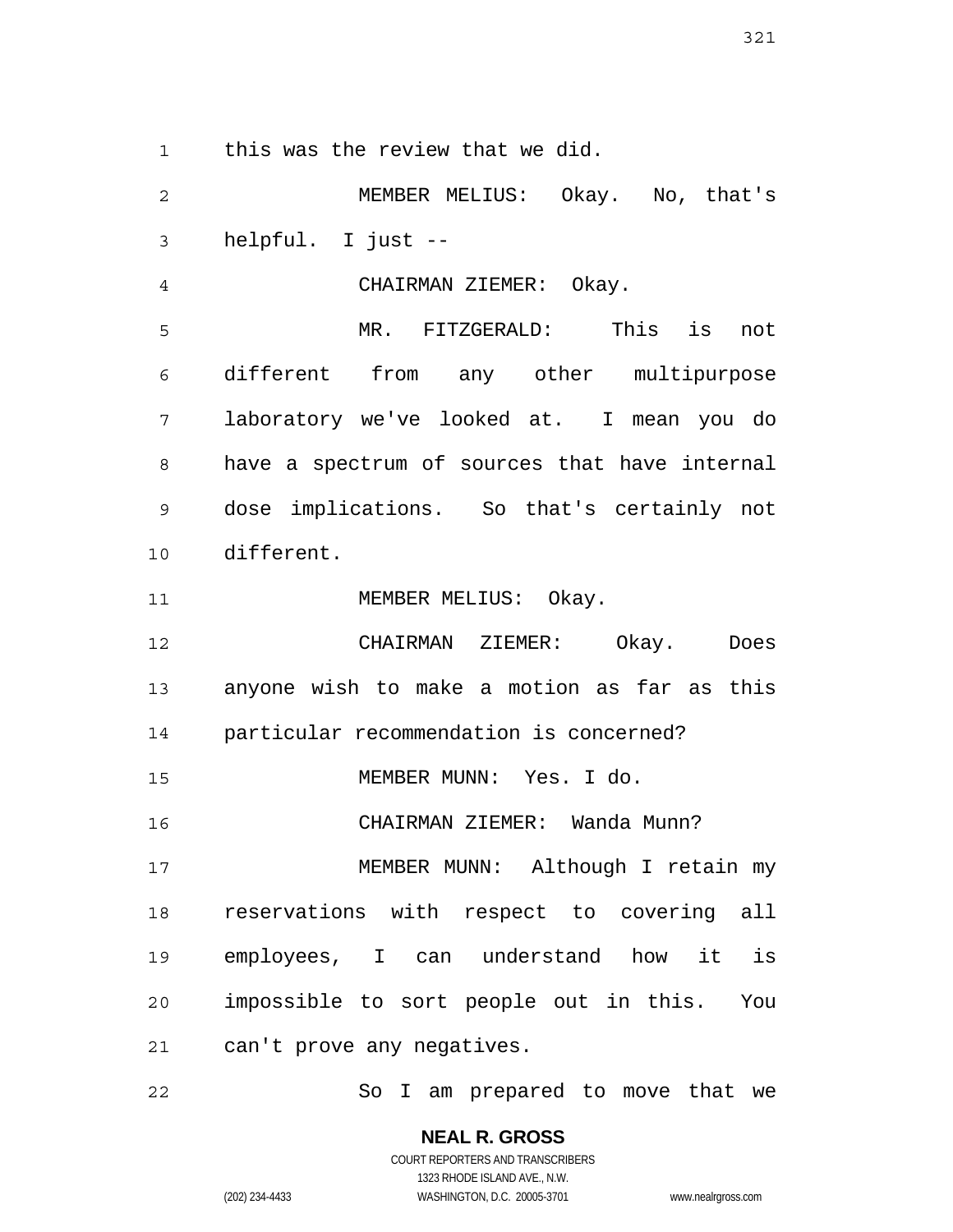1 2 3 4 5 6 accept the NIOSH recommendation that an SEC be granted to all employees of DOE, its predecessor agencies, its contractors and subcontractors who worked at Brookhaven National Laboratory from January 1st, 1947 to December 31, 1979.

7 MEMBER PRESLEY: Second.

8 9 10 11 CHAIRMAN ZIEMER: Okay. This is a motion to add a class to the SEC. And it has been seconded. Is there discussion on the motion?

12 (No response.)

13 14 15 CHAIRMAN ZIEMER: There appears to be no discussion. Are you ready then to vote? We will vote by roll call.

16 MR. KATZ: Ms. Beach?

17 MEMBER BEACH: Yes.

18 MR. KATZ: Mr. Gibson?

19 MEMBER GIBSON: Yes.

20 MR. KATZ: Dr. Lockey?

21 MEMBER LOCKEY: Yes.

22 MR. KATZ: Ms. Munn?

## **NEAL R. GROSS**

COURT REPORTERS AND TRANSCRIBERS 1323 RHODE ISLAND AVE., N.W. (202) 234-4433 WASHINGTON, D.C. 20005-3701 www.nealrgross.com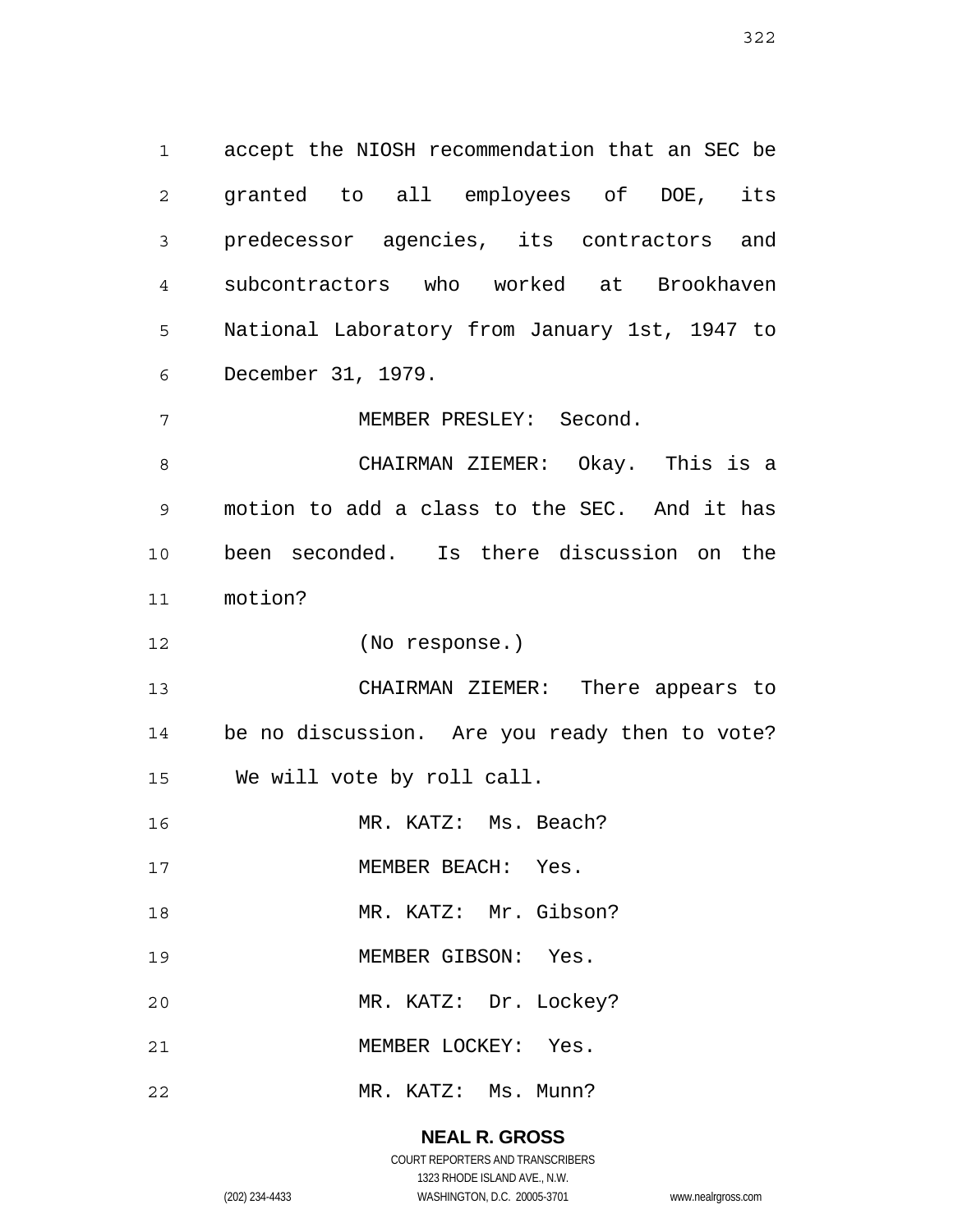| 1               | MEMBER MUNN: Yes.                          |
|-----------------|--------------------------------------------|
| $\mathbf{2}$    | MR. KATZ: Mr. Presley?                     |
| 3               | MEMBER PRESLEY: Yes.                       |
| 4               | MR. KATZ: Mr. Schofield?                   |
| 5               | MEMBER SCHOFIELD: Yes.                     |
| 6               | MR. KATZ: Dr. Ziemer?                      |
| 7               | CHAIRMAN ZIEMER: Yes.                      |
| 8               | MR. KATZ: Dr. Roessler?                    |
| 9               | MEMBER ROESSLER: Yes.                      |
| 10              | MR. KATZ: Dr. Poston?                      |
| 11              | MEMBER POSTON: Yes.                        |
| 12              | MR. KATZ: Dr. Melius?                      |
| 13              | MEMBER MELIUS: Yes.                        |
| 14              | MR. KATZ: Mr. Griffon?                     |
| 15              | MEMBER GRIFFON: Yes.                       |
| 16              | MR. KATZ: Mr. Clawson?                     |
| 17              | MEMBER CLAWSON: Yes.                       |
| 18              | MR. KATZ: It's unanimous.                  |
| 19              | CHAIRMAN ZIEMER: Thank you. The            |
| 20 <sub>o</sub> | ayes have it. And the motion carries.      |
| 21              | And we will prepare the exact              |
| 22              | wording, which is very close to the actual |

**NEAL R. GROSS** COURT REPORTERS AND TRANSCRIBERS

1323 RHODE ISLAND AVE., N.W. (202) 234-4433 WASHINGTON, D.C. 20005-3701 www.nealrgross.com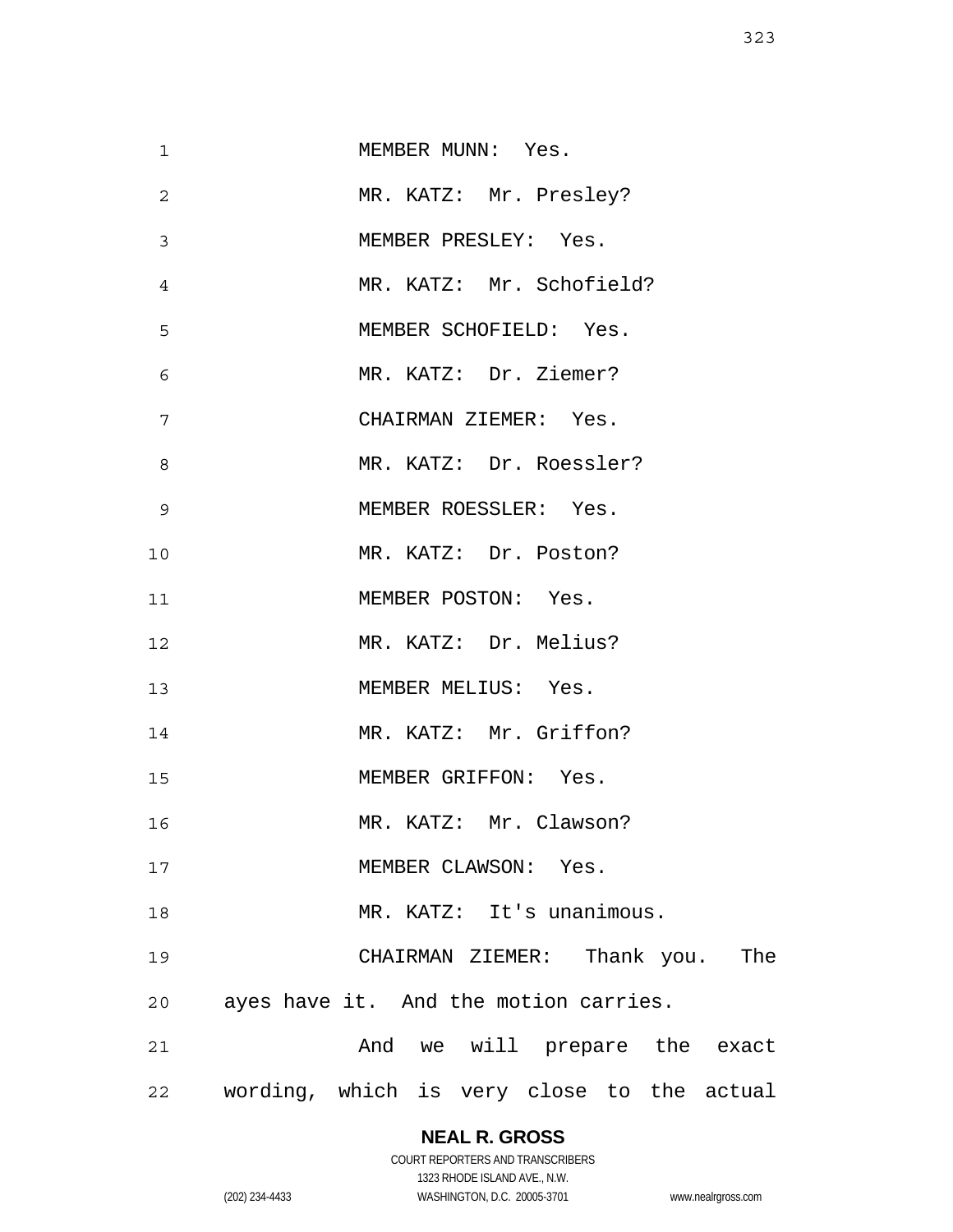1 2 3 4 motion this time, for the Board's review for Thursday. But we will be recommending then to the Secretary the addition of this class to the Special Exposure Cohort.

5 6 7 8 CHAIRMAN ZIEMER: We are actually into our public comment period already. And I'm going to officially open the public comment period.

9 10 11 12 13 14 While Mr. Katz gives us the rules of engagement for public comment, I'm going to check with our administrative assistant to see who has signed up for public comment. And there may be folks on the phone as well who wish to comment.

15 16 17 18 19 20 MR. KATZ: Thanks, Dr. Ziemer. This is just with respect to these meetings, these are fully transcribed so there is a verbatim transcript made. And that's posted on the NIOSH website for everyone to see and have.

21 22 So if you speak on the record and give your name, that name will be retained.

> COURT REPORTERS AND TRANSCRIBERS 1323 RHODE ISLAND AVE., N.W. (202) 234-4433 WASHINGTON, D.C. 20005-3701 www.nealrgross.com

**NEAL R. GROSS**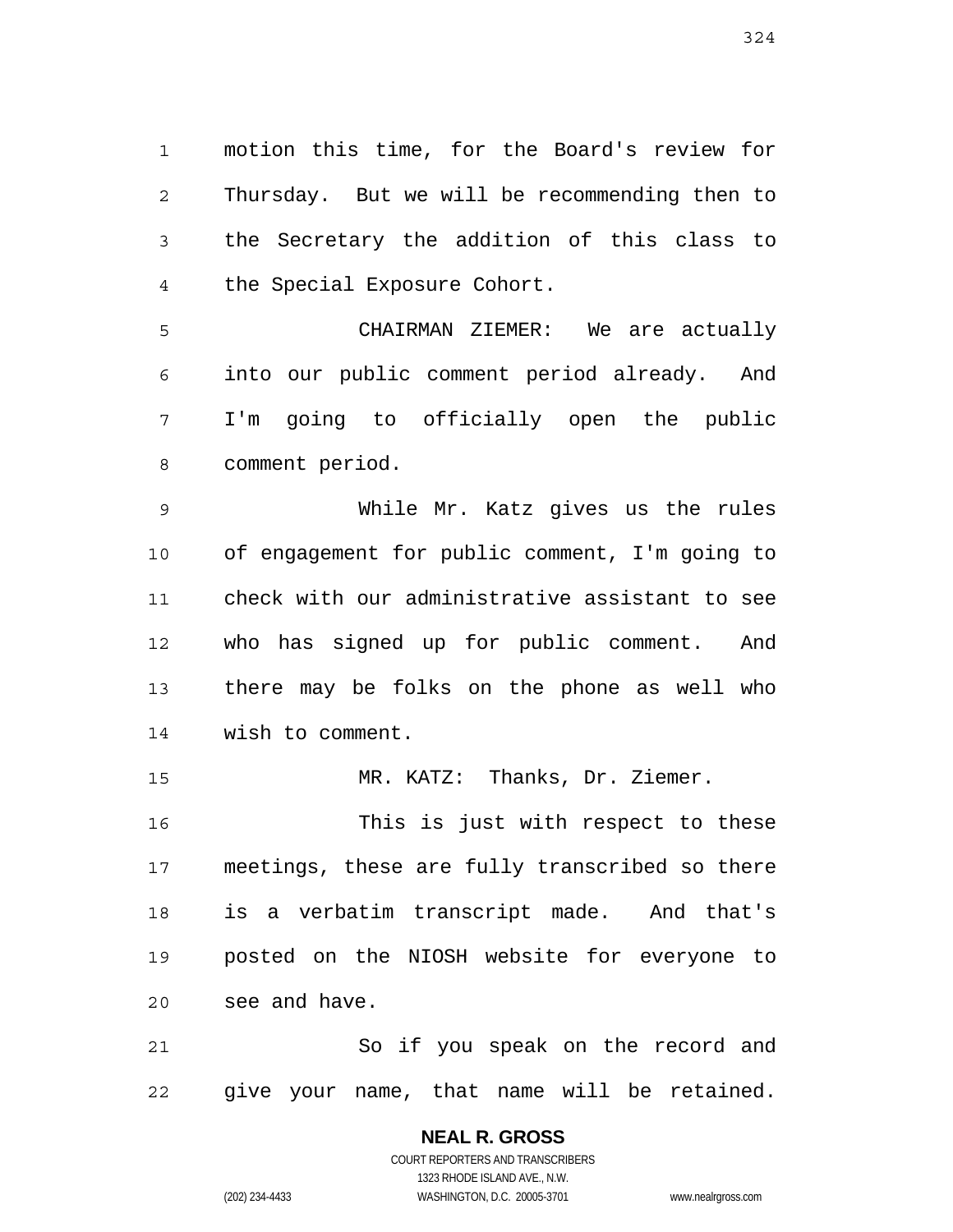1 2 3 Any personal information you give about yourself will be retained in the record for the public.

4 5 6 7 8 9 If you speak, however, about a third party, another individual, that person's privacy will be protected. So that person's name and any other identifying information about the third party would typically be redacted.

10 11 12 13 14 15 So those are the basic rules. There is a full explanation of the Redaction Policy in the back of the room here. And for those of you who aren't present in the room, on the NIOSH website, along with the petition, is this Redaction Policy.

16 17 And I think that will take care of the basic issues there.

18 19 20 21 CHAIRMAN ZIEMER: Okay. I have been informed that there has been no one here in the assembly that has asked to make public comment.

We do perhaps have individuals on

325

22

COURT REPORTERS AND TRANSCRIBERS 1323 RHODE ISLAND AVE., N.W. (202) 234-4433 WASHINGTON, D.C. 20005-3701 www.nealrgross.com

**NEAL R. GROSS**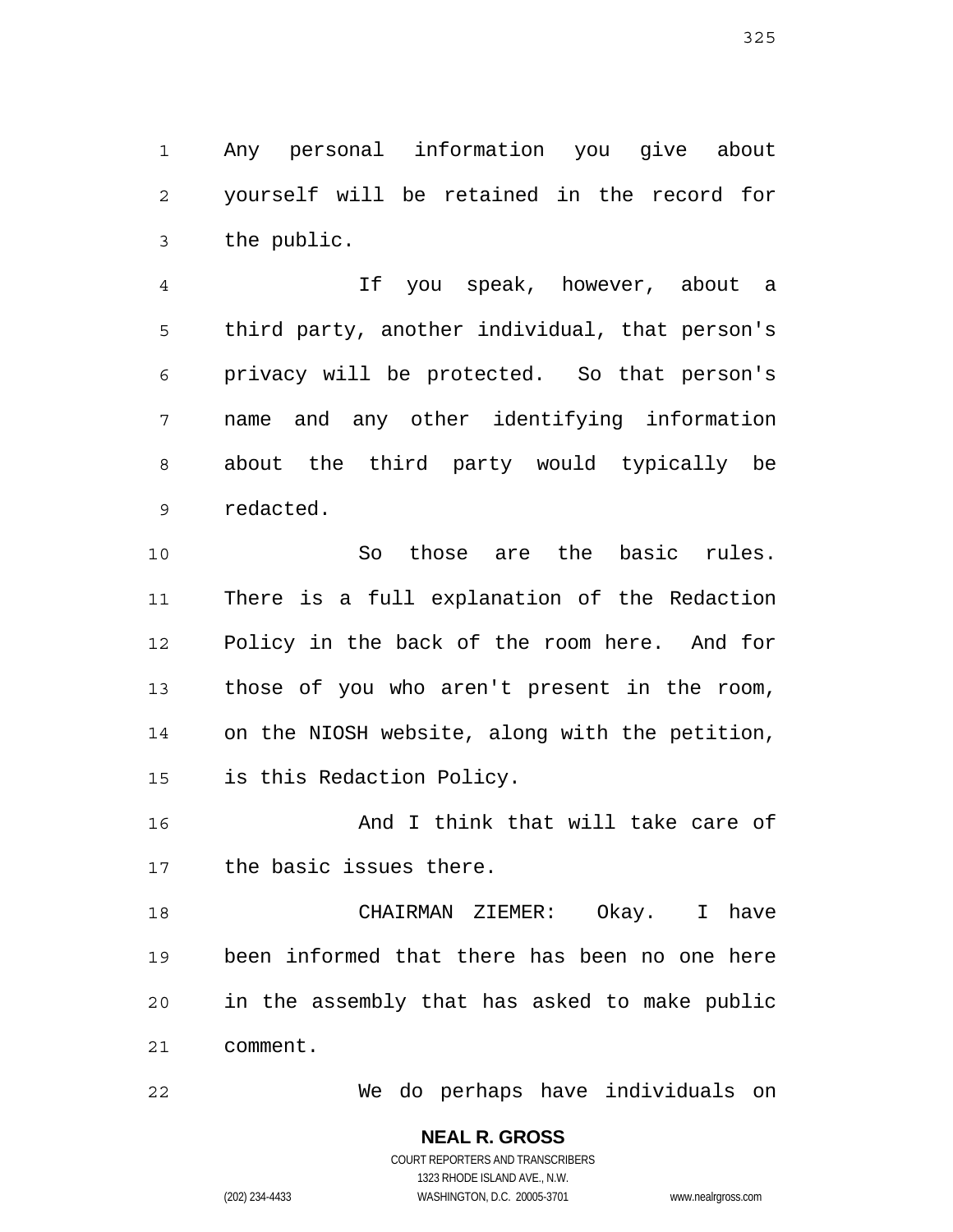1 2 3 4 5 the phone who wish to make public comment. And let me ask now if there are any individuals on the phone lines who wish to address the assembly? If so, just say yes and identify yourself.

6 (No response.)

7 8 9 10 11 CHAIRMAN ZIEMER: I hear none. Let me, again -- I also want to ask Jason, do we have any Congressional input that you are aware of that we need to bring to the group at this time?

12 13 14 MR. BROEHM: I'm not aware of any. There was one letter I was expecting, but it is not going to come.

15 16 17 18 19 20 CHAIRMAN ZIEMER: Okay. Thank you. I will, although no one has signed up, provide the opportunity for anyone here assembled that wishes to address the group to please do so. Any members of the public who wish to make public comment?

21 (No response.)

22 CHAIRMAN ZIEMER: There appear to

> **NEAL R. GROSS** COURT REPORTERS AND TRANSCRIBERS 1323 RHODE ISLAND AVE., N.W.

(202) 234-4433 WASHINGTON, D.C. 20005-3701 www.nealrgross.com

326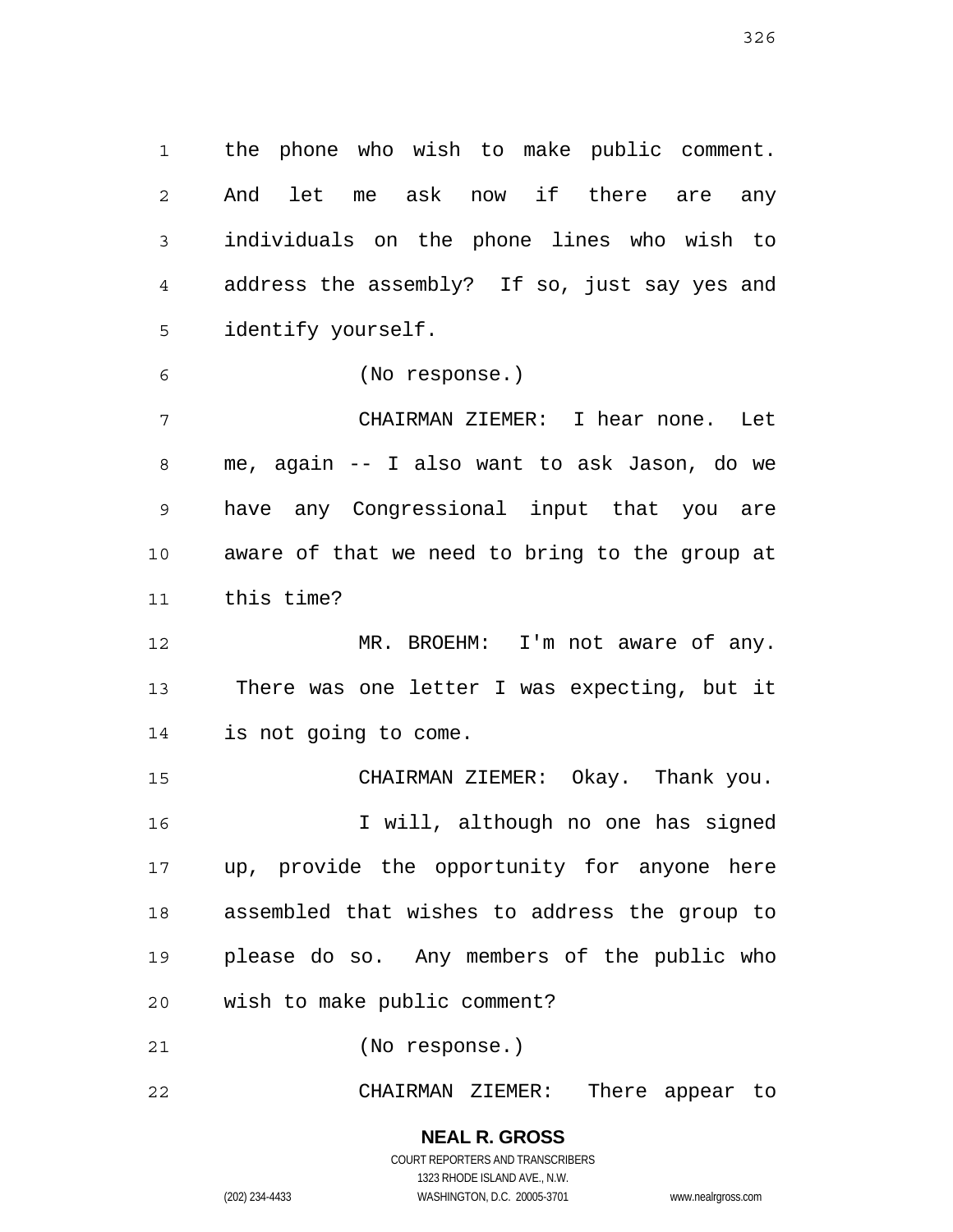1 2 be none. If that is the case, our public comment period has then ended.

3 4 5 6 And let me make sure, Mr. Katz, it is okay to have that short of a public comment period, I guess, if there are no identifiable comments.

7 8 9 10 11 MR. KATZ: Emily, do you have any concerns about this? It is posted to be comment period from 4:30 to 6:00. Do we need to sort of leave the lines open and sort of recess waiting for someone to come on line?

12 13 14 15 16 17 18 19 CHAIRMAN ZIEMER: Okay. What we're going to do -- there is always the possibility, and we've had this happen before that people, particularly phoning in, have regarded this as the period at which they can come in any time and make public comments. So we are going to leave the lines open. A couple of us will be here to monitor that.

20 21 22 The rest of you, if you wish to stay here until 6:00, you are welcome to. But if you feel that you need to leave, please

**NEAL R. GROSS**

COURT REPORTERS AND TRANSCRIBERS 1323 RHODE ISLAND AVE., N.W. (202) 234-4433 WASHINGTON, D.C. 20005-3701 www.nealrgross.com

327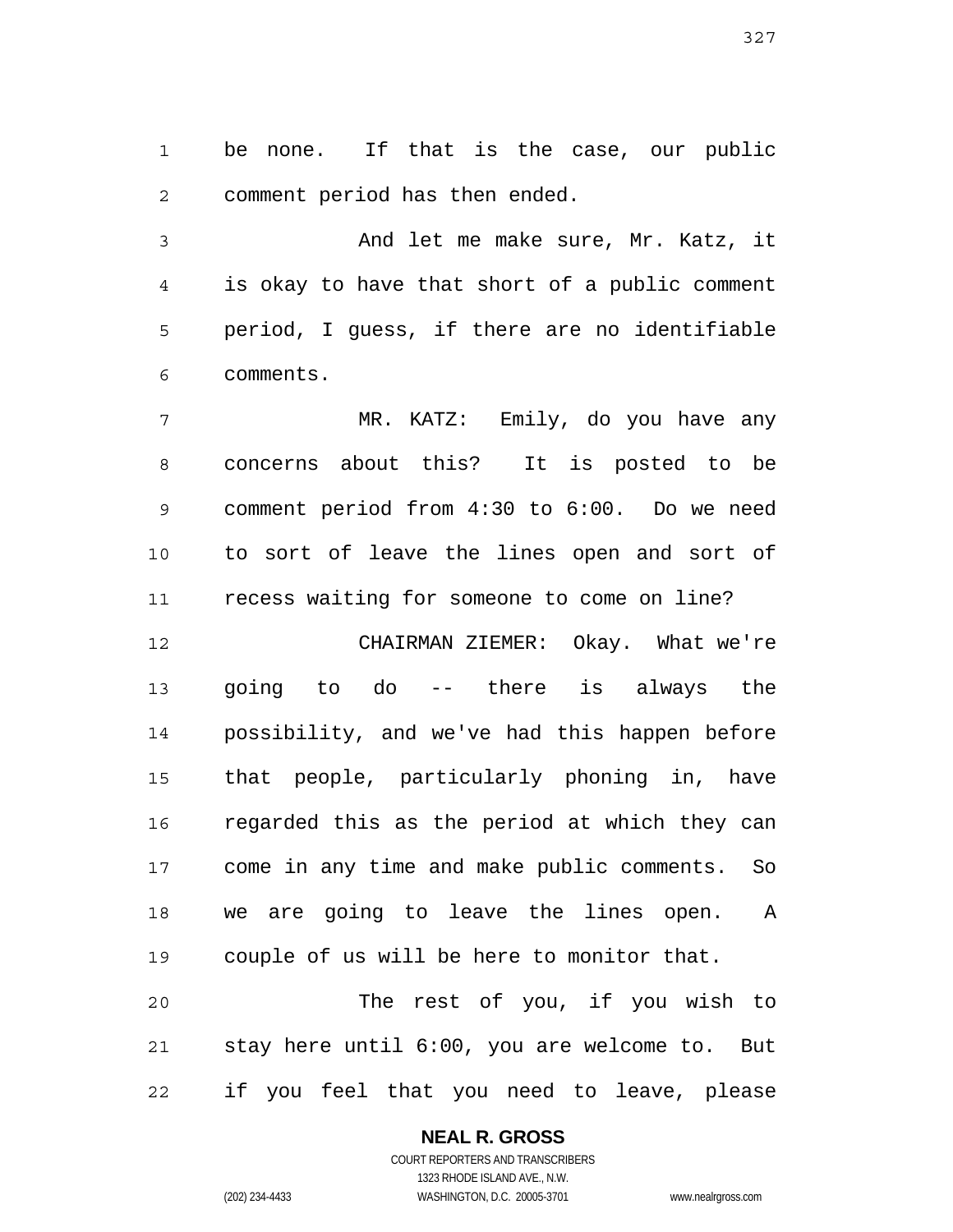1 feel free to do that.

| $\overline{2}$ | We're going to recess the official             |
|----------------|------------------------------------------------|
| 3              | meeting here as far as the participants in the |
| $\overline{4}$ | audience are concerned. We will have Board     |
| 5              | members here on hand in case we do get public  |
| 6              | comment. And if public comments do come in,    |
| 7              | they will be on the record so everyone will    |
| 8              | have an opportunity to see them.               |
| $\mathsf 9$    | So thank you very much. We are                 |
| 10             | going to also then reconvene tomorrow morning  |
| 11             | at nine o'clock. So we stand in recess.        |
| 12             | (Whereupon, the above-entitled                 |
| 13             | meeting was concluded at $4:54$ p.m.)          |
| 14             |                                                |
| 15             |                                                |
| 16             |                                                |
| 17             |                                                |
| 18             |                                                |
| 19             |                                                |
| 20             |                                                |
| 21             |                                                |
| 22             |                                                |